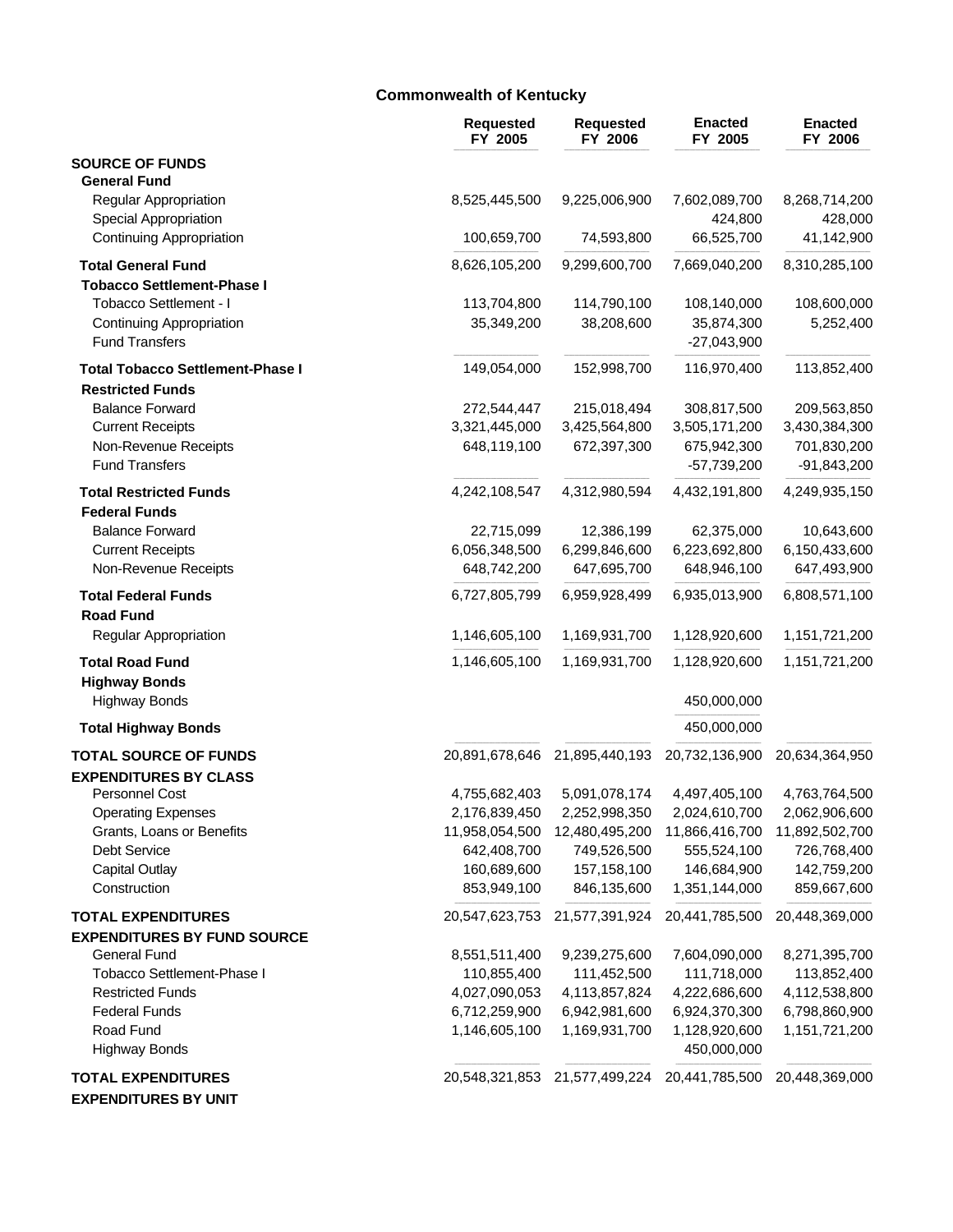| TOTAL EXPENDITURES |             |             |                                                             |             |
|--------------------|-------------|-------------|-------------------------------------------------------------|-------------|
| Judicial Branch    | 257.393.800 | 294.699.500 | 236.648.500                                                 | 247,828,900 |
| Legislative Branch | 45.358.100  | 47.068.200  | 45.681.100                                                  | 46.822.300  |
| Executive Branch   |             |             | 20,245,569,953 21,235,731,524 20,159,455,900 20,153,717,800 |             |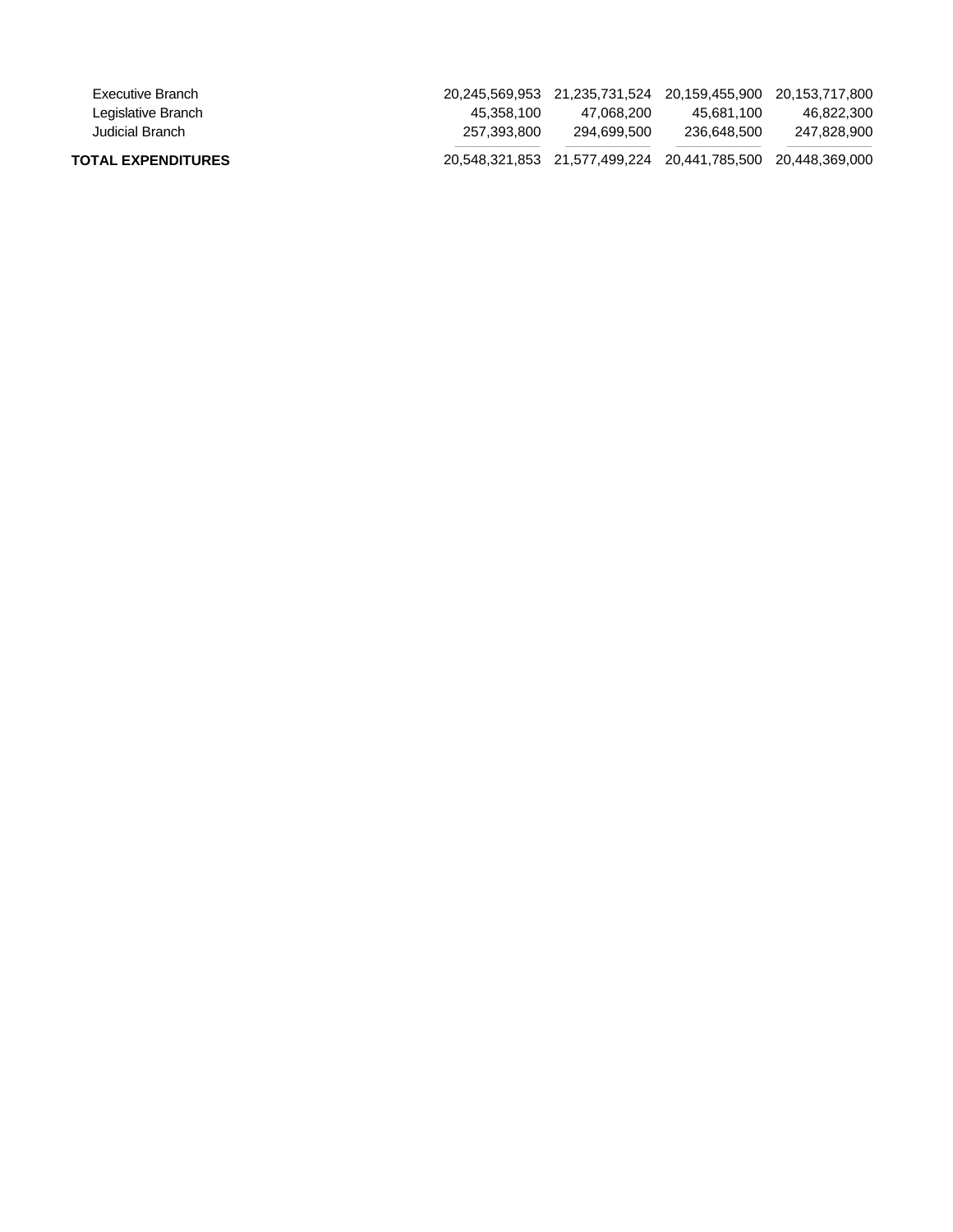### **Executive Branch**

|                                                                | <b>Requested</b><br>FY 2005 | <b>Requested</b><br>FY 2006 | <b>Enacted</b><br>FY 2005    | <b>Enacted</b><br>FY 2006  |
|----------------------------------------------------------------|-----------------------------|-----------------------------|------------------------------|----------------------------|
| <b>SOURCE OF FUNDS</b>                                         |                             |                             |                              |                            |
| <b>General Fund</b>                                            |                             |                             |                              |                            |
| <b>Regular Appropriation</b><br>Special Appropriation          | 8,243,828,100               | 8,905,471,000               | 7,340,894,600<br>424,800     | 7,995,294,800<br>428,000   |
| <b>Continuing Appropriation</b>                                | 89,781,200                  | 68,342,000                  | 56,647,200                   | 35,891,100                 |
| <b>Total General Fund</b><br><b>Tobacco Settlement-Phase I</b> | 8,333,609,300               | 8,973,813,000               | 7,397,966,600                | 8,031,613,900              |
| Tobacco Settlement - I                                         | 113,704,800                 | 114,790,100                 | 108,140,000                  | 108,600,000                |
| <b>Continuing Appropriation</b>                                | 35,349,200                  | 38,208,600                  | 35,874,300                   | 5,252,400                  |
| <b>Fund Transfers</b>                                          |                             |                             | $-27,043,900$                |                            |
| <b>Total Tobacco Settlement-Phase I</b>                        | 149,054,000                 | 152,998,700                 | 116,970,400                  | 113,852,400                |
| <b>Restricted Funds</b>                                        |                             |                             |                              |                            |
| <b>Balance Forward</b>                                         | 264,988,147                 | 210,800,594                 | 301,261,200                  | 205,345,950                |
| <b>Current Receipts</b>                                        | 3,317,096,800               | 3,421,087,300               | 3,500,253,100                | 3,424,729,100              |
| Non-Revenue Receipts                                           | 642,394,400                 | 666,716,900                 | 670,787,500                  | 697,327,500                |
| <b>Fund Transfers</b>                                          |                             |                             | -57,739,200                  | $-91,843,200$              |
| <b>Total Restricted Funds</b>                                  | 4,224,479,347               | 4,298,604,794               | 4,414,562,600                | 4,235,559,350              |
| <b>Federal Funds</b>                                           |                             |                             |                              |                            |
| <b>Balance Forward</b>                                         | 22,715,099                  | 12,386,199                  | 62,375,000                   | 10,643,600                 |
| <b>Current Receipts</b>                                        | 6,053,252,000               | 6,298,242,400               | 6,220,596,300                | 6,148,829,400              |
| Non-Revenue Receipts                                           | 648,742,200                 | 647,695,700                 | 648,946,100                  | 647,493,900                |
| <b>Total Federal Funds</b>                                     | 6,724,709,299               | 6,958,324,299               | 6,931,917,400                | 6,806,966,900              |
| <b>Road Fund</b>                                               |                             |                             |                              |                            |
| <b>Regular Appropriation</b>                                   | 1,146,605,100               | 1,169,931,700               | 1,128,920,600                | 1,151,721,200              |
| <b>Total Road Fund</b>                                         | 1,146,605,100               | 1,169,931,700               | 1,128,920,600                | 1,151,721,200              |
| <b>Highway Bonds</b>                                           |                             |                             |                              |                            |
| <b>Highway Bonds</b>                                           |                             |                             | 450,000,000                  |                            |
| <b>Total Highway Bonds</b>                                     |                             |                             | 450,000,000                  |                            |
| <b>TOTAL SOURCE OF FUNDS</b>                                   | 20,578,457,046              | 21,553,672,493              | 20,440,337,600               | 20,339,713,750             |
| <b>EXPENDITURES BY CLASS</b>                                   |                             |                             |                              |                            |
| <b>Personnel Cost</b>                                          | 4,558,144,203               | 4,875,980,074               | 4,305,587,800                | 4,558,310,200              |
| <b>Operating Expenses</b>                                      | 2,076,113,150               | 2,129,366,650               | 1,936,877,700                | 1,974,839,000              |
| Grants, Loans or Benefits                                      | 11,958,054,500              | 12,480,495,200              | 11,866,416,700               | 11,892,502,700             |
| Debt Service                                                   | 642,408,700                 | 749,526,500                 | 555,524,100                  | 726,768,400                |
| <b>Capital Outlay</b><br>Construction                          | 156,702,200<br>853,949,100  | 154,120,200<br>846,135,600  | 143,905,600<br>1,351,144,000 | 141,629,900<br>859,667,600 |
| <b>TOTAL EXPENDITURES</b>                                      | 20,245,371,853              | 21,235,624,224              | 20,159,455,900               | 20,153,717,800             |
| <b>EXPENDITURES BY FUND SOURCE</b>                             |                             |                             |                              |                            |
| <b>General Fund</b>                                            | 8,265,267,300               | 8,913,487,900               | 7,338,268,200                | 7,992,724,500              |
| Tobacco Settlement-Phase I                                     | 110,855,400                 | 111,452,500                 | 111,718,000                  | 113,852,400                |
| <b>Restricted Funds</b>                                        | 4,013,678,753               | 4,099,482,024               | 4,209,275,300                | 4,098,163,000              |
| <b>Federal Funds</b>                                           | 6,709,163,400               | 6,941,377,400               | 6,921,273,800                | 6,797,256,700              |
| Road Fund                                                      | 1,146,605,100               | 1,169,931,700               | 1,128,920,600                | 1,151,721,200              |
| <b>Highway Bonds</b>                                           |                             |                             | 450,000,000                  |                            |
| <b>TOTAL EXPENDITURES</b>                                      | 20,245,569,953              | 21,235,731,524              | 20,159,455,900               | 20,153,717,800             |
| <b>EXPENDITURES BY UNIT</b>                                    |                             |                             |                              |                            |
| <b>General Government</b>                                      | 657,916,953                 | 677,304,924                 | 695,757,400                  | 660,759,100                |
| <b>Commerce Cabinet</b>                                        | 217,880,700                 | 238,102,200                 | 196,631,200                  | 206,929,700                |
| Economic Development Cabinet                                   | 32,615,900                  | 33,325,800                  | 20,769,200                   | 27,611,400                 |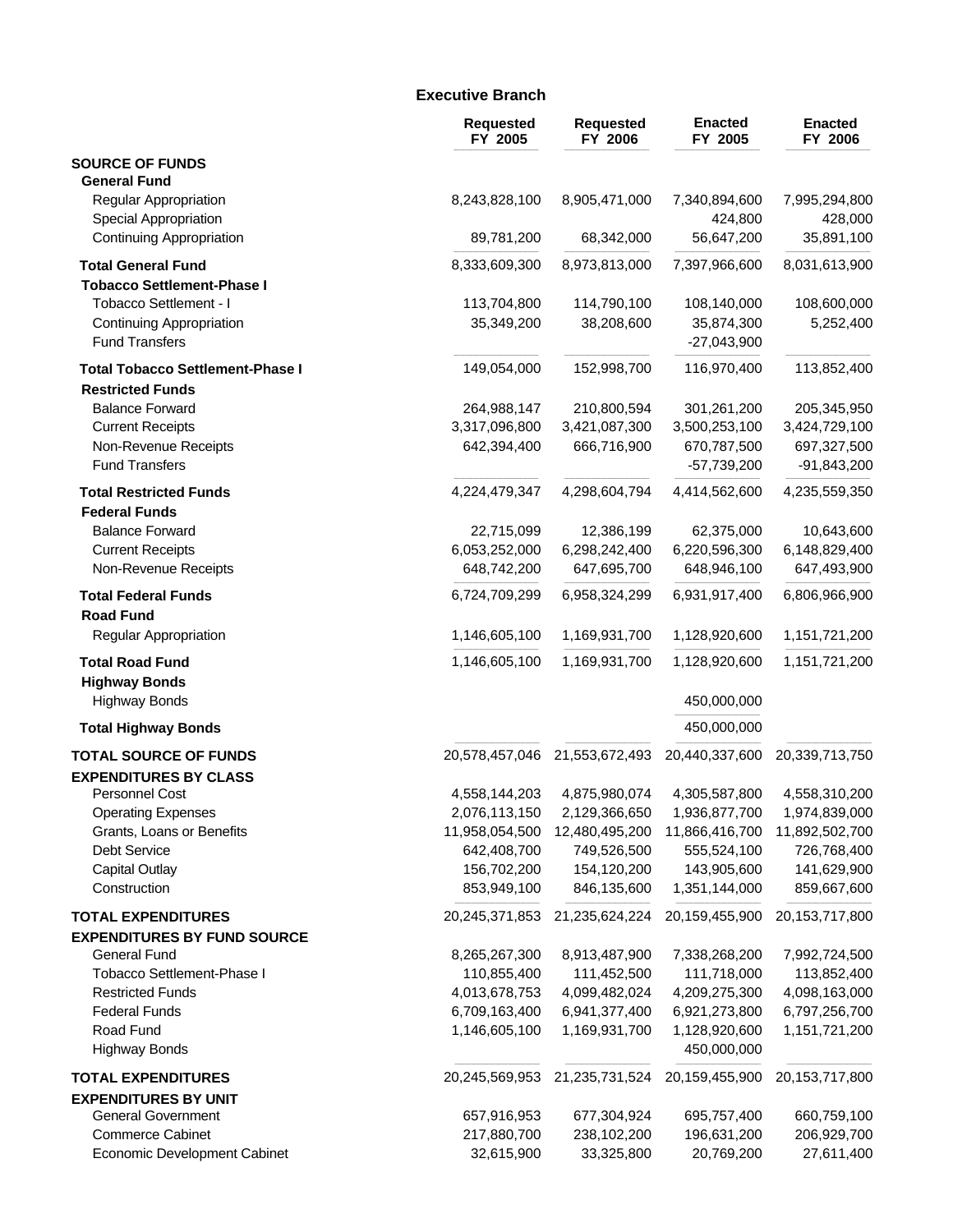| <b>TOTAL EXPENDITURES</b>                  | 20.245.569.953 | 21,235,731,524 | 20,159,455,900 | 20,153,717,800 |
|--------------------------------------------|----------------|----------------|----------------|----------------|
| <b>Transportation Cabinet</b>              | 1,771,115,400  | 1,795,948,400  | 2,392,490,300  | 1,824,679,500  |
| Postsecondary Education                    | 3,939,977,800  | 4,291,384,800  | 3,789,674,900  | 4,040,964,000  |
| <b>Personnel Cabinet</b>                   | 48,415,700     | 53,486,600     | 72,368,000     | 105,728,900    |
| Justice and Public Safety Cabinet          | 816,445,000    | 870,817,300    | 709,989,600    | 733,018,700    |
| Health and Family Services Cabinet         | 6,344,196,300  | 6,703,390,200  | 6,223,131,500  | 6,113,034,700  |
| Finance and Administration Cabinet         | 570,438,200    | 590,434,800    | 504,237,500    | 544,183,700    |
| Cabinet                                    |                |                |                |                |
| <b>Environmental and Public Protection</b> | 676,139,200    | 688,804,100    | 627,238,400    | 620,848,600    |
| <b>Education Cabinet</b>                   | 1,257,136,200  | 1,268,733,100  | 1,205,284,100  | 1,252,790,500  |
| Department of Education                    | 3,913,292,600  | 4,023,999,300  | 3,721,883,800  | 4,023,169,000  |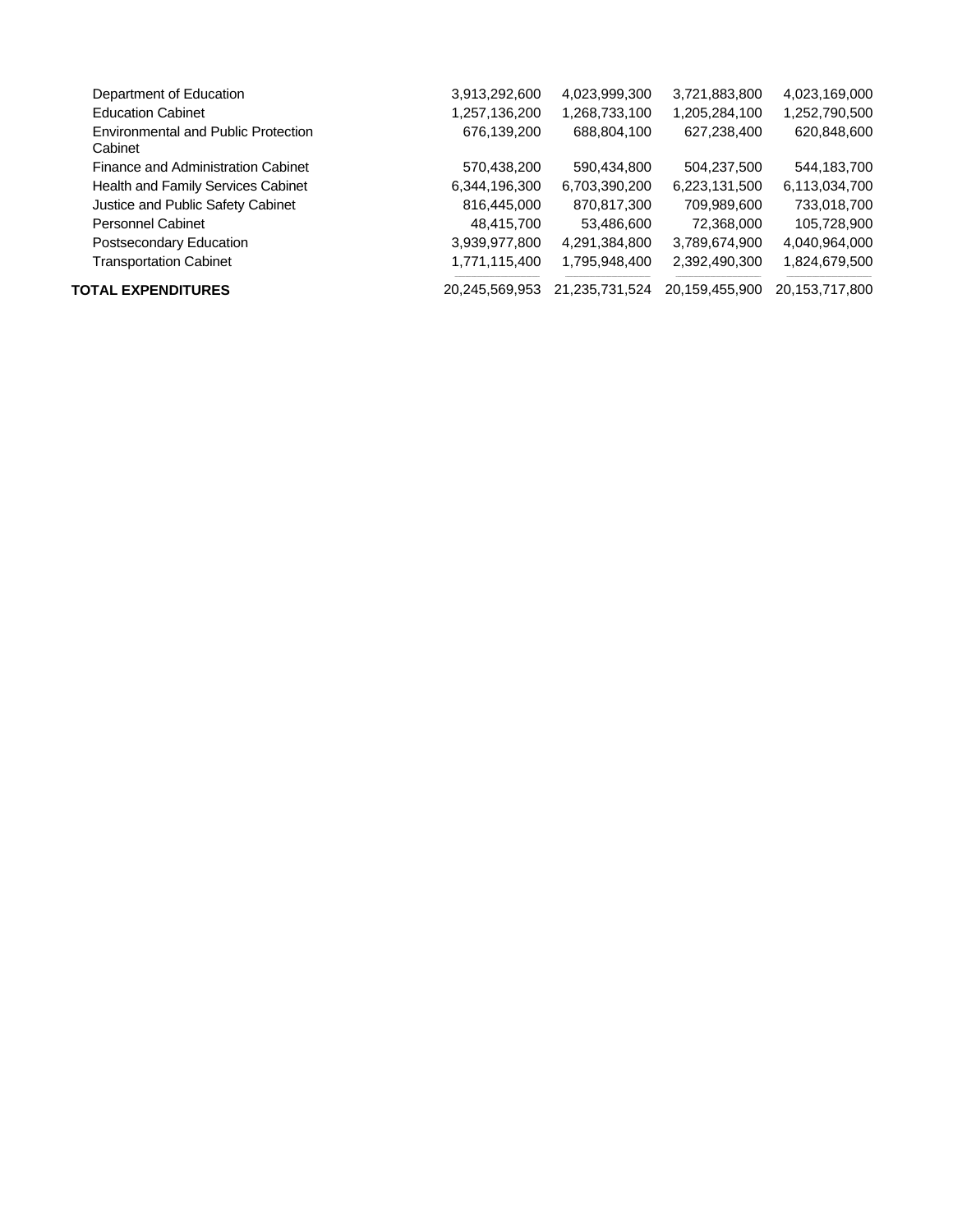## **General Government**

|                                                                       | <b>Requested</b><br>FY 2005 | <b>Requested</b><br>FY 2006 | <b>Enacted</b><br>FY 2005   | <b>Enacted</b><br>FY 2006  |
|-----------------------------------------------------------------------|-----------------------------|-----------------------------|-----------------------------|----------------------------|
| <b>SOURCE OF FUNDS</b>                                                |                             |                             |                             |                            |
| <b>General Fund</b><br>Regular Appropriation<br>Special Appropriation | 280,923,800                 | 318,981,600                 | 252,183,800<br>424,800      | 263,802,500<br>95,000      |
| <b>Continuing Appropriation</b>                                       | 26,857,600                  | 6,961,400                   |                             | 626,300                    |
| <b>Total General Fund</b><br><b>Tobacco Settlement-Phase I</b>        | 307,781,400                 | 325,943,000                 | 252,608,600                 | 264,523,800                |
| Tobacco Settlement - I                                                | 37,599,500                  | 38,156,500                  | 39,195,900                  | 29,899,300                 |
| Continuing Appropriation<br><b>Fund Transfers</b>                     | 29,945,100                  | 32,804,500                  | 30,903,600<br>$-27,000,000$ | 5,252,400                  |
| <b>Total Tobacco Settlement-Phase I</b><br><b>Restricted Funds</b>    | 67,544,600                  | 70,961,000                  | 43,099,500                  | 35,151,700                 |
| <b>Balance Forward</b>                                                | 47, 171, 447                | 39,493,594                  | 42,314,300                  | 29,604,850                 |
| <b>Current Receipts</b>                                               | 109,859,900                 | 109,794,700                 | 109,809,000                 | 111,689,300                |
| Non-Revenue Receipts<br><b>Fund Transfers</b>                         | 25,052,900                  | 26,080,900                  | 32,544,000<br>$-3,350,200$  | 27,870,800<br>$-1,300,000$ |
| <b>Total Restricted Funds</b><br><b>Federal Funds</b>                 | 182,084,247                 | 175,369,194                 | 181,317,100                 | 167,864,950                |
| <b>Balance Forward</b>                                                | 17,208,799                  | 6,978,799                   | 15,539,000                  | 5,312,400                  |
| <b>Current Receipts</b>                                               | 172,086,900                 | 176,657,900                 | 246,240,300                 | 216,892,700                |
| Non-Revenue Receipts                                                  | $-2,560,700$                | $-2,556,000$                | $-3,000,000$                | $-3,000,000$               |
| <b>Total Federal Funds</b><br><b>Road Fund</b>                        | 186,734,999                 | 181,080,699                 | 258,779,300                 | 219,205,100                |
| Regular Appropriation                                                 |                             |                             | 600,000                     | 600,000                    |
| <b>Total Road Fund</b>                                                |                             |                             | 600,000                     | 600,000                    |
| <b>TOTAL SOURCE OF FUNDS</b><br><b>EXPENDITURES BY CLASS</b>          | 744,145,246                 | 753,353,893                 | 736,404,500                 | 687,345,550                |
| Personnel Cost                                                        | 230,261,603                 | 247,209,174                 | 217,924,000                 | 234,731,300                |
| <b>Operating Expenses</b>                                             | 120,505,650                 | 115,293,050                 | 98,778,700                  | 97,312,900                 |
| Grants, Loans or Benefits                                             | 295,894,200                 | 289,910,800                 | 369,122,500                 | 310,974,600                |
| <b>Debt Service</b><br><b>Capital Outlay</b>                          | 3,210,000<br>2,075,900      | 20,861,000<br>2,025,800     | 468,000<br>1,846,600        | 13,576,000<br>2,159,300    |
| Construction                                                          | 5,969,500                   | 2,005,000                   | 7,617,600                   | 2,005,000                  |
| <b>TOTAL EXPENDITURES</b><br><b>EXPENDITURES BY FUND SOURCE</b>       | 657,916,853                 | 677,304,824                 | 695,757,400                 | 660,759,100                |
| <b>General Fund</b>                                                   | 300,820,000                 | 325,448,300                 | 251,982,300                 | 263,897,500                |
| Tobacco Settlement-Phase I                                            | 34,750,100                  | 34,818,900                  | 37,847,100                  | 35,151,700                 |
| <b>Restricted Funds</b>                                               | 142,590,653                 | 141,977,324                 | 151,861,100                 | 146,267,200                |
| <b>Federal Funds</b><br>Road Fund                                     | 179,756,200                 | 175,060,400                 | 253,466,900<br>600,000      | 214,842,700<br>600,000     |
| <b>TOTAL EXPENDITURES</b>                                             | 657,916,953                 | 677,304,924                 | 695,757,400                 | 660,759,100                |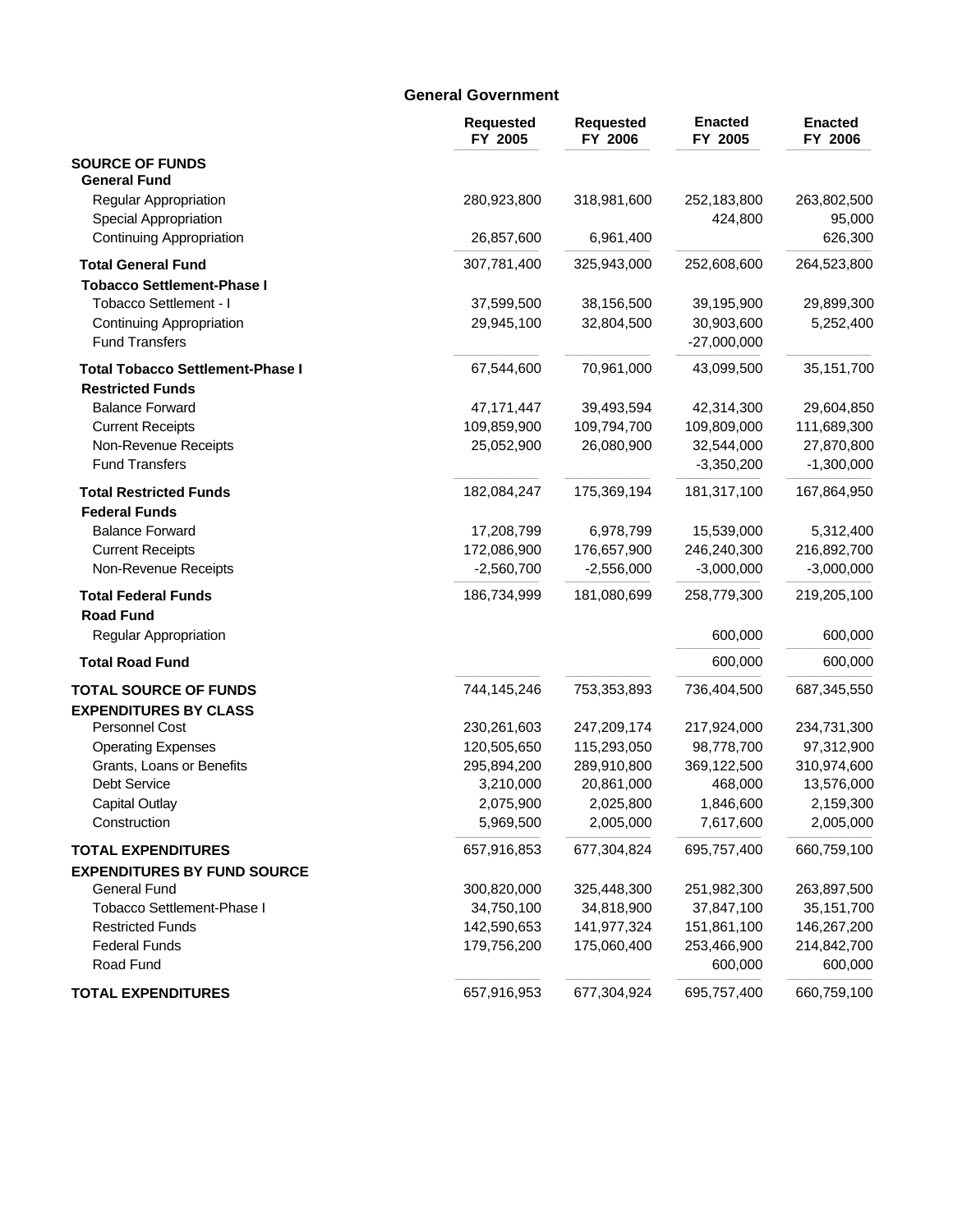# **Executive Office of the Governor General Government**

|                                                                         | <b>Requested</b><br>FY 2005 | <b>Requested</b><br>FY 2006 | <b>Enacted</b><br>FY 2005         | <b>Enacted</b><br>FY 2006 |
|-------------------------------------------------------------------------|-----------------------------|-----------------------------|-----------------------------------|---------------------------|
| <b>SOURCE OF FUNDS</b><br><b>General Fund</b>                           |                             |                             |                                   |                           |
| Regular Appropriation                                                   | 13,194,600                  | 13,504,400                  | 8,718,800                         | 12,214,500                |
| <b>Total General Fund</b><br><b>Restricted Funds</b>                    | 13,194,600                  | 13,504,400                  | 8,718,800                         | 12,214,500                |
| <b>Balance Forward</b><br>Non-Revenue Receipts<br><b>Fund Transfers</b> | 3,153,100<br>238,900        | 1,843,800<br>156,000        | 3,529,000<br>323,200<br>$-72,100$ | 530,000<br>388,200        |
| <b>Total Restricted Funds</b><br><b>Federal Funds</b>                   | 3,392,000                   | 1,999,800                   | 3,780,100                         | 918,200                   |
| <b>Current Receipts</b>                                                 |                             |                             | 30,000,000                        | 40,000,000                |
| <b>Total Federal Funds</b><br><b>Road Fund</b>                          |                             |                             | 30,000,000                        | 40,000,000                |
| Regular Appropriation                                                   |                             |                             | 350,000                           | 350,000                   |
| <b>Total Road Fund</b>                                                  |                             |                             | 350,000                           | 350,000                   |
| <b>TOTAL SOURCE OF FUNDS</b><br><b>EXPENDITURES BY CLASS</b>            | 16,586,600                  | 15,504,200                  | 42,848,900                        | 53,482,700                |
| Personnel Cost                                                          | 11,549,300                  | 11,831,400                  | 10,317,500                        | 11,540,000                |
| <b>Operating Expenses</b>                                               | 2,876,500                   | 2,830,200                   | 2,470,700                         | 2,706,700                 |
| Grants, Loans or Benefits<br><b>Capital Outlay</b>                      | 317,000                     | 317,000                     | 29,450,700<br>80,000              | 38,943,000                |
| <b>TOTAL EXPENDITURES</b><br><b>EXPENDITURES BY FUND SOURCE</b>         | 14,742,800                  | 14,978,600                  | 42,318,900                        | 53,189,700                |
| <b>General Fund</b>                                                     | 13,194,600                  | 13,504,400                  | 8,718,800                         | 12,214,500                |
| <b>Restricted Funds</b>                                                 | 1,548,200                   | 1,474,200                   | 3,250,100                         | 625,200                   |
| <b>Federal Funds</b>                                                    |                             |                             | 30,000,000                        | 40,000,000                |
| Road Fund                                                               |                             |                             | 350,000                           | 350,000                   |
| <b>TOTAL EXPENDITURES</b><br><b>EXPENDITURES BY UNIT</b>                | 14,742,800                  | 14,978,600                  | 42,318,900                        | 53,189,700                |
| Office of the Governor                                                  | 9,387,900                   | 9,418,500                   | 38,066,400                        | 48,503,900                |
| Office of State Budget Director                                         | 5,054,900                   | 5,260,100                   | 4,127,500                         | 4,560,800                 |
| State Planning Fund                                                     | 300,000                     | 300,000                     | 125,000                           | 125,000                   |
| <b>TOTAL EXPENDITURES</b>                                               | 14,742,800                  | 14,978,600                  | 42,318,900                        | 53,189,700                |

The Governor serves as the chief administrator of the state and, in addition to other powers and duties, acts as Commanderin-Chief of all state military forces, appoints executive officers and members of boards and commissions, and has the power to grant pardons and commutations. As chief administrator of Kentucky, the Governor ensures that state government provides needed services to the citizens of the Commonwealth at minimum cost to the taxpayers.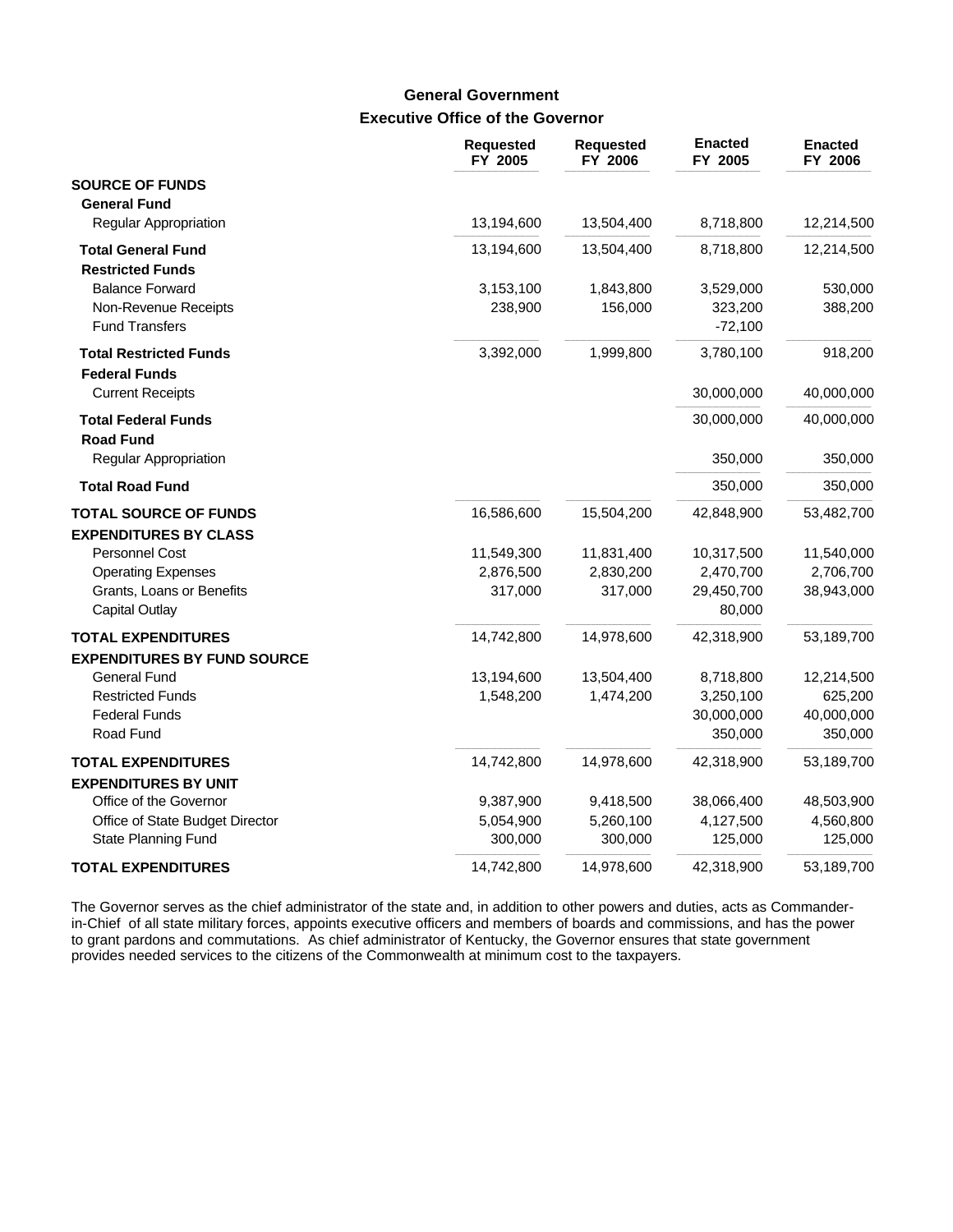# **Executive Office of the Governor Office of the Governor General Government**

|                                                                 | <b>Requested</b><br>FY 2005 | <b>Requested</b><br>FY 2006 | <b>Enacted</b><br>FY 2005 | <b>Enacted</b><br>FY 2006 |
|-----------------------------------------------------------------|-----------------------------|-----------------------------|---------------------------|---------------------------|
| <b>SOURCE OF FUNDS</b>                                          |                             |                             |                           |                           |
| <b>General Fund</b><br>Regular Appropriation                    | 8,783,700                   | 8,814,300                   | 6,308,300                 | 7,765,700                 |
| <b>Total General Fund</b><br><b>Restricted Funds</b>            | 8,783,700                   | 8,814,300                   | 6,308,300                 | 7,765,700                 |
| <b>Balance Forward</b><br>Non-Revenue Receipts                  | 1,311,100<br>238,900        | 945,800<br>156,000          | 1,084,900<br>323,200      | 388,200                   |
| <b>Total Restricted Funds</b><br><b>Federal Funds</b>           | 1,550,000                   | 1,101,800                   | 1,408,100                 | 388,200                   |
| <b>Current Receipts</b>                                         |                             |                             | 30,000,000                | 40,000,000                |
| <b>Total Federal Funds</b><br><b>Road Fund</b>                  |                             |                             | 30,000,000                | 40,000,000                |
| Regular Appropriation                                           |                             |                             | 350,000                   | 350,000                   |
| <b>Total Road Fund</b>                                          |                             |                             | 350,000                   | 350,000                   |
| <b>TOTAL SOURCE OF FUNDS</b><br><b>EXPENDITURES BY CLASS</b>    | 10,333,700                  | 9,916,100                   | 38,066,400                | 48,503,900                |
| Personnel Cost                                                  | 7,398,400                   | 7,478,700                   | 6,997,000                 | 7,786,500                 |
| <b>Operating Expenses</b>                                       | 1,974,500                   | 1,924,800                   | 1,666,400                 | 1,902,400                 |
| Grants, Loans or Benefits<br><b>Capital Outlay</b>              | 15,000                      | 15,000                      | 29,323,000<br>80,000      | 38,815,000                |
| <b>TOTAL EXPENDITURES</b><br><b>EXPENDITURES BY FUND SOURCE</b> | 9,387,900                   | 9,418,500                   | 38,066,400                | 48,503,900                |
| <b>General Fund</b>                                             | 8,783,700                   | 8,814,300                   | 6,308,300                 | 7,765,700                 |
| <b>Restricted Funds</b>                                         | 604,200                     | 604,200                     | 1,408,100                 | 388,200                   |
| <b>Federal Funds</b><br>Road Fund                               |                             |                             | 30,000,000<br>350,000     | 40,000,000<br>350,000     |
| <b>TOTAL EXPENDITURES</b><br><b>EXPENDITURES BY UNIT</b>        | 9,387,900                   | 9,418,500                   | 38,066,400                | 48,503,900                |
| Governor                                                        | 7,008,700                   | 7,334,800                   | 5,254,600                 | 5,352,800                 |
| Governor's Office Expense Allowance                             | 21,000                      | 21,000                      | 21,000                    | 21,000                    |
| Lieutenant Governor                                             | 434,000                     | 461,200                     | 402,900                   | 425,400                   |
| Lt. Governor's Expense Allowance                                | 12,000                      | 12,000                      | 12,000                    | 12,000                    |
| Secretary of the Cabinet                                        | 1,039,400                   | 1,090,900                   | 967,000                   | 992,600                   |
| Kentucky Commission on Military Affairs                         | 872,800                     | 498,600                     | 317,900                   | 317,900                   |
| Office of Homeland Security                                     |                             |                             | 30,700,000                | 40,700,000                |
| Office of Minority Empowerment<br>Washington DC Office          |                             |                             | 294,000<br>97,000         | 294,000<br>388,200        |
| <b>TOTAL EXPENDITURES</b>                                       | 9,387,900                   | 9,418,500                   | 38,066,400                | 48,503,900                |

The Governor serves as the chief administrator of the Commonwealth and, in addition to other powers and duties, acts as Commander-in-Chief of all state military forces, makes appointments for vacancies to executive offices and memberships on boards and commissions authorized by statute, and has the power to grant pardons and commutations. As chief administrator of Kentucky, the Governor ensures that state government provides needed services to the citizens of the Commonwealth at minimum cost to the taxpayer.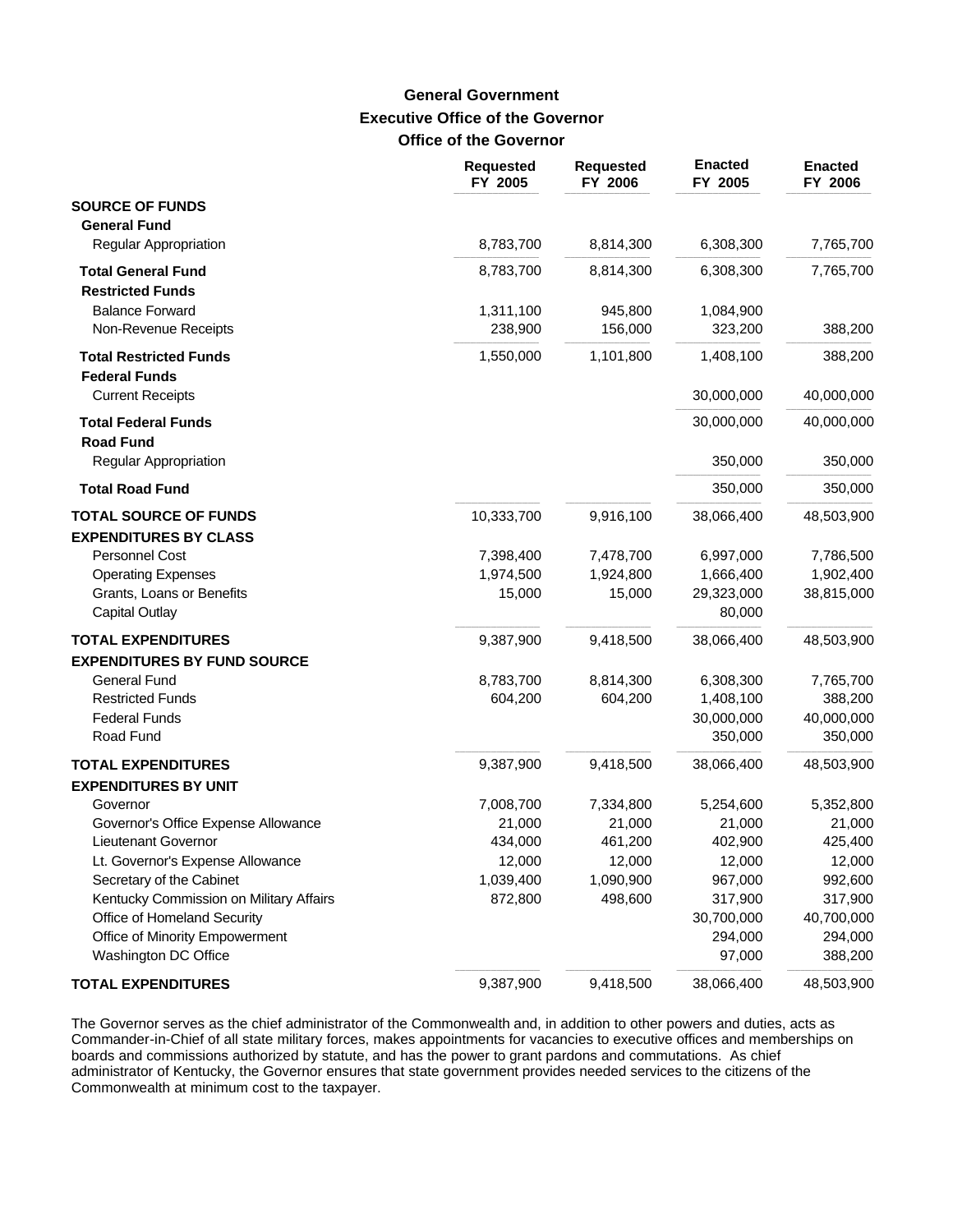The Lieutenant Governor is a constitutional officer elected jointly with the Governor. The Lieutenant Governor is to assume the duties and responsibilities of the Office of the Governor should the Governor be impeached or removed from Office, die, fail to qualify, resign, or be unable to discharge the duties of that office. Additional duties of the Lieutenant Governor include serving on various boards and commissions, serving on Kentucky delegations to several interstate compact commissions, and appointing members to various boards.

The Secretary of the Executive Cabinet develops and implements the major program decisions for the Executive Branch of government. As part of these duties, the Secretary of the Cabinet oversees the administration of the various cabinets and agencies of state government and coordinates legislative policy for the Governor. This role promotes cooperation and coordination among all agencies and programs of state government.

The Military Affairs Commission (KRS 154.12-203) has been a part of the Office of the Governor since 1996. The commission serves in an advisory capacity to the Governor, the General Assembly, the Kentucky Congressional Delegation, and other appropriate government officials. This commission is designed to continue state support of the U.S. military's widespread presence in Kentucky and to recognize its contribution to the economy and well-being of the Commonwealth. Among the installations and operations eligible for support are: Fort Knox, Fort Campbell, Bluegrass Station in Lexington, National Guard and Reserve operations throughout the state, and Bluegrass Army Depot in Richmond.

#### **Policy**

The Kentucky Coal Council and the Office of Coal Marketing and Export (KRS 154.12-250) were transferred from the Governor's Office to the Commerce Cabinet by Executive Order 2003-064. These transfers were ratified by Senate Bill 40 in the 2005 Session.

The Kentucky Appalachian Commission (KRS 11.180) was transferred from the Governor's Office to the Commerce Cabinet by Executive Order 2003-064. This Commission was subsequently transferred to the Governor's Office for Local Development.

The Governor's Office of Child Abuse and Domestic Violence Services (KRS 12.350) was transferred from the Governor's Office to the Health and Family Services Cabinet by Executive Order 2003-064. This transfer was ratified by Senate Bill 47 in the 2005 Session.

Senate Bill 42 established the Office for Minority Empowerment within the Office of the Governor in the 2005 Session.

Executive Order 2004-530 created the Office of Homeland Security within the Office of the Governor. Senate Bill 44 was to ratify this Executive Order but it failed to pass the 2005 General Assembly.

House Bill 383 created the Office of Faith-Based services within the Governor's Office. There was no money appropriated for this purpose. Initial funding is expected to be provided from existing resources. Full funding for this office will be requested next biennium.

Included in the Budget of the Commonwealth is a General Fund appropriation in the amount of \$7,500 in fiscal year 2004-2005 and \$30,000 in fiscal year 2005-2006 for the Lieutenant Governor's Office for an allowance of up to \$2,500 monthly, to include \$1,000 as a housing allowance and \$1,500 if additional duties are performed. The allowance was effective April 1, 2005.

The Governor's Scholars Program, formerly in the Education, Arts and Humanities Cabinet, was administratively attached to the Office of the Governor by the 2005 Session of the General Assembly through the passage of Senate Bill 134. The budgeted resources for this program are displayed in this document under the Education Cabinet.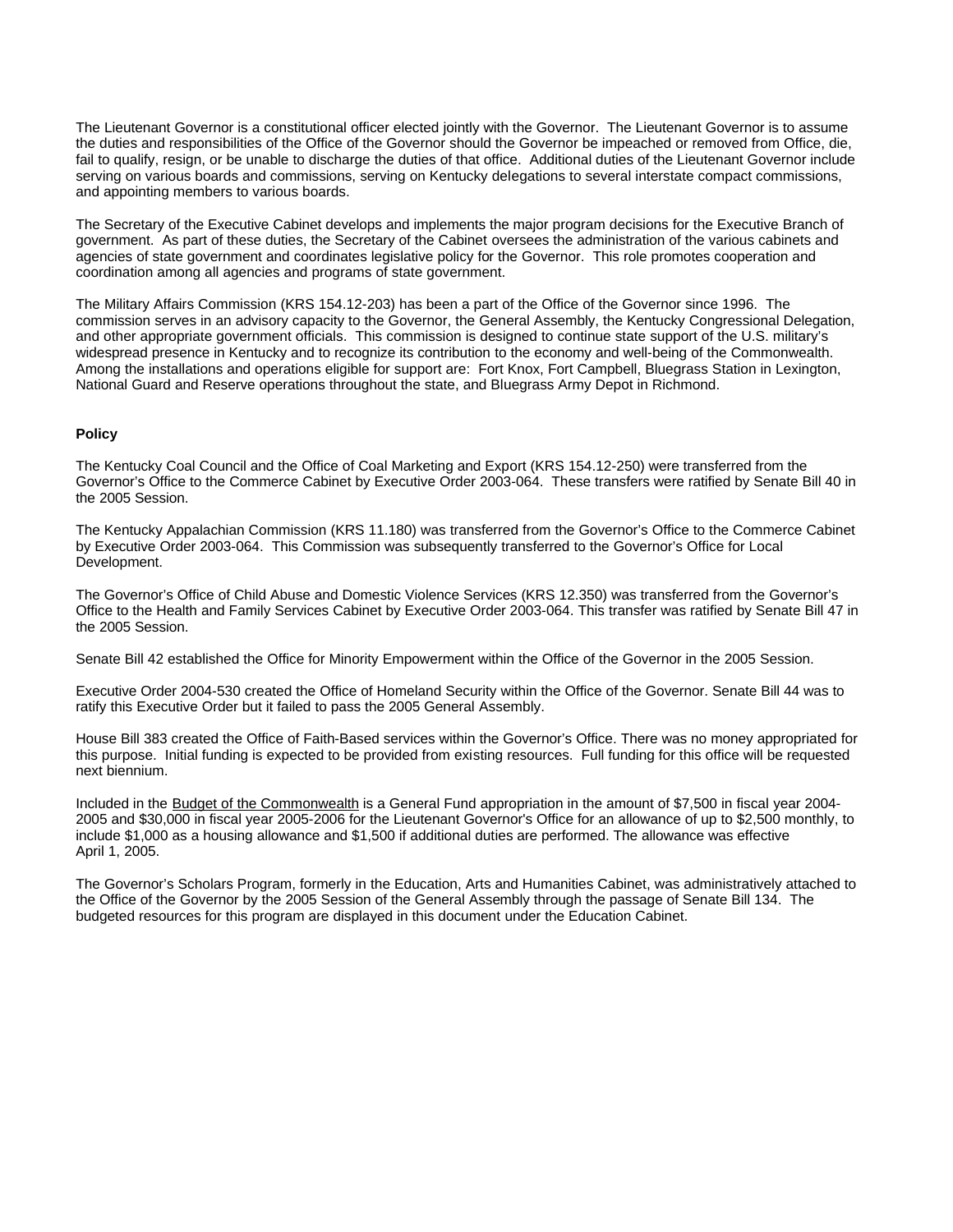# **Executive Office of the Governor Office of State Budget Director General Government**

|                                                                 | <b>Requested</b><br>FY 2005 | <b>Requested</b><br>FY 2006 | <b>Enacted</b><br>FY 2005 | <b>Enacted</b><br>FY 2006 |
|-----------------------------------------------------------------|-----------------------------|-----------------------------|---------------------------|---------------------------|
| <b>SOURCE OF FUNDS</b><br><b>General Fund</b>                   |                             |                             |                           |                           |
| <b>Regular Appropriation</b>                                    | 4,110,900                   | 4,390,100                   | 2,285,500                 | 4,323,800                 |
| <b>Total General Fund</b><br><b>Restricted Funds</b>            | 4,110,900                   | 4,390,100                   | 2,285,500                 | 4,323,800                 |
| <b>Balance Forward</b><br><b>Fund Transfers</b>                 | 1,842,000                   | 898,000                     | 2,444,100<br>$-72,100$    | 530,000                   |
| <b>Total Restricted Funds</b>                                   | 1,842,000                   | 898,000                     | 2,372,000                 | 530,000                   |
| <b>TOTAL SOURCE OF FUNDS</b><br><b>EXPENDITURES BY CLASS</b>    | 5,952,900                   | 5,288,100                   | 4,657,500                 | 4,853,800                 |
| <b>Personnel Cost</b>                                           | 4,150,900                   | 4,352,700                   | 3,320,500                 | 3,753,500                 |
| <b>Operating Expenses</b>                                       | 902,000                     | 905,400                     | 804,300                   | 804,300                   |
| Grants, Loans or Benefits                                       | 2,000                       | 2,000                       | 2,700                     | 3,000                     |
| <b>TOTAL EXPENDITURES</b><br><b>EXPENDITURES BY FUND SOURCE</b> | 5,054,900                   | 5,260,100                   | 4,127,500                 | 4,560,800                 |
| <b>General Fund</b>                                             | 4,110,900                   | 4,390,100                   | 2,285,500                 | 4,323,800                 |
| <b>Restricted Funds</b>                                         | 944,000                     | 870,000                     | 1,842,000                 | 237,000                   |
| <b>TOTAL EXPENDITURES</b><br><b>EXPENDITURES BY UNIT</b>        | 5,054,900                   | 5,260,100                   | 4,127,500                 | 4,560,800                 |
| <b>Budget &amp; Policy Analysis</b>                             | 3,831,400                   | 3,961,400                   | 3,022,500                 | 3,429,800                 |
| Gov Office for Policy Research                                  | 432,800                     | 463,300                     | 407,000                   | 421,000                   |
| Gov Office for Economic Analysis                                | 790,700                     | 835,400                     | 698,000                   | 710,000                   |
| <b>TOTAL EXPENDITURES</b>                                       | 5,054,900                   | 5,260,100                   | 4,127,500                 | 4,560,800                 |

The Office of the State Budget Director, created in KRS 11.068, includes the Governor's Office for Policy and Management (GOPM), the Governor's Office for Policy Research (GOPR), and the Governor's Office for Economic Analysis (GOEA). Under the direction of the State Budget Director, these Offices serve as staff to the Governor, the Governor's Chief of Staff, the Secretary of the Cabinet, and the Secretary of the Finance and Administration Cabinet.

The Governor's Office for Policy and Management (GOPM) prepares the Executive Budget, the Governor's overall financial plan for state government. The preparation of the budget includes the transmittal of information and necessary forms to state agencies, assisting those agencies in the preparation of their budget requests, analyzing the requests, and making recommendations to the Governor. Following enactment of the budget by the General Assembly, GOPM helps agencies implement the appropriations acts through their expenditures for program activities.

The Governor's Office for Policy Research (GOPR) performs research and analysis on public policy issues important to the Commonwealth.

The Governor's Office for Economic Analysis (GOEA) provides timely, accurate estimates of General Fund and Road Fund receipts used to build and implement the budget. On October 15 of each odd-numbered year, a preliminary detailed estimate of revenues for the next two fiscal years is presented to the head of the budgeting agency for each branch of state government. In January following, a revised estimate is prepared and presented along with the Executive Budget recommendation to the General Assembly.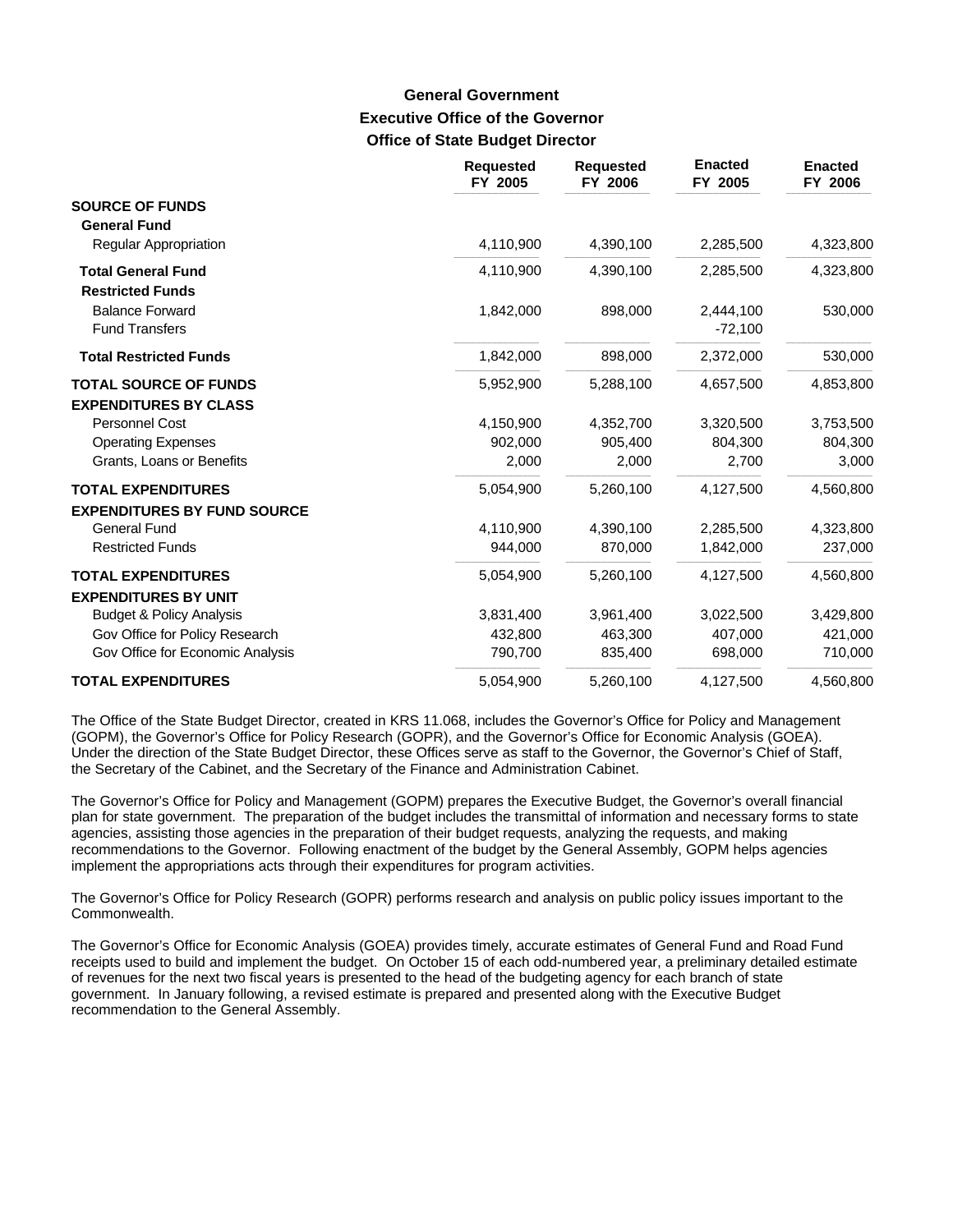# **Executive Office of the Governor State Planning Fund General Government**

|                                    | <b>Requested</b><br>FY 2005 | <b>Requested</b><br>FY 2006 | <b>Enacted</b><br>FY 2005 | <b>Enacted</b><br>FY 2006 |
|------------------------------------|-----------------------------|-----------------------------|---------------------------|---------------------------|
| <b>SOURCE OF FUNDS</b>             |                             |                             |                           |                           |
| <b>General Fund</b>                |                             |                             |                           |                           |
| Regular Appropriation              | 300,000                     | 300,000                     | 125,000                   | 125,000                   |
| <b>Total General Fund</b>          | 300,000                     | 300,000                     | 125,000                   | 125,000                   |
| <b>TOTAL SOURCE OF FUNDS</b>       | 300,000                     | 300,000                     | 125,000                   | 125,000                   |
| <b>EXPENDITURES BY CLASS</b>       |                             |                             |                           |                           |
| Grants, Loans or Benefits          | 300,000                     | 300,000                     | 125,000                   | 125,000                   |
| <b>TOTAL EXPENDITURES</b>          | 300,000                     | 300,000                     | 125.000                   | 125.000                   |
| <b>EXPENDITURES BY FUND SOURCE</b> |                             |                             |                           |                           |
| General Fund                       | 300,000                     | 300,000                     | 125,000                   | 125,000                   |
| <b>TOTAL EXPENDITURES</b>          | 300.000                     | 300.000                     | 125.000                   | 125.000                   |

The State Planning Fund supports statewide planning projects designed to improve the delivery of government services. Under Chapter 147 of the Kentucky Revised Statutes, overall planning and development functions are responsibilities of the Governor's Cabinet. KRS 147.075 delegates these functions to a Cabinet committee, designated as the State Planning Committee, which fulfills these responsibilities through its management of the State Planning Fund. The State Planning Committee includes the Governor, representatives from the various program cabinets, and the State Budget Director. The Governor serves as the Chairman of the Committee and the State Budget Director serves as its Secretary. The Governor's Office for Policy and Management reviews proposed planning projects, makes recommendations for funding to the Governor and the other members of the State Planning Committee, and provides staff support to the Committee.

### **Policy**

The Budget of the Commonwealth provides funding for the State Planning Fund beginning in fiscal year 2005 and fiscal year 2006.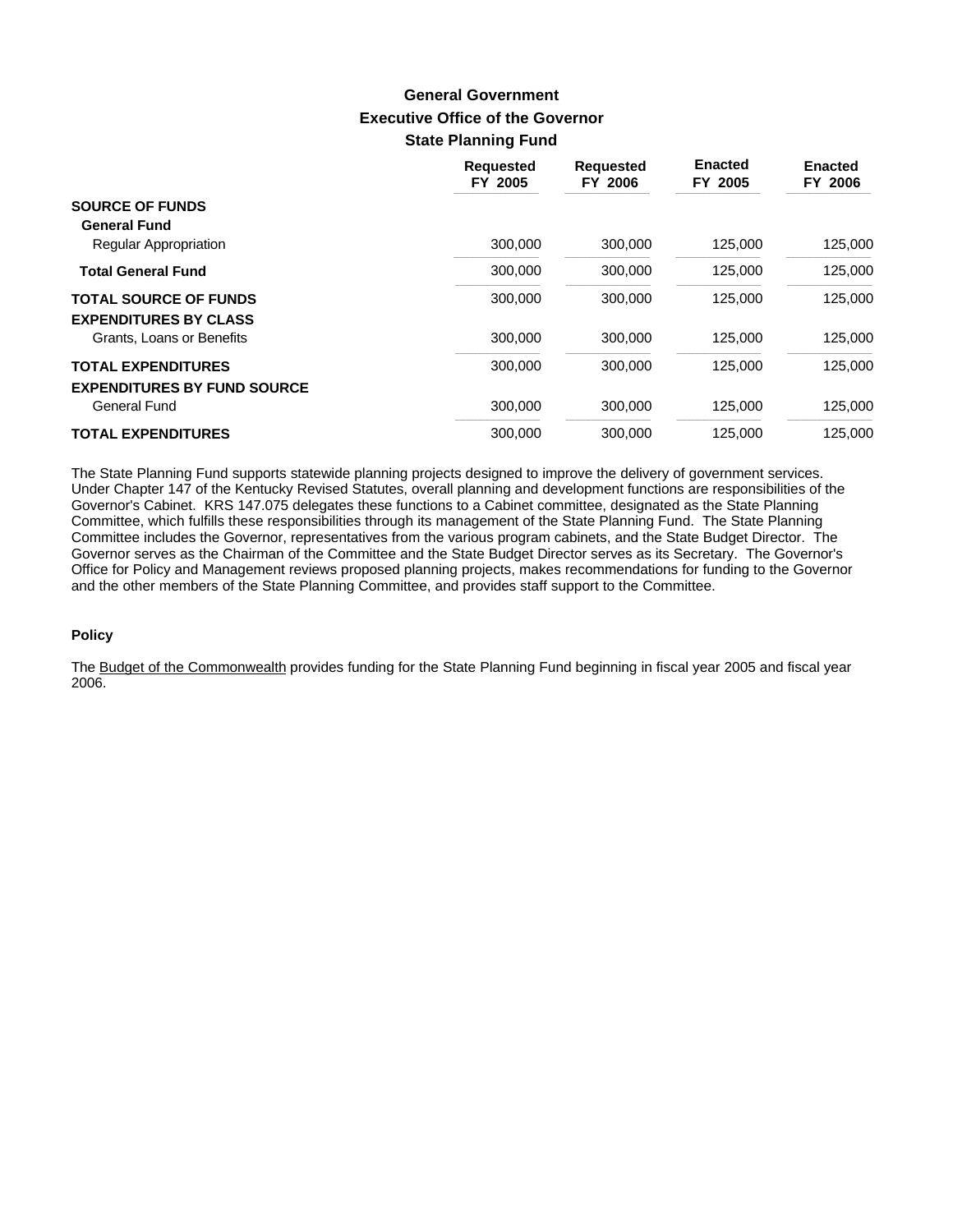# **Governor's Office of Agricultural Policy General Government**

|                                                                                                                  | <b>Requested</b><br>FY 2005        | <b>Requested</b><br>FY 2006        | <b>Enacted</b><br>FY 2005                 | <b>Enacted</b><br>FY 2006                     |
|------------------------------------------------------------------------------------------------------------------|------------------------------------|------------------------------------|-------------------------------------------|-----------------------------------------------|
| <b>SOURCE OF FUNDS</b><br><b>General Fund</b><br><b>Regular Appropriation</b>                                    |                                    |                                    |                                           | 1,898,000                                     |
| <b>Total General Fund</b>                                                                                        |                                    |                                    |                                           | 1,898,000                                     |
| <b>Tobacco Settlement-Phase I</b><br>Tobacco Settlement - I<br>Continuing Appropriation<br><b>Fund Transfers</b> | 37,599,500<br>29,945,100           | 38,156,500<br>32,804,500           | 39,195,900<br>30,903,600<br>$-27,000,000$ | 24,541,300<br>5,252,400                       |
| <b>Total Tobacco Settlement-Phase I</b>                                                                          | 67,544,600                         | 70,961,000                         | 43,099,500                                | 29,793,700                                    |
| <b>Restricted Funds</b><br><b>Balance Forward</b><br><b>Current Receipts</b>                                     | 122,500<br>520,600                 | 122,500<br>515,600                 | 418,900<br>520,600                        | 418,900<br>515,600                            |
| <b>Total Restricted Funds</b>                                                                                    | 643,100                            | 638,100                            | 939,500                                   | 934,500                                       |
| <b>TOTAL SOURCE OF FUNDS</b><br><b>EXPENDITURES BY CLASS</b>                                                     | 68,187,700                         | 71,599,100                         | 44,039,000                                | 32,626,200                                    |
| <b>Personnel Cost</b><br><b>Operating Expenses</b><br>Grants, Loans or Benefits<br><b>Debt Service</b>           | 1,162,500<br>290,100<br>33,818,100 | 1,231,300<br>285,100<br>33,818,100 | 1,109,700<br>290,100<br>36,967,900        | 1,118,500<br>285,100<br>29,905,700<br>898,000 |
| <b>TOTAL EXPENDITURES</b><br><b>EXPENDITURES BY FUND SOURCE</b><br><b>General Fund</b>                           | 35,270,700                         | 35,334,500                         | 38,367,700                                | 32,207,300                                    |
| <b>Tobacco Settlement-Phase I</b><br><b>Restricted Funds</b>                                                     | 34,750,100<br>520,600              | 34,818,900<br>515,600              | 37,847,100<br>520,600                     | 1,898,000<br>29,793,700<br>515,600            |
| <b>TOTAL EXPENDITURES</b>                                                                                        | 35,270,700                         | 35,334,500                         | 38,367,700                                | 32,207,300                                    |

The Governor's Office of Agricultural Policy (GOAP) is the Governor's direct link to the Commonwealth's agricultural industry. The Kentucky Agricultural Development Board, the Kentucky Tobacco Settlement Trust Corporation, the Governor's Commission on Family Farms, the Kentucky Aquaculture Infrastructure Development Fund, the Kentucky Agricultural Resource Development Authority, the Governor's Tobacco Marketing and Export Advisory Council, and the Kentucky Agricultural Finance Corporation are staffed by the employees in this Office.

The Kentucky Agricultural Development Board, authorized in KRS 248.707, distributes funds received by the Commonwealth from the Tobacco Master Settlement Agreement (Phase I money). The Board invests in innovative proposals that increase net farm income and assists tobacco farmers and tobacco-impacted communities by stimulating markets, finding new ways to add value to existing products, and promoting diversification of Kentucky's agricultural economy.

The Agricultural Development Board has fifteen members, described in KRS 248.707(2). They are the Governor, Commissioner of Agriculture, secretary of the Cabinet for Economic Development, and director of the UK Cooperative Extension Service, along with eleven members appointed by the Governor to staggered terms. Those appointees include representatives of the Kentucky Farm Bureau, the Kentucky Chamber of Commerce, an attorney, an agricultural lender, and seven active farmers.

Half of Kentucky's tobacco settlement receipts are allocated to the Agricultural Development Fund. That amount is further divided between a Counties account, which receives 35% of the funds, and a State account that receives the remaining 65%. From the State account, the General Assembly has appropriated debt service for bonds to support farmland preservation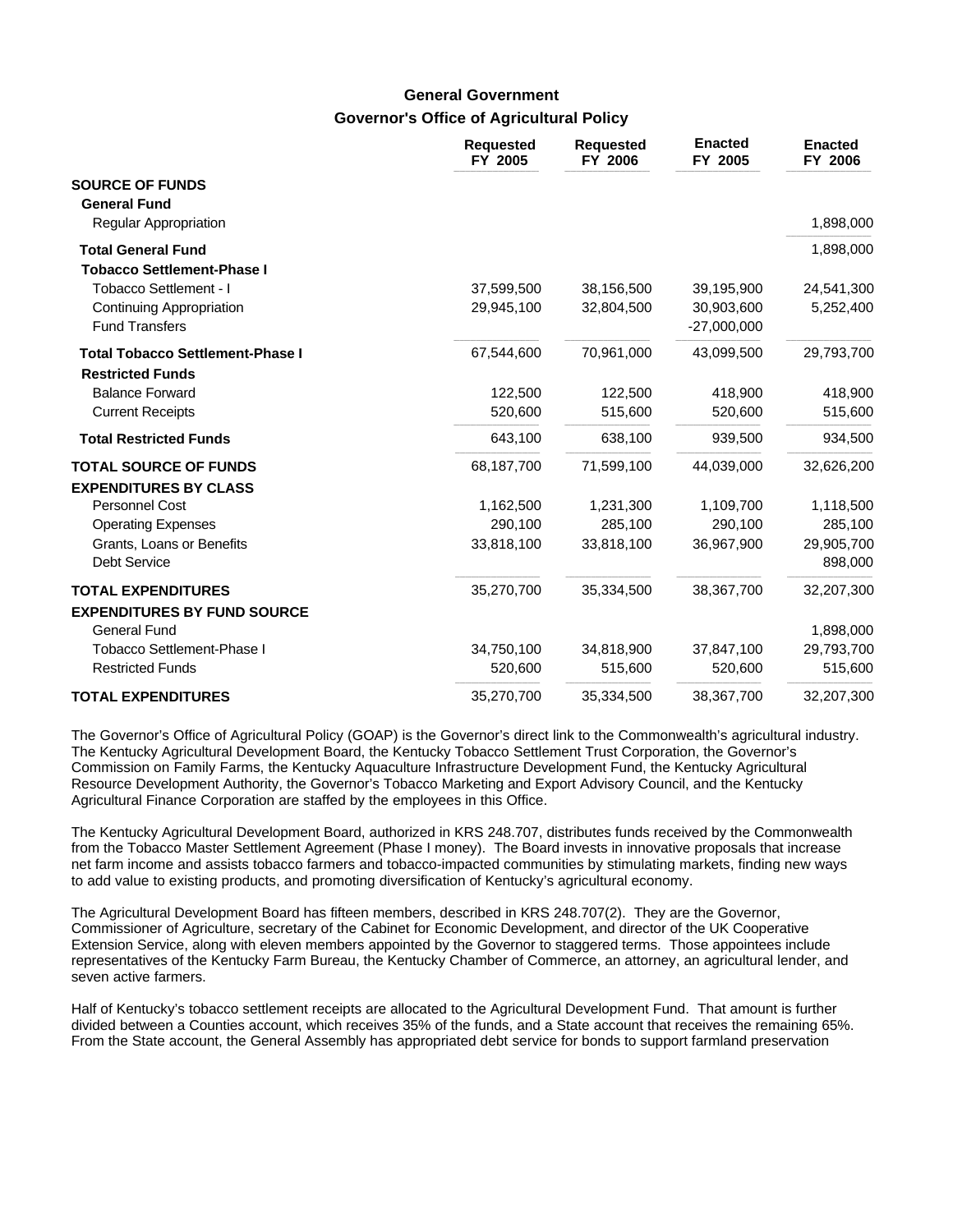and safe drinking water, and funding for land conservation programs.

Funds in the Counties account are allocated to the 118 tobacco impacted counties according to a formula that considers a county's share of the statewide tobacco quota, the number of tobacco farms, and the proportion of the county's personal income that has historically been attributable to tobacco farming. Each county has a council of local agriculture leaders who consider applications for grants from the county's share of funds and prioritizes them for the Agricultural Development Board, which has the final grant authority for each county's funds. The Board has developed several model programs in which counties may participate. Models have been developed for diversification of products, cattle genetics improvement, handling and storage facilities, fencing, forage improvement, and water resources. Funds are provided as matching grants.

In addition to Phase I, Kentucky tobacco farmers have received annual payments from the National Tobacco Grower Settlement Trust Agreement (Phase II). Phase II money was paid to tobacco growers and quota owners to compensate them for their loss of tobacco income due to declining cigarette consumption. More than 172,000 Kentucky farmers have received Phase II payments, computed according to a formula that considers the size of last year's quota and average production and sales in 1998-2000. The Kentucky Tobacco Settlement Trust Corporation is the public agency responsible for receiving and distributing Kentucky's share of the Phase II money. As codified in KRS 248.480, the Corporation is administratively attached to the Finance and Administration Cabinet. However, the Governor's Office of Agricultural Policy provides staffing for the Corporation and assists in processing the applications from quota owners and growers.

The General Assembly wanted to insure that growers and quota owners would receive adequate compensation. To that end, they directed in KRS 248.705 that if in any year the payment from the National Tobacco Grower Settlement Trust Agreement (Phase II) was less than \$114 million, funds would be allocated to the growers from the Agriculture Development Fund (the Phase I money) to make up the difference. That means the amount available to support the Agricultural Development Board's activities, the various bond issues, and the other direct appropriations made by the General Assembly are further reduced.

In October 2004, Congress passed the Fair and Equitable Tobacco Reform Act of 2004, know as the "tobacco buyout." Manufacturers of tobacco products will be assessed by the Commodity Credit Corporation beginning in 2005 to fund a series of ten annual payments to tobacco quota holders and growers, ending the price support program for tobacco that has existed since the Great Depression. The manufacturers, citing that assessment, failed to remit the fourth quarter payment to the Phase II trustee, and filed a claim for the return of the payments they had already paid in 2004. Thus, the 2004 payment that was due to the farmers in December has not been paid. The Certification Entities of the Grower States, including the Kentucky Tobacco Settlement Trust Corporation, petitioned the North Carolina court that has jurisdiction over the trust agreement to declare that the Federal buyout does not begin until 2005 and therefore the manufacturers are not released from their obligation to pay the 2004 payments under the Phase II agreement. The court rejected that petition. The states appealed to the North Carolina Supreme Court and oral arguments took place on May 16, 2005.

The Kentucky Agricultural Finance Corporation is a *de jure* municipal corporation created in KRS 247.944 to provide access to capital for farmers and other agricultural enterprises. The Governor appoints all of the board members.

In addition to their work with Phase I and Phase II, the staff of GOAP assists the Governor's Commission on Family Farms and the Kentucky Agricultural Resource Development Authority (KARDA). The KARDA is created in KRS 11.170 as an organization of representatives from various commodity groups who inform and advise the governor on issues related to the Kentucky's agricultural economy. The Commission on Family Farms was created by executive order in April 1998 to advise the Governor on issues related to farm families and rural communities.

### **Policy**

The Budget of the Commonwealth provides \$114 million for payment of the 2004 Phase II payments pursuant to KRS 248.705. To accomplish this, tobacco funds in the amount of \$27 million are transferred from the Governor's Office of Agricultural Policy to the General Fund, and bond funds are authorized in the amount of \$87 million in fiscal year 2005. Beginning in fiscal year 2006, tobacco funds in the amount of \$9,200,000 are provided for annual debt service on the bonds.

In order to receive the payments authorized above, Kentucky growers are required to assign to the Commonwealth their right to receive payments under the Phase II agreement. If the North Carolina court subsequently directs the manufacturers to pay the 2004 Phase II payments, those funds will accrue to the Commonwealth, up to \$114 million. Funds recovered by the Commonwealth shall be used first to pay the costs of the bonds issued above. Any remaining funds, up to \$27,000,000, shall be transferred to the Governor's Office of Agricultural Policy.

Included in the enacted budget for fiscal year 2005 is \$17,000,000 for the Kentucky Agricultural Finance Corporation from a taxable bond issue authorized in the Capital Budget. General Fund supported debt service of \$898,000 is provided in fiscal year 2006. Notwithstanding KRS 247.978(2), the total amount of principal that a qualified borrower may owe to the Kentucky Agricultural Finance Corporation at one time shall not exceed \$5,000,000.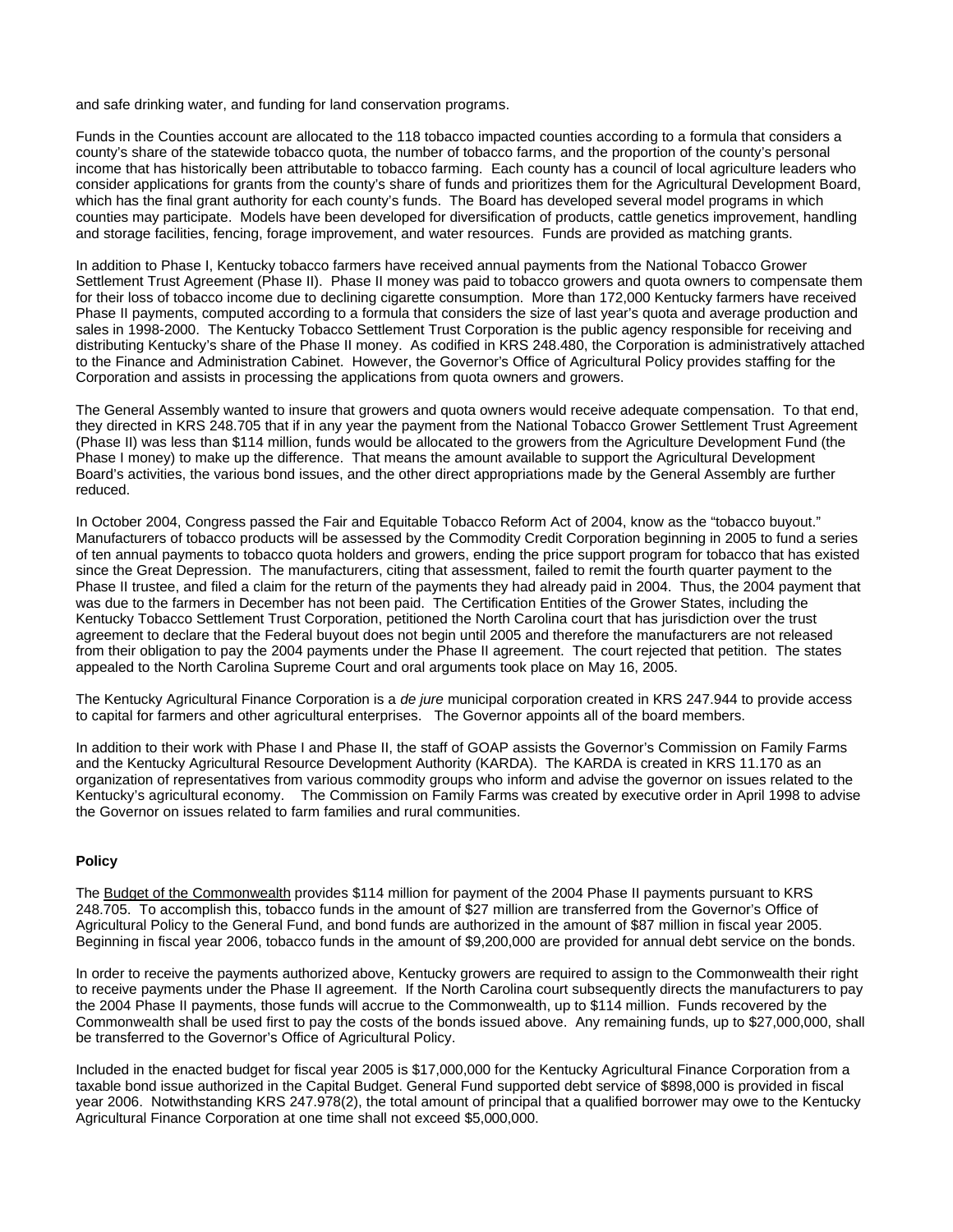Included in the enacted budget for fiscal year 2006 is \$1,000,000 in General Funds to support the Governor's Office of Agricultural Policy.

Notwithstanding KRS 248.711(2), counties that are allocated more than \$20,000 annually may provide up to four percent of the individual county allocation, not to exceed \$15,000 annually, to the county council for administrative costs.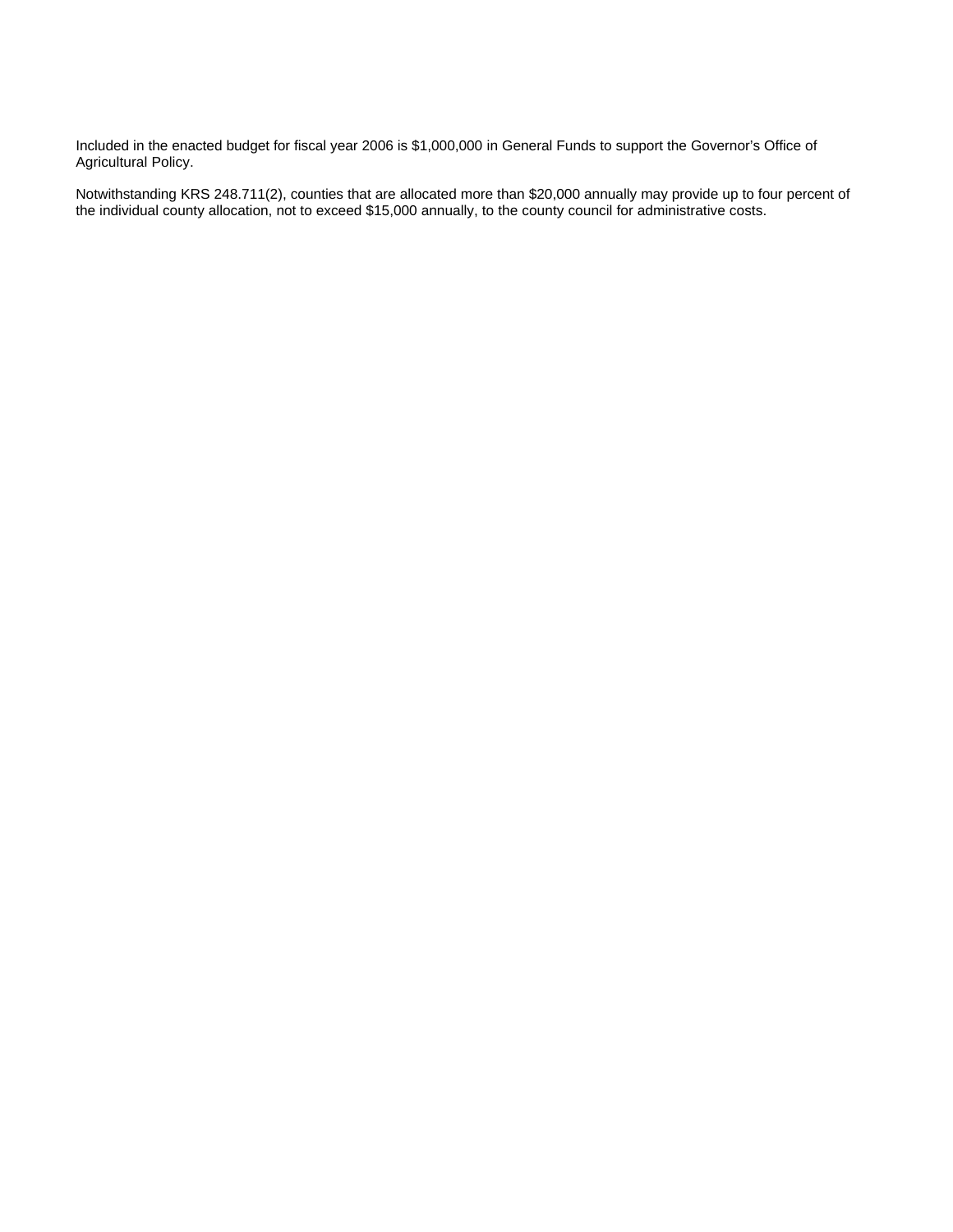# **Kentucky Infrastructure Authority General Government**

|                                                                    | <b>Requested</b><br>FY 2005 | <b>Requested</b><br>FY 2006 | <b>Enacted</b><br>FY 2005 | <b>Enacted</b><br>FY 2006 |
|--------------------------------------------------------------------|-----------------------------|-----------------------------|---------------------------|---------------------------|
| <b>SOURCE OF FUNDS</b>                                             |                             |                             |                           |                           |
| <b>General Fund</b><br><b>Regular Appropriation</b>                |                             | 17,980,000                  |                           | 4,462,000                 |
| <b>Total General Fund</b><br><b>Tobacco Settlement-Phase I</b>     |                             | 17,980,000                  |                           | 4,462,000                 |
| Tobacco Settlement - I                                             |                             |                             |                           | 5,358,000                 |
| <b>Total Tobacco Settlement-Phase I</b><br><b>Restricted Funds</b> |                             |                             |                           | 5,358,000                 |
| <b>Balance Forward</b>                                             | 1,133,500                   | 1,033,100                   | 151,500                   | 2,269,800                 |
| Non-Revenue Receipts                                               | 3,763,300                   | 2,888,500                   | 7,045,300                 | 2,888,500                 |
| <b>Total Restricted Funds</b>                                      | 4,896,800                   | 3,921,600                   | 7,196,800                 | 5,158,300                 |
| <b>Federal Funds</b><br><b>Balance Forward</b>                     | 1,321,600                   |                             | 1,321,600                 |                           |
| <b>Current Receipts</b>                                            | 52,000,400                  | 53,339,000                  | 52,000,400                | 53,339,000                |
| Non-Revenue Receipts                                               | $-3,000,000$                | $-3,000,000$                | $-3,000,000$              | $-3,000,000$              |
| <b>Total Federal Funds</b>                                         | 50,322,000                  | 50,339,000                  | 50,322,000                | 50,339,000                |
| <b>TOTAL SOURCE OF FUNDS</b>                                       | 55,218,800                  | 72,240,600                  | 57,518,800                | 65,317,300                |
| <b>EXPENDITURES BY CLASS</b>                                       |                             |                             |                           |                           |
| Personnel Cost                                                     | 2,821,600                   | 2,896,300                   | 2,684,400                 | 2,688,900                 |
| <b>Operating Expenses</b>                                          | 301,000                     | 301,200                     | 301,000                   | 301,200                   |
| Grants, Loans or Benefits                                          | 51,033,100                  | 51,033,100                  | 52,233,600                | 52,132,800                |
| Debt Service                                                       |                             | 17,980,000                  |                           | 9,820,000                 |
| <b>Capital Outlay</b>                                              | 30,000                      | 30,000                      | 30,000                    | 30,000                    |
| <b>TOTAL EXPENDITURES</b><br><b>EXPENDITURES BY FUND SOURCE</b>    | 54,185,700                  | 72,240,600                  | 55,249,000                | 64,972,900                |
| <b>General Fund</b>                                                |                             | 17,980,000                  |                           | 4,462,000                 |
| <b>Tobacco Settlement-Phase I</b>                                  |                             |                             |                           | 5,358,000                 |
| <b>Restricted Funds</b>                                            | 3,863,700                   | 3,921,600                   | 4,927,000                 | 4,813,900                 |
| <b>Federal Funds</b>                                               | 50,322,000                  | 50,339,000                  | 50,322,000                | 50,339,000                |
| <b>TOTAL EXPENDITURES</b>                                          | 54,185,700                  | 72,240,600                  | 55,249,000                | 64,972,900                |

Per Executive Order 2004-728, the Kentucky Infrastructure Authority (KIA) is attached to the Governor's Office of Local Development. KIA's expanded mission was authorized by Senate Bill 409 of the 2000 General Assembly and codified in KRS Chapter 224A. That Act authorized the KIA to establish and coordinate regional infrastructure planning to promote higher levels of technical, managerial, and financial capacity of water based utilities, and to actively pursue the achievement of economies of scale among and between utilities to the best interest of consumers. Additionally, the Authority's more traditional role of providing infrastructure financing for governmental agencies was expanded to include investor owned, private utilities. The General Assembly supported the new initiatives set out in the legislation with the creation of a new account, the 2020 account, through which the Authority provides grants and subsidized loan incentives in addition to its existing programs. Most recently, the 2005 General Assembly authorized the sale of over \$206 million for the water and wastewater projects across the Commonwealth to be administered by the Authority.

The Authority is authorized by KRS Chapter 224A to issue notes and bonds to provide loans to governmental agencies and private, investor owned utilities in Kentucky. The provisions of KRS 224A.165 dictate certain limits on the amount of notes and bonds the authority can have outstanding. The purpose of the loans is to assist such entities in financing the construction of infrastructure projects. The following provides a description of the Authority's various programs: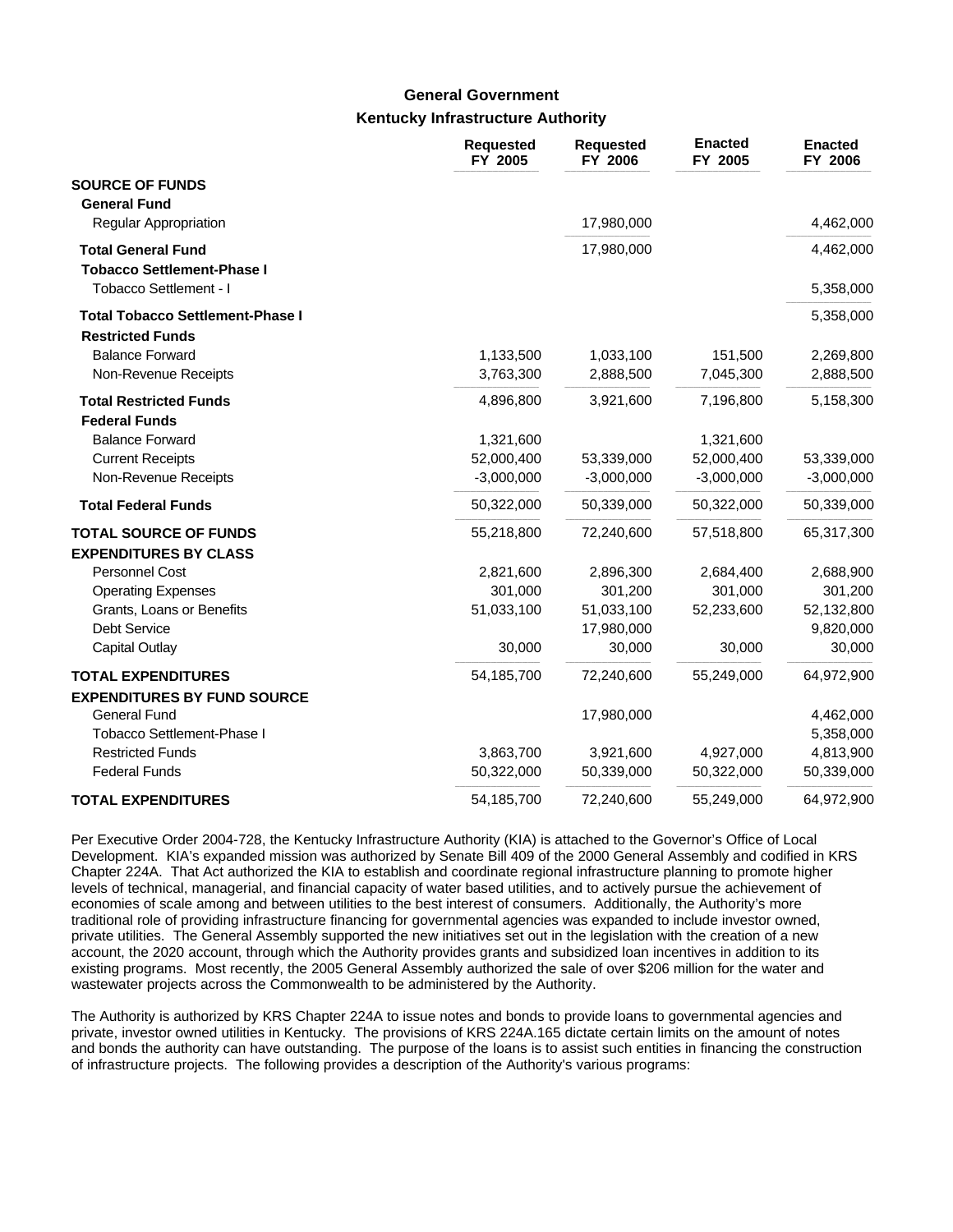#### Fund A - Wastewater Revolving Loan Program

Local wastewater treatment facilities that qualify under the U.S. Environmental Protection Agency standards are financed through this program. Jointly administered by the KIA and the Natural Resources Cabinet, loans are provided at belowmarket interest rates. The Commonwealth appropriates an amount equal to this fund's debt service to make its bond payments.

#### Fund B - Infrastructure Revolving Fund Programs

Fund B Revolving Loan/Grant Program: This fund was established to provide financing for any type of infrastructure that will enhance economic development and job creation. Loans are made to governmental entities that are unable to finance a complete project through other public grant or loan programs, through commercial credit at reasonable rates or from their own resources. The loans are at or below market interest rates and do not exceed thirty years. Grants are available, but are reserved for borrowers facing both a financial hardship and an extreme health hazard. The Commonwealth appropriates an amount equal to this fund's debt service to make its bond payments.

Fund B 2020 Program: This fund was established to implement the legislation passed in the 2000 General Assembly. Eligible activities include, but are not limited to, the provision of water service to households in Kentucky which do not have access to safe drinking water, encouraging merger and consolidation of systems, and encouraging the increased financial, managerial, and technical capacity of systems to provide service.

#### Fund C - Governmental Agencies Program

This program provides local governmental agencies access to funding through the municipal bond market at better terms than could be obtained on an independent basis. Loans are available for up to thirty years for any infrastructure owned by governmental entities in the Commonwealth. The loans may be used to fund totally a construction project or they can be used to supplement grants or cash contributions.

### Fund E - Solid Waste Revolving Loan Program

This fund was established to assist local government units in the financing of solid waste projects. Financial assistance is available for the useful life of the project or thirty years, whichever is shorter. Grants are also available from this fund. Jointly administered by the Natural Resources Cabinet, the fund provides grants up to \$75,000 per project per funding cycle to defray capital costs associated with solid waste management activities. The 2002 General Assembly repealed authorization for the program.

### Fund F - Drinking Water Revolving Loan Fund

This fund was established to assist in financing local drinking water treatment and distribution facilities that qualify under U.S. Environmental Protection Agency (EPA) requirements. Projects must be recommended by the Kentucky Division of Water from the Project Priority List and must be financially feasible as determined by KIA staff. Loan funds are available on short terms for planning and preliminary design work.

#### Coal Development and Tobacco Development Funds

These funds were authorized by the 2005 General Assembly in the amounts of \$80 million for the Coal Producing Counties and \$126 million for Tobacco Producing Counties for various water and sewer projects across the entire region of the Commonwealth.

### **Policy**

Per Executive Order 2004-728, the Kentucky Infrastructure Authority (KIA) is attached to the Governor's Office for Local Development.

Included in the General Fund appropriation is \$123,000 in fiscal year 2006 for initial debt service to support \$2,200,000 in bonds to match \$11,000,000 in federal funds for the Federally Assisted Wastewater Revolving Loan Fund program (Fund A).

Included in the General Fund appropriation is \$105,000 in fiscal year 2006 for initial debt service to support \$2,600,000 in bonds to match \$13,000,000 in federal funds for the Safe Drinking Water State Revolving Loan Fund program (Fund F). The Federal Funds for this program are appropriated in the operating budget to comply with the Federal Cash Management Act. The required state matching funds are appropriated as Bond Funds in the capital budget.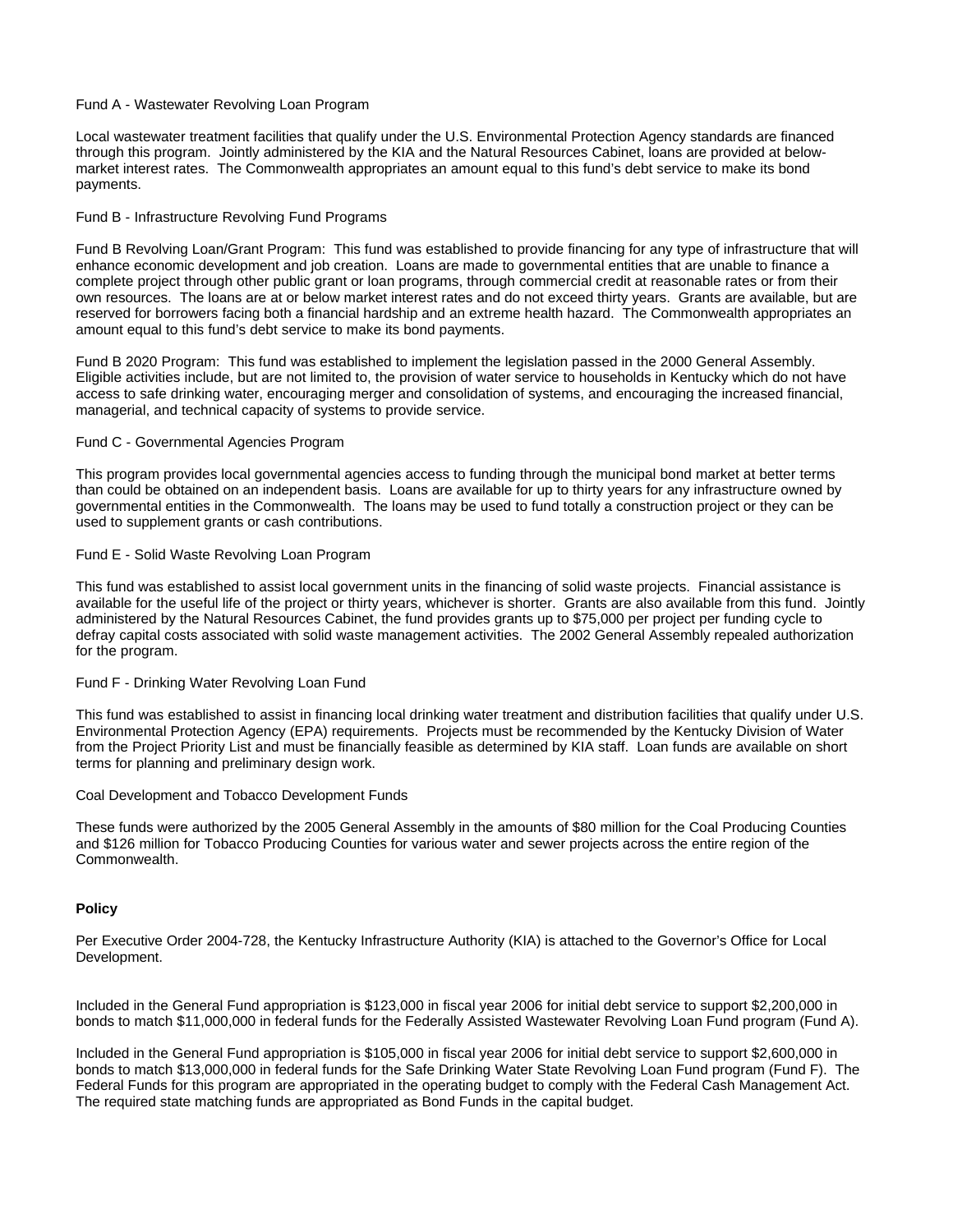Included in the General Fund appropriation is \$3,725,000 in fiscal year 2005-2006 for debt service to support an additional \$80 million in state bonds for the Infrastructure Development Fund for Coal-Producing Counties. These are transferred from the Local Government Economic Development Fund, Multi-County Fund.

Included in the General Fund (Tobacco) appropriation is \$5,358,000 in fiscal year 2005-2006 and General Fund appropriation of \$509,000 for debt service to support \$126 million in bond funds for the Infrastructure Development Fund to Tobacco Counties (IDFTC). Future debt service for the IDFTC shall be provided from the General Fund.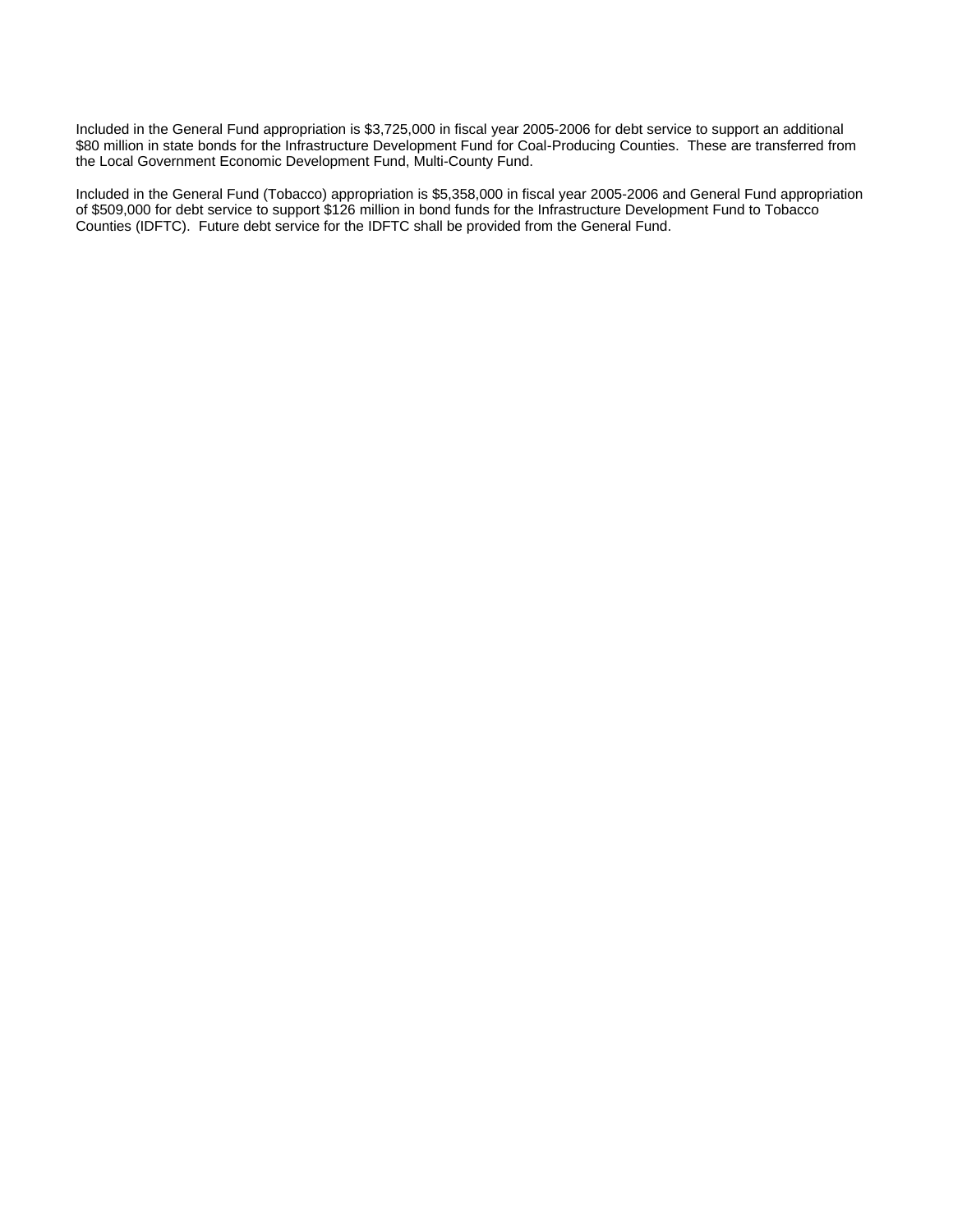## **Department of Veterans' Affairs General Government**

|                                                     | <b>Requested</b><br>FY 2005 | <b>Requested</b><br>FY 2006 | <b>Enacted</b><br>FY 2005 | <b>Enacted</b><br>FY 2006 |
|-----------------------------------------------------|-----------------------------|-----------------------------|---------------------------|---------------------------|
| <b>SOURCE OF FUNDS</b><br><b>General Fund</b>       |                             |                             |                           |                           |
| <b>Regular Appropriation</b>                        | 19,638,100                  | 22,461,500                  | 15,358,800                | 15,458,800                |
| <b>Total General Fund</b>                           | 19,638,100                  | 22,461,500                  | 15,358,800                | 15,458,800                |
| <b>Restricted Funds</b>                             |                             |                             |                           |                           |
| <b>Balance Forward</b>                              | 623,000                     | 1,058,800                   | 1,023,400                 | 14,700                    |
| <b>Current Receipts</b>                             | 21,979,400                  | 22,528,100                  | 21,671,900                | 23,017,000                |
| <b>Fund Transfers</b>                               |                             |                             | $-275,000$                |                           |
| <b>Total Restricted Funds</b>                       | 22,602,400                  | 23,586,900                  | 22,420,300                | 23,031,700                |
| <b>TOTAL SOURCE OF FUNDS</b>                        | 42,240,500                  | 46,048,400                  | 37,779,100                | 38,490,500                |
| <b>EXPENDITURES BY CLASS</b>                        |                             |                             |                           |                           |
| Personnel Cost                                      | 33,829,000                  | 36,746,400                  | 29,875,100                | 30,676,600                |
| <b>Operating Expenses</b>                           | 6,998,200                   | 7,188,000                   | 7,141,700                 | 7,256,700                 |
| Grants, Loans or Benefits                           | 219,300                     | 219,300                     | 117,500                   | 167,500                   |
| <b>Capital Outlay</b>                               | 135,200                     | 135,200                     | 80,100                    | 375,000                   |
| Construction                                        |                             |                             | 550,000                   |                           |
| <b>TOTAL EXPENDITURES</b>                           | 41,181,700                  | 44,288,900                  | 37,764,400                | 38,475,800                |
| <b>EXPENDITURES BY FUND SOURCE</b>                  |                             |                             |                           |                           |
| <b>General Fund</b>                                 | 19,638,100                  | 22,461,500                  | 15,358,800                | 15,458,800                |
| <b>Restricted Funds</b>                             | 21,543,600                  | 21,827,400                  | 22,405,600                | 23,017,000                |
| <b>TOTAL EXPENDITURES</b>                           | 41,181,700                  | 44,288,900                  | 37,764,400                | 38,475,800                |
| <b>EXPENDITURES BY UNIT</b>                         |                             |                             |                           |                           |
| Commissioner's Office, Field Serv's &<br>Cemeteries | 2,838,800                   | 3,190,000                   | 2,544,000                 | 2,644,000                 |
| Kentucky Veterans' Centers                          | 38,342,900                  | 41,098,900                  | 35,220,400                | 35,831,800                |
| <b>TOTAL EXPENDITURES</b>                           | 41,181,700                  | 44,288,900                  | 37,764,400                | 38,475,800                |

The Kentucky Department of Veterans' Affairs (KDVA), established by KRS 40.300, assists over 370,000 Kentucky veterans and their families in applying for federal, state, and local veteran's benefits. Services include: benefits counseling and claims processing regarding the existence or availability of educational, training, and retraining facilities; health, medical rehabilitation, and housing services and facilities; employment and reemployment services; and provisions of federal, state, and local laws affording rights, privileges, and benefits to eligible veterans and their dependents. These services are supported by a cooperative network of Veterans' Benefits Field Representatives, volunteers, and personal service contracts with major veterans' organizations.

Pursuant to KRS 40.325, the Office of Kentucky Veterans' Centers within the KDVA manages Kentucky's three state veterans' nursing homes, which serve the long-term nursing care needs of Kentucky's elderly veteran population, who are about 110,000 of Kentucky's veterans.

The Thomson-Hood Veterans' Center, located in Wilmore in Jessamine County, is a 300-bed long-term nursing care facility specifically for Kentucky's elderly veteran population. The Eastern and Western Kentucky Veterans Centers, located in Hazard (Perry County), and Hanson (Hopkins County), opened in 2002. Each is a 120-bed facility that includes in-house physician care, nurse practitioners, 24-hour nursing staff, and staffing for a rehab therapy department, barbershop, library, gift shop, laundry facility, a dietary department, and an employee child care facility.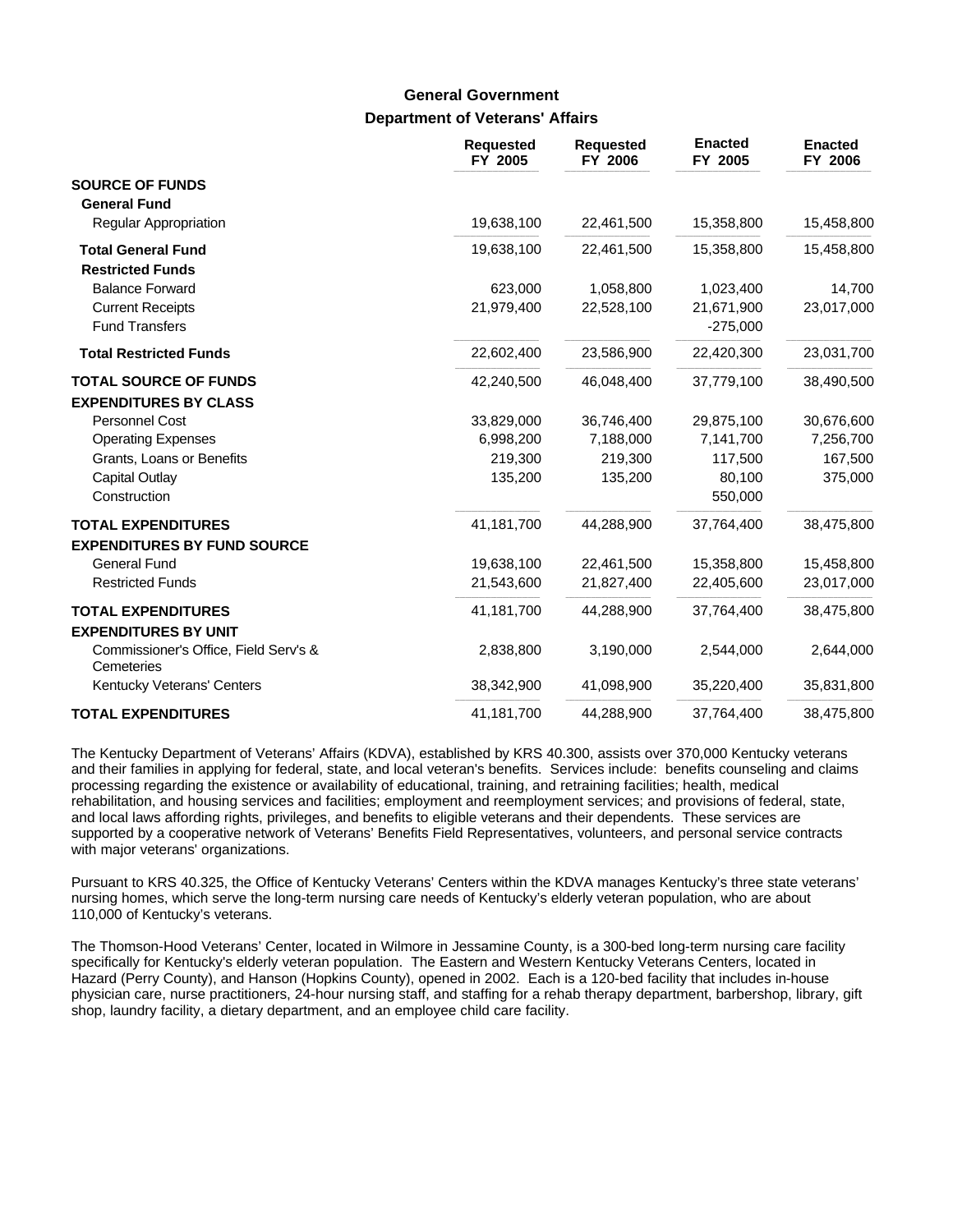The KDVA is required by KRS 40.315 to establish and maintain Kentucky state veterans' cemeteries. The Kentucky Veterans' Cemetery-West consists of 73 acres and is located on Highway 41A south of Hopkinsville. The facility includes an administration building, a maintenance building with service area, committal facility, a columbarium, appropriate parking, road network, walking path and landscaping.

The KDVA contracts with Volunteers of America to help support the operation of a Homeless Veterans' Transitional Shelter which opened for business in April 2005 on the Leestown Veterans Administration Hospital property in Lexington.

#### **Policy**

Notwithstanding KRS 45.229, the unexpended balance of the General Fund appropriation provided to the Eastern Kentucky Veterans' Center, the Western Kentucky Veterans' Center, and the Thompson-Hood Veterans' Center in fiscal year 2005 shall not lapse and shall be carried forward into fiscal year 2006.

In fiscal year 2005, restricted funds in the amount of \$275,000 shall be transferred to the credit of the General Fund.

Included in the above General Fund appropriation in fiscal year 2005-2006 is an additional \$50,000 for a Williamstown Cemetery position and an additional \$50,000 for the Homeless Veterans' Shelter in Lexington.

Included in the above restricted funds appropriation is an additional \$600,000 in fiscal year 2005-2006, of which \$250,000 is for a four percent increase in operating funds for the three Veterans' Centers and \$350,000 is for the purchase of land adjacent to the Thomson/Hood Veterans' Center.

While no operating funds are needed immediately, it is recognized that the Commonwealth intends to provide the necessary funding for operation of the Northern Kentucky and the Central Kentucky State Veterans' Cemeteries upon completion. The 2003 General Assembly authorized their construction with predominantly federal funds.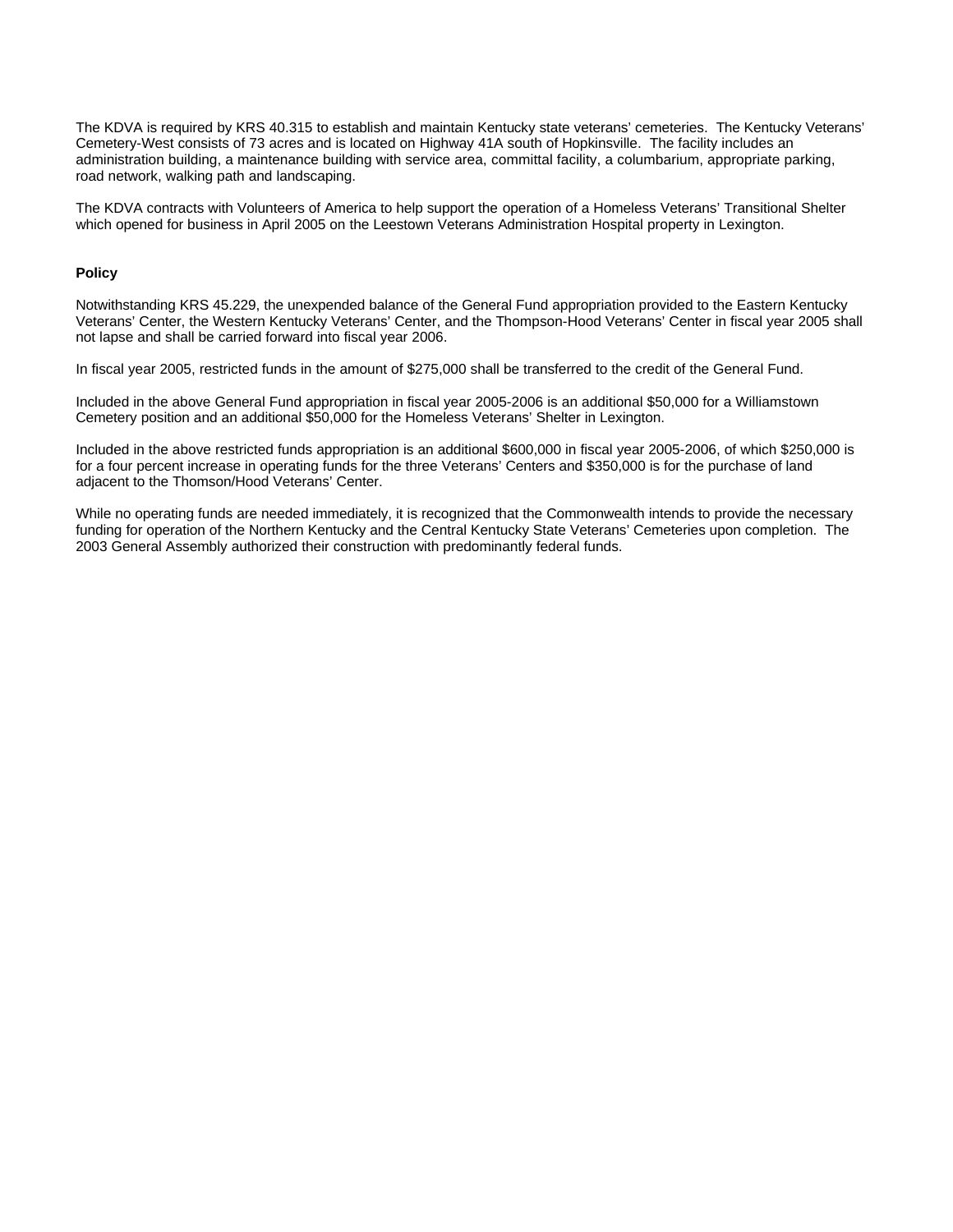## **Secretary of State General Government**

|                                                                 | <b>Requested</b><br>FY 2005 | <b>Requested</b><br>FY 2006 | <b>Enacted</b><br>FY 2005 | <b>Enacted</b><br>FY 2006 |
|-----------------------------------------------------------------|-----------------------------|-----------------------------|---------------------------|---------------------------|
| <b>SOURCE OF FUNDS</b><br><b>General Fund</b>                   |                             |                             |                           |                           |
| <b>Regular Appropriation</b>                                    | 2,586,800                   | 2,732,900                   | 2,224,000                 | 2,224,000                 |
| <b>Total General Fund</b><br><b>Restricted Funds</b>            | 2,586,800                   | 2,732,900                   | 2,224,000                 | 2,224,000                 |
| <b>Balance Forward</b>                                          | 1,314,500                   | 2,244,700                   | 1,630,800                 | 125,100                   |
| <b>Current Receipts</b>                                         | 1,629,000                   | 1,864,100                   | 1,500,000                 | 1,700,000                 |
| <b>Fund Transfers</b>                                           |                             |                             | $-2,202,800$              | $-1,000,000$              |
| <b>Total Restricted Funds</b>                                   | 2,943,500                   | 4,108,800                   | 928,000                   | 825,100                   |
| <b>TOTAL SOURCE OF FUNDS</b><br><b>EXPENDITURES BY CLASS</b>    | 5,530,300                   | 6,841,700                   | 3,152,000                 | 3,049,100                 |
| Personnel Cost                                                  | 2,552,900                   | 2,731,300                   | 2,367,900                 | 2,412,600                 |
| <b>Operating Expenses</b>                                       | 732,700                     | 735,500                     | 659,000                   | 614,300                   |
| <b>TOTAL EXPENDITURES</b><br><b>EXPENDITURES BY FUND SOURCE</b> | 3,285,600                   | 3,466,800                   | 3,026,900                 | 3,026,900                 |
| <b>General Fund</b>                                             | 2,586,800                   | 2,732,900                   | 2,224,000                 | 2,224,000                 |
| <b>Restricted Funds</b>                                         | 698,800                     | 733,900                     | 802,900                   | 802,900                   |
| <b>TOTAL EXPENDITURES</b><br><b>EXPENDITURES BY UNIT</b>        | 3,285,600                   | 3,466,800                   | 3,026,900                 | 3,026,900                 |
| <b>General Administration</b>                                   | 1,536,100                   | 1,624,000                   | 1,347,800                 | 1,347,800                 |
| <b>General Operations</b>                                       | 1,006,700                   | 1,064,900                   | 832,200                   | 832,200                   |
| <b>Limited Liability Companies</b>                              | 698,800                     | 733,900                     | 802,900                   | 802,900                   |
| <b>Restoration of Land Grant Books</b>                          | 44,000                      | 44,000                      | 44,000                    | 44,000                    |
| <b>TOTAL EXPENDITURES</b>                                       | 3,285,600                   | 3,466,800                   | 3,026,900                 | 3,026,900                 |

The Secretary of State is the constitutional officer entrusted with filing, maintaining, and preserving the important documents and records of the Commonwealth. The Secretary also keeps the Seal of the Commonwealth and affixes it to all communications and commissions issued in the name of the state. The Office of the Secretary of State consists of two units: General Administration and Restoration of Land Grant Books.

### **General Administration**

The General Administration unit consists of three programs: General Administration and Support, General Operations and Kentucky Business Law, and Limited Liability Companies.

The General Administration and Support program is responsible for preparing and recording official documents for the Governor. The program also implements election laws of the Commonwealth. This program administers Kentucky's Notary Public Law, issues commissions, pardons, commutations, and extraditions.

The General Operations and Kentucky Business Law Unit is responsible for the registration and incorporation of businesses, both domestic and foreign, profit and non-profit, including the administration of documents of merger, dissolution, and name changes. The program administers Kentucky's Uniform Commercial Code Law, laws regarding the service of summonses and complaints, and laws pertaining to trademarks and service marks. The 2000 General Assembly enacted Revised Article 9 of the Uniform Commercial Code, effective July 1, 2001, (KRS 355, Title 9). This law established the Office of the Secretary of State as the filing office for most personal property liens. The enactment of the law required the Secretary of State to establish a UCC Branch within the Corporation Division and employ clerks to file the numerous UCC records that were previously filed with the county clerks.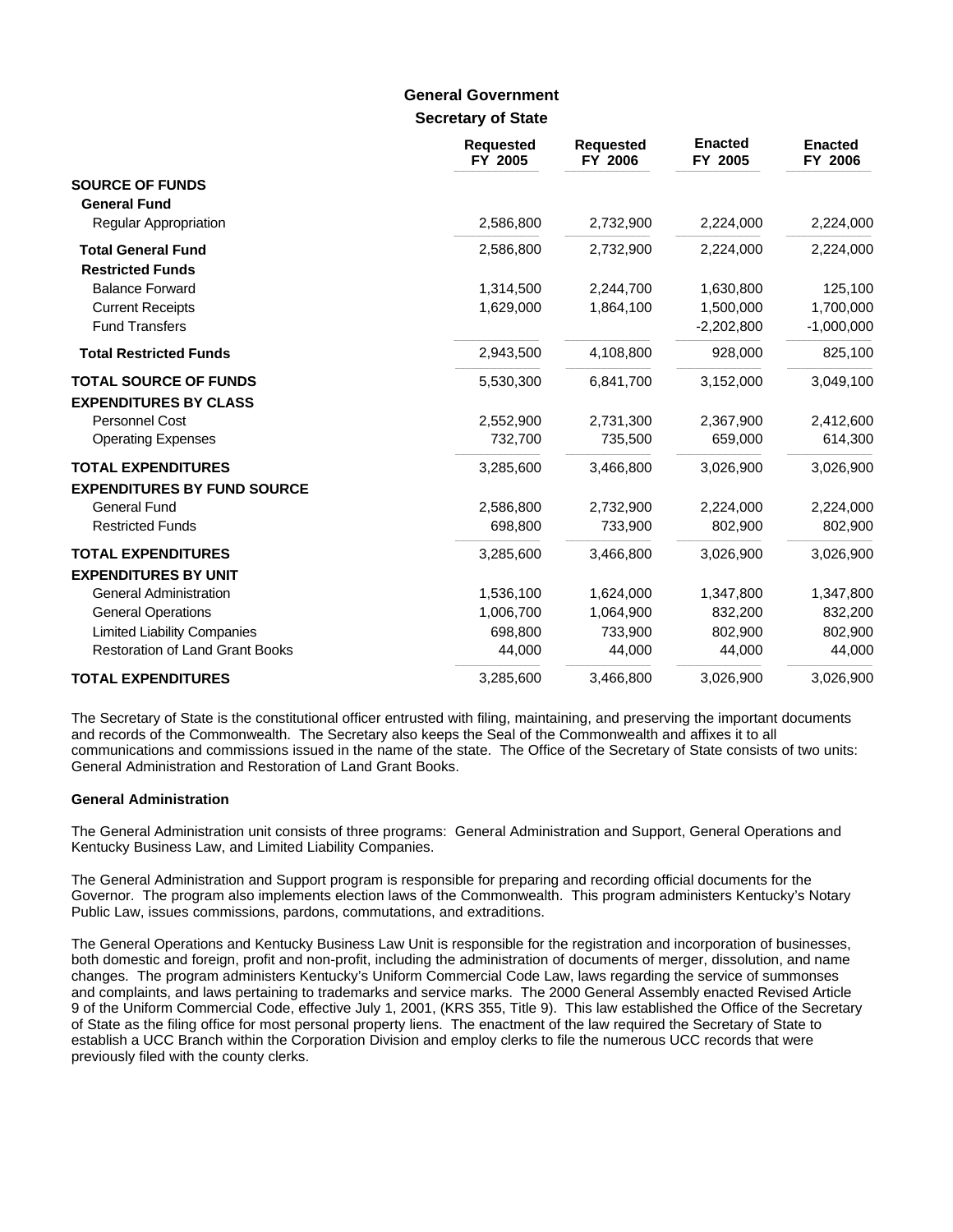The Limited Liability Companies program accepts and processes filings for limited liability companies and registered limited liability partnerships. Like corporations, these companies and partnerships must file articles of organization with the Secretary of State, as well as amendments, mergers and dissolutions.

#### **Restoration of Land Grant Books**

The objective of the Restoration of Land Grant Books program is to preserve Kentucky land grant records and fulfill daily requests for copies of those records. The Land Grant Division files city annexations and incorporations, state deeds, and new land patents, as well as answering inquiries pertaining to Land Records and providing the public with certified copies of land surveys, grants, and military warrants. The restoration process consists of indexing, de-acidifying, laminating, and bonding, thus safely preserving Kentucky's original land grants.

### **Policy**

Notwithstanding KRS 14.140, an allocation from agency funds received in the Limited Liability Companies program in the amount of \$802,900 in fiscal year 2005 and \$802,900 in fiscal year 2006 shall not lapse and shall be used for the continuation of current activities within the General Administration unit and for the operations and staff of the Uniform Commercial Code Branch within the General Operations Corporation Division.

Notwithstanding KRS 14.140, \$2,202,800 in fiscal year 2005 and \$1,000,000 in fiscal year 2006 shall be transferred to the General Fund.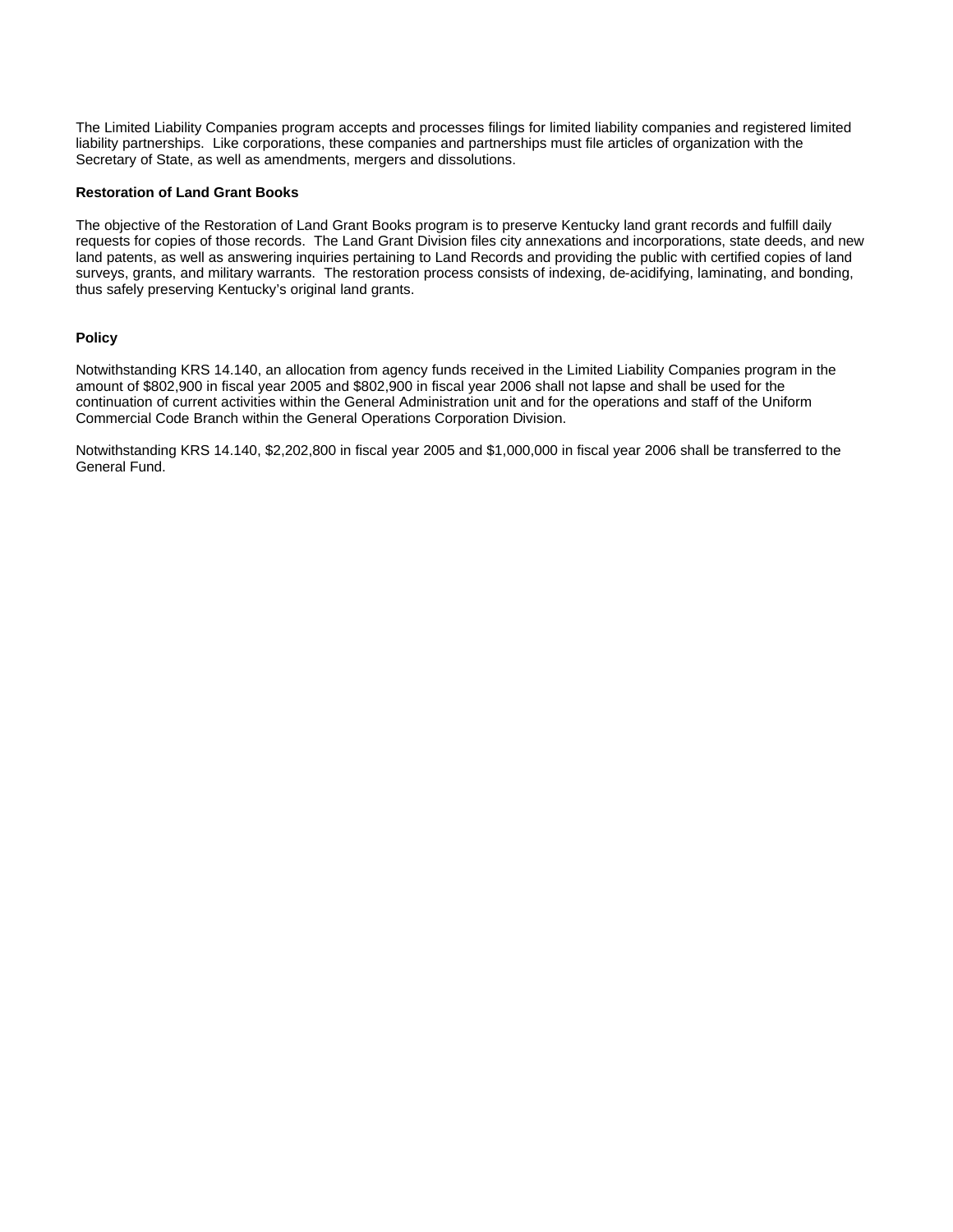## **Board of Elections General Government**

|                                               | <b>Requested</b><br>FY 2005 | <b>Requested</b><br>FY 2006 | <b>Enacted</b><br>FY 2005 | <b>Enacted</b><br>FY 2006 |
|-----------------------------------------------|-----------------------------|-----------------------------|---------------------------|---------------------------|
| <b>SOURCE OF FUNDS</b>                        |                             |                             |                           |                           |
| <b>General Fund</b>                           |                             |                             |                           |                           |
| Regular Appropriation                         | 5,265,800                   | 3,303,500                   | 6,091,000                 | 3,046,400                 |
| <b>Continuing Appropriation</b>               | 968,400                     | 494,700                     |                           | 626,300                   |
| <b>Total General Fund</b>                     | 6,234,200                   | 3,798,200                   | 6,091,000                 | 3,672,700                 |
| <b>Restricted Funds</b>                       |                             |                             |                           |                           |
| <b>Balance Forward</b>                        | 102,000                     | 82,000                      | 79,800                    | 3,600                     |
| <b>Current Receipts</b>                       | 40,000                      | 80,000                      | 25,000                    | 80,000                    |
| <b>Total Restricted Funds</b>                 | 142,000                     | 162,000                     | 104,800                   | 83,600                    |
| <b>Federal Funds</b>                          |                             |                             |                           |                           |
| <b>Balance Forward</b>                        | 15,887,000                  | 6,982,000                   | 14,217,200                | 5,312,200                 |
| <b>Current Receipts</b>                       | 95,000                      | 50,000                      | 95,000                    | 50,000                    |
| <b>Total Federal Funds</b>                    | 15,982,000                  | 7,032,000                   | 14,312,200                | 5,362,200                 |
| <b>TOTAL SOURCE OF FUNDS</b>                  | 22,358,200                  | 10,992,200                  | 20,508,000                | 9,118,500                 |
| <b>EXPENDITURES BY CLASS</b>                  |                             |                             |                           |                           |
| Personnel Cost                                | 1,115,200                   | 1,153,600                   | 1,065,500                 | 1,089,100                 |
| <b>Operating Expenses</b>                     | 724,100                     | 705,600                     | 698,900                   | 588,400                   |
| Grants, Loans or Benefits                     | 12,960,200                  | 2,504,300                   | 12,801,500                | 2,426,000                 |
| <b>TOTAL EXPENDITURES</b>                     | 14,799,500                  | 4,363,500                   | 14,565,900                | 4,103,500                 |
| <b>EXPENDITURES BY FUND SOURCE</b>            |                             |                             |                           |                           |
| <b>General Fund</b>                           | 5,739,500                   | 3,303,500                   | 5,464,700                 | 3,046,400                 |
| <b>Restricted Funds</b>                       | 60,000                      | 60,000                      | 101,200                   | 57,100                    |
| <b>Federal Funds</b>                          | 9,000,000                   | 1,000,000                   | 9,000,000                 | 1,000,000                 |
| <b>TOTAL EXPENDITURES</b>                     | 14,799,500                  | 4,363,500                   | 14,565,900                | 4,103,500                 |
| <b>EXPENDITURES BY UNIT</b>                   |                             |                             |                           |                           |
| General Administration and Support            | 1,728,300                   | 1,805,700                   | 1,653,400                 | 1,624,000                 |
| State Share of County Election Expenses       | 2,113,200                   |                             | 1,955,300                 |                           |
| State Share of Voter Registration<br>Expenses | 1,480,300                   | 1,557,800                   | 1,479,500                 | 1,479,500                 |
| <b>Presidential Electors</b>                  | 4,000                       |                             | 4,000                     |                           |
| <b>Election Fund</b>                          | 9,473,700                   | 1,000,000                   | 9,473,700                 | 1,000,000                 |
| <b>TOTAL EXPENDITURES</b>                     | 14,799,500                  | 4,363,500                   | 14,565,900                | 4,103,500                 |

The State Board of Elections administers the election laws of the state (KRS Chapters 116, 117, 118, 118A, 119, and 120) and supervises the registration and purgation of voters. The Board is responsible for canvassing returns, certifying successful candidates, maintaining the statewide list of registered voters, and paying local election officers.

The Board is chaired by the Secretary of State. Six other members are appointed by the Governor.

#### **General Administration and Support**

The General Administration and Support program objectives are to maintain an up-to-date computerized record of registered voters in the state, certify election results, produce precinct rosters, issue certification of nomination and election, train county clerks in election duties, and conduct a nonpartisan voter education program.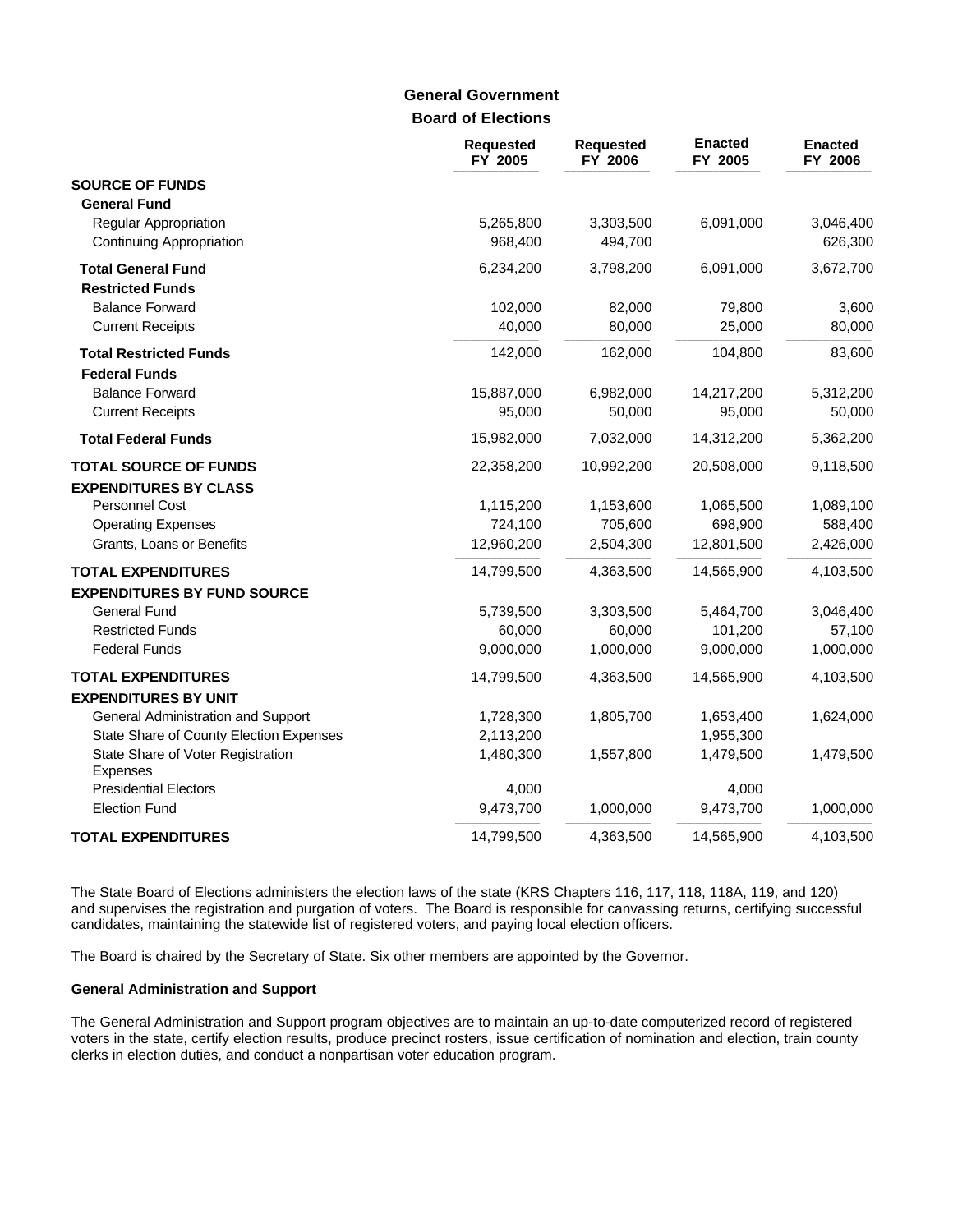Kentucky leads the nation with the implementation of the National Voter Registration Act (Motor Voter) and the on-line voter registration system. The system provides for:

- On-line inquiry which enables the county clerks to view the registration and voting record of each current registrant.
- Daily file maintenance which allows the county clerk to enter new registrants, transfer a registrant, or make the proper registration change on a local level. Once entered, this information is electronically transmitted to the statewide central file at the State Board of Elections in Frankfort.
- Printing and distribution of precinct rosters and alphabetical rosters to the county clerks for use on Election Day. This process begins when the books are closed and all changes, additions, and deletions are made to the file. The primary election is approximately 500,000 documents and the general election is approximately 275,000 documents. Post election activities include giving credit to all voters who voted on Election Day. This data is scanned into the system allowing the agency to update the voter files, produce voter turnout reports, and various other reports including vital data to candidates.

### **State Share of County Election Expenses**

The State Share of County Election Expenses program pays all precincts the state's statutory share of county election expenses.

The state currently has 3,483 precincts with over 2.8 million registered voters. The number of precincts increases as registration totals increase and as reapportionment of county commissioner/magisterial districts and congressional and state redistricting occur.

#### **State Share of Voter Registration Expenses**

The State Board of Elections remits payment to the county clerk of the state amount of twenty-five cents (\$.025) for registration of voters pursuant to KRS 116.145. There is a significant increase of newly registered voters in years that county and presidential candidates are on the ballot.

The State Board of Elections remits reimbursement to county clerks an amount not to exceed fifty cents (\$0.50) per registered voter in the county per year for the cost of employing office personnel necessary for the conduct of elections, including the registration and purgation of voters in the county pursuant to KRS 117.343 and KRS 116.112(7).

#### **Election Fund**

On October 29, 2002, President George W. Bush signed the Help America Vote Act (HAVA) into law. HAVA is a federal response to the irregularities in voting systems and processes seen in certain states during the 2000 Presidential election.

The HAVA (P.L. 107-252) imposed new election requirements on states and called for the upgrade of voting machines. The State Board of Elections received \$32.8 million in federal funds on June 17, 2004, for the HAVA Title II payment for federal fiscal years 2003 and 2004. The Board of Elections will be responsible for the administration and disbursement of these funds.

The state plan for the Commonwealth of Kentucky, developed in accordance with Section 254 of the Act, through Kentucky's HAVA Advisory Committee, establishes a framework for meeting requirements, yet remaining a national leader in the conduct of elections.

### **Policy**

Included in the General Fund appropriation is \$3,434,800 in fiscal year 2005 and \$1,479,500 in fiscal year 2006 to pay the state's share of county election expenses and the state's share of voter registration expenses. Any unexpended balance remaining at the close of each fiscal year shall lapse to the credit of the General Fund. Any amount that the state is required to pay in excess of the above amounts shall be deemed a Necessary Governmental Expense and shall be paid from the General Fund.

Notwithstanding KRS 117.345(2), the maximum state payment rate is increased this biennium from \$255 to \$300 for each precinct containing a voting machine. Any amount the state is required to pay in excess of the above amounts shall be deemed Necessary Governmental Expenses and shall be paid from the General Fund.

Costs associated with special elections and additional precincts created by redistricting or reapportionment shall be deemed Necessary Governmental Expenses and be paid from the General Fund.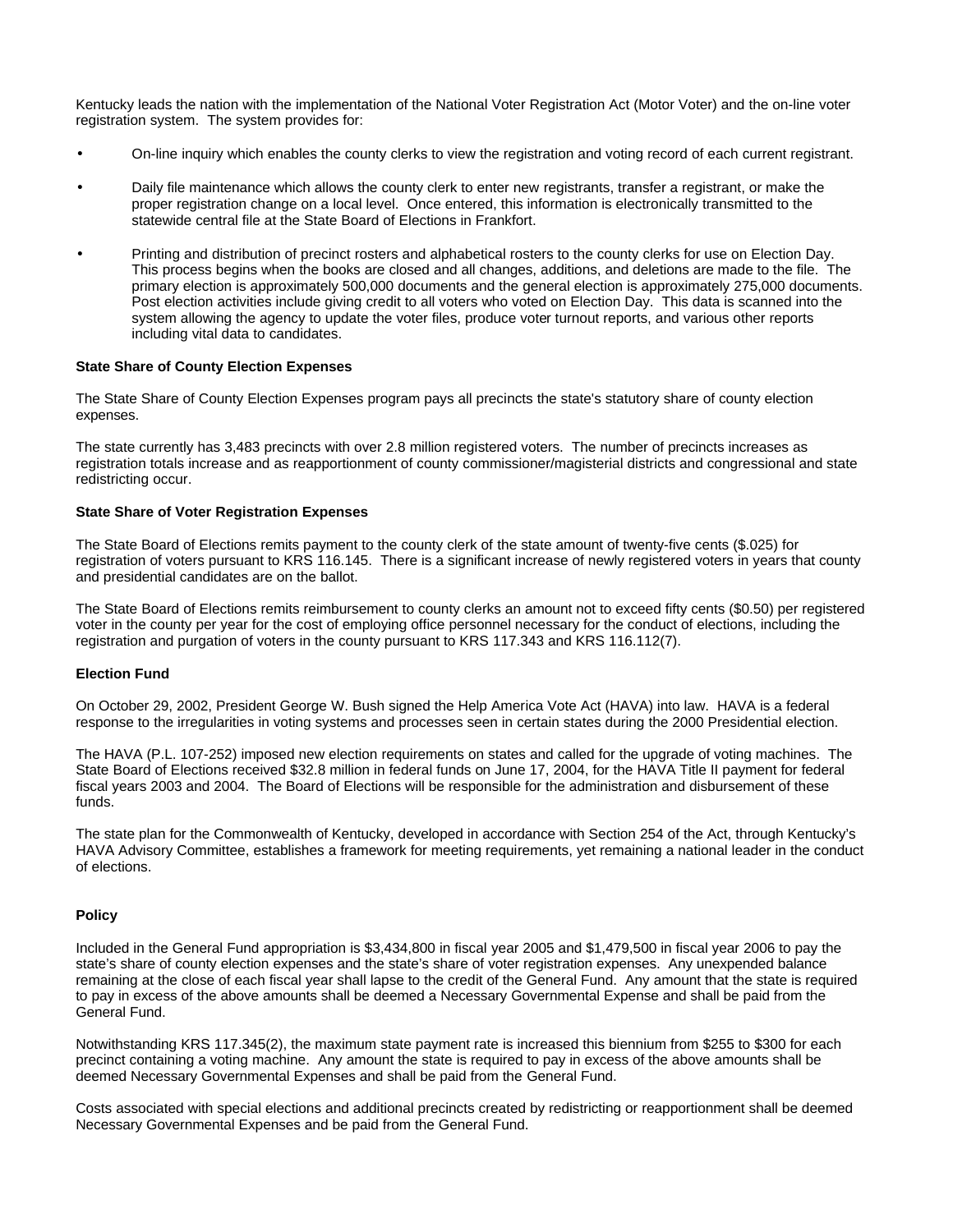Notwithstanding KRS 45.229, any unexpended General Fund funds appropriated for HAVA shall not lapse and shall carry forward into the following fiscal year. Amounts in excess of \$1,100,000 for this purpose, not to exceed \$1,250,000, shall be deemed Necessary Governmental Expenses.

The Help America Vote Act, Section 254 (7), requires the state to maintain the expenditures of the state for activities funded by the payment at a level that is not less than the level of such expenditures maintained by the state for the fiscal year ending prior to November 2000. Kentucky's maintenance of effort requirement is \$1,303,200. Any funding below this amount would result in loss of federal funds.

Pursuant to KRS 117.025(1), the State Board of Elections shall appoint an executive Director who shall be the Chief Administrative Officer for the Board. Pursuant to KRS 117.025(2), the Board shall employ, on a bipartisan basis, a staff sufficient to carry out the duties assigned the Board, including legal counsel. The General Fund appropriation includes \$184,000 in fiscal year 2005 and \$199,000 in fiscal year 2006 to fund the Executive Director and Legal Counsel positions.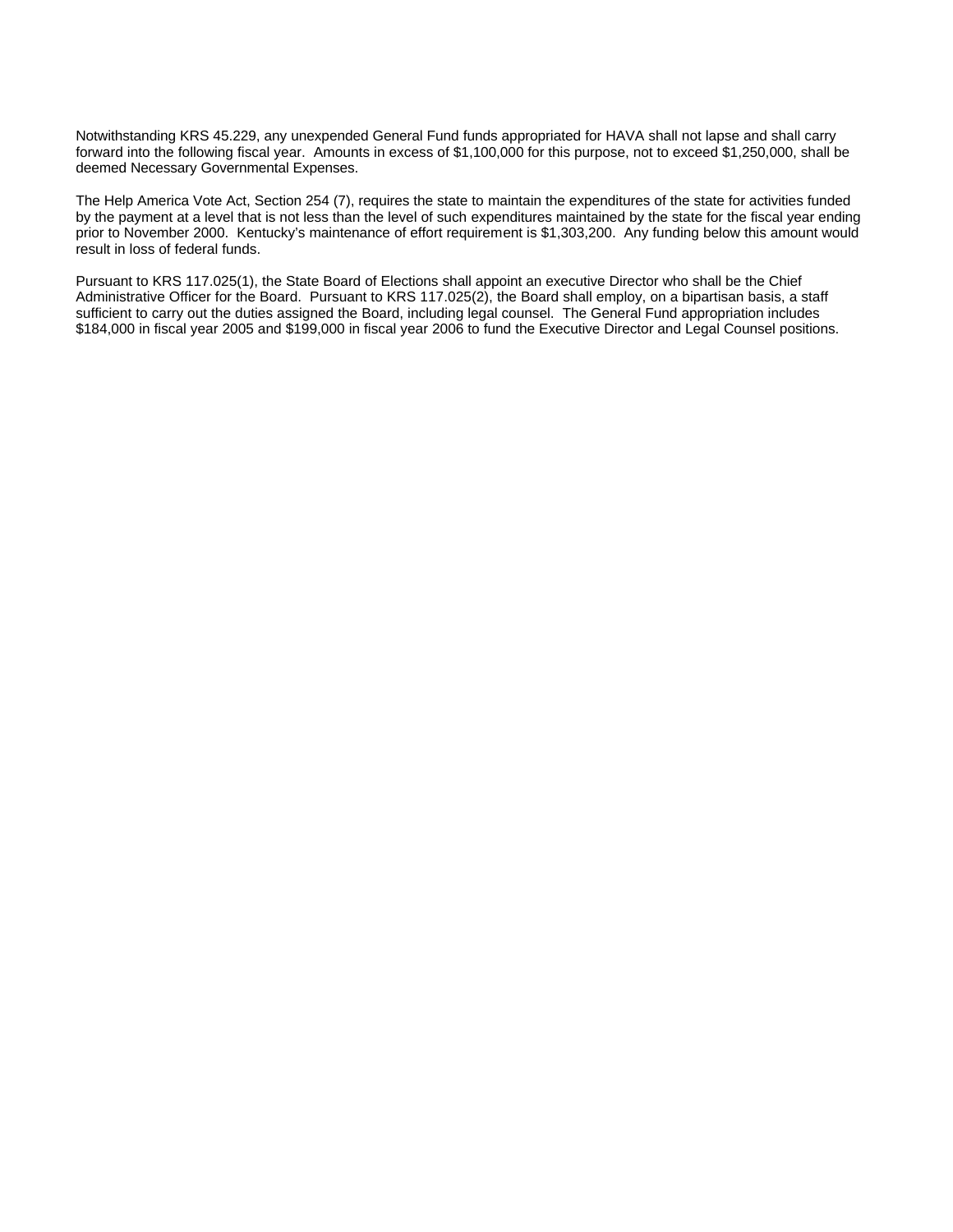# **General Government**

**Treasury**

|                                                   | <b>Requested</b><br>FY 2005 | <b>Requested</b><br>FY 2006 | <b>Enacted</b><br>FY 2005 | <b>Enacted</b><br>FY 2006 |
|---------------------------------------------------|-----------------------------|-----------------------------|---------------------------|---------------------------|
| <b>SOURCE OF FUNDS</b>                            |                             |                             |                           |                           |
| <b>General Fund</b>                               |                             |                             |                           |                           |
| Regular Appropriation                             | 2,405,100                   | 2,549,500                   | 2,047,700                 | 1,941,600                 |
| <b>Total General Fund</b>                         | 2,405,100                   | 2,549,500                   | 2,047,700                 | 1,941,600                 |
| <b>Restricted Funds</b>                           |                             |                             |                           |                           |
| <b>Balance Forward</b>                            | 121,100                     |                             | 48,800                    |                           |
| Non-Revenue Receipts                              | 690,400                     | 862,700                     | 750,300                   | 793,300                   |
| <b>Fund Transfers</b>                             |                             |                             | $-20,500$                 |                           |
| <b>Total Restricted Funds</b><br><b>Road Fund</b> | 811,500                     | 862,700                     | 778,600                   | 793,300                   |
| <b>Regular Appropriation</b>                      |                             |                             | 250,000                   | 250,000                   |
| <b>Total Road Fund</b>                            |                             |                             | 250,000                   | 250,000                   |
| <b>TOTAL SOURCE OF FUNDS</b>                      | 3,216,600                   | 3,412,200                   | 3,076,300                 | 2,984,900                 |
| <b>EXPENDITURES BY CLASS</b>                      |                             |                             |                           |                           |
| Personnel Cost                                    | 2,340,800                   | 2,505,000                   | 2,203,100                 | 2,206,500                 |
| <b>Operating Expenses</b>                         | 875,800                     | 907,200                     | 873,200                   | 778,400                   |
| <b>TOTAL EXPENDITURES</b>                         | 3,216,600                   | 3,412,200                   | 3,076,300                 | 2,984,900                 |
| <b>EXPENDITURES BY FUND SOURCE</b>                |                             |                             |                           |                           |
| <b>General Fund</b>                               | 2,405,100                   | 2,549,500                   | 2,047,700                 | 1,941,600                 |
| <b>Restricted Funds</b>                           | 811,500                     | 862,700                     | 778,600                   | 793,300                   |
| Road Fund                                         |                             |                             | 250,000                   | 250,000                   |
| <b>TOTAL EXPENDITURES</b>                         | 3,216,600                   | 3,412,200                   | 3,076,300                 | 2,984,900                 |
| <b>EXPENDITURES BY UNIT</b>                       |                             |                             |                           |                           |
| General Administration and Support                | 1,740,900                   | 1,836,300                   | 1,608,100                 | 1,494,600                 |
| Disbursements and Accounting                      | 664,200                     | 713,200                     | 623,200                   | 624,000                   |
| Abandoned Property Administration                 | 811,500                     | 862,700                     | 778,600                   | 793,300                   |
| <b>Investment Policy</b>                          |                             |                             | 66,400                    | 73,000                    |
| <b>TOTAL EXPENDITURES</b>                         | 3,216,600                   | 3,412,200                   | 3,076,300                 | 2,984,900                 |

The Treasury Department is the central administrative agency responsible for the receipt and custody of all revenues collected by state government and for writing all checks and disbursing state funds, as outlined in KRS Chapter 41.

The State Treasurer, a constitutional officer as provided in Section 91 of the State Constitution, heads the Treasury Department. The Treasurer also serves on the State Investment Commission and serves as chair of the Commonwealth Postsecondary Education Prepaid Tuition Trust Fund. The Treasury Department reviews and records all investment transactions of the Commonwealth.

The General Administration and Support division provides management support for Treasury including: fiscal control, personnel administration, and policy development and implementation. The Division issues over 7,500,000 checks each year, reconciles the various Commonwealth bank accounts, reconciles daily with the State Depository, administers and records court-ordered withholdings, and produces wire transfers for state government.

The Disbursements and Accounting division receives all funds of the Commonwealth including fees, grants, taxes, federal funds, fees from officials in counties over 75,000 in population, and fees from various boards and commissions. This program also receives, balances, and deposits all withholdings and U. S. Savings Bond deductions from state agency payrolls. A computer analysis is maintained on daily receipts and disbursements, which subsequently is submitted to the Finance and Administration Cabinet for accounting posting.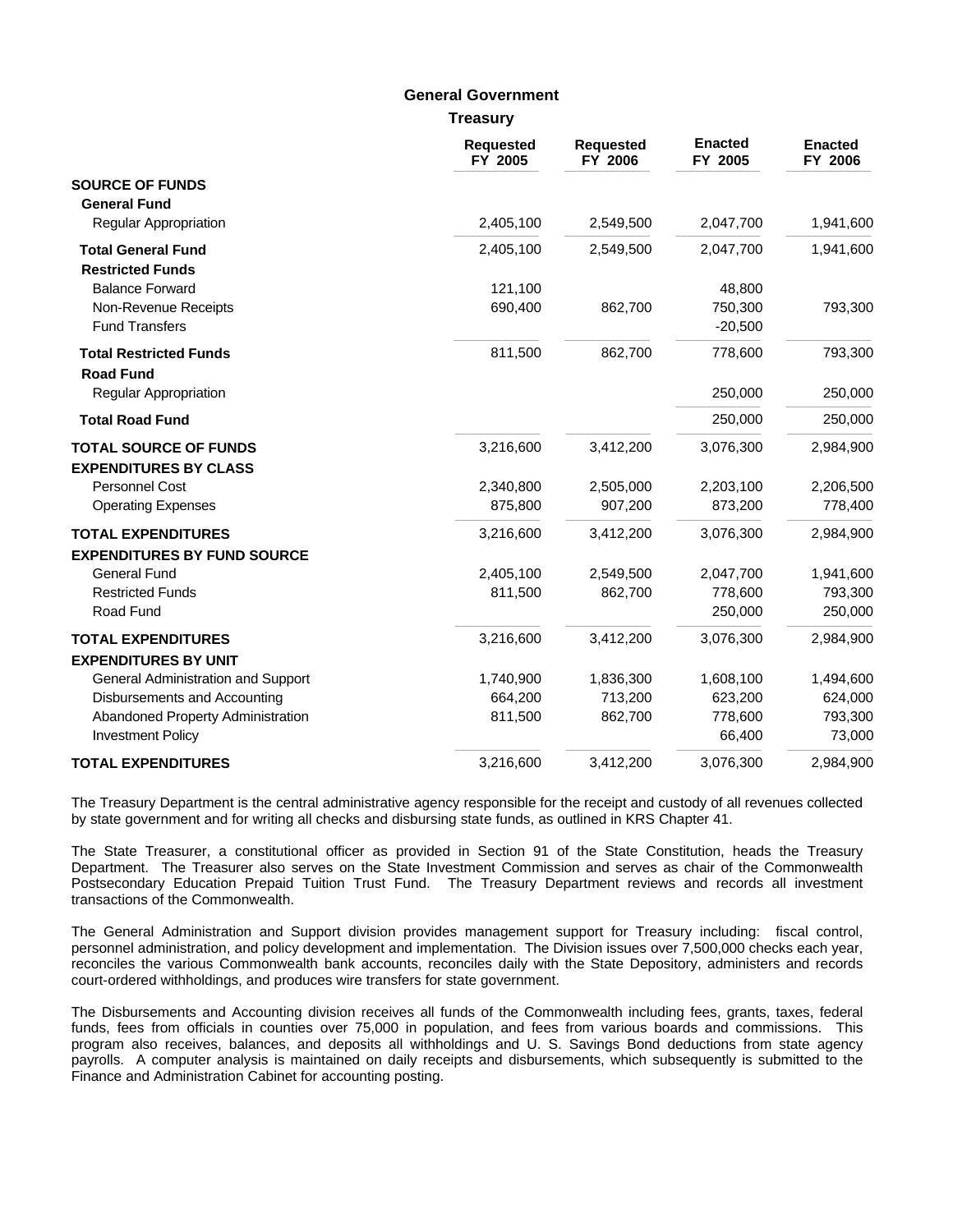The Abandoned Property program is responsible for administering the provisions of KRS Chapter 393 related to escheats. This program receives unclaimed property reports from holders and potential holders of unclaimed property, collects unclaimed property, pursues the location and collection of the property, and attempts to locate the rightful property owner.

Treasury Executive Order 04-1, effective June 16, 2004 created a new Division for Investment Policy to focus on the issues of financial literacy and predatory lending. Since this reorganization was not ratified by the 2005 General Assembly, these functions will return to the General Administration and Support division in fiscal year 2006.

#### **Policy**

Restricted funds are provided in accordance with KRS 393.250 for the administration of the Unclaimed Property Program in the amount of \$778,600 in fiscal year 2005 and \$793,300 in fiscal year 2006. This action reflects the movement of available off-budget restricted funds to on-budget status to support ongoing activities of the Unclaimed Property Program.

Road Fund in the amount of \$250,000 each year of the biennium is included to support the central check writing system and other central administrative responsibilities of state government.

The enacted Budget of the Commonwealth includes \$140,700 General Fund in FY 2006 in the Capital Budget for the first year payments of a five-year lease purchase of two laser check printers. The savings to be realized by eliminating maintenance agreements on the existing printers has been moved to the capital budget to help pay for the new printers.

Abandoned Property receipts totaling \$48,855,600 in fiscal year 2005 and \$43,386,700 in fiscal year 2006 are included in the General Fund resources as enacted by the General Assembly.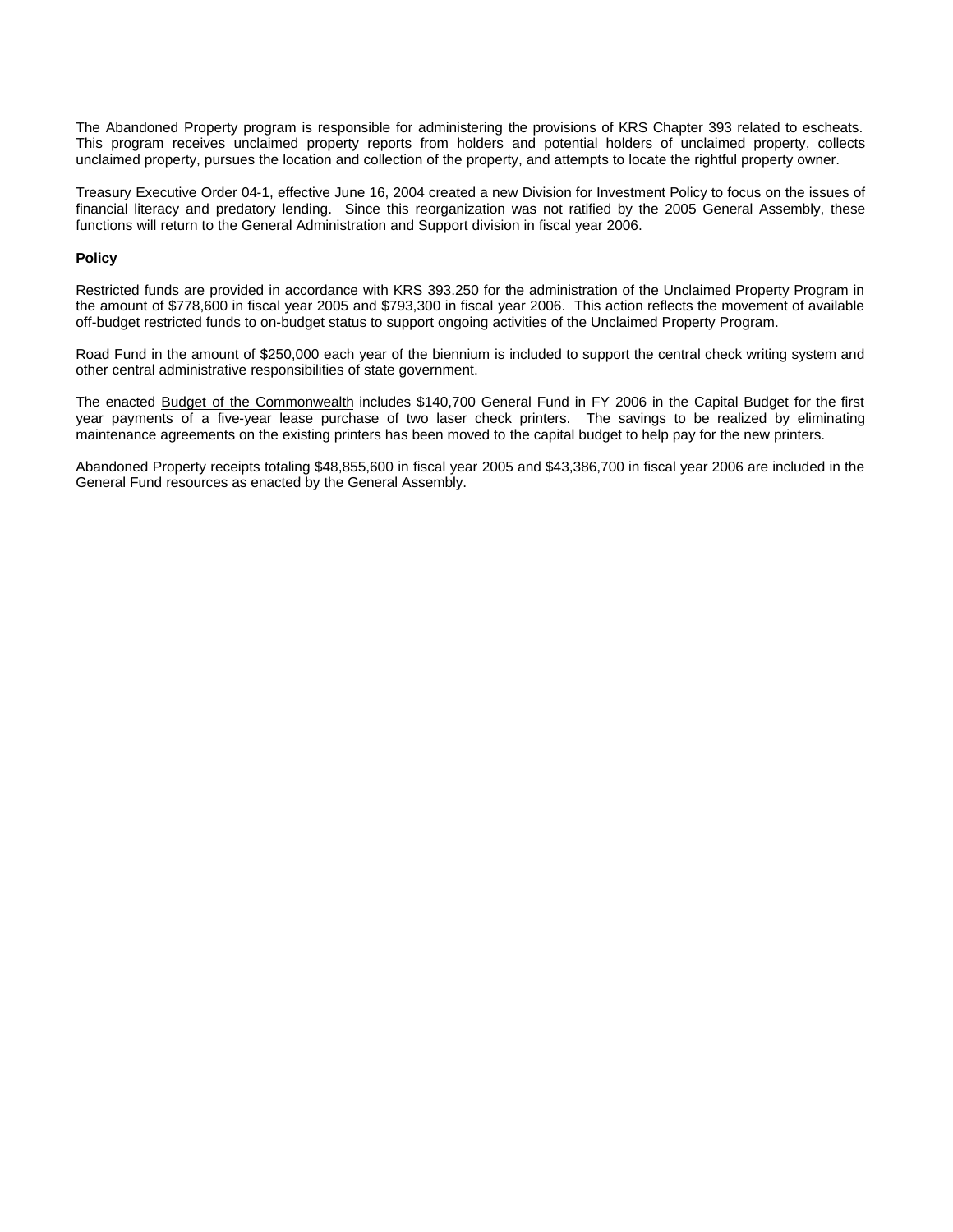## **Attorney General General Government**

|                                                 | <b>Requested</b><br>FY 2005 | <b>Requested</b><br>FY 2006 | <b>Enacted</b><br>FY 2005 | <b>Enacted</b><br>FY 2006 |
|-------------------------------------------------|-----------------------------|-----------------------------|---------------------------|---------------------------|
| <b>SOURCE OF FUNDS</b>                          |                             |                             |                           |                           |
| <b>General Fund</b>                             |                             |                             |                           |                           |
| <b>Regular Appropriation</b>                    | 15,977,800                  | 17,340,300                  | 13,276,200                | 13,736,000                |
| <b>Total General Fund</b>                       | 15,977,800                  | 17,340,300                  | 13,276,200                | 13,736,000                |
| <b>Restricted Funds</b>                         |                             |                             |                           |                           |
| <b>Balance Forward</b>                          | 2,433,000                   | 2,026,100                   | 2,986,600                 | 1,485,100                 |
| <b>Current Receipts</b>                         | 1,578,700                   | 1,587,100                   | 1,698,100                 | 1,587,100                 |
| Non-Revenue Receipts                            | 4,825,600                   | 5,111,400                   | 6,025,600                 | 6,365,600                 |
| <b>Total Restricted Funds</b>                   | 8,837,300                   | 8,724,600                   | 10,710,300                | 9,437,800                 |
| <b>Federal Funds</b><br><b>Current Receipts</b> | 2,382,900                   | 2,449,000                   | 2,817,900                 | 2,715,000                 |
| <b>Total Federal Funds</b>                      | 2,382,900                   | 2,449,000                   | 2,817,900                 | 2,715,000                 |
| <b>TOTAL SOURCE OF FUNDS</b>                    | 27,198,000                  | 28,513,900                  | 26,804,400                | 25,888,800                |
| <b>EXPENDITURES BY CLASS</b>                    |                             |                             |                           |                           |
| <b>Personnel Cost</b>                           | 18,457,900                  | 20,351,100                  | 17,038,200                | 17,275,900                |
| <b>Operating Expenses</b>                       | 2,959,800                   | 3,039,600                   | 3,324,400                 | 2,798,900                 |
| Grants, Loans or Benefits                       | 3,754,200                   | 3,825,000                   | 4,956,700                 | 5,025,000                 |
| <b>TOTAL EXPENDITURES</b>                       | 25,171,900                  | 27,215,700                  | 25,319,300                | 25,099,800                |
| <b>EXPENDITURES BY FUND SOURCE</b>              |                             |                             |                           |                           |
| <b>General Fund</b>                             | 15,977,800                  | 17,340,300                  | 13,276,200                | 13,736,000                |
| <b>Restricted Funds</b>                         | 6,811,200                   | 7,426,400                   | 9,225,200                 | 8,648,800                 |
| <b>Federal Funds</b>                            | 2,382,900                   | 2,449,000                   | 2,817,900                 | 2,715,000                 |
| <b>TOTAL EXPENDITURES</b>                       | 25,171,900                  | 27,215,700                  | 25,319,300                | 25,099,800                |
| <b>EXPENDITURES BY UNIT</b>                     |                             |                             |                           |                           |
| <b>Administrative Services</b>                  | 2,658,600                   | 2,835,900                   | 2,803,500                 | 2,792,500                 |
| <b>Criminal Services</b>                        | 9,800,600                   | 10,457,300                  | 8,126,800                 | 8,373,400                 |
| <b>Advocacy Services</b>                        | 4,708,500                   | 4,988,300                   | 4,696,400                 | 4,439,900                 |
| <b>Civil Services</b>                           | 3,399,500                   | 4,171,900                   | 3,885,400                 | 3,531,700                 |
| Uninsured Employers Fund                        | 4,604,700                   | 4,762,300                   | 5,807,200                 | 5,962,300                 |
| <b>TOTAL EXPENDITURES</b>                       | 25,171,900                  | 27,215,700                  | 25,319,300                | 25,099,800                |

The Attorney General, as the Commonwealth's constitutional chief law enforcement officer, performs a range of legal, investigative, and administrative duties. The Office has five major programmatic areas: Administrative Services, Criminal Services, Advocacy Services, Civil Services, and the Uninsured Employers Fund. A total of 12 organizational units support these areas.

The Administrative Services group contains the Administrative Services Division, the Prosecutor's Advisory Council Services Division, and the front office operations. The Administrative Services Division's duties include: personnel, payroll, fiscal, budget, state and federal grants, and employee training. The Prosecutors Advisory Council Services Division's duties include: personnel, payroll, fiscal, budget, state and federal grants, and legal education related to the Unified Prosecutorial System (UPS), along with the maintenance of child sexual abuse caseload and statistics, and the responsibility for the Victim and Witness Protection Program.

The Criminal Services group contains the Office of Criminal Appeals, the Medicaid Fraud and Abuse Control Division, the Kentucky Bureau of Investigations, and the Special Prosecutions Division. The Office of Criminal Appeals, as mandated by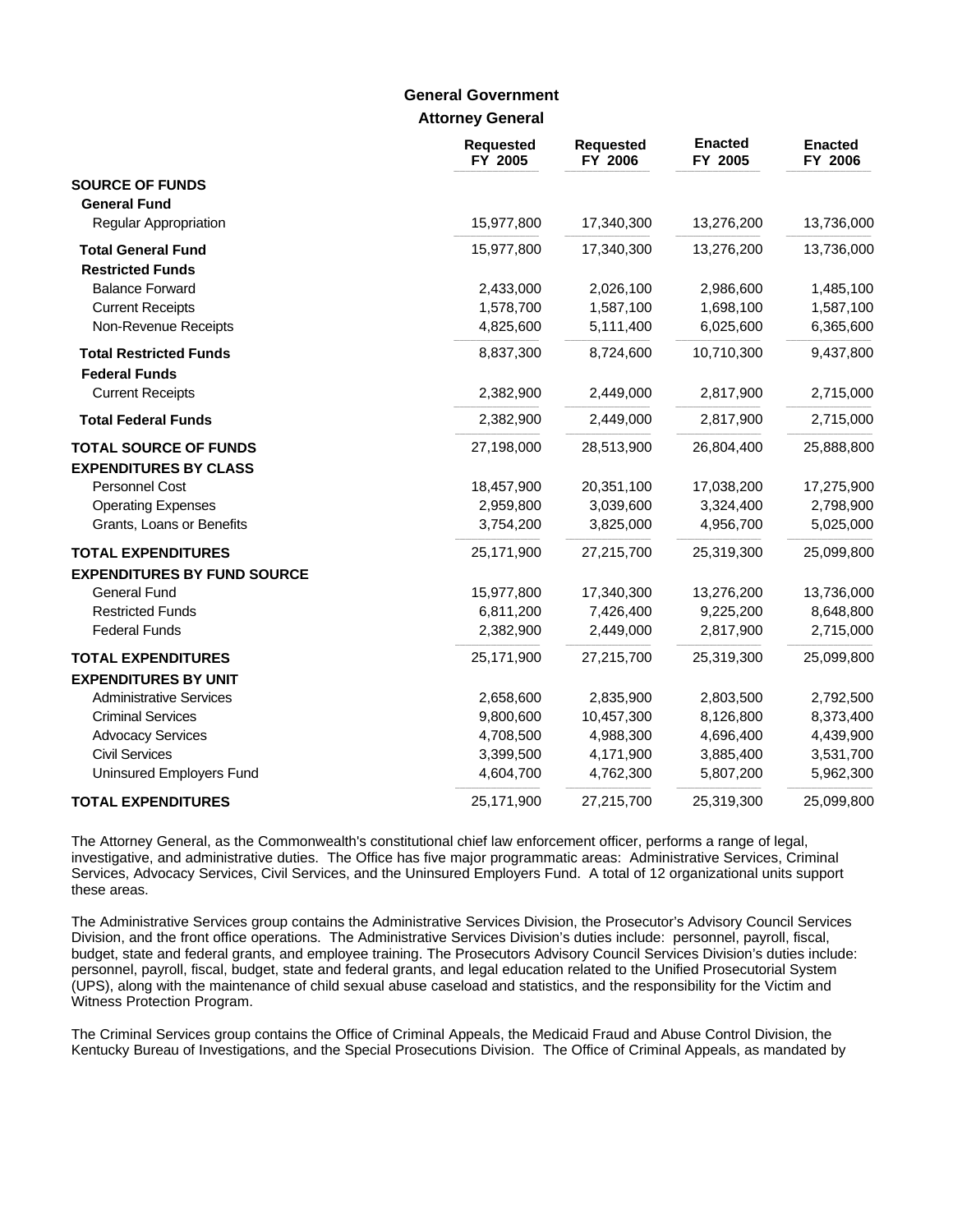KRS 15.020, represents the Commonwealth in all State and Federal criminal appeals in which the Commonwealth has an interest. The Medicaid Fraud and Abuse Control Division investigates and prosecutes cases of Medicaid Provider fraud pursuant to KRS 194.500-900 and KRS 205, and further complaints of abuse, neglect, and exploitation of residents in Medicaid facilities. The Kentucky Bureau of Investigations investigates specialized, primarily white-collar criminal activity, welfare recipient fraud, identity theft, and computer crimes. The Special Prosecutions Division, pursuant to KRS 15.190 - 715, prosecutes complex criminal cases when local prosecutors need assistance or disqualification from the case, prosecutes thefts from the Commonwealth by employees or elected officials, and prosecutes election and ethics law violations.

The Advocacy Services grouping contains the Office of Consumer Protection, Office of Rate Intervention, Victim's Advocacy Division, and the Child Support Enforcement Commission. The Consumer Protection Division enforces the provisions of the Consumer Protection Act that prohibit unfair, false, misleading, and deceptive acts or practices in trade or commerce and provides educational services to the elderly. The Office of Rate Intervention is responsible for representing the interests of consumers before federal, state, and local rate-making and regulatory bodies in the areas of utilities and health care insurance. The Victim's Advocacy Division administers the victim's advocate program and provides support services to victims of crime. The Child Support Enforcement Commission, pursuant to KRS 15.290, advises the Governor, Health and Family Services Cabinet, and the Administrative Office of the Courts on child support enforcement issues and provides special investigations into child support evasion.

The Civil Services grouping contains the Civil and Environmental Law Division and the Administrative Hearings Division. The Civil Law Division represents the state's boards and agencies, issues formal opinions, represents state officials, elected prosecutors, and the judiciary in legal proceedings, and intervenes in constitutional challenges to state statutes. The Division serves as the legal representative of the Uninsured Employer's Fund in all proceedings to enforce workers' compensation claims involving the Fund. The Administrative Hearings Division provides hearing officer services and mediation to state agencies.

The Uninsured Employer's Fund, pursuant to KRS 342.760, is responsible for payment of workers' compensation to employees when the employer does not have workers' compensation insurance.

#### **Policy**

The enacted budget provides additional restricted funds in the amount of \$466,400 in fiscal year 2005 and \$489,800 in fiscal year 2006 to support five additional attorneys and two paralegals assigned to Medicaid recoupment litigation for the Commonwealth and legal services pursuing the collection of debts owed to the Commonwealth. Additionally, General Fund resources in the amount of \$359,800 are provided in fiscal year 2006 for the Medicaid Fraud and Abuse Control Unit, Consumer Protection/Antitrust Division, and Civil Division to enhance revenue recovery for the Commonwealth.

Additional federal fund resources of \$200,000 in fiscal year 2005 and \$266,000 in fiscal year 2006 are provided to fund three additional attorneys and one additional investigator in the Medicaid Fraud and Abuse Control Unit.

Additional General Fund resources of \$100,000 are provided in fiscal year 2006 for the on-going costs of the Timmel litigation settlement.

The enacted budget provides additional restricted fund resources of \$1,200,000 in both years of the biennium for the Uninsured Employer's Fund due to the increased benefit costs of this program.

Additional restricted fund resources of \$553,500 are provided in fiscal year 2005 for the purchase of computer hardware and software and other equipment needs.

The Budget of the Commonwealth provides additional General Fund resources of \$250,000 in fiscal year 2006 for additional staffing resources.

House Bill 267, the enacted budget, provides "Civil Legal Services - Salary Equity Compensation: The Office of the Attorney General is authorized to issue eligible attorneys salary equity compensation at the discretion of the Attorney General."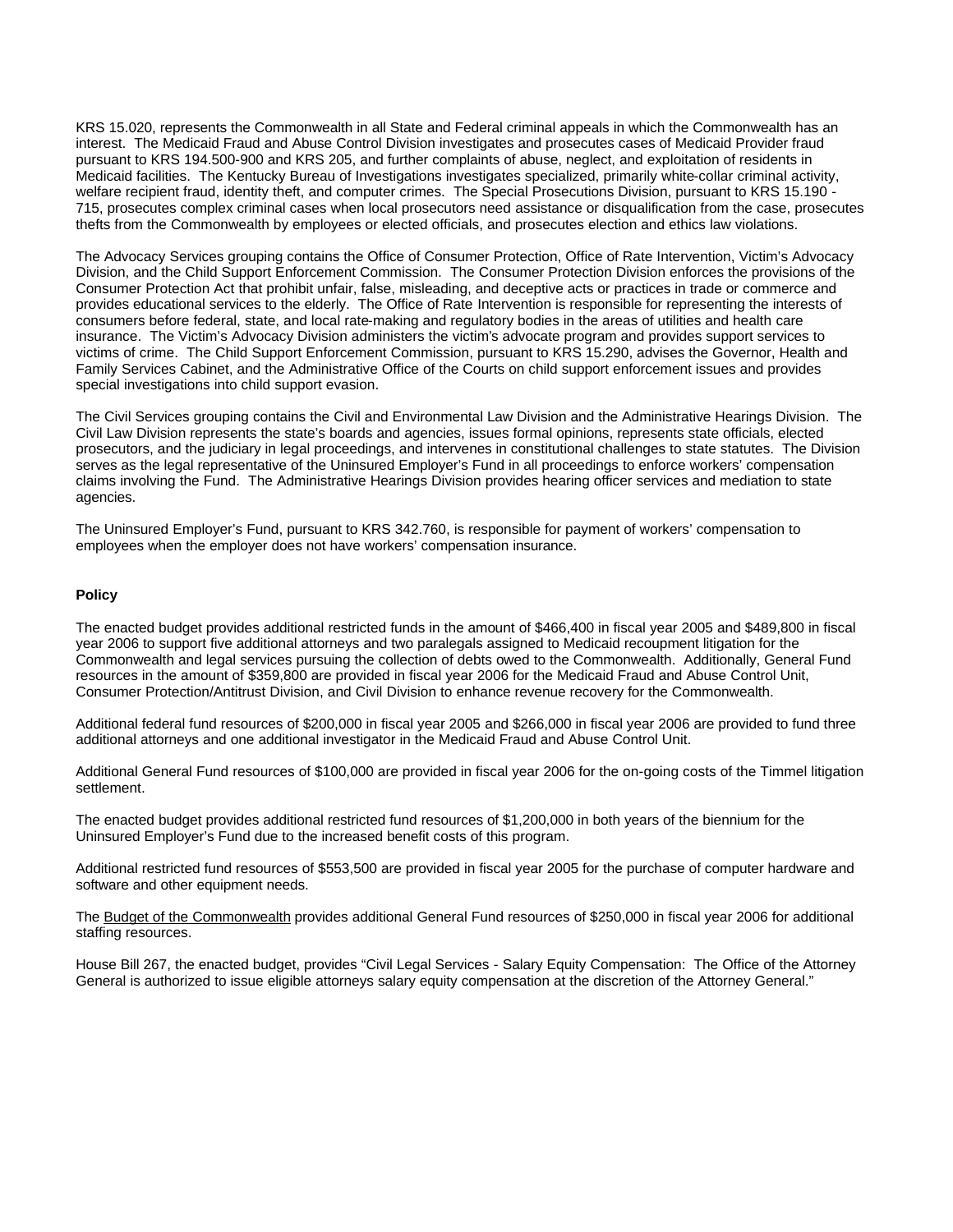## **Unified Prosecutorial System General Government**

|                                                                 | <b>Requested</b><br>FY 2005 | <b>Requested</b><br>FY 2006 | <b>Enacted</b><br>FY 2005 | <b>Enacted</b><br>FY 2006 |
|-----------------------------------------------------------------|-----------------------------|-----------------------------|---------------------------|---------------------------|
| <b>SOURCE OF FUNDS</b><br><b>General Fund</b>                   |                             |                             |                           |                           |
| <b>Regular Appropriation</b>                                    | 54,660,500                  | 58,077,000                  | 50,822,000                | 53,355,000                |
| <b>Total General Fund</b>                                       | 54,660,500                  | 58,077,000                  | 50,822,000                | 53,355,000                |
| <b>Restricted Funds</b>                                         |                             |                             |                           |                           |
| <b>Balance Forward</b>                                          | 483,900                     | 353,400                     | 551,500                   | 265,700                   |
| <b>Current Receipts</b>                                         | 102,400                     | 102,400                     | 102,400                   | 102,400                   |
| <b>Total Restricted Funds</b><br><b>Federal Funds</b>           | 586,300                     | 455,800                     | 653,900                   | 368,100                   |
| <b>Current Receipts</b>                                         | 996,900                     | 1,024,900                   | 996,900                   | 1,024,900                 |
| <b>Total Federal Funds</b>                                      | 996,900                     | 1,024,900                   | 996,900                   | 1,024,900                 |
| <b>TOTAL SOURCE OF FUNDS</b><br><b>EXPENDITURES BY CLASS</b>    | 56,243,700                  | 59,557,700                  | 52,472,800                | 54,748,000                |
| Personnel Cost                                                  | 50,518,600                  | 54,175,700                  | 46,766,700                | 49,237,900                |
| <b>Operating Expenses</b>                                       | 5,336,700                   | 5,126,000                   | 5,405,400                 | 5,442,900                 |
| Grants, Loans or Benefits                                       | 35,000                      | 35,000                      | 35,000                    | 35,000                    |
| <b>TOTAL EXPENDITURES</b><br><b>EXPENDITURES BY FUND SOURCE</b> | 55,890,300                  | 59,336,700                  | 52,207,100                | 54,715,800                |
| <b>General Fund</b>                                             | 54,660,500                  | 58,077,000                  | 50,822,000                | 53,355,000                |
| <b>Restricted Funds</b>                                         | 232,900                     | 234,800                     | 388,200                   | 335,900                   |
| <b>Federal Funds</b>                                            | 996,900                     | 1,024,900                   | 996,900                   | 1,024,900                 |
| <b>TOTAL EXPENDITURES</b><br><b>EXPENDITURES BY UNIT</b>        | 55,890,300                  | 59,336,700                  | 52,207,100                | 54,715,800                |
| <b>Commonwealth's Attorneys</b>                                 | 30,898,600                  | 32,648,300                  | 28,797,300                | 29,795,600                |
| <b>County Attorneys</b>                                         | 24,991,700                  | 26,688,400                  | 23,409,800                | 24,920,200                |
| <b>TOTAL EXPENDITURES</b>                                       | 55,890,300                  | 59,336,700                  | 52,207,100                | 54,715,800                |

The Unified Prosecutorial System, pursuant to KRS 15.700, was established January 1, 1978 to encourage cooperation among law enforcement officers and provide for the general supervision of criminal justice by the Attorney General as chief law enforcement officer and chief prosecutor of the Commonwealth. Its role is to maintain uniform and efficient enforcement of the criminal laws and administration of criminal justice throughout the Commonwealth.

The Unified Prosecutorial System is administered by the Prosecutors Advisory Council, which the Attorney General chairs. The Unified Prosecutorial System, comprised of the 57 Commonwealth's Attorneys and 120 County Attorneys, prosecutes criminal cases in Kentucky's circuit and district courts.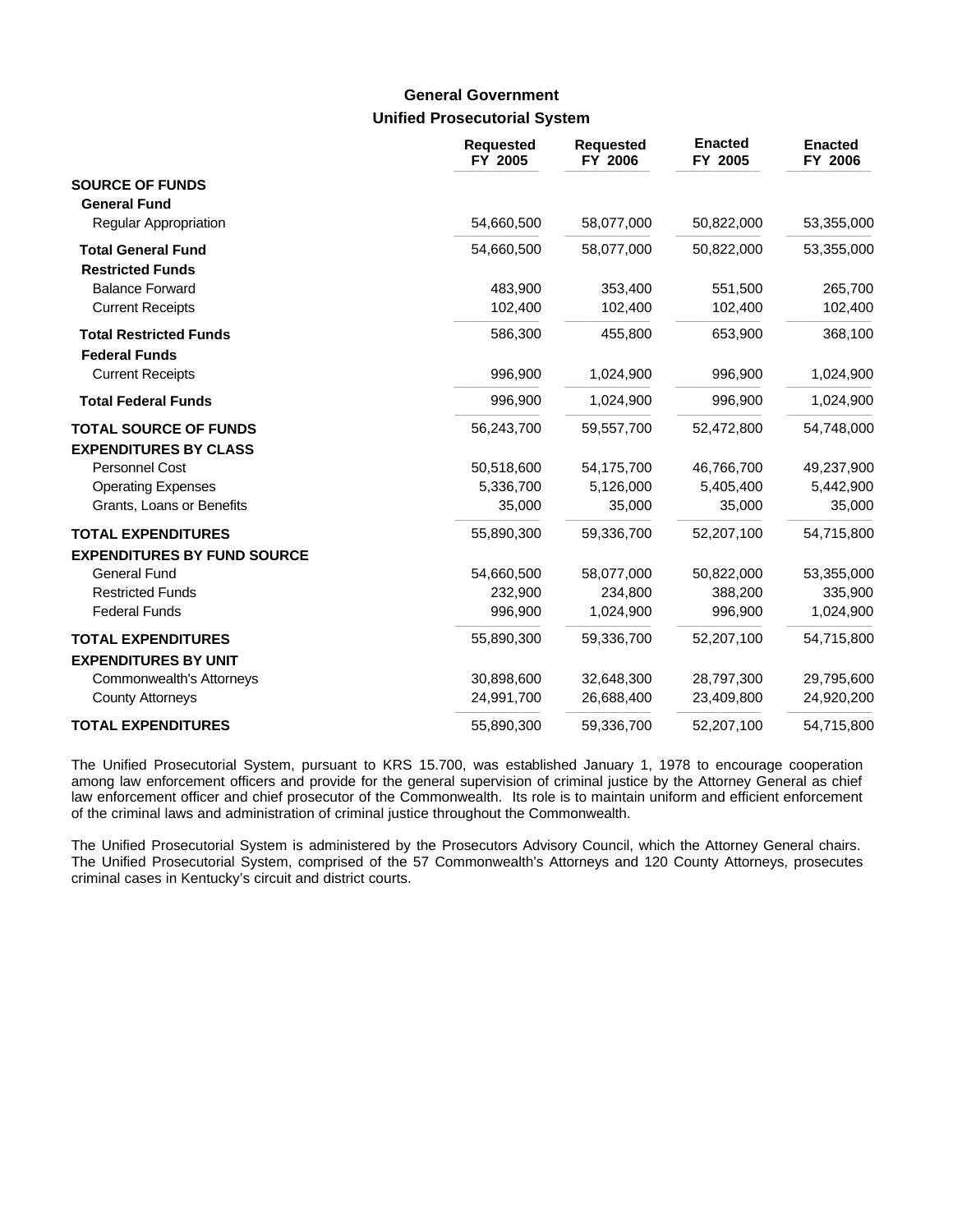# **Unified Prosecutorial System Commonwealth's Attorneys General Government**

|                                                              | <b>Requested</b><br>FY 2005 | <b>Requested</b><br>FY 2006 | <b>Enacted</b><br>FY 2005 | <b>Enacted</b><br>FY 2006 |
|--------------------------------------------------------------|-----------------------------|-----------------------------|---------------------------|---------------------------|
| <b>SOURCE OF FUNDS</b><br><b>General Fund</b>                |                             |                             |                           |                           |
| <b>Regular Appropriation</b>                                 | 30,079,400                  | 31,799,200                  | 27,842,100                | 28,850,900                |
| <b>Total General Fund</b><br><b>Restricted Funds</b>         | 30.079.400                  | 31,799,200                  | 27.842.100                | 28,850,900                |
| <b>Balance Forward</b>                                       | 415,700                     | 291,700                     | 481,500                   | 221,500                   |
| <b>Current Receipts</b>                                      | 90,000                      | 90,000                      | 90,000                    | 90,000                    |
| <b>Total Restricted Funds</b><br><b>Federal Funds</b>        | 505,700                     | 381,700                     | 571,500                   | 311,500                   |
| <b>Current Receipts</b>                                      | 605,200                     | 633,200                     | 605,200                   | 633,200                   |
| <b>Total Federal Funds</b>                                   | 605,200                     | 633,200                     | 605,200                   | 633,200                   |
| <b>TOTAL SOURCE OF FUNDS</b><br><b>EXPENDITURES BY CLASS</b> | 31,190,300                  | 32,814,100                  | 29,018,800                | 29,795,600                |
| Personnel Cost                                               | 26,633,300                  | 28,596,000                  | 24,566,800                | 25,499,200                |
| <b>Operating Expenses</b>                                    | 4,230,300                   | 4,017,300                   | 4,195,500                 | 4,261,400                 |
| Grants, Loans or Benefits                                    | 35,000                      | 35,000                      | 35,000                    | 35,000                    |
| <b>TOTAL EXPENDITURES</b>                                    | 30,898,600                  | 32,648,300                  | 28,797,300                | 29,795,600                |
| <b>EXPENDITURES BY FUND SOURCE</b>                           |                             |                             |                           |                           |
| <b>General Fund</b>                                          | 30,079,400                  | 31,799,200                  | 27,842,100                | 28,850,900                |
| <b>Restricted Funds</b>                                      | 214,000                     | 215,900                     | 350,000                   | 311,500                   |
| <b>Federal Funds</b>                                         | 605,200                     | 633,200                     | 605,200                   | 633,200                   |
| <b>TOTAL EXPENDITURES</b>                                    | 30,898,600                  | 32,648,300                  | 28,797,300                | 29,795,600                |

The Commonwealth's Attorney program is made up of 57 elected Commonwealth's Attorneys and their staff, one for each circuit. As of January 1, 2004, 49 circuits have full-time Commonwealth's Attorneys, with the remaining being part-time. Commonwealth Attorneys are responsible for felony prosecutions, including those prosecutions in which the penalty of death may be imposed upon the defendant. The prosecution of each felony requires a thorough investigation that involves extensive research and trial preparation by the prosecutor. Witness interviews, motions, conferences, plea-bargaining, case studies, and continuing legal education are a part of each prosecutor's responsibility in representing the Commonwealth and citizens of Kentucky as the state's attorney.

Pursuant to KRS 15.725, the Commonwealth's Attorneys attend each circuit court held in the judicial circuit. The Commonwealth's Attorneys, except as provided by KRS 15.715, have the duty to prosecute all violations of the criminal and penal laws which are tried in the circuit court. In addition, the Commonwealth's Attorneys have the primary responsibility within the judicial circuit to present evidence to the grand jury concerning such violations.

In accordance with KRS 15.735, the Commonwealth's Attorneys serve as special prosecutors in cases where the regularly elected prosecutors have been disqualified.

### **Policy**

The Budget of the Commonwealth provides additional General Fund resources of \$712,600 in fiscal year 2006 to provide assistance in handling increasing caseloads in Commonwealth's Attorneys offices statewide.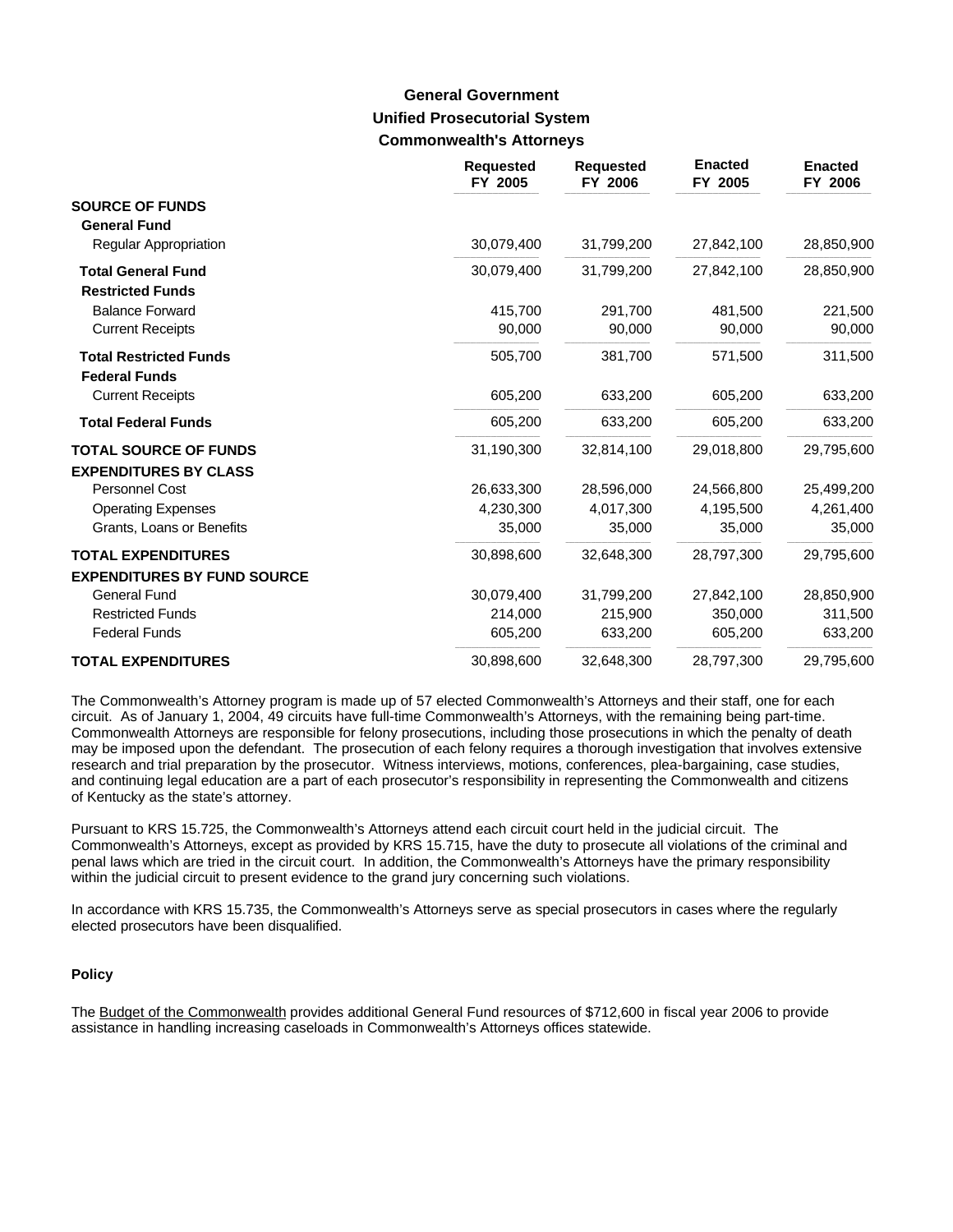# **Unified Prosecutorial System County Attorneys General Government**

|                                    | <b>Requested</b><br>FY 2005 | <b>Requested</b><br>FY 2006 | <b>Enacted</b><br>FY 2005 | <b>Enacted</b><br>FY 2006 |
|------------------------------------|-----------------------------|-----------------------------|---------------------------|---------------------------|
| <b>SOURCE OF FUNDS</b>             |                             |                             |                           |                           |
| <b>General Fund</b>                |                             |                             |                           |                           |
| Regular Appropriation              | 24,581,100                  | 26,277,800                  | 22,979,900                | 24,504,100                |
| <b>Total General Fund</b>          | 24,581,100                  | 26,277,800                  | 22,979,900                | 24,504,100                |
| <b>Restricted Funds</b>            |                             |                             |                           |                           |
| <b>Balance Forward</b>             | 68,200                      | 61,700                      | 70,000                    | 44,200                    |
| <b>Current Receipts</b>            | 12,400                      | 12,400                      | 12,400                    | 12,400                    |
| <b>Total Restricted Funds</b>      | 80,600                      | 74,100                      | 82,400                    | 56,600                    |
| <b>Federal Funds</b>               |                             |                             |                           |                           |
| <b>Current Receipts</b>            | 391,700                     | 391,700                     | 391,700                   | 391,700                   |
| <b>Total Federal Funds</b>         | 391,700                     | 391,700                     | 391,700                   | 391,700                   |
| <b>TOTAL SOURCE OF FUNDS</b>       | 25,053,400                  | 26,743,600                  | 23,454,000                | 24,952,400                |
| <b>EXPENDITURES BY CLASS</b>       |                             |                             |                           |                           |
| Personnel Cost                     | 23,885,300                  | 25,579,700                  | 22.199.900                | 23,738,700                |
| <b>Operating Expenses</b>          | 1,106,400                   | 1,108,700                   | 1,209,900                 | 1,181,500                 |
| <b>TOTAL EXPENDITURES</b>          | 24,991,700                  | 26,688,400                  | 23,409,800                | 24,920,200                |
| <b>EXPENDITURES BY FUND SOURCE</b> |                             |                             |                           |                           |
| <b>General Fund</b>                | 24,581,100                  | 26,277,800                  | 22,979,900                | 24,504,100                |
| <b>Restricted Funds</b>            | 18,900                      | 18,900                      | 38,200                    | 24,400                    |
| <b>Federal Funds</b>               | 391,700                     | 391,700                     | 391,700                   | 391,700                   |
| <b>TOTAL EXPENDITURES</b>          | 24,991,700                  | 26,688,400                  | 23,409,800                | 24,920,200                |

Pursuant to KRS 15.725(2), each County Attorney attends the district court in the respective county and prosecutes all violations of criminal and penal laws within the jurisdiction of that district court. In accordance with KRS 15.735, County Attorneys also serve as special prosecutors in cases where the elected prosecutors have been disqualified.

Criminal cases at the district level include felonies (until the case is transferred to circuit court), misdemeanors, juvenile cases, and traffic cases. Additionally, some counties have Family Court and Drug Court requiring representation from the Office of the County Attorney. The County Attorney frequently mediates local complaints so many of the services provided may never appear on a court docket.

### **Policy**

The Budget of the Commonwealth provides additional General Fund resources of \$990,000 in fiscal year 2006 to provide assistance in handling increasing caseloads in County Attorney's offices statewide.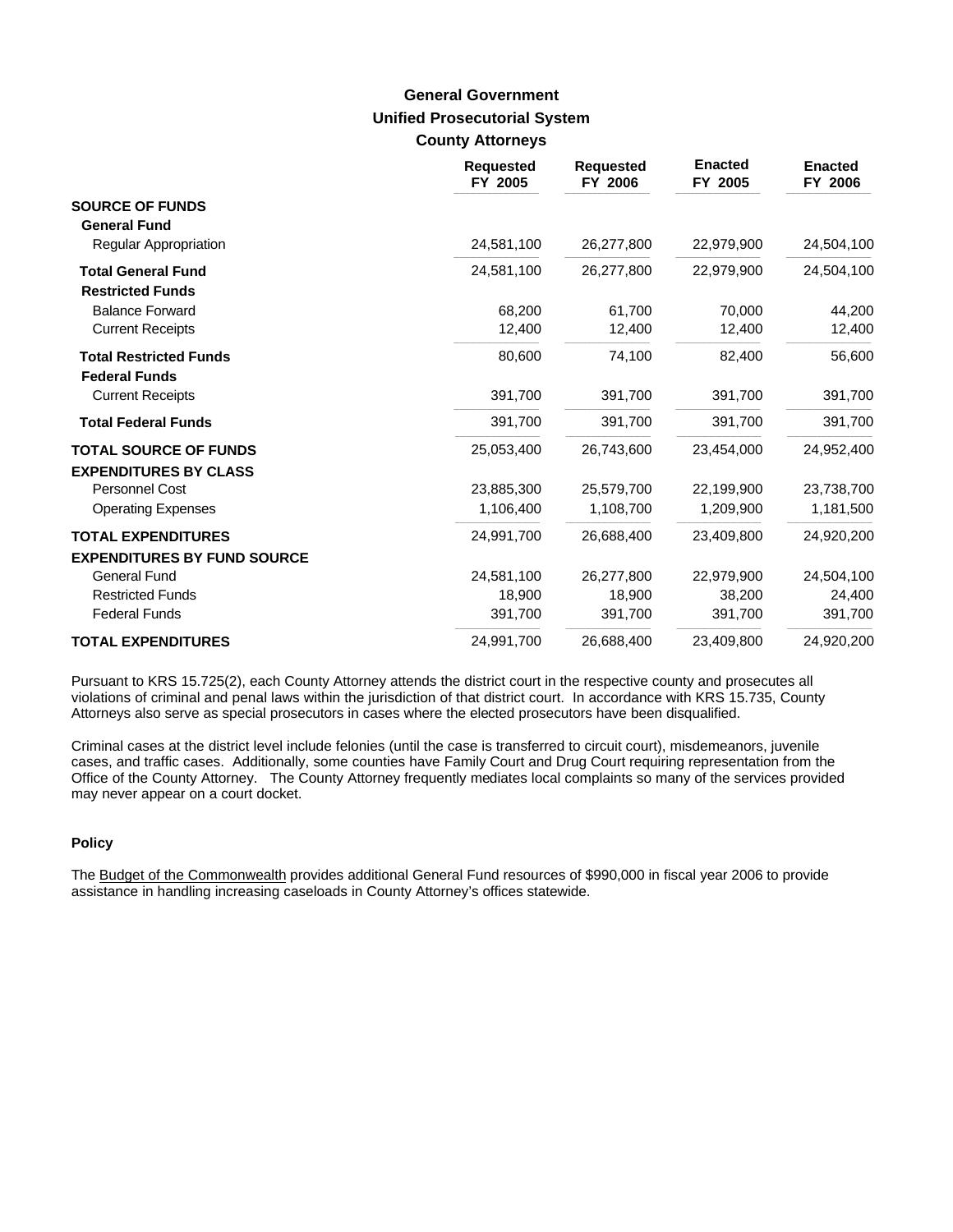## **Auditor of Public Accounts General Government**

|                                                                 | <b>Requested</b><br>FY 2005 | <b>Requested</b><br>FY 2006 | <b>Enacted</b><br>FY 2005 | <b>Enacted</b><br>FY 2006 |
|-----------------------------------------------------------------|-----------------------------|-----------------------------|---------------------------|---------------------------|
| <b>SOURCE OF FUNDS</b><br><b>General Fund</b>                   |                             |                             |                           |                           |
| <b>Regular Appropriation</b>                                    | 6,780,900                   | 7,326,400                   | 5,780,800                 | 5,530,800                 |
| <b>Total General Fund</b><br><b>Restricted Funds</b>            | 6,780,900                   | 7,326,400                   | 5,780,800                 | 5,530,800                 |
| <b>Current Receipts</b>                                         | 3,032,000                   | 3,143,500                   | 3,096,500                 | 3,306,000                 |
| <b>Total Restricted Funds</b>                                   | 3,032,000                   | 3,143,500                   | 3,096,500                 | 3,306,000                 |
| <b>TOTAL SOURCE OF FUNDS</b><br><b>EXPENDITURES BY CLASS</b>    | 9,812,900                   | 10,469,900                  | 8,877,300                 | 8,836,800                 |
| Personnel Cost                                                  | 8,748,800                   | 9,419,200                   | 7,986,500                 | 8,013,900                 |
| <b>Operating Expenses</b>                                       | 1,019,500                   | 1,018,100                   | 858,200                   | 790,300                   |
| Capital Outlay                                                  | 44,600                      | 32,600                      | 32,600                    | 32,600                    |
| <b>TOTAL EXPENDITURES</b><br><b>EXPENDITURES BY FUND SOURCE</b> | 9,812,900                   | 10,469,900                  | 8,877,300                 | 8,836,800                 |
| <b>General Fund</b>                                             | 6,780,900                   | 7,326,400                   | 5,780,800                 | 5,530,800                 |
| <b>Restricted Funds</b>                                         | 3,032,000                   | 3,143,500                   | 3,096,500                 | 3,306,000                 |
| <b>TOTAL EXPENDITURES</b><br><b>EXPENDITURES BY UNIT</b>        | 9,812,900                   | 10,469,900                  | 8,877,300                 | 8,836,800                 |
| Administration                                                  | 2,018,700                   | 2,154,400                   | 1,773,500                 | 1,776,500                 |
| Examination and Information Technology                          | 1,236,700                   | 1,328,700                   | 1,188,700                 | 1,186,300                 |
| <b>Financial Audit</b>                                          | 5,809,000                   | 6,183,400                   | 5,250,300                 | 5,209,200                 |
| Performance Audit                                               | 748,500                     | 803,400                     | 664,800                   | 664,800                   |
| <b>TOTAL EXPENDITURES</b>                                       | 9,812,900                   | 10,469,900                  | 8,877,300                 | 8,836,800                 |

The Auditor of Public Accounts is the constitutional officer responsible for auditing all state agencies and county governments, pursuant to KRS Chapter 43. Statutory responsibility requires the Auditor's Office to examine the state general accounts, the accounts of all state agencies, all private and semi-private agencies receiving or handling state funds and all state revenue collections. The Auditor must examine the management and control of all institutions and public works in which the state has financial interest or legal power.

The Auditor's Office is responsible for assisting state and local officials in establishing and maintaining proper accounting records, internal controls, and administrative controls over public funds. The Office responds to requests from public officials, the general public, the Legislative Research Commission, and the Governor's Office concerning financial and program matters, special audits, and investigations.

The Auditor of Public Accounts has four program areas: Administration, Division of Examination and Technology, Division of Financial Audit, and the Division of Performance Audit.

The Administration area includes: the Office of the State Auditor, support staff, policy staff, and Office of Legal and Records Services; the Office of Planning and Management with the budget, fiscal, and personnel duties and the development of audit procedures, audit quality control, internal training, and external training.

The Division of Examination and Information Technology is responsible for internal technology systems, data processing systems, special examinations of complaints, and security consultation and training.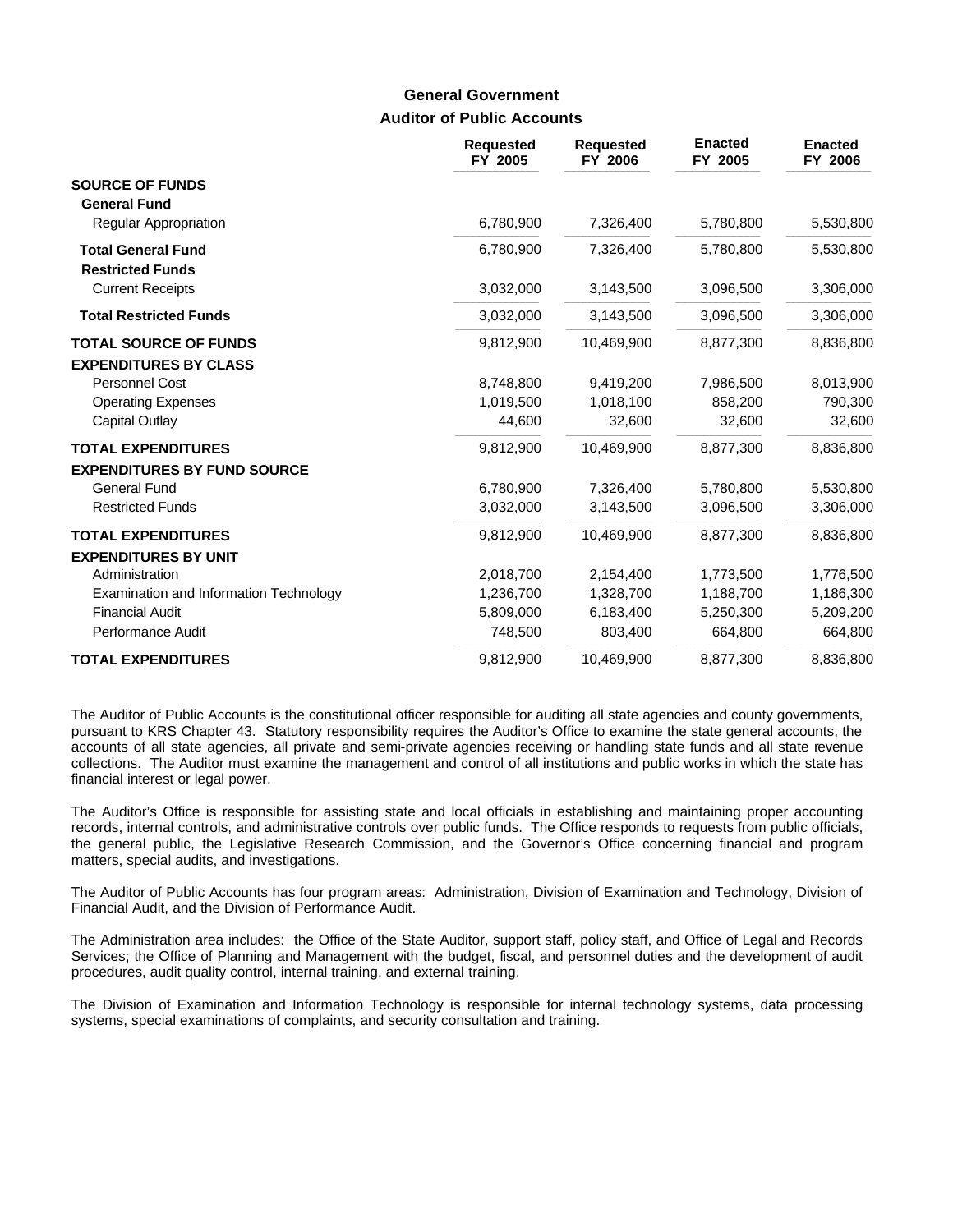The Division of Financial Audit is responsible for financial audits of state agency transactions, pursuant to KRS 43.050, and for county officials such as fiscal courts, sheriffs, county clerks, property valuation administrators, county attorneys, circuit clerks, and special districts per KRS 43.070. The Single Audit Act of 1984 as enacted by the United States Congress is also one of the responsibilities for the Auditor of Public Accounts.

The Division of Performance Audit conducts audits of public entities to increase the effectiveness and reduce the cost of the delivery of services.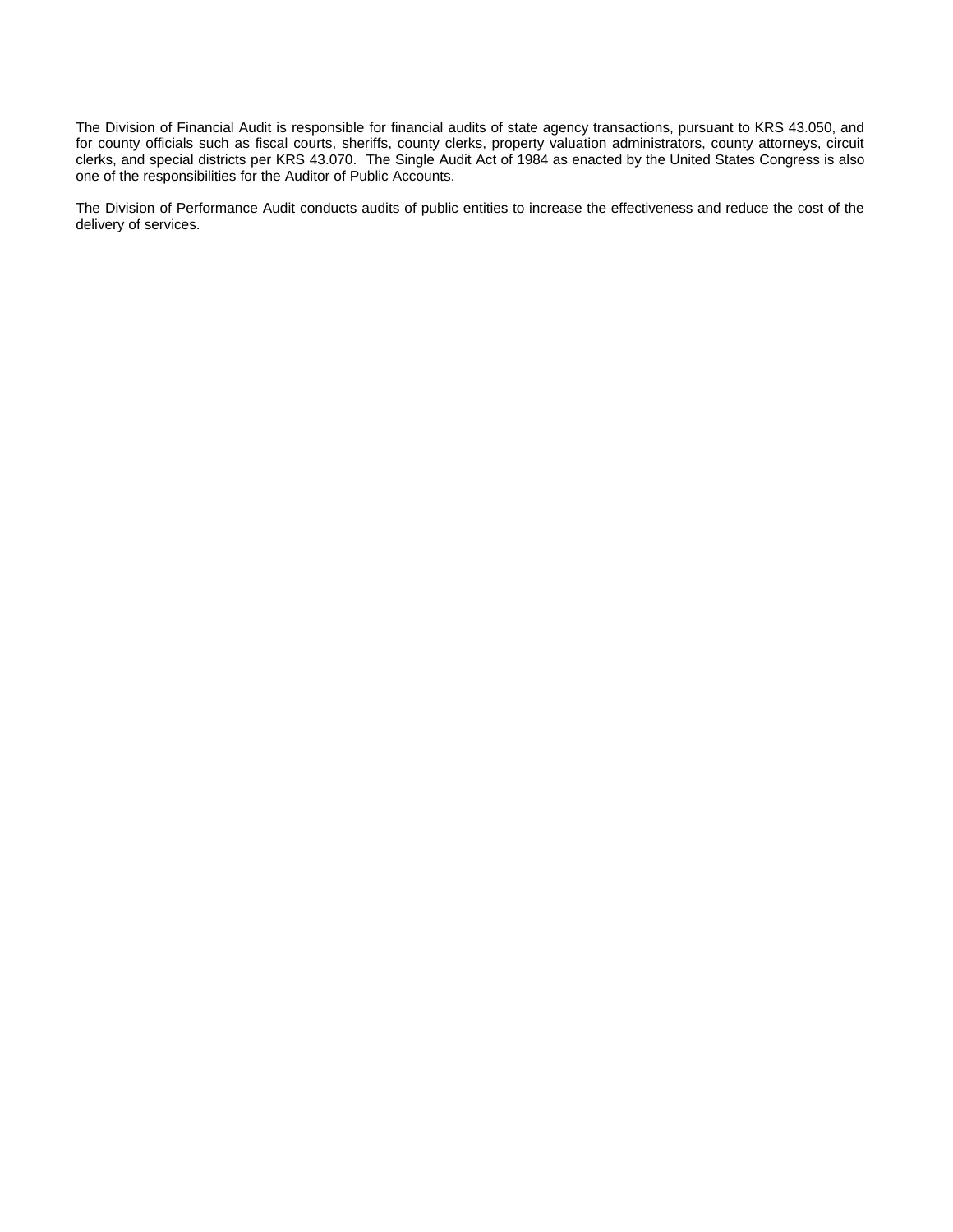## **Agriculture General Government**

|                                                | <b>Requested</b><br>FY 2005 | <b>Requested</b><br>FY 2006 | <b>Enacted</b><br>FY 2005 | <b>Enacted</b><br>FY 2006 |
|------------------------------------------------|-----------------------------|-----------------------------|---------------------------|---------------------------|
| <b>SOURCE OF FUNDS</b>                         |                             |                             |                           |                           |
| <b>General Fund</b>                            |                             |                             |                           |                           |
| Regular Appropriation                          | 20,840,200                  | 23,464,700                  | 19,010,000                | 19,010,000                |
| <b>Total General Fund</b>                      | 20,840,200                  | 23,464,700                  | 19,010,000                | 19,010,000                |
| <b>Restricted Funds</b>                        |                             |                             |                           |                           |
| <b>Balance Forward</b>                         | 3,864,736                   | 1,656,836                   | 6,708,300                 | 3,505,300                 |
| <b>Current Receipts</b>                        | 2,450,000                   | 2,500,000                   | 2,450,000                 | 2,500,000                 |
| Non-Revenue Receipts                           | 196,800                     | 196,800                     | 196,800                   | 196,800                   |
| <b>Fund Transfers</b>                          |                             |                             | $-153,800$                |                           |
| <b>Total Restricted Funds</b>                  | 6,511,536                   | 4,353,636                   | 9,201,300                 | 6,202,100                 |
| <b>Federal Funds</b>                           |                             |                             |                           |                           |
| <b>Balance Forward</b>                         | 199                         | $-3,201$                    | 200                       | 200                       |
| <b>Current Receipts</b>                        | 4,162,000                   | 4,162,000                   | 4,813,100                 | 4,813,100                 |
| <b>Total Federal Funds</b>                     | 4,162,199                   | 4,158,799                   | 4,813,300                 | 4,813,300                 |
| <b>TOTAL SOURCE OF FUNDS</b>                   | 31,513,935                  | 31,977,135                  | 33,024,600                | 30,025,400                |
| <b>EXPENDITURES BY CLASS</b>                   |                             |                             |                           |                           |
| Personnel Cost                                 | 19,956,500                  | 21,213,600                  | 18,997,700                | 18,359,900                |
| <b>Operating Expenses</b>                      | 5,423,700                   | 5,258,200                   | 5,219,100                 | 4,273,800                 |
| Grants, Loans or Benefits                      | 3,946,100                   | 3,946,100                   | 4,902,300                 | 4,698,900                 |
| <b>Capital Outlay</b>                          | 534,000                     | 440,000                     | 400,000                   | 400,000                   |
| <b>TOTAL EXPENDITURES</b>                      | 29,860,300                  | 30,857,900                  | 29,519,100                | 27,732,600                |
| <b>EXPENDITURES BY FUND SOURCE</b>             |                             |                             |                           |                           |
| General Fund                                   | 20,840,200                  | 23,464,700                  | 19,010,000                | 19,010,000                |
| <b>Restricted Funds</b>                        | 4,854,700                   | 3,222,700                   | 5,696,000                 | 3,909,500                 |
| <b>Federal Funds</b>                           | 4,165,400                   | 4,170,500                   | 4,813,100                 | 4,813,100                 |
| <b>TOTAL EXPENDITURES</b>                      | 29,860,300                  | 30,857,900                  | 29,519,100                | 27,732,600                |
| <b>EXPENDITURES BY UNIT</b>                    |                             |                             |                           |                           |
| Strategic Planning and Administration          | 3,996,700                   | 4,231,400                   | 3,779,800                 | 3,713,500                 |
| Motor Fuel Inspection and Testing              | 249,600                     | 261,400                     | 200,000                   | 200,000                   |
| Consumer and Environmental Programs            | 12,131,700                  | 12,645,600                  | 11,941,700                | 11,868,300                |
| State Veterinarian                             | 3,869,000                   | 4,174,800                   | 3,901,100                 | 3,901,100                 |
| Animal Control                                 |                             |                             | 70,000                    | 70,000                    |
| <b>Universities</b>                            | 848,500                     | 848,500                     | 957,000                   | 957,000                   |
| <b>Rural Rehabilitation Fund</b>               | 80,000                      | 80,000                      | 80,000                    | 80,000                    |
| Market Promotion and Protection                | 82,400                      | 87,700                      | 78,800                    | 78,800                    |
| Mexico Office                                  | 100,000                     | 100,000                     | 100,000                   | 100,000                   |
| <b>Farmland Preservation</b>                   | 400,000                     | 400,000                     | 400,000                   | 400,000                   |
| Agriculture Marketing and Product<br>Promotion | 8,102,400                   | 8,028,500                   | 8,010,700                 | 6,363,900                 |
| <b>TOTAL EXPENDITURES</b>                      | 29,860,300                  | 30,857,900                  | 29,519,100                | 27,732,600                |

The Department of Agriculture, as defined in KRS Chapter 246, is headed by the Commissioner of Agriculture, a Constitutional Officer. The State Board of Agriculture, appointed by the Governor, acts as an advisory body to the elected Commissioner.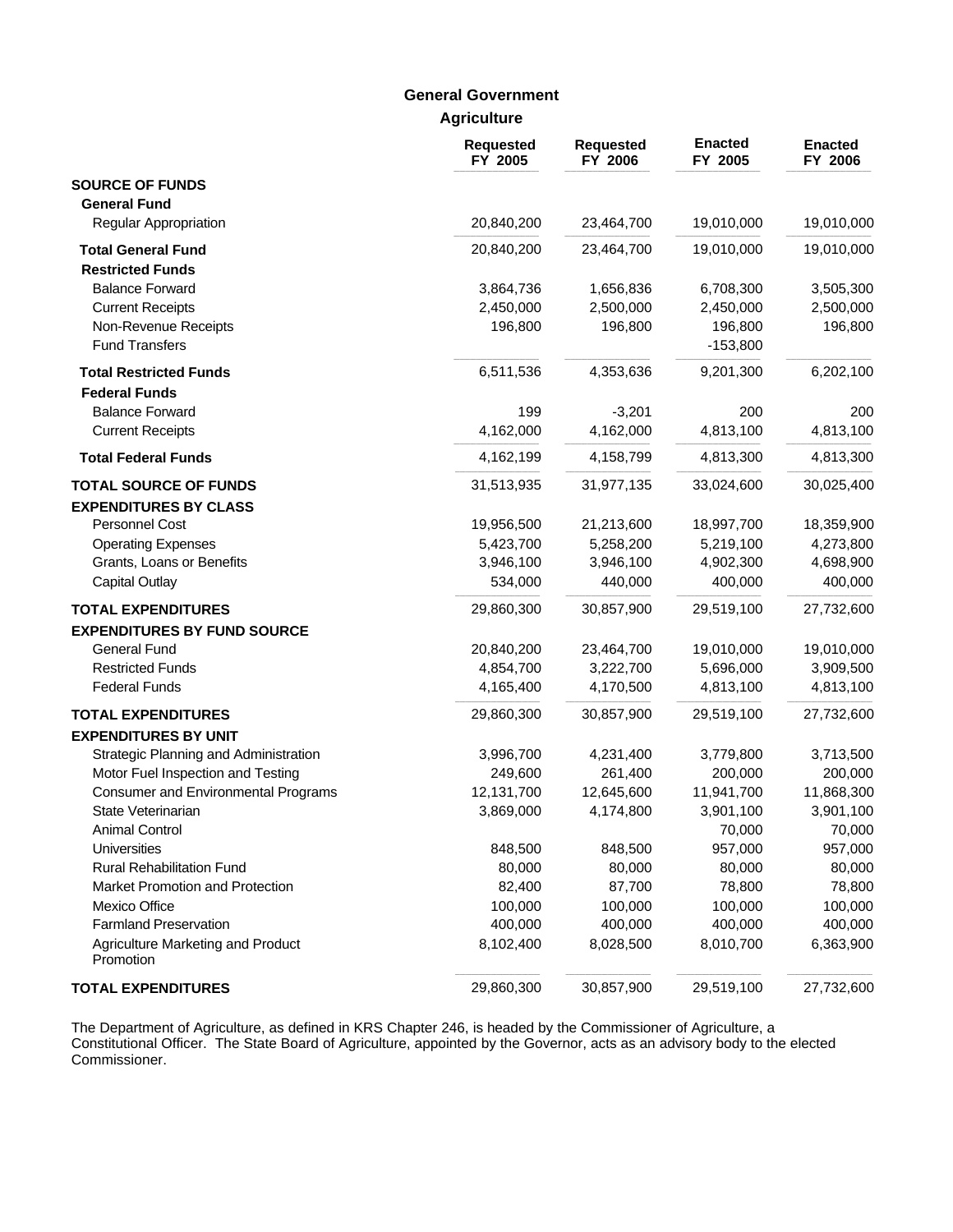The Office of the Commissioner provides leadership and management for the Department, and includes the Division of Public Relations. The Office for Strategic Planning and Administration is responsible for personnel functions, budgeting, financial operation, and information technology systems.

The Office for Consumer and Environmental Protection directs programs which have a direct bearing on agricultural revenue. The Office conducts the hay grading program, certifies all sales made by solid weight or liquid volume, licenses egg wholesalers, and inspects amusement rides operating within the Commonwealth. Duties include the distribution of commodity foods to qualifying institutions and individuals on behalf of the United States Department of Agriculture. This Office is responsible for conducting various pest and noxious weed control programs, enforcing federal and state laws and regulations pertaining to the control of pesticide use and application, and liaison between the regulator and those being regulated.

The Office of State Veterinarian protects the livestock industry pursuant to KRS Chapter 257. The Office formulates and regulates disease policies and investigates disease outbreaks.

The Office for Agricultural Marketing and Product Promotion develops and manages programs which promote Kentuckyproduced agricultural products, including grading and inspecting of specific products and commodities and reporting market news. Responsibilities of this Office include the research and development of new and expanded outlets for Kentucky's agricultural products, agricultural education, agritourism development, farm safety, administration of the Shows and Fairs Promotion Division, and farmland preservation.

### **Policy**

Additional Federal Funds of \$651,100 are provided each year to the Division of Animal Health from grants received from the U. S. Department of Agriculture for projects related to animal identification and homeland security.

Additional Restricted Funds of \$840,800 in fiscal year 2005 and \$604,300 in fiscal year 2006 are provided to the Office for Agricultural Marketing and Product Promotion from grants received from the Agricultural Development Board. These grants are for creation of the Office of Agritourism, for support of the Kentucky Grape and Wine Council, and for marketing projects such as restaurant advertising, fresh product labeling, and the development of marketing infrastructure.

Additional General Fund support in the amount of \$108,500 in each year is provided for the veterinary laboratory at the University of Kentucky, and \$25,000 in General Funds are provided each year for ultrasound testing of animals at the North American International Livestock Exposition.

The Budget of the Commonwealth authorizes the Department to operate and maintain a metrology laboratory that will be supported from fees established by administrative regulation.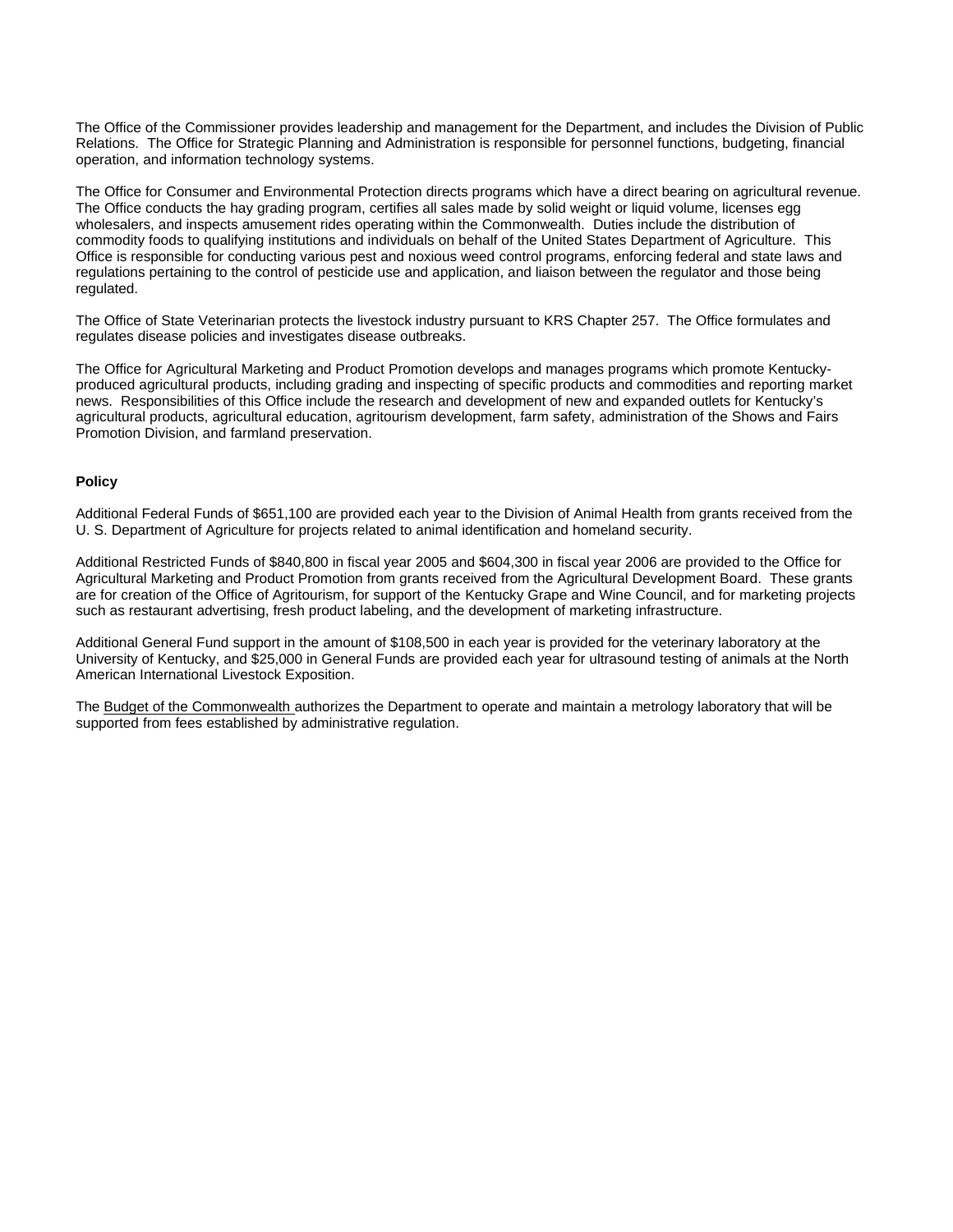## **Military Affairs General Government**

|                                    | <b>Requested</b><br>FY 2005 | <b>Requested</b><br>FY 2006 | <b>Enacted</b><br>FY 2005 | <b>Enacted</b><br>FY 2006 |
|------------------------------------|-----------------------------|-----------------------------|---------------------------|---------------------------|
| <b>SOURCE OF FUNDS</b>             |                             |                             |                           |                           |
| <b>General Fund</b>                |                             |                             |                           |                           |
| <b>Regular Appropriation</b>       | 24,578,000                  | 25,374,400                  | 11,147,600                | 11,127,300                |
| <b>Total General Fund</b>          | 24,578,000                  | 25,374,400                  | 11,147,600                | 11,127,300                |
| <b>Restricted Funds</b>            |                             |                             |                           |                           |
| <b>Balance Forward</b>             | 13,460,500                  | 13,466,100                  |                           | 2,810,800                 |
| <b>Current Receipts</b>            | 58,096,400                  | 60,487,800                  | 58,090,700                | 62,006,300                |
| Non-Revenue Receipts               | $-2,548,500$                | $-2,548,500$                | 256,700                   | $-2,548,500$              |
| <b>Total Restricted Funds</b>      | 69,008,400                  | 71,405,400                  | 58,347,400                | 62,268,600                |
| <b>Federal Funds</b>               |                             |                             |                           |                           |
| <b>Current Receipts</b>            | 59,703,100                  | 62,825,500                  | 101,327,000               | 61,870,500                |
| <b>Total Federal Funds</b>         | 59,703,100                  | 62,825,500                  | 101,327,000               | 61,870,500                |
| <b>TOTAL SOURCE OF FUNDS</b>       | 153,289,500                 | 159,605,300                 | 170,822,000               | 135,266,400               |
| <b>EXPENDITURES BY CLASS</b>       |                             |                             |                           |                           |
| Personnel Cost                     | 31,801,600                  | 34,566,300                  | 29,570,100                | 31,244,400                |
| <b>Operating Expenses</b>          | 55,409,400                  | 59,422,700                  | 54,008,600                | 57,163,300                |
| Grants, Loans or Benefits          | 49,168,700                  | 49,819,100                  | 82,297,000                | 40,143,100                |
| Debt Service                       | 1,140,000                   |                             |                           | 1,640,000                 |
| <b>Capital Outlay</b>              | 803,700                     | 814,700                     | 635,500                   | 748,400                   |
| Construction                       | 1,500,000                   | 1,500,000                   | 1,500,000                 | 1,500,000                 |
| <b>TOTAL EXPENDITURES</b>          | 139,823,400                 | 146,122,800                 | 168,011,200               | 132,439,200               |
| <b>EXPENDITURES BY FUND SOURCE</b> |                             |                             |                           |                           |
| <b>General Fund</b>                | 24,578,000                  | 25,374,400                  | 11,147,600                | 11,127,300                |
| <b>Restricted Funds</b>            | 55,542,300                  | 57,922,900                  | 55,536,600                | 59,441,400                |
| <b>Federal Funds</b>               | 59,703,100                  | 62,825,500                  | 101,327,000               | 61,870,500                |
| <b>TOTAL EXPENDITURES</b>          | 139,823,400                 | 146,122,800                 | 168,011,200               | 132,439,200               |
| <b>EXPENDITURES BY UNIT</b>        |                             |                             |                           |                           |
| <b>Statutory State Operations</b>  | 12,640,900                  | 13,270,400                  | 9,284,500                 | 9,264,200                 |
| <b>National Guard Operations</b>   | 7,010,400                   | 7,699,500                   | 193,600                   | 201,000                   |
| <b>Self-Sustaining Operations</b>  | 54,933,700                  | 56,548,700                  | 54,193,700                | 58,078,700                |
| Federal & Grant Operations         | 65,238,400                  | 68,604,200                  | 104,339,400               | 64,895,300                |
| <b>TOTAL EXPENDITURES</b>          | 139,823,400                 | 146,122,800                 | 168,011,200               | 132,439,200               |

The Department of Military Affairs is responsible for all military matters and disaster and emergency service coordination in the Commonwealth. The Governor is constitutional Commander-in-Chief of the National Guard in the state, and appoints the Adjutant General. The Adjutant General commands the Kentucky National Guard and directs and coordinates all programs in the Department.

The Department has the responsibility for organizing, equipping, training, and housing units of the Kentucky National Guard. These units may be called to duty by the Governor in the event of civil strife or disorder, or the occurrence of natural or manmade disasters.

The Department consists of the following organizational units: Office of Management and Administration, which contains the Division of Administrative Services, Division of Facilities, Bluegrass Station Division, and Division of Air Transport; the Division of Disaster and Emergency Management; the Office of Kentucky Community Crisis Response Board; Kentucky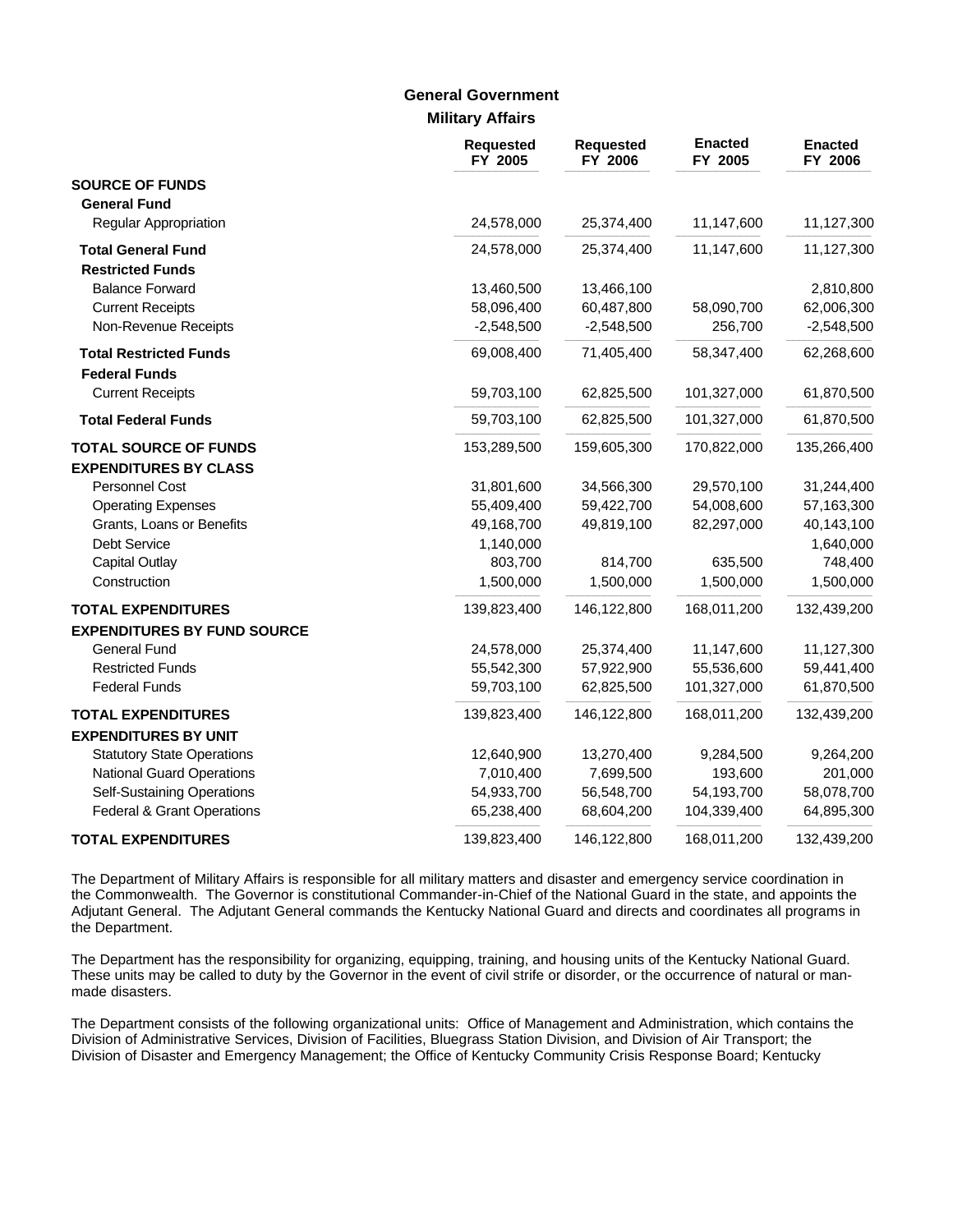Guard Youth Challenge Division; the Office of the Chief of Staff for Federal Army Guard; the Office of Chief of Staff for Federal Air Guard; and the Kentucky Civil Air Patrol.

#### **Policy**

Included in the above federal fund appropriation is \$11,969,200 in fiscal year 2005 and \$11,753,300 in fiscal year 2006 for Department of Homeland Security, State Homeland Security Grant Program grant activities.

Included in the above restricted fund appropriation is \$5,946,300 in fiscal year 2004, \$31,890,600 in fiscal year 2005 and \$32,195,100 in fiscal year 2006, for expanded federal defense contract activity at Bluegrass Station, including the Central Clothing Distribution Facility.

Included in the above General Fund appropriation is \$110,000 in fiscal year 2006 for debt service for the Deferred Maintenance Bond Pool.

Included in the above General Fund appropriation is \$500,000 in fiscal year 2004-2005 and \$300,000 in fiscal year 2005- 2006 for Kentucky's efforts regarding the Base Realignment and Closure process.

Included in the above restricted funds appropriation is \$1,373,000 in fiscal year 2005-2006 for debt service to support new bonds for the Bluegrass Station Hangar/Warehouse/Office Building project.

Pursuant to Executive Order 2005-563 signed on June 16, 2005, the Office for Security Coordination was attached to the Office of the Governor for administrative purposes and renamed the Office of Homeland Security.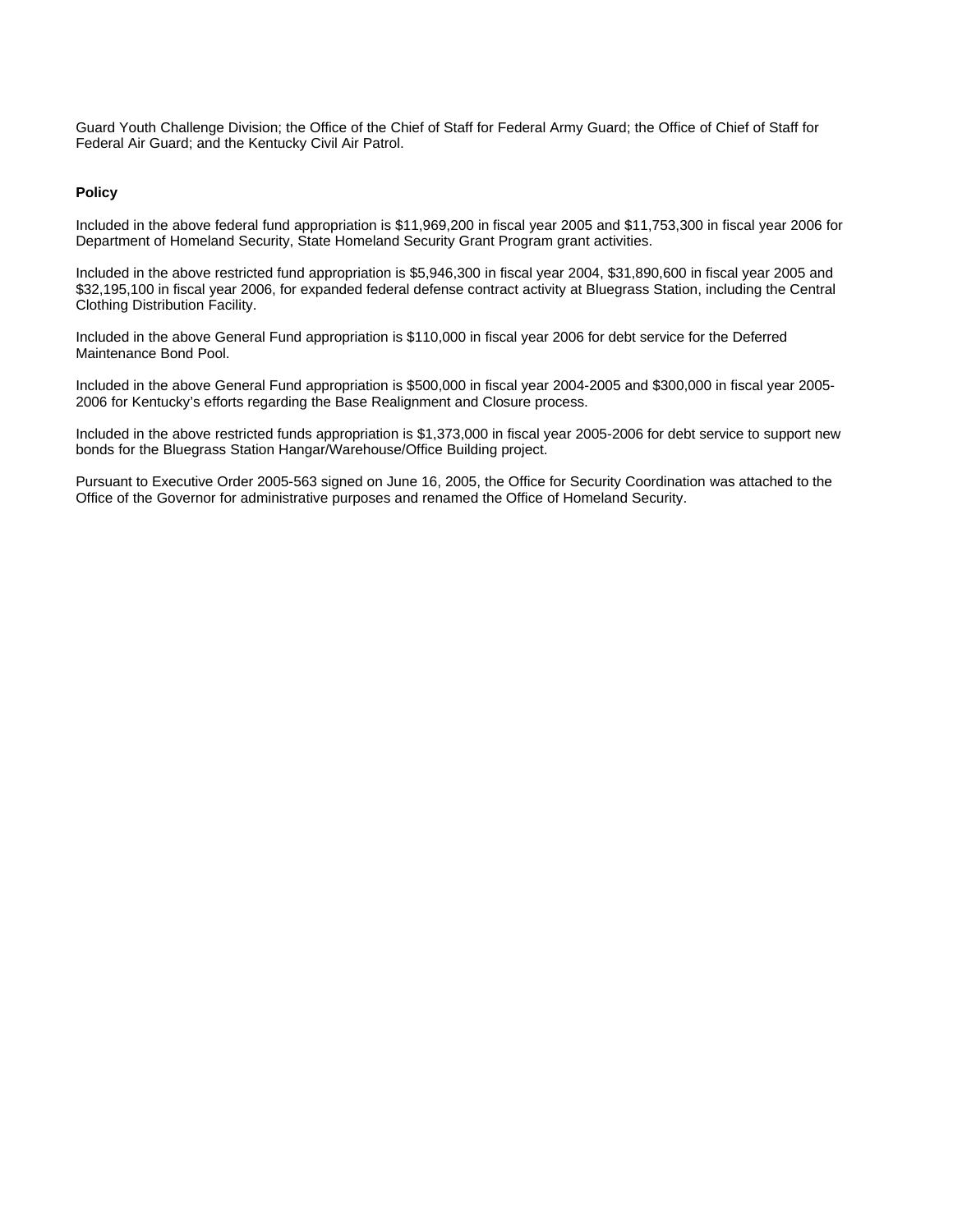### **Personnel Board General Government**

|                                    | <b>Requested</b><br>FY 2005 | <b>Requested</b><br>FY 2006 | <b>Enacted</b><br>FY 2005 | <b>Enacted</b><br>FY 2006 |
|------------------------------------|-----------------------------|-----------------------------|---------------------------|---------------------------|
| <b>SOURCE OF FUNDS</b>             |                             |                             |                           |                           |
| <b>General Fund</b>                |                             |                             |                           |                           |
| Regular Appropriation              | 621,000                     | 652,100                     | 543,500                   | 583,500                   |
| <b>Total General Fund</b>          | 621,000                     | 652,100                     | 543,500                   | 583,500                   |
| <b>Restricted Funds</b>            |                             |                             |                           |                           |
| <b>Balance Forward</b>             | 4,900                       | 6,600                       | 1,900                     | 3,600                     |
| <b>Current Receipts</b>            | 1,700                       | 1,700                       | 1,700                     | 1,700                     |
| <b>Total Restricted Funds</b>      | 6,600                       | 8,300                       | 3,600                     | 5,300                     |
| <b>TOTAL SOURCE OF FUNDS</b>       | 627,600                     | 660,400                     | 547,100                   | 588,800                   |
| <b>EXPENDITURES BY CLASS</b>       |                             |                             |                           |                           |
| Personnel Cost                     | 513,550                     | 543,450                     | 471,600                   | 511,500                   |
| <b>Operating Expenses</b>          | 107,450                     | 108,650                     | 71,900                    | 72,000                    |
| <b>TOTAL EXPENDITURES</b>          | 621,000                     | 652,100                     | 543,500                   | 583,500                   |
| <b>EXPENDITURES BY FUND SOURCE</b> |                             |                             |                           |                           |
| <b>General Fund</b>                | 621,000                     | 652,100                     | 543,500                   | 583,500                   |
| <b>TOTAL EXPENDITURES</b>          | 621,000                     | 652,100                     | 543,500                   | 583,500                   |

Created by the 1982 General Assembly, the Personnel Board is composed of seven members. The Governor appoints five, and two are classified employees elected by their colleagues. The Board serves in a quasi-judicial capacity and assists the Personnel Cabinet in the development of administrative regulations pertaining to the classified service.

The Personnel Board administers the appeals process of applicants for classified positions and conducts hearings for any non-probationary employee who is dismissed, demoted, suspended or otherwise penalized for cause.

#### **Policy**

The Budget of the Commonwealth provides General Fund support of \$40,000 in fiscal year 2006 for expenses associated with the election of Merit System employees to the Board as provided in KRS 18A.0551.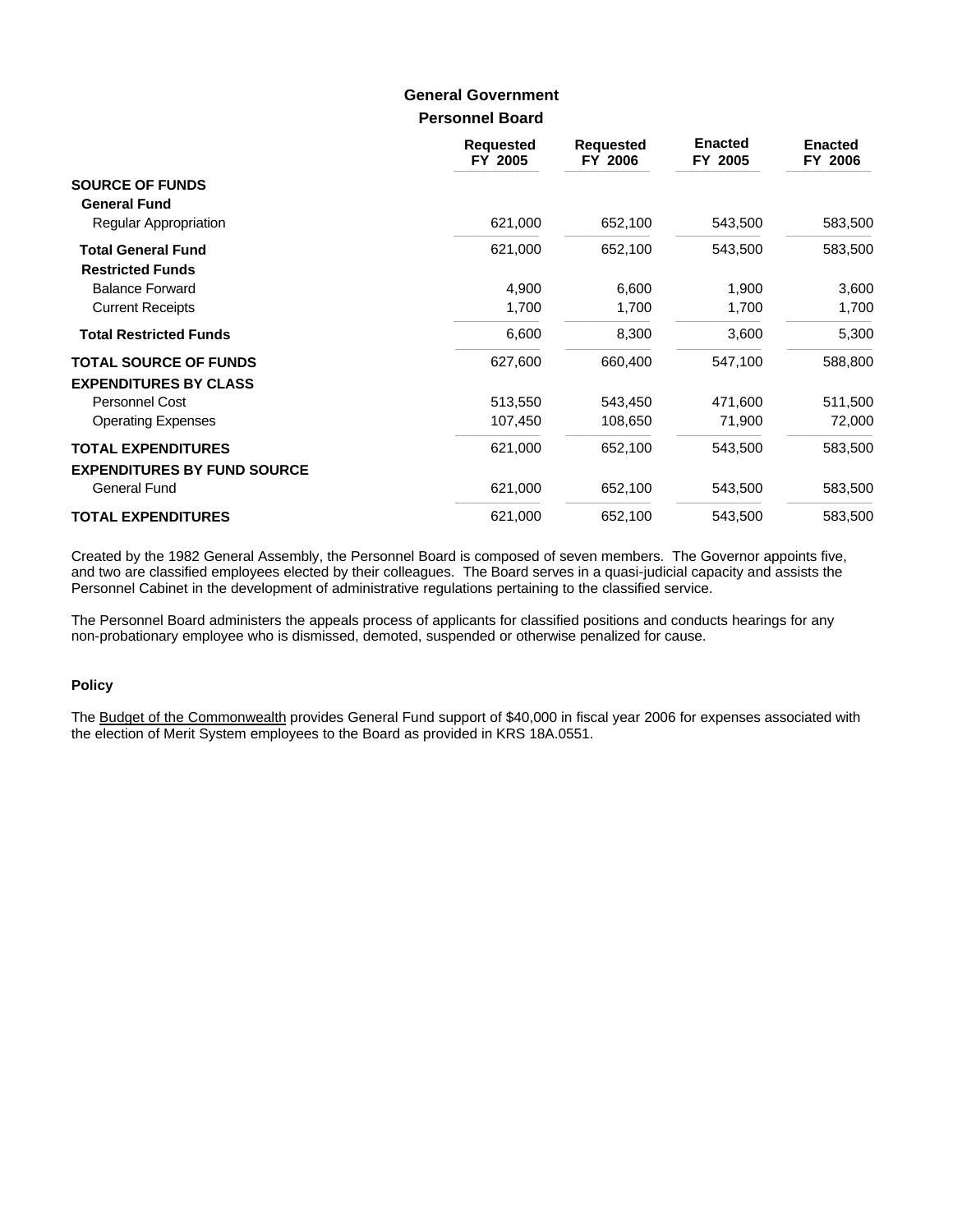# **Governor's Office for Local Development General Government**

|                                             | Requested<br>FY 2005 | <b>Requested</b><br>FY 2006 | <b>Enacted</b><br>FY 2005 | <b>Enacted</b><br>FY 2006 |
|---------------------------------------------|----------------------|-----------------------------|---------------------------|---------------------------|
| <b>SOURCE OF FUNDS</b>                      |                      |                             |                           |                           |
| <b>General Fund</b>                         |                      |                             |                           |                           |
| <b>Regular Appropriation</b>                | 17,396,000           | 17,702,200                  | 13,947,300                | 14,893,400                |
| Special Appropriation                       |                      |                             |                           | 95,000                    |
| <b>Total General Fund</b>                   | 17,396,000           | 17,702,200                  | 13,947,300                | 14,988,400                |
| <b>Restricted Funds</b>                     |                      |                             |                           |                           |
| <b>Balance Forward</b>                      | 2,090,600            | 1,483,300                   | 1,603,100                 | 490,000                   |
| <b>Current Receipts</b>                     | 548,900              | 550,400                     | 594,200                   | 600,700                   |
| Non-Revenue Receipts                        | 311,100              | 394,000                     |                           |                           |
| <b>Total Restricted Funds</b>               | 2,950,600            | 2,427,700                   | 2,197,300                 | 1,090,700                 |
| <b>Federal Funds</b>                        |                      |                             |                           |                           |
| <b>Current Receipts</b>                     | 52,533,700           | 52,594,600                  | 52,430,800                | 52,430,800                |
| <b>Total Federal Funds</b>                  | 52,533,700           | 52,594,600                  | 52,430,800                | 52,430,800                |
| <b>TOTAL SOURCE OF FUNDS</b>                | 72,880,300           | 72,724,500                  | 68,575,400                | 68,509,900                |
| <b>EXPENDITURES BY CLASS</b>                |                      |                             |                           |                           |
| Personnel Cost                              | 5,728,500            | 6,125,600                   | 5,860,200                 | 5,951,400                 |
| <b>Operating Expenses</b>                   | 1,089,300            | 1,060,800                   | 1,301,500                 | 1,108,100                 |
| Grants, Loans or Benefits                   | 62,509,200           | 62,089,600                  | 60,395,700                | 59,884,300                |
| <b>Debt Service</b>                         | 2,070,000            | 2,070,000                   | 468,000                   | 1,218,000                 |
| <b>Capital Outlay</b>                       |                      |                             | 60,000                    |                           |
| <b>TOTAL EXPENDITURES</b>                   | 71,397,000           | 71,346,000                  | 68,085,400                | 68,161,800                |
| <b>EXPENDITURES BY FUND SOURCE</b>          |                      |                             |                           |                           |
| <b>General Fund</b>                         | 17,396,000           | 17,702,200                  | 13,947,300                | 14,988,400                |
| <b>Restricted Funds</b>                     | 1,467,300            | 1,049,200                   | 1,707,300                 | 742,600                   |
| <b>Federal Funds</b>                        | 52,533,700           | 52,594,600                  | 52,430,800                | 52,430,800                |
| <b>TOTAL EXPENDITURES</b>                   | 71,397,000           | 71,346,000                  | 68,085,400                | 68,161,800                |
| <b>EXPENDITURES BY UNIT</b>                 |                      |                             |                           |                           |
| Commissioner                                | 3,204,200            | 3,271,100                   | 2,425,500                 | 2,578,700                 |
| Grants                                      | 65,033,700           | 64,782,600                  | 61,882,000                | 59,869,300                |
| Financial Management & Administration       | 2,744,000            | 2,853,900                   | 2,277,700                 | 2,256,800                 |
| Local Initiative for a New Kentucky Office  |                      |                             | 1,013,200                 | 961,200                   |
| Renaissance Kentucky                        |                      |                             | 249,700                   | 2,249,700                 |
| Kentucky Appalachian Regional<br>Commission | 415,100              | 438,400                     | 237,300                   | 246,100                   |
| <b>TOTAL EXPENDITURES</b>                   | 71,397,000           | 71,346,000                  | 68,085,400                | 68,161,800                |

The Governor's Office for Local Government, pursuant to KRS 147A.002, is an independent agency attached to the Office of the Governor. The agency was reorganized and renamed by Executive Order 04-728. It serves as the liaison between the Governor and local units of government. It coordinates and resolves local government problems. The Department administers grants-in-aid, and serves as the cognizant state agency for Kentucky's fifteen Area Development Districts. These responsibilities are carried out through the Commissioner's Office and four primary administrative units.

The Commissioner's Office formulates policy that governs programs administered by the Department. The General Counsel for the Department is housed within this budgetary unit. The office also serves as a liaison with state and federal agencies that deal with each of the Kentucky's 120 counties, 435 cities, 1400 special districts and the 15 Area Development Districts.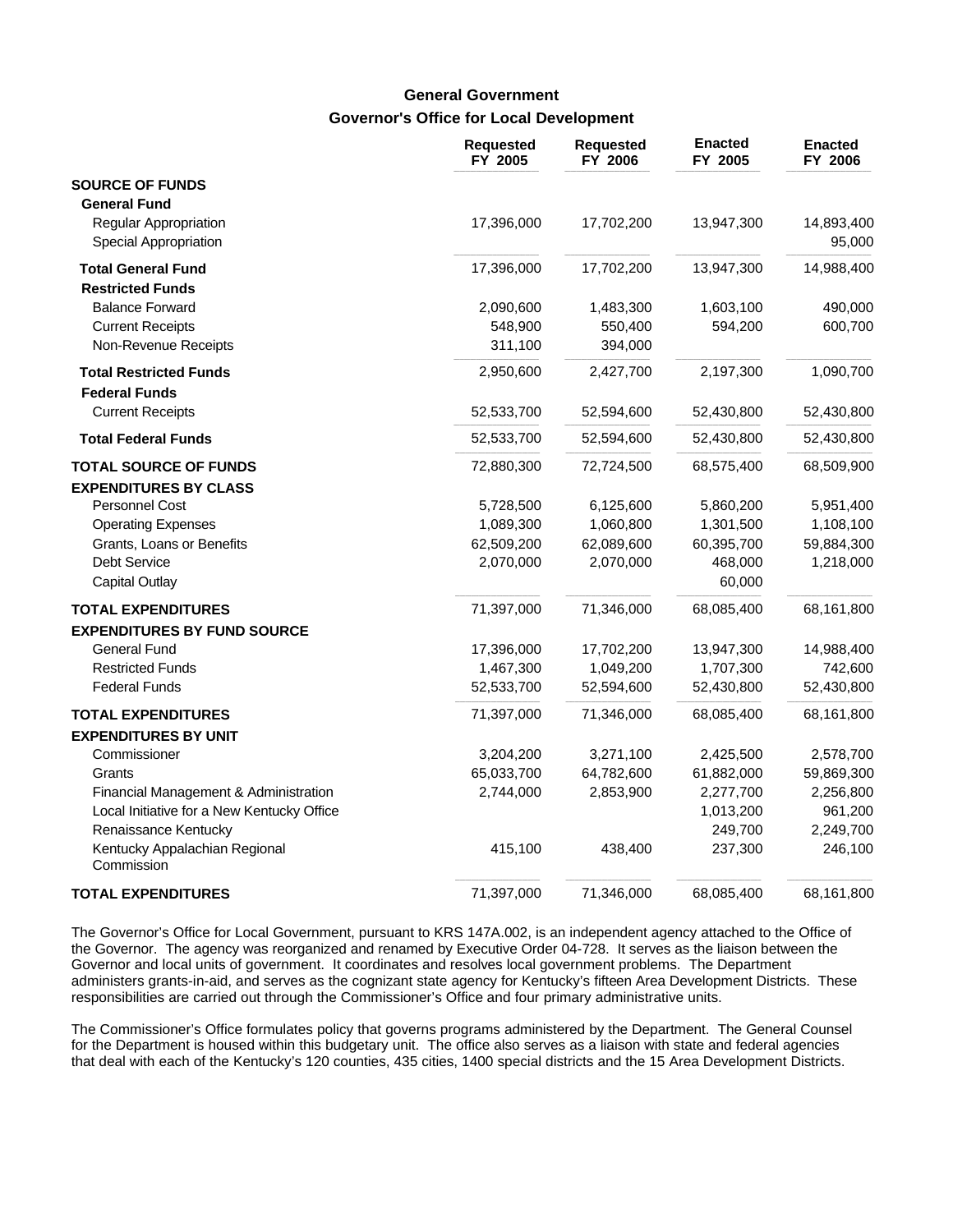The Trover Grant which brings University of Louisville medical students to the Western Kentucky Coal Fields for a portion of their residency is administered by the Commissioner's Office. The Knott County Arts and Crafts and the Richmond Arts Center Grants are housed in this administrative unit.

The Division of Grants administers the Community Development Block Grant Program for small cities, the Community Economic Growth Grant Program, the Coal Severance Single County Grant Program, the Land and Water Conservation Fund, the Kentucky Recreational Trails Program and State Grants appropriated by the General Assembly. Moreover, the Division develops and conducts training programs for local governments across the Commonwealth in conjunction with other governmental agencies, associations and the Area Development Districts. It maintains the Commonwealth's Clearinghouse for all federal grants and administers the Joint Funding Agreement and Appalachian Regional Commission grants.

The Flood Control Program also is administered by the Grants Division. In partnership with federal and local agencies, the matching program lessens flood damage losses by providing structural and nonstructural assistance to Kentucky communities. The Fund ensures that matching funds required by the U.S. Army Corp of Engineers, Federal Emergency Management Agency (FEMA), and Natural Resources Conservation Service (NRCS) are available for vital projects. The program provides matching dollars for federal grants for straight sewage pipe removal projects funded by the Personal Responsibility in a Desirable Environment (PRIDE) program.

The Office of Renaissance Kentucky serves as the lead state agency for the administration of the Renaissance Kentucky Cities Program. Its mission is to revitalize downtowns by renewing pride in downtown centers, attracting new businesses and jobs, promoting tourism and encouraging cultural growth. Moreover, Renaissance Kentucky encourages the development of attractive housing in downtown centers. The program brings together public and private resources, expertise and incentives to take a comprehensive approach in solving problems of transportation, housing, water and sewer systems, business development and service delivery in cities.

The Local Initiatives for a New Kentucky (LINK) Office makes state government more accessible to Kentuckians by stationing community representatives in seven regional centers across the Commonwealth. LINK representatives answer citizens questions, resolve problems, conduct research and help develop local grant applications.

The Kentucky Appalachian Commission provides assistance to fifty-one counties in the Kentucky Appalachian region by developing, promoting and supporting initiatives that stimulate the development and expansion of a diversified and sustainable economy in the region.

The Division of Financial Management and Administrative Services performs agency administrative functions. It has responsibility for personnel administration, payroll, purchasing, library management, accounting, and budgeting for the entire agency. The Division provides information technology support for the Department and to local government units. This administrative unit also provides technical assistance on local fiscal matters. It is responsible for the management and/or distribution of the Local Government Economic Assistance Fund (LGEAF), the Local Government Economic Development Fund (LGEDF) and the Rural and Municipal Road Aid Programs. Its statutory duties include: the calculation of maximum compensation for elected officials; the dissemination, collection and compilation of uniform financial information from all cities, counties and special taxing districts; the establishment of the standard chart of accounts; and the collection of annual audits and financial statements from all municipalities. This Division provides technical assistance and funding to the Local Government Law Center at Northern Kentucky University.

#### **Policy**

The Budget of the Commonwealth provides an allocation from the General Fund in the amount of \$250,000 in each year of the biennium for the Knott County Arts and Crafts Grant.

Included in the enacted budget is an allocation from the General Fund in the amount of \$100,000 in each year of the biennium for the Richmond Arts Center.

Included in the enacted budget is an allocation from the General Fund in the amount of \$1,000,000 in each year of the biennium for the Trover Clinic Grant in Madisonville. NOTE: These General Fund dollars are derived from coal severance tax collections.

The enacted budget provides \$95,500 each year of the biennium for the Local Government Law Center at Northern Kentucky University.

Included in the enacted budget is \$1.5 million from the General Fund in each year of the biennium for the Flood Control Matching Program. These funds are derived from the Local Government Economic Development Program and will be used to provide local matching dollars on behalf of coal counties to complete flood control and PRIDE projects.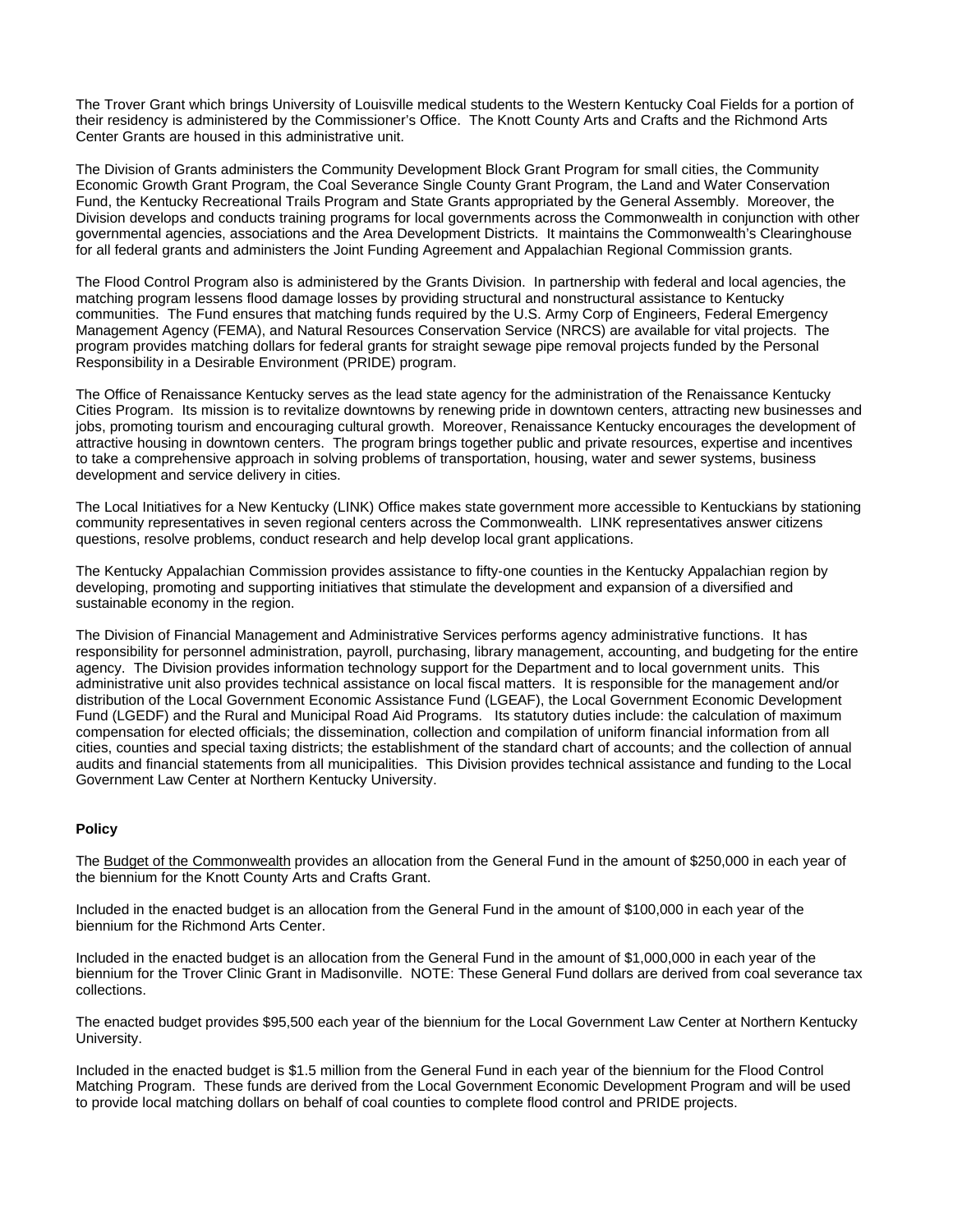The enacted budget provides \$2 million from the General Fund in fiscal year 2005-2006 for Renaissance Kentucky Cities grants.

The Budget of the Commonwealth allocates funding from the General Fund in fiscal year 2004-2005 for the following grants:

| $\bullet$ | <b>Hopkins County Exposition Center Planning Grant</b> | \$150,000 |
|-----------|--------------------------------------------------------|-----------|
|           | • Union County Jail                                    | \$650,000 |
|           | • Union County Fairgrounds-Arnold Arena                | \$450,000 |
|           | • Uniontown Emergency Levee Repair                     | \$100,000 |
|           | • Union County Library Expansion                       | \$500,000 |
|           |                                                        |           |

Included in the enacted budget is \$736,900 in each year of the biennium from the General Fund for the Local Initiatives for a New Kentucky program. The budget further provides that these dollars be supplemented with \$276,300 in fiscal year 2004- 2005 and \$224,300 in fiscal year 2005-2006 from agency funds.

The Budget of the Commonwealth includes \$503,500 in fiscal year 2004-2005 and \$512,300 in fiscal year 2005-2006 to administer Local Government Economic Development Fund (LGEDF) single county grants. These funds are derived from the LGEDF program. In fiscal year 2004-2005 these funds were transferred from the Cabinet for Economic Development's Department for Regional Development.

Included within the General Fund appropriation is \$138,800 is fiscal year 2004-2005 and \$271,200 in fiscal year 2005-2006 to support the Community Development Program which replaces the East and West Kentucky Corporation Grants that were administered by the Cabinet for Economic Development in previous biennia. These funds are derived for the LGEDF program.

Included within the General Fund appropriation in fiscal year 2004-2005 and 2005-2006 is \$468,000 for debt service to support bonds in the amount of \$5 million in each year of the biennium. These bond funds will be used to support the new Community Economic Development Growth Program. This program will provide grants to counties, cities, special districts or local school districts to fund projects that will advance the economic development prospects of these localities.

The Budget of the Commonwealth provides an allocation from the General Fund for debt service in fiscal year 2005-2006 of \$559,000 to support bonds in the amount of \$12 million for the construction of the Southeastern Regional Agricultural and Exposition Center in Corbin.

Included within the General Fund appropriation in fiscal year 2005-2006 is \$96,000 from the General Fund for debt service to support bonds in the amount of \$2 million for the Knox County Community Education Center in Barbourville.

House Bill 350 included an appropriation from the General Fund for debt service in fiscal year 2005-2006 of \$95,000 to support the following bond funded projects in Louisville:

| $\bullet$ | Louisville Science Center | \$700,000 |
|-----------|---------------------------|-----------|
|           | • Tom Sawyer Park         | \$400,000 |
|           | • Louisville Zoo          | \$750,000 |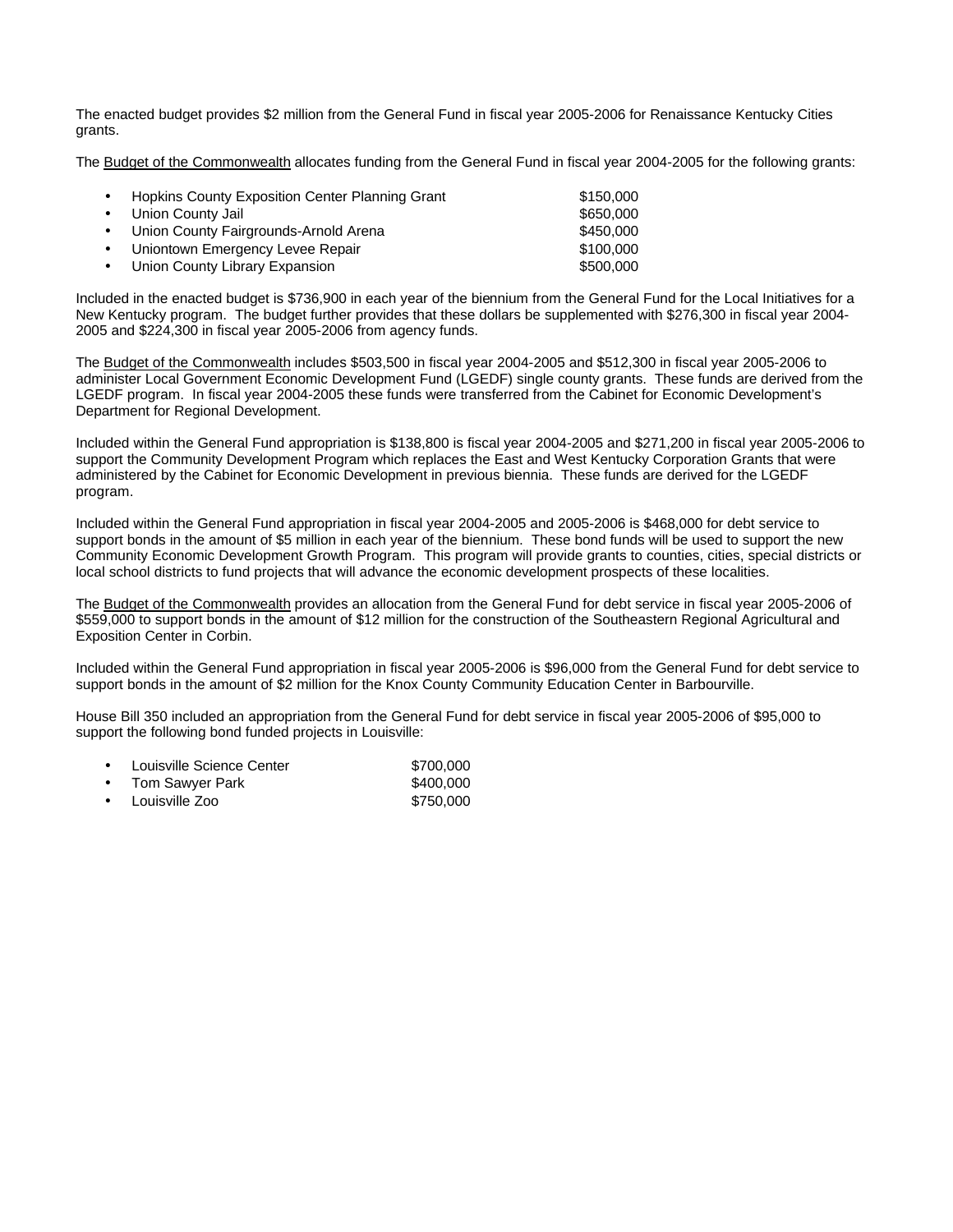## **Governor's Office for Local Development Special Funds General Government**

|                                                                 | <b>Requested</b><br>FY 2005 | <b>Requested</b><br>FY 2006 | <b>Enacted</b><br>FY 2005 | <b>Enacted</b><br>FY 2006 |
|-----------------------------------------------------------------|-----------------------------|-----------------------------|---------------------------|---------------------------|
| <b>SOURCE OF FUNDS</b><br><b>General Fund</b>                   |                             |                             |                           |                           |
| Regular Appropriation                                           | 75,561,500                  | 79,732,400                  | 81,639,200                | 75,297,400                |
| <b>Total General Fund</b>                                       | 75,561,500                  | 79,732,400                  | 81,639,200                | 75,297,400                |
| <b>TOTAL SOURCE OF FUNDS</b><br><b>EXPENDITURES BY CLASS</b>    | 75,561,500                  | 79,732,400                  | 81,639,200                | 75,297,400                |
| Grants, Loans or Benefits                                       | 75,561,500                  | 79,732,400                  | 81,639,200                | 75,297,400                |
| <b>TOTAL EXPENDITURES</b><br><b>EXPENDITURES BY FUND SOURCE</b> | 75,561,500                  | 79,732,400                  | 81,639,200                | 75,297,400                |
| <b>General Fund</b>                                             | 75,561,500                  | 79,732,400                  | 81,639,200                | 75,297,400                |
| <b>TOTAL EXPENDITURES</b><br><b>EXPENDITURES BY UNIT</b>        | 75,561,500                  | 79,732,400                  | 81,639,200                | 75,297,400                |
| Local Government Economic Assistance<br>Fund                    | 31,532,400                  | 31,532,400                  | 42,781,100                | 41,977,900                |
| Local Government Economic<br>Development Fund                   | 37,029,100                  | 41,200,000                  | 38,048,400                | 32,509,800                |
| Area Development Fund                                           | 7,000,000                   | 7,000,000                   | 809,700                   | 809,700                   |
| <b>TOTAL EXPENDITURES</b>                                       | 75,561,500                  | 79,732,400                  | 81,639,200                | 75,297,400                |

The Special Funds program includes: the Local Government Economic Assistance Fund (LGEAF), the Local Government Economic Development Fund (LGEDF), and the Area Development Fund. Under KRS 42.4585 and KRS 42.4582, quarterly transfers from coal severance tax revenues for these two programs are to be made after an annual \$19 million severance tax allocation is credited to the Workers' Compensation Funding Commission and funds are set aside for the Osteopathic Medicine Scholarship under a formula prescribed by KRS 164.7891. Grants are awarded to eligible students in an amount equal to the difference between the average of the in-state tuition charged at the University of Kentucky and University of Louisville medical schools and tuition at the Osteopathic School of Medicine in Pikeville. Participants must be Kentucky residents and agree to render one year of service as a primary care physician in Kentucky for every year that they receive grants.

#### **Policy**

The Budget of the Commonwealth provides that the annual \$19 million severance tax allocation that is dedicated to the Workers'

Compensation Funding Commission will instead be directed to the General Fund in fiscal years 2004-2005 through 2005- 2006.

The application of the Osteopathic Medicine Scholarship funding formula provides an estimated \$1,255,300 in fiscal year 2004-2005 and \$1,318,500 in fiscal year 2005-2006 for the scholarship program.

**Local Government Economic Assistance Fund (LGEAF)** In KRS 42.450-42.495, the 1980 General Assembly created the Local Government Assistance Fund (LGEAF) to return a portion of the coal and minerals severance taxes to local governments in areas where the minerals were extracted. These funds are used by those communities to strengthen and diversify the economy and to improve the quality of life of their residents. Counties and cities within those counties that are involved in the production of coal or minerals such as natural gas, oil, and stone are eligible to receive LGEAF payments. Likewise, counties and their cities affected by the transportation of coal are eligible to receive a portion of the returned severance taxes.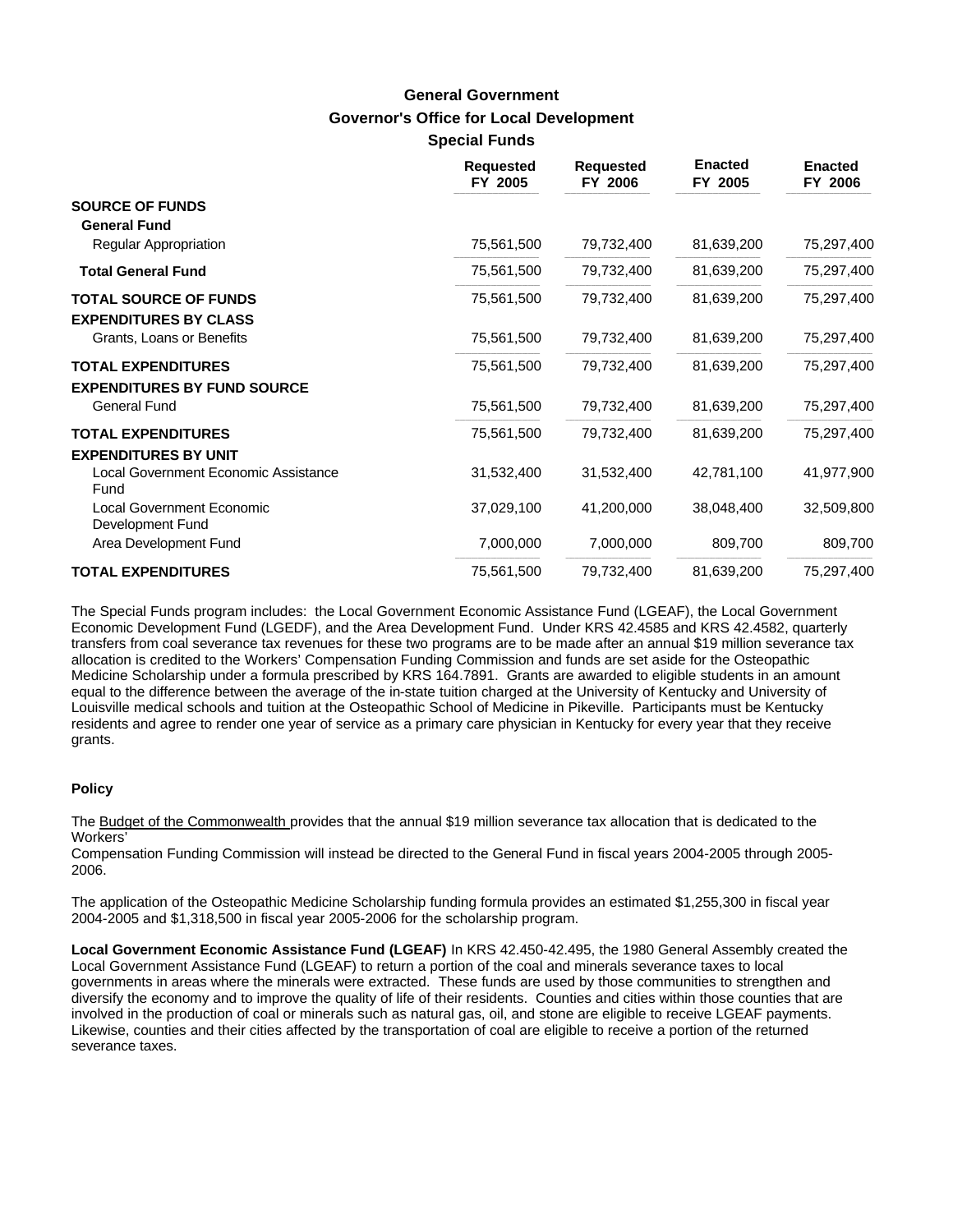The coal severance tax program currently returns funds to an estimated 112 counties and approximately 320 cities at the end of each fiscal quarter. Quarterly allocations are made according to such criteria as population, income, the amount and distance coal is transported over local areas, and taxes collected from the county.

The minerals severance tax program currently returns funds to 100 counties and approximately 360 cities at the end of each fiscal quarter. An amount equal to 50 percent of the taxes collected annually on the sale and processing of minerals, exclusive of coal, is transferred into the LGEAF for subsequent allocation and distribution to local governments. Quarterly payments to counties are determined by the amounts of mineral taxes paid. Distribution to cities is based on relative population.

**Local Government Economic Development Fund** In KRS 42.458-42.495, the 1992 General Assembly created the Local Government Economic Development Fund (LGEDF) to return a portion of coal severance tax receipts to coal producing counties through a grant process intended to enhance industrial development. Under this program, funds are allocated quarterly to 36 coal producing counties, but distribution may occur only after the use proposed by the county is approved by the Governor's Office for Local Development. Fund allocations to counties are made according to such criteria as coal severance taxes paid, surplus labor rate, relative mining earnings and relative mining employment.

The Governor's Office for Local Development is responsible for LGEDF financial management, accounting, and fund allocation and reporting. It also reviews and approves LGEDF grant applications and oversees those projects. The Cabinet for Economic Development reviews and approves the LGEDF multi-county fund grant applications and oversees those projects.

Notwithstanding KRS 42.4588(2), Local Government Economic Development Fund allocations to each coal-producing county, above the amounts specified through the line item appropriations by the General Assembly, may be used to support nonrecurring investments in public health and safety, economic development, public infrastructure, information technology development and access, and public water and wastewater development with the concurrence of both the respective fiscal court and the Governor's Office for Local Development or the Kentucky Infrastructure Authority, as appropriate.

Notwithstanding KRS 42.4588(2), Local Government Economic Development Fund, Multi-County Fund allocations may be used to support nonrecurring investments in public health and safety, economic development, public infrastructure, information technology development and access, and public water and wastewater development.

The Budget of the Commonwealth provides \$4 million in fiscal year 2005-2006 for the Read to Achieve Program in the Department of Education from the LGEDF before funds are distributed to localities.

The enacted budget continues to provide funding for debt service on School Facilities Construction Commission bonds in the amount of \$3,232,500 in fiscal year 2004-2005 and \$4,617,900 in fiscal year 2005-2006 from the LGEDF before funds are distributed to localities.

Included in the enacted budget is \$1 million in each year of the biennium for the Tourism Marking Program administered by the Commerce Cabinet. These funds will be allocated before funds are distributed to localities and will be used to promote tourism in coal-producing counties.

The Budget of the Commonwealth provided \$1 million in fiscal year 2005-2006 for the Drug Courts program from the LGEDF before funds are distributed to localities. The Cabinet for Economic Development is authorized to transfer an additional \$1 million from the LGEDF Multi-County Fund to support this effort. These funds will be expended for drug courts serving coalproducing counties only.

Included in the enacted budget is funding to provide local match dollars for the Flood Control Matching Program in the amount of \$1.5 million in each year of the biennium from the LGEDF. These funds will be used for coal counties only.

The enacted budget provides an allocation of \$3,625,000 in fiscal year 2004-2005 and \$3,500,000 in fiscal year 2005-2006 from the LGEDF for projects and programs recommended by the Office of the Commissioner for the New Economy. The projects identified are limited to research and development, commercialization, or workforce-related initiatives consistent with the goals of the New Economy Strategic Plan. Projects must be targeted solely to Kentucky's LGEDF eligible counties.

The Budget of the Commonwealth continues the practice of providing support services provided to coal producing counties by the Economic Development Cabinet and the Department for Local Government in each year of the biennium by allocating \$755,400 in fiscal year 2004-2005 and \$768,500 in fiscal year 2005-2006.

The enacted budget provides funding for the Community Development Office (formally East/West Corporation) now housed in the Governor's Office for Local Development (GOLD). Funds in the amount of \$138,800 in fiscal year 2004-2005 and \$271,200 in fiscal year 2005-2006 will be allocated to GOLD before funds are distributed to localities and will be used in coalproducing counties only.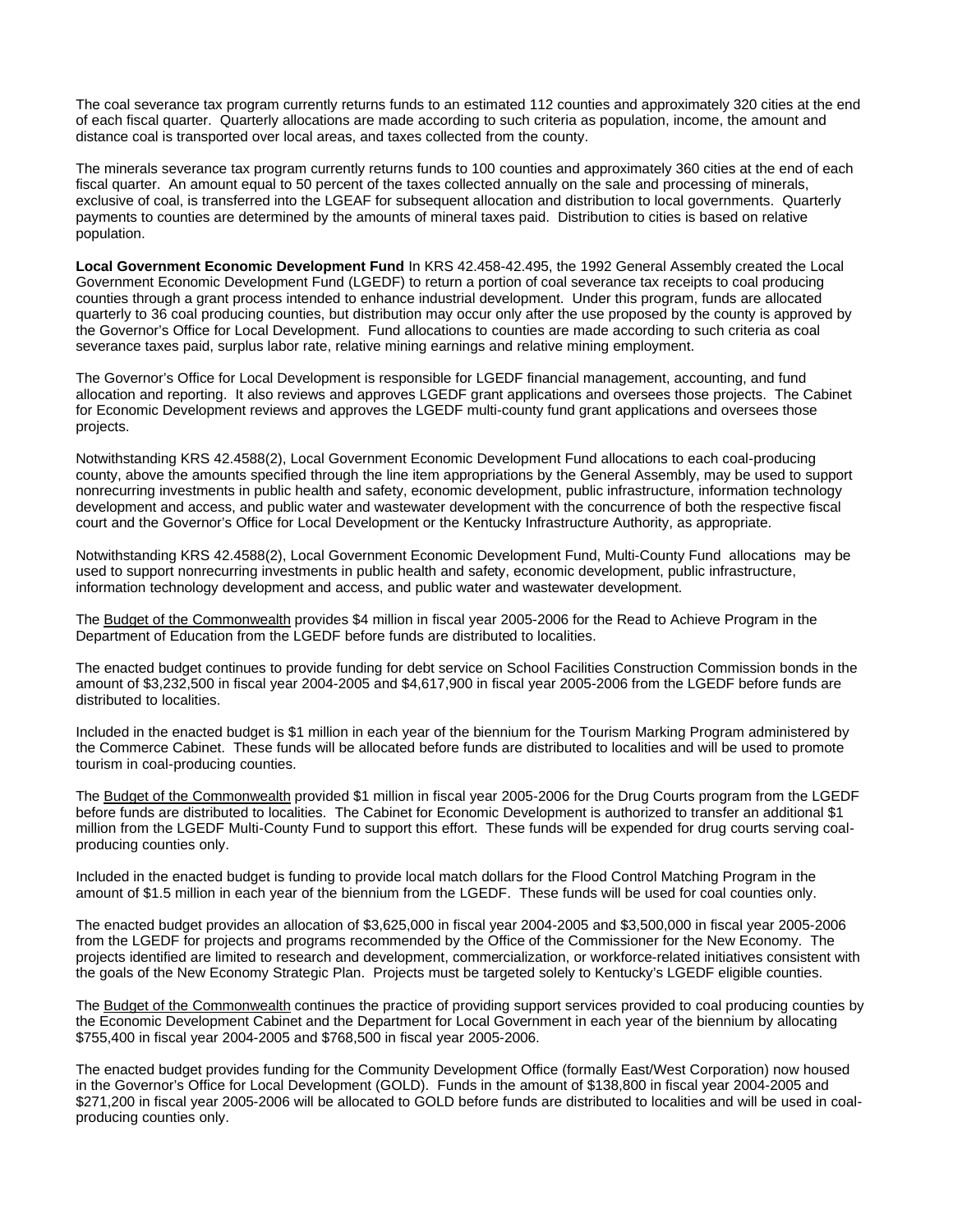The enacted budget includes funding for debt service in the amount of \$4,095,100 in fiscal year 2004-2005 and \$4,091,900 in fiscal year 2005-2006 to fund \$80 million in bonds for the Infrastructure Economic Development Fund for Coal Producing Counties. The debt service will be provided from the LGEDF before funds are distributed to the counties. In fiscal year 2005- 2006 additional funds in the amount of \$3,725,000 will be transferred to the General Fund from the Multi-County Fund to support debt service on the bonds.

The Budget of the Commonwealth authorizes the Cabinet for Economic Development to transfer \$3,840,000 in fiscal year 2004-2005 from the LGEDF Multi-County Fund to the Environmental and Public Protection Cabinet to support the Surface Mining Bond Pool.

The enacted budget authorizes the Cabinet for Economic Development to transfer \$1.5 million from the LGEDF Multi-County Fund in fiscal year 2005-2006 to the Office of Drug Control Policy (Justice and Public Safety Cabinet) to fund operations in coal-producing counties.

Notwithstanding KRS 42.350, the enacted budget allocates \$809,700 from the General Fund to the Area Development Fund in each year of the biennium.

In accordance with KRS 42.485, the continuing appropriation amount from fiscal year 2004-2005 to fiscal year 2005-2006 will equal the cash balance in the LGEDF and LGEAF accounts at the close of the preceding fiscal year.

Since payments from the LGEAF and LGEDF to local governments are made on a quarterly basis after collection of the taxes, fiscal year 2004-2005 allocations include one quarterly payment from the last three months of fiscal year 2003- 2004 collections and three payments from collections made during the first nine months of fiscal year 2004-2005. This process continues in fiscal year 2005-2006 with that year including a payment from the last three months of fiscal year 2005 collections and three payments from the collections made during first nine months of fiscal year 2005-2006.

The amounts reflected above for the LGEAF and the LGEDF are calculated using January 2005 revenue estimates and the enacted rate and transfer policy (see chart on following page). LGEDF appropriations for both fiscal years 2004-2005 and 2005-2006 reflect dollars available to localities after the programs described in the preceding paragraphs are funded.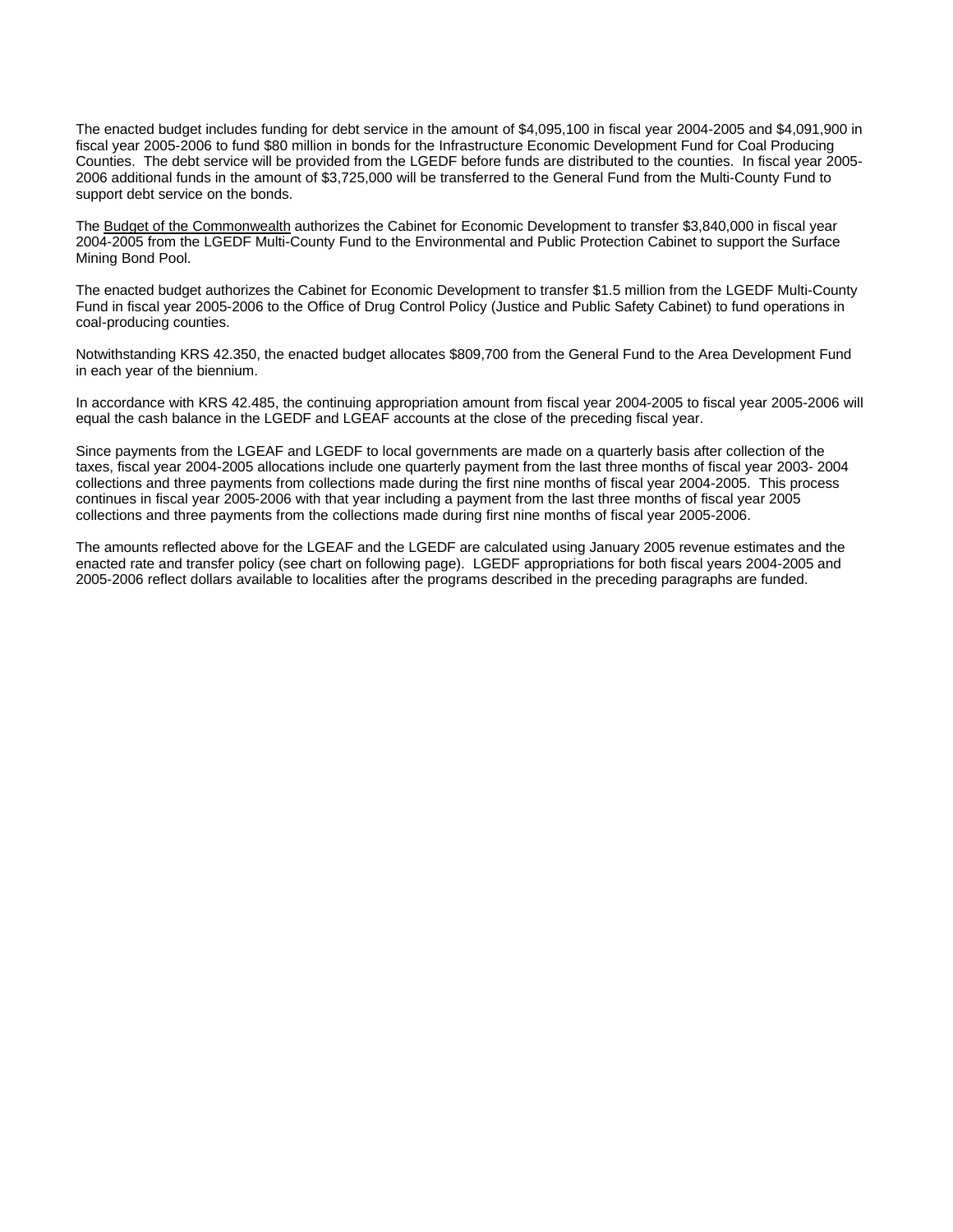#### **Severance Tax Dedicated Programs Using January, 2005 Consensus Forecast**

|                                                                                        | Actual<br>FY 2004          | Enacted<br>FY 2005           | <b>Enacted</b><br>FY 2006  |
|----------------------------------------------------------------------------------------|----------------------------|------------------------------|----------------------------|
|                                                                                        |                            |                              |                            |
| <b>Coal Severance Tax</b>                                                              | 140,093,700                | 170,955,800                  | 173,487,900                |
| Less: Workers' Comp Set Aside (to General Fund)                                        | $-19,000,000$              | $-19,000,000$                | $-19,000,000$              |
| Less: Osteopathic Medicine Scholarship Program<br>Less: Trover Clinic Grant            | -1,480,200<br>$-1,000,000$ | $-1,255,300$<br>$-1,000,000$ | -1,318,500<br>$-1,000,000$ |
| Total coal severance tax resources to be distributed                                   | 118,613,500                | 149,700,500                  | 152,169,400                |
| <b>Other Severance Tax Resources</b>                                                   |                            |                              |                            |
| <b>Other Severance Taxes</b>                                                           |                            |                              |                            |
| <b>Minerals Severance</b>                                                              | 14,081,500                 | 13,438,000                   | 14,392,600                 |
| <b>Natural Gas Severance</b>                                                           | 19,815,500                 | 22,925,400                   | 19,286,400                 |
| Oil Production<br>Total other severance revenue to be distributed                      | 3,355,200<br>37,252,200    | 4,288,600<br>40,652,000      | 4,626,000<br>38,305,000    |
|                                                                                        |                            |                              |                            |
| Local Government Economic Assistance Fund (LGEAF) Grand Total                          |                            |                              |                            |
| Other severance revenue (50% of revenues)                                              | 18,626,000                 | 20,326,000                   | 19,152,500                 |
| Coal Severance (15% of Revenues)                                                       | 20,756,900                 | 22,455,100                   | 22,825,400                 |
| Total LGEAF to be distributed to localities                                            | 39,382,900                 | 42,781,100                   | 41,977,900                 |
| <b>Local Government Economic Development Fund</b>                                      |                            |                              |                            |
| Funding set asides listed below can only be spent in coal producing counties           |                            |                              |                            |
| Coal severance (35% of amounts remaining to be distributed)                            | 41,514,700                 | 52,395,200                   | 53,259,300                 |
| Less: Read to Achieve (Education)                                                      |                            |                              | $-4,000,000$               |
| Less: School Facilities Debt Service (SFCC)                                            | -2,290,000                 | $-3,232,500$                 | $-4,617,900$               |
| Less: Tourism Marketing (Commerce)                                                     |                            | $-1,000,000$                 | -1,000,000                 |
| Less: Drug Courts (Office of Drug Control Policy)                                      |                            |                              | $-1,000,000$               |
| Less: Flood Control Matching Program (GOLD)                                            |                            | $-1,500,000$                 | $-1,500,000$               |
| Less: High-Tech Construction/Investment Pool (Econ. Dev)                               | $-1,250,000$               | -3,625,000                   | $-3,500,000$               |
| Less: Regional Development (Econ. Dev.) and GOLD                                       | $-783,600$                 | -755,400                     | $-768,500$                 |
| Less: Community Development Office (GOLD)-formally East/West<br>Kentucky Corporations) |                            | -138,800                     | -271,200                   |
| Less: Debt Service on Bonds for Water Projects (KIA)                                   | $-1,999,800$               | $-4,095,100$                 | $-4,091,900$               |
| Less: ARC and related ARC expenditures (Governor's Office)                             | $-550,000$                 |                              |                            |
| <b>Total LGEDF to be Distributed to Counties</b>                                       | 34,641,300                 | 38,048,400                   | 32,509,800                 |
| <b>Total LGEDF Single County Allocation</b>                                            | 23,095,400                 | 25,366,900                   | 21,674,300                 |
| Local Government Economic Development Multi-County Fund                                |                            |                              |                            |
| <b>Multi-County Allocation (33% of LGEDF County Distribution)</b>                      | 11,545,900                 | 12,681,500                   | 10,835,500                 |
| Additional Funds*                                                                      | 11,735,000                 | 7,450,700                    | 1,355,100                  |
| <b>Total Multi-County Resources</b>                                                    | 23,280,900                 | 20,132,200                   | 12,190,600                 |
| Less: Drug Courts (Office of Drug Control Policy)                                      |                            |                              | $-1,000,000$               |
| Less: Surface Mining Bond Pool Fund (EPPC)                                             |                            | $-3,840,000$                 |                            |
| Less: Operation Unit (Office of Drug Control Policy)                                   |                            |                              | $-1,500,000$               |
| Less: Debt Service for Water Projects (KIA)                                            |                            |                              | $-3,725,000$               |

Less: Multi-County Projects -12,333,000 -14,937,100 -5,965,600

**Balance To Be Carried Forward 7,450,700 1,355,100 0** \*Balance Forward/ In FY 2005 Estimated Unobligated Balance Dec. 9, 2004 plus estimated interest

Less: Debt Service on Water Bonds/West Ky. Corp./Coal Export Council - -3,497,200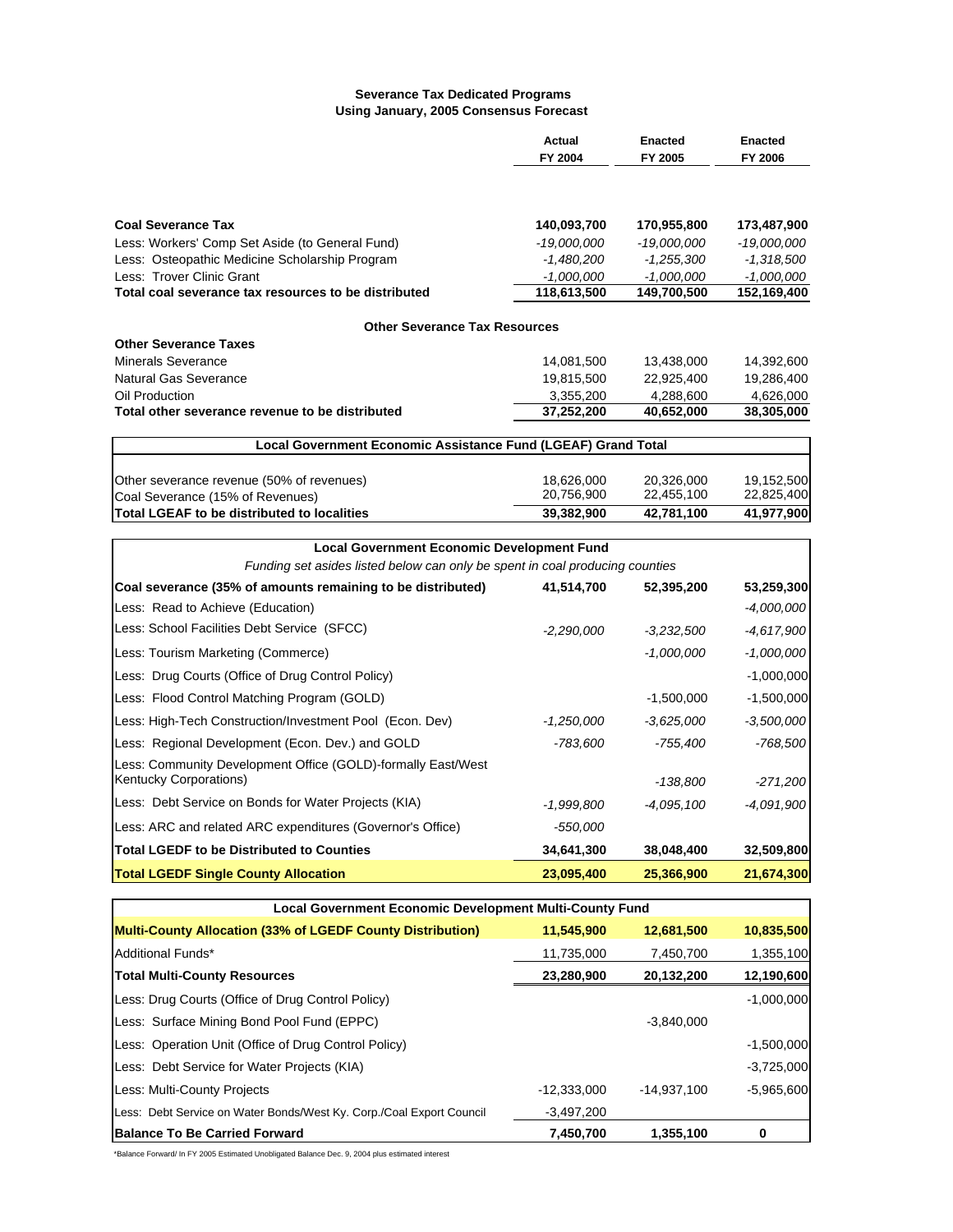## **Commission on Human Rights General Government**

|                                                              | <b>Requested</b><br>FY 2005 | <b>Requested</b><br>FY 2006 | <b>Enacted</b><br>FY 2005 | <b>Enacted</b><br>FY 2006 |
|--------------------------------------------------------------|-----------------------------|-----------------------------|---------------------------|---------------------------|
| <b>SOURCE OF FUNDS</b><br><b>General Fund</b>                |                             |                             |                           |                           |
| <b>Regular Appropriation</b>                                 | 2,709,500                   | 2,832,400                   | 1,904,300                 | 1,904,300                 |
| <b>Total General Fund</b>                                    | 2,709,500                   | 2,832,400                   | 1,904,300                 | 1,904,300                 |
| <b>Restricted Funds</b>                                      |                             |                             |                           |                           |
| <b>Current Receipts</b>                                      | 5,500                       | 10,500                      | 5,500                     | 10,500                    |
| <b>Total Restricted Funds</b><br><b>Federal Funds</b>        | 5,500                       | 10,500                      | 5,500                     | 10,500                    |
| <b>Current Receipts</b>                                      | 212,900                     | 212,900                     | 342,700                   | 212,900                   |
| <b>Total Federal Funds</b>                                   | 212,900                     | 212,900                     | 342,700                   | 212,900                   |
| <b>TOTAL SOURCE OF FUNDS</b><br><b>EXPENDITURES BY CLASS</b> | 2,927,900                   | 3,055,800                   | 2,252,500                 | 2,127,700                 |
| Personnel Cost                                               | 2,382,900                   | 2,559,500                   | 2,003,800                 | 1,914,400                 |
| <b>Operating Expenses</b>                                    | 545,000                     | 496,300                     | 248,700                   | 213,300                   |
| <b>TOTAL EXPENDITURES</b>                                    | 2,927,900                   | 3,055,800                   | 2,252,500                 | 2,127,700                 |
| <b>EXPENDITURES BY FUND SOURCE</b>                           |                             |                             |                           |                           |
| <b>General Fund</b>                                          | 2,709,500                   | 2,832,400                   | 1,904,300                 | 1,904,300                 |
| <b>Restricted Funds</b>                                      | 5,500                       | 10,500                      | 5,500                     | 10,500                    |
| <b>Federal Funds</b>                                         | 212,900                     | 212,900                     | 342,700                   | 212,900                   |
| <b>TOTAL EXPENDITURES</b>                                    | 2,927,900                   | 3,055,800                   | 2,252,500                 | 2,127,700                 |
| <b>EXPENDITURES BY UNIT</b>                                  |                             |                             |                           |                           |
| General Administration and Support                           | 1,019,400                   | 1,007,600                   | 813,300                   | 658,100                   |
| <b>Enforcement Branch</b>                                    | 915,200                     | 983,900                     | 735,200                   | 751,600                   |
| Research and Information                                     | 552,600                     | 596,600                     | 422,400                   | 431,500                   |
| Legal Affairs                                                | 440,700                     | 467,700                     | 281,600                   | 286,500                   |
| <b>TOTAL EXPENDITURES</b>                                    | 2,927,900                   | 3,055,800                   | 2,252,500                 | 2,127,700                 |

The Kentucky Commission on Human Rights, pursuant to KRS Chapter 344, investigates, litigates, and administratively decides complaints of discrimination in the areas of employment, public accommodation, housing, and credit based on race, religion, national origin, age, disability, sex, smoking (in employment), and familial status (in housing). The Commission has four service units: General Administration and Support, Enforcement, Research and Information, and Legal Affairs.

General Administration and Support performs personnel and fiscal activities and serves as a liaison with the Governor's Office, legislators, and other agencies in state government. The development of internal policy directives and legislative initiatives are functions of this unit.

The Enforcement Branch consists of two sections: Employment/Public Accommodations and Housing. Employees assigned to these sections receive, investigate, and conciliate complaints of discrimination in the areas of employment, public accommodation, credit transactions, and housing.

The Research and Information Branch provides technical assistance and education to local citizen groups, employers, public accommodations staff, educational institutions, local human rights commissions, and government officials. The staff conducts seminars and workshops on sexual harassment, the Kentucky Civil Rights Act, cultural diversity, and the Americans with Disabilities Act.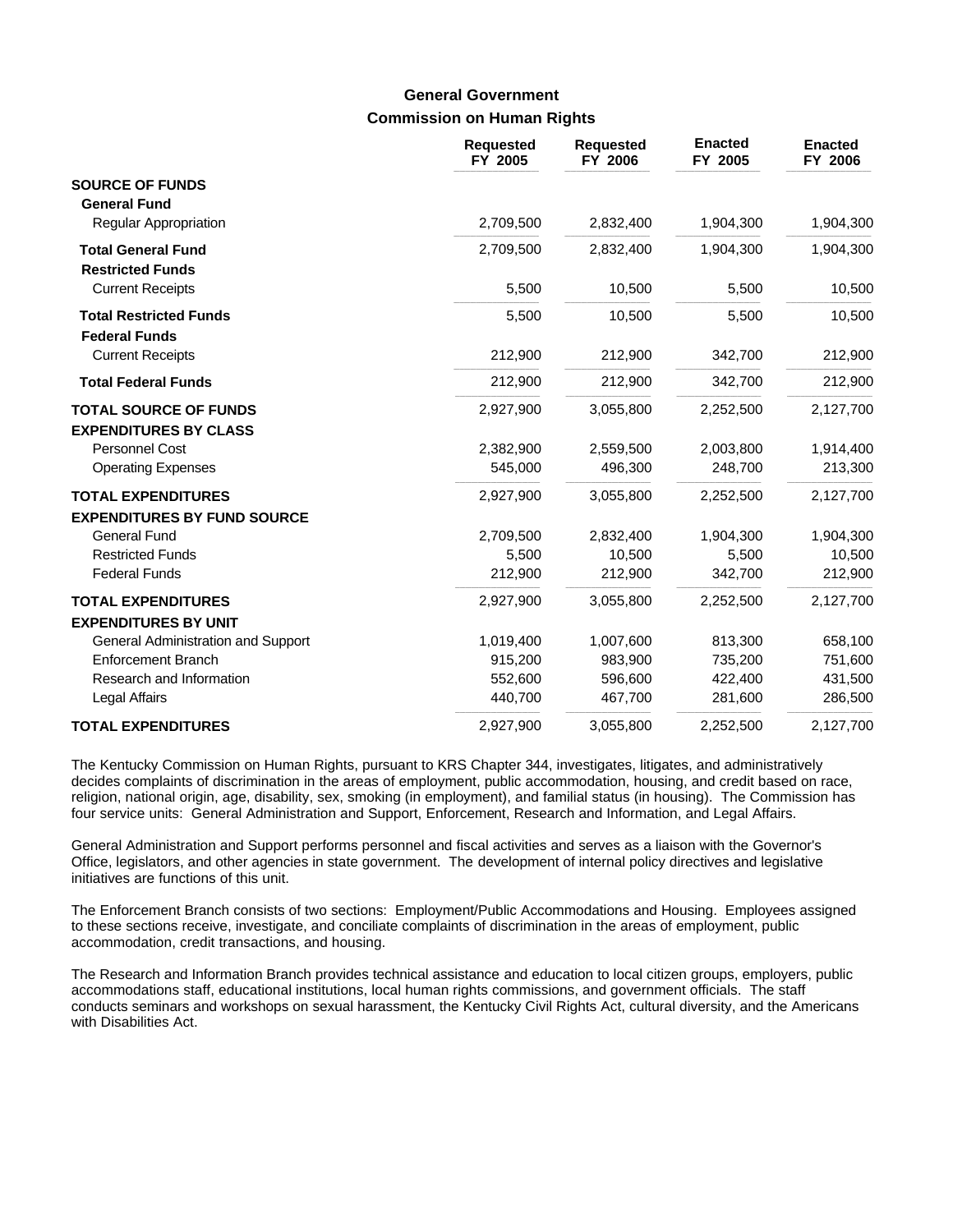The Legal Affairs Branch provides legal advice to inquiries, sworn complaints, and file closures. The legal staff takes depositions of witnesses, prepares legal briefs, and prepares appeals.

#### **Policy**

An additional \$129,800 in Federal Funds is provided in fiscal year 2005 for the Commission to continue its work under contracts with the Department of Housing and Urban Development and the Equal Employment Opportunity Commission.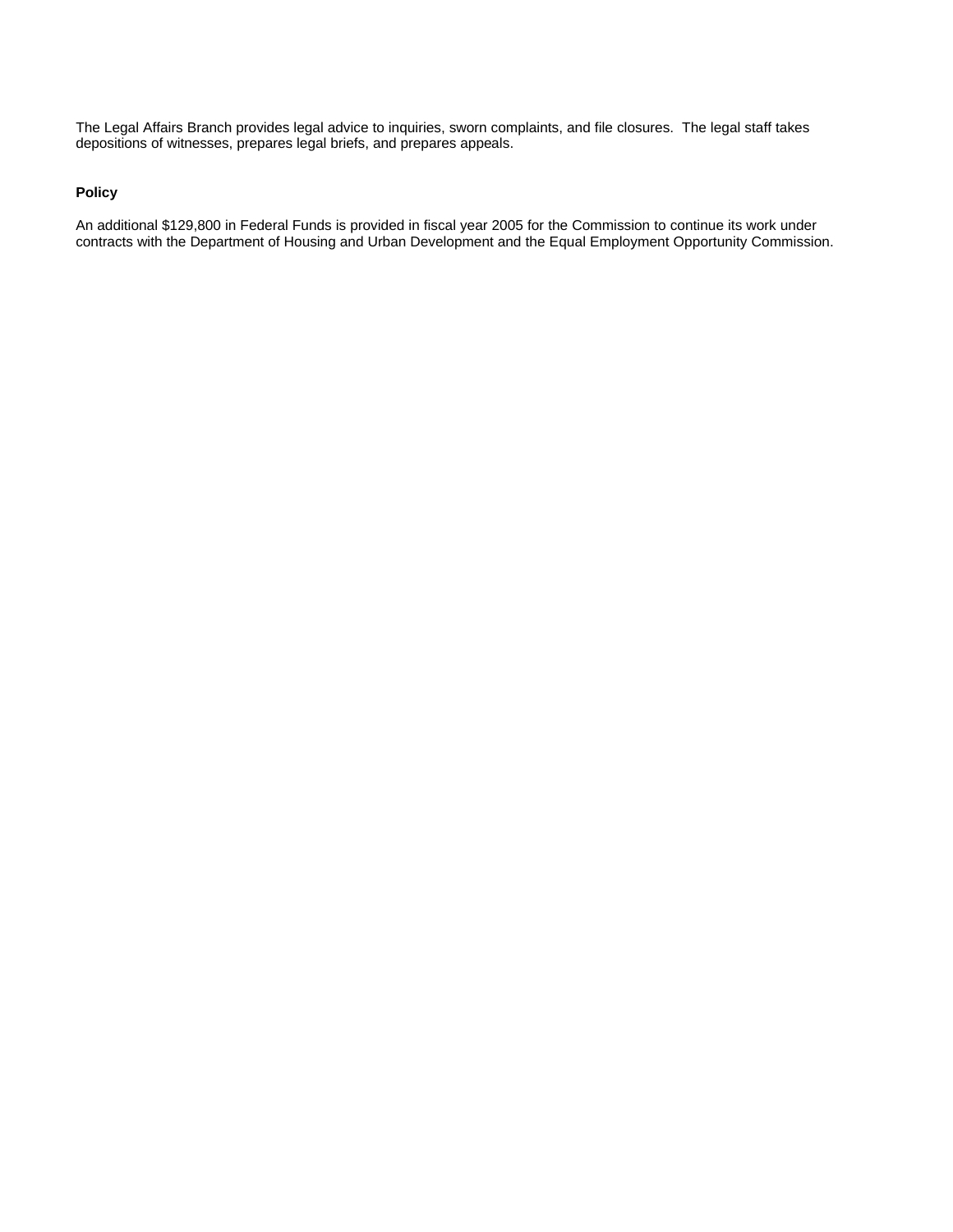### **Commission on Women General Government**

|                                                      | <b>Requested</b><br>FY 2005 | <b>Requested</b><br>FY 2006 | <b>Enacted</b><br>FY 2005 | <b>Enacted</b><br>FY 2006 |
|------------------------------------------------------|-----------------------------|-----------------------------|---------------------------|---------------------------|
| <b>SOURCE OF FUNDS</b><br><b>General Fund</b>        |                             |                             |                           |                           |
| Regular Appropriation                                | 325,800                     | 369,300                     | 263,200                   | 263,200                   |
| <b>Total General Fund</b><br><b>Restricted Funds</b> | 325,800                     | 369,300                     | 263,200                   | 263,200                   |
| <b>Balance Forward</b>                               |                             |                             | 51,400                    | 21,400                    |
| <b>Current Receipts</b>                              | 35,000                      |                             | 10,000                    |                           |
| <b>Total Restricted Funds</b>                        | 35,000                      |                             | 61,400                    | 21,400                    |
| <b>TOTAL SOURCE OF FUNDS</b>                         | 360,800                     | 369,300                     | 324,600                   | 284,600                   |
| <b>EXPENDITURES BY CLASS</b><br>Personnel Cost       | 279,600                     | 300,500                     | 244,700                   | 246,400                   |
| <b>Operating Expenses</b>                            | 81,200                      | 68,800                      | 58,500                    | 37,400                    |
| <b>TOTAL EXPENDITURES</b>                            | 360,800                     | 369,300                     | 303,200                   | 283,800                   |
| <b>EXPENDITURES BY FUND SOURCE</b>                   |                             |                             |                           |                           |
| <b>General Fund</b>                                  | 325,800                     | 369,300                     | 263,200                   | 263,200                   |
| <b>Restricted Funds</b>                              | 35,000                      |                             | 40,000                    | 20,600                    |
| <b>TOTAL EXPENDITURES</b>                            | 360,800                     | 369,300                     | 303,200                   | 283,800                   |

The Commission on Women, authorized in KRS 344.510, promotes women's interests by advising state agencies, the Governor, the General Assembly, and the private sector. It supports research and discussion about issues of interest to women such as health care, employment, and families.

#### **Policy**

Restricted funds in the amount of \$40,000 are provided in fiscal year 2005 for the biannual Women's Economic Summit to be held in June 2005.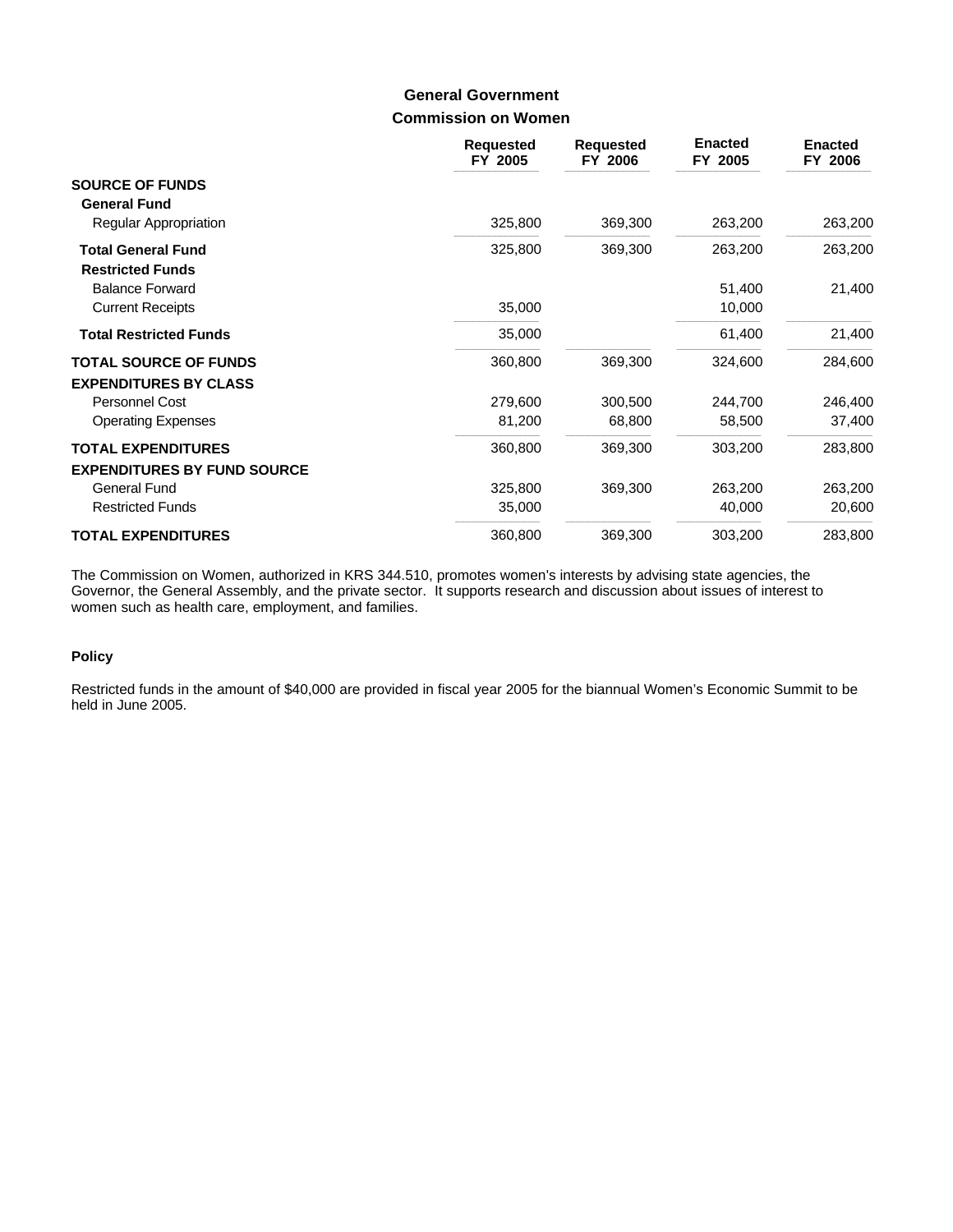## **Kentucky Retirement Systems General Government**

|                                                      | <b>Requested</b><br>FY 2005 | <b>Requested</b><br>FY 2006 | <b>Enacted</b><br>FY 2005 | <b>Enacted</b><br>FY 2006 |
|------------------------------------------------------|-----------------------------|-----------------------------|---------------------------|---------------------------|
| <b>SOURCE OF FUNDS</b><br><b>General Fund</b>        |                             |                             |                           |                           |
| Regular Appropriation                                |                             |                             | 4,562,500                 | 11,951,700                |
| <b>Total General Fund</b><br><b>Restricted Funds</b> |                             |                             | 4,562,500                 | 11,951,700                |
| Non-Revenue Receipts                                 | 17,784,300                  | 19,065,000                  | 18,684,300                | 19,965,000                |
| <b>Total Restricted Funds</b>                        | 17,784,300                  | 19,065,000                  | 18,684,300                | 19,965,000                |
| <b>TOTAL SOURCE OF FUNDS</b>                         | 17,784,300                  | 19,065,000                  | 23,246,800                | 31,916,700                |
| <b>EXPENDITURES BY CLASS</b>                         |                             |                             |                           |                           |
| <b>Personnel Cost</b>                                | 14,037,600                  | 15,205,000                  | 19,500,100                | 28,056,700                |
| <b>Operating Expenses</b>                            | 3,315,300                   | 3,396,700                   | 3,315,300                 | 3,396,700                 |
| Capital Outlay                                       | 431,400                     | 463,300                     | 431,400                   | 463,300                   |
| <b>TOTAL EXPENDITURES</b>                            | 17,784,300                  | 19,065,000                  | 23,246,800                | 31,916,700                |
| <b>EXPENDITURES BY FUND SOURCE</b>                   |                             |                             |                           |                           |
| <b>General Fund</b>                                  |                             |                             | 4,562,500                 | 11,951,700                |
| <b>Restricted Funds</b>                              | 17,784,300                  | 19,065,000                  | 18,684,300                | 19,965,000                |
| <b>TOTAL EXPENDITURES</b>                            | 17,784,300                  | 19,065,000                  | 23,246,800                | 31,916,700                |

Kentucky Retirement Systems administers three retirement systems which are qualified governmental defined benefit plans under Section 401(a) of the Internal Revenue Code: Kentucky Employees Retirement System (state employees, universities, health departments, certain boards) governed by KRS 61.510-61.705; County Employees Retirement System (employees of cities, counties, local government entities, and classified employees of school boards) governed by KRS 78.510-78.852; and State Police Retirement System (uniformed officers of Kentucky State Police) governed by KRS 16.505-16.652. Medical insurance benefits are governed by KRS 61.701-61.702. The systems were established in the 1950's to provide a pension that, when coupled with Social Security, would provide the career employee with sufficient income to maintain his or her preretirement standard of living.

Kentucky Retirement Systems is administered by a nine-member board of trustees consisting of the Secretary of the Personnel Cabinet, three members appointed by the Governor and five members elected by employees and retirees of the three retirement systems. The Board is responsible for the collection and investment of contributions. Members of the Board are considered fiduciaries and are required to administer the funds in the sole interest of the members and beneficiaries of the systems. The Board is required to invest the funds under the "prudent person" rule. Investments are diversified among common stocks, government and private bonds, real estate and cash equivalents. An annual audit is performed.

Employers contribute a percentage of gross payroll recommended by the actuarial valuation. However, the General Assembly may adopt a rate that varies from the actuarial valuation. Employees contribute at a fixed rate set in the statutes. The assets of the system are considered trust funds. All expenses are paid from the trust.

#### **Policy**

Restricted funds provided for the operations of the Kentucky Retirement Systems in the enacted budget are transferred from trust funds held by the System for the benefit of members and beneficiaries. The trust funds include investment earnings, employee contributions, and employer contributions from agencies supported by the General Fund, the Road Fund, federal funds, and agency funds.

The Budget of the Commonwealth includes General Fund support of \$4,562,500 in fiscal year 2005 and \$11,851,700 in fiscal year 2006 to provide a subsidy for retired members who choose couple, family, or parent plus health insurance coverage. The appropriations were necessary as a result of the 2004 Extraordinary Session of the General Assembly.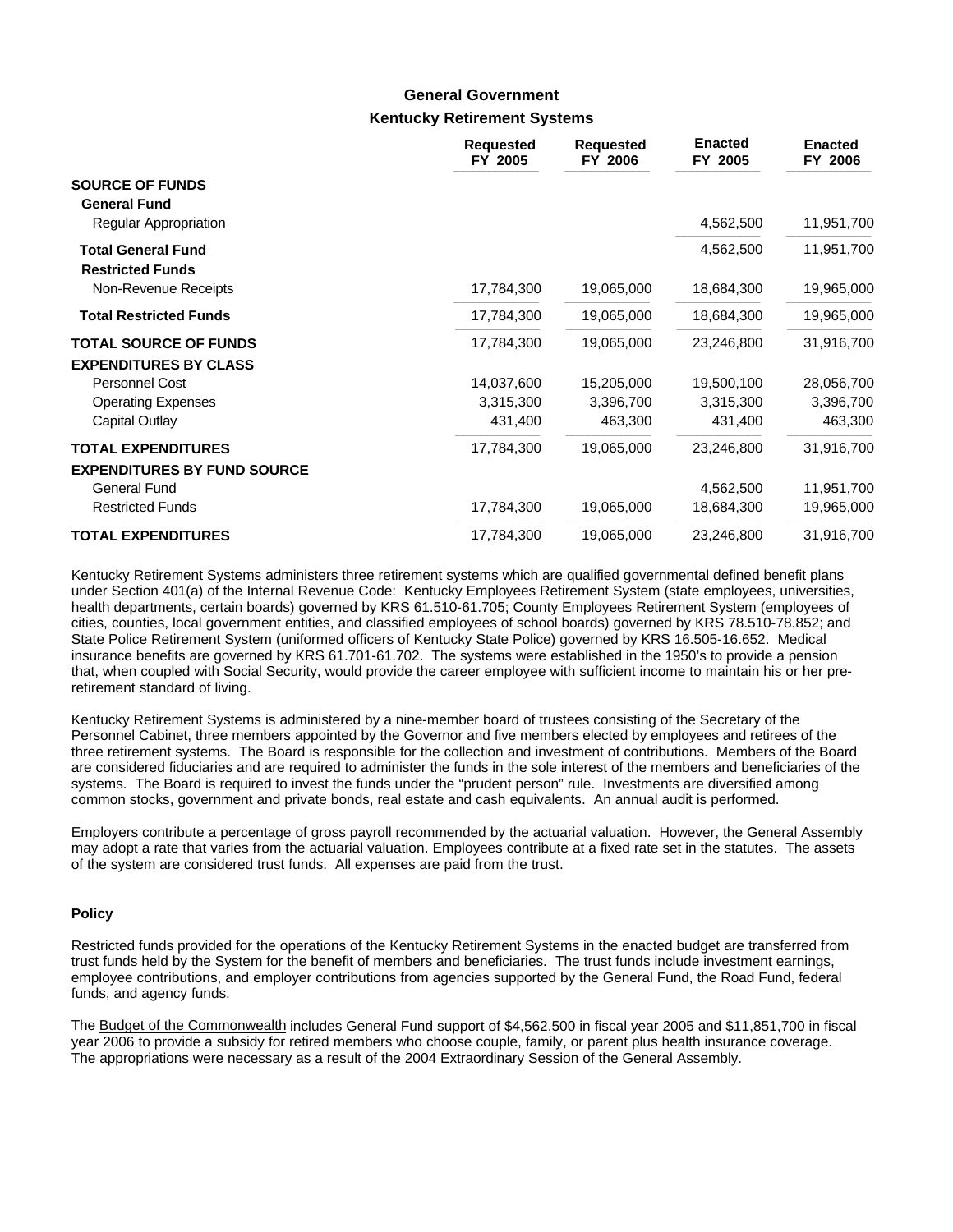The enacted budget provides \$100,000 in General Fund subsidy in fiscal year 2006 for those retired members over age 65 that insure their spouses under age 65.

The enacted budget provides \$900,000 restricted fund support in each year of the biennium to support the Operation and Technology Platform of the agency for implementing the Medicare Modernization Act Implementation and Technology Platform Enhancements.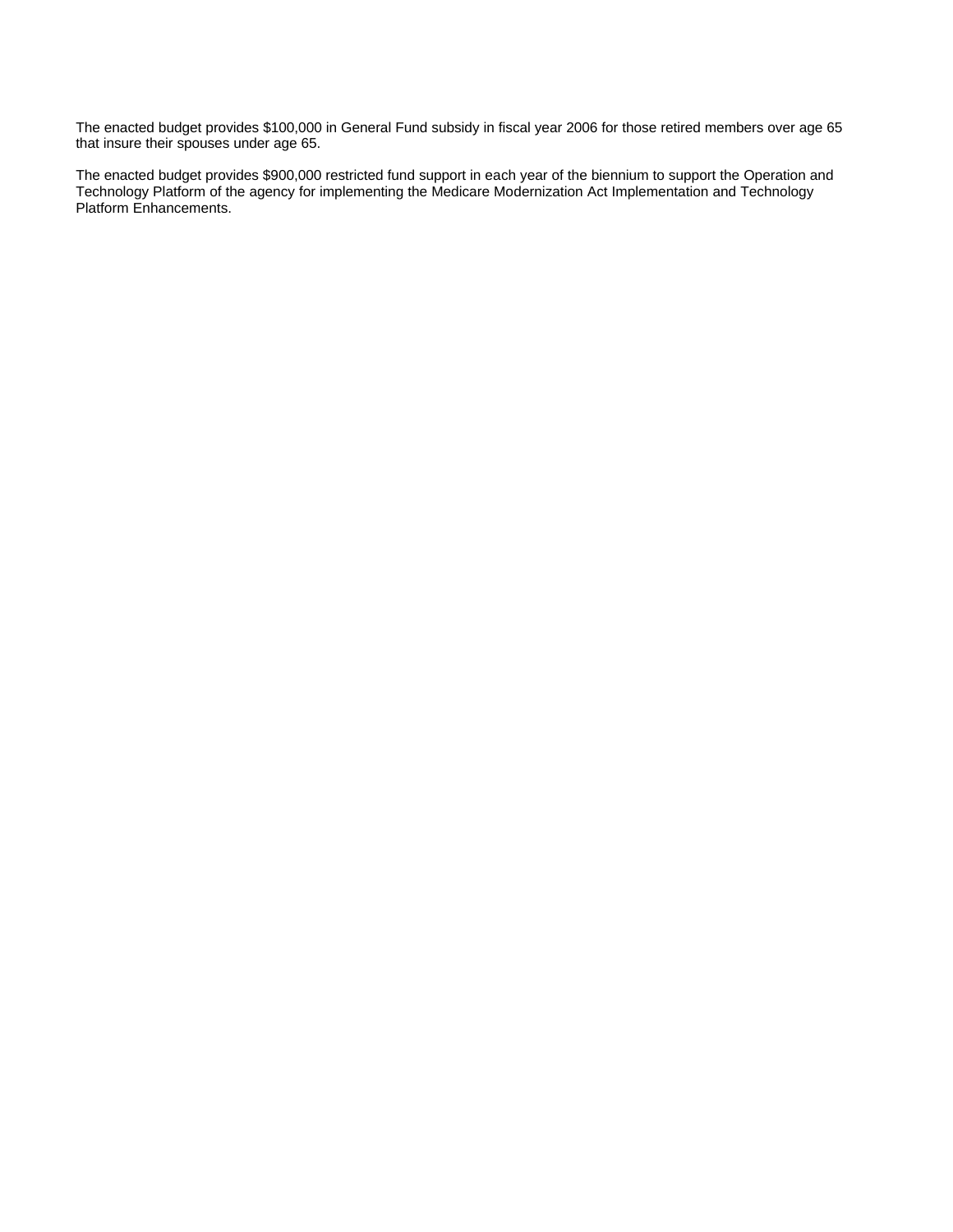## **Registry of Election Finance General Government**

|                                                                               | <b>Requested</b><br>FY 2005 | <b>Requested</b><br>FY 2006 | <b>Enacted</b><br>FY 2005 | <b>Enacted</b><br>FY 2006 |
|-------------------------------------------------------------------------------|-----------------------------|-----------------------------|---------------------------|---------------------------|
| <b>SOURCE OF FUNDS</b><br><b>General Fund</b><br><b>Regular Appropriation</b> | 3,555,600                   | 3,650,900                   | 1,409,500                 | 1,409,500                 |
|                                                                               |                             |                             |                           |                           |
| <b>Total General Fund</b><br><b>Restricted Funds</b>                          | 3,555,600                   | 3,650,900                   | 1,409,500                 | 1,409,500                 |
| <b>Balance Forward</b>                                                        | 955,641                     | 926,641                     | 508,600                   |                           |
| <b>Current Receipts</b><br><b>Fund Transfers</b>                              | 31,000                      | 161,000                     | 31,000<br>$-539,600$      | 161,000                   |
| <b>Total Restricted Funds</b>                                                 | 986,641                     | 1,087,641                   |                           | 161,000                   |
| <b>TOTAL SOURCE OF FUNDS</b><br><b>EXPENDITURES BY CLASS</b>                  | 4,542,241                   | 4,738,541                   | 1,409,500                 | 1,570,500                 |
| Personnel Cost                                                                | 1,186,700                   | 1,282,000                   | 1,079,800                 | 1,144,700                 |
| <b>Operating Expenses</b>                                                     | 2,428,900                   | 2,428,900                   | 329,700                   | 382,800                   |
| <b>TOTAL EXPENDITURES</b><br><b>EXPENDITURES BY FUND SOURCE</b>               | 3,615,600                   | 3,710,900                   | 1,409,500                 | 1,527,500                 |
| General Fund                                                                  | 3,555,600                   | 3,650,900                   | 1,409,500                 | 1,409,500                 |
| <b>Restricted Funds</b>                                                       | 60,000                      | 60,000                      |                           | 118,000                   |
| <b>TOTAL EXPENDITURES</b><br><b>EXPENDITURES BY UNIT</b>                      | 3,615,600                   | 3,710,900                   | 1,409,500                 | 1,527,500                 |
| General Administration and Support                                            | 1,555,600                   | 1,650,900                   | 1,409,500                 | 1,409,500                 |
| <b>Election Campaign Fund</b>                                                 | 2,060,000                   | 2,060,000                   |                           | 118,000                   |
| <b>TOTAL EXPENDITURES</b>                                                     | 3,615,600                   | 3,710,900                   | 1,409,500                 | 1,527,500                 |

The role of the Kentucky Registry of Election Finance is to assure the integrity of the Commonwealth's electoral process by making certain there is full public access to campaign financial data and financial disclosure reports, and by administering Kentucky's campaign finance laws.

The Registry ensures that information reports pertinent to election campaign financing are filed on a timely basis and reviews this information for completeness, accuracy, and compliance with campaign finance laws. The Registry's regulatory function includes tracking of candidate and committee election finance activities, audit functions, investigations, review of and response to requests for Advisory Opinions, and adjudication of administrative charges of violations of campaign finance laws.

Under KRS Chapter 121, Kentucky's campaign finance laws apply to ALL candidates for office, including local and statewide candidates, gubernatorial slates, judicial, statewide, legislative, city and county, and school board candidates, as well as political issues committees, permanent committees (PACs), state and local party executive committees, and caucus campaign committees.

The Registry also receives, compiles, and maintains Financial Disclosure Reports of elected officials and candidates for specified offices as provided in KRS Chapter 61.

The Registry annually fills an average of 2,500 requests from the public and media for copies of the reports it maintains. The Registry maintains an information retrieval system to make information accessible to the public and publishes a summary of election financial transactions in the form of an Annual Report.

Pursuant to KRS 121.170(5), the Registry receives copies of reports filed with the Federal Election Commission by federally registered out-of-state permanent committees (PACs) that contribute to Kentucky candidates. These and the reports of other candidates and committees who are required to file with the Federal Election Commission may be viewed via a computer terminal and Internet access at the Registry's office in Frankfort pursuant to 2 U.S.C. Section 439(c).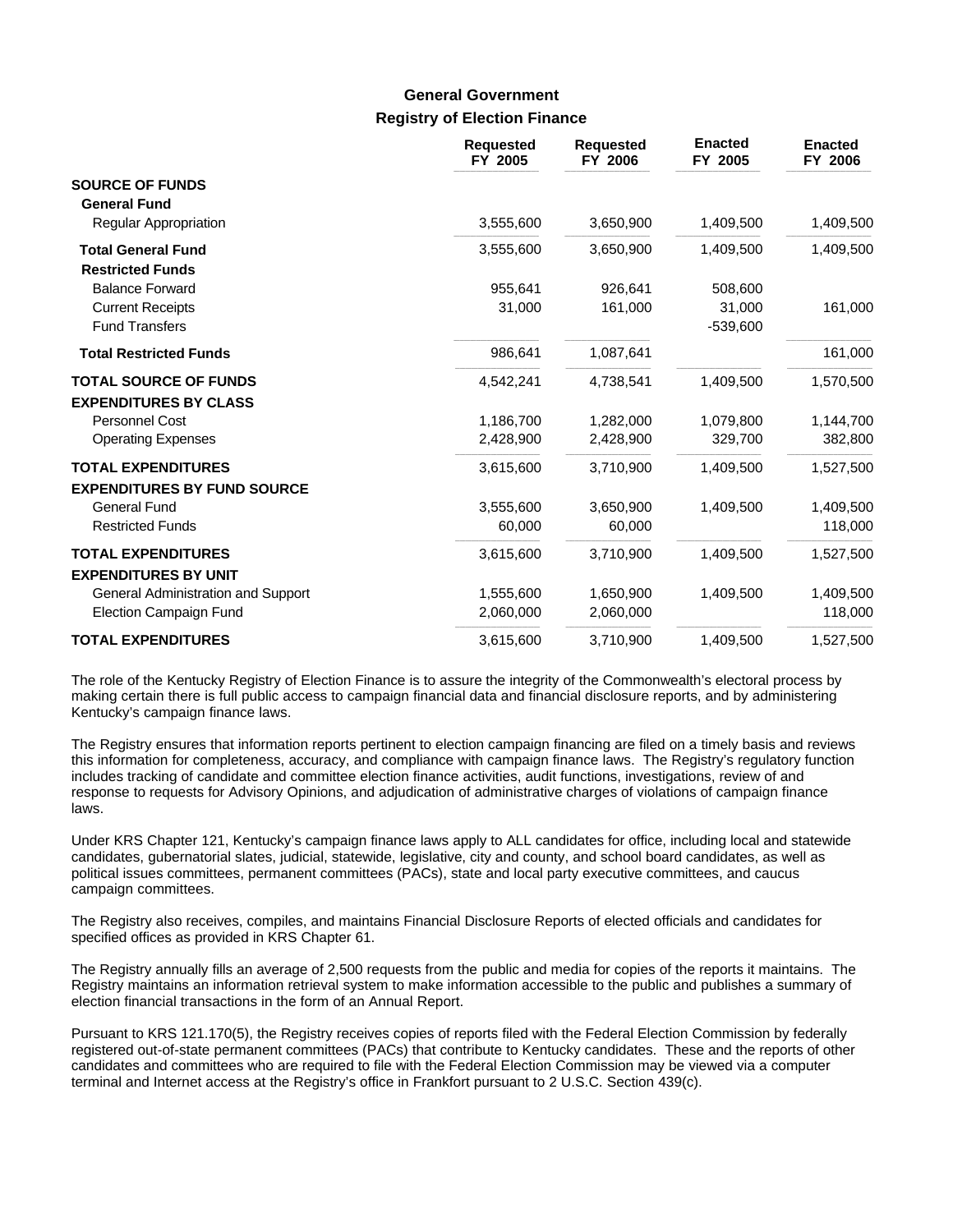House Bill 939 passed by the 2000 General Assembly and now codified in KRS 121 required the Registry to develop an Internet-based electronic filing system for candidates' campaign finance reports, and accompanying web-based searchable database. The legislation further required that filer software be provided at no cost to candidates. The Registry has implemented the electronic filing and disclosure system, and it has been operational and successfully received since January 2002.

#### **Policy**

Notwithstanding KRS Chapter 121 and KRS Chapter 121A, \$539,600 in fiscal year 2005 shall be transferred from the Registry of Election Finance agency funds to the General Fund.

Senate Bill 112, enacted by the 2005 General Assembly, repeals much of KRS Chapter 121A as related to public financing of gubernatorial campaigns. Since KRS 121A.020 which established the "election campaign fund" has been repealed, the revenue and expenditures for that unit will not materialize in fiscal year 2006.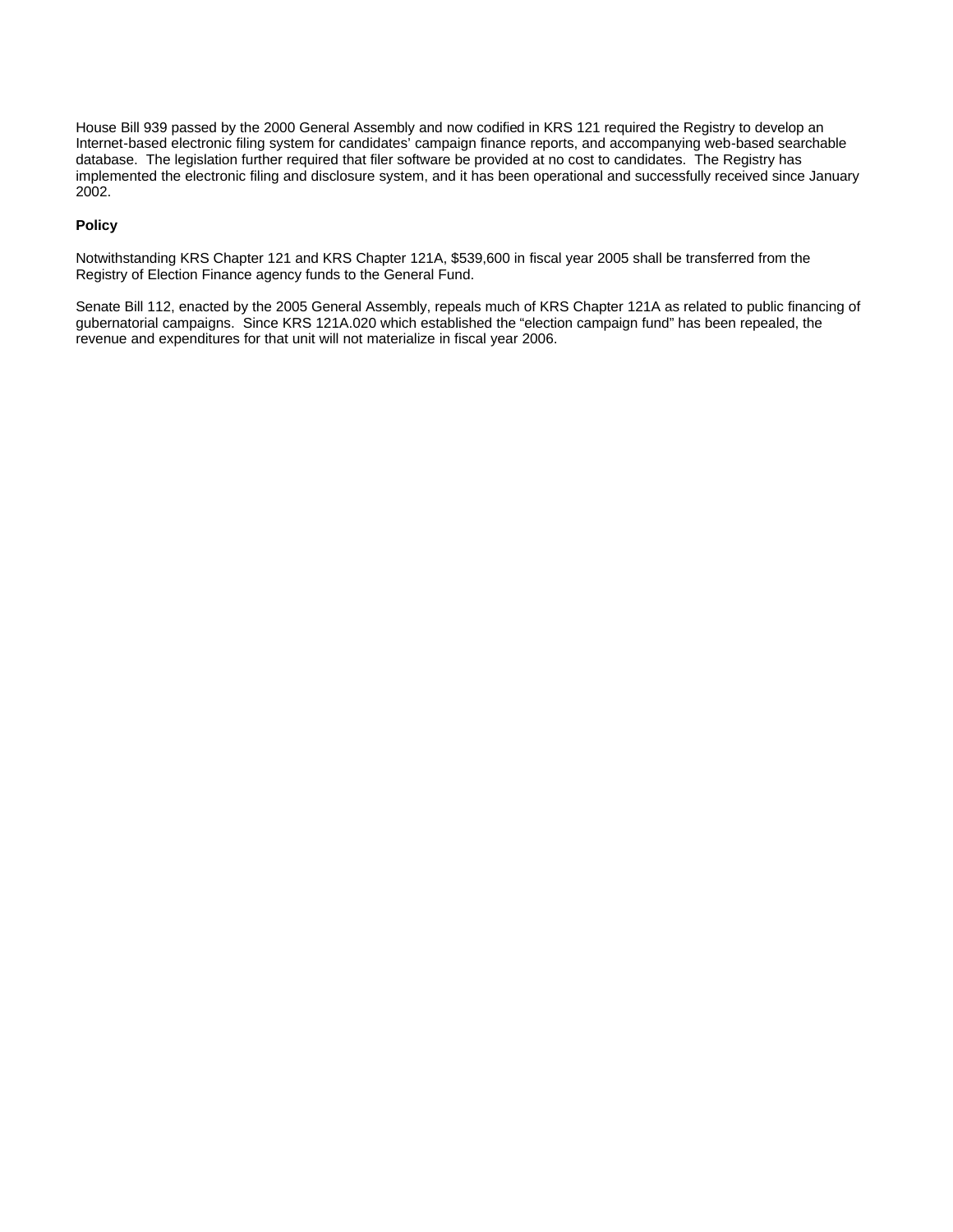# **Occupational & Professional Boards & Commissions General Government**

|                                                     | <b>Requested</b><br>FY 2005 | <b>Requested</b><br>FY 2006 | <b>Enacted</b><br>FY 2005 | <b>Enacted</b><br>FY 2006 |
|-----------------------------------------------------|-----------------------------|-----------------------------|---------------------------|---------------------------|
| <b>SOURCE OF FUNDS</b>                              |                             |                             |                           |                           |
| <b>Restricted Funds</b>                             |                             |                             |                           |                           |
| <b>Balance Forward</b>                              | 13,051,070                  | 12,828,417                  | 16,769,000                | 16,454,550                |
| <b>Current Receipts</b>                             | 18,122,900                  | 14,668,600                  | 18,325,500                | 14,507,600                |
| Non-Revenue Receipts                                | $-209,000$                  | $-45,000$                   | $-738,200$                | $-178,100$                |
| <b>Total Restricted Funds</b>                       | 30,964,970                  | 27,452,017                  | 34,356,300                | 30,784,050                |
| <b>TOTAL SOURCE OF FUNDS</b>                        | 30,964,970                  | 27,452,017                  | 34,356,300                | 30,784,050                |
| <b>EXPENDITURES BY CLASS</b>                        |                             |                             |                           |                           |
| Personnel Cost                                      | 12,416,153                  | 13,112,624                  | 11,950,500                | 12,314,700                |
| <b>Operating Expenses</b>                           | 4,936,300                   | 4,582,000                   | 5,316,100                 | 4,621,600                 |
| Grants, Loans or Benefits                           | 712,000                     | 712,000                     | 712,000                   | 712,000                   |
| <b>Capital Outlay</b>                               | 72,000                      | 85,000                      | 72,000                    | 85,000                    |
| <b>TOTAL EXPENDITURES</b>                           | 18,136,453                  | 18,491,624                  | 18,050,600                | 17,733,300                |
| <b>EXPENDITURES BY FUND SOURCE</b>                  |                             |                             |                           |                           |
| <b>Restricted Funds</b>                             | 18,136,553                  | 18,491,724                  | 18,050,600                | 17,733,300                |
| <b>TOTAL EXPENDITURES</b>                           | 18,136,553                  | 18,491,724                  | 18,050,600                | 17,733,300                |
| <b>EXPENDITURES BY UNIT</b>                         |                             |                             |                           |                           |
| Accountancy                                         | 588,900                     | 625,800                     | 571,200                   | 604,000                   |
| Certification of Alcohol and Drug<br>Counselors     | 69,000                      | 71,000                      | 65,200                    | 67,200                    |
| Architects                                          | 300,400                     | 315,600                     | 262,500                   | 265,000                   |
| Certification for Professional Art<br>Therapists    | 11,400                      | 11,400                      | 11,400                    | 11,400                    |
| Auctioneers                                         | 400,900                     | 403,800                     | 398,800                   | 397,300                   |
| Barbering                                           | 254,400                     | 258,800                     | 230,300                   | 236,600                   |
| <b>Chiropractic Examiners</b>                       | 207,400                     | 216,000                     | 194,400                   | 200,500                   |
| Dentistry                                           | 587,000                     | 582,000                     | 613,800                   | 618,200                   |
| Licensure & Cert. for Dietitians &<br>Nutritionists | 74,500                      | 77,500                      | 74,500                    | 77,500                    |
| <b>Embalmers and Funeral Directors</b>              | 257,653                     | 269,224                     | 249,100                   | 249,100                   |
| Licensure for Prof. Engineers and Land              | 1,520,900                   | 1,458,600                   | 1,363,600                 | 1,379,400                 |
| Surveyors                                           |                             |                             |                           |                           |
| Certification of Fee-Based Pastoral<br>Counselors   | 7,500                       | 7,500                       | 7,500                     | 7,500                     |
| Registration for Professional Geologists            | 135,000                     | 135,000                     | 135,000                   | 135,000                   |
| Hairdressers and Cosmetologists                     | 811,600                     | 859,100                     | 950,000                   | 998,500                   |
| Specialists in Hearing Instruments                  | 56,000                      | 60,000                      | 51,500                    | 55,200                    |
| Interpreters for the Deaf and Hard of<br>Hearing    | 31,000                      | 31,000                      | 31,000                    | 31,000                    |
| Examiners & Registration of Landscape<br>Architects | 58,500                      | 58,600                      | 58,500                    | 58,600                    |
| Licensure of Marriage and Family<br>Therapists      | 83,200                      | 83,200                      | 83,200                    | 83,200                    |
| <b>Medical Licensure</b>                            | 2,227,700                   | 2,317,800                   | 2,110,900                 | 2,119,900                 |
| Licensure for Massage Therapy                       |                             |                             | 58,800                    | 62,800                    |
| Nursing                                             | 4,903,200                   | 5,023,400                   | 5,105,300                 | 4,674,200                 |
| Licensure for Nursing Home<br>Administrators        | 76,200                      | 76,200                      | 76,200                    | 76,200                    |
| Licensure for Occupational Therapy                  | 86,000                      | 86,000                      | 86,000                    | 86,000                    |
| <b>Ophthalmic Dispensers</b>                        | 62,900                      | 62,900                      | 62,900                    | 62,900                    |
| <b>Optometric Examiners</b>                         | 160,000                     | 165,200                     | 159,700                   | 164,100                   |
| Pharmacy                                            | 916,600                     | 966,900                     | 883,200                   | 896,700                   |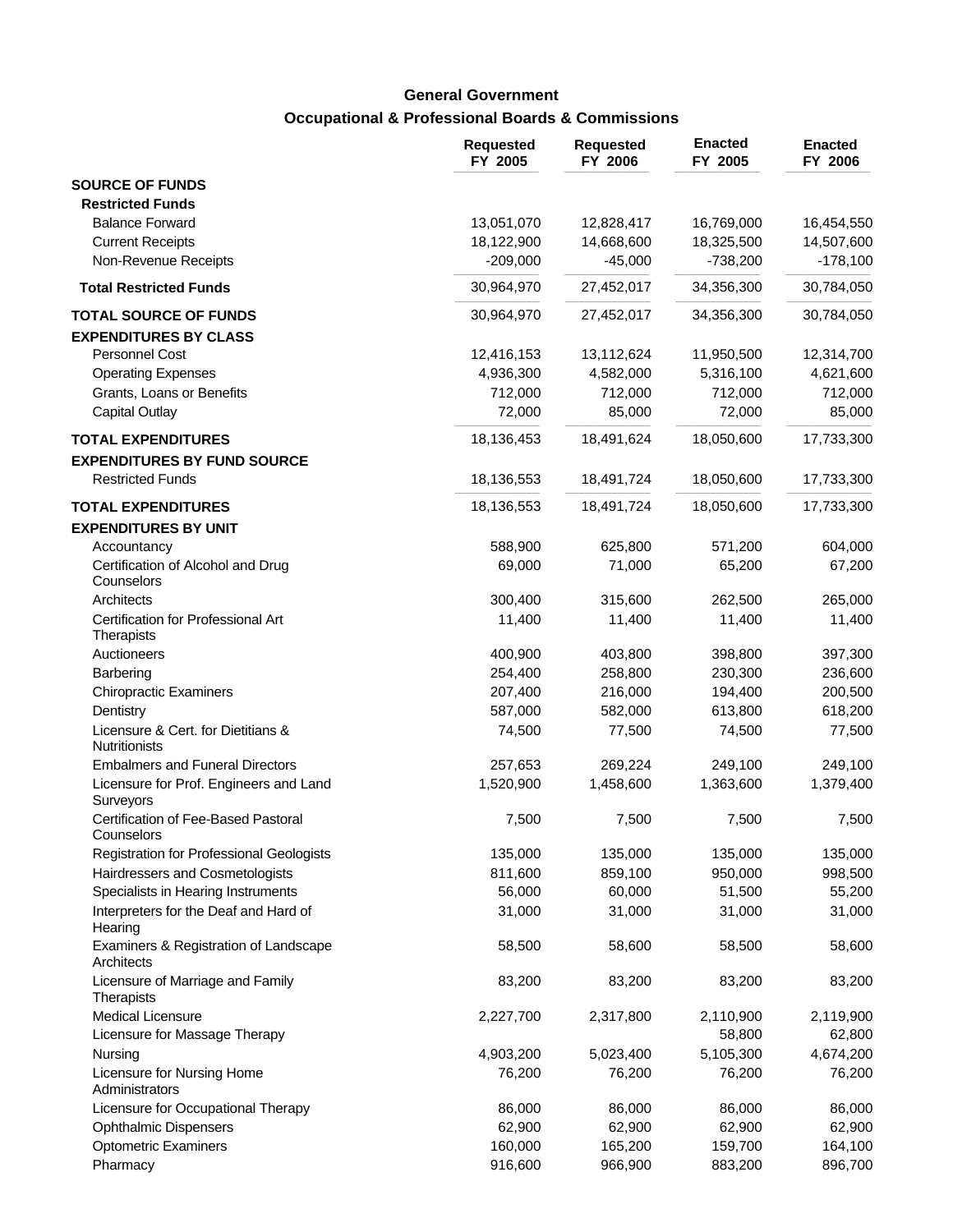| TOTAL EXPENDITURES               | 18,136,553 | 18,491,724 | 18.050.600 | 17,733,300 |
|----------------------------------|------------|------------|------------|------------|
| <b>Veterinary Examiners</b>      | 237.800    | 237.800    | 237.800    | 237,800    |
| Audiology                        |            |            |            |            |
| Speech-Language Pathology and    | 89,000     | 92,000     | 89,000     | 92,000     |
| Social Work                      | 145.300    | 145.300    | 145.300    | 145,300    |
| <b>Respiratory Care</b>          | 173.200    | 183.300    | 132.700    | 139,600    |
| <b>Real Estate Commission</b>    | 2,278,100  | 2,240,100  | 2,251,100  | 2,179,400  |
| <b>Real Estate Appraisers</b>    | 593,800    | 621,100    | 578,400    | 589,000    |
| <b>Examiners of Psychology</b>   | 176.100    | 176.100    | 176.100    | 176,100    |
| <b>Proprietary Education</b>     | 144.300    | 149.300    | 144,300    | 149,300    |
| Licensed Professional Counselors | 54,700     | 57,700     | 53,700     | 56,200     |
| Private Investigators            | 66,700     | 69,400     | 63,500     | 64,200     |
| Podiatry                         | 21,100     | 21,700     | 21,100     | 21,700     |
| <b>Physical Therapy</b>          | 268,600    | 275,400    | 263,100    | 264,700    |
|                                  |            |            |            |            |

The 39 occupational and professional licensing and regulatory Boards and Commissions were created to safeguard the life, health, safety, and welfare of the people of the Commonwealth who avail themselves of the services licensed or regulated by the Boards. Appointed by the Governor, board members represent both industry and consumer interests.

The general objectives of the Boards and Commissions are: to examine and license all qualified applicants; to enforce the ethical, legal, and professional standards and regulations of the Boards; to ensure compliance with licensure requirements; and to administer the programs of the Boards in an efficient manner. The Boards operate solely from agency receipts.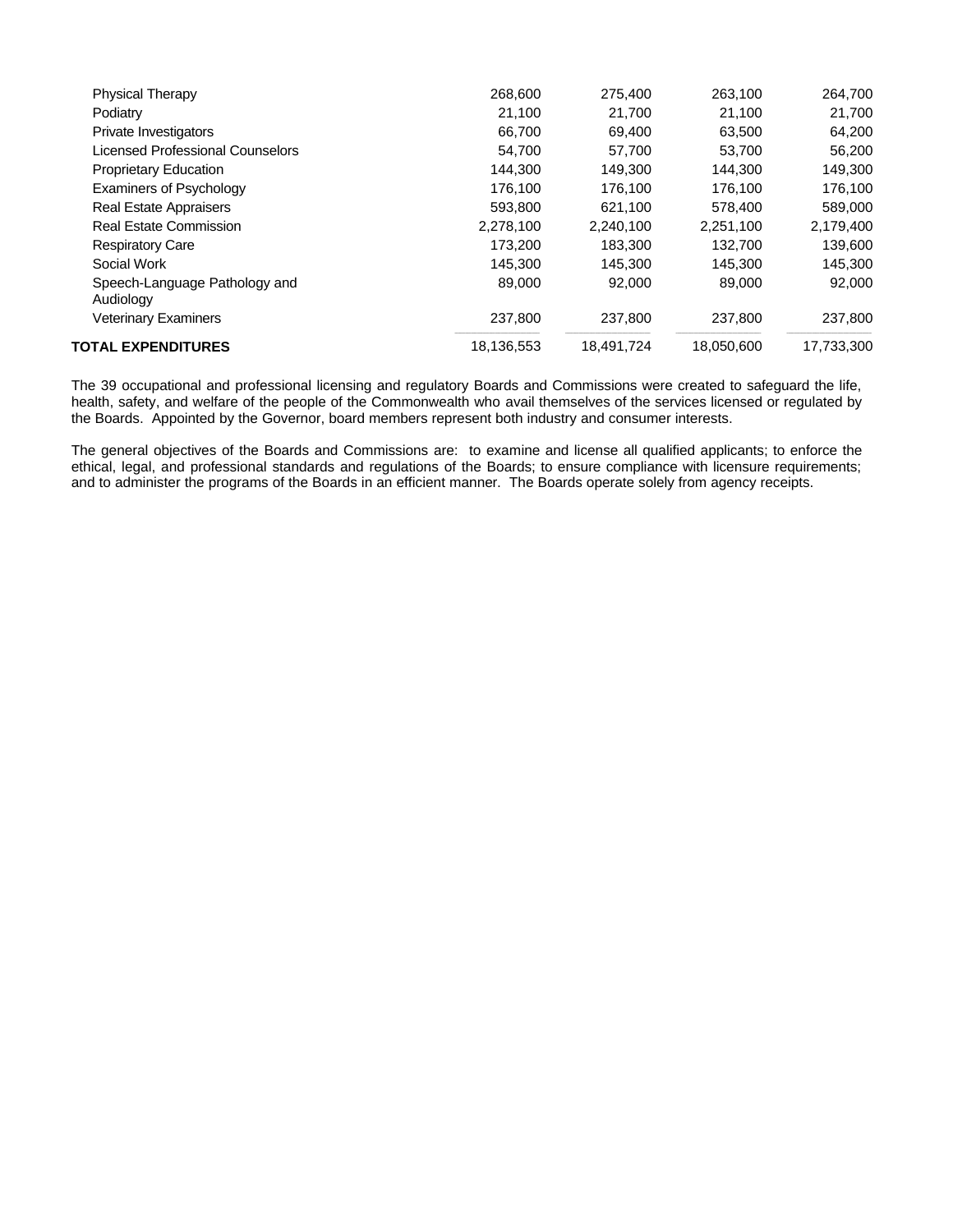## **Emergency Medical Services General Government**

|                                                                 | <b>Requested</b><br>FY 2005 | <b>Requested</b><br>FY 2006 | <b>Enacted</b><br>FY 2005 | <b>Enacted</b><br>FY 2006 |
|-----------------------------------------------------------------|-----------------------------|-----------------------------|---------------------------|---------------------------|
| <b>SOURCE OF FUNDS</b><br><b>General Fund</b>                   |                             |                             |                           |                           |
| Regular Appropriation                                           | 2,729,400                   | 2,805,100                   | 2,391,600                 | 2,391,600                 |
| <b>Total General Fund</b><br><b>Restricted Funds</b>            | 2,729,400                   | 2,805,100                   | 2,391,600                 | 2,391,600                 |
| <b>Balance Forward</b>                                          |                             |                             | 212,200                   | 212,200                   |
| <b>Current Receipts</b><br><b>Fund Transfers</b>                | 171,700                     | 171,700                     | 171,700                   | 171,700<br>$-300,000$     |
| <b>Total Restricted Funds</b><br><b>Federal Funds</b>           | 171,700                     | 171,700                     | 383,900                   | 83,900                    |
| <b>Current Receipts</b>                                         |                             |                             | 1,416,500                 | 436,500                   |
| Non-Revenue Receipts                                            | 439,300                     | 444,000                     |                           |                           |
| <b>Total Federal Funds</b>                                      | 439,300                     | 444,000                     | 1,416,500                 | 436,500                   |
| <b>TOTAL SOURCE OF FUNDS</b>                                    | 3,340,400                   | 3,420,800                   | 4,192,000                 | 2,912,000                 |
| <b>EXPENDITURES BY CLASS</b>                                    |                             |                             |                           |                           |
| <b>Personnel Cost</b>                                           | 1,132,800                   | 1,213,200                   | 1,069,700                 | 1,104,200                 |
| <b>Operating Expenses</b>                                       | 650.300                     | 650.300                     | 599,200                   | 422,500                   |
| Grants, Loans or Benefits                                       | 1,557,300                   | 1,557,300                   | 2,310,900                 | 1,301,400                 |
| <b>TOTAL EXPENDITURES</b><br><b>EXPENDITURES BY FUND SOURCE</b> | 3,340,400                   | 3,420,800                   | 3,979,800                 | 2,828,100                 |
| <b>General Fund</b>                                             | 2,729,400                   | 2,805,100                   | 2,391,600                 | 2,391,600                 |
| <b>Restricted Funds</b>                                         | 171,700                     | 171,700                     | 171,700                   |                           |
| <b>Federal Funds</b>                                            | 439,300                     | 444,000                     | 1,416,500                 | 436,500                   |
| <b>TOTAL EXPENDITURES</b>                                       | 3,340,400                   | 3,420,800                   | 3,979,800                 | 2,828,100                 |

The Kentucky Board of Emergency Medical Services (KBEMS) was established as an independent board during the 2000 General Assembly and was transferred to the General Government Cabinet by Executive Order 2000-1625. This board administers and regulates the functions of the state's emergency medical services (EMS) system with respect to all first responders, emergency medical technicians, paramedics, ambulance services, and training institutions for emergency personnel.

The Board licenses Paramedics, Emergency Medical Technicians, First Responders, and ambulance services. Field staff inspect all EMS providers and fire/rescue services throughout the state to ensure compliance with state regulatory statutes. The Board provides administrative and technical support for the Emergency Medical Service community by administering grant monies and providing consultative services.

#### **Policy**

Notwithstanding KRS 311A.145, a total of \$300,000 in Restricted Funds shall be transferred to Medicaid Benefits in fiscal year 2005-2006 to provide increased state match in order to increase the Medicaid reimbursement for ambulance providers.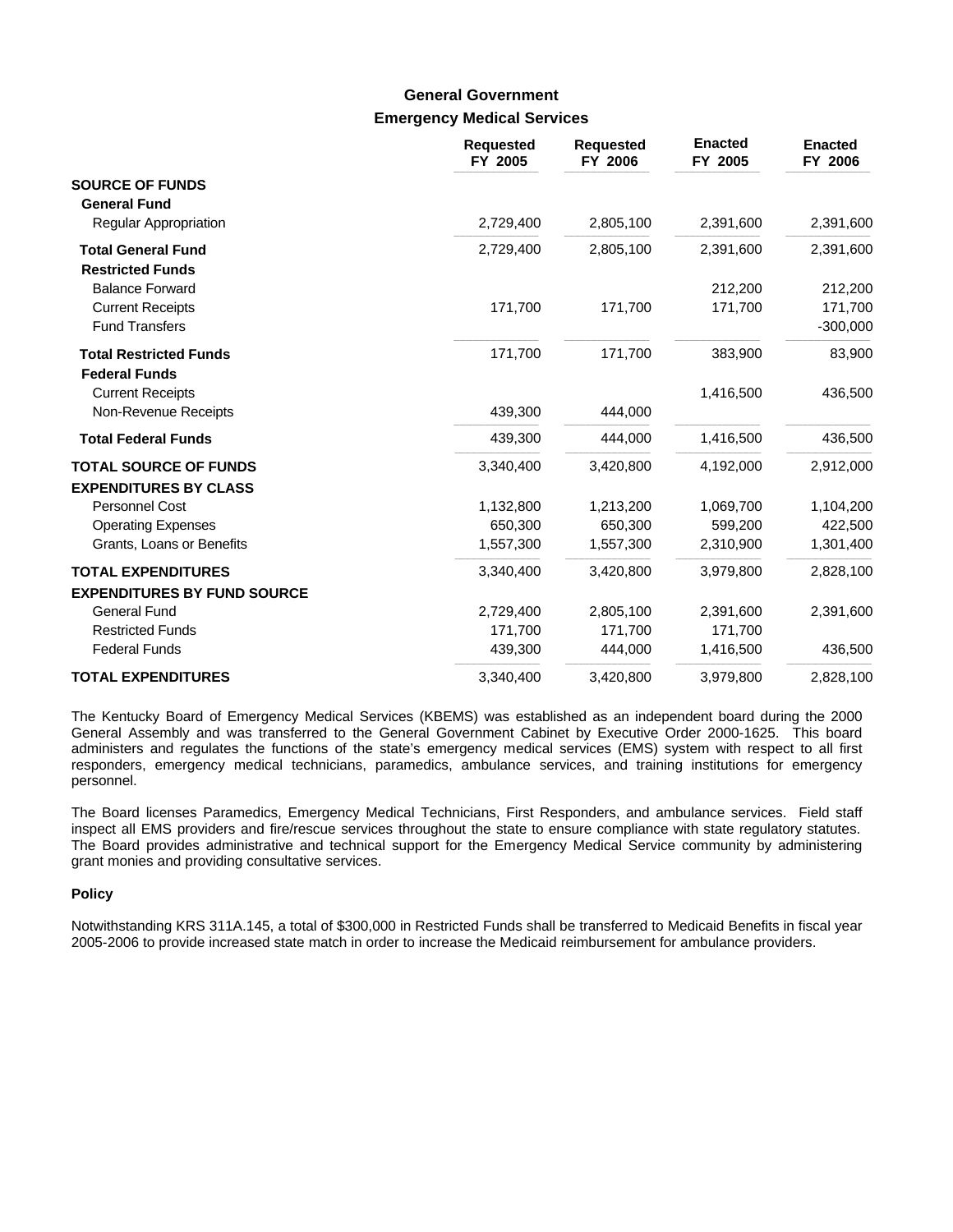# **Executive Branch Ethics Commission General Government**

|                                    | <b>Requested</b><br>FY 2005 | <b>Requested</b><br>FY 2006 | <b>Enacted</b><br>FY 2005 | <b>Enacted</b><br>FY 2006 |
|------------------------------------|-----------------------------|-----------------------------|---------------------------|---------------------------|
| <b>SOURCE OF FUNDS</b>             |                             |                             |                           |                           |
| <b>General Fund</b>                |                             |                             |                           |                           |
| Regular Appropriation              | 509,300                     | 544,000                     | 351,500                   | 351,500                   |
| <b>Total General Fund</b>          | 509,300                     | 544,000                     | 351,500                   | 351,500                   |
| <b>Restricted Funds</b>            |                             |                             |                           |                           |
| <b>Balance Forward</b>             | 2,000                       | 1,000                       | 2,100                     | 1,100                     |
| <b>Current Receipts</b>            | 1,400                       | 1,400                       | 1,400                     | 1,400                     |
| <b>Total Restricted Funds</b>      | 3,400                       | 2,400                       | 3,500                     | 2,500                     |
| <b>TOTAL SOURCE OF FUNDS</b>       | 512,700                     | 546,400                     | 355,000                   | 354,000                   |
| <b>EXPENDITURES BY CLASS</b>       |                             |                             |                           |                           |
| Personnel Cost                     | 467,100                     | 501,100                     | 345,700                   | 353,400                   |
| <b>Operating Expenses</b>          | 44,600                      | 45,300                      | 8,200                     | 500                       |
| <b>TOTAL EXPENDITURES</b>          | 511,700                     | 546,400                     | 353,900                   | 353,900                   |
| <b>EXPENDITURES BY FUND SOURCE</b> |                             |                             |                           |                           |
| <b>General Fund</b>                | 509,300                     | 544,000                     | 351,500                   | 351,500                   |
| <b>Restricted Funds</b>            | 2,400                       | 2,400                       | 2,400                     | 2,400                     |
| <b>TOTAL EXPENDITURES</b>          | 511,700                     | 546,400                     | 353,900                   | 353,900                   |

In accordance with KRS 11A, the Executive Branch Ethics Commission is responsible for reviewing the personal financial interests of the constitutional officers and management personnel in state government in order to prevent conflicts of interest. Additionally, the Commission issues advisory opinions with regard to ethical conduct; investigates possible violations and enforces the Code; and provides a registration mechanism for executive agency lobbyists.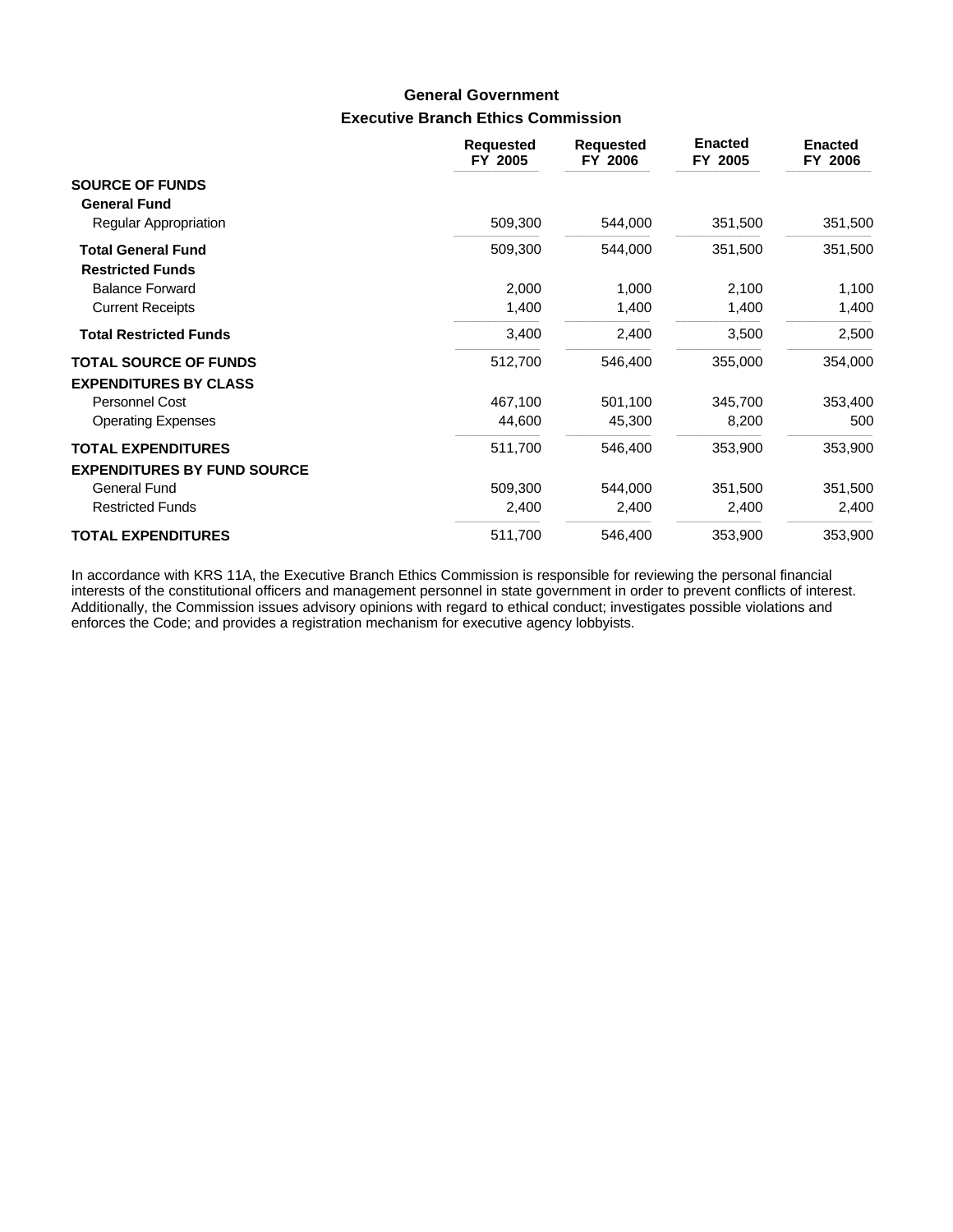### **Appropriations Not Otherwise Classified - Judgments General Government**

|                                    | <b>Requested</b><br>FY 2005 | <b>Requested</b><br>FY 2006 | <b>Enacted</b><br>FY 2005 | <b>Enacted</b><br>FY 2006 |
|------------------------------------|-----------------------------|-----------------------------|---------------------------|---------------------------|
| <b>SOURCE OF FUNDS</b>             |                             |                             |                           |                           |
| <b>General Fund</b>                |                             |                             |                           |                           |
| Regular Appropriation              |                             | 4,233,300                   | 1,971,300                 |                           |
| Continuing Appropriation           | 25,889,200                  | 6,466,700                   |                           |                           |
| <b>Total General Fund</b>          | 25,889,200                  | 10,700,000                  | 1,971,300                 |                           |
| <b>TOTAL SOURCE OF FUNDS</b>       | 25,889,200                  | 10,700,000                  | 1,971,300                 |                           |
| <b>EXPENDITURES BY CLASS</b>       |                             |                             |                           |                           |
| <b>Operating Expenses</b>          | 19,422,500                  | 10,700,000                  | 1,971,300                 |                           |
| <b>TOTAL EXPENDITURES</b>          | 19.422.500                  | 10,700,000                  | 1,971,300                 |                           |
| <b>EXPENDITURES BY FUND SOURCE</b> |                             |                             |                           |                           |
| <b>General Fund</b>                | 19,422,500                  | 10,700,000                  | 1,971,300                 |                           |
| <b>TOTAL EXPENDITURES</b>          | 19,422,500                  | 10,700,000                  | 1,971,300                 |                           |

The fiscal year 2004-2005 appropriation includes contingent liabilities and judgments identified by the Office of the Controller in the Finance and Administration Cabinet. The timing of payments of Judgments is dependent on many factors beyond the control of the Commonwealth. Therefore, it is essential that any funds remaining at the end of fiscal year 2005 and each fiscal year in fiscal biennium 2004-2006 shall not lapse but be allowed to continue into subsequent fiscal years. Notwithstanding any other statute to the contrary, should any other Appropriations Not Otherwise Classified account have an insufficient appropriation in fiscal biennium 2004-2006, any unneeded funds in this account may be used before any allocations are made from either the General Fund Surplus or the Budget Reserve Trust Fund. Any additional judgments or contingent liabilities for fiscal biennium 2004-2006, beyond the amount recommended, will be paid from the General Fund Surplus Account (unappropriated surplus) or the Budget Reserve Trust Fund, if necessary.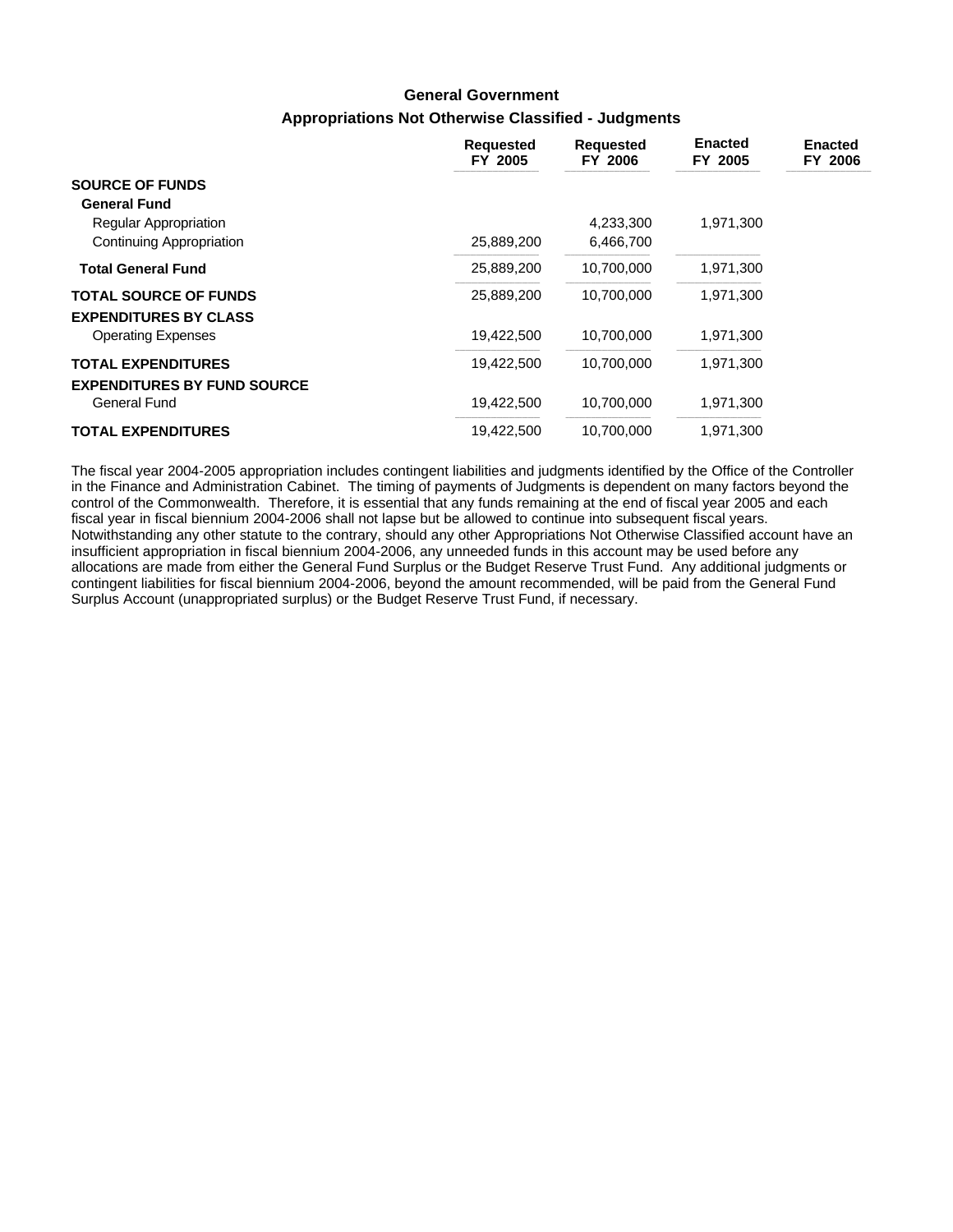### **Appropriations Not Otherwise Classified - Miscellaneous General Government**

|                                                                     | <b>Requested</b><br>FY 2005 | <b>Requested</b><br>FY 2006 | <b>Enacted</b><br>FY 2005 | <b>Enacted</b><br>FY 2006 |
|---------------------------------------------------------------------|-----------------------------|-----------------------------|---------------------------|---------------------------|
| <b>SOURCE OF FUNDS</b>                                              |                             |                             |                           |                           |
| <b>General Fund</b>                                                 |                             |                             |                           |                           |
| Regular Appropriation<br>Special Appropriation                      | 11,194,500                  | 11,435,500                  | 8,353,500<br>424,800      | 10,382,500                |
| <b>Total General Fund</b>                                           | 11,194,500                  | 11,435,500                  | 8,778,300                 | 10,382,500                |
| <b>TOTAL SOURCE OF FUNDS</b>                                        | 11,194,500                  | 11,435,500                  | 8,778,300                 | 10,382,500                |
| <b>EXPENDITURES BY CLASS</b>                                        |                             |                             |                           |                           |
| <b>Personnel Cost</b>                                               | 6,462,000                   | 6,703,000                   | 4,675,000                 | 6,525,000                 |
| <b>Operating Expenses</b>                                           | 4,730,000                   | 4,730,000                   | 4,100,800                 | 3,855,000                 |
| Grants, Loans or Benefits                                           | 2,500                       | 2,500                       | 2,500                     | 2,500                     |
| <b>TOTAL EXPENDITURES</b>                                           | 11,194,500                  | 11,435,500                  | 8,778,300                 | 10,382,500                |
| <b>EXPENDITURES BY FUND SOURCE</b>                                  |                             |                             |                           |                           |
| <b>General Fund</b>                                                 | 11,194,500                  | 11,435,500                  | 8,778,300                 | 10,382,500                |
| <b>TOTAL EXPENDITURES</b>                                           | 11,194,500                  | 11,435,500                  | 8,778,300                 | 10,382,500                |
| <b>EXPENDITURES BY UNIT</b>                                         |                             |                             |                           |                           |
| <b>Attorney General Expense</b>                                     | 300,000                     | 300,000                     | 225,000                   | 225,000                   |
| Board of Claims Award                                               | 1,000,000                   | 1,000,000                   | 1,000,000                 | 1,000,000                 |
| Guardian Ad Litem                                                   | 5,800,000                   | 6,000,000                   | 3,900,000                 | 5,900,000                 |
| <b>Prior Year Claims</b>                                            | 400,000                     | 400,000                     | 396,800                   | 400,000                   |
| Unredeemed Checks Refunded                                          | 2,300,000                   | 2,300,000                   | 1,549,000                 | 1,500,000                 |
| Involuntary Commitments-ICF/MR                                      | 60,000                      | 60,000                      | 60,000                    | 60,000                    |
| Payments to Frankfort In Lieu of Taxes                              | 195,000                     | 195,000                     | 195,000                   | 195,000                   |
| <b>Frankfort Cemetery</b>                                           | 2,500                       | 2,500                       | 2,500                     | 2,500                     |
| Police Officers and Firefighters-Life<br>Insurance                  | 250,000                     | 250,000                     | 450,000                   | 250,000                   |
| Master Commissioners-Employers<br>Retirement                        | 200,000                     | 200,000                     | 200,000                   | 200,000                   |
| Master Commissioners-Social Security<br><b>Workers Compensation</b> | 402,000                     | 443,000                     | 365,000<br>150,000        | 365,000                   |
| Medical Malpractice Liability Ins<br>Reimbursements                 | 185,000                     | 185,000                     | 185,000                   | 185,000                   |
| <b>Blanket Employee Bonds</b>                                       | 100,000                     | 100,000                     | 100,000                   | 100,000                   |
| <b>TOTAL EXPENDITURES</b>                                           | 11,194,500                  | 11,435,500                  | 8,778,300                 | 10,382,500                |

Appropriations Not Otherwise Classified (ANOC) are appropriations not related to particular programs. Each item within this category has been given program status so that expenditures can be budgeted and accounted for separately. It includes such items as Attorney General expenses for defending employees of the Commonwealth and prior year claims for legal obligations of the Commonwealth. Any expenditure for costs of items included within this classification over the amounts appropriated is to be paid from the General Fund Surplus account as a Necessary Government Expense.

Although separate budget presentations are included elsewhere for the Judiciary and the Unified Prosecutorial System, the ANOC category includes the employer's share of social security and retirement for master commissioners, and workers' compensation costs for county clerks, sheriffs, and jailers in counties having a population of 70,000 or more.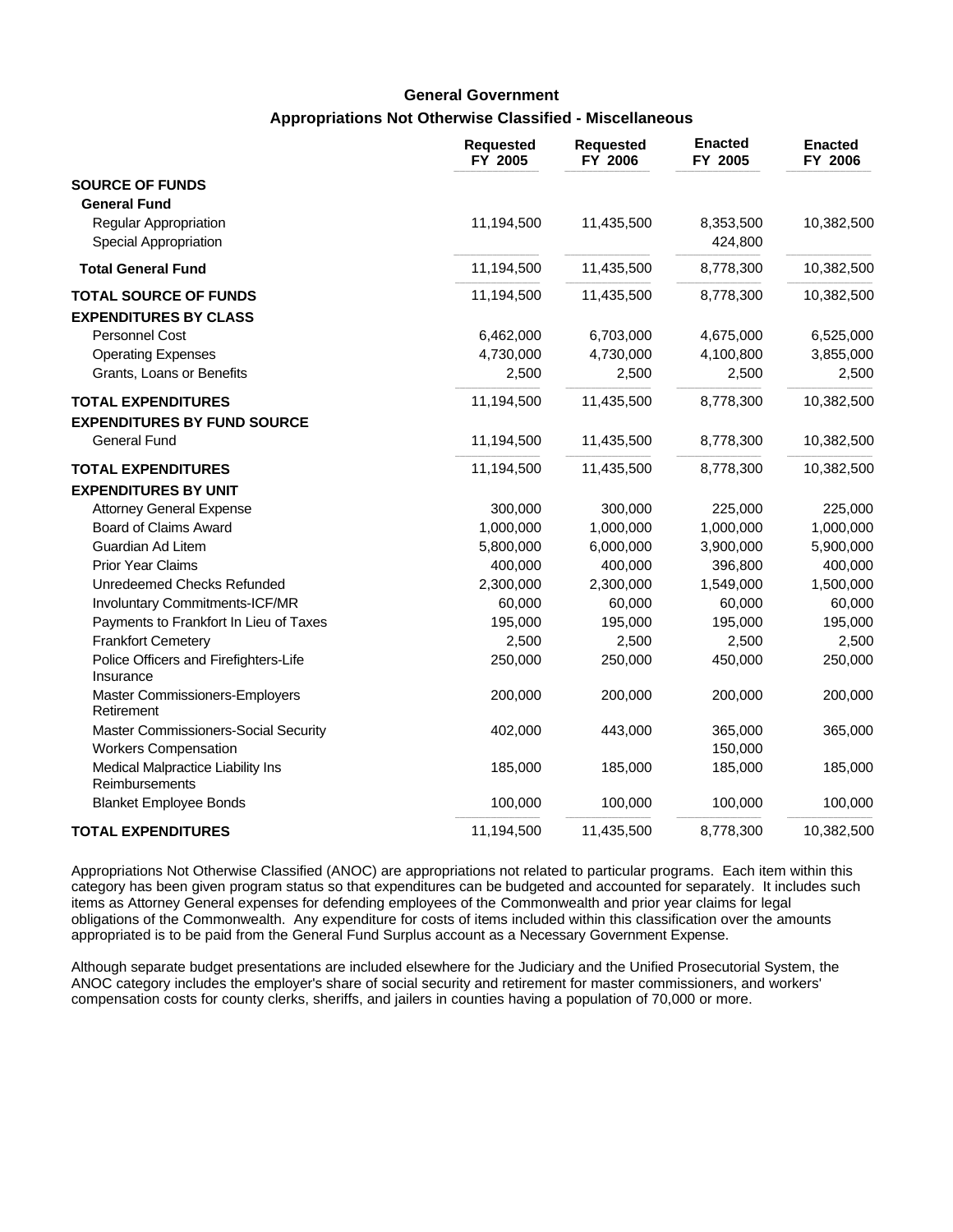### **Policy**

The Budget of the Commonwealth does not include funding for workers' compensation costs for county clerks, sheriffs, and jailers in counties having a population of 70,000 or more beyond fiscal year 2004-2005.

The Budget of the Commonwealth transfers the funds for payment of Master Commissioners - Employers Retirement and Master Commissioners - Social Security to the Judicial Branch budget beginning in fiscal year 2005-2006.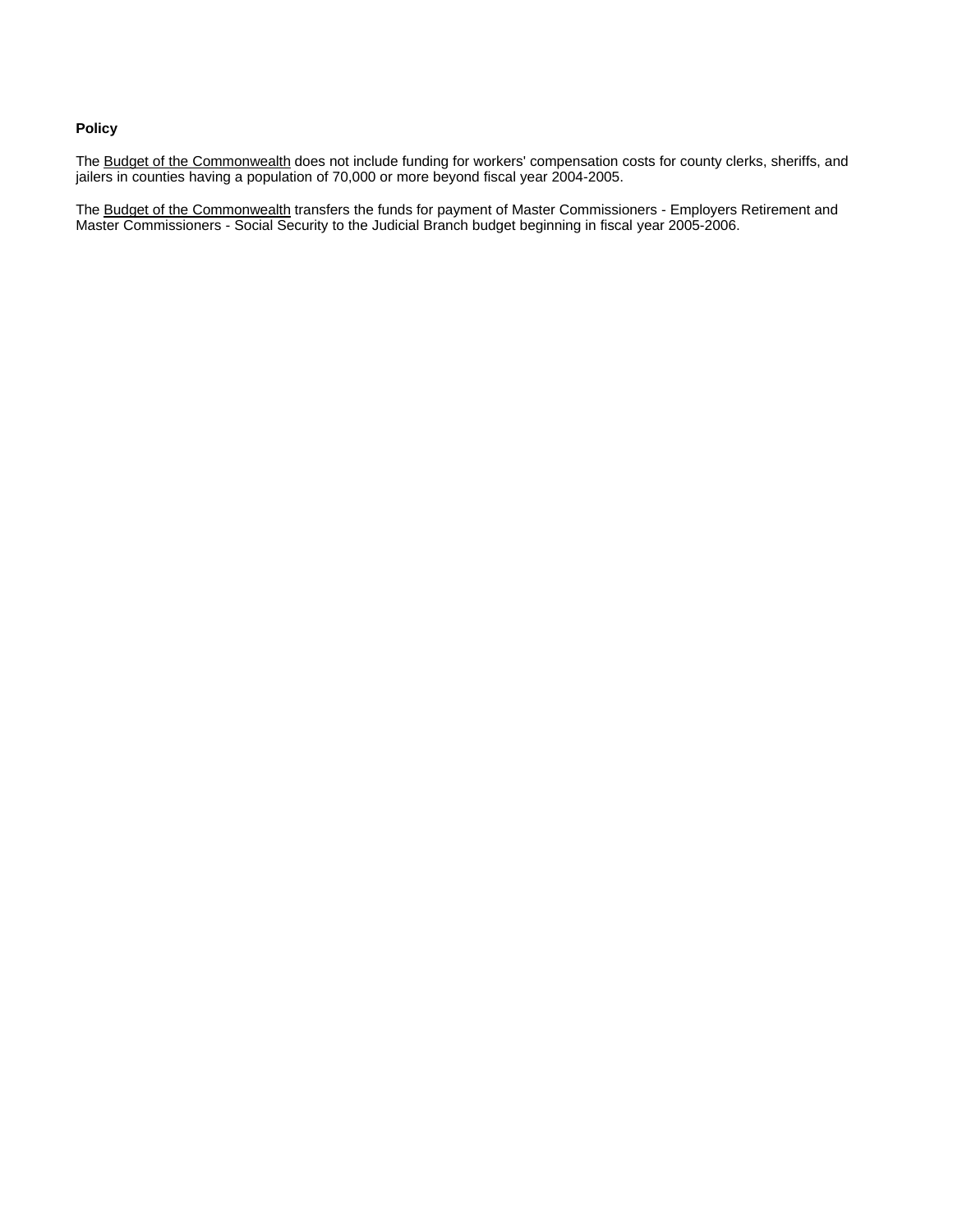## **Kentucky River Authority General Government**

|                                    | <b>Requested</b><br>FY 2005 | <b>Requested</b><br>FY 2006 | <b>Enacted</b><br>FY 2005 | <b>Enacted</b><br>FY 2006 |
|------------------------------------|-----------------------------|-----------------------------|---------------------------|---------------------------|
| <b>SOURCE OF FUNDS</b>             |                             |                             |                           |                           |
| <b>General Fund</b>                |                             |                             |                           |                           |
| Regular Appropriation              | 393,400                     | 909,800                     | 369,500                   | 369,500                   |
| <b>Total General Fund</b>          | 393,400                     | 909,800                     | 369,500                   | 369,500                   |
| <b>Restricted Funds</b>            |                             |                             |                           |                           |
| <b>Balance Forward</b>             | 4,255,400                   | 360,300                     | 6,037,400                 | 993,000                   |
| <b>Current Receipts</b>            | 1,513,300                   | 1,420,800                   | 1,512,800                 | 1,420,300                 |
| <b>Fund Transfers</b>              |                             |                             | $-86,400$                 |                           |
| <b>Total Restricted Funds</b>      | 5,768,700                   | 1,781,100                   | 7,463,800                 | 2,413,300                 |
| <b>TOTAL SOURCE OF FUNDS</b>       | 6,162,100                   | 2,690,900                   | 7,833,300                 | 2,782,800                 |
| <b>EXPENDITURES BY CLASS</b>       |                             |                             |                           |                           |
| <b>Personnel Cost</b>              | 800,000                     | 842,000                     | 740,500                   | 744,700                   |
| <b>Operating Expenses</b>          | 207,300                     | 207,900                     | 207,200                   | 203,000                   |
| Grants, Loans or Benefits          | 300,000                     | 300,000                     | 300,000                   | 300,000                   |
| Debt Service                       |                             | 811,000                     |                           |                           |
| Capital Outlay                     | 25,000                      | 25,000                      | 25,000                    | 25,000                    |
| Construction                       | 4,469,500                   | 505,000                     | 5,567,600                 | 505,000                   |
| <b>TOTAL EXPENDITURES</b>          | 5,801,800                   | 2,690,900                   | 6,840,300                 | 1,777,700                 |
| <b>EXPENDITURES BY FUND SOURCE</b> |                             |                             |                           |                           |
| <b>General Fund</b>                | 393,400                     | 909,800                     | 369,500                   | 369,500                   |
| <b>Restricted Funds</b>            | 5,408,400                   | 1,781,100                   | 6,470,800                 | 1,408,200                 |
| <b>TOTAL EXPENDITURES</b>          | 5,801,800                   | 2,690,900                   | 6,840,300                 | 1,777,700                 |
| <b>EXPENDITURES BY UNIT</b>        |                             |                             |                           |                           |
| Kentucky River Authority           | 5,379,200                   | 1,772,800                   | 6,452,600                 | 1,390,000                 |
| Locks and Dams Program             | 422,600                     | 918,100                     | 387,700                   | 387,700                   |
| <b>TOTAL EXPENDITURES</b>          | 5,801,800                   | 2,690,900                   | 6,840,300                 | 1,777,700                 |

The Kentucky River Authority codified in KRS151.700-730 is composed of 12 members. The Secretary of the Environmental and Public Protection Cabinet and the Secretary of the Finance and Administration Cabinet are ex-officio members and the other 10 members are appointed by the Governor. The Authority is attached to the Finance and Administration Cabinet for administrative purposes. Its primary duty is to manage the water supplies of the Kentucky River Watershed and the lock and dam structures on the River between Carrollton and Beattyville.

Operation of the Authority is financed by a fee imposed on water used from the Kentucky River Basin. Capital improvements to the lock and dam structures are financed by an additional fee on water from the main stem of the Kentucky River. Revenue bonds may be used to leverage these fee receipts.

#### **Policy**

Provides an additional \$1,098,100 of restricted funds in fiscal year 2005 to support the Kentucky River Water Release capital project. The previously authorized agency bond funds in the amount of \$4,000,000 for this project were not reauthorized by the 2005 General Assembly because the Kentucky River Authority has opted to use restricted funds at this stage of project development.

Notwithstanding KRS 151.720, \$86,400 agency funds in fiscal year 2005 shall be transferred to the General Fund.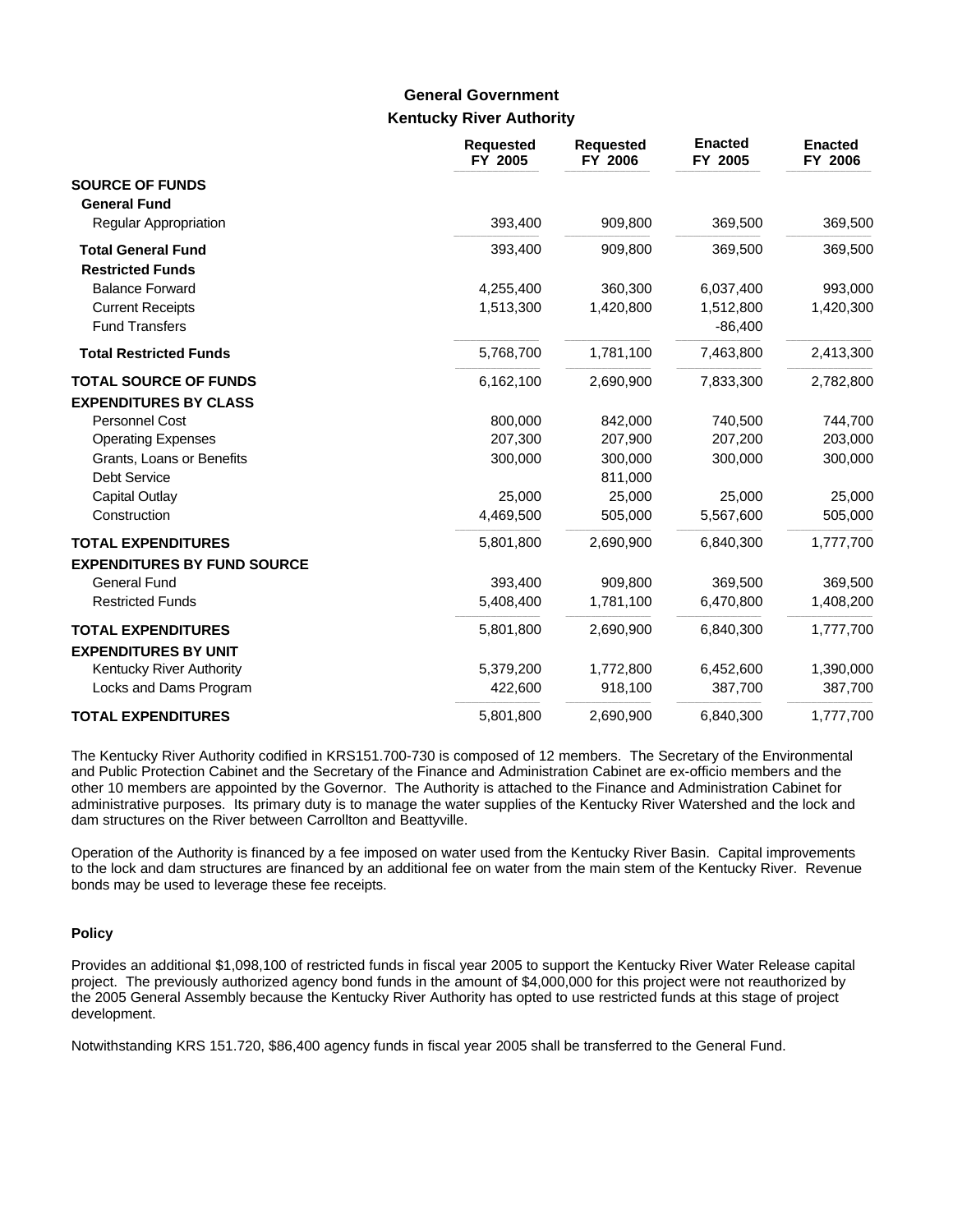### **Commerce Cabinet**

|                                                              | <b>Requested</b><br>FY 2005 | <b>Requested</b><br>FY 2006 | <b>Enacted</b><br>FY 2005 | <b>Enacted</b><br>FY 2006 |
|--------------------------------------------------------------|-----------------------------|-----------------------------|---------------------------|---------------------------|
| <b>SOURCE OF FUNDS</b>                                       |                             |                             |                           |                           |
| <b>General Fund</b><br><b>Regular Appropriation</b>          | 76,973,700                  | 93,217,900                  | 54,261,200                | 59,301,900                |
| <b>Total General Fund</b>                                    | 76,973,700                  | 93,217,900                  | 54,261,200                | 59,301,900                |
| <b>Restricted Funds</b>                                      |                             |                             |                           |                           |
| <b>Balance Forward</b>                                       | 34,331,100                  | 29,325,100                  | 43,494,500                | 39,644,000                |
| <b>Current Receipts</b>                                      | 130, 157, 500               | 131,905,600                 | 131,857,500               | 135,088,900               |
| Non-Revenue Receipts                                         | $-6,707,300$                | $-6,057,300$                | $-6,034,300$              | $-5,448,300$              |
| <b>Fund Transfers</b>                                        | $-200,000$                  |                             | $-300,000$                |                           |
| <b>Total Restricted Funds</b><br><b>Federal Funds</b>        | 157,581,300                 | 155,173,400                 | 169,017,700               | 169,284,600               |
| <b>Balance Forward</b>                                       | 4,466,300                   | 4,441,300                   | 4,466,300                 | 4,441,300                 |
| <b>Current Receipts</b>                                      | 12,425,800                  | 12,451,800                  | 12,971,300                | 13,351,800                |
| <b>Total Federal Funds</b>                                   | 16,892,100                  | 16,893,100                  | 17,437,600                | 17,793,100                |
| <b>TOTAL SOURCE OF FUNDS</b><br><b>EXPENDITURES BY CLASS</b> | 251,447,100                 | 265,284,400                 | 240,716,500               | 246,379,600               |
| Personnel Cost                                               | 128,860,500                 | 138,050,500                 | 119,328,700               | 123,293,000               |
| <b>Operating Expenses</b>                                    | 60,593,000                  | 61,450,800                  | 60,726,500                | 60,744,800                |
| Grants, Loans or Benefits                                    | 10,039,100                  | 9,997,400                   | 7,892,600                 | 10,115,600                |
| <b>Debt Service</b>                                          | 11,992,000                  | 22,269,600                  | 4,012,300                 | 8,398,900                 |
| <b>Capital Outlay</b>                                        | 6,396,100                   | 6,333,900                   | 4,671,100                 | 4,377,400                 |
| <b>TOTAL EXPENDITURES</b>                                    | 217,880,700                 | 238,102,200                 | 196,631,200               | 206,929,700               |
| <b>EXPENDITURES BY FUND SOURCE</b>                           |                             |                             |                           |                           |
| <b>General Fund</b>                                          | 76,973,700                  | 93,217,900                  | 54,261,200                | 59,301,900                |
| <b>Restricted Funds</b>                                      | 128,456,200                 | 132,422,000                 | 129,373,700               | 134,265,500               |
| <b>Federal Funds</b>                                         | 12,450,800                  | 12,462,300                  | 12,996,300                | 13,362,300                |
| <b>TOTAL EXPENDITURES</b>                                    | 217,880,700                 | 238,102,200                 | 196,631,200               | 206,929,700               |
| <b>EXPENDITURES BY UNIT</b>                                  |                             |                             |                           |                           |
| Secretary                                                    | 4,659,400                   | 4,800,200                   | 4,078,000                 | 6,610,600                 |
| <b>Artisans Center</b><br><b>Breaks Interstate Park</b>      | 1,635,000<br>275,000        | 1,715,000<br>225,000        | 1,827,700<br>191,100      | 1,979,000                 |
| Tourism                                                      | 8,225,200                   | 8,452,000                   | 8,366,600                 | 191,100<br>8,606,200      |
| Parks                                                        | 91,055,800                  | 102,540,400                 | 83,202,700                | 87,074,400                |
| Horse Park Commission                                        | 7,961,300                   | 11,767,200                  | 7,394,000                 | 7,222,200                 |
| <b>State Fair Board</b>                                      | 44,606,900                  | 46,153,500                  | 35,400,000                | 39,129,300                |
| Fish and Wildlife Resources                                  | 40,095,000                  | 42,297,000                  | 38,801,700                | 38,805,700                |
| <b>Historical Society</b>                                    | 8,148,600                   | 8,497,900                   | 7,447,600                 | 7,994,100                 |
| Arts Council                                                 | 6,077,100                   | 5,957,400                   | 5,657,400                 | 5,449,900                 |
| Heritage Council                                             | 3,778,200                   | 3,861,900                   | 2,144,000                 | 2,143,200                 |
| Kentucky Center for the Arts                                 | 1,363,200                   | 1,834,700                   | 2,120,400                 | 1,724,000                 |
| <b>TOTAL EXPENDITURES</b>                                    | 217,880,700                 | 238,102,200                 | 196,631,200               | 206,929,700               |

Executive Order 2003-064, ratified by the 2005 Regular Session of the General Assembly, created the Commerce Cabinet combining the former Tourism Development Cabinet and elements of the Education, Arts, and Humanities Cabinet. The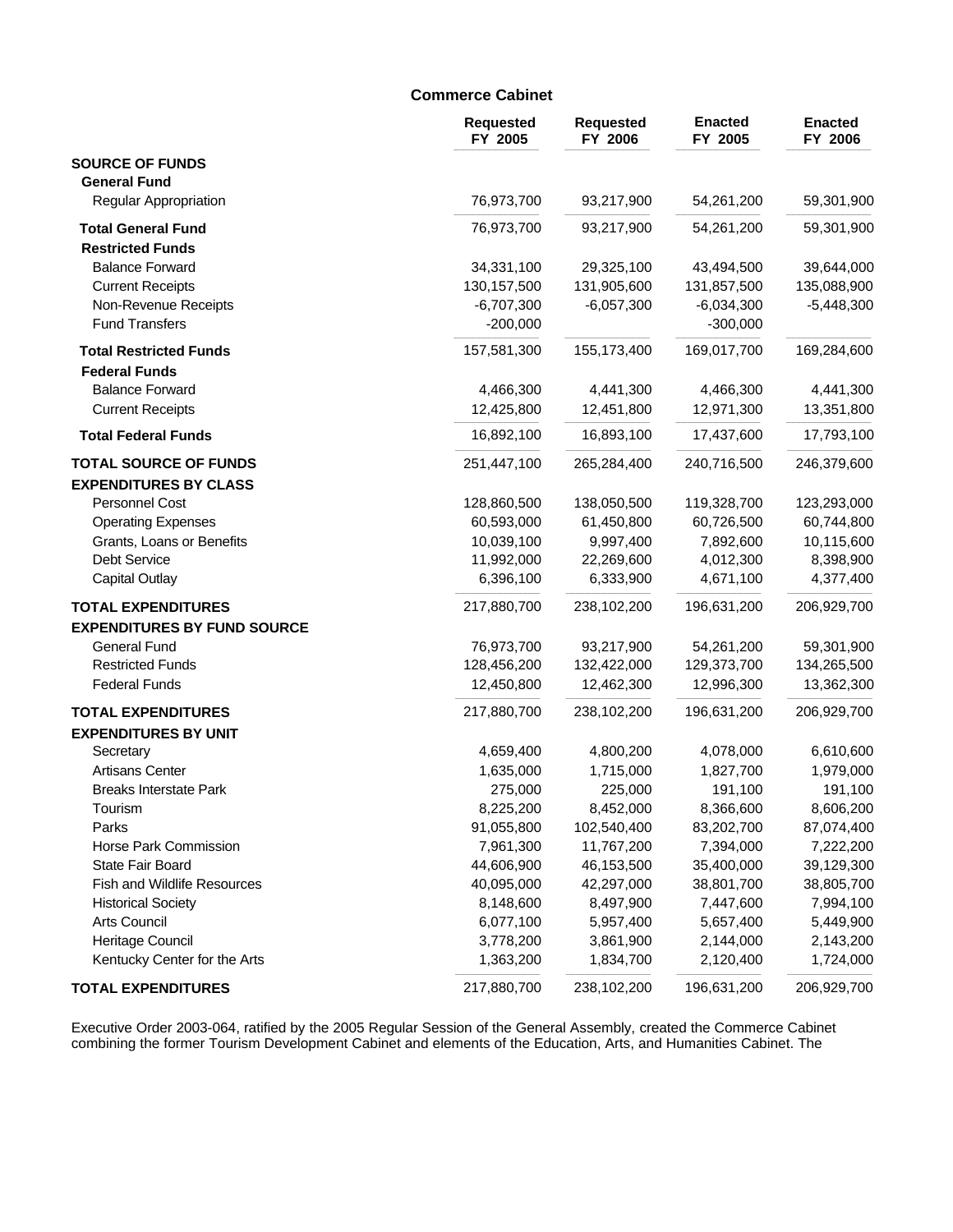Commerce Cabinet's mission (KRS 148.522) is to capitalize on the natural assets of the Commonwealth and draw from resources in business development, tourism, outdoor attractions, arts, and cultural heritage. Through unified efforts of its agencies, the Cabinet will continually strive to improve the quality of life of the people of Kentucky by creating new wealth and generating jobs. The Cabinet estimates tourism spending in excess of \$8.8 billion annually, making tourism Kentucky's thirdlargest industry. The tourism industry, Kentucky's second-largest private employer, provides employment for approximately 163,000 Kentuckians. In addition, tourism related industries and businesses generate approximately \$917 million of state and local tax revenues in the Commonwealth.

#### **Policy**

Executive Order 2003-064 transferred the following entities from the Education, Arts, and Humanities Cabinet to the Commerce Cabinet:

- The Kentucky Arts Council
- The Kentucky Historical Society
- The Kentucky Center for the Arts
- The Kentucky Craft Marketing program
- The Governor's School for the Arts
- The Kentucky African -American Heritage Commission
- The Kentucky Heritage Council
- The Kentucky Humanities Council

Executive Order 2003-064 also transferred the following entities from the Governor's Office to the Commerce Cabinet:

- The Kentucky Coal Council and the Office of Coal Marketing and Export
- The Commission on Small Business Advocacy

Subsequent to the original reorganization, Executive Order 2004-723 transferred the following entities from the Finance and Administration Cabinet to the Commerce Cabinet:

- Capital Plaza Operations
- Creative Services

Each of the above Executive Orders was ratified in the 2005 Regular Session of the General Assembly by Senate Bill 40. Within Senate Bill 40, the Commission on Small Business Advocacy was transferred to the Economic Development Cabinet. Also added by Senate Bill 40 and attached to the Office of the Secretary's appropriation unit was the Office of Energy Policy. The old Division of Energy within the Environmental and Public Protection Cabinet was transferred to this new Office by Senate Bill 41. In addition, Senate Bill 65 created the Kentucky Sports Authority and attached it to the Office of the Secretary's appropriation unit.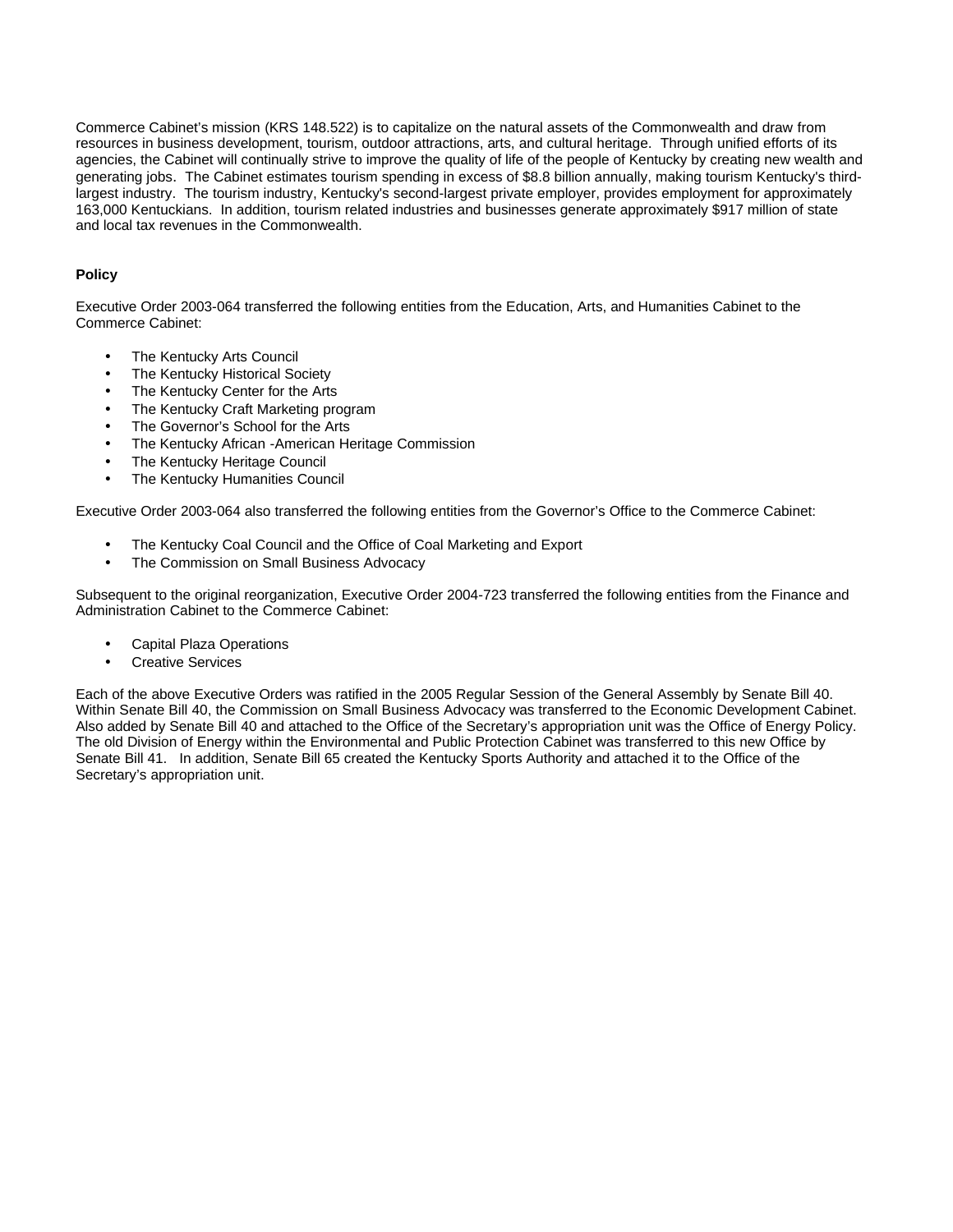# **Commerce Cabinet**

**Secretary**

|                                                 | <b>Requested</b><br>FY 2005 | <b>Requested</b><br>FY 2006 | <b>Enacted</b><br>FY 2005 | <b>Enacted</b><br>FY 2006 |
|-------------------------------------------------|-----------------------------|-----------------------------|---------------------------|---------------------------|
| <b>SOURCE OF FUNDS</b>                          |                             |                             |                           |                           |
| <b>General Fund</b>                             |                             |                             |                           |                           |
| Regular Appropriation                           | 2,796,700                   | 3,031,900                   | 2,662,200                 | 5,224,800                 |
| <b>Total General Fund</b>                       | 2,796,700                   | 3,031,900                   | 2,662,200                 | 5,224,800                 |
| <b>Restricted Funds</b>                         |                             |                             |                           |                           |
| <b>Balance Forward</b>                          | 701,000                     | 426,500                     | 801,500                   | 493,900                   |
| <b>Current Receipts</b>                         | 888,200                     | 888,200                     | 788,200                   | 788,200                   |
| Non-Revenue Receipts                            | 700,000                     | 700,000                     | 400,000                   | 400,000                   |
| <b>Fund Transfers</b>                           |                             |                             | $-80,000$                 |                           |
| <b>Total Restricted Funds</b>                   | 2,289,200                   | 2,014,700                   | 1,909,700                 | 1,682,100                 |
| <b>TOTAL SOURCE OF FUNDS</b>                    | 5,085,900                   | 5,046,600                   | 4,571,900                 | 6,906,900                 |
| <b>EXPENDITURES BY CLASS</b>                    |                             |                             |                           |                           |
| Personnel Cost                                  | 3,109,100                   | 3,355,200                   | 2,955,700                 | 3,331,300                 |
| <b>Operating Expenses</b>                       | 806,200                     | 770,000                     | 672,300                   | 829,300                   |
| Grants, Loans or Benefits                       | 670,000                     | 670,000                     | 400,000                   | 2,450,000                 |
| <b>Capital Outlay</b>                           | 74,100                      | 5,000                       | 50,000                    |                           |
| <b>TOTAL EXPENDITURES</b>                       | 4,659,400                   | 4,800,200                   | 4,078,000                 | 6,610,600                 |
| <b>EXPENDITURES BY FUND SOURCE</b>              |                             |                             |                           |                           |
| <b>General Fund</b>                             | 2,796,700                   | 3,031,900                   | 2,662,200                 | 5,224,800                 |
| <b>Restricted Funds</b>                         | 1,862,700                   | 1,768,300                   | 1,415,800                 | 1,385,800                 |
| <b>TOTAL EXPENDITURES</b>                       | 4,659,400                   | 4,800,200                   | 4,078,000                 | 6,610,600                 |
| <b>EXPENDITURES BY UNIT</b>                     |                             |                             |                           |                           |
| <b>Executive Policy and Management</b>          | 1,480,700                   | 1,571,300                   | 1,750,200                 | 3,860,200                 |
| <b>Administrative Services</b>                  | 127,300                     | 133,800                     |                           |                           |
| Coal Marketing and Export Council               | 718,100                     | 740,400                     | 517,000                   | 567,000                   |
| <b>Commission on Small Business</b><br>Advocacy | 488,800                     | 524,800                     | 122,200                   | 524,800                   |
| <b>Capital Plaza Operations</b>                 | 740,900                     | 787,700                     | 715,800                   | 685,800                   |
| <b>Creative Services</b>                        | 1,103,600                   | 1,042,200                   | 972,800                   | 972,800                   |
| <b>TOTAL EXPENDITURES</b>                       | 4,659,400                   | 4,800,200                   | 4,078,000                 | 6,610,600                 |

Executive Order 2003-064, which was ratified by the 2005 Regular Session of the General Assembly, created the Commerce Cabinet combining the former Tourism Development Cabinet and elements of the Education, Arts and Humanities Cabinet. The Office of the Secretary of the Commerce Cabinet coordinates the various agencies within the Cabinet.

The Executive Policy and Management unit directs planning and management of the agencies within the Cabinet. This program develops plans to assure orderly growth and improved management, recommends executive actions and legislative measures, and evaluates agency budget requests.

#### **Policy**

The Kentucky Coal Council and the Office of Coal Marketing and Export (KRS 154.12-250) was transferred from the Governor's Office to the Commerce Cabinet.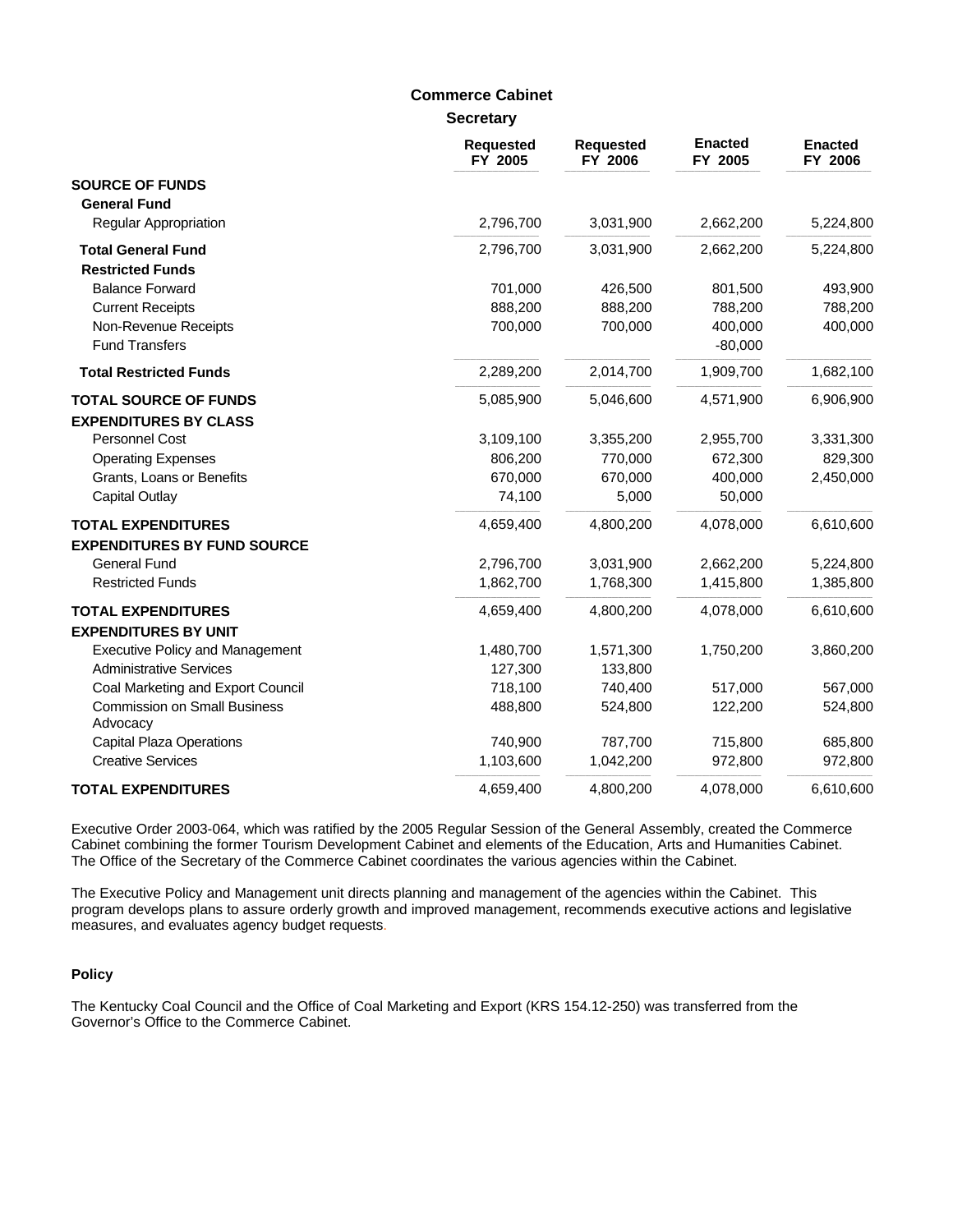The 2005 General Assembly took the following actions:

- Added by Senate Bill 40 and attached to the Office of the Secretary's appropriation unit was the Office of Energy Policy. The old Division of Energy within the Environmental and Public Protection Cabinet was transferred to this new Office by Senate Bill 41.
- Senate Bill 65 created the Kentucky Sports Authority and attached it to the Office of the Secretary's appropriation unit.
- The Creative Services and the Capital Plaza Operations programs were transferred from the Finance and Administration Cabinet to the Commerce Cabinet, Office of the Secretary, by Senate Bill 40.
- The Commission on Small Business Advocacy was transferred from the Governor's Office to the Commerce Cabinet's Office of the Secretary by Executive Order 2003-064. Subsequent to the Executive Order, this Office was transferred to the Economic Development Cabinet by Senate Bill 40.

The Budget of the Commonwealth includes \$330,000 in each year of the biennium for outdoor drama grants.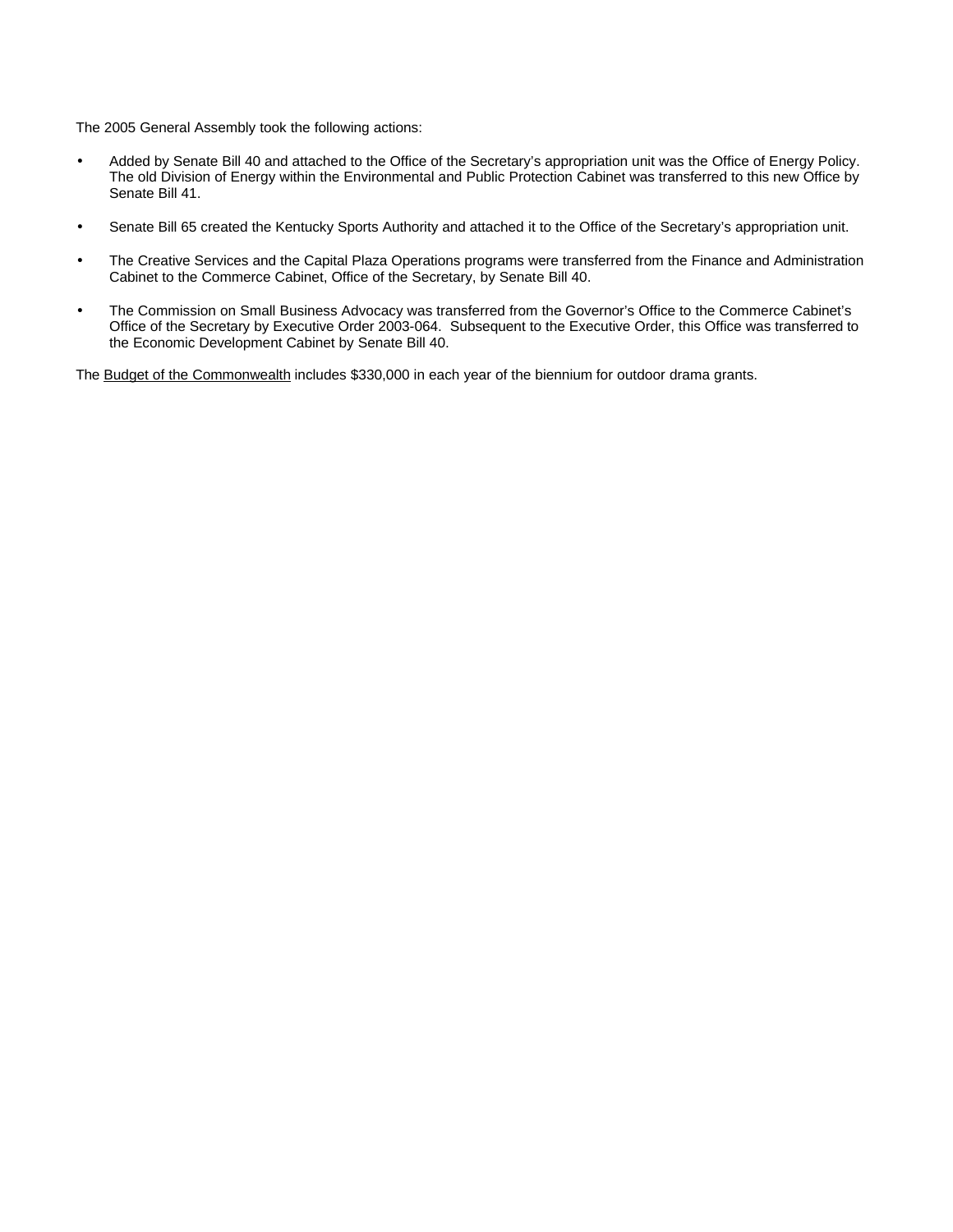## **Breaks Interstate Park Commerce Cabinet**

|                                    | <b>Requested</b><br>FY 2005 | <b>Requested</b><br>FY 2006 | <b>Enacted</b><br>FY 2005 | <b>Enacted</b><br>FY 2006 |
|------------------------------------|-----------------------------|-----------------------------|---------------------------|---------------------------|
| <b>SOURCE OF FUNDS</b>             |                             |                             |                           |                           |
| <b>General Fund</b>                |                             |                             |                           |                           |
| Regular Appropriation              | 275,000                     | 225,000                     | 191,100                   | 191,100                   |
| <b>Total General Fund</b>          | 275,000                     | 225,000                     | 191,100                   | 191,100                   |
| <b>TOTAL SOURCE OF FUNDS</b>       | 275,000                     | 225,000                     | 191.100                   | 191,100                   |
| <b>EXPENDITURES BY CLASS</b>       |                             |                             |                           |                           |
| Grants, Loans or Benefits          | 275,000                     | 225,000                     | 191,100                   | 191,100                   |
| <b>TOTAL EXPENDITURES</b>          | 275,000                     | 225,000                     | 191,100                   | 191,100                   |
| <b>EXPENDITURES BY FUND SOURCE</b> |                             |                             |                           |                           |
| General Fund                       | 275,000                     | 225,000                     | 191.100                   | 191,100                   |
| <b>TOTAL EXPENDITURES</b>          | 275,000                     | 225,000                     | 191.100                   | 191.100                   |

The Breaks Interstate Park, created by KRS 148.220 in 1954 by joint action of the Kentucky and Virginia legislatures, is governed by the Breaks Interstate Park Commission. The Commission is composed of three members from each state appointed by their respective governors. Kentucky provides financial support for the Park in the form of a grant to the Commission.

The Park, which contains 4,500 acres of woodlands, mountains, and the largest canyon east of the Mississippi River, attracts approximately 380,000 visitors each year. Breaks Interstate Park provides recreation for the people of Kentucky and Virginia in an area where recreational opportunities are limited.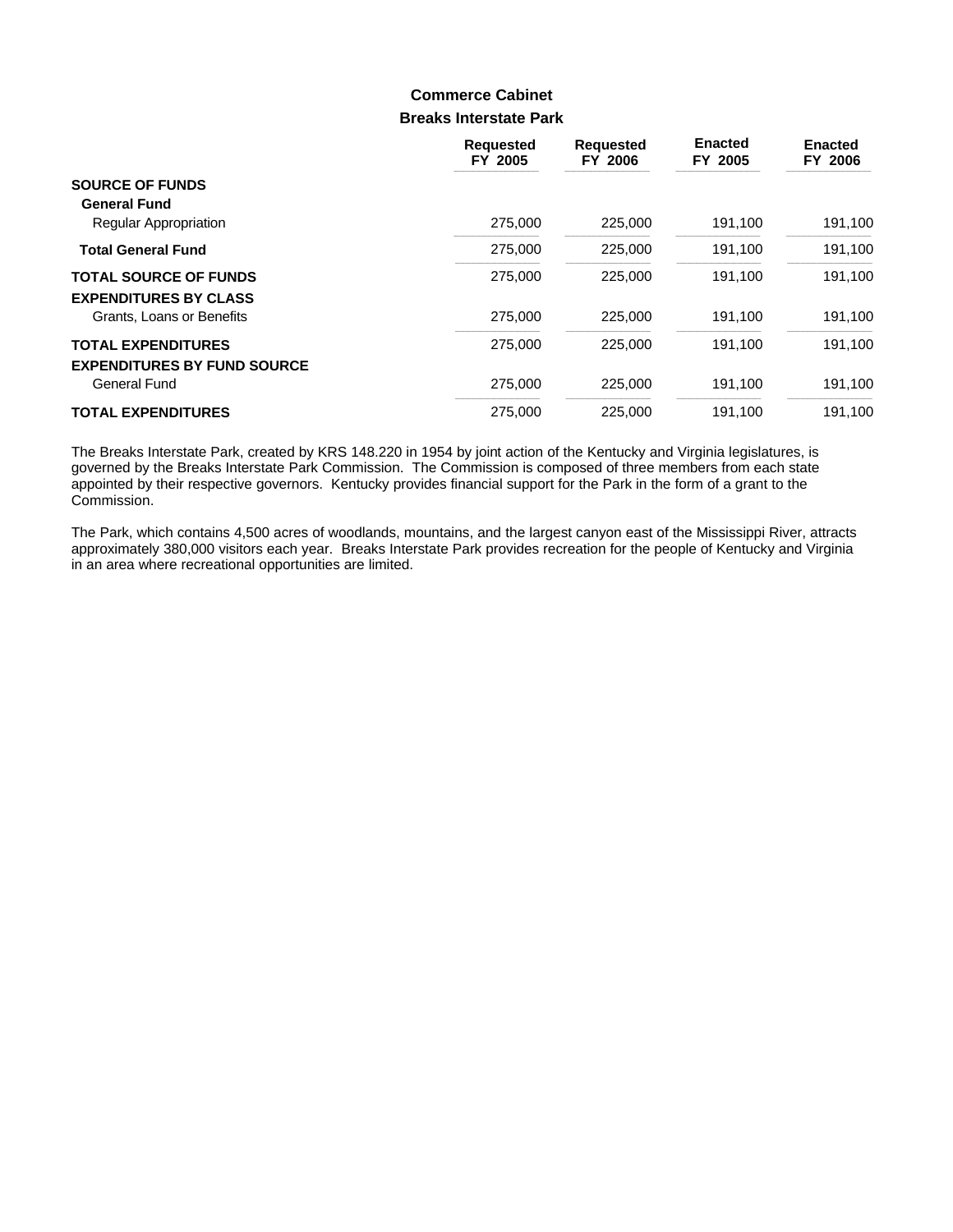### **Artisans Center Commerce Cabinet**

|                                    | <b>Requested</b><br>FY 2005 | <b>Requested</b><br>FY 2006 | <b>Enacted</b><br>FY 2005 | <b>Enacted</b><br>FY 2006 |
|------------------------------------|-----------------------------|-----------------------------|---------------------------|---------------------------|
| <b>SOURCE OF FUNDS</b>             |                             |                             |                           |                           |
| <b>General Fund</b>                |                             |                             |                           |                           |
| Regular Appropriation              | 635,000                     | 705,000                     | 213,800                   | 183,800                   |
| <b>Total General Fund</b>          | 635,000                     | 705,000                     | 213,800                   | 183,800                   |
| <b>Restricted Funds</b>            |                             |                             |                           |                           |
| <b>Balance Forward</b>             |                             |                             | 217,100                   | 197,100                   |
| <b>Current Receipts</b>            | 1,000,000                   | 1,010,000                   | 1,283,900                 | 1,465,200                 |
| Non-Revenue Receipts               |                             |                             | 330,000                   | 330,000                   |
| <b>Fund Transfers</b>              |                             |                             | $-20,000$                 |                           |
| <b>Total Restricted Funds</b>      | 1,000,000                   | 1,010,000                   | 1,811,000                 | 1,992,300                 |
| <b>TOTAL SOURCE OF FUNDS</b>       | 1,635,000                   | 1,715,000                   | 2,024,800                 | 2,176,100                 |
| <b>EXPENDITURES BY CLASS</b>       |                             |                             |                           |                           |
| <b>Personnel Cost</b>              | 704,700                     | 758,500                     | 713,700                   | 853,600                   |
| <b>Operating Expenses</b>          | 930,300                     | 956,500                     | 1,114,000                 | 1,125,400                 |
| <b>TOTAL EXPENDITURES</b>          | 1,635,000                   | 1,715,000                   | 1,827,700                 | 1,979,000                 |
| <b>EXPENDITURES BY FUND SOURCE</b> |                             |                             |                           |                           |
| <b>General Fund</b>                | 635,000                     | 705,000                     | 213,800                   | 183,800                   |
| <b>Restricted Funds</b>            | 1,000,000                   | 1,010,000                   | 1,613,900                 | 1,795,200                 |
| <b>TOTAL EXPENDITURES</b>          | 1,635,000                   | 1,715,000                   | 1,827,700                 | 1,979,000                 |

The Kentucky Artisans Center at Berea is an icon for Kentucky's nationally known arts and crafts products and serves as a gateway for travelers to quality Kentucky arts, crafts, music, and other artisan products and authentic heritage experiences. The Center also provides exemplary hospitality and rest stop services.

The Kentucky Artisan's Center Gateway Authority (KRS 148.560 - 569) was created to direct operations of the center and is attached to the Commerce Cabinet for administrative purposes.

#### **Policy**

The non-revenue receipts reflected in the Artisans Center budget originate as investment income on the Artisans Center's capital construction project proceeds. This source of income will be exhausted at the end of fiscal year 2006.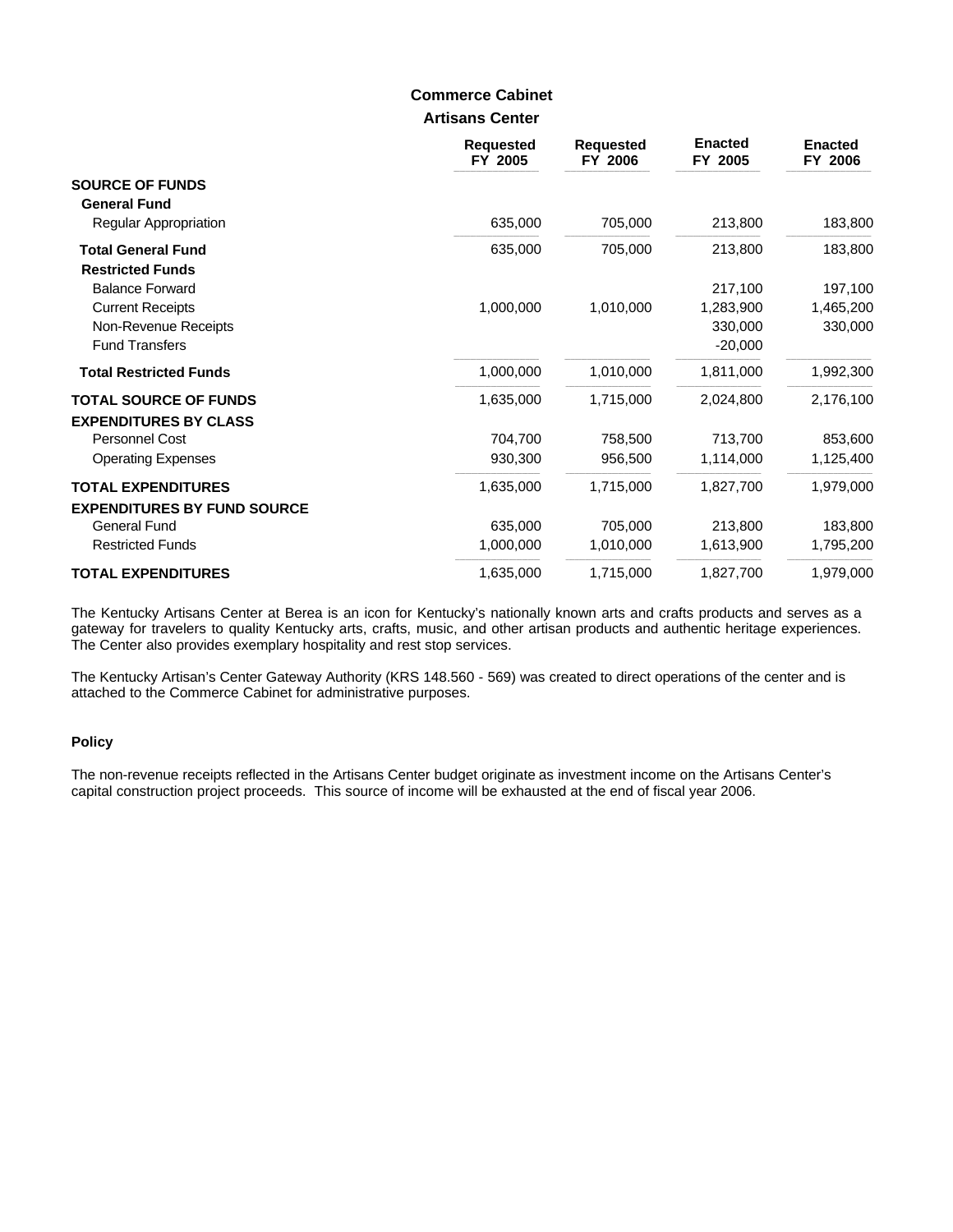#### **Commerce Cabinet**

**Tourism**

| <b>Requested</b><br>FY 2005 | <b>Requested</b><br>FY 2006 | <b>Enacted</b><br>FY 2005 | <b>Enacted</b><br>FY 2006 |
|-----------------------------|-----------------------------|---------------------------|---------------------------|
|                             |                             |                           |                           |
|                             |                             |                           |                           |
|                             |                             |                           |                           |
| 8,225,200                   | 8,452,000                   | 8,096,200                 | 8,606,200                 |
| 8,225,200                   | 8,452,000                   | 8,096,200                 | 8,606,200                 |
|                             |                             |                           |                           |
|                             |                             |                           |                           |
|                             |                             | 64,000                    |                           |
| 1,700                       | 1,700                       | 270,400                   |                           |
| 8,226,900                   | 8,453,700                   | 8,366,600                 | 8,606,200                 |
|                             |                             |                           |                           |
| 6,136,400                   | 6,364,200                   | 6,007,800                 | 6,518,400                 |
| 1,258,800                   | 1,257,800                   | 1,528,800                 | 1,257,800                 |
| 830,000                     | 830,000                     | 830,000                   | 830,000                   |
| 8,225,200                   | 8,452,000                   | 8,366,600                 | 8,606,200                 |
|                             |                             |                           |                           |
| 8,225,200                   | 8,452,000                   | 8,096,200                 | 8,606,200                 |
|                             |                             | 270,400                   |                           |
| 8,225,200                   | 8,452,000                   | 8,366,600                 | 8,606,200                 |
|                             |                             |                           |                           |
| 939,700                     | 995,800                     | 820,900                   | 820,900                   |
| 1,903,100                   | 2,033,900                   | 3,504,100                 | 3,234,100                 |
| 5,382,400                   | 5,422,300                   | 4,041,600                 | 4,551,200                 |
| 8,225,200                   | 8,452,000                   | 8,366,600                 | 8,606,200                 |
|                             | 1,700                       | 1,700                     | 206,400                   |

The Department of Tourism was created to promote, develop, and provide support services for the tourism industry within the Commonwealth.

The Executive Policy and Management program establishes the policies and goals; coordinates the overall planning, management, and direction for the agency; and provides for the efficient administration of the Department and its programs.

The Tourism Services Division operates welcome centers in Florence, Franklin, Grayson, Hopkinsville, Paducah, Simpsonville, Shepherdsville, and Williamsburg; generates sales revenue to Kentucky's tourism industry through trade show participation and pursuit of group, commercial, and individual markets; and disseminates tourism information to tourists and potential visitors via a telephone system, direct mail, and the welcome centers. The goal of the Tourism Services Division is to conduct a comprehensive travel promotion campaign and to serve Kentucky's private sector tourism industry. This program also markets and promotes Kentucky to the film industry to attract television and feature movie productions to the state.

The Marketing and Advertising Division develops and coordinates state tourism advertising and tourism media placement; coordinates and produces tourism brochures and sales promotion materials; assists non-profit private sector groups with advertising and promotion costs through matching funds and cooperative advertising programs; develops and maintains the department's website (www.kentuckytourism.com); and develops and maintains a marketing and research data base on Kentucky's tourism industry. The goal of this program is to develop, coordinate, and maintain a comprehensive advertising campaign to promote Kentucky as a tourism destination.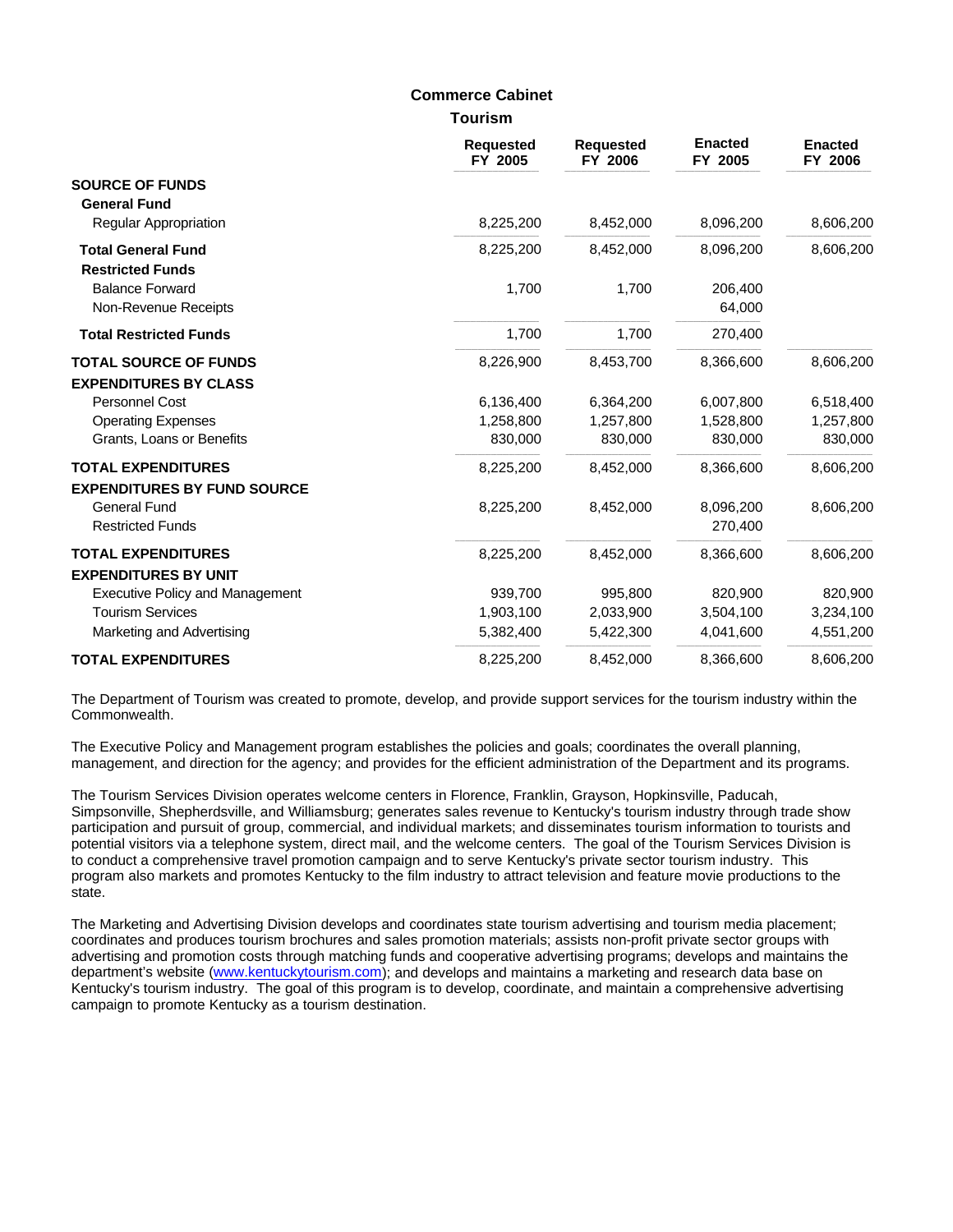#### **Policy**

The Budget of the Commonwealth includes an additional \$1,000,000 in General Funds in fiscal year 2005 and in fiscal year 2006 for tourism marketing and development on behalf of coal producing counties. Notwithstanding KRS 45.228, the unexpended balance of the \$1,000,000 in fiscal year 2004-2005 shall not lapse and shall be carried forward into fiscal year 2005-2006.

House Bill 272 of the 2005 General Assembly established a one percent transient room tax and dedicated the revenue from that tax to a new fund titled The Tourism, Meeting, and Convention Marketing Fund. The Tourism, Meeting, and Convention Marketing Fund shall be used for the sole purpose of marketing and promoting tourism in the Commonwealth including expenditures to market and promote events and venues related to meetings, conventions, trade shows, cultural activities, historical sites, recreation, entertainment, natural phenomena, areas of scenic beauty, craft marketing, and any other economic activity that brings tourists and visitors to the Commonwealth. This new fund shall not support expenditures on capital construction projects.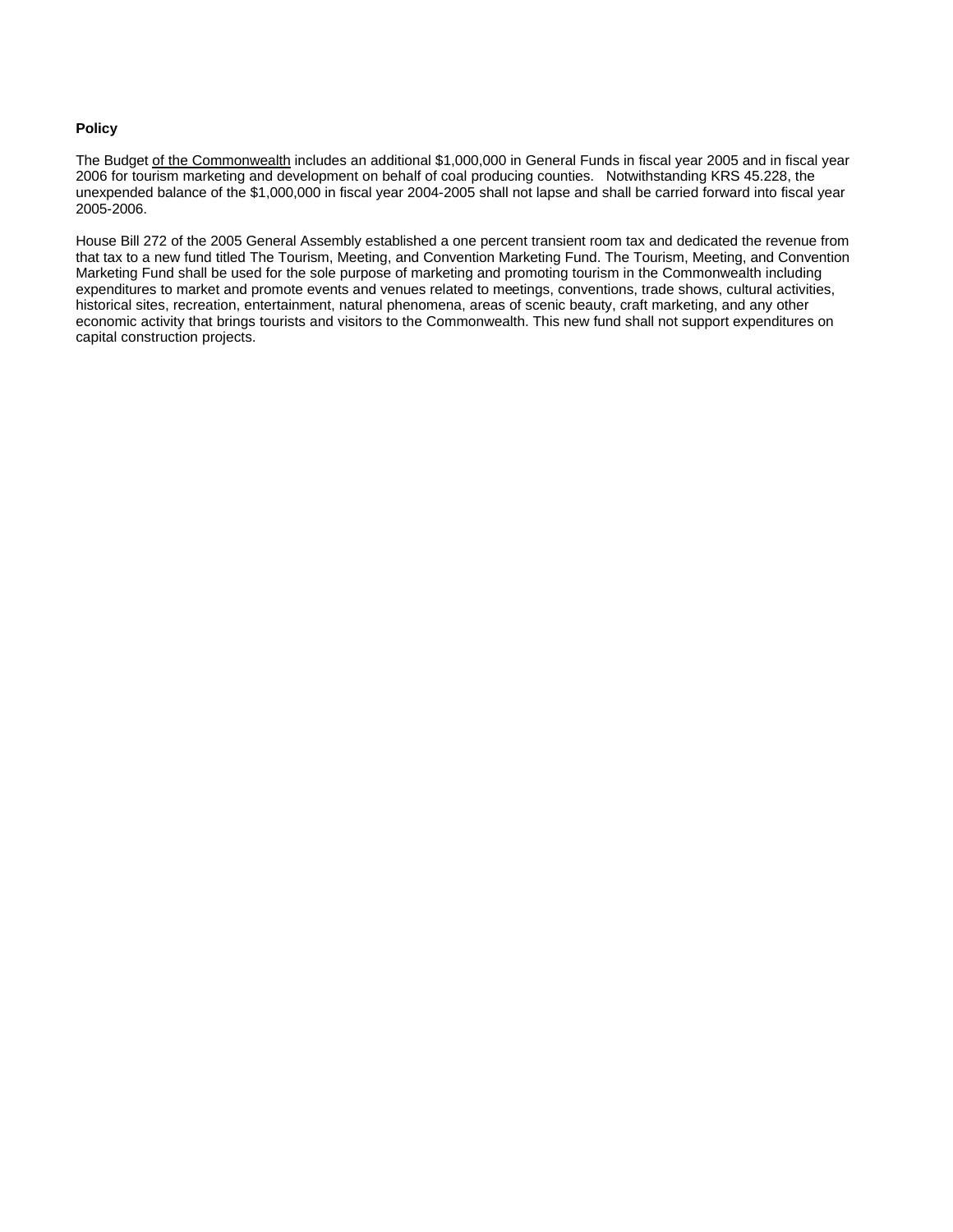#### **Commerce Cabinet**

**Parks**

|                                                           | <b>Requested</b><br>FY 2005 | <b>Requested</b><br>FY 2006 | <b>Enacted</b><br>FY 2005 | <b>Enacted</b><br>FY 2006 |
|-----------------------------------------------------------|-----------------------------|-----------------------------|---------------------------|---------------------------|
| <b>SOURCE OF FUNDS</b><br><b>General Fund</b>             |                             |                             |                           |                           |
| <b>Regular Appropriation</b>                              | 39,446,100                  | 50,402,700                  | 27,574,400                | 27,767,600                |
| <b>Total General Fund</b>                                 | 39,446,100                  | 50,402,700                  | 27,574,400                | 27,767,600                |
| <b>Restricted Funds</b>                                   |                             |                             |                           |                           |
| <b>Balance Forward</b>                                    | 892,400                     | 482,700                     | 2,601,900                 | 2,607,500                 |
| <b>Current Receipts</b>                                   | 50,950,000                  | 51,475,000                  | 54,543,900                | 56,433,100                |
| Non-Revenue Receipts                                      | 250,000                     | 250,000                     | 1,200,000                 | 1,200,000                 |
| <b>Fund Transfers</b>                                     | $-110,000$                  |                             | $-110,000$                |                           |
| <b>Total Restricted Funds</b>                             | 51,982,400                  | 52,207,700                  | 58,235,800                | 60,240,600                |
| <b>TOTAL SOURCE OF FUNDS</b>                              | 91,428,500                  | 102,610,400                 | 85,810,200                | 88,008,200                |
| <b>EXPENDITURES BY CLASS</b>                              |                             |                             |                           |                           |
| Personnel Cost                                            | 57,392,900                  | 61,673,300                  | 51,232,700                | 52,799,100                |
| <b>Operating Expenses</b>                                 | 30,656,200                  | 31,189,000                  | 31,202,100                | 31,675,100                |
| <b>Debt Service</b>                                       |                             | 6,585,000                   |                           | 1,752,000                 |
| <b>Capital Outlay</b>                                     | 3,006,700                   | 3,093,100                   | 767,900                   | 848,200                   |
| <b>TOTAL EXPENDITURES</b>                                 | 91,055,800                  | 102,540,400                 | 83,202,700                | 87,074,400                |
| <b>EXPENDITURES BY FUND SOURCE</b><br><b>General Fund</b> |                             |                             |                           |                           |
|                                                           | 39,446,100                  | 50,402,700                  | 27,574,400                | 27,767,600                |
| <b>Restricted Funds</b>                                   | 51,609,700                  | 52,137,700                  | 55,628,300                | 59,306,800                |
| <b>TOTAL EXPENDITURES</b>                                 | 91,055,800                  | 102,540,400                 | 83,202,700                | 87,074,400                |
| <b>EXPENDITURES BY UNIT</b>                               |                             |                             |                           |                           |
| General Administration and Support                        | 12,881,900                  | 13,658,300                  | 9,174,500                 | 9,174,500                 |
| <b>Resort Parks</b>                                       | 61,123,400                  | 64,339,200                  | 56,073,900                | 57,715,100                |
| Recreation Parks and Historic Sites                       | 16,128,600                  | 16,940,200                  | 15,802,600                | 16,202,600                |
| Cafeterias                                                | 921,900                     | 1,017,700                   | 2,151,700                 | 2,230,200                 |
| <b>Debt Service</b>                                       |                             | 6,585,000                   |                           | 1,752,000                 |
| <b>TOTAL EXPENDITURES</b>                                 | 91,055,800                  | 102,540,400                 | 83,202,700                | 87,074,400                |

The Department of Parks administers and operates the Kentucky State Park System under the authority of KRS 148. The Department strives to provide quality recreational facilities and to preserve and protect historically significant sites and natural phenomena in the Commonwealth of Kentucky.

The activities of the Department include the operation and maintenance of 17 resort parks, 24 recreational parks, 11 historic sites, and the Capitol Annex Cafeteria in Frankfort.

#### **Policy**

Notwithstanding the provisions of KRS 148.800-810 or any other statute or provision of law to the contrary, the Budget of the Commonwealth permits the use of the Park Capital Maintenance and Renovation Fund for any ongoing cost of the Department of Parks. Specifically, \$1,200,000 in fiscal year 2005 and \$1,200,000 in fiscal year 2006 is included from this fund to support the ongoing operations of the State's park system. Should these amounts prove to be insufficient to support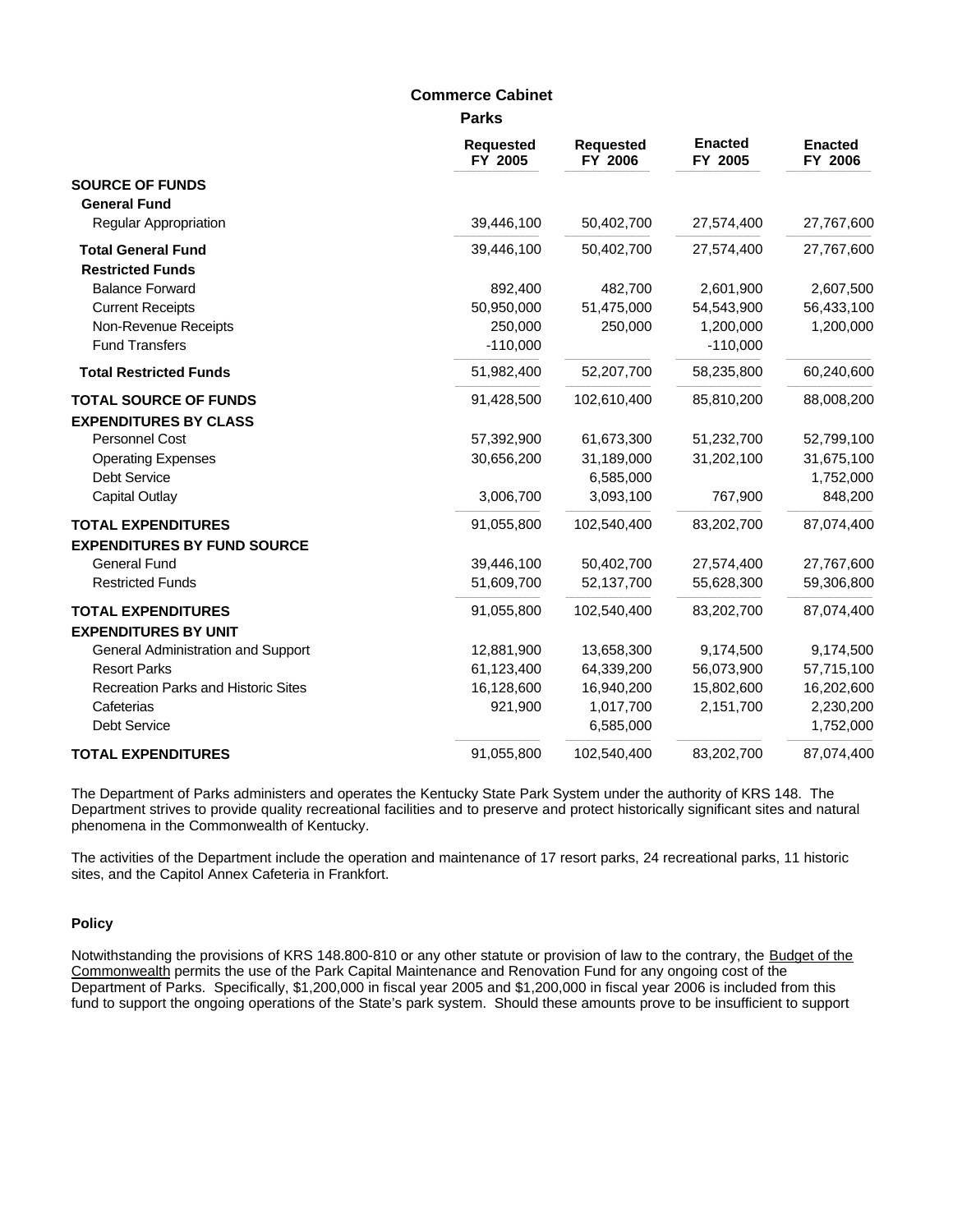the continuation of other recommended programs of the Department, this account is available as an authorized source of funds to be used for any unanticipated restricted funds revenue shortfall and/or unanticipated expenditure upon approval of the State Budget Director and reporting to the Interim Joint Appropriations and Revenue Committee and the Capital Projects and Bond Oversight Committee.

Included in the Budget of the Commonwealth is funding for the operation of new cafeterias in the new Transportation Cabinet building and the Health and Family Services Cabinet building. The new cafeterias are expected to be self-supporting.

Included in the Budget of the Commonwealth are rate increases consistent with local markets for key park facilities including accommodations, campgrounds, food, golf courses, site admissions, and recreational activities.

Included in the Budget of the Commonwealth is \$1,630,000 in General Funds in fiscal year 2006 for debt service on the new \$35 million Parks Renovation Pool project. Also included is \$96,000 in General Funds in fiscal year 2006 for debt service for a study of the development of the Herrington Lake area and \$26,000 in fiscal year 2006 for debt service for land acquisition at Kincaid Lake.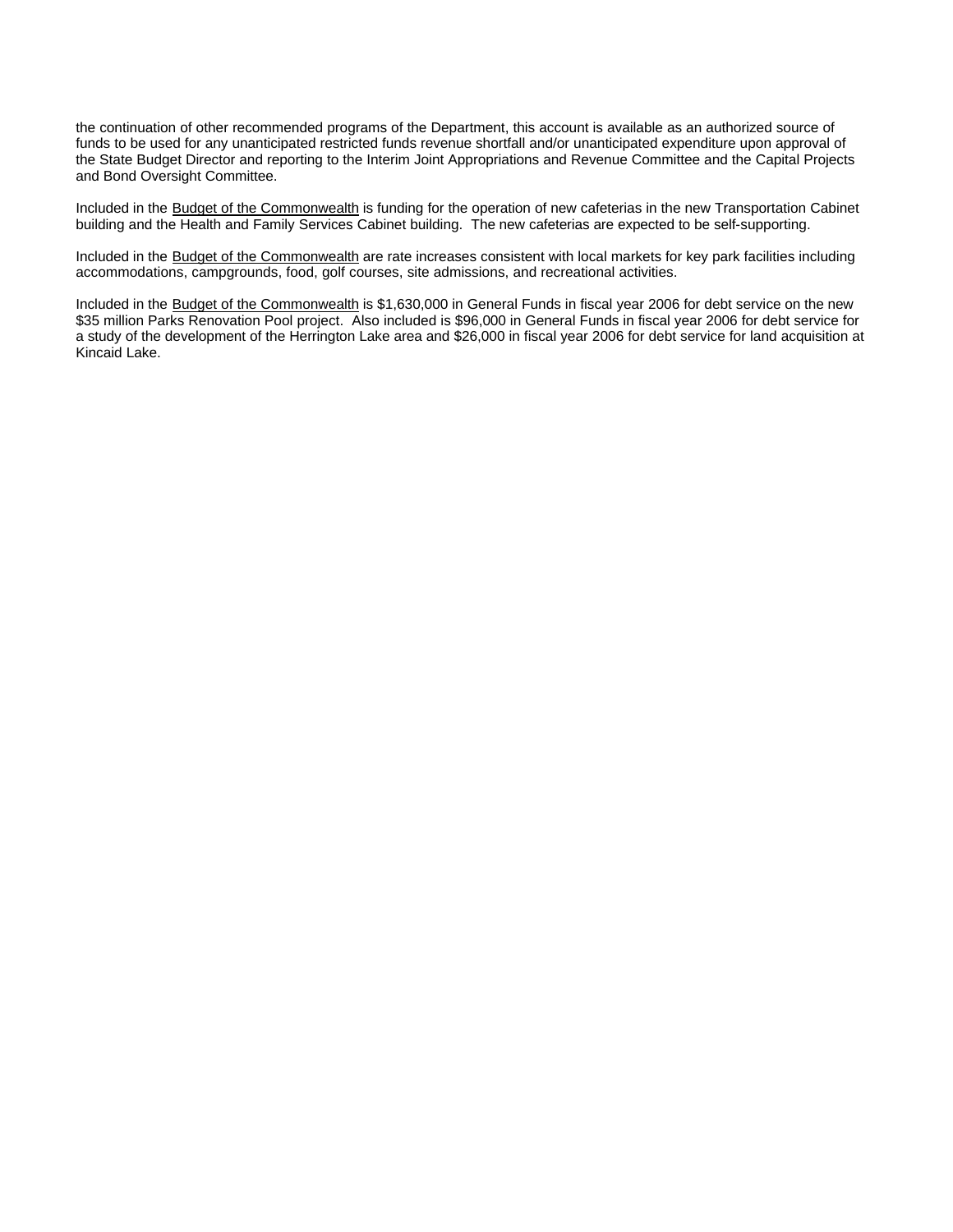# **Parks General Administration and Support Commerce Cabinet**

|                                    | <b>Requested</b><br>FY 2005 | <b>Requested</b><br>FY 2006 | <b>Enacted</b><br>FY 2005 | <b>Enacted</b><br>FY 2006 |
|------------------------------------|-----------------------------|-----------------------------|---------------------------|---------------------------|
| <b>SOURCE OF FUNDS</b>             |                             |                             |                           |                           |
| <b>General Fund</b>                |                             |                             |                           |                           |
| Regular Appropriation              | 12,631,900                  | 13,408,300                  | 8,624,500                 | 8,624,500                 |
| <b>Total General Fund</b>          | 12,631,900                  | 13,408,300                  | 8,624,500                 | 8,624,500                 |
| <b>Restricted Funds</b>            |                             |                             |                           |                           |
| <b>Balance Forward</b>             |                             |                             | 45,600                    | 45,600                    |
| Non-Revenue Receipts               | 250,000                     | 250,000                     | 550,000                   | 550,000                   |
| <b>Total Restricted Funds</b>      | 250,000                     | 250,000                     | 595,600                   | 595,600                   |
| <b>TOTAL SOURCE OF FUNDS</b>       | 12,881,900                  | 13,658,300                  | 9,220,100                 | 9,220,100                 |
| <b>EXPENDITURES BY CLASS</b>       |                             |                             |                           |                           |
| Personnel Cost                     | 9,363,900                   | 10,100,000                  | 6,648,300                 | 6,648,300                 |
| <b>Operating Expenses</b>          | 3,054,000                   | 3,088,200                   | 2,301,000                 | 2,301,000                 |
| Capital Outlay                     | 464,000                     | 470,100                     | 225,200                   | 225,200                   |
| <b>TOTAL EXPENDITURES</b>          | 12,881,900                  | 13,658,300                  | 9,174,500                 | 9,174,500                 |
| <b>EXPENDITURES BY FUND SOURCE</b> |                             |                             |                           |                           |
| <b>General Fund</b>                | 12,631,900                  | 13,408,300                  | 8,624,500                 | 8,624,500                 |
| <b>Restricted Funds</b>            | 250,000                     | 250,000                     | 550,000                   | 550,000                   |
| <b>TOTAL EXPENDITURES</b>          | 12,881,900                  | 13,658,300                  | 9,174,500                 | 9,174,500                 |

The General Administration and Support program provides an organizational and administrative system which ensures that the park system's 52 operations are maintained and operated in an efficient manner.

### **Policy**

Notwithstanding the provisions of KRS 148.800-810 or any other statute or provision of law to the contrary, the enacted budget includes the use of the Park Capital Maintenance and Renovation Fund for any ongoing cost of the Department of Parks.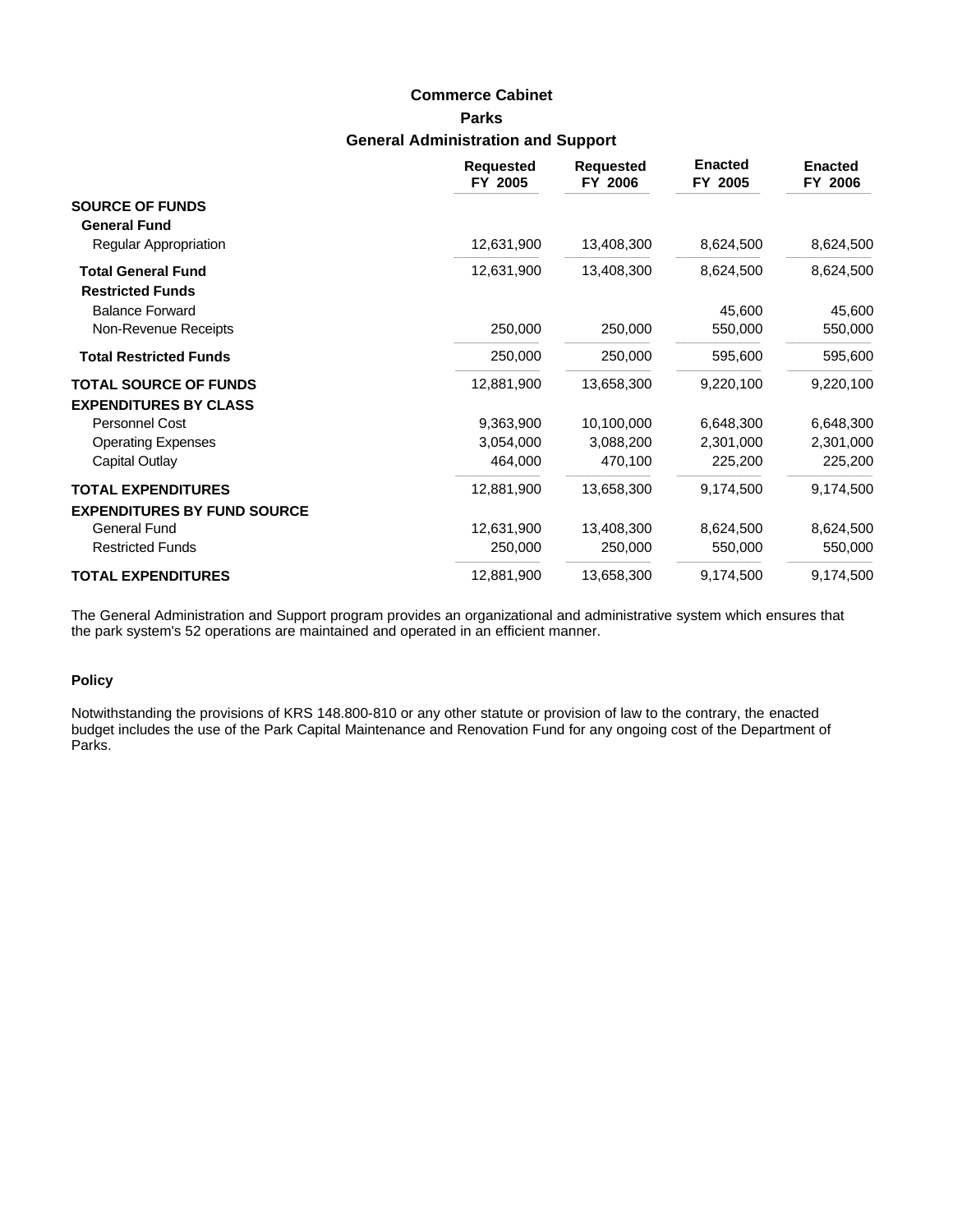### **Parks Resort Parks Commerce Cabinet**

|                                                                 | <b>Requested</b><br>FY 2005 | <b>Requested</b><br>FY 2006 | <b>Enacted</b><br>FY 2005 | <b>Enacted</b><br>FY 2006 |
|-----------------------------------------------------------------|-----------------------------|-----------------------------|---------------------------|---------------------------|
| <b>SOURCE OF FUNDS</b><br><b>General Fund</b>                   |                             |                             |                           |                           |
| Regular Appropriation                                           | 18,753,100                  | 21,518,900                  | 12,373,900                | 10,815,100                |
| <b>Total General Fund</b><br><b>Restricted Funds</b>            | 18,753,100                  | 21,518,900                  | 12,373,900                | 10,815,100                |
| <b>Balance Forward</b>                                          | 640,600                     | 320,300                     | 1,948,300                 | 1,588,300                 |
| <b>Current Receipts</b><br>Non-Revenue Receipts                 | 42,050,000                  | 42,500,000                  | 43,700,000<br>$-250,000$  | 45,400,000<br>350,000     |
| <b>Fund Transfers</b>                                           | $-110,000$                  |                             | $-110,000$                |                           |
| <b>Total Restricted Funds</b>                                   | 42,580,600                  | 42,820,300                  | 45,288,300                | 47,338,300                |
| <b>TOTAL SOURCE OF FUNDS</b>                                    | 61,333,700                  | 64,339,200                  | 57,662,200                | 58,153,400                |
| <b>EXPENDITURES BY CLASS</b>                                    |                             |                             |                           |                           |
| <b>Personnel Cost</b>                                           | 36,595,500                  | 39,361,500                  | 33,196,000                | 34,387,400                |
| <b>Operating Expenses</b>                                       | 22,150,400                  | 22,520,100                  | 22,500,400                | 22,870,100                |
| Capital Outlay                                                  | 2,377,500                   | 2,457,600                   | 377,500                   | 457,600                   |
| <b>TOTAL EXPENDITURES</b><br><b>EXPENDITURES BY FUND SOURCE</b> | 61,123,400                  | 64,339,200                  | 56,073,900                | 57,715,100                |
| General Fund                                                    | 18,753,100                  | 21,518,900                  | 12,373,900                | 10,815,100                |
| <b>Restricted Funds</b>                                         | 42,370,300                  | 42,820,300                  | 43,700,000                | 46,900,000                |
| <b>TOTAL EXPENDITURES</b>                                       | 61,123,400                  | 64,339,200                  | 56,073,900                | 57,715,100                |

The Resort Parks program encourages tourism and economic development in Kentucky by providing excellent overnight accommodations, quality food service, and recreational activities for visitors at the 17 resort parks. The resort parks and their locations are:

Barren River Resort Park - Barren County<br>Blue Licks Battlefield State Park - Robertson County **Kentucky Dam Village Resort - Marshall County** Blue Licks Battlefield State Park - Robertson County **Kentucky Dam Village Resort - Marshall** County<br>Buckhorn Lake Resort Park - Perry County **County** Lake Barkley Resort Park - Trigg County Buckhorn Lake Resort Park - Perry County<br>Carter Caves Resort Park - Carter County Cumberland Falls Resort Park - Whitley County<br>
Dale Hollow Resort Park - Cumberland and Clinton Counties<br>
Pennyrile Forest Resort Park - Christian County Dale Hollow Resort Park - Cumberland and Clinton Counties Pennyrile Forest Resort Park - Christian County<br>General Butler Resort Park - Carroll County Pine Mountain Resort Park - Bell County General Butler Resort Park - Carroll County<br>Greenbo Lake Resort Park - Greenup County Pine Prough River Resort Park - Grayson County Greenbo Lake Resort Park - Greenup County Jenny Wiley Resort Park - Floyd County

Lake Cumberland Resort Park - Russell County

The Department estimates that in fiscal year 2005, the resort parks will provide overnight accommodations for 620,000 guests and serve 1.6 million meals.

#### **Policy**

Included in the Budget of the Commonwealth are rate increases consistent with local markets for key park facilities including accommodations, campgrounds, food, golf courses, site admissions and recreational activities.

Notwithstanding the provisions of KRS 148.800-810 or any other statute or provision of law to the contrary, the Budget of the Commonwealth permits the use of the Park Capital Maintenance and Renovation Fund for any ongoing cost of the Department of Parks.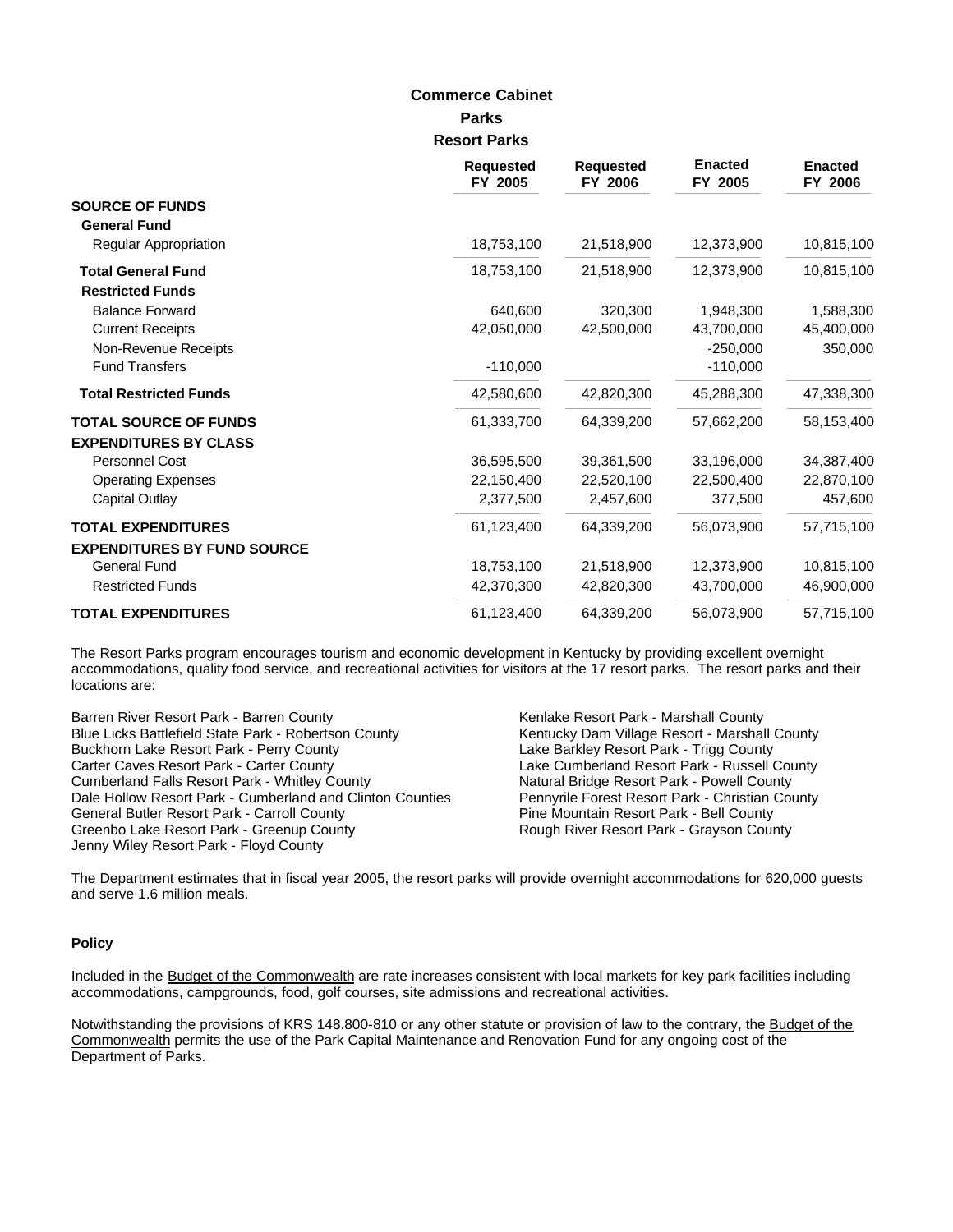# **Parks Recreation Parks and Historic Sites Commerce Cabinet**

|                                                                 | <b>Requested</b><br>FY 2005 | <b>Requested</b><br>FY 2006 | <b>Enacted</b><br>FY 2005 | <b>Enacted</b><br>FY 2006 |
|-----------------------------------------------------------------|-----------------------------|-----------------------------|---------------------------|---------------------------|
| <b>SOURCE OF FUNDS</b><br><b>General Fund</b>                   |                             |                             |                           |                           |
| <b>Regular Appropriation</b>                                    | 7,473,600                   | 8,260,200                   | 6,202,600                 | 6,202,600                 |
| <b>Total General Fund</b><br><b>Restricted Funds</b>            | 7,473,600                   | 8,260,200                   | 6,202,600                 | 6,202,600                 |
| <b>Balance Forward</b>                                          | 178,100                     | 98,100                      | 589,900                   | 964,900                   |
| <b>Current Receipts</b><br>Non-Revenue Receipts                 | 8,575,000                   | 8,600,000                   | 9,075,000<br>900,000      | 9,185,000<br>300,000      |
| <b>Total Restricted Funds</b>                                   | 8,753,100                   | 8,698,100                   | 10,564,900                | 10,449,900                |
| <b>TOTAL SOURCE OF FUNDS</b><br><b>EXPENDITURES BY CLASS</b>    | 16,226,700                  | 16,958,300                  | 16,767,500                | 16,652,500                |
| Personnel Cost                                                  | 10,955,000                  | 11,692,400                  | 10,645,100                | 11,020,100                |
| <b>Operating Expenses</b>                                       | 5,023,600                   | 5,097,800                   | 5,007,500                 | 5,032,500                 |
| Capital Outlay                                                  | 150,000                     | 150,000                     | 150,000                   | 150,000                   |
| <b>TOTAL EXPENDITURES</b><br><b>EXPENDITURES BY FUND SOURCE</b> | 16,128,600                  | 16,940,200                  | 15,802,600                | 16,202,600                |
| <b>General Fund</b>                                             | 7,473,600                   | 8,260,200                   | 6,202,600                 | 6,202,600                 |
| <b>Restricted Funds</b>                                         | 8,655,000                   | 8,680,000                   | 9,600,000                 | 10,000,000                |
| <b>TOTAL EXPENDITURES</b>                                       | 16,128,600                  | 16,940,200                  | 15,802,600                | 16,202,600                |

The Recreation Parks and Historic Sites program encourages tourism and economic development in Kentucky by providing modern recreational and camping facilities and preserving significant scenic and historic landmarks, as well as operating museums and shrines. In fiscal year 2005, the camping areas were expected to attract approximately 300,000 visitors and museums were expected to host 305,000.

#### **Recreation Park Facilities**

| Ben Hawes State Park - Daviess County                    | Kingdom Come State Park - Harlan County                 |
|----------------------------------------------------------|---------------------------------------------------------|
| Big Bone Lick State Park - Boone County                  | Lake Malone State Park - Muhlenberg County              |
| Carr Creek State Park - Knott County                     | Levi Jackson Wilderness Road State Park - Laurel County |
| Columbus-Belmont Battlefield State Park - Hickman County | Lincoln Homestead State Park - Washington County        |
| E. P. "Tom" Sawyer State Park - Jefferson County         | Mineral Mound State Park - Lyon County                  |
| Fish Trap Lake State Park - Pike County                  | My Old Kentucky Home State Park - Nelson County         |
| Fort Boonesborough State Park - Madison County           | Nolin Lake State Park - Edmonson County                 |
| General Burnside State Park - Pulaski County             | Old Fort Harrod State Park - Mercer County              |
| Grayson Lake State Park - Elliott and Carter Counties    | Paintsville Lake State Park - Johnson County            |
| Green River Lake State Park - Taylor County              | Pine Mountain Trail State Park - Harlan & Bell Counties |
| John James Audubon State Park - Henderson County         | Taylorsville Lake State Park - Spencer County           |
| Kincaid Lake State Park - Pendleton County               | Yatesville Lake State Park - Lawrence County            |

#### **Historic Sites**

Boone Station - Fayette County<br>
Constitution Square State Shrine - Boyle County<br>
Perryville Battlefield State Shrine - Boyle County<br>
Perryville Battlefield State Shrine - Boyle County Perryville Battlefield State Shrine - Boyle County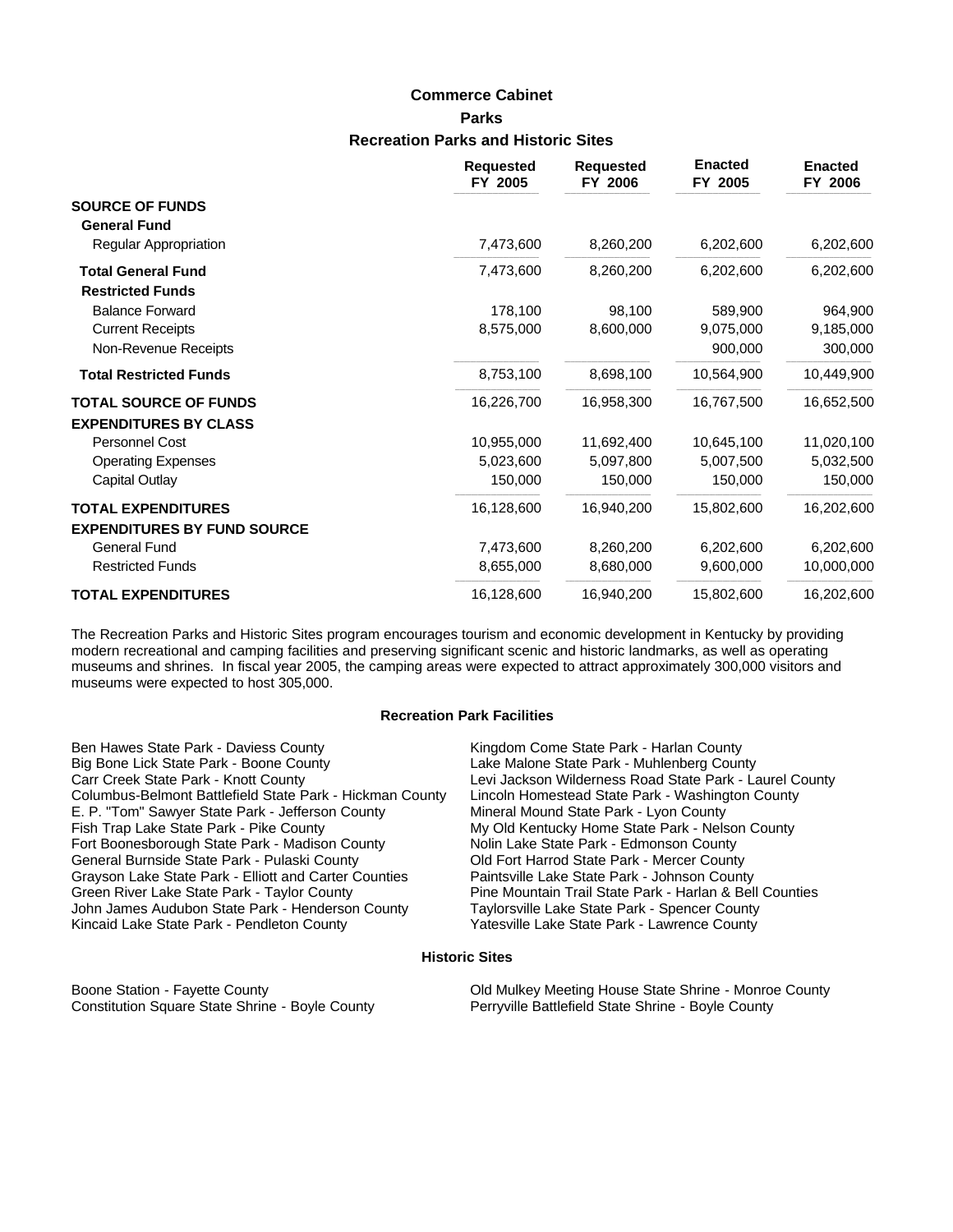Dr. Thomas Walker State Shrine - Knox County Waveland State Shrine - Fayette County Isaac Shelby State Shrine - Lincoln County<br>
Jefferson Davis Monument State Shrine - Todd County William Whitley House State Shrine - Lincoln County Jefferson Davis Monument State Shrine - Todd County

Wickliffe Mounds State Historic Site - Ballard County

### **Policy**

Included in the Budget of the Commonwealth are rate increases consistent with local markets for key park facilities including accommodations, campgrounds, food, golf courses, site admissions and recreational activities.

Notwithstanding the provisions of KRS 148.800-810 or any other statute or provision of law to the contrary, the Budget of the Commonwealth permits the use of the Park Capital Maintenance and Renovation Fund for any ongoing cost of the Department of Parks.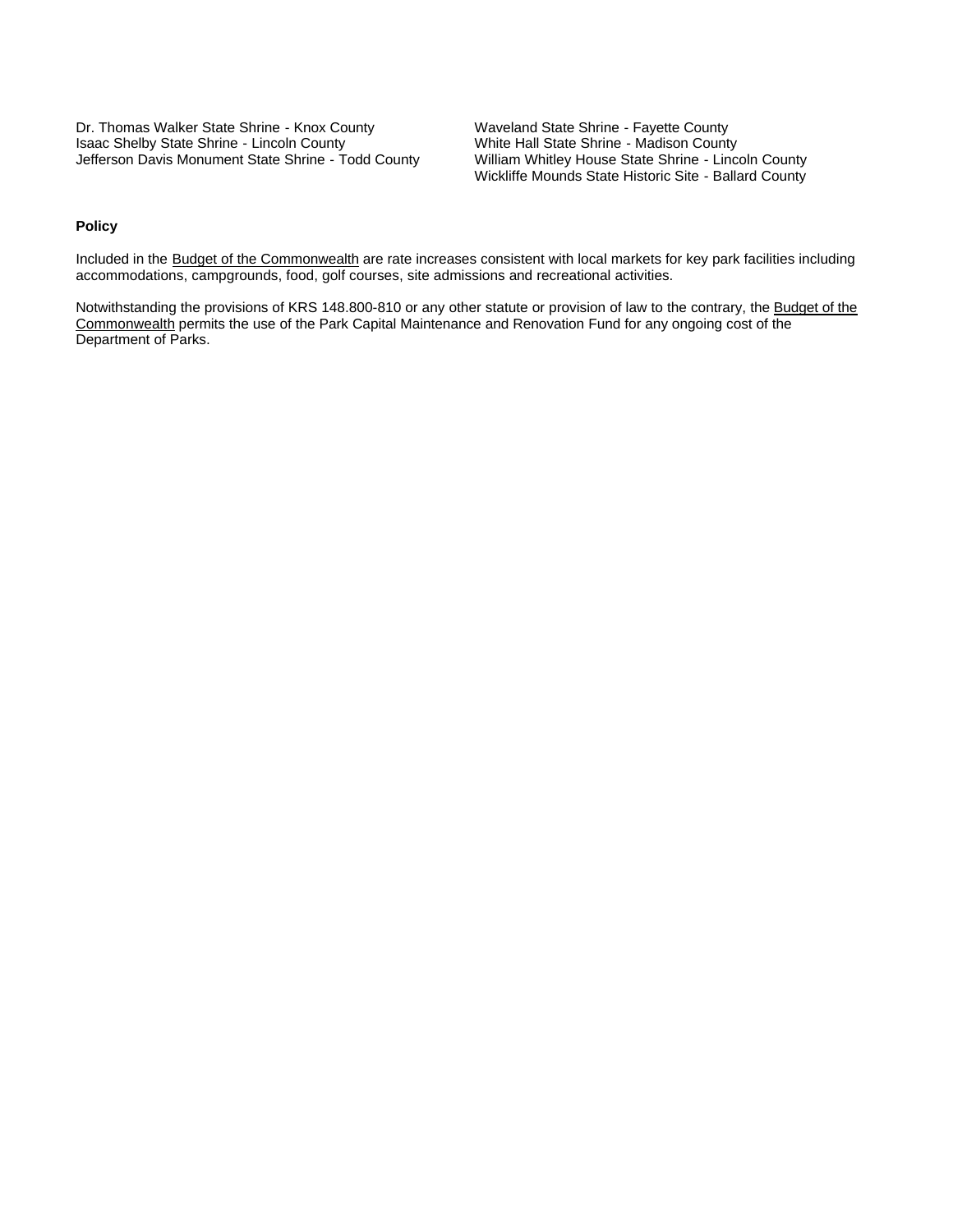### **Parks Cafeterias Commerce Cabinet**

|                                    | <b>Requested</b><br>FY 2005 | <b>Requested</b><br>FY 2006 | <b>Enacted</b><br>FY 2005 | <b>Enacted</b><br>FY 2006 |
|------------------------------------|-----------------------------|-----------------------------|---------------------------|---------------------------|
| <b>SOURCE OF FUNDS</b>             |                             |                             |                           |                           |
| <b>General Fund</b>                |                             |                             |                           |                           |
| Regular Appropriation              | 587,500                     | 630,300                     | 373,400                   | 373,400                   |
| <b>Total General Fund</b>          | 587,500                     | 630,300                     | 373,400                   | 373,400                   |
| <b>Restricted Funds</b>            |                             |                             |                           |                           |
| <b>Balance Forward</b>             | 73,700                      | 64,300                      | 18,100                    | 8,700                     |
| <b>Current Receipts</b>            | 325,000                     | 375,000                     | 1,768,900                 | 1,848,100                 |
| <b>Total Restricted Funds</b>      | 398,700                     | 439,300                     | 1,787,000                 | 1,856,800                 |
| <b>TOTAL SOURCE OF FUNDS</b>       | 986,200                     | 1,069,600                   | 2,160,400                 | 2,230,200                 |
| <b>EXPENDITURES BY CLASS</b>       |                             |                             |                           |                           |
| Personnel Cost                     | 478,500                     | 519,400                     | 743,300                   | 743,300                   |
| <b>Operating Expenses</b>          | 428,200                     | 482,900                     | 1,393,200                 | 1,471,500                 |
| Capital Outlay                     | 15,200                      | 15,400                      | 15,200                    | 15,400                    |
| <b>TOTAL EXPENDITURES</b>          | 921,900                     | 1,017,700                   | 2,151,700                 | 2,230,200                 |
| <b>EXPENDITURES BY FUND SOURCE</b> |                             |                             |                           |                           |
| General Fund                       | 587,500                     | 630,300                     | 373,400                   | 373,400                   |
| <b>Restricted Funds</b>            | 334,400                     | 387,400                     | 1,778,300                 | 1,856,800                 |
| <b>TOTAL EXPENDITURES</b>          | 921,900                     | 1,017,700                   | 2,151,700                 | 2,230,200                 |

The Cafeteria program provides food service in the Capitol Annex for members of the General Assembly, state employees, and visitors to the state offices in Frankfort. The cafeterias served over 100,000 meals in fiscal year 2004 generating sales of approximately \$603,000.

### **Policy**

Included in the Budget of the Commonwealth is funding for the operation of new cafeterias in the new Transportation Cabinet building and the Health and Family Services Cabinet building. The new cafeterias are expected to be self-supporting.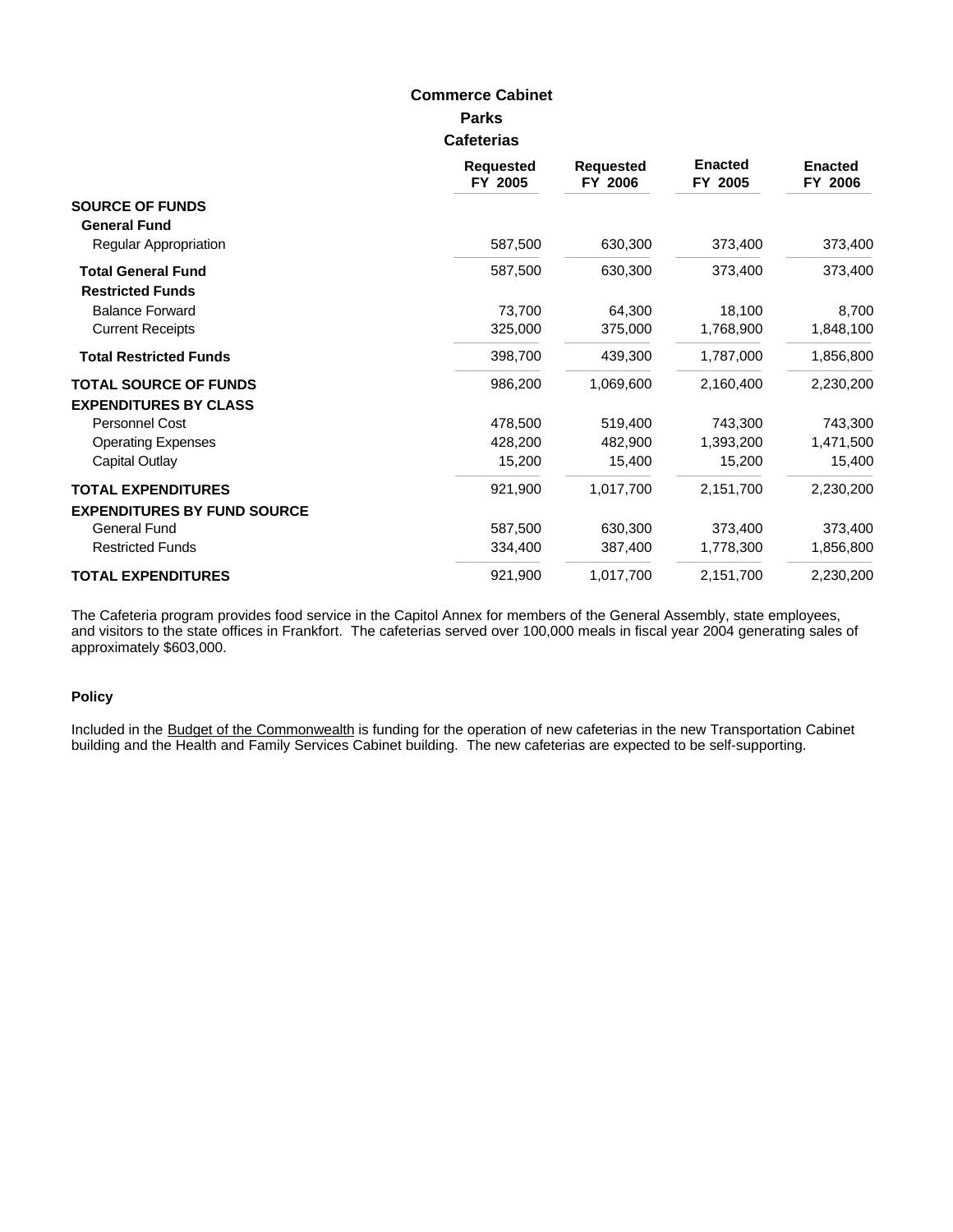### **Parks Debt Service Commerce Cabinet**

|                                    | <b>Requested</b><br>FY 2005 | <b>Requested</b><br>FY 2006 | <b>Enacted</b><br>FY 2005 | <b>Enacted</b><br>FY 2006 |
|------------------------------------|-----------------------------|-----------------------------|---------------------------|---------------------------|
| <b>SOURCE OF FUNDS</b>             |                             |                             |                           |                           |
| <b>General Fund</b>                |                             |                             |                           |                           |
| <b>Regular Appropriation</b>       |                             | 6,585,000                   |                           | 1,752,000                 |
| <b>Total General Fund</b>          |                             | 6,585,000                   |                           | 1,752,000                 |
| <b>TOTAL SOURCE OF FUNDS</b>       |                             | 6,585,000                   |                           | 1,752,000                 |
| <b>EXPENDITURES BY CLASS</b>       |                             |                             |                           |                           |
| <b>Debt Service</b>                |                             | 6,585,000                   |                           | 1,752,000                 |
| <b>TOTAL EXPENDITURES</b>          |                             | 6,585,000                   |                           | 1,752,000                 |
| <b>EXPENDITURES BY FUND SOURCE</b> |                             |                             |                           |                           |
| General Fund                       |                             | 6,585,000                   |                           | 1,752,000                 |
| <b>TOTAL EXPENDITURES</b>          |                             | 6,585,000                   |                           | 1,752,000                 |

All currently authorized General Fund debt service costs are budgeted in the Finance and Administration Cabinet in the 2004- 2006 biennium.

### **Policy**

Included in the Budget of the Commonwealth is \$1,630,000 in General Funds in fiscal year 2006 for debt service on the new \$35 million Parks Renovation Pool project. Also included is \$96,000 General Funds in fiscal year 2006 for debt service for a study of the development of the Herrington Lake area and \$26,000 in fiscal year 2006 for debt service for land acquisition at Kincaid Lake.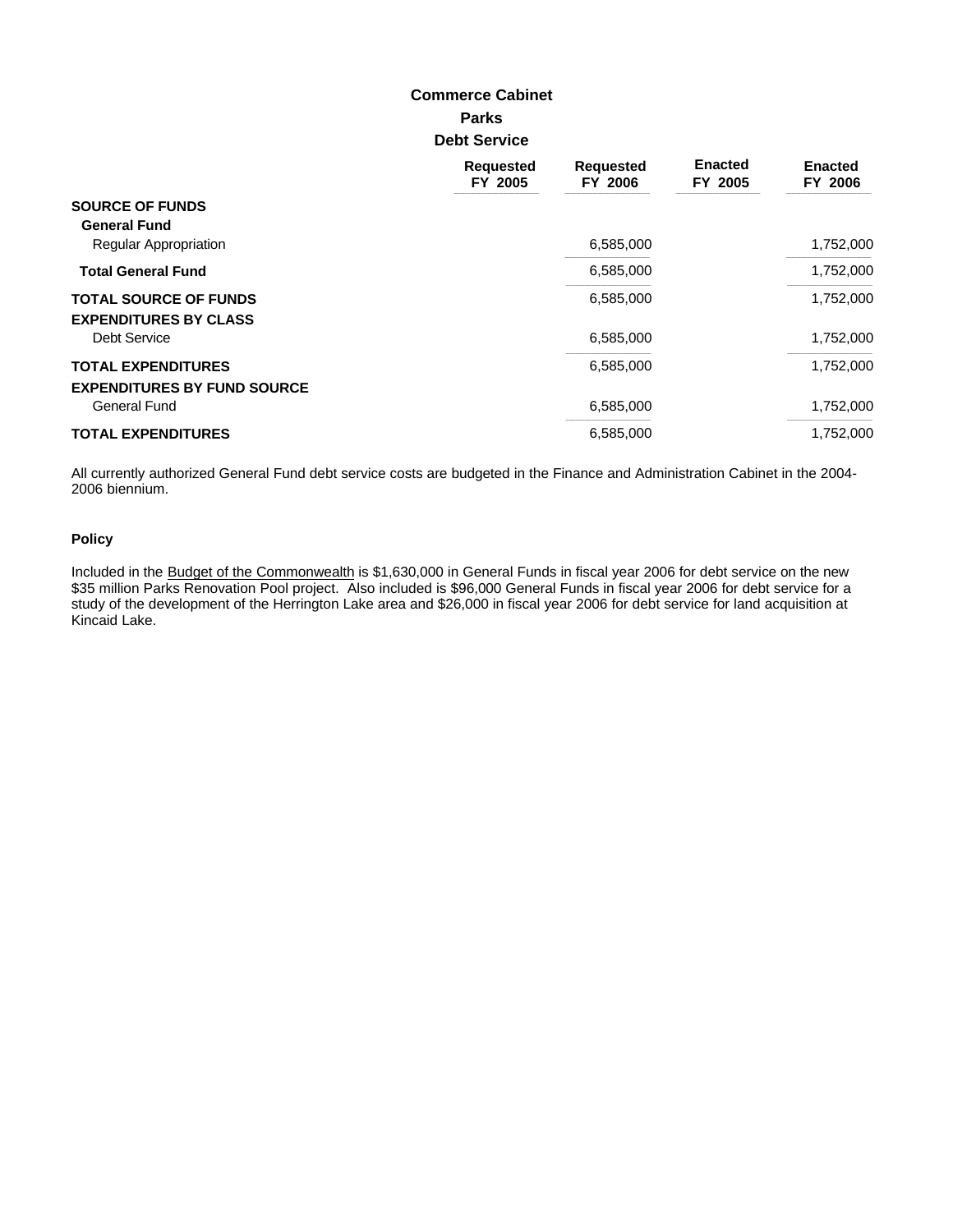### **Horse Park Commission Commerce Cabinet**

|                                    | <b>Requested</b><br>FY 2005 | <b>Requested</b><br>FY 2006 | <b>Enacted</b><br>FY 2005 | <b>Enacted</b><br>FY 2006 |
|------------------------------------|-----------------------------|-----------------------------|---------------------------|---------------------------|
| <b>SOURCE OF FUNDS</b>             |                             |                             |                           |                           |
| <b>General Fund</b>                |                             |                             |                           |                           |
| <b>Regular Appropriation</b>       | 2,438,500                   | 6,238,200                   | 1,871,200                 | 1,693,200                 |
| <b>Total General Fund</b>          | 2,438,500                   | 6,238,200                   | 1,871,200                 | 1,693,200                 |
| <b>Restricted Funds</b>            |                             |                             |                           |                           |
| <b>Balance Forward</b>             | 107,300                     | 107,300                     | 135,200                   | 95,200                    |
| <b>Current Receipts</b>            | 5,522,800                   | 5,529,000                   | 5,522,800                 | 5,529,000                 |
| <b>Fund Transfers</b>              | $-40,000$                   |                             | $-40,000$                 |                           |
| <b>Total Restricted Funds</b>      | 5,590,100                   | 5,636,300                   | 5,618,000                 | 5,624,200                 |
| <b>TOTAL SOURCE OF FUNDS</b>       | 8,028,600                   | 11,874,500                  | 7,489,200                 | 7,317,400                 |
| <b>EXPENDITURES BY CLASS</b>       |                             |                             |                           |                           |
| Personnel Cost                     | 4,933,500                   | 5,313,800                   | 4,258,800                 | 4,265,000                 |
| <b>Operating Expenses</b>          | 2,982,800                   | 2,982,800                   | 3,135,200                 | 2,885,200                 |
| Debt Service                       |                             | 3,425,600                   |                           | 72,000                    |
| Capital Outlay                     | 45,000                      | 45,000                      |                           |                           |
| <b>TOTAL EXPENDITURES</b>          | 7,961,300                   | 11,767,200                  | 7,394,000                 | 7,222,200                 |
| <b>EXPENDITURES BY FUND SOURCE</b> |                             |                             |                           |                           |
| General Fund                       | 2,438,500                   | 6,238,200                   | 1,871,200                 | 1,693,200                 |
| <b>Restricted Funds</b>            | 5,522,800                   | 5,529,000                   | 5,522,800                 | 5,529,000                 |
| <b>TOTAL EXPENDITURES</b>          | 7,961,300                   | 11,767,200                  | 7,394,000                 | 7,222,200                 |

The Kentucky Horse Park (KRS 148.250) is comprised of 1224 acres on which are situated over 110 structures, 34 miles of fencing and 260 campsites. Horse Park programs consist primarily of four main functions:

 1) **Equine Theme Park**-The central area of the Park contains tourist activities that include the Visitor Information Center, International Museum of the Horse, Gift Shop, Restaurant, Parade of Breeds and Hall of Champions Shows, Horseback Riding, Horse Drawn Tours, and other activities. 160,000 people visit annually generating \$3.5 million in revenue.

 2) **Events**-The Horse Park is the host venue for both equine and non-equine special events. Horse shows are central to the mission of the Park and comprise the majority of special event activities. 60 annual equine events utilize 21 pole barns (1086 stalls), a 1200 seat covered arena, show office complex, six hunter-jumper rings, four dressage rings, 7800 yard cross country course, steeplechase course, and other ancillary structures. In 2004, horse events attracted approximately 384,000 people and \$1.3 million in revenue. The Park also hosts non-equine events that include soccer, high school cross country, dog shows, "Old Kentucky Nights" evening programs, "Southern Lights" holiday lights show and many other events.

 3) **Campground**-The popular Campground is made up of 260 campsites with water/electric hook ups, grocery store, two bathhouses, pool, tennis courts, playground, and covered pavilion. 102,000 people camp at the Horse Park generating more than \$1,115,000 in direct income annually.

 4) **National Horse Center**-Another area of remarkable growth has been the National Horse Center, a collection of the nation's and the state's leading equestrian organizations. The NHC now includes 24 distinct organizations contained in 9 office buildings. The NHC has solidified the Horse Park's key role in making Kentucky truly the "Horse Capital of the World."

#### **Policy**

The Budget of the Commonwealth includes a \$72,000 in General Fund in fiscal year 2005-2006 for debt service for the design of a new indoor arena.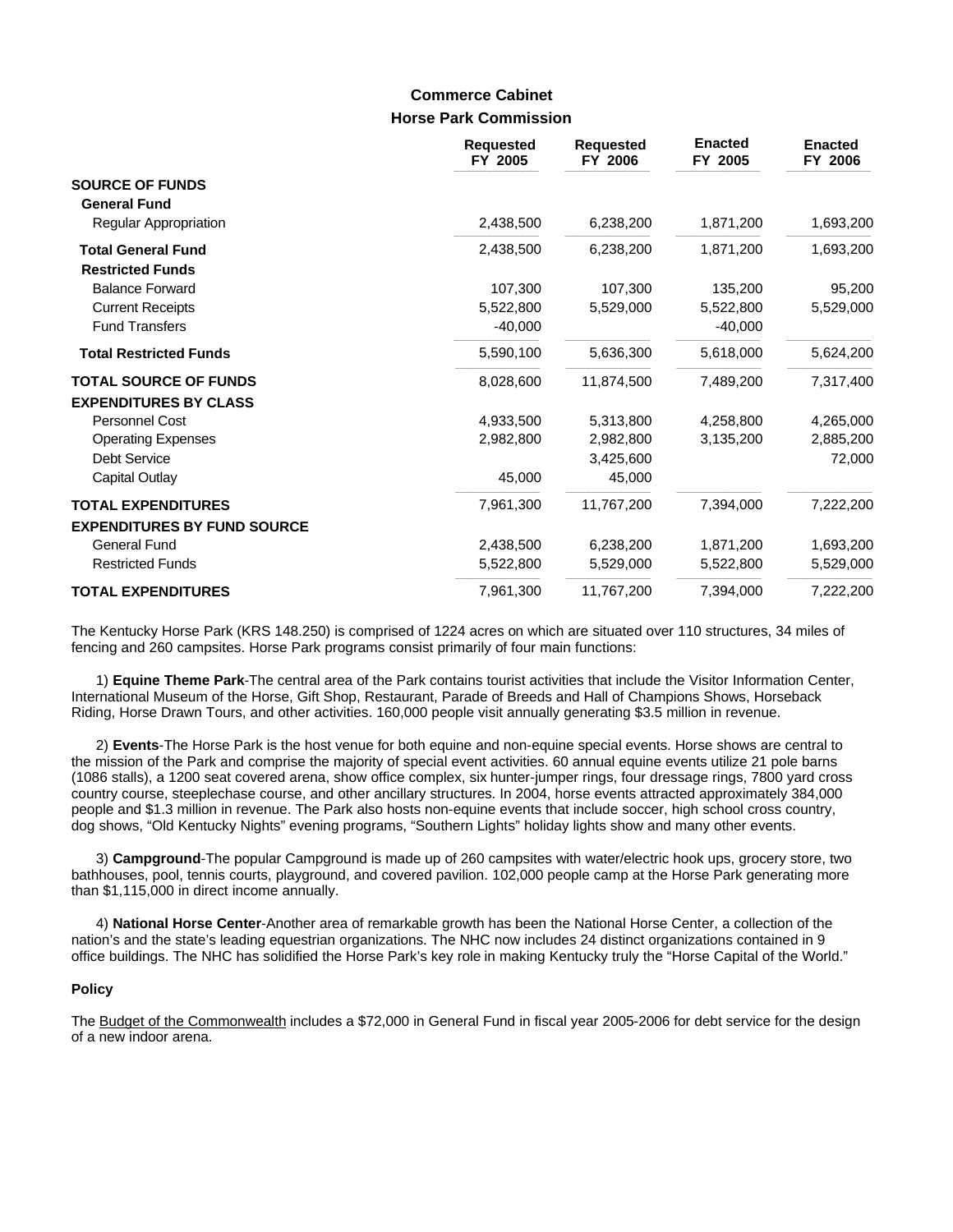### **State Fair Board Commerce Cabinet**

|                                          | <b>Requested</b><br>FY 2005 | <b>Requested</b><br>FY 2006 | <b>Enacted</b><br>FY 2005 | <b>Enacted</b><br>FY 2006 |
|------------------------------------------|-----------------------------|-----------------------------|---------------------------|---------------------------|
| <b>SOURCE OF FUNDS</b>                   |                             |                             |                           |                           |
| <b>General Fund</b>                      |                             |                             |                           |                           |
| <b>Regular Appropriation</b>             | 7,070,000                   | 7,070,000                   | 396,800                   | 2,724,800                 |
| <b>Total General Fund</b>                | 7,070,000                   | 7,070,000                   | 396,800                   | 2,724,800                 |
| <b>Restricted Funds</b>                  |                             |                             |                           |                           |
| <b>Balance Forward</b>                   | 2,482,000                   | 2,599,000                   | 2,045,700                 | 2,003,700                 |
| <b>Current Receipts</b>                  | 38,653,900                  | 40,229,400                  | 36,382,200                | 37,749,500                |
| Non-Revenue Receipts                     | $-1,000,000$                | $-1,000,000$                | $-1,371,000$              | $-1,371,000$              |
| <b>Fund Transfers</b>                    | $-50,000$                   |                             | $-50,000$                 |                           |
| <b>Total Restricted Funds</b>            | 40,085,900                  | 41,828,400                  | 37,006,900                | 38,382,200                |
| <b>TOTAL SOURCE OF FUNDS</b>             | 47,155,900                  | 48,898,400                  | 37,403,700                | 41,107,000                |
| <b>EXPENDITURES BY CLASS</b>             |                             |                             |                           |                           |
| Personnel Cost                           | 19,507,700                  | 20,683,400                  | 19,038,900                | 20,284,600                |
| <b>Operating Expenses</b>                | 11,293,700                  | 11,655,800                  | 10,722,900                | 10,643,900                |
| Grants, Loans or Benefits                | 1,543,900                   | 1,545,200                   | 1,500,400                 | 1,500,400                 |
| <b>Debt Service</b>                      | 11,992,000                  | 11,992,000                  | 4,012,300                 | 6,574,900                 |
| Capital Outlay                           | 269,600                     | 277,100                     | 125,500                   | 125,500                   |
| <b>TOTAL EXPENDITURES</b>                | 44,606,900                  | 46,153,500                  | 35,400,000                | 39,129,300                |
| <b>EXPENDITURES BY FUND SOURCE</b>       |                             |                             |                           |                           |
| <b>General Fund</b>                      | 7,070,000                   | 7,070,000                   | 396,800                   | 2,724,800                 |
| <b>Restricted Funds</b>                  | 37,536,900                  | 39,083,500                  | 35,003,200                | 36,404,500                |
| <b>TOTAL EXPENDITURES</b>                | 44,606,900                  | 46,153,500                  | 35,400,000                | 39,129,300                |
| <b>EXPENDITURES BY UNIT</b>              |                             |                             |                           |                           |
| Kentucky Fair and Exposition Center      | 27,965,300                  | 29,303,100                  | 26,738,100                | 28,130,800                |
| Kentucky International Convention Center | 4,649,600                   | 4,858,400                   | 4,649,600                 | 4,657,600                 |
| Debt Service                             | 11,992,000                  | 11,992,000                  | 4,012,300                 | 6,340,900                 |
| <b>TOTAL EXPENDITURES</b>                | 44,606,900                  | 46,153,500                  | 35,400,000                | 39,129,300                |

The Kentucky State Fair Board authorized in KRS 247 is composed of 15 members: the Governor, the Commissioner of Agriculture, the Dean of the College of Agriculture at the University of Kentucky, and 12 members, all which are appointed by the Governor. Five of the 12 members appointed by the Governor are selected from nominations from the Kentucky Association of Fairs and Horse Shows, the Kentucky Livestock Improvement Association, the Kentucky State National Farmers Organization, the American Saddle Horse Breeders Association, and the Kentucky Farm Bureau Federation. The Board manages and administers the funds, buildings, grounds, and equipment of the Kentucky Fair and Exposition Center and the Kentucky International Convention Center in Louisville. A president is appointed by the Board to manage the Centers.

#### **Policy**

The Budget of the Commonwealth includes \$2,328,000 in General Fund in fiscal year 2005-2006 for debt service for the East Wing/ Hall renovation project. The Budget of the Commonwealth also includes a \$234,000 in Restricted Funds in fiscal year 2005-2006 for debt service for this same project, the total authorization of which is \$55 million (\$50 million General Fund bonds and \$5 million agency bonds).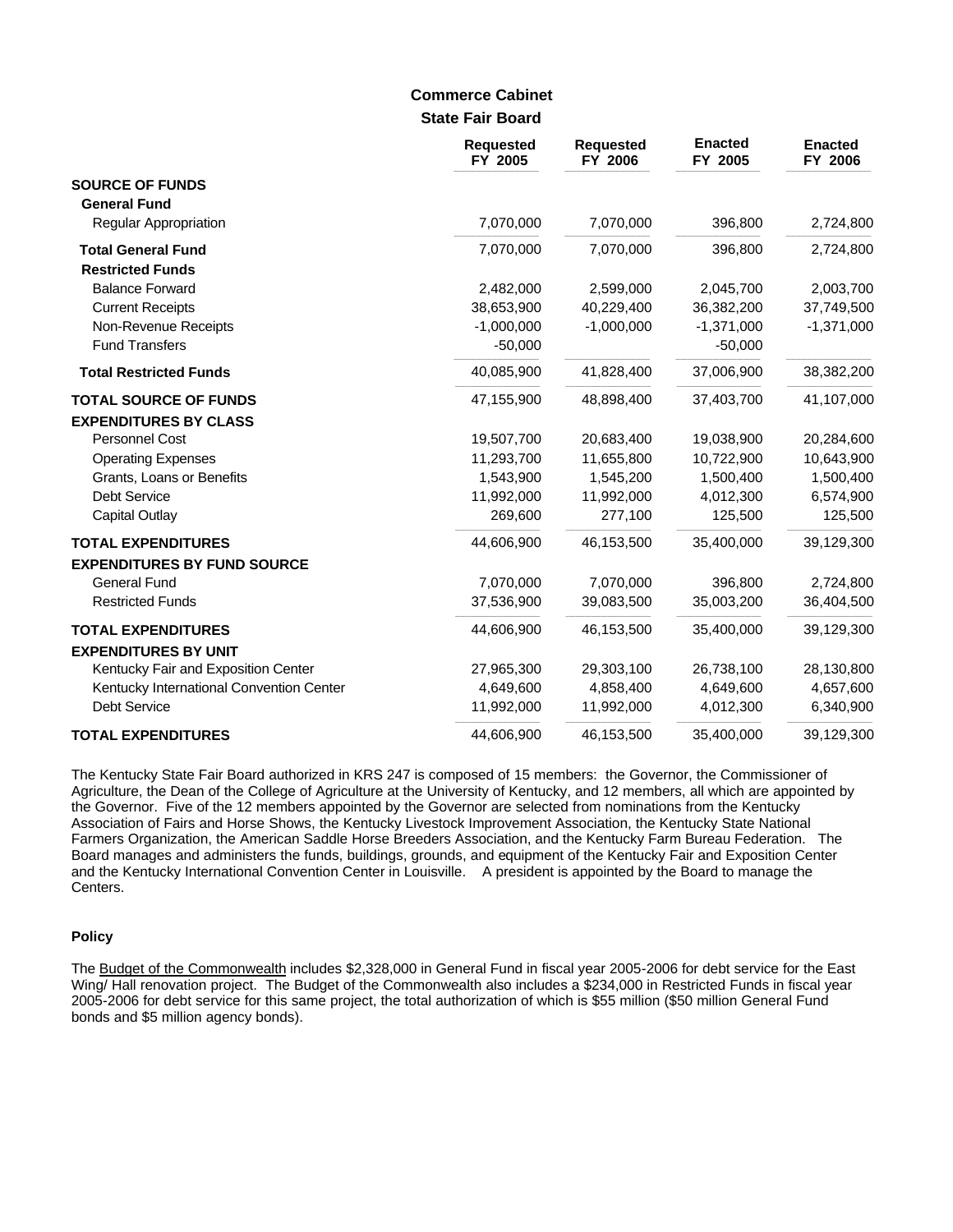# **State Fair Board Kentucky Fair and Exposition Center Commerce Cabinet**

|                                    | <b>Requested</b><br>FY 2005 | <b>Requested</b><br>FY 2006 | <b>Enacted</b><br>FY 2005 | <b>Enacted</b><br>FY 2006 |
|------------------------------------|-----------------------------|-----------------------------|---------------------------|---------------------------|
| <b>SOURCE OF FUNDS</b>             |                             |                             |                           |                           |
| <b>General Fund</b>                |                             |                             |                           |                           |
| Regular Appropriation              | 407,000                     | 407,000                     | 396,800                   | 396,800                   |
| <b>Total General Fund</b>          | 407,000                     | 407,000                     | 396,800                   | 396,800                   |
| <b>Restricted Funds</b>            |                             |                             |                           |                           |
| <b>Balance Forward</b>             | 1,928,800                   | 1,461,800                   | 1,052,600                 | 1,052,600                 |
| <b>Current Receipts</b>            | 28,091,300                  | 29,552,700                  | 27,712,300                | 29,173,700                |
| Non-Revenue Receipts               | $-1,000,000$                | $-1,000,000$                | $-1,371,000$              | $-1,371,000$              |
| <b>Total Restricted Funds</b>      | 29,020,100                  | 30,014,500                  | 27,393,900                | 28,855,300                |
| <b>TOTAL SOURCE OF FUNDS</b>       | 29,427,100                  | 30,421,500                  | 27.790.700                | 29,252,100                |
| <b>EXPENDITURES BY CLASS</b>       |                             |                             |                           |                           |
| Personnel Cost                     | 16,618,700                  | 17,581,700                  | 16,149,900                | 17,308,600                |
| <b>Operating Expenses</b>          | 9,606,400                   | 9,972,400                   | 9,035,600                 | 9,035,600                 |
| Grants, Loans or Benefits          | 1,543,900                   | 1,545,200                   | 1,500,400                 | 1,500,400                 |
| <b>Debt Service</b>                |                             |                             |                           | 234,000                   |
| <b>Capital Outlay</b>              | 196,300                     | 203,800                     | 52,200                    | 52,200                    |
| <b>TOTAL EXPENDITURES</b>          | 27,965,300                  | 29,303,100                  | 26,738,100                | 28,130,800                |
| <b>EXPENDITURES BY FUND SOURCE</b> |                             |                             |                           |                           |
| <b>General Fund</b>                | 407,000                     | 407,000                     | 396,800                   | 396,800                   |
| <b>Restricted Funds</b>            | 27,558,300                  | 28,896,100                  | 26,341,300                | 27,734,000                |
| <b>TOTAL EXPENDITURES</b>          | 27,965,300                  | 29,303,100                  | 26,738,100                | 28,130,800                |

The Kentucky Fair and Exposition Center provides facilities and services for conventions, trade shows, agricultural activities, athletic events, concerts, and cultural and commercial productions year-round. At this site, the State Fair Board produces its three major expositions during the year: the Kentucky State Fair, the National Farm Machinery Show, and the North American International Livestock Exposition.

The Kentucky Fair and Exposition Center is a completely air-conditioned complex that includes one million square feet of exhibit and meeting space at ground level. It includes the 19,000-seat Freedom Hall Coliseum, identical East and West Exhibit Halls, East and West Exposition Wings, the South Wing Exposition Facility and Conference Center, a smaller exposition Pavilion, a 600-seat amphitheater, a 5,000-seat Livestock and Horse Show Arena, and a 37,000-seat stadium. Also serving the Kentucky Fair and Exposition Center are the adjacent Executive Inn East, Executive Inn West, Executive Bowl, and the Kentucky Kingdom Amusement Park, all of which are long-term lessees of the State Fair Board. An expansion of the South Wing, approved by the 2003 General Assembly, is currently under construction.

#### **Policy**

Funding of \$396,800 from the General Fund is provided each year of the biennium for the North American International Livestock Exposition program.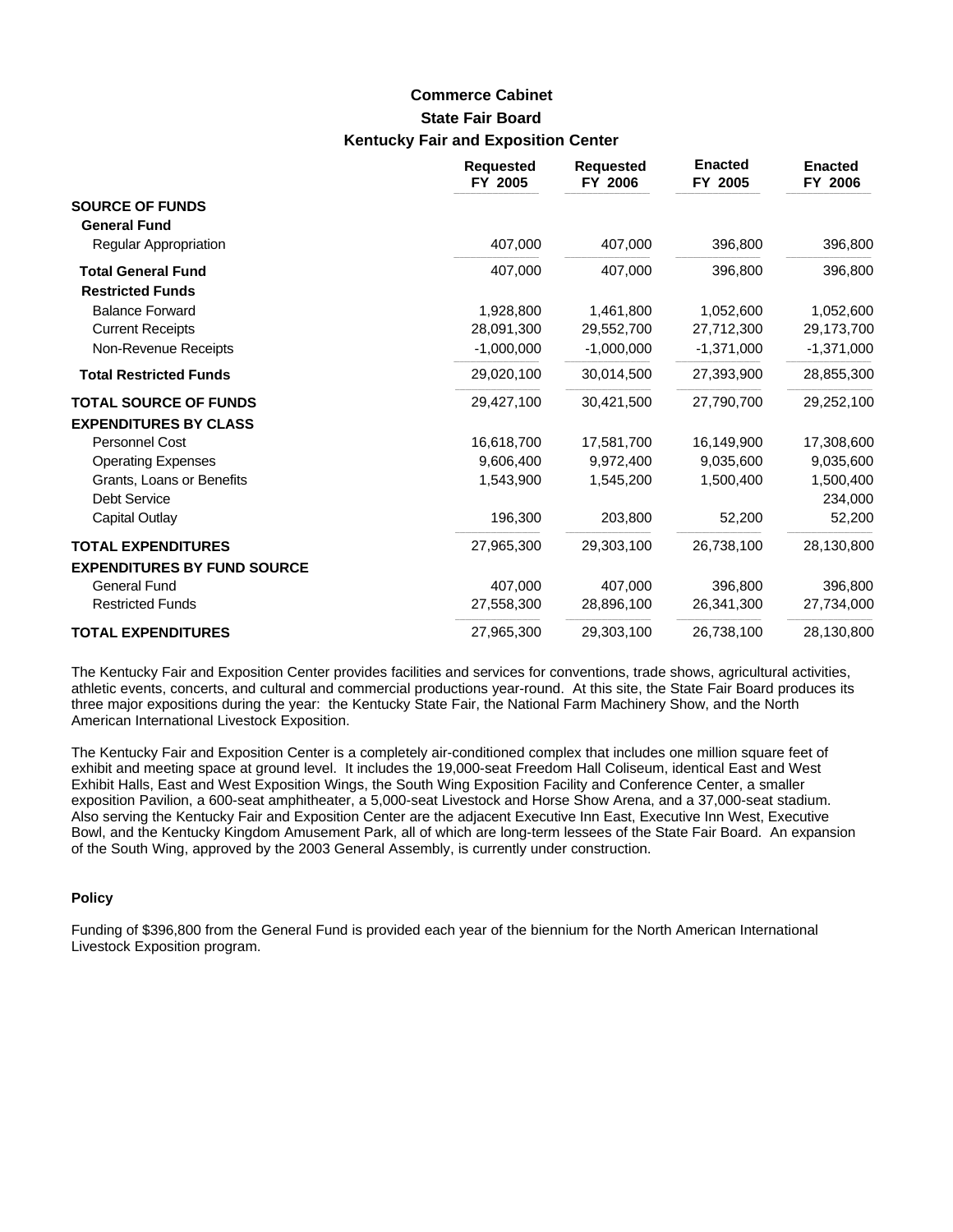## **State Fair Board Kentucky International Convention Center Commerce Cabinet**

|                                    | <b>Requested</b><br>FY 2005 | <b>Requested</b><br>FY 2006 | <b>Enacted</b><br>FY 2005 | <b>Enacted</b><br>FY 2006 |
|------------------------------------|-----------------------------|-----------------------------|---------------------------|---------------------------|
| <b>SOURCE OF FUNDS</b>             |                             |                             |                           |                           |
| <b>Restricted Funds</b>            |                             |                             |                           |                           |
| <b>Balance Forward</b>             | 553,200                     | 1,137,200                   | 993,100                   | 951,100                   |
| <b>Current Receipts</b>            | 5,233,600                   | 5,347,700                   | 4,657,600                 | 4,562,900                 |
| <b>Fund Transfers</b>              | $-50,000$                   |                             | $-50,000$                 |                           |
| <b>Total Restricted Funds</b>      | 5,736,800                   | 6,484,900                   | 5,600,700                 | 5,514,000                 |
| <b>TOTAL SOURCE OF FUNDS</b>       | 5,736,800                   | 6,484,900                   | 5,600,700                 | 5,514,000                 |
| <b>EXPENDITURES BY CLASS</b>       |                             |                             |                           |                           |
| Personnel Cost                     | 2,889,000                   | 3,101,700                   | 2,889,000                 | 2,976,000                 |
| <b>Operating Expenses</b>          | 1,687,300                   | 1,683,400                   | 1,687,300                 | 1,608,300                 |
| Capital Outlay                     | 73,300                      | 73,300                      | 73,300                    | 73,300                    |
| <b>TOTAL EXPENDITURES</b>          | 4,649,600                   | 4,858,400                   | 4,649,600                 | 4,657,600                 |
| <b>EXPENDITURES BY FUND SOURCE</b> |                             |                             |                           |                           |
| <b>Restricted Funds</b>            | 4,649,600                   | 4,858,400                   | 4,649,600                 | 4,657,600                 |
| <b>TOTAL EXPENDITURES</b>          | 4,649,600                   | 4,858,400                   | 4,649,600                 | 4,657,600                 |

The Kentucky International Convention Center provides facilities and services for intermediate-sized conventions, trade shows, association events, concerts, and cultural and commercial productions year-round. This facility is an integral and interdependent part of the overall redevelopment of downtown Louisville by both government and private enterprises.

The Center includes approximately 200,000 square feet of exhibit space, a 30,000 square foot ballroom, and nearly 70,000 square feet of meeting space along both sides of Third Street. The exhibit and meeting areas are linked by public concourses spanning Third Street.

The Center is served by the Hyatt and Cowger Parking Garages, which provide 1,300 enclosed parking spaces, and by the Hyatt Regency Hotel, which is a long-term lessee of the Board. The Cowger Garage also includes commercial space which is leased on a long-term basis.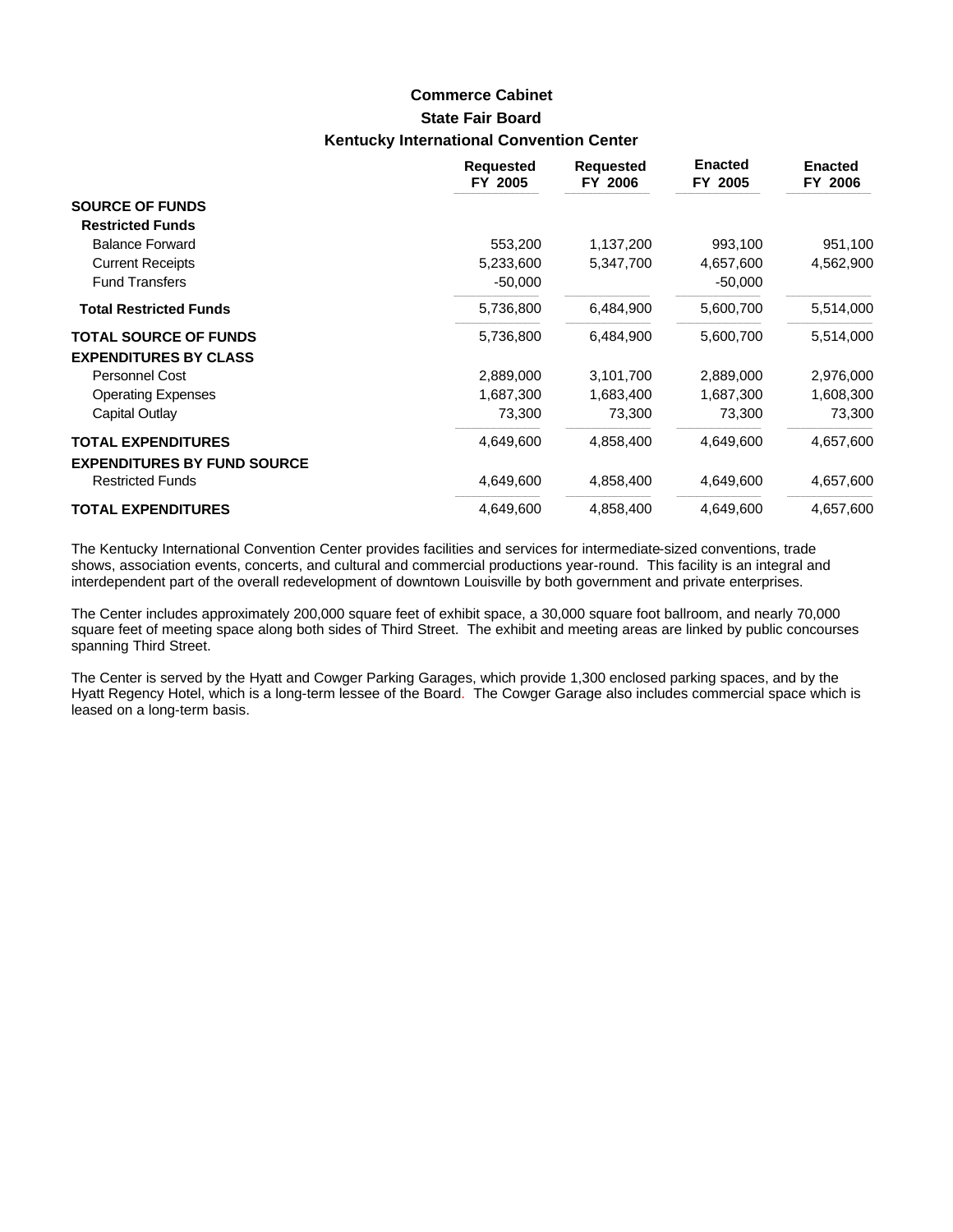### **State Fair Board Debt Service Commerce Cabinet**

|                                                                 | <b>Requested</b><br>FY 2005 | <b>Requested</b><br>FY 2006 | <b>Enacted</b><br>FY 2005 | <b>Enacted</b><br>FY 2006 |
|-----------------------------------------------------------------|-----------------------------|-----------------------------|---------------------------|---------------------------|
| <b>SOURCE OF FUNDS</b><br><b>General Fund</b>                   |                             |                             |                           |                           |
| Regular Appropriation                                           | 6,663,000                   | 6,663,000                   |                           | 2,328,000                 |
| <b>Total General Fund</b><br><b>Restricted Funds</b>            | 6,663,000                   | 6,663,000                   |                           | 2,328,000                 |
| <b>Current Receipts</b>                                         | 5,329,000                   | 5,329,000                   | 4,012,300                 | 4,012,900                 |
| <b>Total Restricted Funds</b>                                   | 5,329,000                   | 5,329,000                   | 4,012,300                 | 4,012,900                 |
| <b>TOTAL SOURCE OF FUNDS</b><br><b>EXPENDITURES BY CLASS</b>    | 11,992,000                  | 11,992,000                  | 4,012,300                 | 6,340,900                 |
| <b>Debt Service</b>                                             | 11,992,000                  | 11,992,000                  | 4,012,300                 | 6,340,900                 |
| <b>TOTAL EXPENDITURES</b><br><b>EXPENDITURES BY FUND SOURCE</b> | 11,992,000                  | 11,992,000                  | 4,012,300                 | 6,340,900                 |
| <b>General Fund</b>                                             | 6,663,000                   | 6,663,000                   |                           | 2,328,000                 |
| <b>Restricted Funds</b>                                         | 5,329,000                   | 5,329,000                   | 4,012,300                 | 4,012,900                 |
| <b>TOTAL EXPENDITURES</b>                                       | 11,992,000                  | 11,992,000                  | 4,012,300                 | 6,340,900                 |

The Debt Service program is responsible for the annual debt service payments on Fair Board bonds issued by the State Property and Buildings Commission.

Restricted funds in the amount of \$4,012,300 in fiscal year 2005 and \$4,012,900 in fiscal year 2006 are included for Project 81 debt service payments. Project 81 provided funding for an expansion of South Wing C.

All previously authorized General Fund debt service costs are budgeted in the Finance and Administration Cabinet in the 2004-2006 biennium.

#### **Policy**

The Budget of the Commonwealth includes \$2,328,000 in General Fund in fiscal year 2005-2006 for debt service for the East Wing/ Hall renovation project. The Budget of the Commonwealth also includes a \$234,000 in Restricted Funds in fiscal year 2005-2006 for debt service for this same project, the total authorization of which is \$55 million (\$50 million General Fund bonds and \$5 million agency bonds).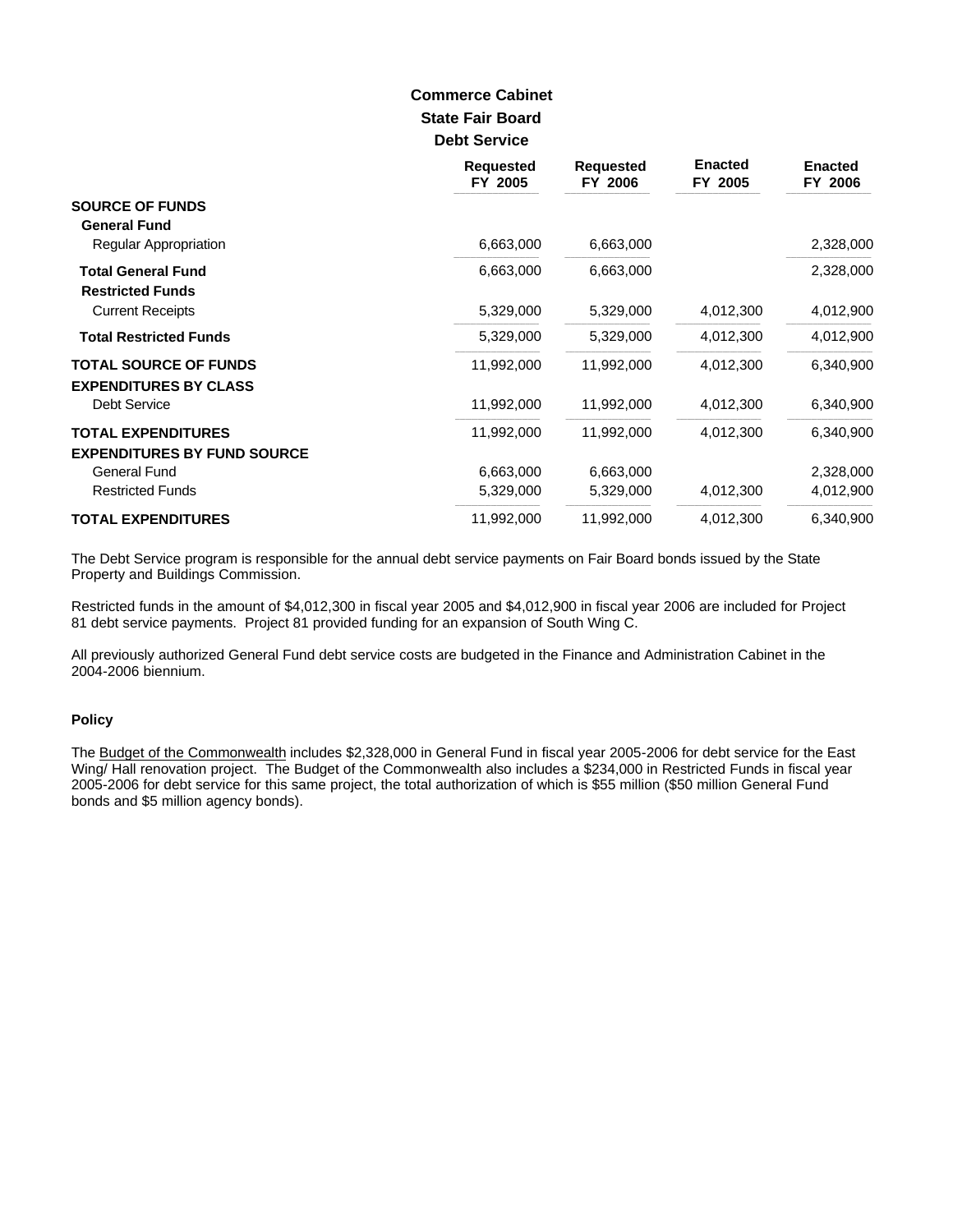## **Fish and Wildlife Resources Commerce Cabinet**

|                                                               | <b>Requested</b><br>FY 2005 | <b>Requested</b><br>FY 2006 | <b>Enacted</b><br>FY 2005 | <b>Enacted</b><br>FY 2006 |
|---------------------------------------------------------------|-----------------------------|-----------------------------|---------------------------|---------------------------|
| <b>SOURCE OF FUNDS</b><br><b>Restricted Funds</b>             |                             |                             |                           |                           |
| <b>Balance Forward</b>                                        | 29,532,600                  | 25,152,600                  | 36,954,200                | 33,867,500                |
| <b>Current Receipts</b>                                       | 31,635,000                  | 31,535,000                  | 31,635,000                | 31,535,000                |
| Non-Revenue Receipts                                          | $-6,750,000$                | $-6,100,000$                | $-6,750,000$              | $-6,100,000$              |
| <b>Total Restricted Funds</b><br><b>Federal Funds</b>         | 54,417,600                  | 50,587,600                  | 61,839,200                | 59,302,500                |
| <b>Balance Forward</b>                                        | 4,430,800                   | 4,430,800                   | 4,430,800                 | 4,430,800                 |
| <b>Current Receipts</b>                                       | 10,830,000                  | 10,864,000                  | 10,830,000                | 10,864,000                |
| <b>Total Federal Funds</b>                                    | 15,260,800                  | 15,294,800                  | 15,260,800                | 15,294,800                |
| <b>TOTAL SOURCE OF FUNDS</b>                                  | 69,678,400                  | 65,882,400                  | 77,100,000                | 74,597,300                |
| <b>EXPENDITURES BY CLASS</b>                                  |                             |                             |                           |                           |
| Personnel Cost<br><b>Operating Expenses</b>                   | 30,260,200<br>7,054,100     | 32,549,100<br>7,054,200     | 29,141,400<br>7,016,600   | 29,145,300<br>7,016,700   |
| Capital Outlay                                                | 2,780,700                   | 2,693,700                   | 2,643,700                 | 2,643,700                 |
| <b>TOTAL EXPENDITURES</b>                                     | 40,095,000                  | 42,297,000                  | 38,801,700                | 38,805,700                |
| <b>EXPENDITURES BY FUND SOURCE</b><br><b>Restricted Funds</b> | 29,265,000                  | 31,433,000                  | 27,971,700                | 27,941,700                |
| <b>Federal Funds</b>                                          | 10,830,000                  | 10,864,000                  | 10,830,000                | 10,864,000                |
| <b>TOTAL EXPENDITURES</b>                                     | 40,095,000                  | 42,297,000                  | 38,801,700                | 38,805,700                |
| <b>EXPENDITURES BY UNIT</b>                                   |                             |                             |                           |                           |
| Administration and Support                                    | 5,091,700                   | 5,376,400                   | 4,737,300                 | 4,707,300                 |
| <b>Wildlife Management</b>                                    | 10,899,400                  | 11,397,800                  | 10,585,000                | 10,619,000                |
| <b>Fisheries Management</b>                                   | 5,978,400                   | 6,366,600                   | 6,357,900                 | 6,357,900                 |
| Information and Education<br>Law Enforcement                  | 5,916,900<br>12,208,600     | 6,215,700<br>12,940,500     | 5,262,900<br>11,858,600   | 5,262,900<br>11,858,600   |
| <b>TOTAL EXPENDITURES</b>                                     | 40,095,000                  | 42,297,000                  | 38,801,700                | 38,805,700                |

The Department of Fish and Wildlife Resources, established by KRS 150, is responsible for the protection and improvement of fish and wildlife resources in Kentucky. The Department is headed by a Commissioner appointed by the Fish and Wildlife Commission. The Commission, which is responsible for Department policy, is a nine member bipartisan body appointed by the Governor from a list of candidates provided by sportsmen's organizations in each of nine districts.

Financial support of the Department is derived from the sale of hunting and fishing licenses, federal grants, interest income, fines and penalties assessed by the courts for violation of game and fish laws, and numerous other miscellaneous receipts.

Currently, the Department owns approximately 120,000 acres of land in Kentucky which are used to further its program activities. This acreage includes the State Game Farm, 80 major wildlife management areas, two warm water hatcheries, and three summer camps. An additional 712,355 acres of land and water are under lease or license by the Department for wildlife management activities. The Daniel Boone National Forest provides an additional 600,000 acres of land for public use.

The Department consists of 5 program areas: Administration and Support, Wildlife Management, Fisheries Management, Information and Education, and Law Enforcement.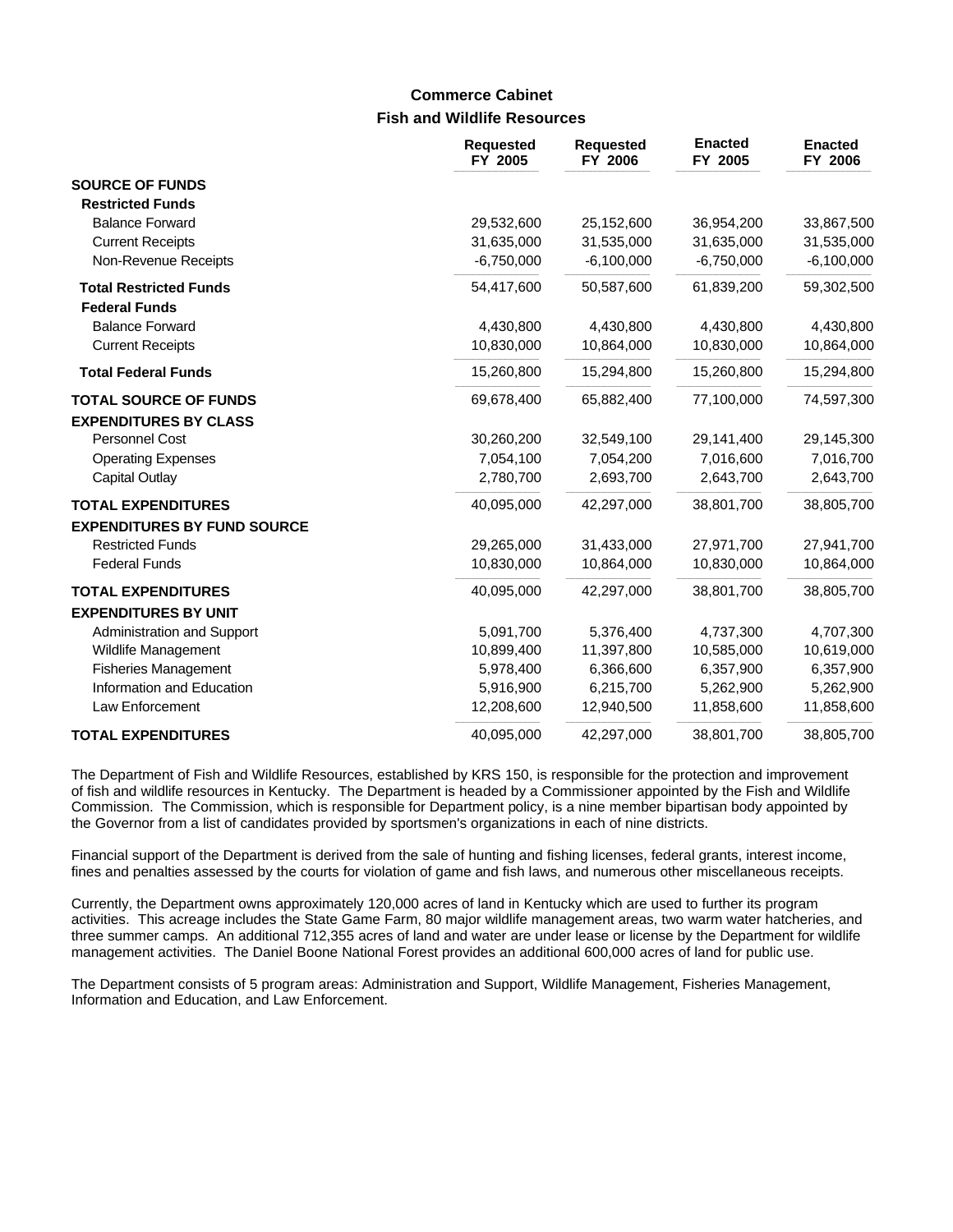Three separate Divisions are included in the Administration and Support program area. The Division of Administration and Support manages the day-to-day operations of the Department including maintaining accounting records, ensuring proper purchasing and inventory procedures are followed, and administering hunting and fishing license sales and revenue collections. The Public Affairs Division facilitates public involvement in departmental policy and regulations. The Engineering Division provides the labor and technical engineering services required for the Department's small construction projects. Duties include building small bridges, buildings, boat ramps, and roads. In addition, Engineering is responsible for surveying all property owned or being purchased by the Department.

The Wildlife Management program manages, develops, and maintains statewide game and non-game populations consistent with habitat capacity on state owned lands, licensed wildlife management areas, and privately owned lands. Additionally, Wildlife Management conducts statewide surveys to determine the relative abundance of game and non-game wildlife, formulates hunting regulations based upon biological data and recreational demands, restores viable native wildlife species by restocking in suitable habitat, and evaluates the impact of land, water resource, and other construction projects on wildlife resources. Technical guidance is provided to private landowners for improvement of wildlife habitat conditions. A fish and wildlife electronic information system is being developed for use by state agencies that include geographic information such as land types, vegetation conditions, and wildlife populations.

The Fisheries Management program manages Kentucky's fishery resources to provide optimum fishing opportunities for anglers through research, surveys, fish stocking, regulation, and technical biological guidance. Fishery biologists manage and develop fish populations and their associated habitats in major impoundments, streams, rivers, and 100,000 acres of small lakes and ponds. In addition, technical guidance is provided to private pond owners. Research biologists provide support to management through evaluation of stocking and regulatory practices.

The Information and Education program teaches Kentuckians to enjoy safely the recreational opportunities provided by Fish and Wildlife Resources and to create an appreciation and understanding of the need to conserve these resources.

The Law Enforcement program enforces fish, wildlife, and boating laws. Officers assist other federal, state, and local agencies in enforcement of all criminal laws in the Commonwealth. Officers also provide assistance to the public during times of natural disasters such as floods, forest fires, and severe winter weather.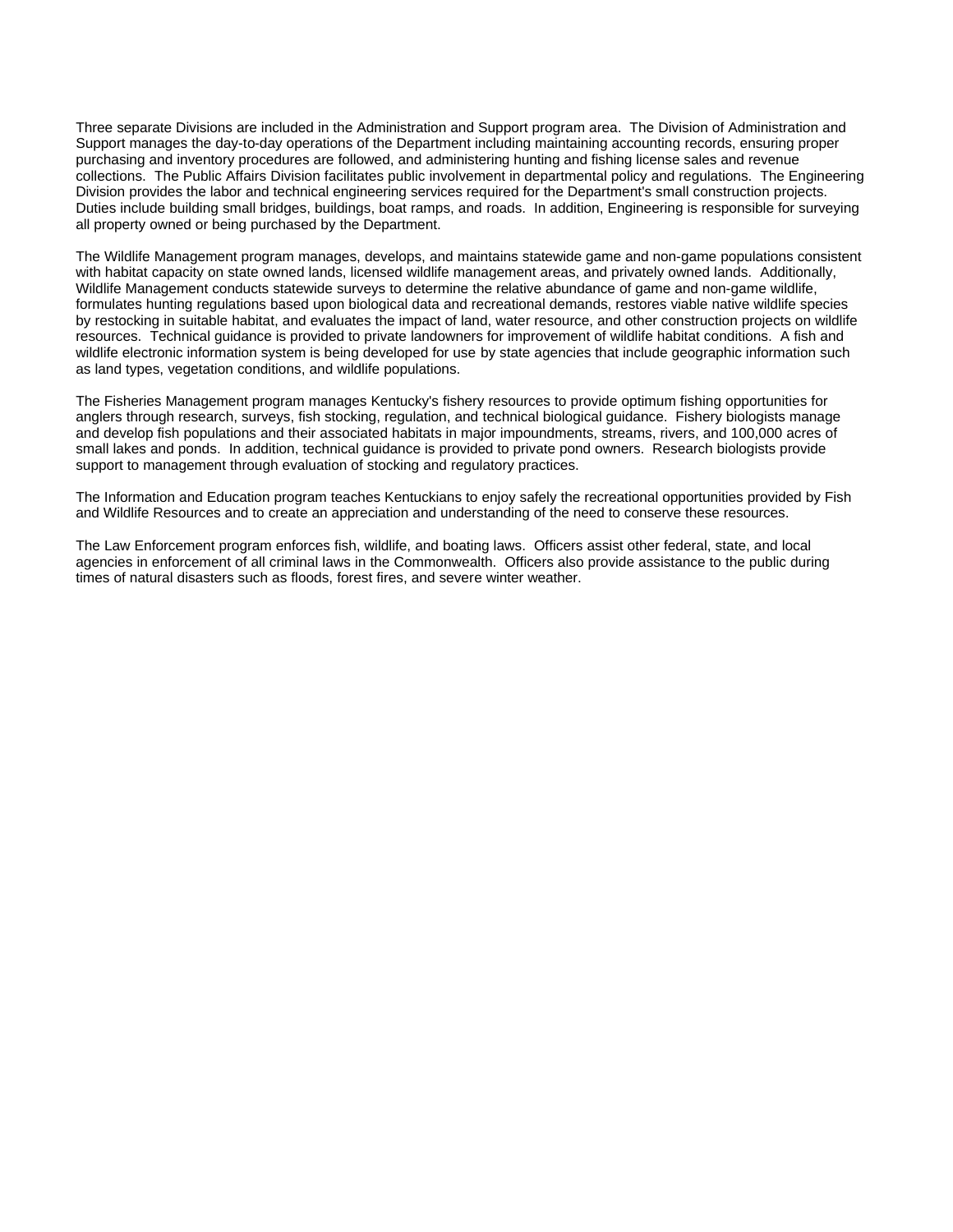### **Historical Society Commerce Cabinet**

|                                       | <b>Requested</b><br>FY 2005 | <b>Requested</b><br>FY 2006 | <b>Enacted</b><br>FY 2005 | <b>Enacted</b><br>FY 2006 |
|---------------------------------------|-----------------------------|-----------------------------|---------------------------|---------------------------|
| <b>SOURCE OF FUNDS</b>                |                             |                             |                           |                           |
| <b>General Fund</b>                   |                             |                             |                           |                           |
| Regular Appropriation                 | 7,280,200                   | 7,656,500                   | 5,991,800                 | 6,041,800                 |
| <b>Total General Fund</b>             | 7,280,200                   | 7,656,500                   | 5,991,800                 | 6,041,800                 |
| <b>Restricted Funds</b>               |                             |                             |                           |                           |
| <b>Balance Forward</b>                | 443,200                     | 396,800                     | 262,300                   | 163,300                   |
| <b>Current Receipts</b>               | 480,000                     | 480,000                     | 534,800                   | 598,800                   |
| <b>Total Restricted Funds</b>         | 923,200                     | 876,800                     | 797,100                   | 762,100                   |
| <b>Federal Funds</b>                  |                             |                             |                           |                           |
| <b>Current Receipts</b>               | 342,000                     | 325,000                     | 822,000                   | 1,225,000                 |
| <b>Total Federal Funds</b>            | 342,000                     | 325,000                     | 822,000                   | 1,225,000                 |
| <b>TOTAL SOURCE OF FUNDS</b>          | 8,545,400                   | 8,858,300                   | 7,610,900                 | 8,028,900                 |
| <b>EXPENDITURES BY CLASS</b>          |                             |                             |                           |                           |
| Personnel Cost                        | 4,164,900                   | 4,492,300                   | 3,538,500                 | 3,593,200                 |
| <b>Operating Expenses</b>             | 3,517,200                   | 3,539,100                   | 3,161,600                 | 3,183,400                 |
| Grants, Loans or Benefits             | 246,500                     | 246,500                     | 747,500                   | 1,217,500                 |
| Capital Outlay                        | 220,000                     | 220,000                     |                           |                           |
| <b>TOTAL EXPENDITURES</b>             | 8,148,600                   | 8,497,900                   | 7,447,600                 | 7,994,100                 |
| <b>EXPENDITURES BY FUND SOURCE</b>    |                             |                             |                           |                           |
| <b>General Fund</b>                   | 7,280,200                   | 7,656,500                   | 5,991,800                 | 6,041,800                 |
| <b>Restricted Funds</b>               | 526,400                     | 516,400                     | 633,800                   | 727,300                   |
| <b>Federal Funds</b>                  | 342,000                     | 325,000                     | 822,000                   | 1,225,000                 |
| <b>TOTAL EXPENDITURES</b>             | 8,148,600                   | 8,497,900                   | 7,447,600                 | 7,994,100                 |
| <b>EXPENDITURES BY UNIT</b>           |                             |                             |                           |                           |
| Oral History and Educational Outreach | 1,333,700                   | 1,355,100                   | 1,341,400                 | 1,794,400                 |
| <b>Research and Publications</b>      | 1,215,800                   | 1,301,300                   | 207,800                   | 207,800                   |
| <b>Museums</b>                        | 1,350,100                   | 1,443,600                   | 207,600                   | 207,600                   |
| Administration                        | 4,249,000                   | 4,397,900                   | 5,690,800                 | 5,784,300                 |
| <b>TOTAL EXPENDITURES</b>             | 8,148,600                   | 8,497,900                   | 7,447,600                 | 7,994,100                 |

The Kentucky Historical Society's mission, pursuant to KRS 171.311, is to collect and preserve for future generations materials and information regarding Kentucky's past; to disseminate knowledge and understanding of the state's history; and to produce for people of all backgrounds an increased awareness of, and appreciation for, the Commonwealth and its heritage. The agency operates four divisions: Administration, Research and Publications, Museums, and Oral History and Educational Outreach.

Since 1999, the Society and its three facilities-the History Center, Old State Capitol, and Kentucky Military History Museumhave hosted over 200,000 visitors annually. Over 40 percent of the audience consists of Kentucky students who visit in organized school groups. The agency offers access to research collections through on-line databases and an electronic library catalog.

The Administration Division provides overall agency direction, planning, and management. It has two branches: Institutional Advancement and Support Services. Institutional Advancement raises private sector support for projects and services that do not receive state support. Units within the IA Branch include: development, special events, membership, gift shop, facilities rental, marketing/public relations, and website management. Support Services Branch includes technology, personnel, telecommunications, facilities management, and fiscal operations.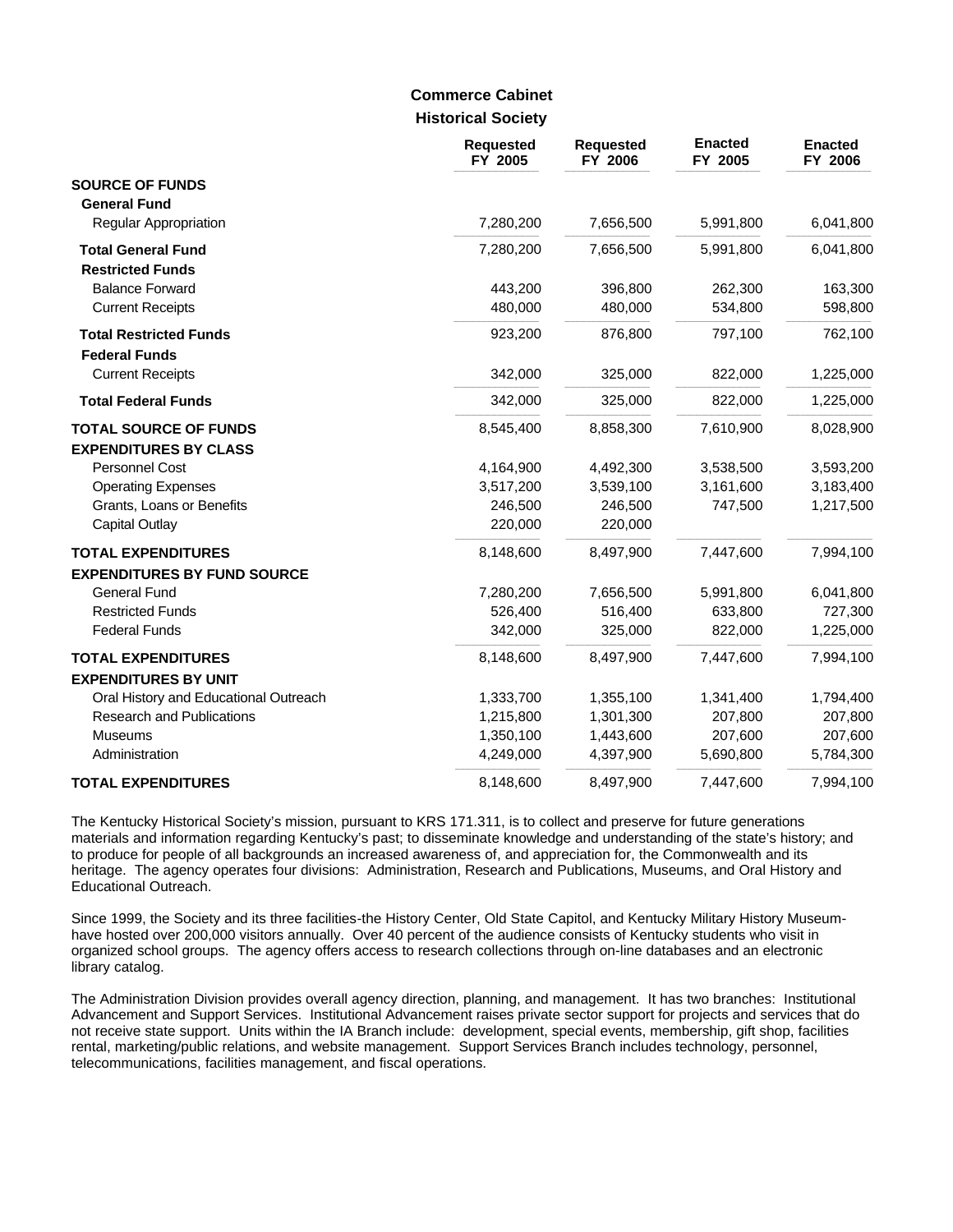The Research and Publications Division has three branches: Publications, Research Library, and Special Collections. Publications produces three periodicals and numerous book-length works on Kentucky history subjects. The Thomas D. Clark Research Library, housed in the Kentucky History Center, possesses over 100,000 volumes of Kentucky family history materials and serves over 30,000 research requests annually. Special Collections consists of maps, photographs, manuscripts, and rare books. Considerable resources have been invested in digitizing research materials for on-line public access. A digitizing unit within the Special Collections Branch creates electronic copies of fragile historic materials to permit Internet access to research collections and to preserve them.

The Museum Division operates the Kentucky History Center's museum (a 20,000 sq. ft. permanent exhibition and a 4,000 sq. ft. temporary exhibition gallery), the Old State Capitol, and the Kentucky Military History Museum. Six subunits compose the Museum Division: education, visitor services, traveling exhibitions, exhibit design, artifact collections, and military history.

The Oral History and Educational Outreach Division includes the Kentucky Oral History Commission, the Kentucky Folklife Program, and the Local History Branch. The Local History Branch includes the Kentucky Junior Historians, the Governors' Gravesite Grants program, Local History Grants, Education Grants, and Kentucky Historic Highway Markers program. The division provides Kentucky communities' historic organizations and museums with technical support and limited grant funds, and promotes history education in Kentucky's schools.

### **Policy**

Included in the General Fund appropriation is:

- \$25,000 in fiscal year 2004-2005 and \$75,000 in fiscal year 2005-2006 to support the operations of the Commonwealth of Kentucky Lewis and Clark Bicentennial Commission;
- \$30,000 in each fiscal year to support the operations of the Commonwealth of Kentucky Abraham Lincoln Bicentennial Commission;
- \$25,000 in each fiscal year to support the Ron Spriggs Tuskegee Airmen Exhibit; and
- \$40,000 in each fiscal year to support the operations of the Madison County Battlefield Park and Museum.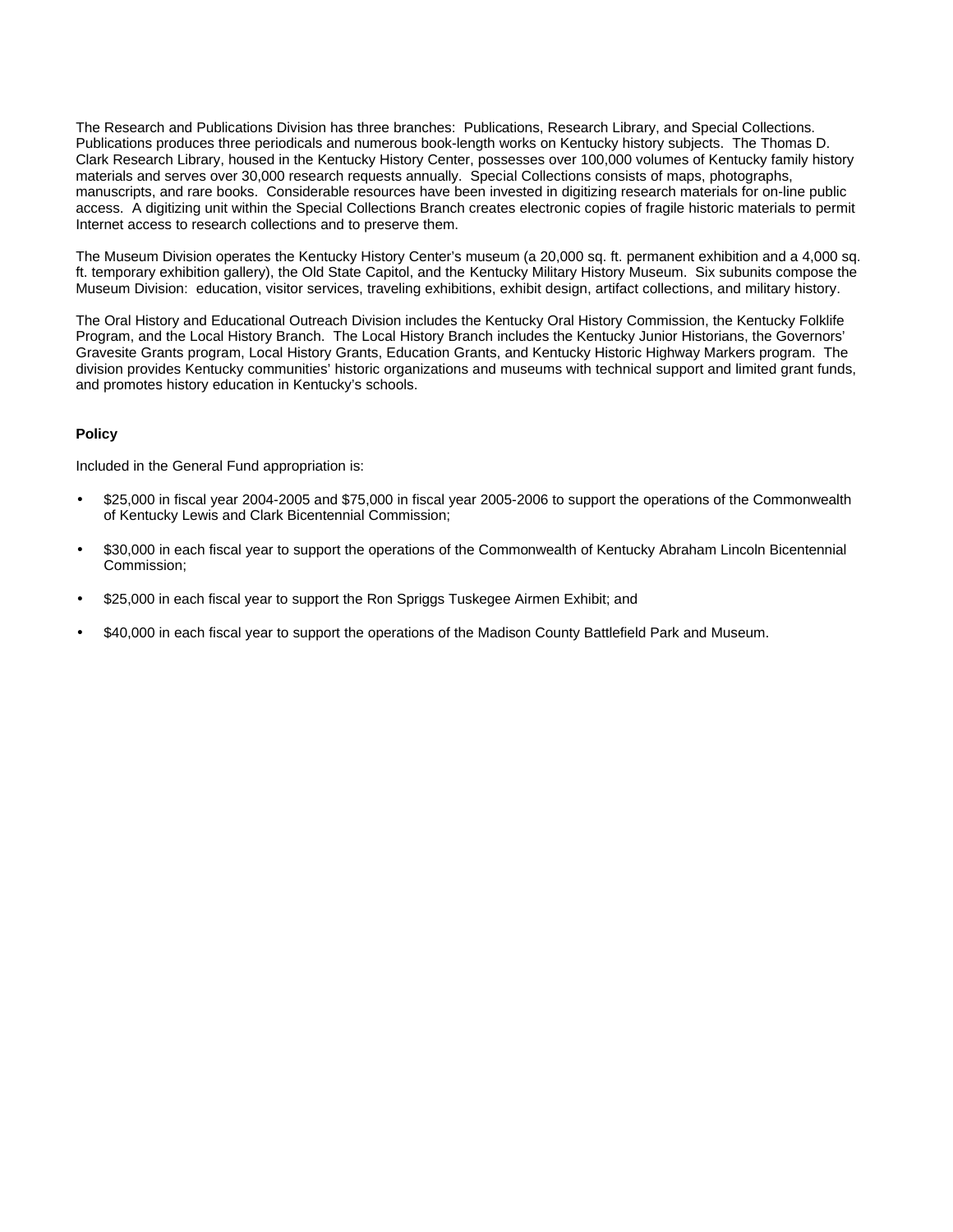### **Arts Council Commerce Cabinet**

|                                                                              | <b>Requested</b><br>FY 2005       | <b>Requested</b><br>FY 2006       | <b>Enacted</b><br>FY 2005         | <b>Enacted</b><br>FY 2006         |
|------------------------------------------------------------------------------|-----------------------------------|-----------------------------------|-----------------------------------|-----------------------------------|
| <b>SOURCE OF FUNDS</b><br><b>General Fund</b>                                |                                   |                                   |                                   |                                   |
| <b>Regular Appropriation</b>                                                 | 4,630,600                         | 4,718,400                         | 4,210,900                         | 4,210,900                         |
| <b>Total General Fund</b>                                                    | 4,630,600                         | 4,718,400                         | 4,210,900                         | 4,210,900                         |
| <b>Restricted Funds</b><br><b>Balance Forward</b><br><b>Current Receipts</b> | 170,900<br>650,400                | 158,500<br>368,400                | 170,900<br>650,400                | 158,500<br>368,400                |
| Non-Revenue Receipts                                                         | 92,700                            | 92,700                            | 92,700                            | 92,700                            |
| <b>Total Restricted Funds</b><br><b>Federal Funds</b>                        | 914,000                           | 619,600                           | 914,000                           | 619,600                           |
| <b>Balance Forward</b><br><b>Current Receipts</b>                            | 35,500<br>666,000                 | 10,500<br>675,000                 | 35,500<br>666,000                 | 10,500<br>675,000                 |
| <b>Total Federal Funds</b>                                                   | 701,500                           | 685,500                           | 701,500                           | 685,500                           |
| <b>TOTAL SOURCE OF FUNDS</b><br><b>EXPENDITURES BY CLASS</b>                 | 6,246,100                         | 6,023,500                         | 5,826,400                         | 5,516,000                         |
| Personnel Cost<br><b>Operating Expenses</b><br>Grants, Loans or Benefits     | 1,201,700<br>875,600<br>3,999,800 | 1,289,500<br>865,600<br>3,802,300 | 1,143,400<br>838,600<br>3,675,400 | 1,170,500<br>828,600<br>3,450,800 |
| <b>TOTAL EXPENDITURES</b><br><b>EXPENDITURES BY FUND SOURCE</b>              | 6,077,100                         | 5,957,400                         | 5,657,400                         | 5,449,900                         |
| <b>General Fund</b>                                                          | 4,630,600                         | 4,718,400                         | 4,210,900                         | 4,210,900                         |
| <b>Restricted Funds</b><br><b>Federal Funds</b>                              | 755,500<br>691,000                | 553,500<br>685,500                | 755,500<br>691,000                | 553,500<br>685,500                |
| <b>TOTAL EXPENDITURES</b><br><b>EXPENDITURES BY UNIT</b>                     | 6,077,100                         | 5,957,400                         | 5,657,400                         | 5,449,900                         |
| Arts Council<br><b>Craft Marketing</b>                                       | 5,163,100<br>914,000              | 5,004,300<br>953,100              | 4,817,800<br>839,600              | 4,605,300<br>844,600              |
| <b>TOTAL EXPENDITURES</b>                                                    | 6,077,100                         | 5,957,400                         | 5,657,400                         | 5,449,900                         |

The Kentucky Arts Council is authorized under KRS 153.210-235. The Council develops and promotes a state policy of support for the arts in Kentucky.

The Kentucky Arts Council supports, through grants and technical assistance, Kentucky arts organizations, schools, non-profit community organizations, local arts councils, local government agencies, individual artists, and craftspersons. These organizations and individuals contribute significantly to the economy, education, and quality of life in Kentucky. They also oversee at the local level the services necessary to implement the Kentucky Arts Council mission and plan, the Kentucky Education Reform Act, and Kentucky's Strategic Plan for Economic Development.

The Council's major programs are: Arts and Cultural Organizational Support, Community Arts Development, Arts in Education, Craft Marketing, Individual Artists Recognition and Support, Folk and Traditional Arts Support, Arts Directories and Honor Programs.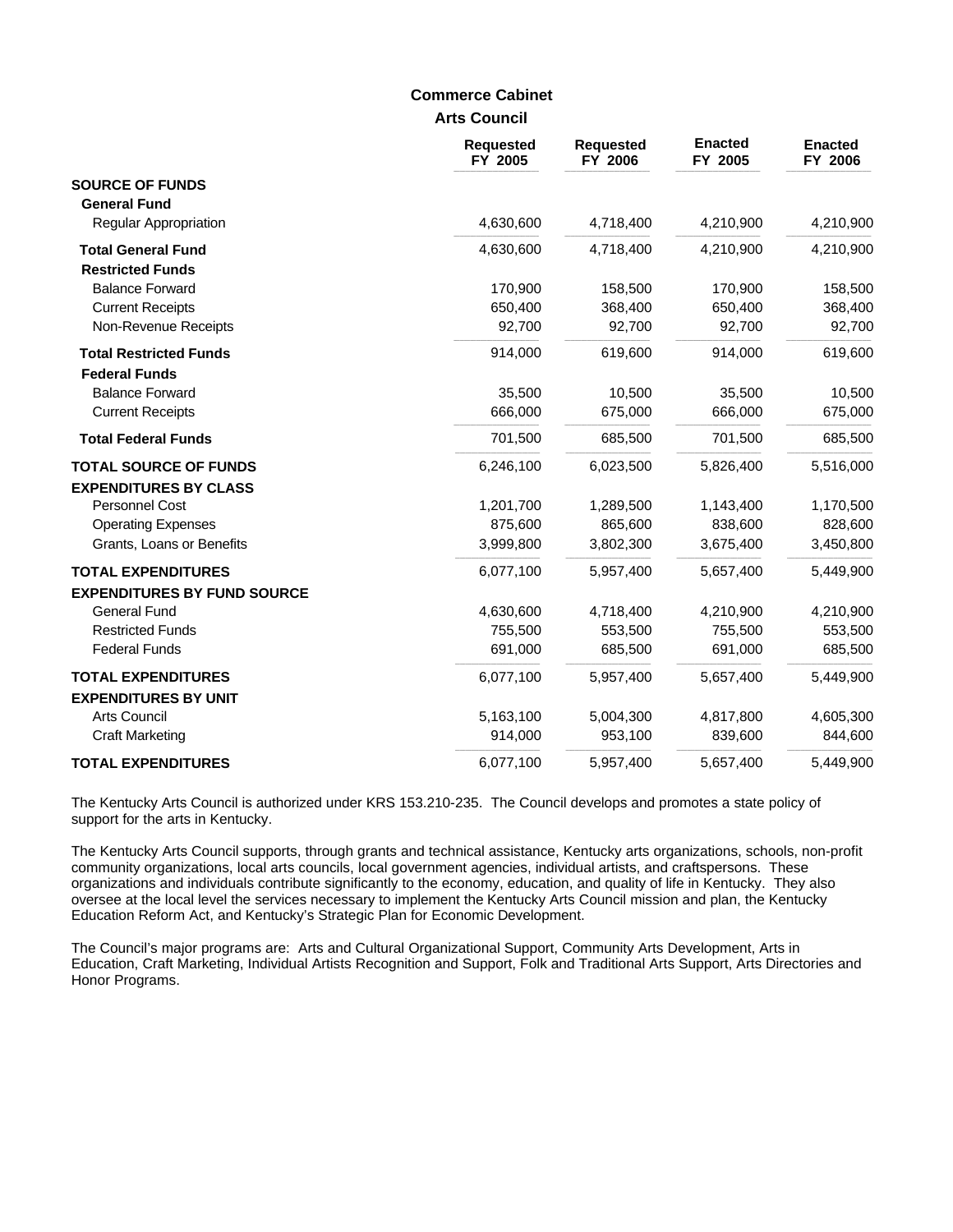### **Heritage Council Commerce Cabinet**

|                                                              | <b>Requested</b><br>FY 2005 | <b>Requested</b><br>FY 2006 | <b>Enacted</b><br>FY 2005 | <b>Enacted</b><br>FY 2006 |
|--------------------------------------------------------------|-----------------------------|-----------------------------|---------------------------|---------------------------|
| <b>SOURCE OF FUNDS</b><br><b>General Fund</b>                |                             |                             |                           |                           |
| <b>Regular Appropriation</b>                                 | 2,813,200                   | 2,883,500                   | 932,400                   | 933,700                   |
| <b>Total General Fund</b><br><b>Restricted Funds</b>         | 2,813,200                   | 2,883,500                   | 932,400                   | 933,700                   |
| <b>Balance Forward</b>                                       |                             |                             | 99,300                    | 57,300                    |
| <b>Current Receipts</b>                                      | 377,200                     | 390,600                     | 516,300                   | 621,700                   |
| <b>Total Restricted Funds</b><br><b>Federal Funds</b>        | 377,200                     | 390,600                     | 615,600                   | 679,000                   |
| <b>Current Receipts</b>                                      | 587,800                     | 587,800                     | 653,300                   | 587,800                   |
| <b>Total Federal Funds</b>                                   | 587,800                     | 587,800                     | 653,300                   | 587,800                   |
| <b>TOTAL SOURCE OF FUNDS</b><br><b>EXPENDITURES BY CLASS</b> | 3,778,200                   | 3,861,900                   | 2,201,300                 | 2,200,500                 |
| Personnel Cost                                               | 1,402,500                   | 1,517,400                   | 1,297,800                 | 1,332,000                 |
| <b>Operating Expenses</b>                                    | 561,300                     | 530,100                     | 784,400                   | 749,400                   |
| Grants, Loans or Benefits                                    | 1,814,400                   | 1,814,400                   | 61,800                    | 61,800                    |
| <b>TOTAL EXPENDITURES</b>                                    | 3,778,200                   | 3,861,900                   | 2,144,000                 | 2,143,200                 |
| <b>EXPENDITURES BY FUND SOURCE</b><br><b>General Fund</b>    | 2,813,200                   | 2,883,500                   | 932,400                   | 933,700                   |
| <b>Restricted Funds</b>                                      | 377,200                     | 390,600                     | 558,300                   | 621,700                   |
| <b>Federal Funds</b>                                         | 587,800                     | 587,800                     | 653,300                   | 587,800                   |
| <b>TOTAL EXPENDITURES</b>                                    | 3,778,200                   | 3,861,900                   | 2,144,000                 | 2,143,200                 |

The Kentucky Heritage Council provides a comprehensive state historic preservation program through its subprograms: General Preservation Services, Site Identification and Evaluation, Site Development, and Site Protection. The Council administers the National Historic Preservation Program in Kentucky, distributes federal funds, and provides technical assistance to other agencies on all aspects of historic preservation. Major program activities include the Survey of Historic Sites in Kentucky, the National Register Program, the Kentucky Main Street Revitalization/Renaissance Kentucky Program, the Investment Tax Credit Program, and the Restoration Grants Program. The Kentucky Heritage Council is administered in accordance with KRS 171.380.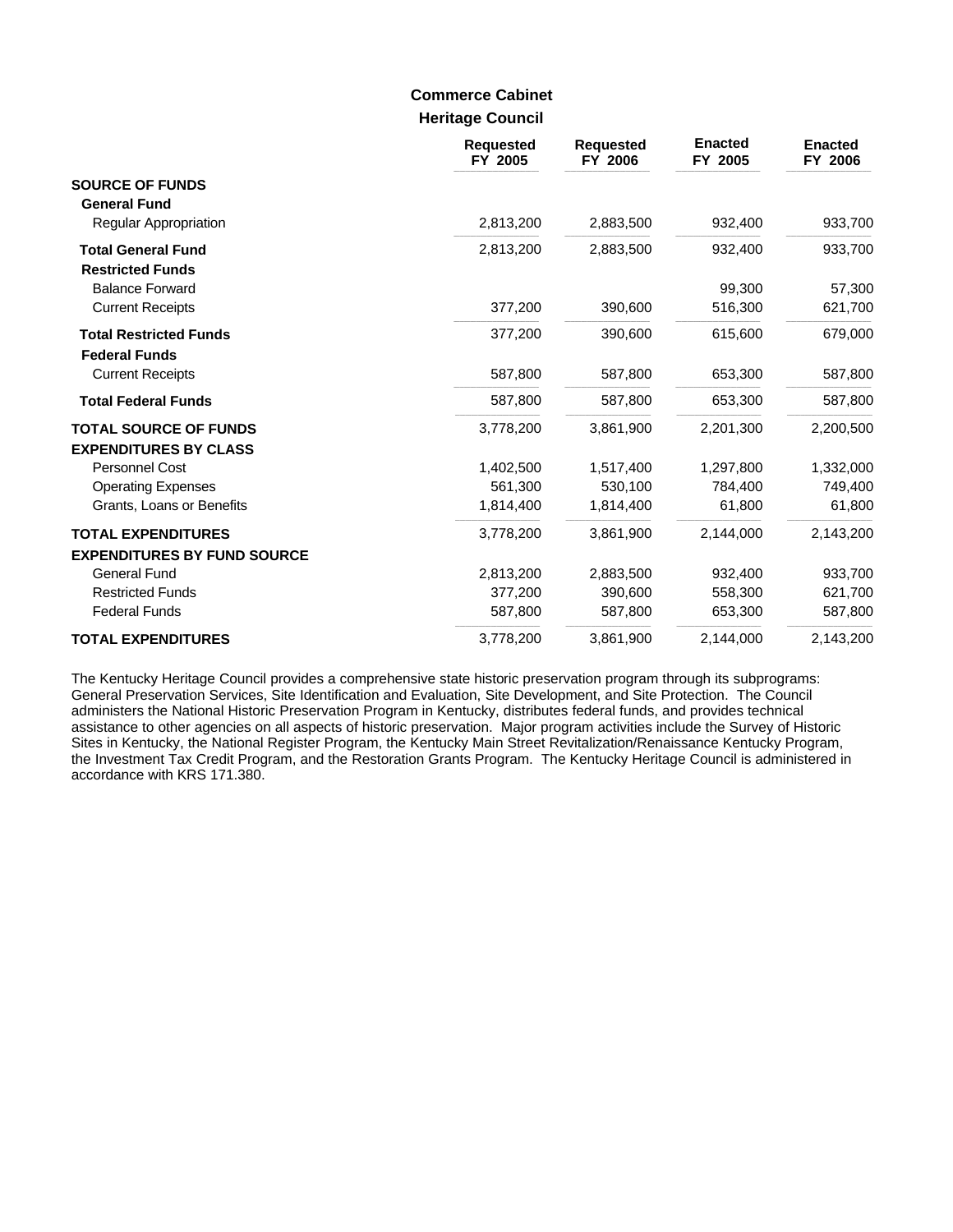## **Kentucky Center for the Arts Commerce Cabinet**

|                                                                 | <b>Requested</b><br>FY 2005 | <b>Requested</b><br>FY 2006 | <b>Enacted</b><br>FY 2005 | <b>Enacted</b><br>FY 2006 |
|-----------------------------------------------------------------|-----------------------------|-----------------------------|---------------------------|---------------------------|
| <b>SOURCE OF FUNDS</b><br><b>General Fund</b>                   |                             |                             |                           |                           |
| Regular Appropriation                                           | 1,363,200                   | 1,834,700                   | 2,120,400                 | 1,724,000                 |
| <b>Total General Fund</b>                                       | 1,363,200                   | 1,834,700                   | 2,120,400                 | 1,724,000                 |
| <b>TOTAL SOURCE OF FUNDS</b>                                    | 1,363,200                   | 1,834,700                   | 2,120,400                 | 1,724,000                 |
| <b>EXPENDITURES BY CLASS</b>                                    |                             |                             |                           |                           |
| Personnel Cost                                                  | 46,900                      | 53,800                      |                           |                           |
| <b>Operating Expenses</b>                                       | 656,800                     | 649,900                     | 550,000                   | 550,000                   |
| Grants, Loans or Benefits                                       | 659,500                     | 864,000                     | 486,400                   | 414,000                   |
| Debt Service                                                    |                             | 267,000                     |                           |                           |
| <b>Capital Outlay</b>                                           |                             |                             | 1,084,000                 | 760,000                   |
| <b>TOTAL EXPENDITURES</b><br><b>EXPENDITURES BY FUND SOURCE</b> | 1,363,200                   | 1,834,700                   | 2,120,400                 | 1,724,000                 |
| General Fund                                                    | 1,363,200                   | 1,834,700                   | 2,120,400                 | 1,724,000                 |
| <b>TOTAL EXPENDITURES</b><br><b>EXPENDITURES BY UNIT</b>        | 1,363,200                   | 1,834,700                   | 2,120,400                 | 1,724,000                 |
| Kentucky Center for the Arts                                    | 703,700                     | 970,700                     | 1,634,000                 | 1,310,000                 |
| Governor's School for the Arts                                  | 659,500                     | 864,000                     | 486,400                   | 414,000                   |
| <b>TOTAL EXPENDITURES</b>                                       | 1,363,200                   | 1,834,700                   | 2,120,400                 | 1,724,000                 |

The Kentucky Center for the Arts (d/b/a The "Kentucky Center") is the Commonwealth's premier performing arts center. Over 400,000 people attend events at The Kentucky Center each year. It is the performance home of Kentucky Opera, Louisville Ballet, The Louisville Orchestra, Louisville Theatrical Association, and Stage One: The Louisville Children's Theatre. The Kentucky Center's programming is dedicated to encouraging and supporting performing arts, presenting nationally and internationally renowned artists and presenting the works of Kentucky arts groups and artists.

The Kentucky Center houses three theatres: the 2,479-seat Robert S. Whitney Hall, 622-seat Moritz von Bomhard Theater, and the 139-seat Boyd Martin Experimental Theatre. The facility features a multi-tiered lobby, two rehearsal halls, a 190-seat restaurant and a retail area specializing in arts-related items and Kentucky crafts. All areas of the facility are accessible to those with physical disabilities, and special services for the hearing impaired and visually impaired are available during performances.

The Kentucky Center provides a wide range of educational programs including professional development for teachers, partnerships with schools and community centers, the Governor's School for the Arts, and other educational opportunities throughout the Commonwealth. The Kentucky Center's management also provides consulting services throughout the state.

#### **Policy**

Senate Bill 43 as enacted by the 2005 General Assembly established the Governor's School for the Arts as a division within the Kentucky Center for the Arts. The Governor's School for the Arts serves student artists from across the Commonwealth. The program supports the Kentucky Education Reform Act's mission to recognize the widest possible range of learning styles and capabilities. In addition to its unique role in gifted and talented education, the Governor's School for the Arts further provides instruction at the highest level for this exceptional and often unrecognized group of young Kentuckians. Many of its students come from rural areas of Kentucky where specialized arts instruction is not available. These students are often artistically and intellectually isolated. This program fosters excellence among a uniquely talented group of students and is an incentive for achievement. Participation in the Governor's School for the Arts is the highest honor bestowed upon Kentucky's young artists.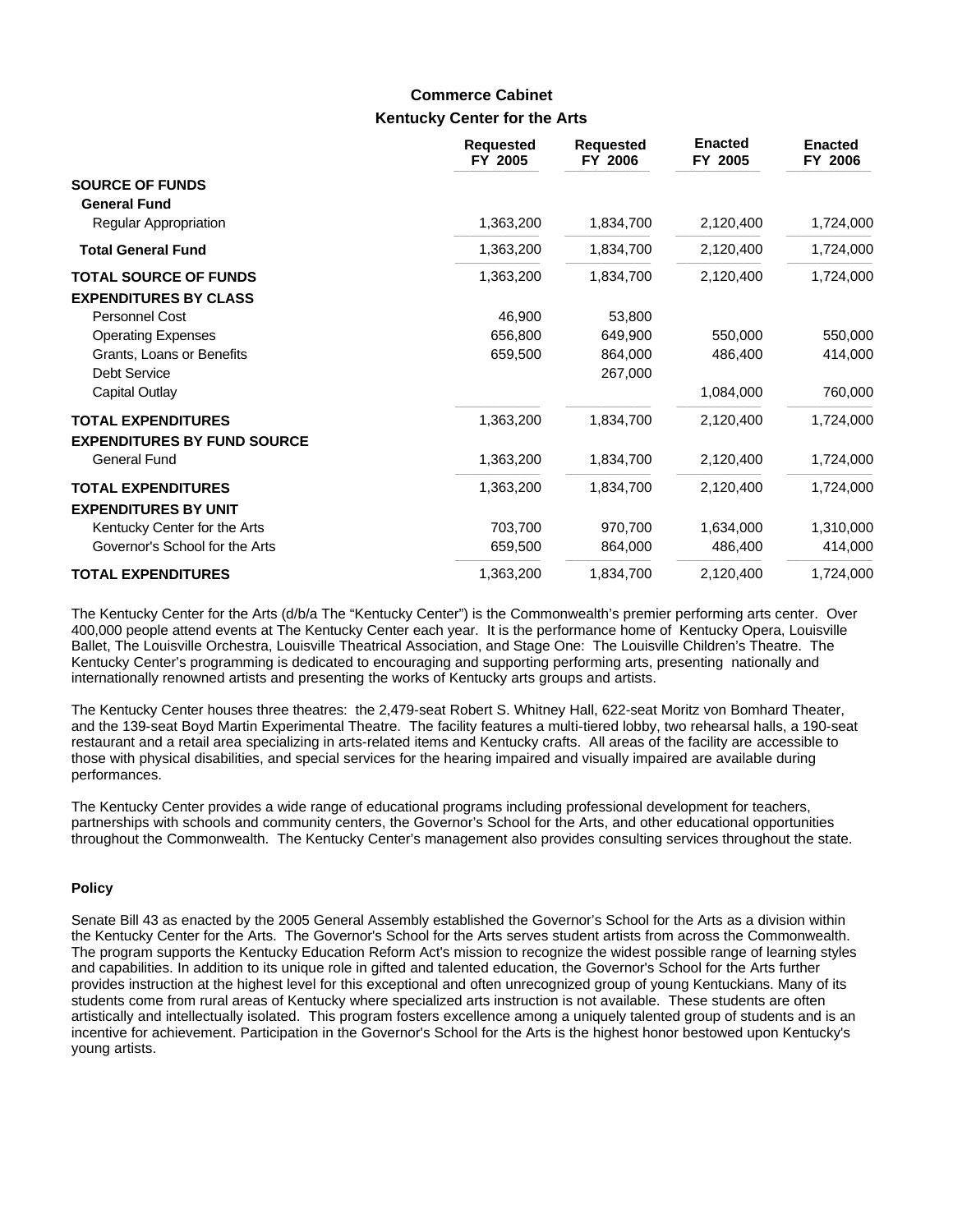Included in the above General Fund appropriation is \$25,800 in each fiscal year of the biennium to return student scholarship dollars to fiscal year 2002-2003 levels.

Funds totaling \$1,084,000 in fiscal year 2004-2005 and \$760,000 in fiscal year 2005-2006 are being redirected from the operating budget to provide for capital maintenance and repair at the Center for the Arts.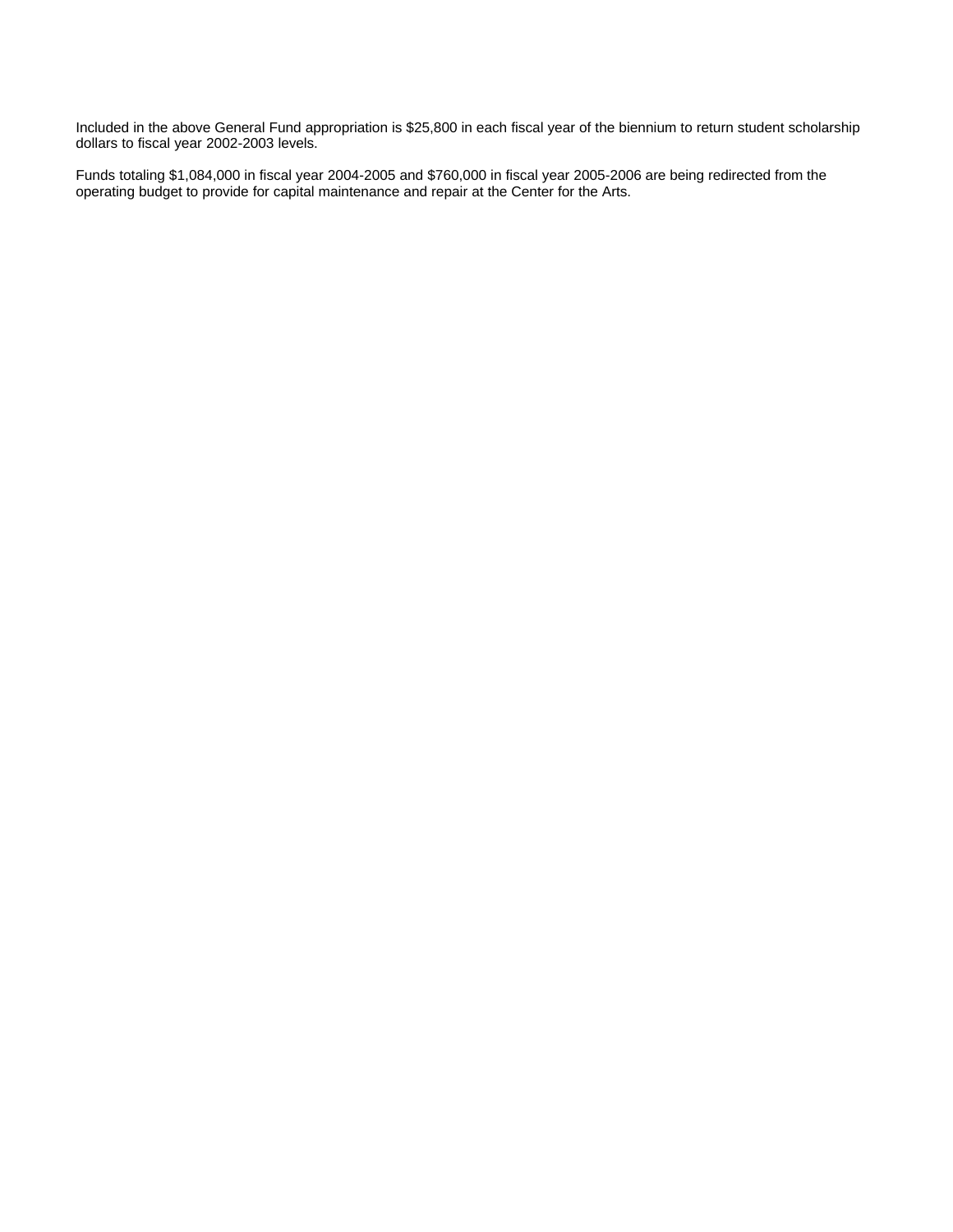### **Economic Development Cabinet**

|                                                          | <b>Requested</b><br>FY 2005 | <b>Requested</b><br>FY 2006 | <b>Enacted</b><br>FY 2005 | <b>Enacted</b><br>FY 2006 |
|----------------------------------------------------------|-----------------------------|-----------------------------|---------------------------|---------------------------|
| <b>SOURCE OF FUNDS</b>                                   |                             |                             |                           |                           |
| <b>General Fund</b>                                      |                             |                             |                           |                           |
| Regular Appropriation                                    | 24,339,900                  | 25,600,800                  | 22,083,200                | 20,000,300                |
| <b>Continuing Appropriation</b>                          | 5,832,500                   | 4,339,500                   |                           | 6,500,000                 |
| <b>Total General Fund</b>                                | 30,172,400                  | 29,940,300                  | 22,083,200                | 26,500,300                |
| <b>Restricted Funds</b>                                  |                             |                             |                           |                           |
| <b>Balance Forward</b>                                   | 1,548,200                   | 624,700                     | 902,100                   | 1,286,100                 |
| <b>Current Receipts</b>                                  | 858,500                     | 908,500                     | 1,054,500                 | 904,300                   |
| Non-Revenue Receipts                                     | 4,845,600                   | 5,000,000                   | 4,360,100                 | 4,107,200                 |
| <b>Total Restricted Funds</b><br><b>Federal Funds</b>    | 7,252,300                   | 6,533,200                   | 6,316,700                 | 6,297,600                 |
| <b>Current Receipts</b>                                  | 155,400                     | 155,400                     | 155,400                   | 155,400                   |
| <b>Total Federal Funds</b>                               | 155,400                     | 155,400                     | 155,400                   | 155,400                   |
| <b>TOTAL SOURCE OF FUNDS</b>                             | 37,580,100                  | 36,628,900                  | 28,555,300                | 32,953,300                |
| <b>EXPENDITURES BY CLASS</b>                             |                             |                             |                           |                           |
| Personnel Cost                                           | 11,528,200                  | 12,248,300                  | 10,881,200                | 11,321,300                |
| <b>Operating Expenses</b>                                | 2,895,900                   | 2,885,700                   | 2,311,300                 | 2,499,300                 |
| Grants, Loans or Benefits                                | 9,607,800                   | 9,607,800                   | 7,576,700                 | 12,810,800                |
| Debt Service                                             | 8,584,000                   | 8,584,000                   |                           | 980,000                   |
| <b>TOTAL EXPENDITURES</b>                                | 32,615,900                  | 33,325,800                  | 20,769,200                | 27,611,400                |
| <b>EXPENDITURES BY FUND SOURCE</b>                       |                             |                             |                           |                           |
| <b>General Fund</b>                                      | 25,832,900                  | 27,093,800                  | 15,583,200                | 21,502,000                |
| <b>Restricted Funds</b>                                  | 6,627,600                   | 6,076,600                   | 5,030,600                 | 5,954,000                 |
| <b>Federal Funds</b>                                     | 155,400                     | 155,400                     | 155,400                   | 155,400                   |
| <b>TOTAL EXPENDITURES</b><br><b>EXPENDITURES BY UNIT</b> | 32,615,900                  | 33,325,800                  | 20,769,200                | 27,611,400                |
| Secretary                                                | 14,273,800                  | 14,539,800                  | 9,962,100                 | 14,200,000                |
| New Business Development                                 | 2,675,100                   | 2,778,800                   | 1,922,900                 | 2,136,100                 |
| <b>Financial Incentives</b>                              | 12,001,100                  | 12,145,100                  | 5,567,900                 | 7,827,000                 |
| <b>Existing Business Development</b>                     | 3,665,900                   | 3,862,100                   | 3,316,300                 | 3,448,300                 |
| <b>TOTAL EXPENDITURES</b>                                | 32,615,900                  | 33,325,800                  | 20,769,200                | 27,611,400                |

The structure of the Cabinet for Economic Development is authorized by KRS 154 as enacted by the 1992 General Assembly.

The governing body of the Cabinet, the Kentucky Economic Development Partnership, consists of 11 voting members and two non-voting members. The 11 voting members are the Governor, who is chairman, the Secretary of the Finance and Administration Cabinet, the Secretary of the Environmental and Public Protection Cabinet, and eight private sector members representing all facets of the economic development community, who are appointed by the Governor. The Secretary of the Cabinet for Economic Development (nominated by the Economic Development Partnership and appointed by the Governor) and the Secretary of Commerce Cabinet serve as nonvoting members.

The Mission Statement and the Goals for the Commonwealth's economic development programs as defined by the Partnership's Statewide Strategic Plan for Economic Development are as follows:

To Create More and Higher-Quality Opportunities by Building and Expanding Sustainable Economy to improve the Quality of Life for all Kentuckians.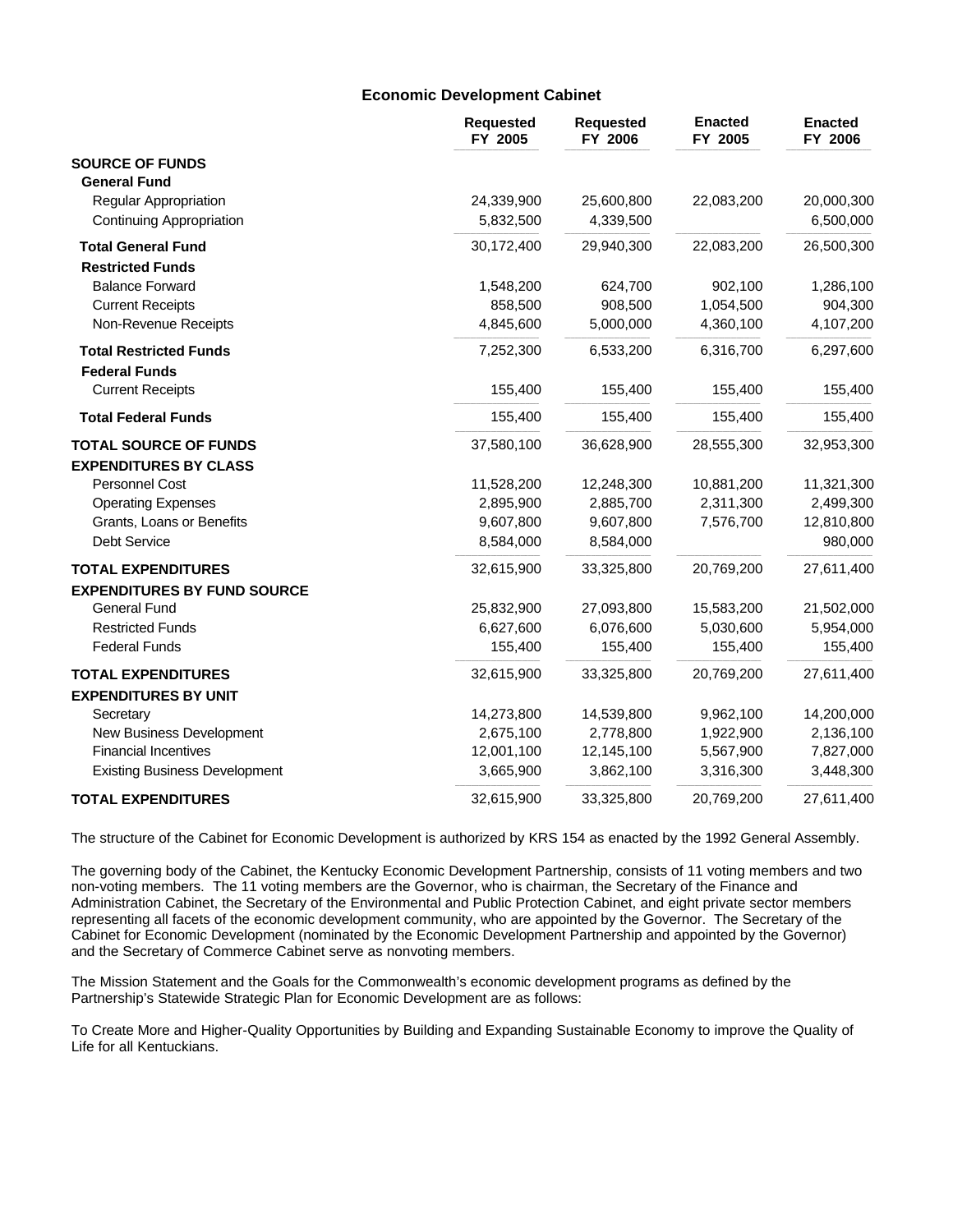The five goals are:

- 1) Create a globally competitive innovation process that is fueled by world-class resources and sustained by an entrepreneurial climate, resulting in a continuously higher standard of living for all Kentuckians. Economic development should foster business expansion, location, and entrepreneurial growth in knowledge-based industries.
- 2) Reduce unemployment and increase per capita income. Economic development should emphasize the welfare of all the citizens of the Commonwealth, and an important part of the welfare is a good job and the ability to support one's family.
- 3) Create a globally competitive business environment. Kentucky must be an active participant in the developing world economy.
- 4) Manage resources to maximize return on investment. Investments in economic development must be made in the most efficient and effective manner possible for the plan to have an impact.
- 5) Coordinate the strategic planning efforts of Kentucky state agencies into the implementation of the Kentucky Strategic Plan for Economic Development. Economic development extends to all segments of the economy and requires coordination with other state agencies, including agriculture, tourism, transportation, education, and natural resource based industries.

Confirming the reorganization undertaken by the Kentucky Economic Development Partnership Board under Resolution 04- 01, House Bill 38 was enacted by the General Assembly. The reorganization streamlined agencies to improve efficiency. Its principal features are:

- Cabinet administrative services, legal, communication, research, and administration are consolidated under the Secretary's Office.
- The Office for the New Economy is restructured and renamed the Department for Commercialization and Innovation.
- The Department of Community Development is restructured and renamed the Department for Existing Business Development.
- The Department of Business Development is restructured and renamed the Department for New Business Development.

The primary functions of the Cabinet are now organized in four major areas: Office of the Secretary, New Business Development, Financial Incentives, and Existing Business Development. The Departments for Commercialization and Innovation and Regional Development budgets are housed within the Office of the Secretary.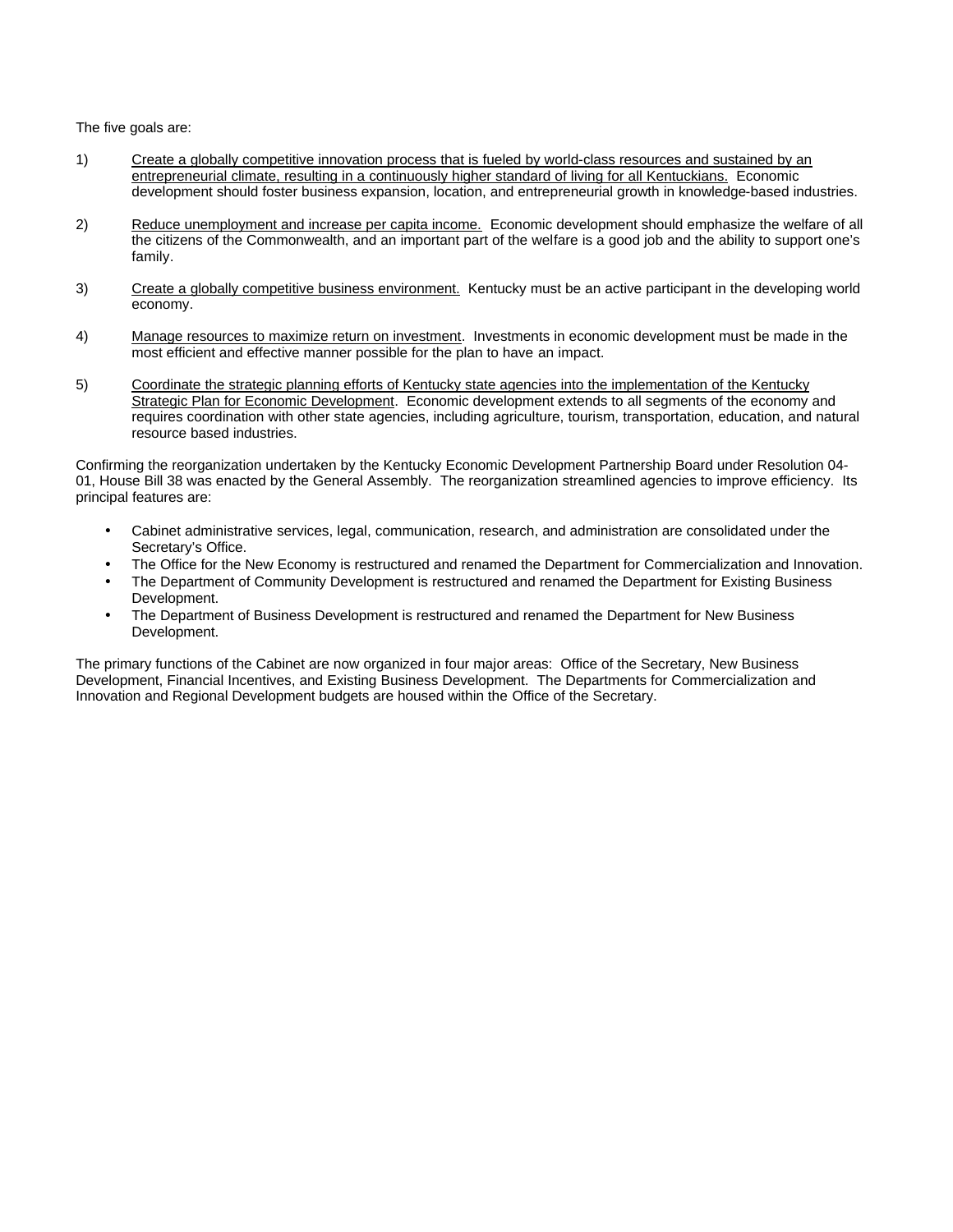### **Economic Development Cabinet**

**Requested FY 2005 Requested FY 2006 FY 2005 Enacted Enacted FY 2006 Secretary SOURCE OF FUNDS General Fund** Regular Appropriation 10,544,400 11,475,300 7,977,200 11,533,300 **Total General Fund** ,我们也不能会在这里,我们也不能会在这里,我们也不能会在这里,我们也不能会不能会不能会不能会。""我们的人,我们也不能会不能会不能会不能会不能会不能会不能会不能 10,544,400 11,475,300 7,977,200 11,533,300 **Restricted Funds** Balance Forward 1,000,700 242,700 464,600 1,005,500 Current Receipts 196,000 Non-Revenue Receipts 2,971,400 2,971,400 2,329,800 2,004,800 **Total Restricted Funds** 3,972,100 3,214,100 2,990,400 3,010,300 14,516,500 14,689,400 10,967,600 14,543,600 **TOTAL SOURCE OF FUNDS EXPENDITURES BY CLASS** Personnel Cost 2,177,100 4,452,700 4,513,200 4,638,900 Operating Expenses 1,309,900 1,300,300 1,023,100 1,136,300 Grants, Loans or Benefits 4,972,800 4,972,800 4,425,800 8,175,800 Debt Service 3,814,000 3,814,000 249,000 14,273,800 14,539,800 9,962,100 14,200,000 **TOTAL EXPENDITURES EXPENDITURES BY FUND SOURCE** General Fund 10,544,400 10,544,400 11,475,300 7,977,200 11,533,300 Restricted Funds 3,729,400 3,064,500 1,984,900 2,666,700 14,273,800 14,539,800 9,962,100 14,200,000 **TOTAL EXPENDITURES EXPENDITURES BY UNIT** Executive Policy & Management 2,666,200 2,728,700 2,708,800 2,957,800 Department of Innovation & 8,478,300 8,512,900 4,553,200 8,519,400 **Commercialization** Department for Regional Development 827,300 876,700 755,400 768,500 Administration and Support 2,302,000 2,421,500 1,944,700 1,954,300 14,273,800 14,539,800 9,962,100 14,200,000 **\_\_\_\_\_\_\_\_\_\_\_\_\_\_\_\_\_\_\_\_\_\_\_\_\_\_\_\_\_\_\_\_\_\_\_\_\_\_\_\_\_\_\_\_\_\_\_\_\_\_\_\_\_\_\_\_\_ \_\_\_\_\_\_\_\_\_\_\_\_\_\_\_\_\_\_\_\_\_\_\_\_\_\_\_\_\_\_\_\_\_\_\_\_\_\_\_\_\_\_\_\_\_\_\_\_\_\_\_\_\_\_\_\_\_ \_\_\_\_\_\_\_\_\_\_\_\_\_\_\_\_\_\_\_\_\_\_\_\_\_\_\_\_\_\_\_\_\_\_\_\_\_\_\_\_\_\_\_\_\_\_\_\_\_\_\_\_\_\_\_\_\_ \_\_\_\_\_\_\_\_\_\_\_\_\_\_\_\_\_\_\_\_\_\_\_\_\_\_\_\_\_\_\_\_\_\_\_\_\_\_\_\_\_\_\_\_\_\_\_\_\_\_\_\_\_\_\_\_\_ TOTAL EXPENDITURES**

The Secretary's Office provides the coordination and direction for planning and management of the programs and entities within the Cabinet. Staff and administrative functions within the Office include communication and marketing services, legislative initiatives and special projects. The Office is responsible for developing plans to assure orderly growth and improved management, to recommend executive actions and legislative measures, and to evaluate budget requests. The following administrative units are attached to the Office of the Secretary:

Office of Legal Services: Serves as legal counsel for the Cabinet.

Office of Research and Information Technology: Provides Cabinet-wide support in the areas of information technology research services and strategic planning support.

Division of Research and Site Evaluation: Maintains current data on available industrial sites and buildings in the state; compiles data on taxes, transportation m education, labor force industrial services and general economic and demographic statistics for all Kentucky communities. This agency was formally part of Existing Business Development.

Department of Regional Development: Administers the Local Government Economic Development Multi-County Fund, which provides grants to eligible counties and industrial development authorities to diversify their economies through the development of industrial park sites to attract new businesses and industry for projects benefiting three or more eligible counties.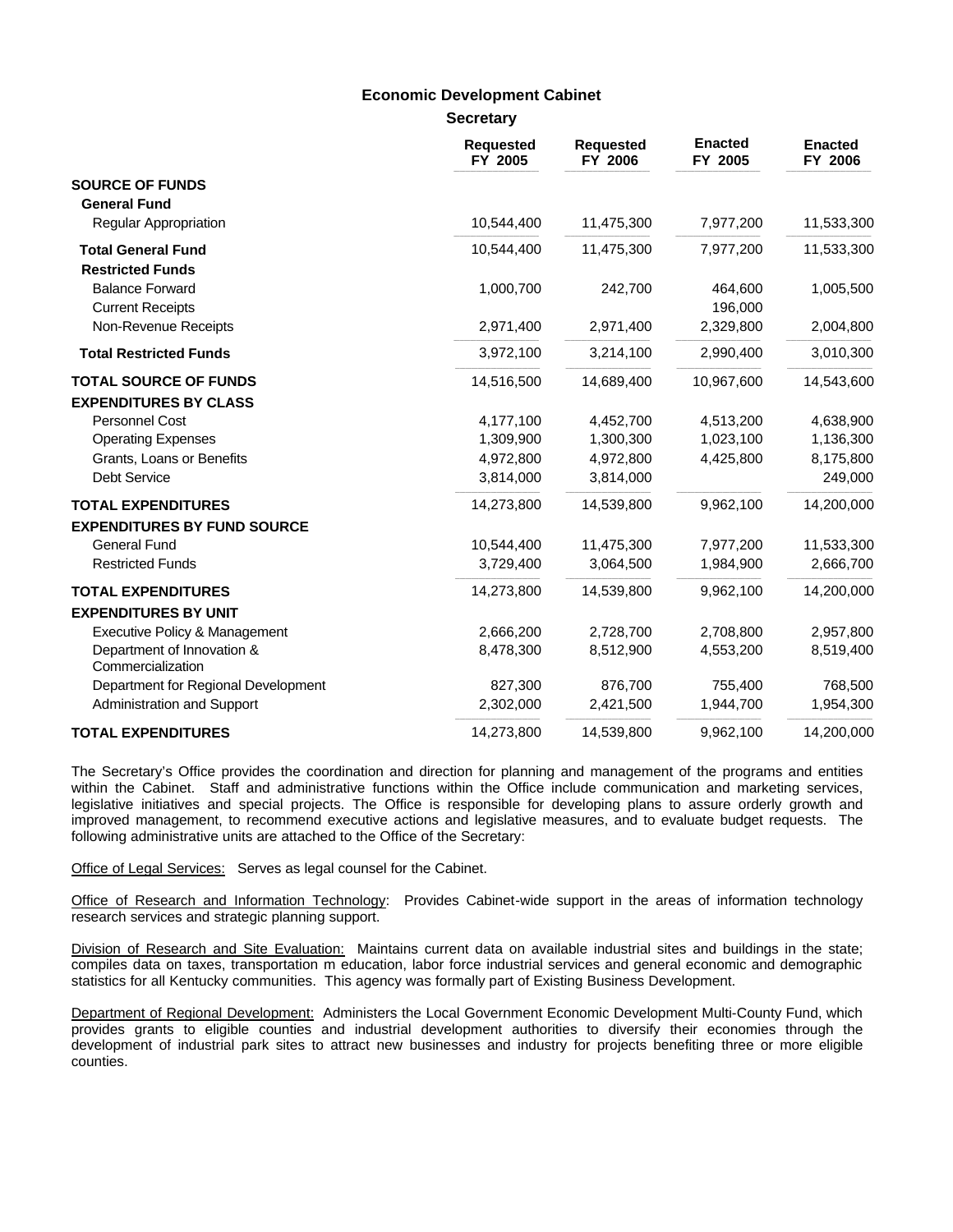Department of Commercialization and Innovation (DCI): Develops and implements a strategy to grow a 21<sup>st</sup> Century Economy in Kentucky. DSI's mission is to foster innovation and a thriving entrepreneurial culture so that Kentuckians are positioned to profitably participate in the 21<sup>st</sup> Century economy. To achieve its mission, DCI will:

- Build and sustain a strong research and development capacity at Kentucky's universities and in the private sector;
- Create and maintain a thriving entrepreneurial climate supported by programs that inspire and facilitate the commercialization of ideas; and
- Foster and retain a highly motivated, well-educated workforce that can participate and prosper in the New Economy.

The DCI Commissioner and the Kentucky Economic Development Authority (KEDFA) Board administer the High-Tech Construction/Investment Pools. The Pools enable Kentucky to become more competitive in advanced technology business sector by:

- Developing the university R&D that is necessary to promote an environment that will help create, attract, and grow high-tech firms; and
- Providing equity capital to fledgling, high-potential technology firms.

The Pools are governed under KRS 154.12-278.

#### **Policy**

The Budget for the Commonwealth provides \$420,800 in restricted funds each fiscal year for the Louisville Waterfront Development Corporation. The source of these restricted funds is Economic Development Bond Repayments.

Included in the enacted budget is \$300,000 in restricted funds in fiscal year 2004-2005 for the Kentucky Technology Service Grant through the Kentucky Manufacturing Assistance Center (KMAC) program. In fiscal year 2005-2006 the \$300,000 in funding is split evenly between restricted funds and General Fund support. The source of these restricted funds is Economic Development Bond Repayments.

Included in the General Fund appropriation in fiscal year 2005-2006 is \$15,000 for debt service for the Crispus Attucks Small Business Incubator in Hopkinsville.

Included in the Agency Funds appropriation in fiscal year 2005-2006 is \$234,000 for debt service for the Airport Relocation Assistance Project in Louisville. The project is funded with Bond Funds in Part II of House Bill 267 in the amount of \$5 million.

Included in the enacted budget is \$251,900 in General Funds in fiscal year 2004-2005 and \$256,200 from the General Fund in fiscal year 2005-2006 for the Department for Regional Development. Notwithstanding KRS 42.4592, the Department for Regional Development will be funded from the Local Government Economic Development Fund prior to any other statutory distribution from the fund.

Included in the enacted budget is \$1.5 million in General Funds in fiscal year 2005-2006 to support the Innovation and Commercialization Centers and the ideaFestival Grant.

Included in the enacted budget is \$1 million in fiscal year 2005-2006 for the Department for Commercialization and Innovation. These dollars will be used to coordinate Kentucky's effort to secure a Federal Research Lab. The funds are derived from the Kentucky Economic Development Funding Authority.

Included in the enacted budget is \$11,575,000 in fiscal year 2004-2005 and \$10,985,000 in 2005-2006 for the High-Technology Construction Pool and the High-Technology Investment Pool. The amounts of the funds apportioned between the pools will be determined by the Commissioner for the Department for Commercialization and Innovation.

The Budget of the Commonwealth provides General Funds in the amount of \$3,625,000 in fiscal year 2004-2005 and \$3,500,000 in fiscal year 2005-2006 for the High-Technology Construction and Investment Pools. Notwithstanding KRS 42.4592, the General Fund appropriation for the Department of Commercialization and Innovation shall be funded from the Local Government Economic Development Fund prior to any statutory distribution for the Local Government Economic Development Fund. The Commissioner of the Department of Commercialization and Innovation shall determine the amounts to be apportioned between the High-Tech Pools. These funds are to be used exclusively in coal producing counties.

Notwithstanding Subchapter 20 of KRS Chapter 154, interest income earned on balances in the High-Tech Construction and Investment Pools shall be used to support the Department for Commercialization and Innovation. Upon recommendation of the Commissioner funds may be apportioned between the pools. Loan repayments received by the High-Tech Pools are appropriated in addition to amounts specified in Part II of House Bill 267.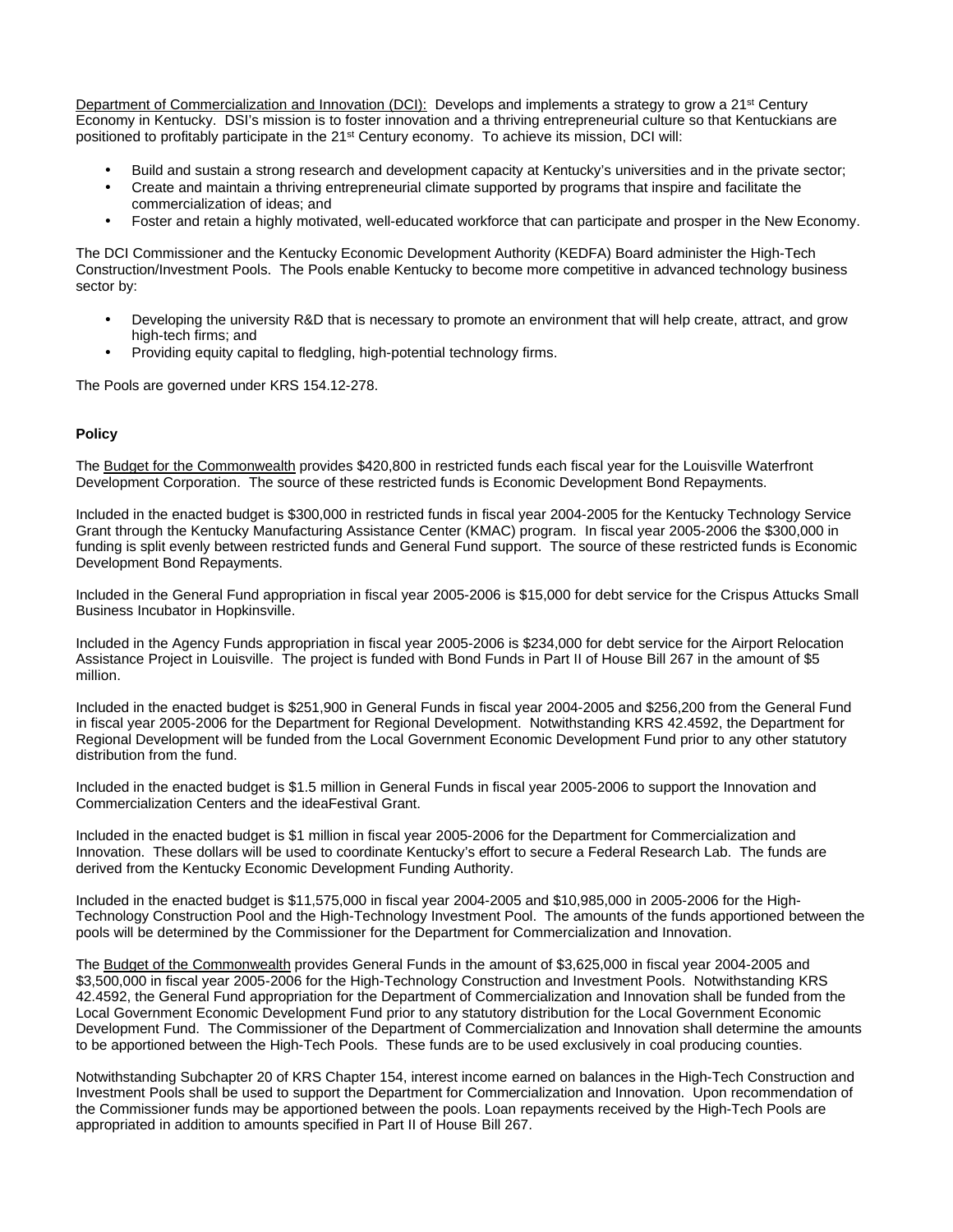Notwithstanding KRS 42.4588(2), Local Government Economic Development Fund, Multi-County Fund allocations may be used to support the nonrecurring investment is public health and safety, economic development, public infrastructure, information technology development and access, and public water and wastewater development.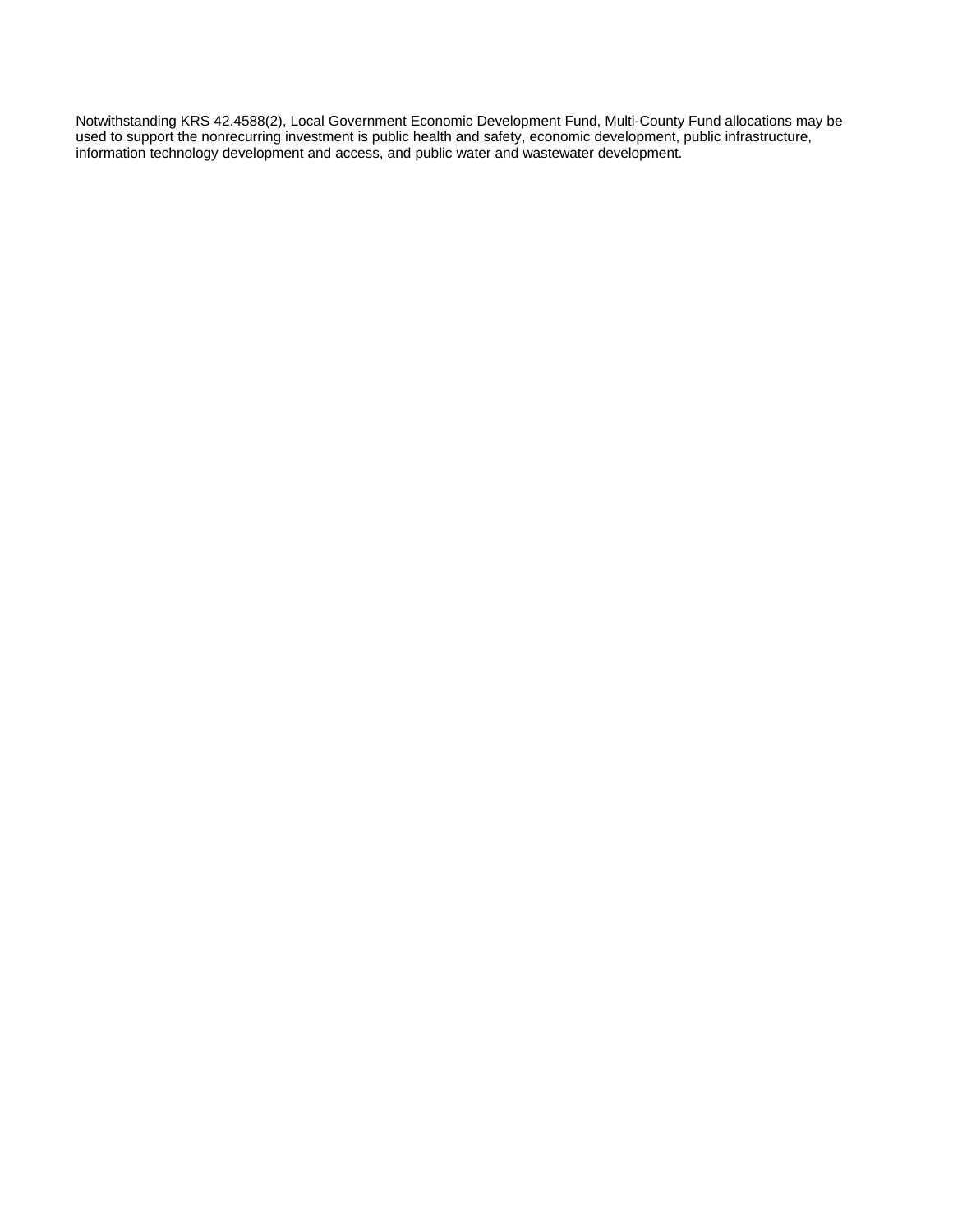### **New Business Development Economic Development Cabinet**

|                                                                 | <b>Requested</b><br>FY 2005 | <b>Requested</b><br>FY 2006 | <b>Enacted</b><br>FY 2005 | <b>Enacted</b><br>FY 2006 |
|-----------------------------------------------------------------|-----------------------------|-----------------------------|---------------------------|---------------------------|
| <b>SOURCE OF FUNDS</b><br><b>General Fund</b>                   |                             |                             |                           |                           |
| Regular Appropriation                                           | 2,600,100                   | 2,703,800                   | 1,556,100                 | 1,556,100                 |
| <b>Total General Fund</b><br><b>Restricted Funds</b>            | 2,600,100                   | 2,703,800                   | 1,556,100                 | 1,556,100                 |
| <b>Balance Forward</b><br>Non-Revenue Receipts                  | 456,800                     | 381,800                     | 346,800<br>300,000        | 280,000<br>300,000        |
| <b>Total Restricted Funds</b>                                   | 456,800                     | 381,800                     | 646,800                   | 580,000                   |
| <b>TOTAL SOURCE OF FUNDS</b><br><b>EXPENDITURES BY CLASS</b>    | 3,056,900                   | 3,085,600                   | 2,202,900                 | 2,136,100                 |
| Personnel Cost                                                  | 2,124,500                   | 2,228,200                   | 1,501,100                 | 1,601,100                 |
| <b>Operating Expenses</b>                                       | 465,600                     | 465,600                     | 336,800                   | 450,000                   |
| Grants, Loans or Benefits                                       | 85,000                      | 85,000                      | 85,000                    | 85,000                    |
| <b>TOTAL EXPENDITURES</b><br><b>EXPENDITURES BY FUND SOURCE</b> | 2,675,100                   | 2,778,800                   | 1,922,900                 | 2,136,100                 |
| General Fund                                                    | 2,600,100                   | 2,703,800                   | 1,556,100                 | 1,556,100                 |
| <b>Restricted Funds</b>                                         | 75,000                      | 75,000                      | 366,800                   | 580,000                   |
| <b>TOTAL EXPENDITURES</b>                                       | 2,675,100                   | 2,778,800                   | 1,922,900                 | 2,136,100                 |

The Department for New Business Development is responsible for coordinating the recruitment and attraction of companies that will enhance the overall viability of the state's economy. This task includes: targeting and contacting specific industries and businesses outside of Kentucky; meeting and corresponding with business representatives; and coordinating site location referrals and visits. The Department coordinates the exchange of information for specific areas such as financing, training, and regulatory requirements with Cabinet officials, program personnel and local representatives.

 A Division of Industrial Development communicates with industrial prospects, both foreign and domestic. Agency staff initiate and coordinate out-of-state trips to recruit industry. They provide prospects with information regarding location requirements, and serve as liaisons between the client company and permitting agencies, financial institutions, training assistance agencies and local economic development groups.

The Department has representatives in two international offices:

- Far Eastern Office: Tokyo, Japan; and
- European Office: Brussels, Belgium,

Contractual agents who are located in these offices aid in the recruitment of international companies to the Commonwealth.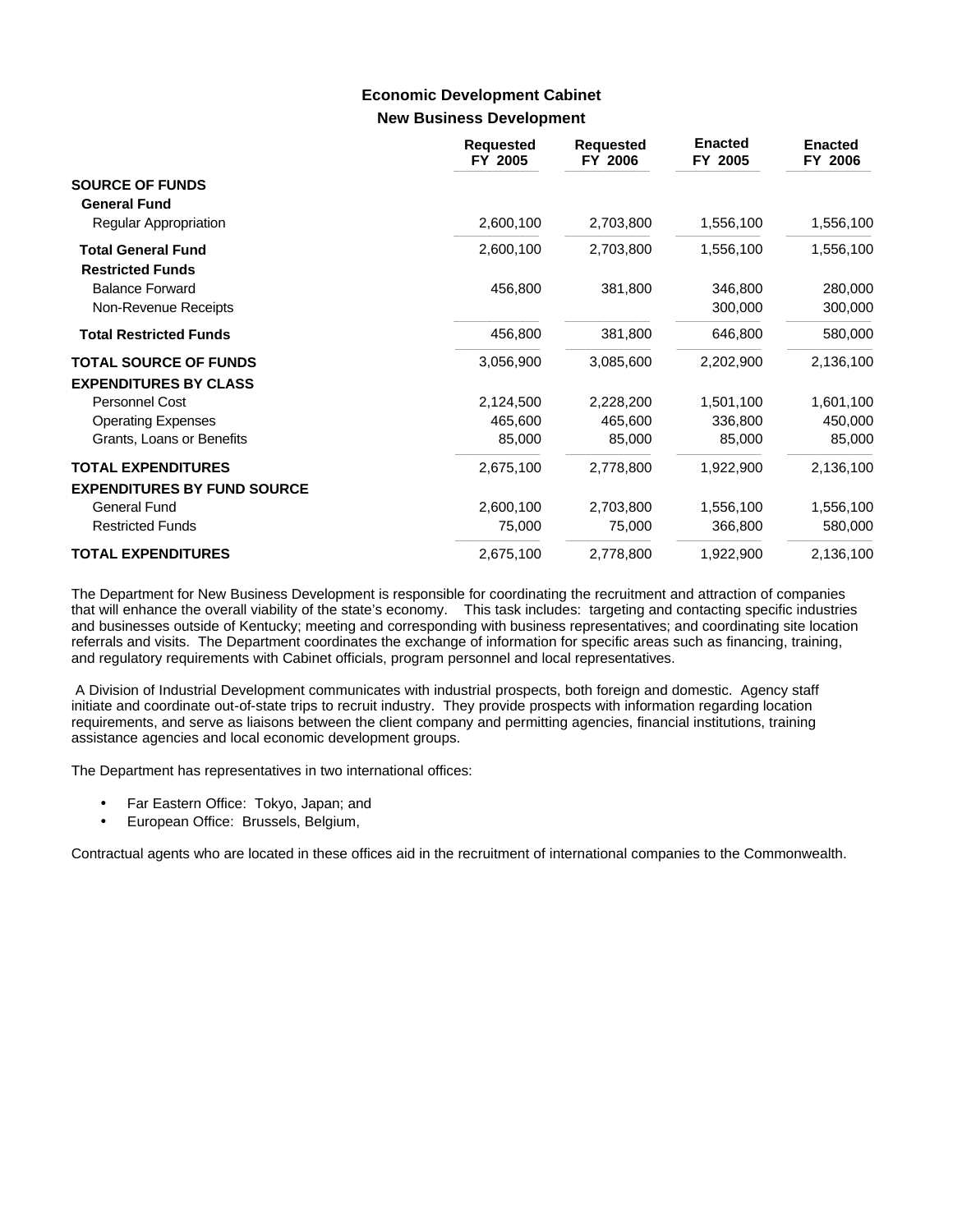### **Financial Incentives Economic Development Cabinet**

|                                                                 | <b>Requested</b><br>FY 2005 | <b>Requested</b><br>FY 2006 | <b>Enacted</b><br>FY 2005 | <b>Enacted</b><br>FY 2006 |
|-----------------------------------------------------------------|-----------------------------|-----------------------------|---------------------------|---------------------------|
| <b>SOURCE OF FUNDS</b><br><b>General Fund</b>                   |                             |                             |                           |                           |
| Regular Appropriation                                           | 8,129,700                   | 8,167,400                   | 9,827,600                 | 4,058,600                 |
| Continuing Appropriation                                        | 5,832,500                   | 4,339,500                   |                           | 6,500,000                 |
| <b>Total General Fund</b><br><b>Restricted Funds</b>            | 13,962,200                  | 12,506,900                  | 9,827,600                 | 10,558,600                |
| <b>Balance Forward</b>                                          | 200                         | 200                         | 200                       |                           |
| <b>Current Receipts</b>                                         | 858,500                     | 908,500                     | 858,500                   | 904,300                   |
| Non-Revenue Receipts                                            | 1,519,900                   | 1,576,200                   | 1,381,600                 | 1,362,400                 |
| <b>Total Restricted Funds</b>                                   | 2,378,600                   | 2,484,900                   | 2,240,300                 | 2,266,700                 |
| <b>TOTAL SOURCE OF FUNDS</b><br><b>EXPENDITURES BY CLASS</b>    | 16,340,800                  | 14,991,800                  | 12,067,900                | 12,825,300                |
| Personnel Cost                                                  | 2,407,500                   | 2,551,500                   | 2,228,400                 | 2,272,400                 |
| <b>Operating Expenses</b>                                       | 323,600                     | 323,600                     | 323,600                   | 323,600                   |
| Grants, Loans or Benefits                                       | 4,500,000                   | 4,500,000                   | 3,015,900                 | 4,500,000                 |
| <b>Debt Service</b>                                             | 4,770,000                   | 4,770,000                   |                           | 731,000                   |
| <b>TOTAL EXPENDITURES</b><br><b>EXPENDITURES BY FUND SOURCE</b> | 12,001,100                  | 12,145,100                  | 5,567,900                 | 7,827,000                 |
| <b>General Fund</b>                                             | 9,622,700                   | 9,660,400                   | 3,327,600                 | 5,560,300                 |
| <b>Restricted Funds</b>                                         | 2,378,400                   | 2,484,700                   | 2,240,300                 | 2,266,700                 |
| <b>TOTAL EXPENDITURES</b><br><b>EXPENDITURES BY UNIT</b>        | 12,001,100                  | 12,145,100                  | 5,567,900                 | 7,827,000                 |
| <b>Financial Incentives</b>                                     | 6,889,900                   | 6,996,200                   | 1,981,600                 | 2,743,400                 |
| <b>Bluegrass State Skills</b>                                   | 5,111,200                   | 5,148,900                   | 3,586,300                 | 5,083,600                 |
| <b>TOTAL EXPENDITURES</b>                                       | 12,001,100                  | 12,145,100                  | 5,567,900                 | 7,827,000                 |

The Department of Financial Incentives pursuant to KRS 154.12-224 coordinates all financial assistance, tax credit and related programs available to business and industry. The Department is charged with the development of new initiatives, as well as streamlining and coordinating existing programs. To see that a balanced, efficient use of state dollars and credits is available for job creation and preservation, the Department works through the Grants Program Division, Tax Incentives Programs Division, Direct Loans Program Division, Program Servicing Division, and the Bluegrass State Skills Corporation. The Kentucky Economic Development Finance Authority (KEDFA) encourages economic development, business expansion, and job creation by providing financial support for business and industry through an array of financial assistance and tax credit programs.

- The Economic Development Bond Program (KRS 154.12-100)
- The Direct Loan Program (KRS 154.20-030)
- The Kentucky Investment Fund Act (KRS 154.20-256)
- The Kentucky Rural Economic Development Act (KRS 154.22)
- The Kentucky Economic Opportunity Zone Act (KRS 154.45-010)
- The Kentucky Economic Preference (Enterprise) Zone Act (KRS 154.45-010)
- The Kentucky Jobs Development Act (KRS 154.24-010)
- The Kentucky Industrial Development Revitalization Act (KRS 154.26)
- The Kentucky Industrial Development Act (KRS 154.28)
- The Kentucky Reinvestment Act (HB 510, 2003 session)
- Tax Increment Financing (KRS 65.6971 and KRS 65,6972)
- New Economy Grants (KRS 154.12-278)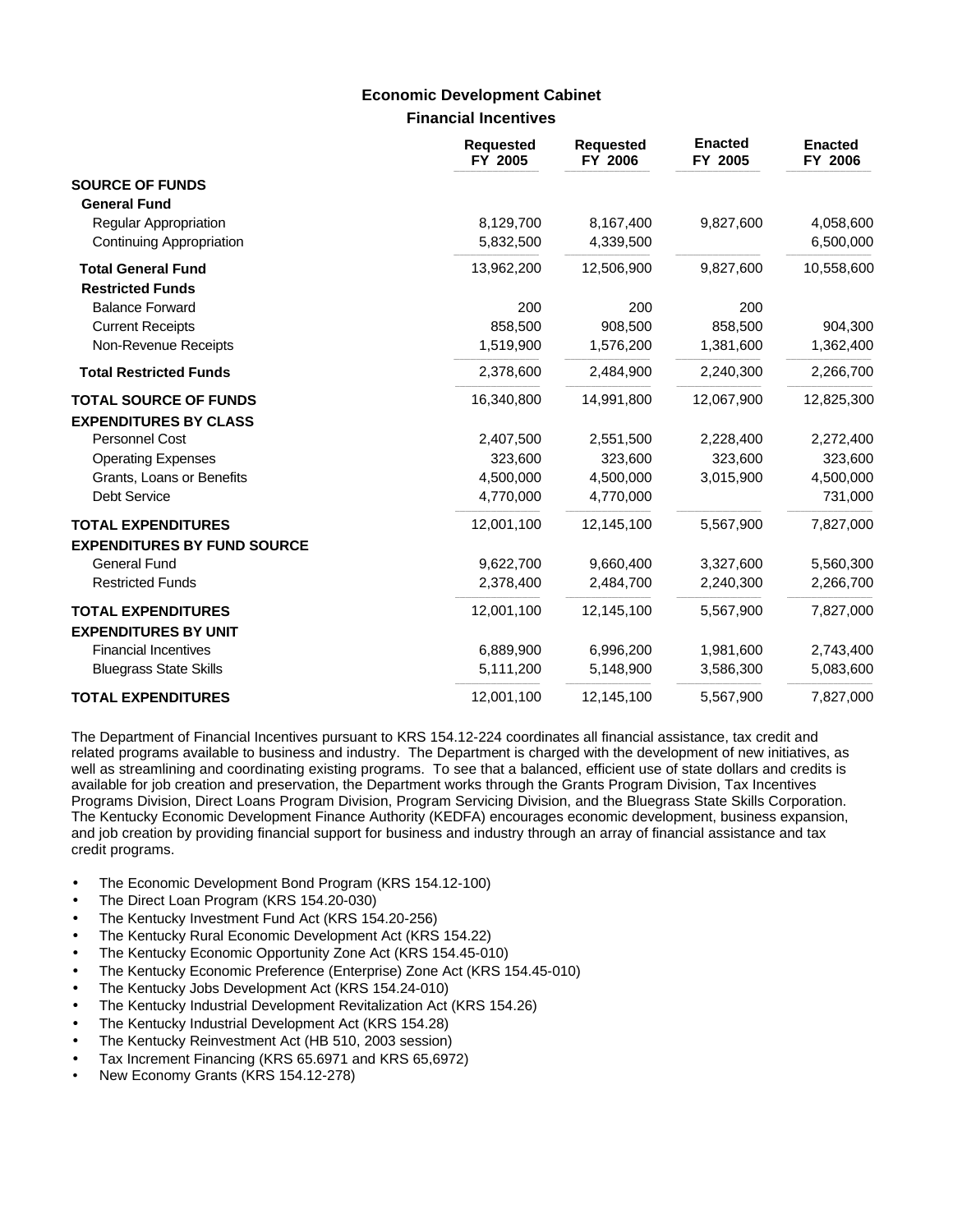- The Local Government Economic Development Multi-County Program (KRS 42.4582-4595)
- Industrial Revenue Bonds (issued or reviewed under the authority of KRS 103.210)

Bluegrass State Skills Corporation (BSSC) was established in 1984 by the General Assembly as an independent, de jure corporation to stimulate economic development through programs of skills training to meet the needs of business and industry. The BSSC works with business and industry and the state's educational institutions to establish programs of skills training. The BSSC is under the Cabinet for Economic Development, Department of Financial Incentives, in recognition of the relationship between economic development and the need to address the skills training efforts of Kentucky's new, expanding, and existing industries. The statutory authority for the BSSC is found in KRS 154.12-204 through 154.12-208.

The Economic Development Bond program as authorized in KRS 154.12-100 uses bond proceeds to leverage private investment to promote the overall economic development of the Commonwealth. This includes the development of public projects such as industrial parks, river ports, and tourism facilities.

### **Policy**

The Kentucky Enterprise Initiative Act, enacted as part of Governor Fletcher's Tax Modernization Package in House Bill 272 during the 2005 Session of the General Assembly, allows eligible companies to receive a refund of sales and use tax on building materials as well as research and development equipment. Eligible expenditures are limited to tourist attractions, services, technology and manufacturing as well as company headquarters in any industry. The program gives preference to companies in existing enterprise zones; the minimum investment is \$100,000 for companies within enterprise zone boundaries; \$500,000 elsewhere. There is a statewide cap in each year of \$20 million for building materials and \$5 million for research and development, and all projects and expenses must be approved by KEDFA. Sales taxes are refunded rather than offered through a blanket exemption certificate as under the current Enterprise Zone program.

This new tax incentive program replaces the Enterprise Zone Program. Current Enterprise Zones are permitted to continue until their expiration under existing law. All existing zones expire by December 31, 2007.

The Budget of the Commonwealth provides an allocation from the General Fund for debt service in fiscal year 2006 of \$731,000 to support the following bond funded pools:

- Economic Development Bond Pool \$10 million
- High-Technology Construction/Investment Pool \$ 5 million

The enacted budget provides \$2,250,000 to provide Phase II funding for the Graves County Industrial Park from funds available to the Kentucky Economic Development Finance Authority.

The Budget of the Commonwealth authorizes the Bluegrass State Skills Corporation to extend an additional \$1.5 million for training grant offers in each year of the biennium. This will enable the Economic Development Cabinet to maximize efforts to retain and expand existing companies and attract new companies. In the event that such offers are made, and that disbursements are required to support those offers, funds shall be provided from the General Fund Surplus Account in an amount not to exceed \$1.5 million.

The enacted budget caps Kentucky Investment Fund Act (KIFA) Tax Credits at \$1,300,000 for any single investment fund over the biennium. It further limits KIFA tax credits available for all investors in all investment funds to \$5 million in each year of the biennium.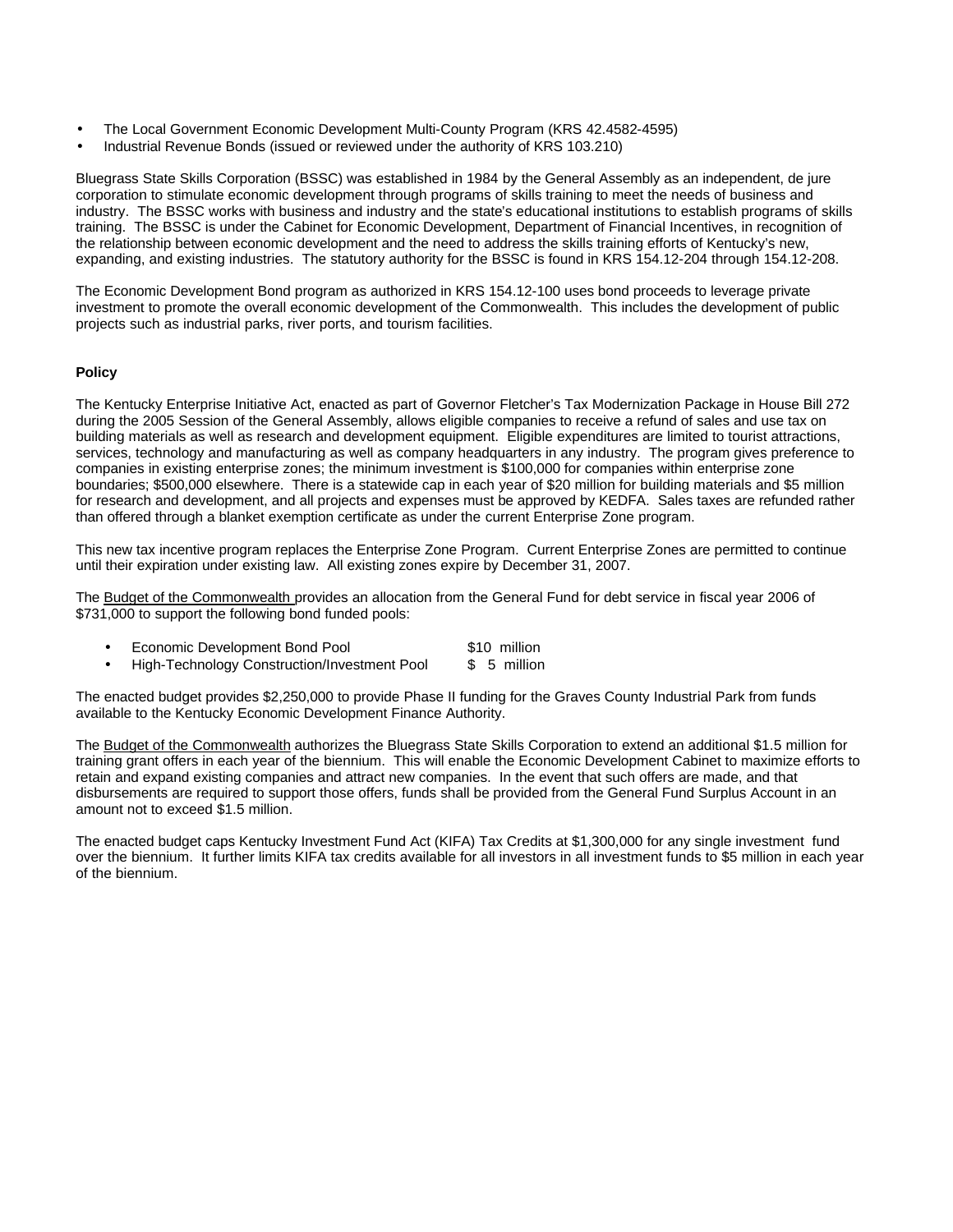## **Existing Business Development Economic Development Cabinet**

|                                                                 | <b>Requested</b><br>FY 2005 | <b>Requested</b><br>FY 2006 | <b>Enacted</b><br>FY 2005 | <b>Enacted</b><br>FY 2006 |
|-----------------------------------------------------------------|-----------------------------|-----------------------------|---------------------------|---------------------------|
| <b>SOURCE OF FUNDS</b><br><b>General Fund</b>                   |                             |                             |                           |                           |
| Regular Appropriation                                           | 3,065,700                   | 3,254,300                   | 2,722,300                 | 2,852,300                 |
| <b>Total General Fund</b>                                       | 3,065,700                   | 3,254,300                   | 2,722,300                 | 2,852,300                 |
| <b>Restricted Funds</b>                                         |                             |                             |                           |                           |
| <b>Balance Forward</b>                                          | 90,500                      |                             | 90,500                    | 600                       |
| Non-Revenue Receipts                                            | 354,300                     | 452,400                     | 348,700                   | 440,000                   |
| <b>Total Restricted Funds</b>                                   | 444,800                     | 452,400                     | 439,200                   | 440,600                   |
| <b>Federal Funds</b>                                            |                             |                             |                           |                           |
| <b>Current Receipts</b>                                         | 155,400                     | 155,400                     | 155,400                   | 155,400                   |
| <b>Total Federal Funds</b>                                      | 155,400                     | 155,400                     | 155,400                   | 155,400                   |
| <b>TOTAL SOURCE OF FUNDS</b><br><b>EXPENDITURES BY CLASS</b>    | 3,665,900                   | 3,862,100                   | 3,316,900                 | 3,448,300                 |
| Personnel Cost                                                  | 2,819,100                   | 3,015,900                   | 2,638,500                 | 2,808,900                 |
| <b>Operating Expenses</b>                                       | 796,800                     | 796,200                     | 627,800                   | 589,400                   |
| Grants, Loans or Benefits                                       | 50,000                      | 50,000                      | 50,000                    | 50,000                    |
| <b>TOTAL EXPENDITURES</b>                                       | 3,665,900                   | 3,862,100                   | 3,316,300                 | 3,448,300                 |
| <b>EXPENDITURES BY FUND SOURCE</b><br><b>General Fund</b>       | 3,065,700                   | 3,254,300                   | 2,722,300                 | 2,852,300                 |
| <b>Restricted Funds</b>                                         | 444,800                     | 452,400                     | 438,600                   | 440,600                   |
| <b>Federal Funds</b>                                            | 155,400                     | 155,400                     | 155,400                   | 155,400                   |
| <b>TOTAL EXPENDITURES</b>                                       | 3,665,900                   | 3,862,100                   | 3,316,300                 | 3,448,300                 |
| <b>EXPENDITURES BY UNIT</b>                                     |                             |                             |                           |                           |
| Executive Policy & Management<br><b>Small Business Services</b> | 569,200                     | 605,800                     | 512,500                   | 522,600                   |
| <b>Regional Offices</b>                                         | 1,197,800<br>1,260,000      | 1,258,500<br>1,342,000      | 1,090,600<br>1,088,900    | 1,070,200<br>1,101,200    |
| <b>International Trade</b>                                      | 638,900                     | 655,800                     | 624,300                   | 754,300                   |
| <b>TOTAL EXPENDITURES</b>                                       | 3,665,900                   | 3,862,100                   | 3,316,300                 | 3,448,300                 |

The Department of Existing Business Development is responsible for (new business creation and) the retention and expansion of existing businesses. It seeks to expand Kentucky's entrepreneurial capacity and to assist communities to realize their maximum economic growth potential. The Department includes: the International Trade Division, the Division of Small Business Services and Regional Economic Development Divisions.

The International Trade Division (ITD) enables Kentucky companies to become more competitive in global markets. The ITD emphasizes trade awareness and education. Staff provides assistance to Kentucky companies on trade-related issues and participates in trade missions. The division demonstrates how local economic development groups might develop trade assistance programs.

- The Kentucky Agricultural and Commercial Trade Office located in Guadalajara, Mexico, is responsible for promoting the exports of Kentucky manufactured goods, services, and agricultural products throughout Mexico. This office is funded and operated cooperatively by the Kentucky Cabinet for Economic Development and the Kentucky Department of Agriculture.
- The Kentucky South America Trade Office located in Santiago, Chile assists Kentucky companies in large and important markets throughout South America. The Chile Free Trade Agreement offers Kentucky export sectors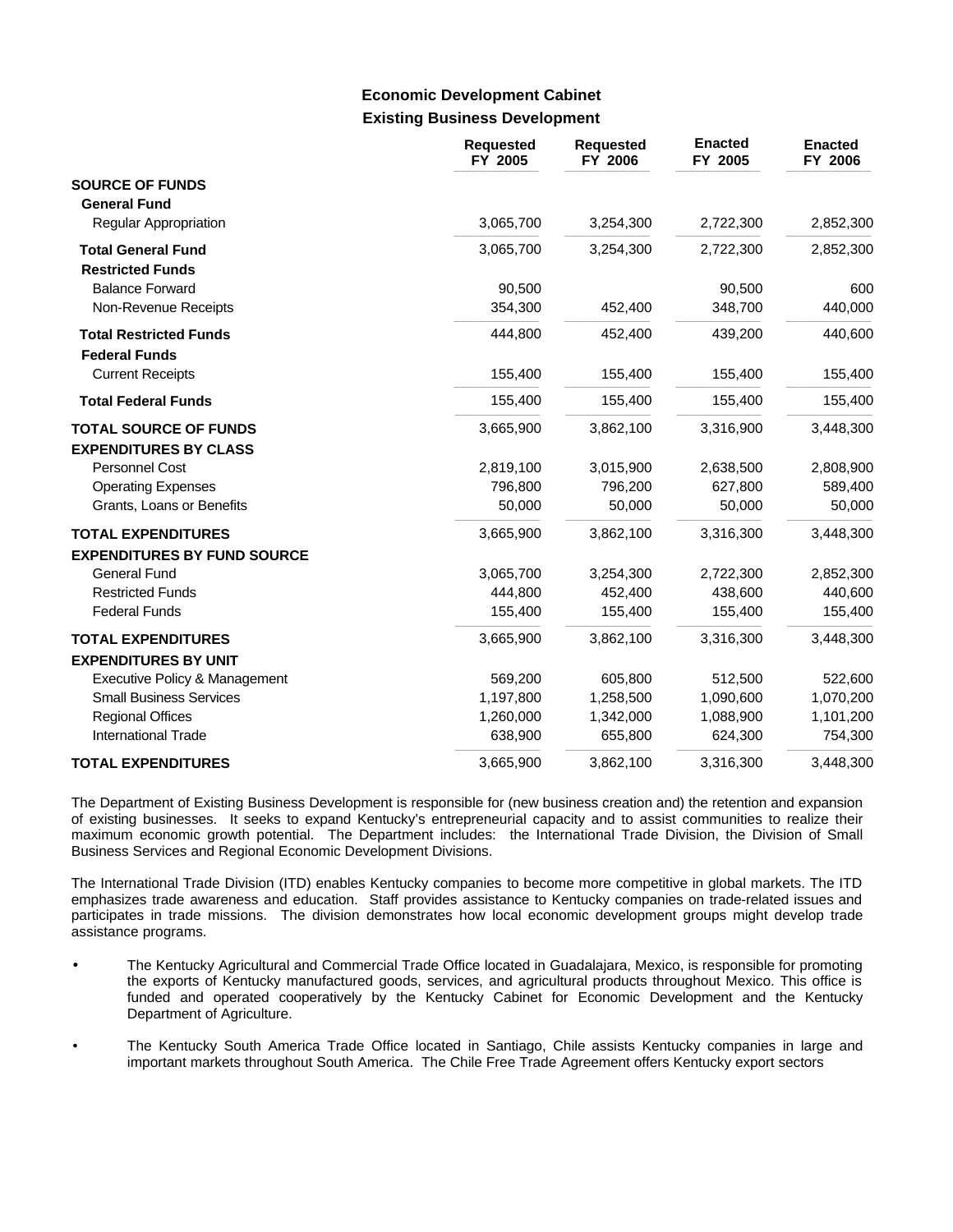improved market access and streamlined custom services to fast-growing Chilean markets.

The Small Business Services Division promotes small business development through three primary entrepreneurial support programs:

- Business Information Clearinghouse: serves as a centralized information source on business regulations; assists new and expanding Kentucky businesses to secure licenses and permits; and acts as a referral service for government financial management assistance programs.
- Kentucky Procurement Assistance: provides technical assistance to businesses competing for federal and state government contracts.
- Small and Minority Business: serves as a resource center for business owners/managers and establishes educational programs to address the needs of minority enterprises.

The Regional Economic Development Division fosters the retention and expansion of Kentucky's manufacturing and value added business base. The Division has three offices:

- West Kentucky Office in Madisonville
- Central Kentucky Office in Frankfort
- East Kentucky Office in Prestonsburg.

These offices offer the only statewide industry visitation program to help Kentucky's business and industry improve their competitive positions and to access state incentive programs. Regional staff also assist communities and local economic development groups to improve their business infrastructure and to develop industrial sites.

#### **Policy**

The Budget of the Commonwealth provides \$200,000 in fiscal year 2005-2006 to establish a Kentucky Economic Development presence in China.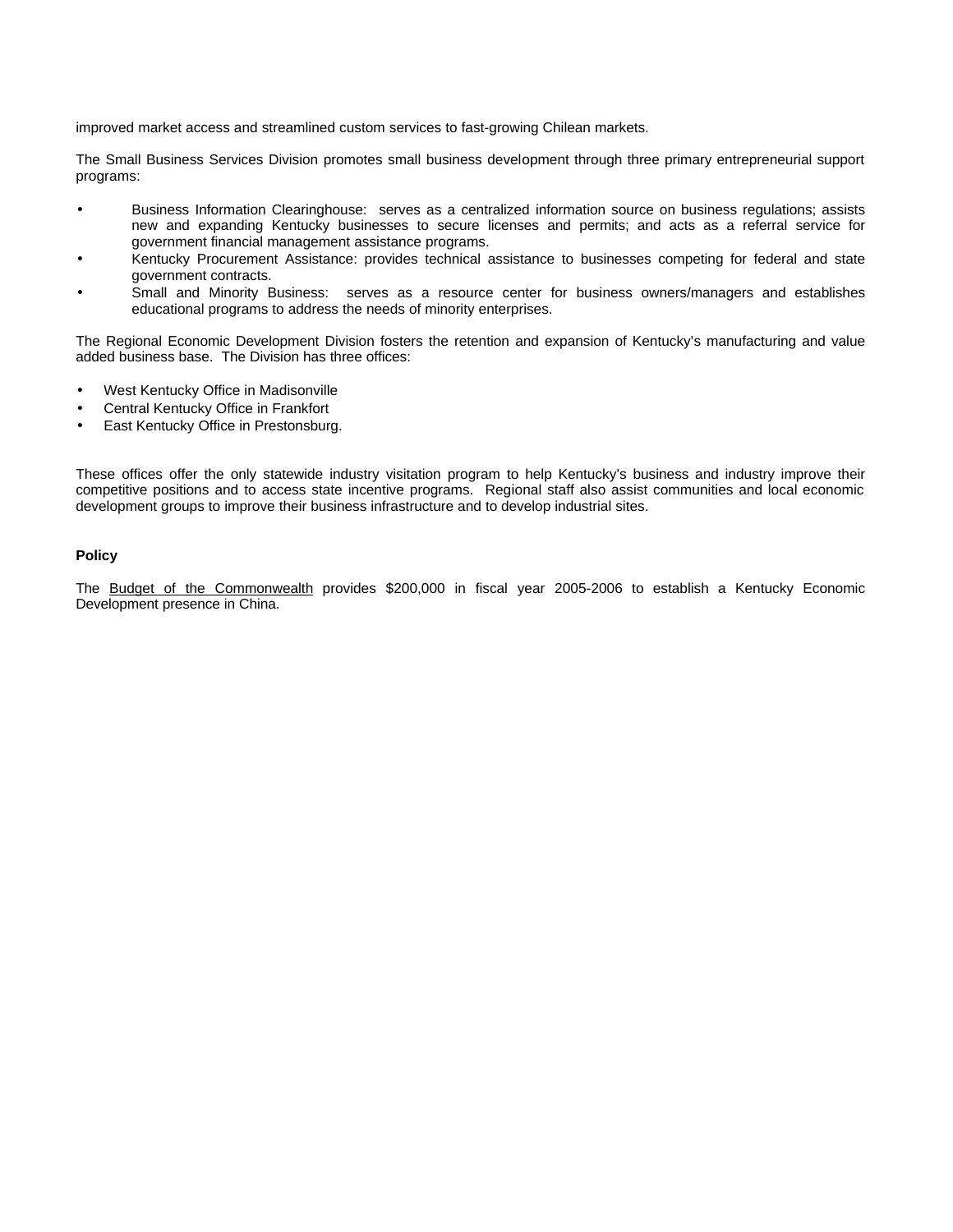## **Department of Education**

|                                                                    | <b>Requested</b><br>FY 2005 | <b>Requested</b><br>FY 2006 | <b>Enacted</b><br>FY 2005 | <b>Enacted</b><br>FY 2006 |
|--------------------------------------------------------------------|-----------------------------|-----------------------------|---------------------------|---------------------------|
| <b>SOURCE OF FUNDS</b><br><b>General Fund</b>                      |                             |                             |                           |                           |
| Regular Appropriation<br>Special Appropriation                     | 3,381,322,200               | 3,492,484,400               | 3,092,155,100             | 3,392,191,100<br>333,000  |
| <b>Continuing Appropriation</b>                                    |                             |                             | 717,700                   |                           |
| <b>Total General Fund</b><br><b>Tobacco Settlement-Phase I</b>     | 3,381,322,200               | 3,492,484,400               | 3,092,872,800             | 3,392,524,100             |
| Tobacco Settlement - I                                             | 2,095,600                   | 2,108,400                   | 1,888,400                 | 1,888,400                 |
| <b>Total Tobacco Settlement-Phase I</b><br><b>Restricted Funds</b> | 2,095,600                   | 2,108,400                   | 1,888,400                 | 1,888,400                 |
| <b>Balance Forward</b>                                             | 677,000                     |                             | 677,000                   |                           |
| <b>Current Receipts</b>                                            | 2,466,800                   | 2,516,600                   | 2,816,800                 | 2,866,600                 |
| Non-Revenue Receipts<br><b>Fund Transfers</b>                      | 1,639,000                   | 1,639,000                   | 1,639,000<br>$-102,200$   | 1,639,000                 |
| <b>Total Restricted Funds</b>                                      | 4,782,800                   | 4,155,600                   | 5,030,600                 | 4,505,600                 |
| <b>Federal Funds</b>                                               |                             |                             |                           |                           |
| <b>Balance Forward</b>                                             | 85,200                      |                             | 85,200                    |                           |
| <b>Current Receipts</b><br>Non-Revenue Receipts                    | 524,857,500<br>149,300      | 525,101,600<br>149,300      | 621,857,500<br>149,300    | 627,101,600<br>149,300    |
|                                                                    |                             |                             |                           |                           |
| <b>Total Federal Funds</b>                                         | 525,092,000                 | 525,250,900                 | 622,092,000               | 627,250,900               |
| <b>TOTAL SOURCE OF FUNDS</b>                                       | 3,913,292,600               | 4,023,999,300               | 3,721,883,800             | 4,026,169,000             |
| <b>EXPENDITURES BY CLASS</b>                                       |                             |                             |                           |                           |
| Personnel Cost                                                     | 59,196,100                  | 61,881,300                  | 75,826,900                | 76,673,500                |
| <b>Operating Expenses</b>                                          | 12,574,100                  | 12,484,300                  | 10,125,900                | 9,730,900                 |
| Grants, Loans or Benefits<br><b>Debt Service</b>                   | 3,841,522,400               | 3,949,633,700               | 3,635,931,000             | 3,935,791,600<br>973,000  |
| <b>TOTAL EXPENDITURES</b>                                          | 3,913,292,600               | 4,023,999,300               | 3,721,883,800             | 4,023,169,000             |
| <b>EXPENDITURES BY FUND SOURCE</b>                                 |                             |                             |                           |                           |
| <b>General Fund</b>                                                | 3,381,322,200               | 3,492,484,400               | 3,092,872,800             | 3,389,524,100             |
| Tobacco Settlement-Phase I                                         | 2,095,600                   | 2,108,400                   | 1,888,400                 | 1,888,400                 |
| <b>Restricted Funds</b>                                            | 4,782,800                   | 4,155,600                   | 5,030,600                 | 4,505,600                 |
| <b>Federal Funds</b>                                               | 525,092,000                 | 525,250,900                 | 622,092,000               | 627,250,900               |
| <b>TOTAL EXPENDITURES</b>                                          | 3,913,292,600               | 4,023,999,300               | 3,721,883,800             | 4,023,169,000             |
| <b>EXPENDITURES BY UNIT</b>                                        |                             |                             |                           |                           |
| <b>Executive Policy and Management</b>                             | 734,200                     | 771,400                     | 687,900                   | 687,900                   |
| <b>Operations and Support Services</b>                             | 15,325,900                  | 15,415,300                  | 14,152,800                | 14,878,600                |
| Learning and Results Services                                      | 1,215,054,700               | 1,307,171,500               | 1,267,634,700             | 1,412,709,800             |
| Support Education Excellence in<br>Kentucky (SEEK)                 | 2,682,177,800               | 2,700,641,100               | 2,439,408,400             | 2,594,892,700             |
| <b>TOTAL EXPENDITURES</b>                                          | 3,913,292,600               | 4,023,999,300               | 3,721,883,800             | 4,023,169,000             |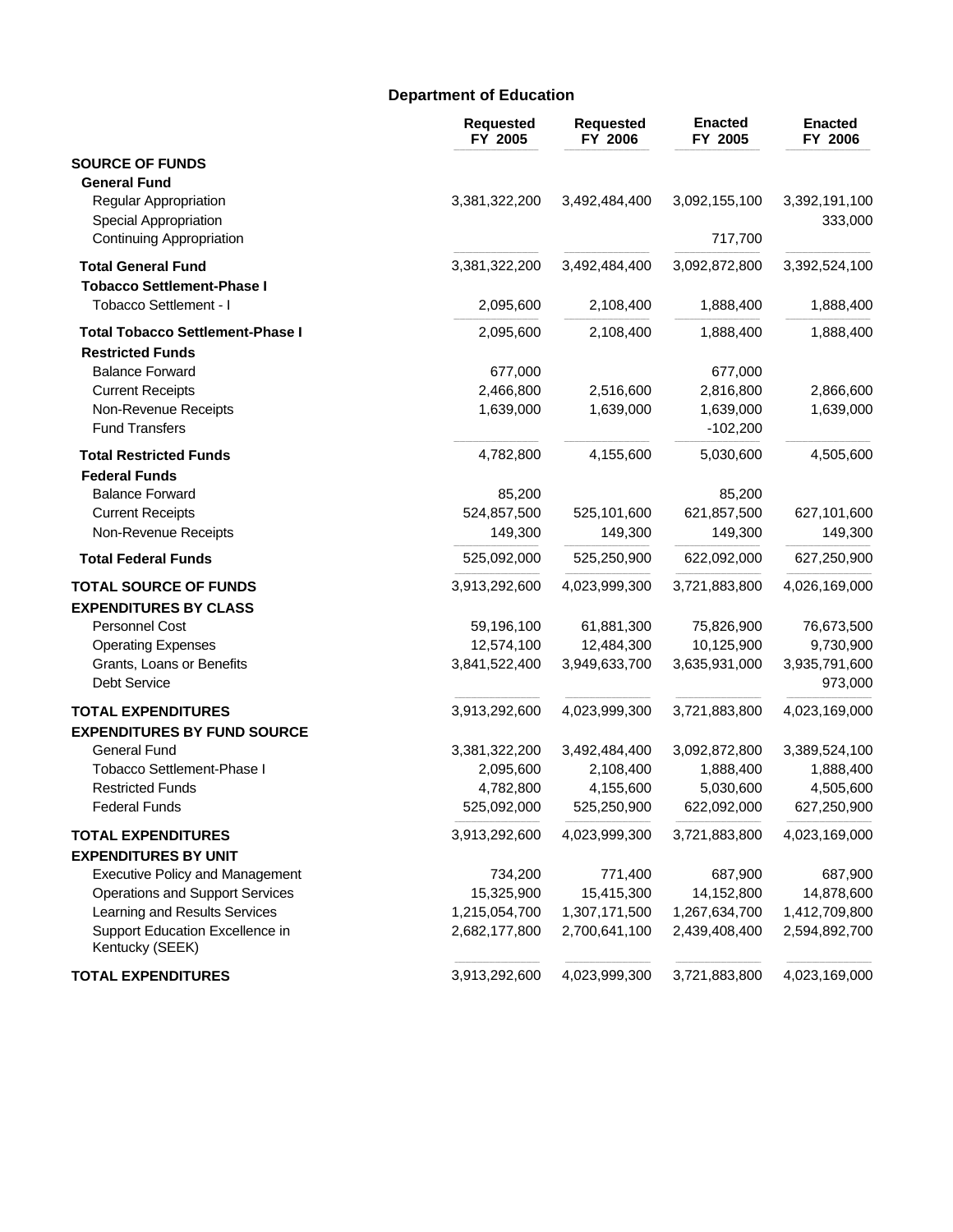In enacting the Kentucky Education Reform Act (KERA), the 1990 General Assembly provided for a reconstituted Department of Education to implement KERA along with existing programs. In accordance with KRS 156.148, the Department of Education is headed by a Commissioner of Education appointed by the Kentucky Board of Education.

### **Policy**

In light of continuing revenue constraints, the Budget of the Commonwealth for the Department of Education during the 2004-2006 biennium contains funding reductions in certain non-Support Education Excellence in Kentucky (SEEK) program areas. Due to this fact, the enacted budget continues the policy established during the 2002-2004 biennium of designating five programs - Extended School Services, Preschool, Professional Development, Safe Schools, and Textbooks - "Flexible Focus Funds." This permits local school districts to use discretion in the allocation of these funds while still addressing the governing statutes and serving the needs of the target populations.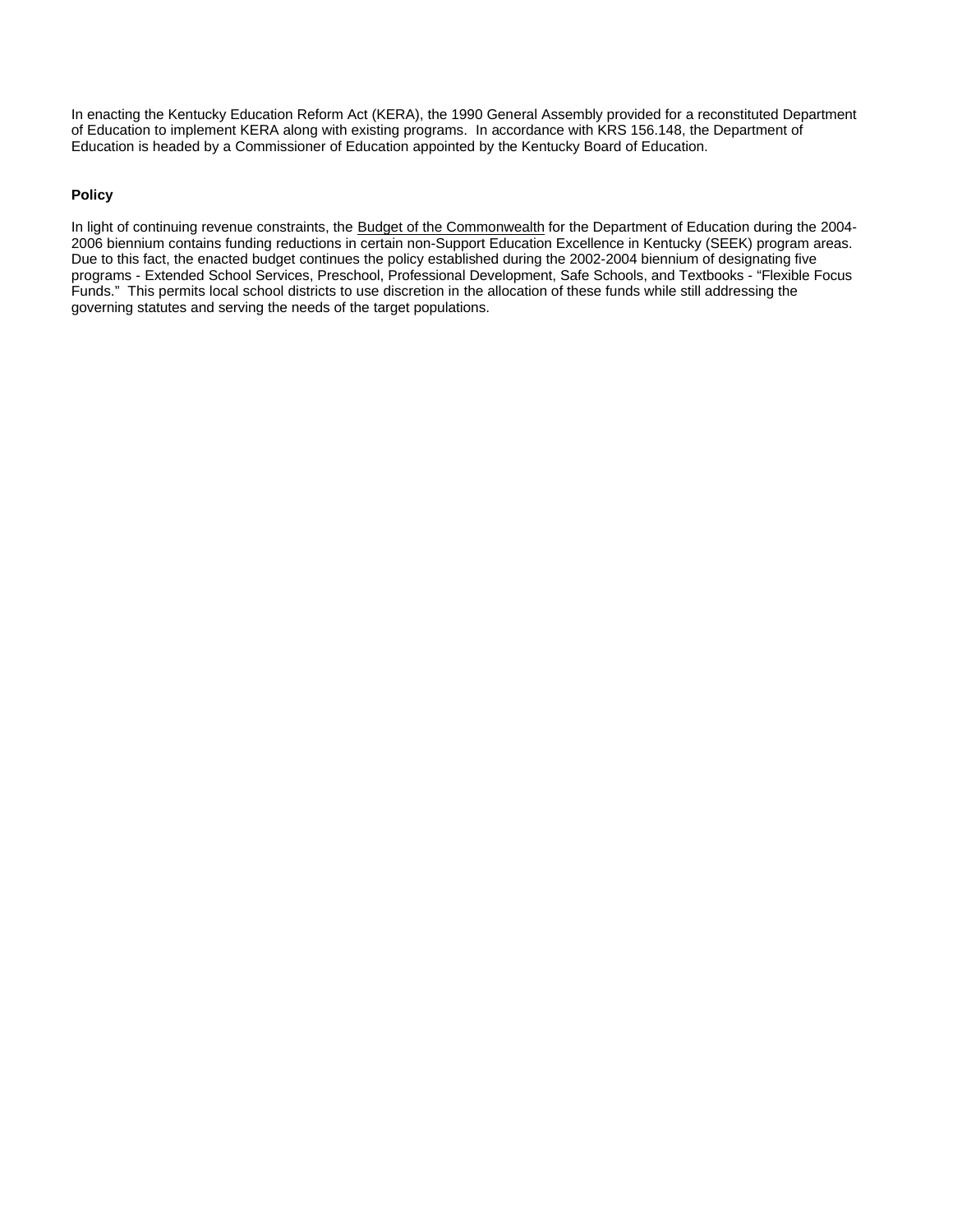## **Support Education Excellence in Kentucky (SEEK) Department of Education**

|                                                                                        | <b>Requested</b><br>FY 2005 | <b>Requested</b><br>FY 2006 | <b>Enacted</b><br>FY 2005 | <b>Enacted</b><br>FY 2006 |
|----------------------------------------------------------------------------------------|-----------------------------|-----------------------------|---------------------------|---------------------------|
| <b>SOURCE OF FUNDS</b>                                                                 |                             |                             |                           |                           |
| <b>General Fund</b>                                                                    |                             |                             |                           |                           |
| Regular Appropriation                                                                  | 2,682,177,800               | 2,700,641,100               | 2,439,408,400             | 2,594,892,700             |
| <b>Total General Fund</b>                                                              | 2,682,177,800               | 2,700,641,100               | 2,439,408,400             | 2,594,892,700             |
| <b>TOTAL SOURCE OF FUNDS</b><br><b>EXPENDITURES BY CLASS</b>                           | 2,682,177,800               | 2,700,641,100               | 2,439,408,400             | 2,594,892,700             |
| Grants, Loans or Benefits                                                              | 2,682,177,800               | 2,700,641,100               | 2,439,408,400             | 2,594,892,700             |
| <b>TOTAL EXPENDITURES</b>                                                              | 2,682,177,800               | 2,700,641,100               | 2,439,408,400             | 2,594,892,700             |
| <b>EXPENDITURES BY FUND SOURCE</b>                                                     |                             |                             |                           |                           |
| <b>General Fund</b>                                                                    | 2,682,177,800               | 2,700,641,100               | 2,439,408,400             | 2,594,892,700             |
| <b>TOTAL EXPENDITURES</b>                                                              | 2,682,177,800               | 2,700,641,100               | 2,439,408,400             | 2,594,892,700             |
| <b>EXPENDITURES BY UNIT</b>                                                            |                             |                             |                           |                           |
| <b>Base Funding</b>                                                                    | 1,932,988,100               | 1,947,955,500               | 1,694,249,000             | 1,825,126,600             |
| <b>Pupil Transportation</b>                                                            | 224,231,700                 | 234,843,100                 | 211,953,500               | 211,953,500               |
| <b>Equalized Facilities</b>                                                            | 73,618,800                  | 69,040,400                  | 71,486,200                | 78,475,900                |
| Tier I Equalization                                                                    | 141,069,300                 | 136,088,100                 | 145,295,100               | 145,649,300               |
| National Board Certification Salary<br>Supplement                                      | 1,358,000                   | 1,758,000                   | 1,458,000                 | 1,858,000                 |
| School Facilities Matching Grant                                                       |                             |                             |                           | 225,000                   |
| <b>State-Run Vocational Schools</b><br>Reimbursement                                   | 22,455,400                  | 23,646,500                  | 21,952,600                | 21,952,600                |
| Vocational Education Transportation                                                    | 2,416,900                   | 2,416,900                   | 2,416,900                 | 2,416,900                 |
| Local District Teachers' Retirement Match<br><b>Classroom Teacher/Classified Staff</b> | 284,039,600                 | 284,892,600                 | 290,497,100<br>100,000    | 307,234,900               |
| <b>TOTAL EXPENDITURES</b>                                                              | 2,682,177,800               | 2,700,641,100               | 2,439,408,400             | 2,594,892,700             |

The 1990 General Assembly, responding to the Kentucky Supreme Court's 1989 mandate to equalize funding for public school pupils regardless of economic circumstances or place of birth, created a new mechanism for distributing state support to local school districts. The Support Education Excellence in Kentucky (SEEK) program replaced the Minimum Foundation and Power Equalization programs.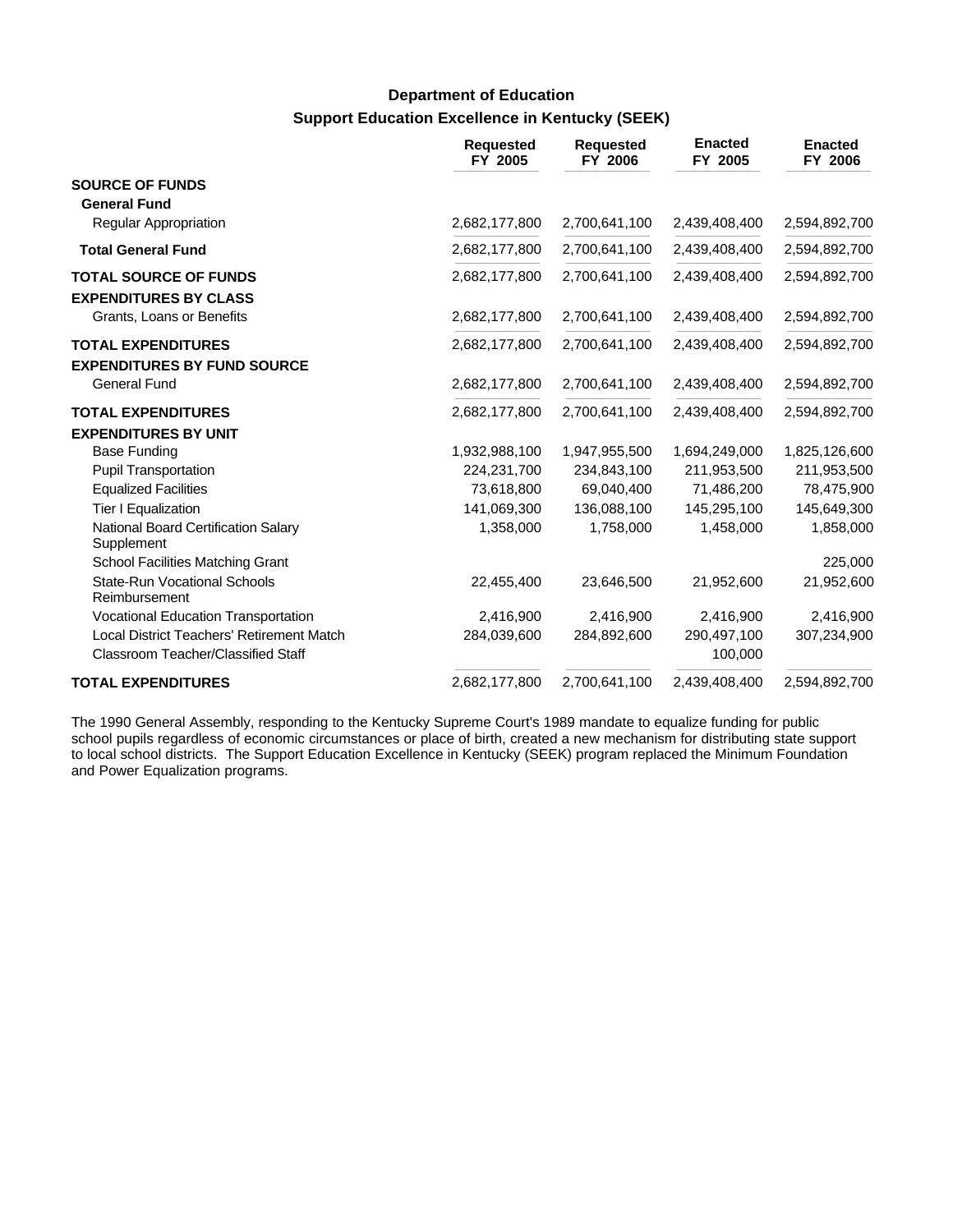#### **DEPARTMENT OF EDUCATION Support Education Excellence in Kentucky**

Under the SEEK funding formula, the state sets a fixed base guarantee amount per student in average daily attendance. The guarantee amount to the right, as well as all other numbers in this example, are budgeted fiscal year 2006 figures. \$3,445

The amount of revenue per pupil guaranteed by SEEK is then adjusted upward for each local school district to reflect a set of factors that affect the cost of providing services to pupils.

An adjustment, 15% of the base per pupil guarantee, is made to reflect the higher than average costs associated with educating economically deprived ("atrisk") students. "At-Risk" is operationally defined as federal free lunch program eligible. The 15% adjustment is added to the base per pupil guarantee amount for such pupils.

The per pupil guarantee is also increased for exceptional children by a series of weights designed to reflect the additional costs of providing services to such pupils. The costs associated with educating exceptional children are based on a count of pupils with different disabilities, a state-determined exceptional pupil-teacher ratio for each disability or service, and a resulting per pupil cost.

# **X =** Pupils In Average **X E Pupils = +** 579,643 Daily Attendance **+** BASE PER PUPIL GUARANTEE AT-RISK ADJUSTMENT SEVERE  $($ \$3,445  $X$  2,35 Weight  $=$ MODERATE (\$3,445 X 1.17 Weight = MILD \$1,996.9 **Million** \$146.4 **Million**  $$3,445$  X 15% = \$517 283,333 EXCEPTIONAL CHILDREN ADJUSTMENT

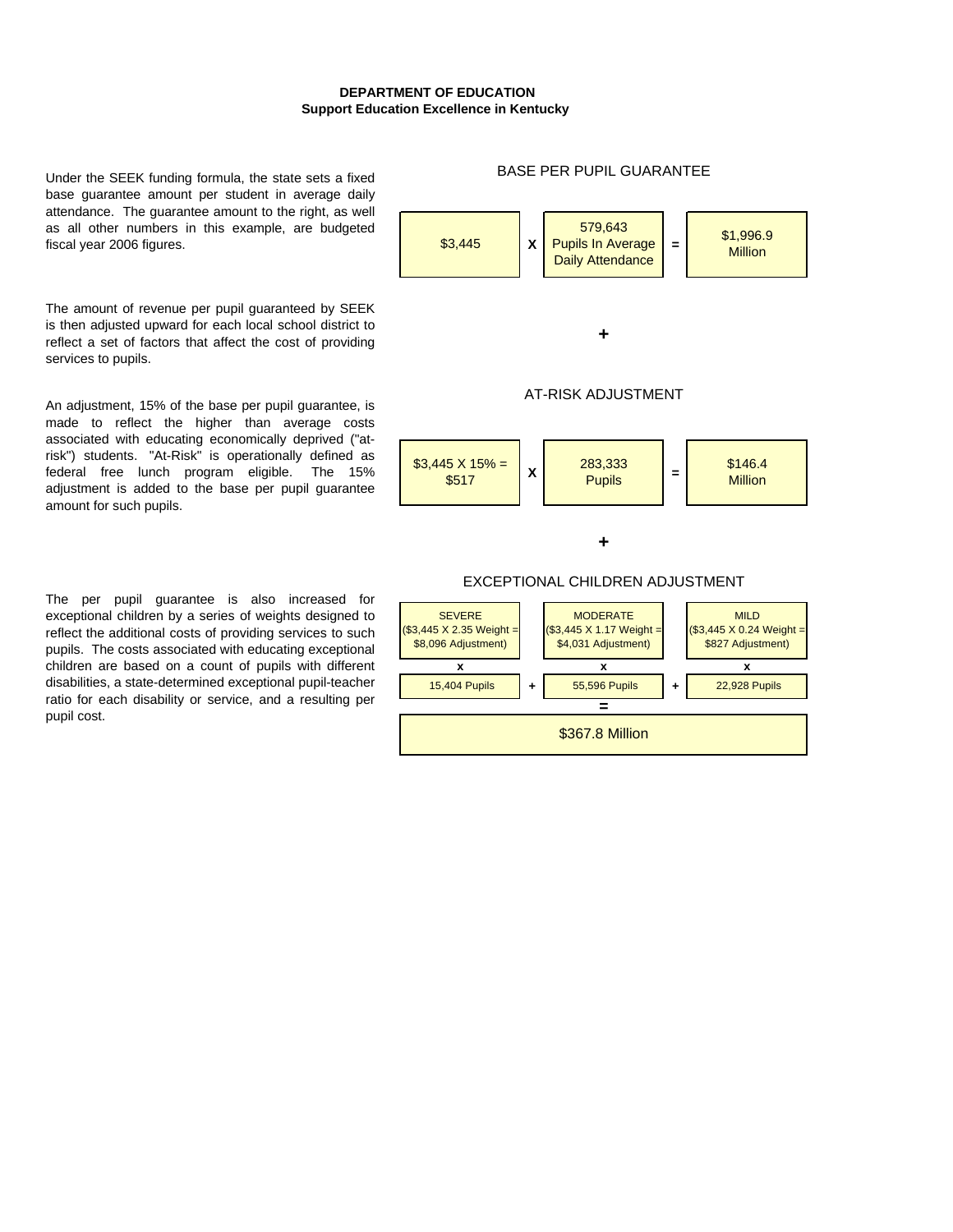An adjustment is made for the cost of educating pupils taught at home or in a hospital during the period of their illness or convalescence. Such pupils generate additional funds amounting to the base per pupil guarantee minus one hundred dollars (normally dedicated to capital outlay).

#### The 2005 Regular Session of the General Assembly, via HB 267 (Executive Branch Appropriations Act), established a new weight based on limited English proficiency (LEP). Based on the higher costs associated with educating LEP students, the new weight was established at 7.5% of the base per pupil guarantee. The LEP weight takes effect in FY 2006.

The base per pupil guarantee is supplemented by the costs determined under the pupil transportation calculation procedures. Pupil transportation calculated costs are based on the number of pupils transported, the geographic characteristics of a given school district and the distribution of pupils along the most efficient routes.

### The base per pupil guarantee as adjusted for at-risk, exceptional, home & hospital, limited English proficient pupils (as of fiscal year 2006), as well as for transportation costs becomes the total calculated per pupil base SEEK cost.

Equalization of per pupil revenues among local school districts under the SEEK program begins with a requirement that every local school district levy a minimum equlvalent tax rate of 30 cents per hundred dollars of assessed valuation. This tax level may be attained via local property taxes, available alternative taxes (occupational, utility or income) or any combinationof such taxes. The yield from this tax effort serves as a deduction against the revenues guaranteed by the state under SEEK . Every district is guaranteed that its minimum tax levy will produce the same dollars per student regardless of the district's property tax base. This results in the state providing a greater proportion of per pupil revenues in those districts with lower property wealth per pupil.



#### Home/Hospital Adjustment LEP Adjustment **Transportation CALCULATED BASE PER PUPIL Million <sup>=</sup> <sup>=</sup>SEEK COST \$2,731.8**

**=**

**TOTAL** 

Base Per Pupil Guarantee + At-Risk Adjustment + Exceptional Children Adjustment +

+

+

**- REQUIRED LOCAL EFFORT**



#### **+**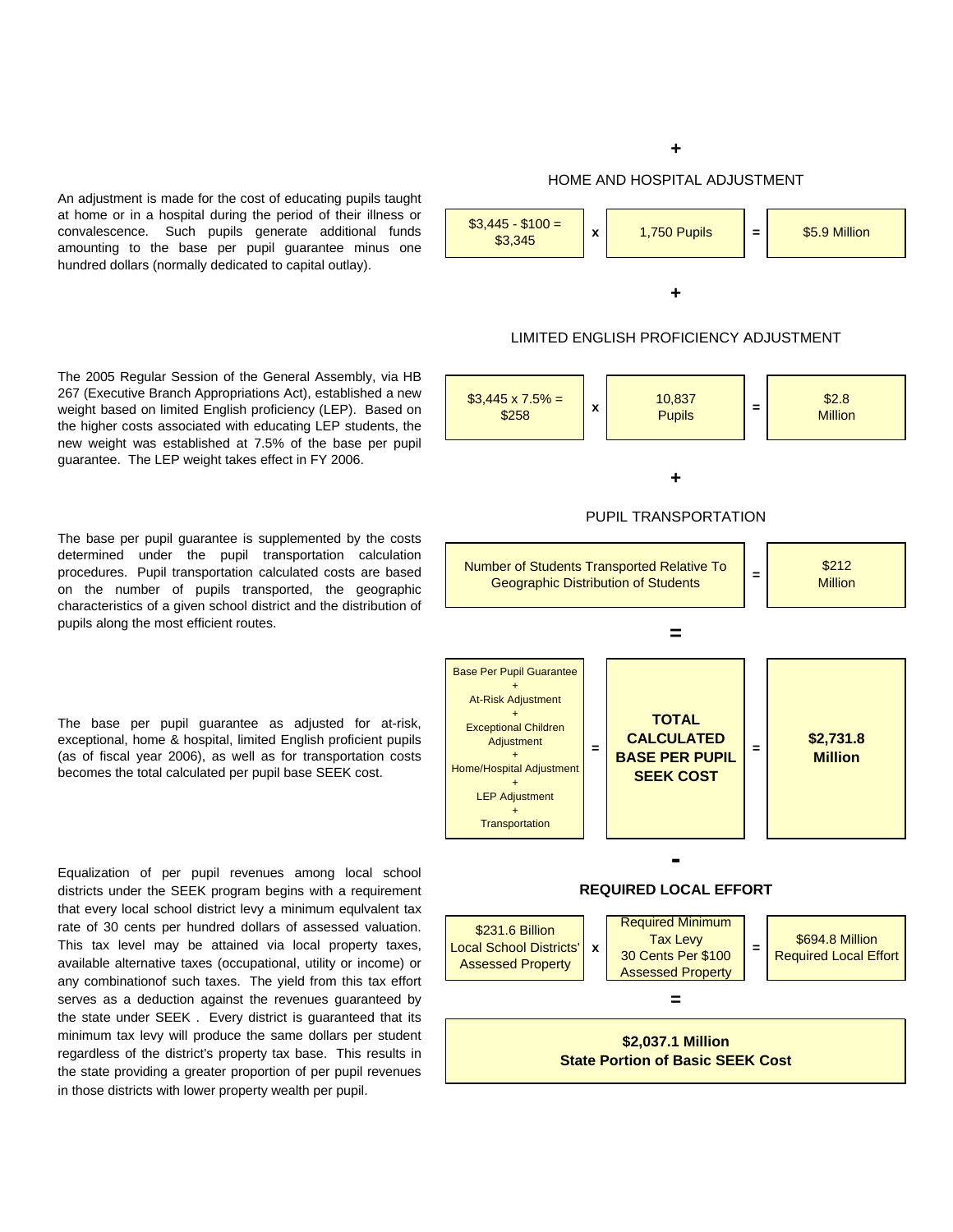All local school districts have the option to impose taxes sufficient to generate revenues up to 15 percent over those generated under base SEEK. Districts with assessed property per pupil less than 150 percent of the statewide average (set at \$587,000 for the 2004-2006 biennium) receive funds from the state sufficient to garner revenues from these additional taxes equal to those generated if their per pupil property wealth was indeed 150 percent of the statewide average. In other words, the state guarantees an additional local levy will produce the same revenue in property-poor districts as would be produced in richer districts. The local tax levied under this provision is not subject to voter recall.

After completion of the preceding calculations, any school district failing to receive at least as much state SEEK funding per pupil as it received in fiscal year 1992 is provided additional state funds to sustain that funding level, referred to as SEEK's hold-harmless provision.

### **Total State Per Pupil Funding - Base SEEK & Tier I**

The SEEK program also includes an equalized facilities support component (Facilities Support Program of Kentucky or FSPK) for the purpose of providing a supplemental funding source for each local school district for construction and renovation projects and related debt service outlays. To participate, a district must levy a minimum equivalent tax rate of 5 cents per one hundred dollars of assessed valuation. Revenues generated by this tax must be dedicated to financing capital projects or debt service on construction bonds. Such revenue, like that under the Tier I component, is equalized at 150 percent of the statewide average per pupil property assessment.

There are additional avenues for school districts to raise revenues for building and renovation purposes. Districts experiencing substantial student growth may levy an additional 5 cents per one hundred dollars of assessed valuation tax not subject to voter recall. If a district also levies another 5 cent tax - subject to voter recall - prior to fiscal year 2005, the original 5 cent "growth" levy qualifies for state equalization at 150 percent of the statewide average per pupil property assessment. All districts, regardless of growth, may levy - subject to voter recall - an additional 5 cents per one hundred dollars of assessed valuation tax for facilities purposes that is also eligible for state equalization. Finally, school districts committing the equivalent of 5 cents per one hundred dollars of assessed valuation in addition to the 5 cent levy required for participation in the Facilities Support Program of Kentucky are eligible for state equalization of the 5 cent equivalent at 150 percent of the statewide average per pupil property assessment.

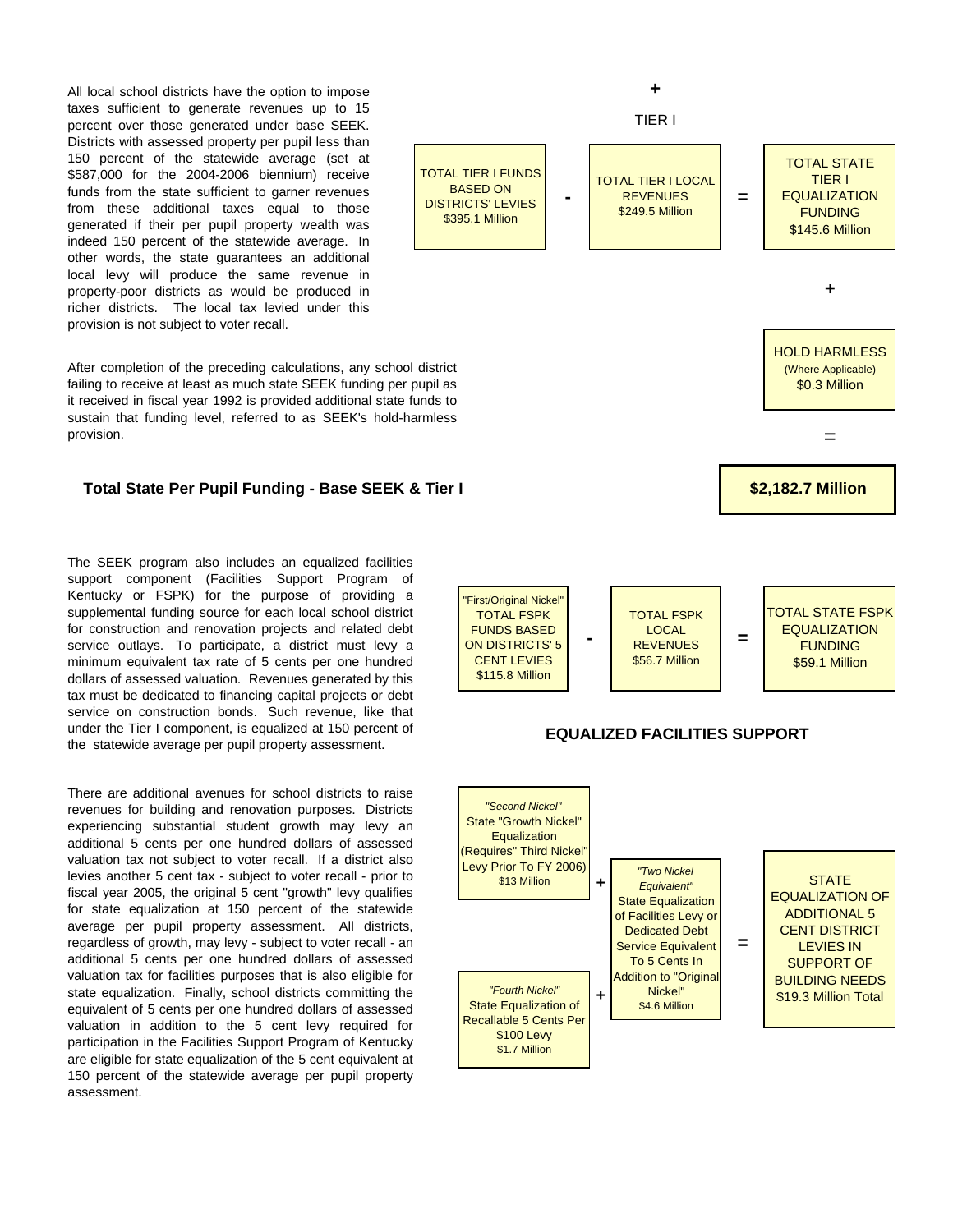#### **Policy**

The enacted Budget of the Commonwealth includes funding to increase the base SEEK per pupil guarantee amount to \$3,240 in fiscal year 2005 and to \$3,445 in fiscal year 2006. This represents a 1.5% increase in fiscal year 2005 compared to fiscal year 2004 and an additional 6.3% increase in fiscal year 2006 compared to fiscal year 2005.

The enacted budget provides funding to accommodate actual average daily attendance of 577,343 and actual total local school district assessed property valuation of \$217.8 billion in fiscal year 2005. In fiscal year 2006, the budget provides funding to accommodate projected average daily attendance of 579,643 and projects total local school district assessed property valuation of \$231.6 billion. Projected numbers represent a consensus reached by the Kentucky Revenue Department, the Department of Education and the Office of State Budget Director.

New funding is included in fiscal year 2006 to begin providing an adjustment - set at 7.5% of the base per pupil guarantee - to assist with the additional cost involved in educating limited English proficient pupils.

The Budget of the Commonwealth maintains funding for the pupil transportation program at fiscal year's level of \$211,953,500 in both fiscal year 2005 and fiscal year 2006.

The enacted budget includes \$145,295,100 in fiscal year 2005 to provide Tier I funding to eligible local school districts to equalize local revenues raised under this SEEK component at a level of \$587,000 of assessed property valuation per student (150 percent of the projected statewide average per pupil during the 2004-2006 biennium). The budget provides \$145,649,300 in fiscal year 2006 for Tier I.

Also included in the enacted budget is "hold harmless" funding - \$2,557,300 in fiscal year 2005 and \$269,100 in fiscal year 2006 - to provide every school district with at least the same level of SEEK funding per pupil during the 2004-2006 biennium as was provided in fiscal year 1992.

The Budget of the Commonwealth provides funding for the Facilities Support Program of Kentucky (FSPK) in the amounts of \$62,890,800 in fiscal year 2005 and \$59,075,400 in fiscal year 2006 to provide equalization funding for local district revenues raised by the 5 cent per one hundred dollars of assessed valuation levy required for participation in FSPK. As with Tier I, local revenues will be equalized at a level of \$587,000 of assessed property valuation per student in both fiscal year 2005 and fiscal year 2006.

An additional \$8,595,400 in fiscal year 2005 and \$13,047,300 in fiscal year 2006 is provided to equalize revenues raised by local school districts that have levied an additional 5 cents per one hundred dollars of assessed valuation for building needs associated with enrollment growth. To qualify in fiscal year 2005, a district must have also levied - prior to fiscal year 2004 - a third five cents per hundred dollars of assessed valuation designated for facilities and must meet "growth district" criteria (at least a three percent increase amounting to a minimum of 150 additional pupils during the previous five year period). To qualify in fiscal year 2006, a district must have implemented the second and third five cent levies before or during fiscal year 2005.

The enacted budget includes \$1,724,500 in new funding in fiscal year 2006 for state equalization of a fourth five cent levy. This levy is not dependent on student growth but must be dedicated to a school district's facilities needs. Finally, the budget includes \$4,628,700 in fiscal year 2006 for state equalization in cases where districts have levied at least a ten cent equivalent tax rate (the initial 5 cent rate required by FSPK plus 5 additional cents) or have debt service or other funds committed to facilities which, combined with the initial FSPK required 5 cent rate, are equivalent to the ten cent rate. Districts eligible for "growth district" equalization are not eligible for this equalization.

The Budget of the Commonwealth includes \$225,000 in fiscal year 2006 for a new School Facilities Matching Grant Initiative for school districts 1) having received a monetary contribution of at least \$900,000 in the prior fiscal year that is dedicated to a project on the approved facility plan, 2) having levied an equivalent tax rate in excess of the maximum Tier I rate, 3) having more than 75 percent of its student body eligible for free and reduced school meals.

The enacted budget includes \$21,952,600 in both fiscal year 2005 and fiscal year 2006 to reimburse state-operated vocational facilities for the costs of providing course offerings to students from local school districts. Funding for vocational education transportation is maintained at the fiscal year 2004 level of \$2,416,900.

Funding is provided - \$290,497,100 in fiscal year 2005 and \$307,234,900 in fiscal year 2006 - for the Teachers' Retirement employer match on behalf of local school districts.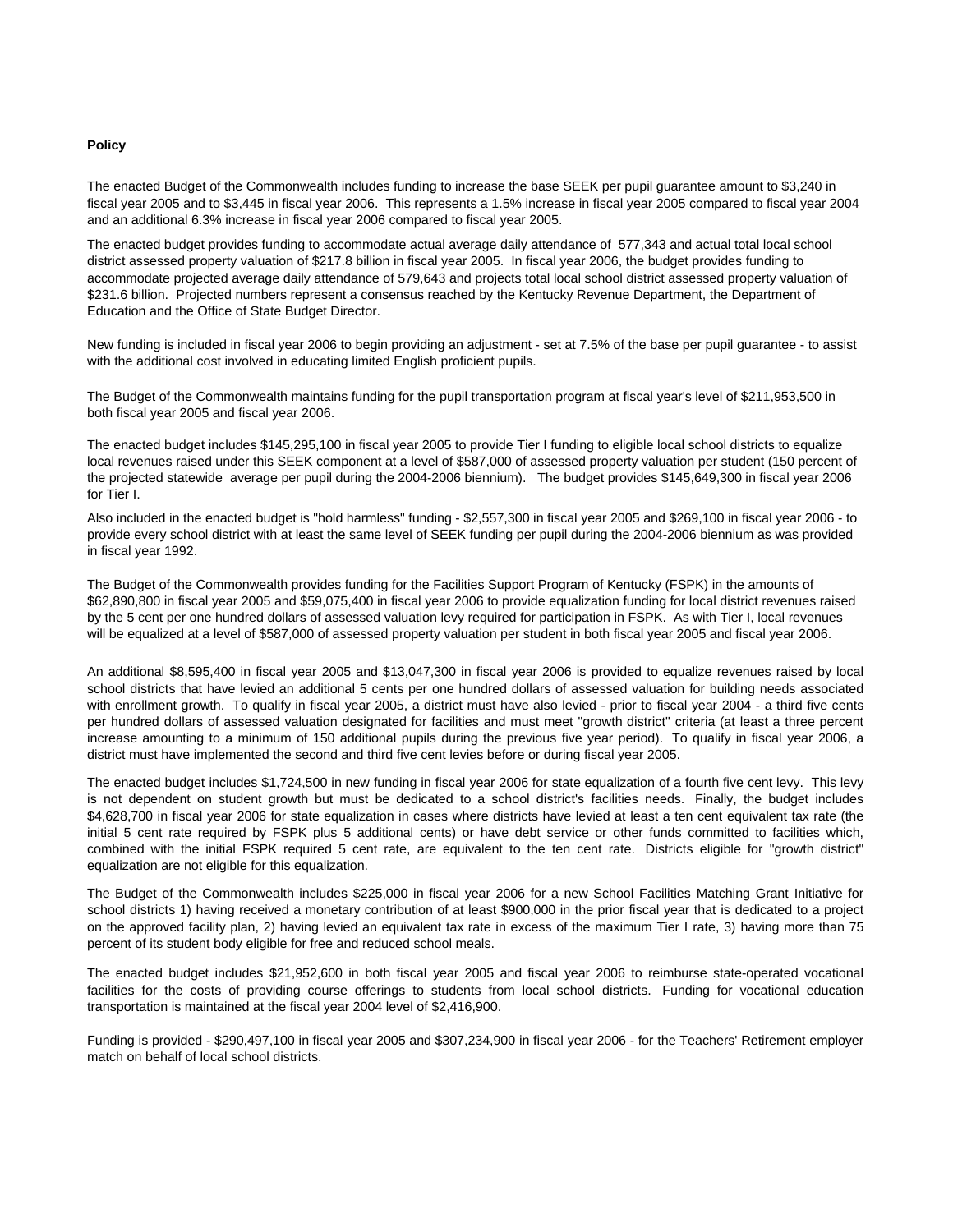The Budget of the Commonwealth provides \$1,458,000 in fiscal year 2005 and \$1,858,000 in fiscal year 2006 for salary supplements of \$2,000 annually for teachers achieving and maintaining certification by the National Board for Professional Teaching Standards. This will permit access to this program in fiscal year 2006 to persons not participating in the process of attaining National Board certification prior to fiscal year 2005.

The enacted budget includes funding to accommodate the aggregate cost of a required one percent pay increase for all local school district employees effective January 1, 2005. Districts are also required to have provided a minimum two percent pay increase for all employees at the beginning of school year 2005. The budget includes \$100,000 to assist any local school district deemed by the Department of Education to be financially incapable of providing the required increases. For fiscal year 2006, the budget includes funding to accommodate the aggregate cost of a required minimum three percent pay increase for all local school district employees effective at the beginning of the school year.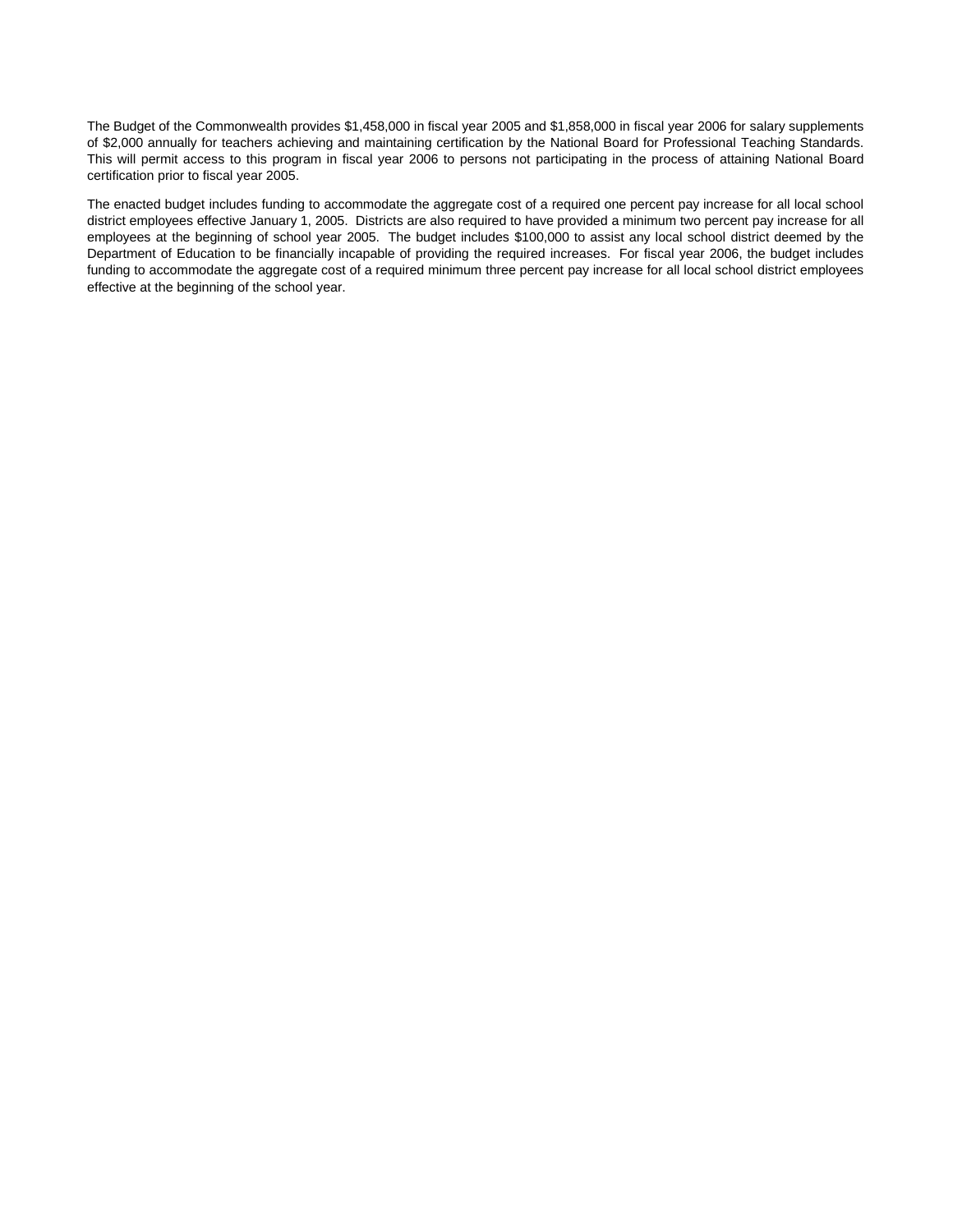## **Executive Policy and Management Department of Education**

|                                                           | <b>Requested</b><br>FY 2005 | <b>Requested</b><br>FY 2006 | <b>Enacted</b><br>FY 2005 | <b>Enacted</b><br>FY 2006 |
|-----------------------------------------------------------|-----------------------------|-----------------------------|---------------------------|---------------------------|
| <b>SOURCE OF FUNDS</b><br><b>General Fund</b>             |                             |                             |                           |                           |
| Regular Appropriation                                     | 734,200                     | 771,400                     | 687,900                   | 687,900                   |
| <b>Total General Fund</b>                                 | 734,200                     | 771,400                     | 687,900                   | 687,900                   |
| <b>TOTAL SOURCE OF FUNDS</b>                              | 734,200                     | 771,400                     | 687,900                   | 687,900                   |
| <b>EXPENDITURES BY CLASS</b>                              |                             |                             |                           |                           |
| Personnel Cost                                            | 599,100                     | 636,300                     | 568,400                   | 582,500                   |
| <b>Operating Expenses</b>                                 | 135,100                     | 135,100                     | 119,500                   | 105,400                   |
| <b>TOTAL EXPENDITURES</b>                                 | 734,200                     | 771,400                     | 687,900                   | 687,900                   |
| <b>EXPENDITURES BY FUND SOURCE</b><br><b>General Fund</b> | 734,200                     | 771,400                     | 687,900                   | 687,900                   |
| <b>TOTAL EXPENDITURES</b>                                 | 734,200                     | 771,400                     | 687,900                   | 687,900                   |
| <b>EXPENDITURES BY UNIT</b>                               |                             |                             |                           |                           |
| Commissioner                                              | 627,400                     | 664,600                     | 581,100                   | 581,100                   |
| Kentucky Board of Education                               | 106,800                     | 106,800                     | 106,800                   | 106,800                   |
| <b>TOTAL EXPENDITURES</b>                                 | 734,200                     | 771,400                     | 687,900                   | 687,900                   |

The Department of Education's Executive Policy and Management function consists of the Commissioner of Education and the Kentucky Board of Education.

The 1990 General Assembly, as part of the Kentucky Education Reform Act (KERA), provided in KRS 156.148 for the appointment of a Commissioner of Education by the Kentucky Board of Education to serve as the chief state school officer.

As part of the same legislation, the General Assembly, in KRS 156.029, created an 11 member Kentucky Board of Education. Board members are appointed by the Governor and confirmed by the Senate and the House of Representatives. Seven members are selected from the state's seven Supreme Court districts and four are appointed from the state at large. Board members serve four-year staggered terms. The Executive Director of the Council on Postsecondary Education serves as an ex officio non-voting board member. Overall policy regarding public elementary and secondary education in Kentucky is set by the Kentucky Board of Education within the legal framework established by the General Assembly.

The Commissioner of Education's qualifications and compensation are set by the Kentucky Board of Education. The Commissioner serves at the pleasure of the Board. The Commissioner is responsible for carrying out all duties assigned by the legislature, for executing education policy as directed by the State Board, and directing the work of all persons employed by the Department of Education.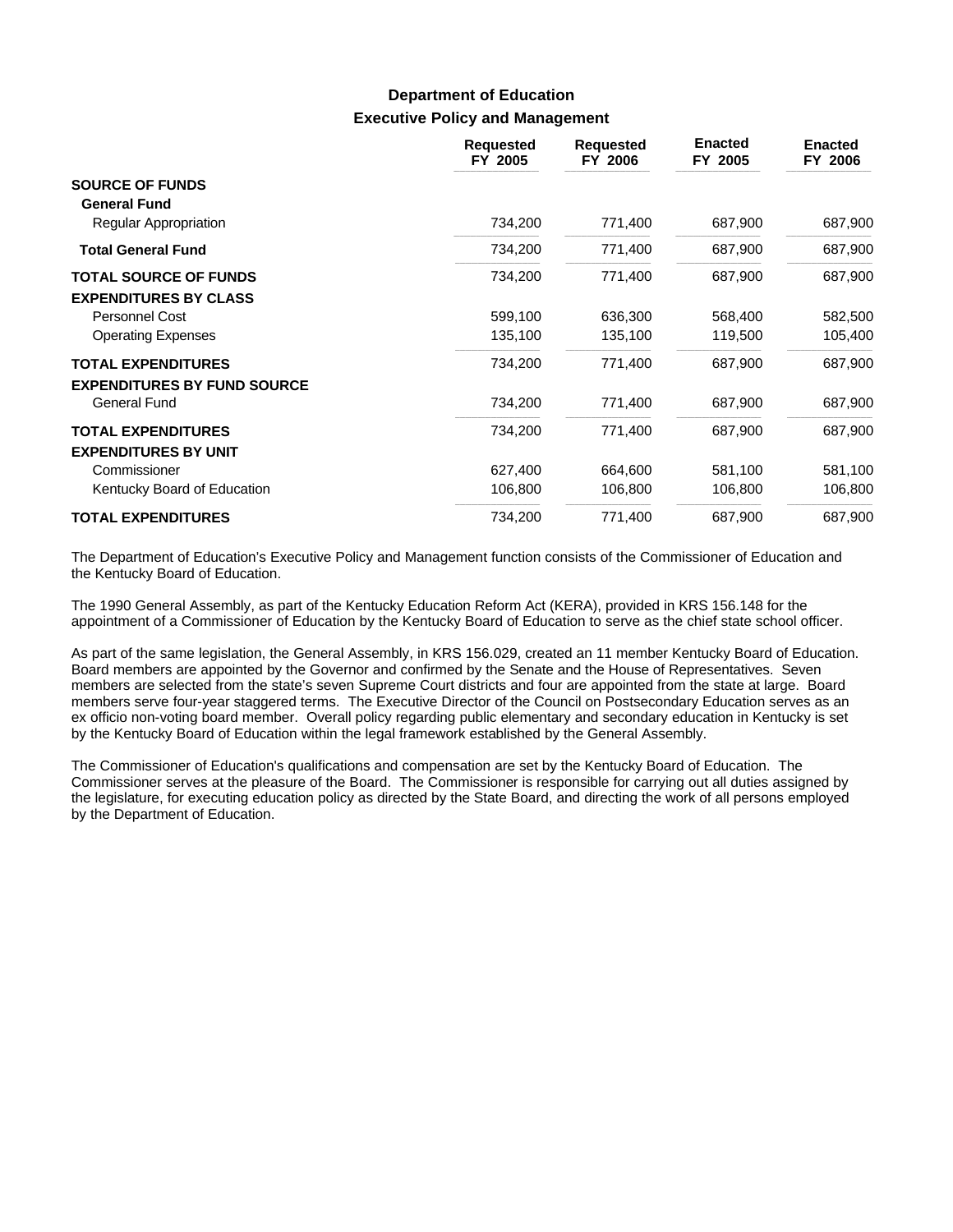# **Operations and Support Services Department of Education**

|                                                              | <b>Requested</b><br>FY 2005 | <b>Requested</b><br>FY 2006 | <b>Enacted</b><br>FY 2005 | <b>Enacted</b><br>FY 2006 |
|--------------------------------------------------------------|-----------------------------|-----------------------------|---------------------------|---------------------------|
| <b>SOURCE OF FUNDS</b>                                       |                             |                             |                           |                           |
| <b>General Fund</b>                                          |                             |                             |                           |                           |
| <b>Regular Appropriation</b><br>Special Appropriation        | 12,411,700                  | 13,033,100                  | 10,888,600                | 14,813,400<br>333,000     |
| <b>Total General Fund</b>                                    | 12,411,700                  | 13,033,100                  | 10,888,600                | 15,146,400                |
| <b>Restricted Funds</b>                                      |                             |                             |                           |                           |
| <b>Balance Forward</b>                                       | 581,800                     |                             | 581,800                   |                           |
| <b>Current Receipts</b>                                      | 815,600                     | 865,400                     | 1,165,600                 | 1,215,400                 |
| Non-Revenue Receipts                                         | 1,489,000                   | 1,489,000                   | 1,489,000                 | 1,489,000                 |
| <b>Total Restricted Funds</b>                                | 2,886,400                   | 2,354,400                   | 3,236,400                 | 2,704,400                 |
| <b>Federal Funds</b><br><b>Current Receipts</b>              | 27,800                      | 27,800                      | 27,800                    | 27,800                    |
| <b>Total Federal Funds</b>                                   | 27,800                      | 27,800                      | 27,800                    | 27,800                    |
| <b>TOTAL SOURCE OF FUNDS</b><br><b>EXPENDITURES BY CLASS</b> | 15,325,900                  | 15,415,300                  | 14,152,800                | 17,878,600                |
| Personnel Cost                                               | 10,434,200                  | 11,059,500                  | 9,147,800                 | 9,400,700                 |
| <b>Operating Expenses</b>                                    | 4,322,600                   | 4,328,000                   | 4,085,900                 | 4,127,100                 |
| Grants, Loans or Benefits                                    | 569,100                     | 27,800                      | 919,100                   | 377,800                   |
| Debt Service                                                 |                             |                             |                           | 973,000                   |
| <b>TOTAL EXPENDITURES</b>                                    | 15,325,900                  | 15,415,300                  | 14,152,800                | 14,878,600                |
| <b>EXPENDITURES BY FUND SOURCE</b>                           |                             |                             |                           |                           |
| <b>General Fund</b>                                          | 12,411,700                  | 13,033,100                  | 10,888,600                | 12,146,400                |
| <b>Restricted Funds</b>                                      | 2,886,400                   | 2,354,400                   | 3,236,400                 | 2,704,400                 |
| <b>Federal Funds</b>                                         | 27,800                      | 27,800                      | 27,800                    | 27,800                    |
| <b>TOTAL EXPENDITURES</b><br><b>EXPENDITURES BY UNIT</b>     | 15,325,900                  | 15,415,300                  | 14,152,800                | 14,878,600                |
| <b>Deputy Commissioner</b>                                   | 231,800                     | 244,900                     | 212,300                   | 212,300                   |
| Internal Administration and Support                          | 10,840,200                  | 10,737,900                  | 9,666,500                 | 10,398,300                |
| Legal and Legislative Services                               | 441,500                     | 461,900                     | 574,300                   | 584,200                   |
| Communications                                               | 1,905,300                   | 2,001,000                   | 1,747,000                 | 1,730,500                 |
| <b>Results Planning</b>                                      | 1,907,100                   | 1,969,600                   | 1,952,700                 | 1,953,300                 |
| <b>TOTAL EXPENDITURES</b>                                    | 15,325,900                  | 15,415,300                  | 14,152,800                | 14,878,600                |

The Operations and Support Services Program area consists of the Office of Internal Administration, Office of Legal and Legislative Services, Office of Communications, and Office of Results Planning.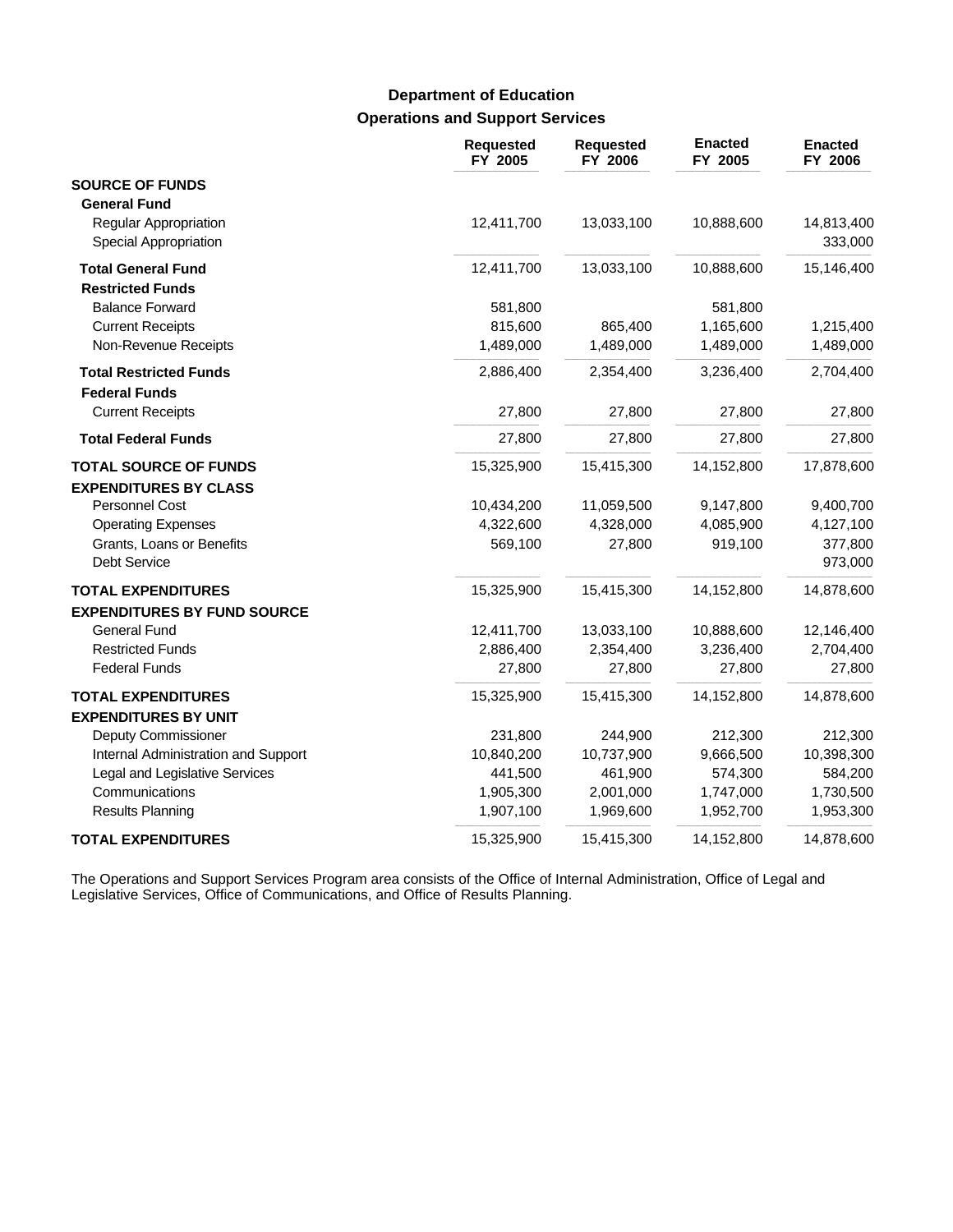# **Operations and Support Services Deputy Commissioner Department of Education**

|                                    | <b>Requested</b><br>FY 2005 | <b>Requested</b><br>FY 2006 | <b>Enacted</b><br>FY 2005 | <b>Enacted</b><br>FY 2006 |
|------------------------------------|-----------------------------|-----------------------------|---------------------------|---------------------------|
| <b>SOURCE OF FUNDS</b>             |                             |                             |                           |                           |
| <b>General Fund</b>                |                             |                             |                           |                           |
| Regular Appropriation              | 231,800                     | 244,900                     | 212,300                   | 212,300                   |
| <b>Total General Fund</b>          | 231,800                     | 244,900                     | 212,300                   | 212,300                   |
| <b>TOTAL SOURCE OF FUNDS</b>       | 231.800                     | 244.900                     | 212,300                   | 212,300                   |
| <b>EXPENDITURES BY CLASS</b>       |                             |                             |                           |                           |
| Personnel Cost                     | 204.300                     | 217.400                     | 193.200                   | 198,300                   |
| <b>Operating Expenses</b>          | 27,500                      | 27,500                      | 19,100                    | 14,000                    |
| <b>TOTAL EXPENDITURES</b>          | 231,800                     | 244.900                     | 212,300                   | 212,300                   |
| <b>EXPENDITURES BY FUND SOURCE</b> |                             |                             |                           |                           |
| General Fund                       | 231,800                     | 244,900                     | 212,300                   | 212,300                   |
| <b>TOTAL EXPENDITURES</b>          | 231.800                     | 244.900                     | 212,300                   | 212,300                   |

The Deputy Commissioner and associated support staff provide policy and administrative direction for the Operations and Support Services program area. The Deputy Commissioner reports directly to the Commissioner of Education.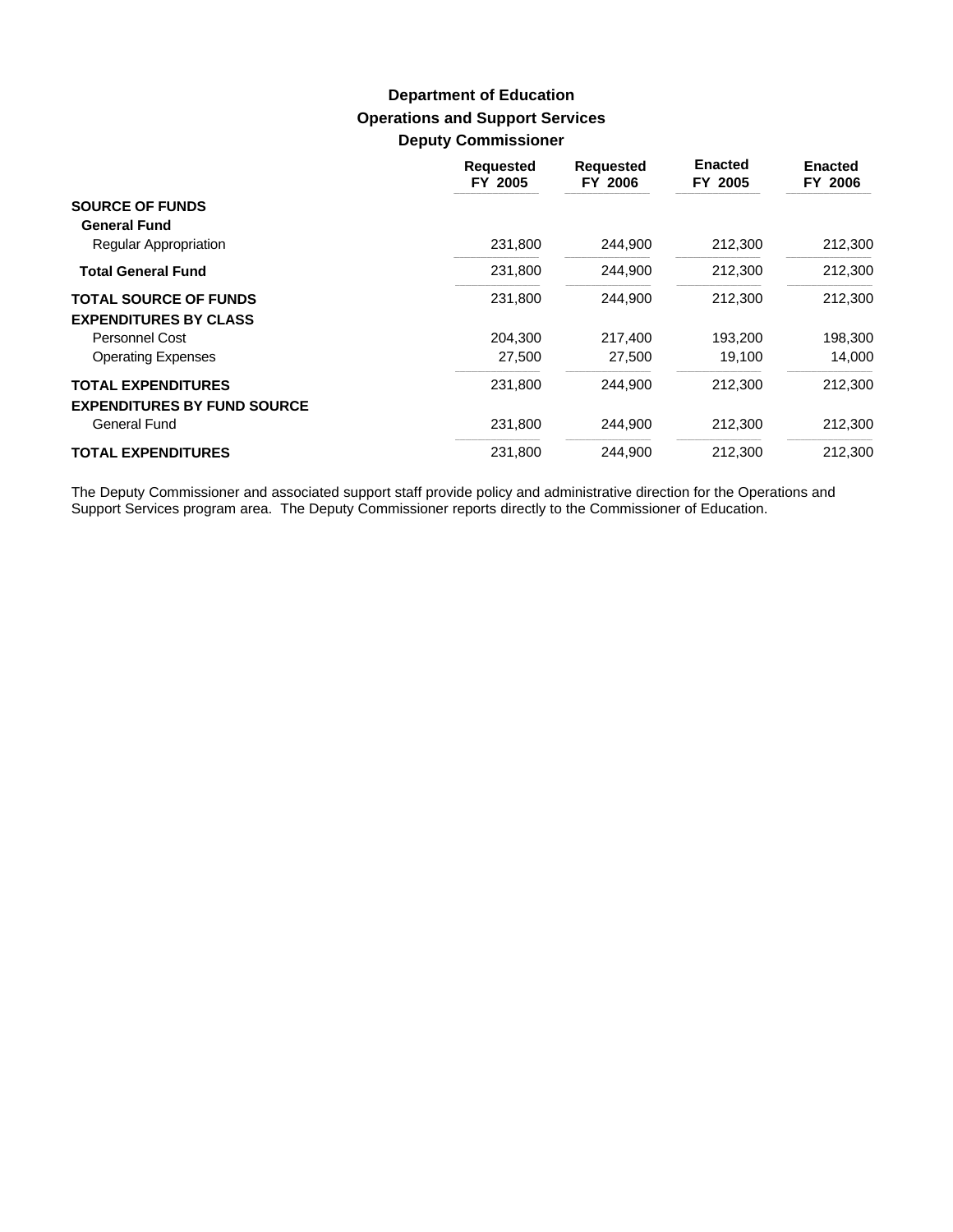# **Operations and Support Services Internal Administration and Support Department of Education**

|                                       | <b>Requested</b><br>FY 2005 | <b>Requested</b><br>FY 2006 | <b>Enacted</b><br>FY 2005 | <b>Enacted</b><br>FY 2006 |
|---------------------------------------|-----------------------------|-----------------------------|---------------------------|---------------------------|
| <b>SOURCE OF FUNDS</b>                |                             |                             |                           |                           |
| <b>General Fund</b>                   |                             |                             |                           |                           |
| Regular Appropriation                 | 8,307,700                   | 8,696,900                   | 6,784,000                 | 10,674,300                |
| Special Appropriation                 |                             |                             |                           | 333,000                   |
| <b>Total General Fund</b>             | 8,307,700                   | 8,696,900                   | 6,784,000                 | 11,007,300                |
| <b>Restricted Funds</b>               |                             |                             |                           |                           |
| <b>Balance Forward</b>                | 541,300                     |                             | 541,300                   |                           |
| <b>Current Receipts</b>               | 740,200                     | 790,000                     | 1,090,200                 | 1,140,000                 |
| Non-Revenue Receipts                  | 1,251,000                   | 1,251,000                   | 1,251,000                 | 1,251,000                 |
| <b>Total Restricted Funds</b>         | 2,532,500                   | 2,041,000                   | 2,882,500                 | 2,391,000                 |
| <b>TOTAL SOURCE OF FUNDS</b>          | 10,840,200                  | 10,737,900                  | 9,666,500                 | 13,398,300                |
| <b>EXPENDITURES BY CLASS</b>          |                             |                             |                           |                           |
| Personnel Cost                        | 6,714,100                   | 7,107,200                   | 5,504,500                 | 5,679,000                 |
| <b>Operating Expenses</b>             | 3,584,800                   | 3,630,700                   | 3,270,700                 | 3,396,300                 |
| Grants, Loans or Benefits             | 541,300                     |                             | 891,300                   | 350,000                   |
| Debt Service                          |                             |                             |                           | 973,000                   |
| <b>TOTAL EXPENDITURES</b>             | 10,840,200                  | 10,737,900                  | 9,666,500                 | 10,398,300                |
| <b>EXPENDITURES BY FUND SOURCE</b>    |                             |                             |                           |                           |
| <b>General Fund</b>                   | 8,307,700                   | 8,696,900                   | 6,784,000                 | 8,007,300                 |
| <b>Restricted Funds</b>               | 2,532,500                   | 2,041,000                   | 2,882,500                 | 2,391,000                 |
| <b>TOTAL EXPENDITURES</b>             | 10,840,200                  | 10,737,900                  | 9,666,500                 | 10,398,300                |
| <b>EXPENDITURES BY UNIT</b>           |                             |                             |                           |                           |
| Associate Commissioner                | 561,700                     | 591,200                     | 537,300                   | 549,600                   |
| <b>Budgets</b>                        | 919,400                     | 982,400                     | 611,400                   | 1,599,600                 |
| Financial and Materials Manaagement   | 3,957,300                   | 3,513,500                   | 3,466,000                 | 3,062,300                 |
| <b>KDE Teachers' Retirement Match</b> | 3,224,100                   | 3,376,200                   | 2,531,700                 | 2,607,800                 |
| <b>Administrative Services</b>        | 1,573,000                   | 1,627,300                   | 1,953,800                 | 1,998,300                 |
| Human Resources                       | 604,700                     | 647,300                     | 566,300                   | 580,700                   |
| <b>TOTAL EXPENDITURES</b>             | 10,840,200                  | 10,737,900                  | 9,666,500                 | 10,398,300                |

The Office of Internal Administration and Support consists of the following divisions: Budgets; Financial and Materials Management; Administrative Services; and Human Resources.

The Division of Budgets supervises all aspects of budget creation, both annual and biennial, budget analysis and forecasting, expenditure authorizations, personnel approvals, and allotment and appropriation adjustments and increases. The division serves as agency liaison with the Governor's Office for Policy and Management and Legislative Research Commission budget staff.

The Division of Financial and Materials Management supervises all expenditure and accounting transactions, purchasing and document preparation, and pre-audit functions. The division serves as liaison with the Auditor of Public Accounts and the Finance and Administration Cabinet and also is the primary department authority for MARS training and implementation.

The Division of Administrative Services is responsible for: insurance, leasing, management of leased property, inventory, telecommunications equipment, copiers, mail, office and furniture moves, receiving and distribution of equipment and materials, printing, and processing of documents to archives. The division is also responsible for capital project planning, budgeting and administration.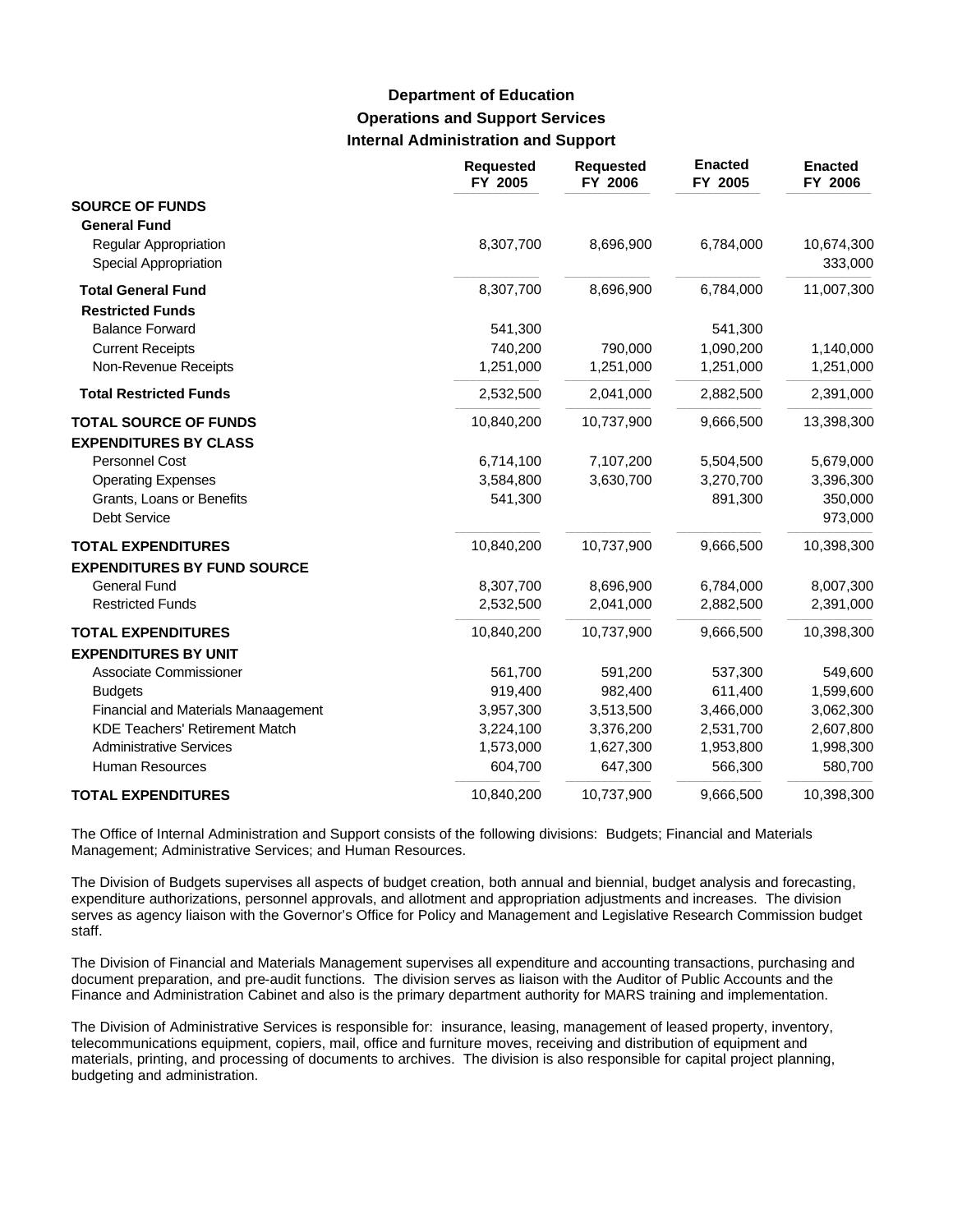The Division of Human Resources provides personnel and payroll services to department staff. These services include initiation of master agreements with local education agencies as well as administration of the state merit system, Family Medical Leave Act, Workers' Compensation, sick leave sharing, tuition assistance, employee training, Fair Labor Standards Act, Americans With Disabilities Act and all other related employment laws and regulations.

#### **Policy**

The additional \$1,500,000 in General Funds for maintenance and upgrading of the Russell County Learning Center as well as the additional \$1,500,000 in General Funds for upgrading the Letcher County Central Vocational Center was vetoed by Governor Fletcher and sustained by the General Assembly; House Bill 350 provided sufficient debt service for both projects. As a consequence, \$3,000,000 of the General Fund appropriation will lapse.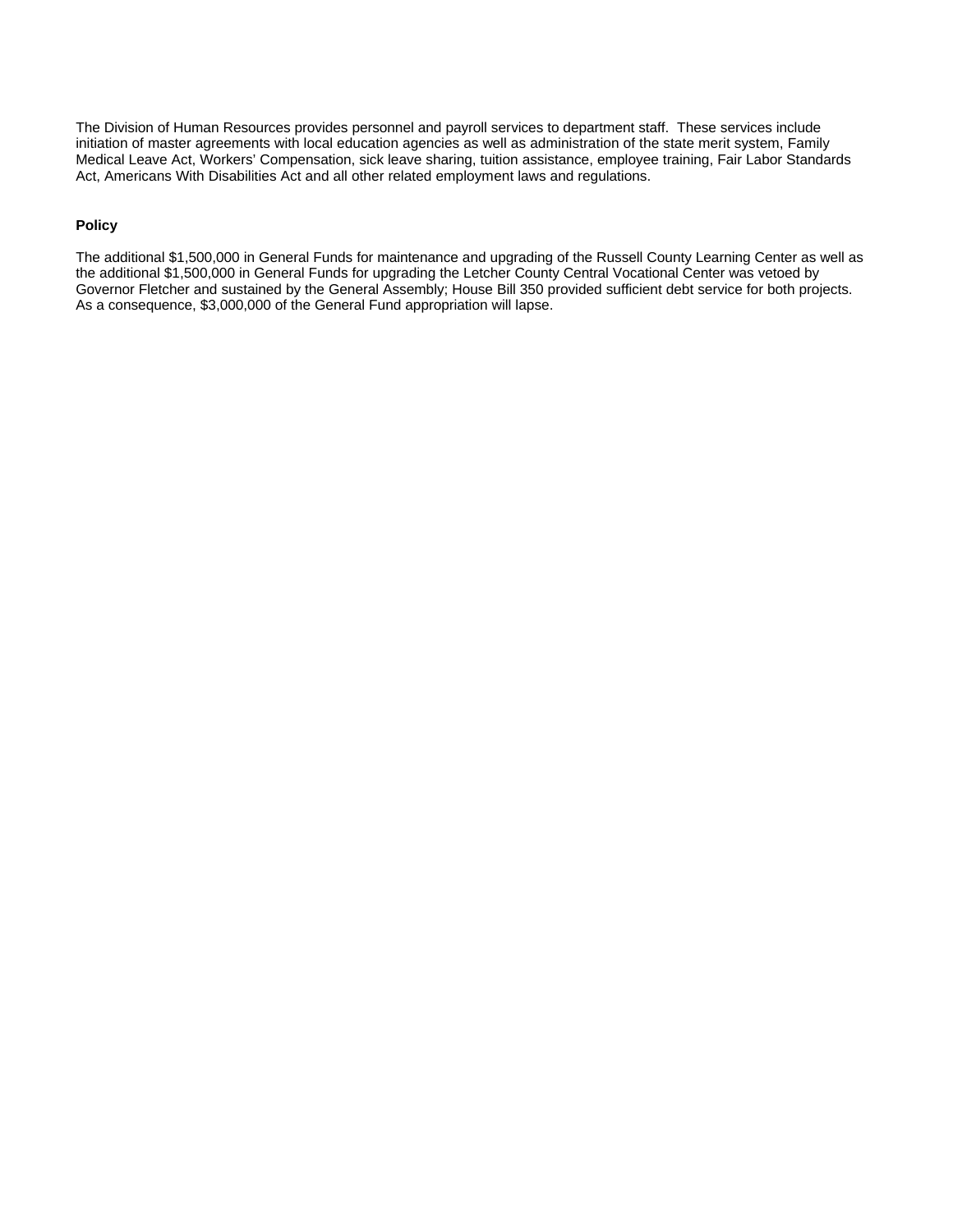# **Operations and Support Services Legal and Legislative Services Department of Education**

|                                                                 | <b>Requested</b><br>FY 2005 | <b>Requested</b><br>FY 2006 | <b>Enacted</b><br>FY 2005 | <b>Enacted</b><br>FY 2006 |
|-----------------------------------------------------------------|-----------------------------|-----------------------------|---------------------------|---------------------------|
| <b>SOURCE OF FUNDS</b><br><b>General Fund</b>                   |                             |                             |                           |                           |
| Regular Appropriation                                           | 441,500                     | 461,900                     | 574,300                   | 584,200                   |
| <b>Total General Fund</b>                                       | 441,500                     | 461,900                     | 574,300                   | 584,200                   |
| <b>TOTAL SOURCE OF FUNDS</b><br><b>EXPENDITURES BY CLASS</b>    | 441,500                     | 461,900                     | 574,300                   | 584,200                   |
| Personnel Cost                                                  | 392,500                     | 412,900                     | 474,300                   | 484,200                   |
| <b>Operating Expenses</b>                                       | 49,000                      | 49,000                      | 100,000                   | 100,000                   |
| <b>TOTAL EXPENDITURES</b><br><b>EXPENDITURES BY FUND SOURCE</b> | 441,500                     | 461,900                     | 574,300                   | 584,200                   |
| <b>General Fund</b>                                             | 441,500                     | 461,900                     | 574,300                   | 584,200                   |
| <b>TOTAL EXPENDITURES</b><br><b>EXPENDITURES BY UNIT</b>        | 441,500                     | 461,900                     | 574,300                   | 584,200                   |
| Associate Commissioner                                          |                             |                             | 374,300                   | 384,200                   |
| BOSS-Management Assistance Program                              |                             |                             | 200,000                   | 200,000                   |
| <b>TOTAL EXPENDITURES</b>                                       |                             |                             | 574,300                   | 584,200                   |

The Office of Legal and Legislative Services provides in-house counsel and advice for the Commissioner of Education, all offices of the Department of Education, and the Kentucky Board of Education. The office provides legal representation for the Department of Education and Kentucky Board of Education before administrative agencies and courts of law. It provides informal legal advice to local school districts and members of the general public. The office serves as the Kentucky Department of Education's liaison with the General Assembly.

#### **Policy**

The Budget of the Commonwealth restores General Fund support - \$200,000 in both fiscal year 2005 and fiscal year 2006 for the Management Assistance Program. The Management Assistance Program provides both oversight and assistance to local school districts, with emphasis on proper financial management and instructional leadership in support of schools' and districts' movement toward student proficiency by 2014.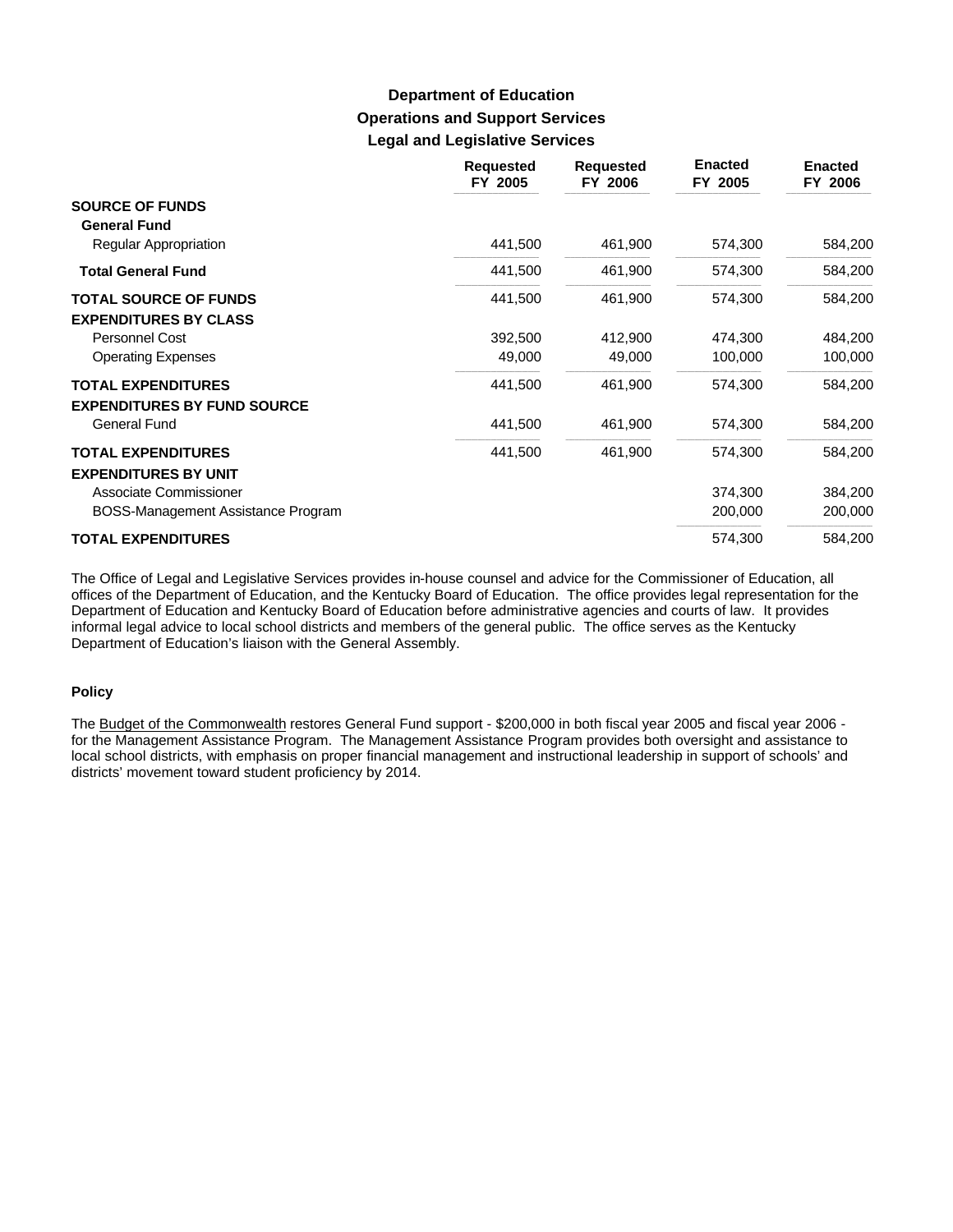## **Operations and Support Services Communications Department of Education**

|                                                       | <b>Requested</b><br>FY 2005 | <b>Requested</b><br>FY 2006 | <b>Enacted</b><br>FY 2005 | <b>Enacted</b><br>FY 2006 |
|-------------------------------------------------------|-----------------------------|-----------------------------|---------------------------|---------------------------|
| <b>SOURCE OF FUNDS</b>                                |                             |                             |                           |                           |
| <b>General Fund</b>                                   |                             |                             |                           |                           |
| <b>Regular Appropriation</b>                          | 1,747,600                   | 1,859,800                   | 1,589,300                 | 1,589,300                 |
| <b>Total General Fund</b>                             | 1,747,600                   | 1,859,800                   | 1,589,300                 | 1,589,300                 |
| <b>Restricted Funds</b>                               |                             |                             |                           |                           |
| <b>Balance Forward</b>                                | 16,500                      |                             | 16,500                    |                           |
| <b>Current Receipts</b>                               | 75,400                      | 75,400                      | 75,400                    | 75,400                    |
| Non-Revenue Receipts                                  | 38,000                      | 38,000                      | 38,000                    | 38,000                    |
| <b>Total Restricted Funds</b><br><b>Federal Funds</b> | 129,900                     | 113,400                     | 129,900                   | 113,400                   |
| <b>Current Receipts</b>                               | 27,800                      | 27,800                      | 27,800                    | 27,800                    |
| <b>Total Federal Funds</b>                            | 27,800                      | 27,800                      | 27,800                    | 27,800                    |
| <b>TOTAL SOURCE OF FUNDS</b>                          | 1,905,300                   | 2,001,000                   | 1,747,000                 | 1,730,500                 |
| <b>EXPENDITURES BY CLASS</b>                          |                             |                             |                           |                           |
| Personnel Cost                                        | 1,651,900                   | 1,764,100                   | 1,547,100                 | 1,585,900                 |
| <b>Operating Expenses</b>                             | 225,600                     | 209,100                     | 172,100                   | 116,800                   |
| Grants, Loans or Benefits                             | 27,800                      | 27,800                      | 27,800                    | 27,800                    |
| <b>TOTAL EXPENDITURES</b>                             | 1,905,300                   | 2,001,000                   | 1,747,000                 | 1,730,500                 |
| <b>EXPENDITURES BY FUND SOURCE</b>                    |                             |                             |                           |                           |
| <b>General Fund</b>                                   | 1,747,600                   | 1,859,800                   | 1,589,300                 | 1,589,300                 |
| <b>Restricted Funds</b>                               | 129,900                     | 113,400                     | 129,900                   | 113,400                   |
| <b>Federal Funds</b>                                  | 27,800                      | 27,800                      | 27,800                    | 27,800                    |
| <b>TOTAL EXPENDITURES</b>                             | 1,905,300                   | 2,001,000                   | 1,747,000                 | 1,730,500                 |
| <b>EXPENDITURES BY UNIT</b>                           |                             |                             |                           |                           |
| Associate Commissioner                                | 672,300                     | 709,300                     | 618,800                   | 618,800                   |
| <b>Publications/Web Services</b>                      | 776,500                     | 806,100                     | 712,100                   | 695,600                   |
| Video/Multimedia Services                             | 456,500                     | 485,600                     | 416,100                   | 416,100                   |
| <b>TOTAL EXPENDITURES</b>                             | 1,905,300                   | 2,001,000                   | 1,747,000                 | 1,730,500                 |

The Office of Communications consists of two divisions: Publications and Web Services and Video and Multimedia Services. The office is responsible for print, broadcast, Internet and other electronic information programs for educators, legislators, the education community and the general public. The office is also responsible for media services for professional development, news media relations for the Commissioner and the Department of Education, awards and recognition activities, event planning and school visits and statewide tours by the Commissioner.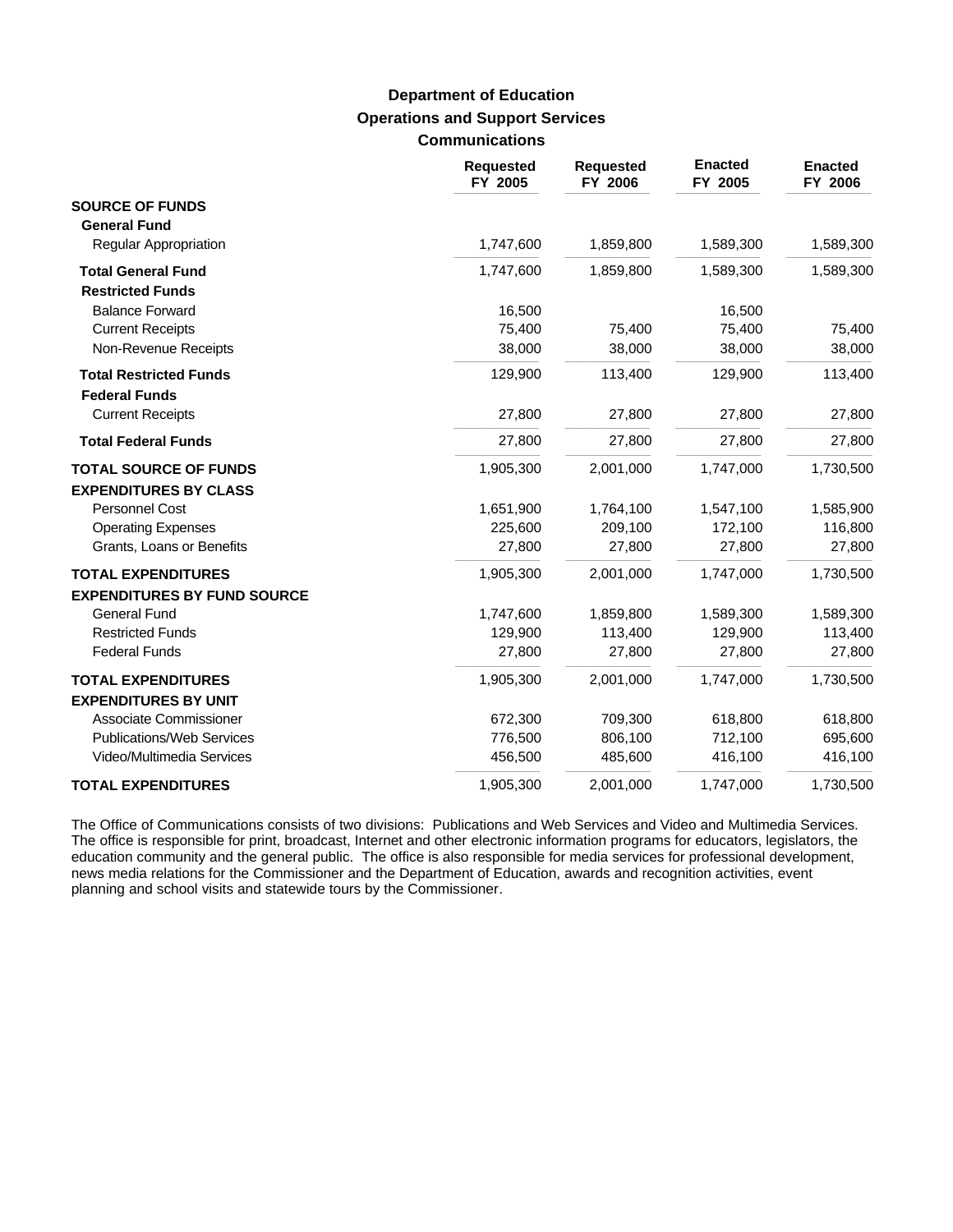# **Operations and Support Services Results Planning Department of Education**

|                                                              | <b>Requested</b><br>FY 2005 | <b>Requested</b><br>FY 2006 | <b>Enacted</b><br>FY 2005 | <b>Enacted</b><br>FY 2006 |
|--------------------------------------------------------------|-----------------------------|-----------------------------|---------------------------|---------------------------|
| <b>SOURCE OF FUNDS</b><br><b>General Fund</b>                |                             |                             |                           |                           |
| Regular Appropriation                                        | 1,683,100                   | 1,769,600                   | 1,728,700                 | 1,753,300                 |
| <b>Total General Fund</b><br><b>Restricted Funds</b>         | 1,683,100                   | 1,769,600                   | 1,728,700                 | 1,753,300                 |
| <b>Balance Forward</b>                                       | 24,000                      |                             | 24,000                    |                           |
| Non-Revenue Receipts                                         | 200,000                     | 200,000                     | 200,000                   | 200,000                   |
| <b>Total Restricted Funds</b>                                | 224,000                     | 200,000                     | 224,000                   | 200,000                   |
| <b>TOTAL SOURCE OF FUNDS</b><br><b>EXPENDITURES BY CLASS</b> | 1,907,100                   | 1,969,600                   | 1,952,700                 | 1,953,300                 |
| Personnel Cost                                               | 1,471,400                   | 1,557,900                   | 1,428,700                 | 1,453,300                 |
| <b>Operating Expenses</b>                                    | 435,700                     | 411,700                     | 524,000                   | 500,000                   |
| <b>TOTAL EXPENDITURES</b>                                    | 1,907,100                   | 1,969,600                   | 1,952,700                 | 1,953,300                 |
| <b>EXPENDITURES BY FUND SOURCE</b>                           |                             |                             |                           |                           |
| <b>General Fund</b>                                          | 1,683,100                   | 1,769,600                   | 1,728,700                 | 1,753,300                 |
| <b>Restricted Funds</b>                                      | 224,000                     | 200,000                     | 224,000                   | 200,000                   |
| <b>TOTAL EXPENDITURES</b>                                    | 1,907,100                   | 1,969,600                   | 1,952,700                 | 1,953,300                 |
| <b>EXPENDITURES BY UNIT</b>                                  |                             |                             |                           |                           |
| Associate Commissioner                                       | 418,500                     | 442,300                     | 376,100                   | 386,100                   |
| Virtual Learning                                             | 761,500                     | 757,800                     | 1,024,000                 | 1,000,000                 |
| Data Policy Mgmt Research                                    | 727,100                     | 769,500                     | 552,600                   | 567,200                   |
| <b>TOTAL EXPENDITURES</b>                                    | 1,907,100                   | 1,969,600                   | 1,952,700                 | 1,953,300                 |

The Office of Results Planning is a stand-alone entity reporting directly to the Commissioner of Education. For purposes of budgeting, the office is included within the Operations and Support Services appropriation unit.

The mission of the Office of Results Planning is to provide strategic planning and coordination of activities across the Department of Education in order to focus the Department's work on improving results for students and schools. The office consists of two divisions, both designed to promote the transition of education and educators to technology-based and datadriven work environments and applications. The Division of Virtual Learning operates the Kentucky Virtual High School and promotes virtual teaming and online professional development within the Department and also with local school districts. The Division of Data Policy Management and Research employs the data enterprise system developed with the Education Professional Standards Board and the Council on Postsecondary Education. The system assists in coordinating data collection and use from P-16 schools statewide.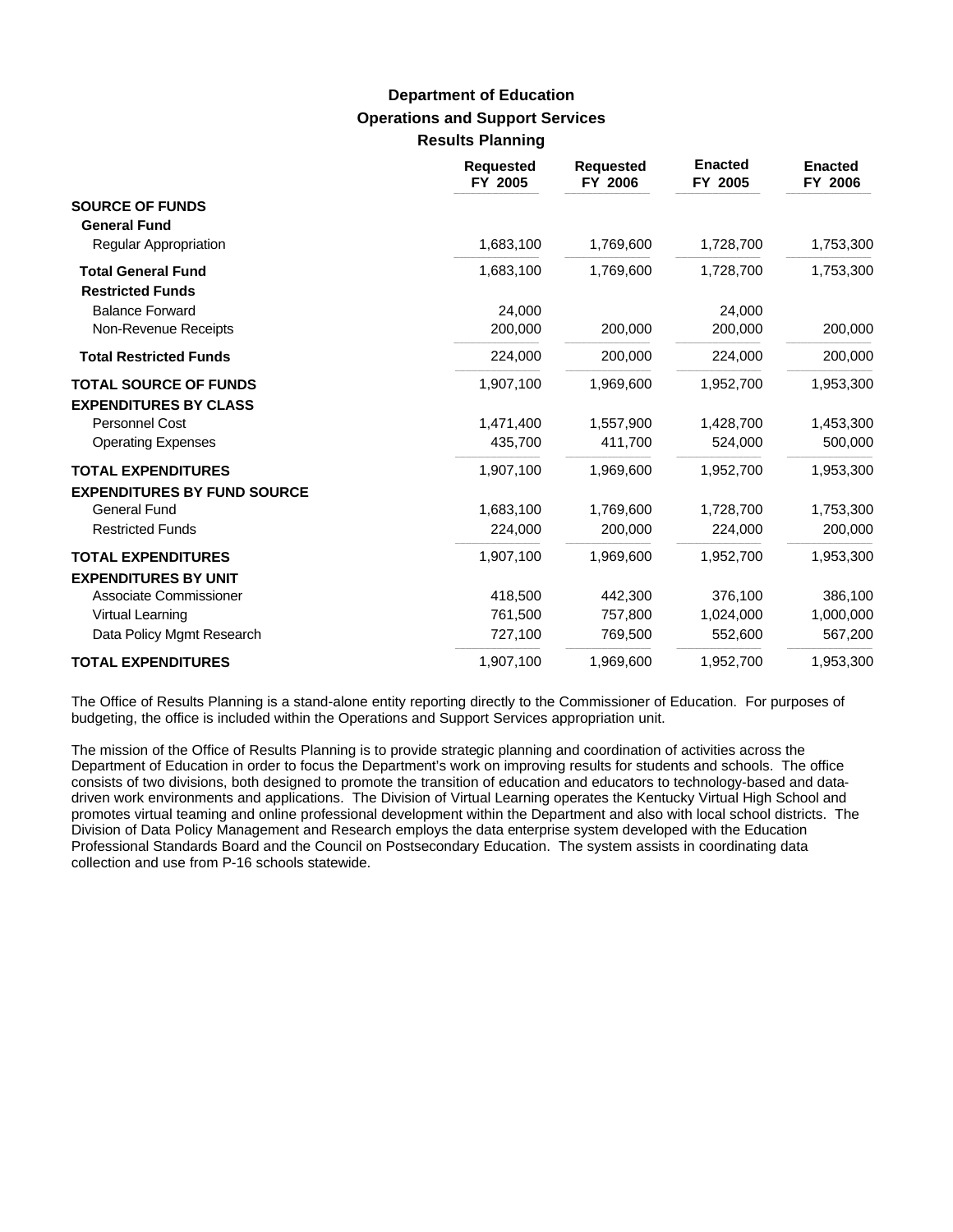### **Learning and Results Services Department of Education**

|                                                                                 | <b>Requested</b><br>FY 2005 | <b>Requested</b><br>FY 2006 | <b>Enacted</b><br>FY 2005 | <b>Enacted</b><br>FY 2006 |
|---------------------------------------------------------------------------------|-----------------------------|-----------------------------|---------------------------|---------------------------|
| <b>SOURCE OF FUNDS</b>                                                          |                             |                             |                           |                           |
| <b>General Fund</b><br>Regular Appropriation<br><b>Continuing Appropriation</b> | 685,998,500                 | 778,038,800                 | 641,170,200<br>717,700    | 781,797,100               |
| <b>Total General Fund</b>                                                       | 685,998,500                 | 778,038,800                 | 641,887,900               | 781,797,100               |
| <b>Tobacco Settlement-Phase I</b><br>Tobacco Settlement - I                     | 2,095,600                   | 2,108,400                   | 1,888,400                 | 1,888,400                 |
| <b>Total Tobacco Settlement-Phase I</b><br><b>Restricted Funds</b>              | 2,095,600                   | 2,108,400                   | 1,888,400                 | 1,888,400                 |
| <b>Balance Forward</b>                                                          | 95,200                      |                             | 95,200                    |                           |
| <b>Current Receipts</b>                                                         | 1,651,200                   | 1,651,200                   | 1,651,200                 | 1,651,200                 |
| Non-Revenue Receipts<br><b>Fund Transfers</b>                                   | 150,000                     | 150,000                     | 150,000<br>$-102,200$     | 150,000                   |
| <b>Total Restricted Funds</b>                                                   | 1,896,400                   | 1,801,200                   | 1,794,200                 | 1,801,200                 |
| <b>Federal Funds</b>                                                            |                             |                             |                           |                           |
| <b>Balance Forward</b>                                                          | 85,200                      |                             | 85,200                    |                           |
| <b>Current Receipts</b>                                                         | 524,829,700                 | 525,073,800                 | 621,829,700               | 627,073,800               |
| Non-Revenue Receipts                                                            | 149,300                     | 149,300                     | 149,300                   | 149,300                   |
| <b>Total Federal Funds</b>                                                      | 525,064,200                 | 525,223,100                 | 622,064,200               | 627,223,100               |
| <b>TOTAL SOURCE OF FUNDS</b>                                                    | 1,215,054,700               | 1,307,171,500               | 1,267,634,700             | 1,412,709,800             |
| <b>EXPENDITURES BY CLASS</b>                                                    |                             |                             |                           |                           |
| Personnel Cost                                                                  | 48,162,800                  | 50,185,500                  | 66,110,700                | 66,690,300                |
| <b>Operating Expenses</b>                                                       | 8,116,400                   | 8,021,200                   | 5,920,500                 | 5,498,400                 |
| Grants, Loans or Benefits                                                       | 1,158,775,500               | 1,248,964,800               | 1,195,603,500             | 1,340,521,100             |
| <b>TOTAL EXPENDITURES</b>                                                       | 1,215,054,700               | 1,307,171,500               | 1,267,634,700             | 1,412,709,800             |
| <b>EXPENDITURES BY FUND SOURCE</b>                                              |                             |                             |                           |                           |
| General Fund                                                                    | 685,998,500                 | 778,038,800                 | 641,887,900               | 781,797,100               |
| Tobacco Settlement-Phase I                                                      | 2,095,600                   | 2,108,400                   | 1,888,400                 | 1,888,400                 |
| <b>Restricted Funds</b><br><b>Federal Funds</b>                                 | 1,896,400<br>525,064,200    | 1,801,200<br>525,223,100    | 1,794,200<br>622,064,200  | 1,801,200<br>627,223,100  |
|                                                                                 |                             |                             |                           |                           |
| <b>TOTAL EXPENDITURES</b>                                                       | 1,215,054,700               | 1,307,171,500               | 1,267,634,700             | 1,412,709,800             |
| <b>EXPENDITURES BY UNIT</b><br>Deputy Commissioner                              | 15,427,400                  | 15,355,300                  | 14,466,200                | 15,424,300                |
| Special Instructional Services                                                  | 330,617,300                 | 331,682,900                 | 425,033,700               | 431,409,300               |
| Leadership and School Improvement                                               | 10,503,700                  | 10,618,700                  | 8,897,200                 | 8,900,500                 |
| <b>Supportive Learning Environments</b>                                         | 69,040,200                  | 69,195,200                  | 66,200,400                | 68,616,200                |
| Assessment and Accountability                                                   | 25,616,200                  | 25,685,400                  | 15,497,800                | 15,508,500                |
| Academic and Professional Development                                           | 152,791,600                 | 174,681,800                 | 122,496,400               | 148,727,400               |
| <b>District Support Services</b>                                                | 579,915,500                 | 648,663,000                 | 584,130,800               | 693,702,800               |
| <b>Education Technology</b>                                                     | 31,142,800                  | 31,289,200                  | 30,912,200                | 30,420,800                |
| <b>TOTAL EXPENDITURES</b>                                                       | 1,215,054,700               | 1,307,171,500               | 1,267,634,700             | 1,412,709,800             |

The Learning and Results Services program area consists of the following offices: Special Instructional Services; Leadership and School Improvement; Supportive Learning Environments; Assessment and Accountability; Academic and Professional Development; District Support Services; and Education Technology. Each office is headed by an associate commissioner.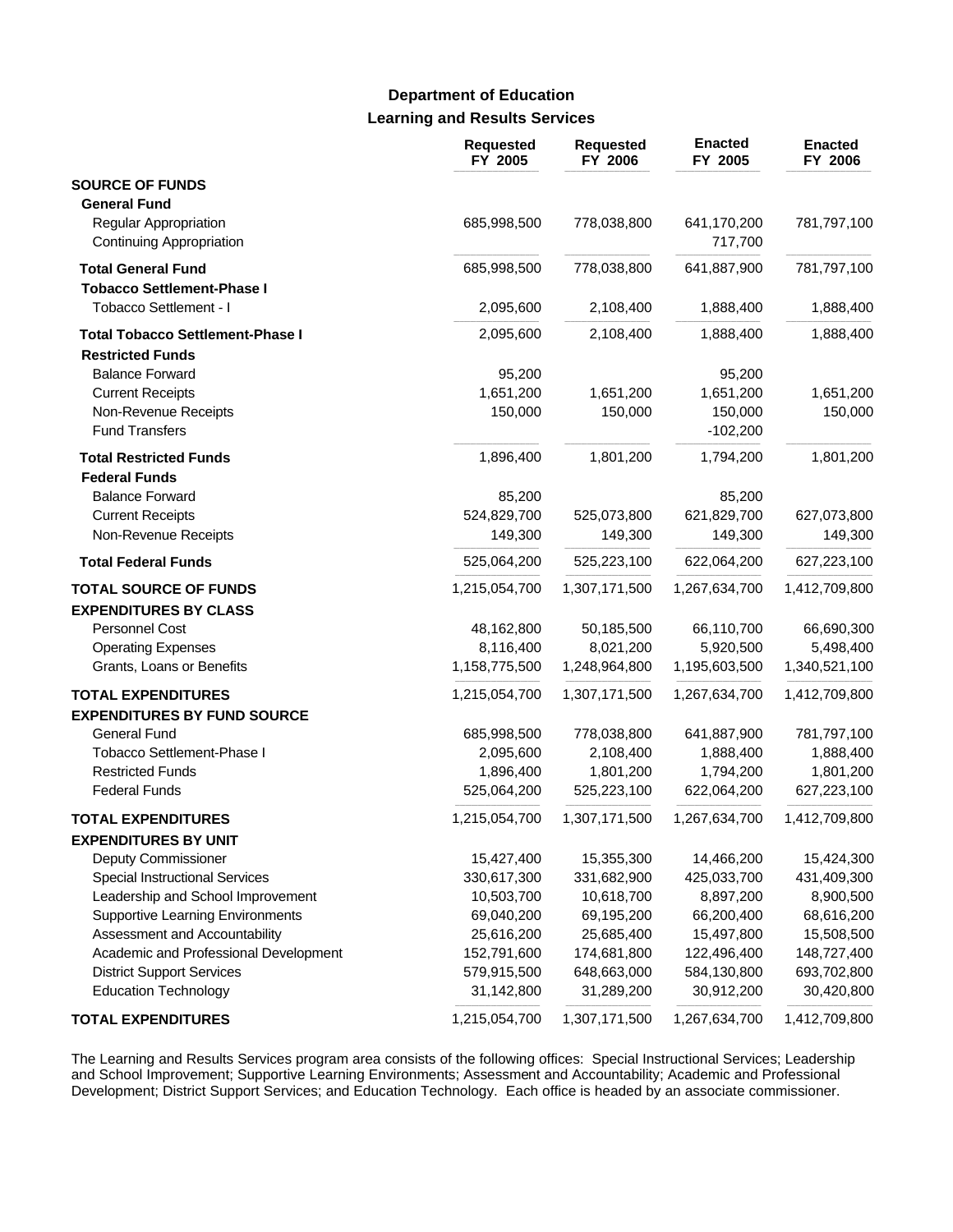### **Learning and Results Services Deputy Commissioner Department of Education**

|                                                                 | <b>Requested</b><br>FY 2005 | <b>Requested</b><br>FY 2006 | <b>Enacted</b><br>FY 2005 | <b>Enacted</b><br>FY 2006 |
|-----------------------------------------------------------------|-----------------------------|-----------------------------|---------------------------|---------------------------|
| <b>SOURCE OF FUNDS</b><br><b>General Fund</b>                   |                             |                             |                           |                           |
| Regular Appropriation                                           | 15,192,900                  | 15,206,000                  | 14,231,700                | 15,275,000                |
| <b>Total General Fund</b><br><b>Federal Funds</b>               | 15,192,900                  | 15,206,000                  | 14,231,700                | 15,275,000                |
| <b>Balance Forward</b>                                          | 85,200                      |                             | 85,200                    |                           |
| Non-Revenue Receipts                                            | 149,300                     | 149,300                     | 149,300                   | 149,300                   |
| <b>Total Federal Funds</b>                                      | 234,500                     | 149,300                     | 234,500                   | 149,300                   |
| <b>TOTAL SOURCE OF FUNDS</b><br><b>EXPENDITURES BY CLASS</b>    | 15,427,400                  | 15,355,300                  | 14,466,200                | 15,424,300                |
| <b>Personnel Cost</b>                                           | 393,600                     | 321,500                     | 274,600                   | 195,600                   |
| <b>Operating Expenses</b>                                       | 552,700                     | 552,700                     | 200,200                   | 194,000                   |
| Grants, Loans or Benefits                                       | 14,481,100                  | 14,481,100                  | 13,991,400                | 15,034,700                |
| <b>TOTAL EXPENDITURES</b><br><b>EXPENDITURES BY FUND SOURCE</b> | 15,427,400                  | 15,355,300                  | 14,466,200                | 15,424,300                |
| <b>General Fund</b>                                             | 15,192,900                  | 15,206,000                  | 14,231,700                | 15,275,000                |
| <b>Federal Funds</b>                                            | 234,500                     | 149,300                     | 234,500                   | 149,300                   |
| <b>TOTAL EXPENDITURES</b>                                       | 15,427,400                  | 15,355,300                  | 14,466,200                | 15,424,300                |
| <b>EXPENDITURES BY UNIT</b>                                     |                             |                             |                           |                           |
| Deputy Commissioner                                             | 261,800                     | 274,900                     | 240,300                   | 240,300                   |
| <b>National Center Education Statistics</b><br>Project          | 234,500                     | 149,300                     | 234,500                   | 149,300                   |
| Staff Development                                               | 14,525,600                  | 14,525,600                  | 13,991,400                | 15,034,700                |
| <b>Statewide Teacher Recuritment</b>                            | 405,500                     | 405,500                     |                           |                           |
| <b>TOTAL EXPENDITURES</b>                                       | 15,427,400                  | 15,355,300                  | 14,466,200                | 15,424,300                |

The Deputy Commissioner and associated support staff provide policy and administrative direction for the Learning Support Services major program area. The Deputy Commissioner reports directly to the Commissioner of Education and has responsibility for the following offices: Special Instructional Services; Leadership and School Improvement; Supportive Learning Environments; Assessment and Accountability; Academic and Professional Development; District Support Services; and Education Technology.

#### **Policy**

The Budget of the Commonwealth provides an increase in funding for the Professional Development program of approximately \$1 million in fiscal year 2006 compared to both fiscal year 2004 and fiscal year 2005. The enacted budget also continues to include Professional Development as one of five Flexible Focus Funds programs that may be modified to permit local school districts additional flexibility in the distribution of program funds across the five programs while still conforming to the governing statutes and meeting the needs of the target population.

Functions of the Statewide Teacher Recruitment program are being absorbed by the Division of Educator Recruitment and Retention.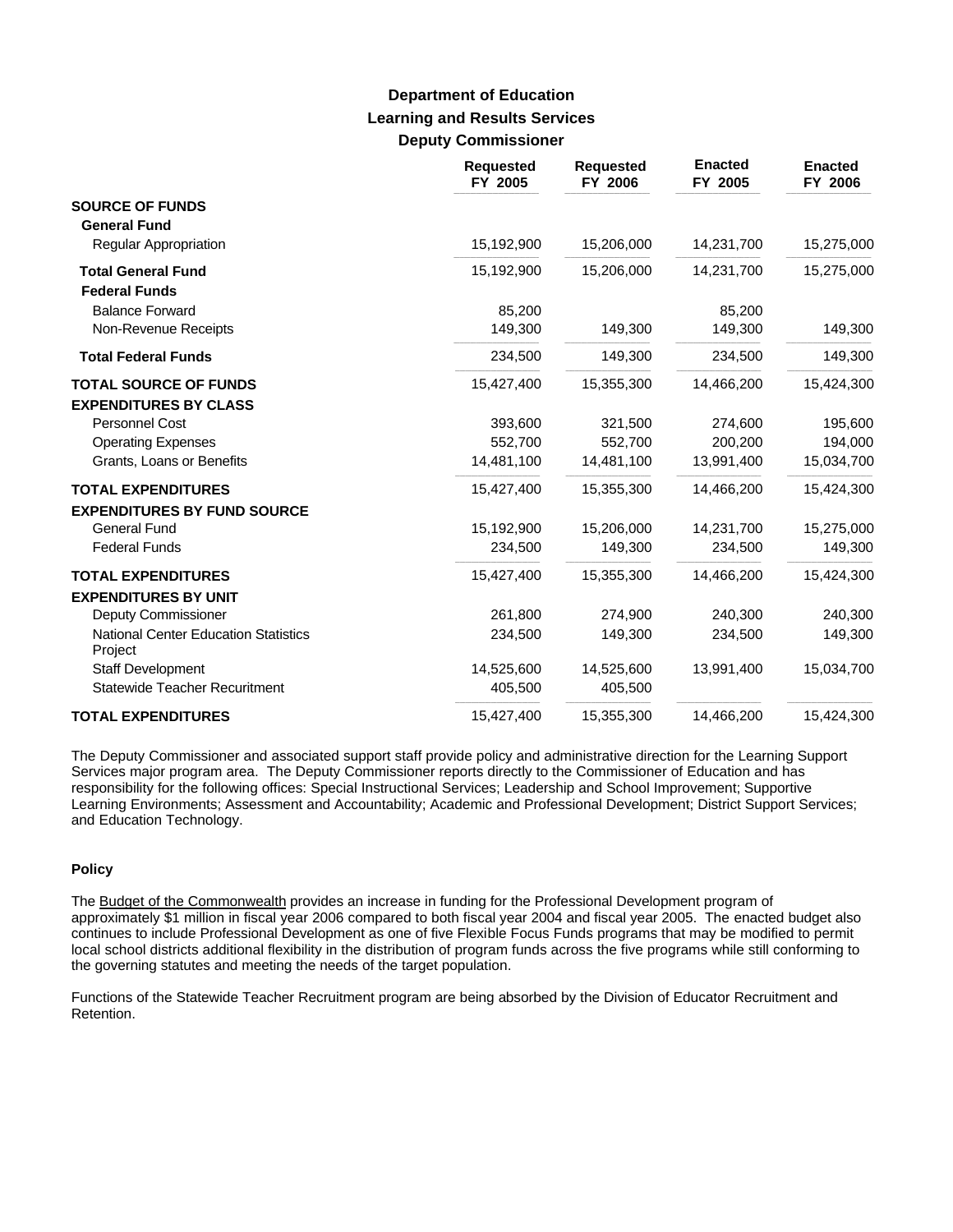# **Learning and Results Services Special Instructional Services Department of Education**

|                                      | <b>Requested</b><br>FY 2005 | <b>Requested</b><br>FY 2006 | <b>Enacted</b><br>FY 2005 | <b>Enacted</b><br>FY 2006 |
|--------------------------------------|-----------------------------|-----------------------------|---------------------------|---------------------------|
| <b>SOURCE OF FUNDS</b>               |                             |                             |                           |                           |
| <b>General Fund</b>                  |                             |                             |                           |                           |
| Regular Appropriation                | 27,708,800                  | 28,710,900                  | 25,125,200                | 26,437,300                |
| <b>Total General Fund</b>            | 27,708,800                  | 28,710,900                  | 25,125,200                | 26,437,300                |
| <b>Restricted Funds</b>              |                             |                             |                           |                           |
| <b>Balance Forward</b>               | 95,200                      |                             | 95,200                    |                           |
| <b>Current Receipts</b>              | 926,200                     | 926,200                     | 926,200                   | 926,200                   |
| Non-Revenue Receipts                 | 150,000                     | 150,000                     | 150,000                   | 150,000                   |
| <b>Total Restricted Funds</b>        | 1,171,400                   | 1,076,200                   | 1,171,400                 | 1,076,200                 |
| <b>Federal Funds</b>                 |                             |                             |                           |                           |
| <b>Current Receipts</b>              | 301,737,100                 | 301,895,800                 | 398,737,100               | 403,895,800               |
| <b>Total Federal Funds</b>           | 301,737,100                 | 301,895,800                 | 398,737,100               | 403,895,800               |
| <b>TOTAL SOURCE OF FUNDS</b>         | 330,617,300                 | 331,682,900                 | 425,033,700               | 431,409,300               |
| <b>EXPENDITURES BY CLASS</b>         |                             |                             |                           |                           |
| <b>Personnel Cost</b>                | 19,091,300                  | 20,252,100                  | 18,333,300                | 18,961,500                |
| <b>Operating Expenses</b>            | 2,527,700                   | 2,432,500                   | 2,023,100                 | 1,772,000                 |
| Grants, Loans or Benefits            | 308,998,300                 | 308,998,300                 | 404,677,300               | 410,675,800               |
| <b>TOTAL EXPENDITURES</b>            | 330,617,300                 | 331,682,900                 | 425,033,700               | 431,409,300               |
| <b>EXPENDITURES BY FUND SOURCE</b>   |                             |                             |                           |                           |
| <b>General Fund</b>                  | 27,708,800                  | 28,710,900                  | 25,125,200                | 26,437,300                |
| <b>Restricted Funds</b>              | 1,171,400                   | 1,076,200                   | 1,171,400                 | 1,076,200                 |
| <b>Federal Funds</b>                 | 301,737,100                 | 301,895,800                 | 398,737,100               | 403,895,800               |
| <b>TOTAL EXPENDITURES</b>            | 330,617,300                 | 331,682,900                 | 425,033,700               | 431,409,300               |
| <b>EXPENDITURES BY UNIT</b>          |                             |                             |                           |                           |
| Associate Commissioner               | 514,200                     | 545,100                     | 433,500                   | 446,300                   |
| <b>Exceptional Children Services</b> | 89,114,600                  | 89,204,300                  | 89,104,300                | 89,186,300                |
| Career and Technical Education       | 20,172,800                  | 20,265,000                  | 18,794,400                | 19,811,400                |
| Federal Program Resources            | 205,426,100                 | 205,499,400                 | 302,426,100               | 307,499,400               |
| Kentucky School for the Blind        | 6,226,700                   | 6,582,000                   | 5,768,700                 | 5,885,600                 |
| Kentucky School for the Deaf         | 9,162,900                   | 9,587,100                   | 8,506,700                 | 8,580,300                 |
| <b>TOTAL EXPENDITURES</b>            | 330,617,300                 | 331,682,900                 | 425,033,700               | 431,409,300               |

The Office of Special Instructional Services as established by KRS 156.010 contains five divisions: the Division of Exceptional Children Services; Division of Secondary Vocational Education; Division of Federal Program Resources; the Kentucky School for the Blind; and the Kentucky School for the Deaf.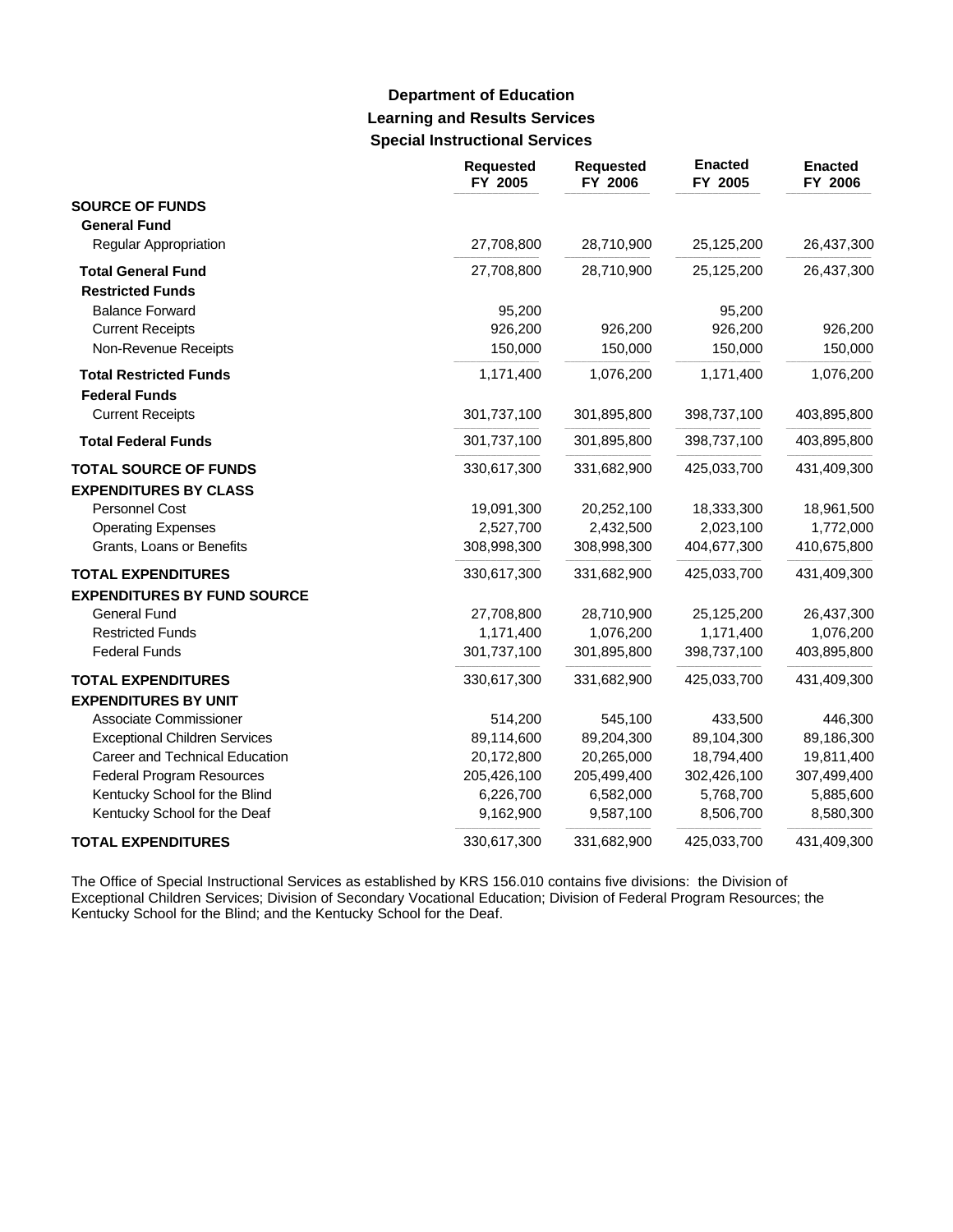### **Learning and Results Services Special Instructional Services Associate Commissioner Department of Education**

|                                    | <b>Requested</b><br>FY 2005 | <b>Requested</b><br>FY 2006 | <b>Enacted</b><br>FY 2005 | <b>Enacted</b><br>FY 2006 |
|------------------------------------|-----------------------------|-----------------------------|---------------------------|---------------------------|
| <b>SOURCE OF FUNDS</b>             |                             |                             |                           |                           |
| <b>General Fund</b>                |                             |                             |                           |                           |
| Regular Appropriation              | 514,200                     | 545,100                     | 433,500                   | 446,300                   |
| <b>Total General Fund</b>          | 514.200                     | 545.100                     | 433.500                   | 446.300                   |
| <b>TOTAL SOURCE OF FUNDS</b>       | 514,200                     | 545,100                     | 433,500                   | 446,300                   |
| <b>EXPENDITURES BY CLASS</b>       |                             |                             |                           |                           |
| Personnel Cost                     | 506,000                     | 536,900                     | 425.300                   | 438,100                   |
| <b>Operating Expenses</b>          | 8,200                       | 8,200                       | 8,200                     | 8,200                     |
| <b>TOTAL EXPENDITURES</b>          | 514,200                     | 545,100                     | 433.500                   | 446,300                   |
| <b>EXPENDITURES BY FUND SOURCE</b> |                             |                             |                           |                           |
| General Fund                       | 514,200                     | 545,100                     | 433,500                   | 446,300                   |
| <b>TOTAL EXPENDITURES</b>          | 514,200                     | 545.100                     | 433.500                   | 446.300                   |

The Associate Commissioner for the Office of Special Instructional Services is responsible for five divisions: the Division of Exceptional Children Services; Division of Secondary Vocational Education; Division of Federal Program Resources; the Kentucky School for the Blind; and the Kentucky School for the Deaf. The Associate Commissioner reports to the Commissioner of Education through the Deputy Commissioner for Learning and Results Services.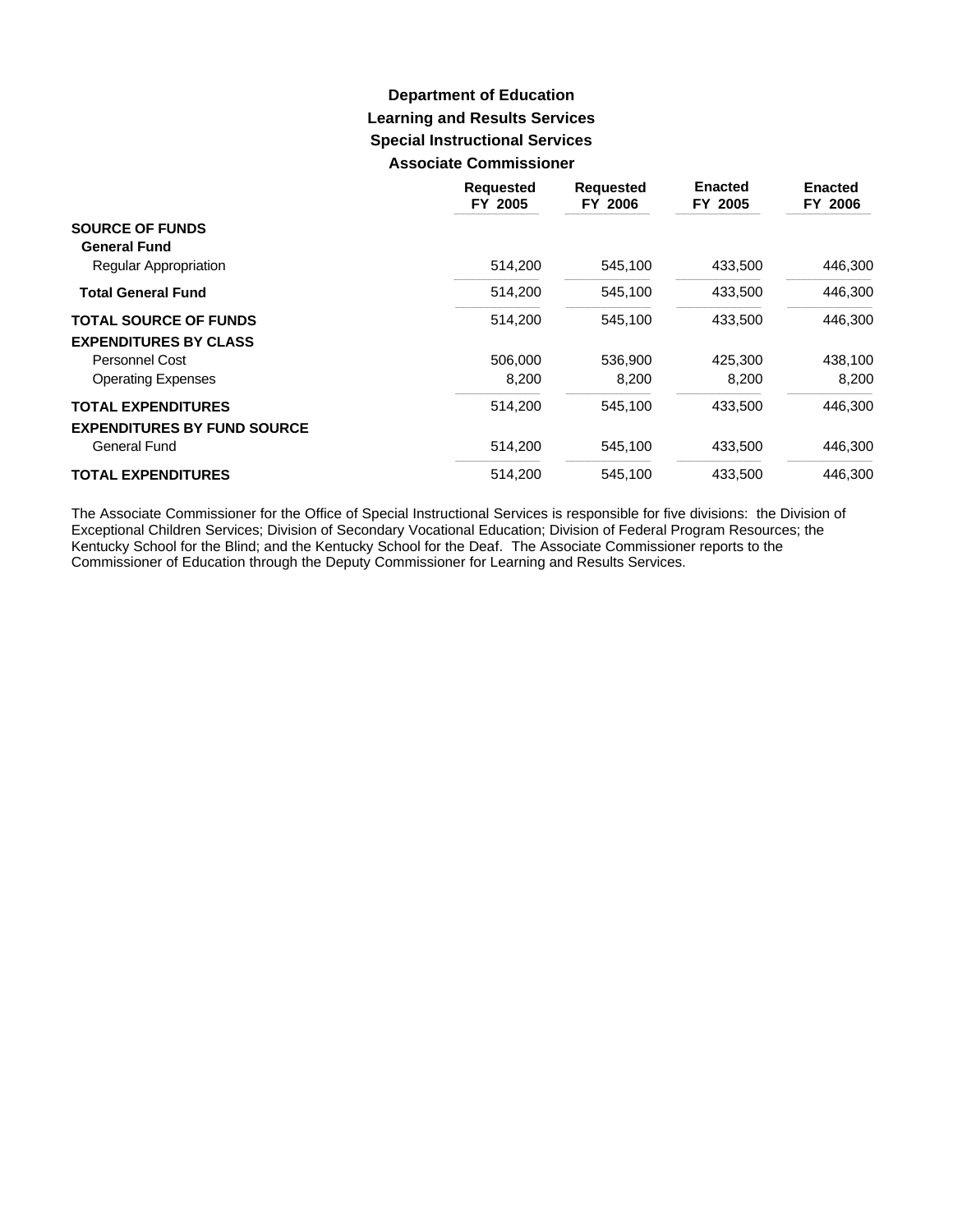# **Learning and Results Services Special Instructional Services Exceptional Children Services Department of Education**

|                                                                 | <b>Requested</b><br>FY 2005 | <b>Requested</b><br>FY 2006 | <b>Enacted</b><br>FY 2005 | <b>Enacted</b><br>FY 2006 |
|-----------------------------------------------------------------|-----------------------------|-----------------------------|---------------------------|---------------------------|
| <b>SOURCE OF FUNDS</b><br><b>General Fund</b>                   |                             |                             |                           |                           |
| <b>Regular Appropriation</b>                                    | 236,200                     | 244,000                     | 225,900                   | 226,000                   |
| <b>Total General Fund</b><br><b>Restricted Funds</b>            | 236,200                     | 244,000                     | 225,900                   | 226,000                   |
| <b>Current Receipts</b>                                         | 57,800                      | 57,800                      | 57,800                    | 57,800                    |
| <b>Total Restricted Funds</b><br><b>Federal Funds</b>           | 57,800                      | 57,800                      | 57,800                    | 57,800                    |
| <b>Current Receipts</b>                                         | 88,820,600                  | 88,902,500                  | 88,820,600                | 88,902,500                |
| <b>Total Federal Funds</b>                                      | 88,820,600                  | 88,902,500                  | 88,820,600                | 88,902,500                |
| <b>TOTAL SOURCE OF FUNDS</b><br><b>EXPENDITURES BY CLASS</b>    | 89,114,600                  | 89,204,300                  | 89,104,300                | 89,186,300                |
| Personnel Cost                                                  | 1,588,400                   | 1,678,100                   | 1,582,600                 | 1,664,600                 |
| <b>Operating Expenses</b>                                       | 179,700                     | 179,700                     | 175,200                   | 175,200                   |
| Grants, Loans or Benefits                                       | 87,346,500                  | 87,346,500                  | 87,346,500                | 87,346,500                |
| <b>TOTAL EXPENDITURES</b><br><b>EXPENDITURES BY FUND SOURCE</b> | 89,114,600                  | 89,204,300                  | 89,104,300                | 89,186,300                |
| <b>General Fund</b>                                             | 236,200                     | 244,000                     | 225,900                   | 226,000                   |
| <b>Restricted Funds</b>                                         | 57,800                      | 57,800                      | 57,800                    | 57,800                    |
| <b>Federal Funds</b>                                            | 88,820,600                  | 88,902,500                  | 88,820,600                | 88,902,500                |
| <b>TOTAL EXPENDITURES</b><br><b>EXPENDITURES BY UNIT</b>        | 89,114,600                  | 89,204,300                  | 89,104,300                | 89,186,300                |
| <b>Exceptional Children Services</b>                            | 88,992,700                  | 89,082,400                  | 88,986,900                | 89,068,900                |
| <b>Special Education Mentors</b>                                | 121,900                     | 121,900                     | 117,400                   | 117,400                   |
| <b>TOTAL EXPENDITURES</b>                                       | 89,114,600                  | 89,204,300                  | 89,104,300                | 89,186,300                |

Under provisions of KRS 156.010 and KRS 157.220, the Division of Exceptional Children Services oversees education programs for children and youth with disabilities and administers Kentucky programs associated with the federal Individuals with Disabilities Education Act.

The Division provides technical assistance to local school districts in the development and implementation of special education programs. The division engages in implementation and oversight activities in the following program areas:

Special Education Mentors -- Mentors work in schools and districts where special education programs are not in compliance with state or federal requirements. Mentors assist in creating and implementing improvement plans and work to increase the effectiveness of staff and relevant entities.

Preschool Special Education - Federal funds are provided under the Individuals With Disabilities Education Act (IDEA) to help states meet the extra cost of providing a free and appropriate public education to children ages three through five with an educational disability. The bulk of these funds flow directly to local school districts for their preschool special education programs. A portion of the funds goes to five early childhood training centers to assist districts in implementing their special education preschool programs. A final portion of the funds is retained by the Kentucky Department of Education for administrative activities of Kentucky's preschool special education programs.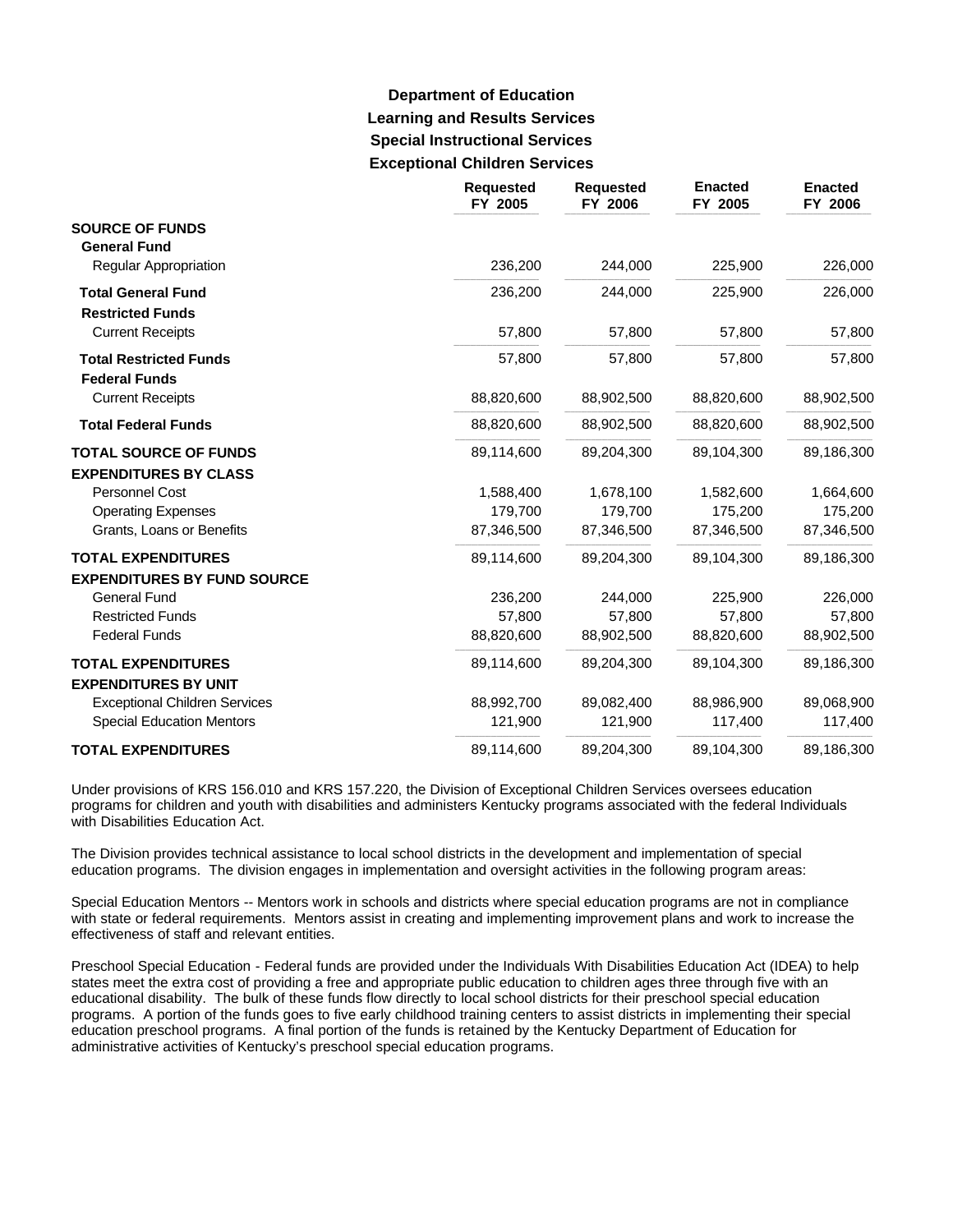Special Education Program Improvement - State Improvement Grants are awarded under the Individuals With Disabilities Education Act. Kentucky's improvement grant sets specific numerical goals to be attained over a five year period relative to school completion rates, qualified special education personnel, use of technology in teaching children with disabilities, effective early intervention services and successful transition to preschool programs.

Individuals With Disabilities Education - Federal IDEA funds are provided to help meet the extra cost of providing disabled students a free and appropriate public education beyond preschool. The bulk of these funds, as with preschool, flow directly to local school districts. A portion goes to fund eleven special education cooperatives to assist districts and a small amount is retained by the Kentucky Department of Education for administrative purposes.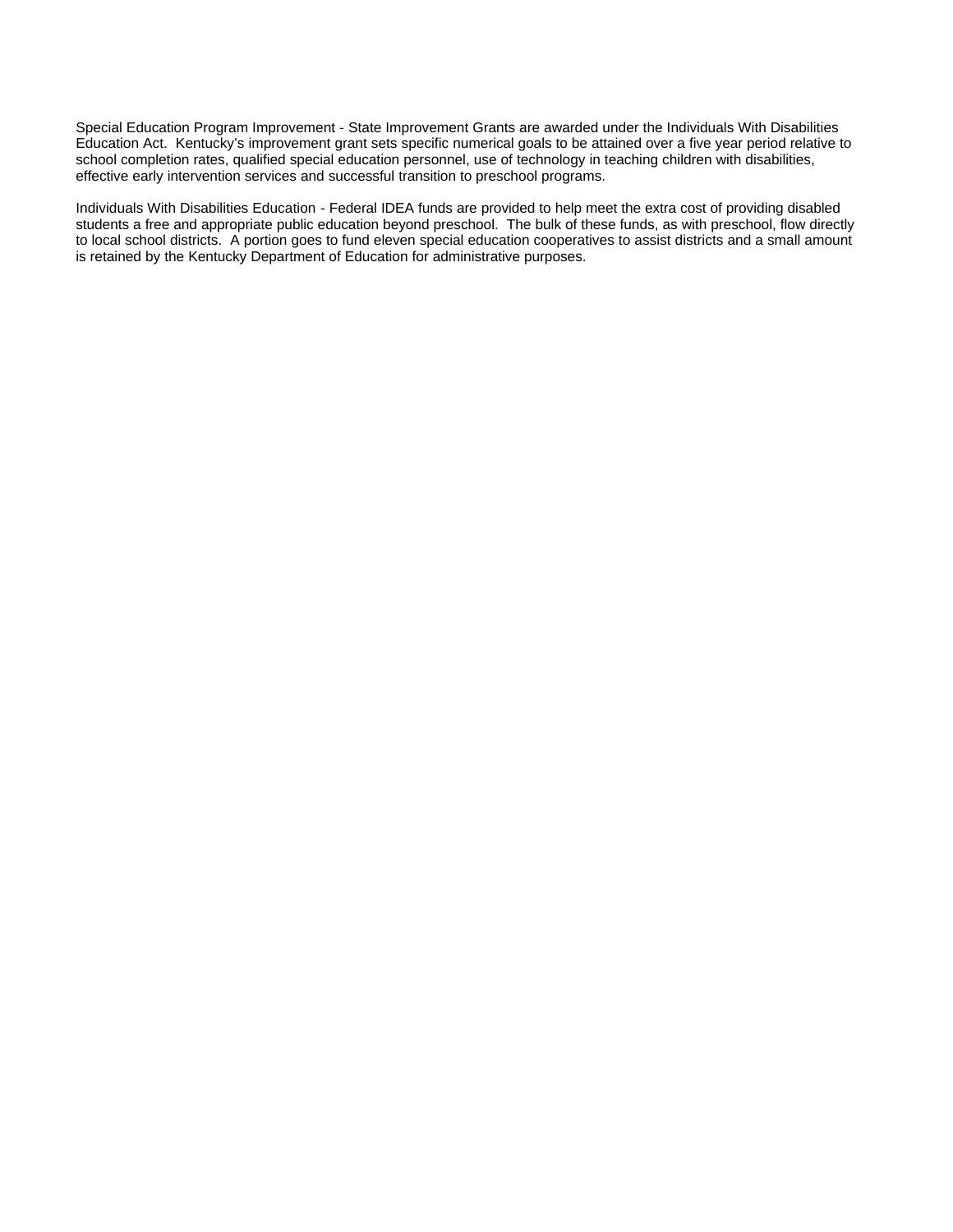# **Learning and Results Services Special Instructional Services Career and Technical Education Department of Education**

|                                                                 | <b>Requested</b><br>FY 2005 | <b>Requested</b><br>FY 2006 | <b>Enacted</b><br>FY 2005 | <b>Enacted</b><br>FY 2006 |
|-----------------------------------------------------------------|-----------------------------|-----------------------------|---------------------------|---------------------------|
| <b>SOURCE OF FUNDS</b><br><b>General Fund</b>                   |                             |                             |                           |                           |
| Regular Appropriation                                           | 11,864,000                  | 11,952,700                  | 10,485,600                | 11,499,100                |
| <b>Total General Fund</b><br><b>Restricted Funds</b>            | 11.864.000                  | 11,952,700                  | 10,485,600                | 11,499,100                |
| <b>Current Receipts</b>                                         | 800,400                     | 800,400                     | 800,400                   | 800,400                   |
| <b>Total Restricted Funds</b><br><b>Federal Funds</b>           | 800.400                     | 800,400                     | 800.400                   | 800,400                   |
| <b>Current Receipts</b>                                         | 7,508,400                   | 7,511,900                   | 7,508,400                 | 7,511,900                 |
| <b>Total Federal Funds</b>                                      | 7,508,400                   | 7,511,900                   | 7,508,400                 | 7,511,900                 |
| <b>TOTAL SOURCE OF FUNDS</b>                                    | 20,172,800                  | 20,265,000                  | 18,794,400                | 19,811,400                |
| <b>EXPENDITURES BY CLASS</b><br>Personnel Cost                  | 1,818,300                   | 1,910,500                   | 1,760,900                 | 1,779,400                 |
| <b>Operating Expenses</b><br>Grants, Loans or Benefits          | 615,400<br>17,739,100       | 615,400<br>17,739,100       | 615,400<br>16,418,100     | 615,400<br>17,416,600     |
| <b>TOTAL EXPENDITURES</b><br><b>EXPENDITURES BY FUND SOURCE</b> | 20,172,800                  | 20,265,000                  | 18,794,400                | 19,811,400                |
| General Fund                                                    | 11,864,000                  | 11,952,700                  | 10,485,600                | 11,499,100                |
| <b>Restricted Funds</b>                                         | 800,400                     | 800,400                     | 800,400                   | 800,400                   |
| <b>Federal Funds</b>                                            | 7,508,400                   | 7,511,900                   | 7,508,400                 | 7,511,900                 |
| <b>TOTAL EXPENDITURES</b>                                       | 20,172,800                  | 20,265,000                  | 18,794,400                | 19,811,400                |

The Division of Secondary Vocational Education provides technical assistance, consultative services, staff development and program monitoring to secondary vocational education programs in local school districts and area vocational education centers.

The Carl D. Perkins Vocational and Applied Technology Education Act provides federal vocational educational funds to local school districts offering approved secondary vocational education programs. The Division of Secondary Vocational Education administers these funds according to guidelines prescribed in Public Law 98-254.

Funding is provided to districts operating a local vocational school or vocational department within a school to help cover the administrative and operational costs of providing the vocational programs.

The Future Farmers of American (FFA) Camp facility at Hardinsburg provides leadership development to vocational organizations in the summer months. Participants generally spend three to five days at FFA Camp and receive intensive leadership training.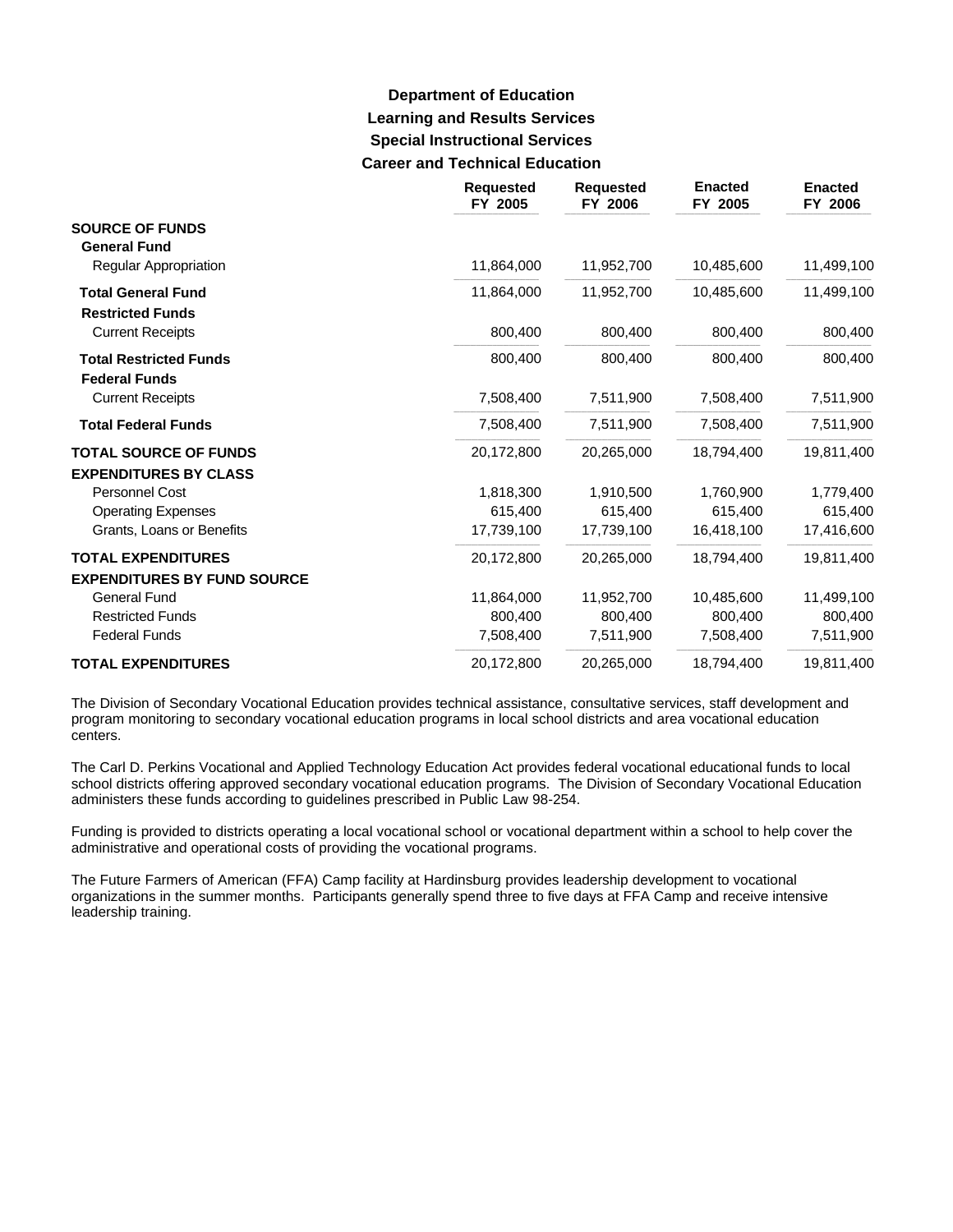# **Learning and Results Services Special Instructional Services Federal Program Resources Department of Education**

|                                                                              | <b>Requested</b><br>FY 2005 | <b>Requested</b><br>FY 2006 | <b>Enacted</b><br>FY 2005 | <b>Enacted</b><br>FY 2006 |
|------------------------------------------------------------------------------|-----------------------------|-----------------------------|---------------------------|---------------------------|
| <b>SOURCE OF FUNDS</b><br><b>Restricted Funds</b><br><b>Current Receipts</b> | 18,000                      | 18,000                      | 18,000                    | 18,000                    |
| <b>Total Restricted Funds</b><br><b>Federal Funds</b>                        | 18,000                      | 18,000                      | 18,000                    | 18,000                    |
| <b>Current Receipts</b>                                                      | 205,408,100                 | 205,481,400                 | 302,408,100               | 307,481,400               |
| <b>Total Federal Funds</b>                                                   | 205,408,100                 | 205,481,400                 | 302,408,100               | 307,481,400               |
| <b>TOTAL SOURCE OF FUNDS</b><br><b>EXPENDITURES BY CLASS</b>                 | 205,426,100                 | 205,499,400                 | 302,426,100               | 307,499,400               |
| Personnel Cost                                                               | 1,495,400                   | 1,568,700                   | 1,495,400                 | 1,568,700                 |
| <b>Operating Expenses</b>                                                    | 18,000                      | 18,000                      | 18,000                    | 18,000                    |
| Grants, Loans or Benefits                                                    | 203,912,700                 | 203,912,700                 | 300,912,700               | 305,912,700               |
| <b>TOTAL EXPENDITURES</b>                                                    | 205,426,100                 | 205,499,400                 | 302,426,100               | 307,499,400               |
| <b>EXPENDITURES BY FUND SOURCE</b>                                           |                             |                             |                           |                           |
| <b>Restricted Funds</b>                                                      | 18.000                      | 18,000                      | 18,000                    | 18,000                    |
| <b>Federal Funds</b>                                                         | 205,408,100                 | 205,481,400                 | 302,408,100               | 307,481,400               |
| <b>TOTAL EXPENDITURES</b>                                                    | 205,426,100                 | 205,499,400                 | 302,426,100               | 307,499,400               |
| <b>EXPENDITURES BY UNIT</b>                                                  |                             |                             |                           |                           |
| Title I                                                                      | 145,136,200                 | 145,192,800                 | 242,136,200               | 247,192,800               |
| <b>Title VI</b>                                                              | 7,000,800                   | 7,004,000                   | 7,000,800                 | 7,004,000                 |
| <b>Other Federal Programs</b>                                                | 53,289,100                  | 53,302,600                  | 53,289,100                | 53,302,600                |
| <b>TOTAL EXPENDITURES</b>                                                    | 205,426,100                 | 205,499,400                 | 302,426,100               | 307,499,400               |

The Division of Federal Program Resources administers many of the Department of Education's federal grant programs.

The Chapter I program provides remedial and supplementary educational services to disadvantaged students who meet at least one of the following criteria: educationally deprived; migrant; neglected or delinquent; handicapped and currently or formerly institutionalized; or confined in a correctional facility.

Chapter II of the Education Consolidation and Improvement Act of 1981 identifies six purposes for which funds must be targeted: programs for at-risk students; programs to acquire and use instructional materials; innovative programs for schoolwide improvements, including effective schools programs; professional development programs; programs to enhance personal excellence of students and student achievement; and other innovative projects to enhance the educational climate of the school. These funds are provided to local educational agencies and participating private non-profit schools by a formula established in the federal law.

Other grant programs administered by this division include: Drug-Free Schools and Communities program and the Foreign Language Assistance program.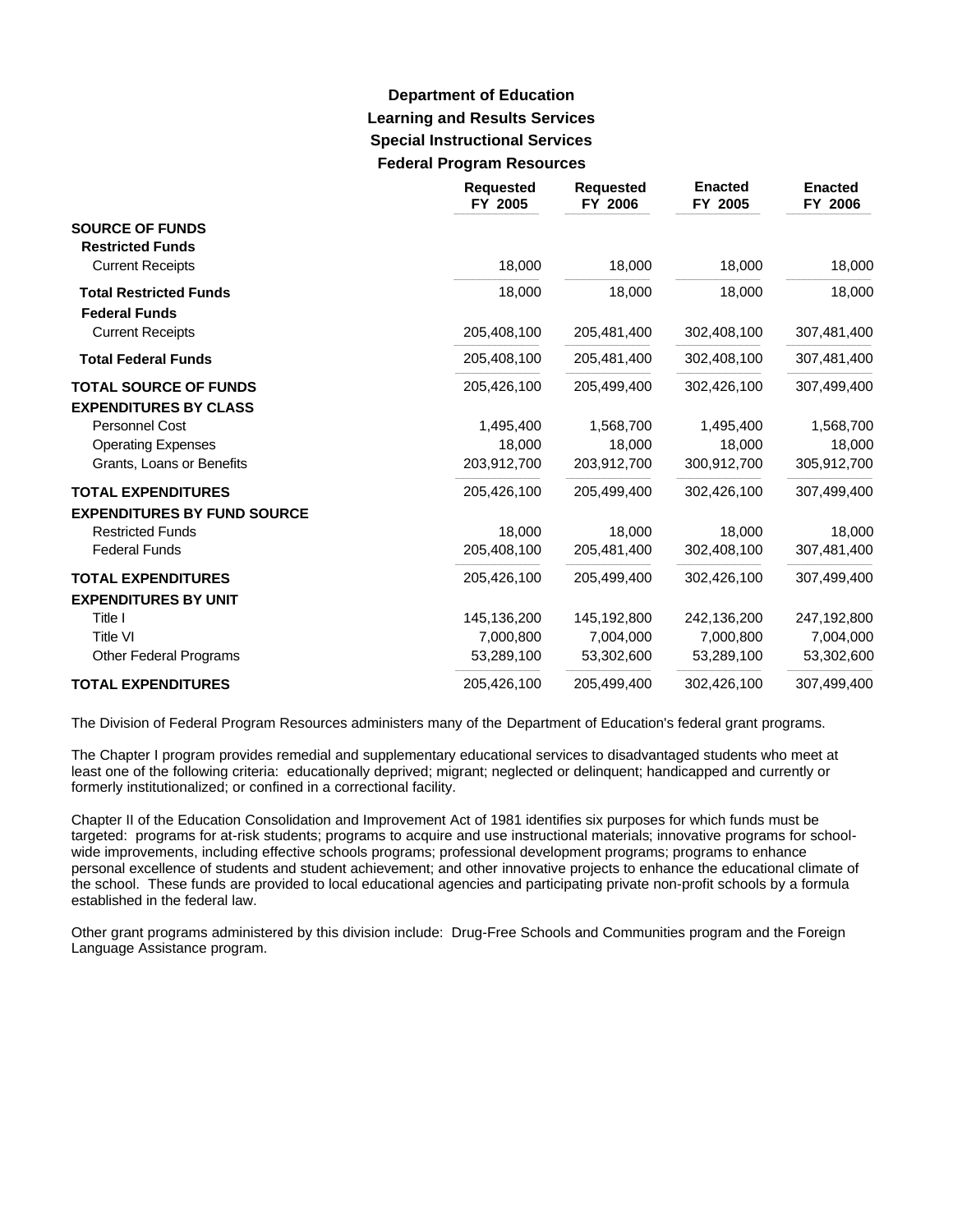# **Learning and Results Services Special Instructional Services Kentucky School for the Blind Department of Education**

|                                    | <b>Requested</b><br>FY 2005 | <b>Requested</b><br>FY 2006 | <b>Enacted</b><br>FY 2005 | <b>Enacted</b><br>FY 2006 |
|------------------------------------|-----------------------------|-----------------------------|---------------------------|---------------------------|
| <b>SOURCE OF FUNDS</b>             |                             |                             |                           |                           |
| <b>General Fund</b>                |                             |                             |                           |                           |
| Regular Appropriation              | 6,176,700                   | 6,532,000                   | 5,718,700                 | 5,835,600                 |
| <b>Total General Fund</b>          | 6,176,700                   | 6,532,000                   | 5,718,700                 | 5,835,600                 |
| <b>Restricted Funds</b>            |                             |                             |                           |                           |
| <b>Current Receipts</b>            | 50,000                      | 50,000                      | 50,000                    | 50,000                    |
| <b>Total Restricted Funds</b>      | 50,000                      | 50,000                      | 50,000                    | 50,000                    |
| <b>TOTAL SOURCE OF FUNDS</b>       | 6,226,700                   | 6,582,000                   | 5,768,700                 | 5,885,600                 |
| <b>EXPENDITURES BY CLASS</b>       |                             |                             |                           |                           |
| Personnel Cost                     | 5,587,300                   | 5,942,600                   | 5,293,700                 | 5,437,700                 |
| <b>Operating Expenses</b>          | 639,400                     | 639,400                     | 475,000                   | 447,900                   |
| <b>TOTAL EXPENDITURES</b>          | 6,226,700                   | 6,582,000                   | 5,768,700                 | 5,885,600                 |
| <b>EXPENDITURES BY FUND SOURCE</b> |                             |                             |                           |                           |
| General Fund                       | 6,176,700                   | 6,532,000                   | 5,718,700                 | 5,835,600                 |
| <b>Restricted Funds</b>            | 50,000                      | 50,000                      | 50,000                    | 50,000                    |
| <b>TOTAL EXPENDITURES</b>          | 6,226,700                   | 6,582,000                   | 5,768,700                 | 5,885,600                 |

The four subprograms of the Kentucky School for the Blind are Instruction, Residential, Operational Support and Outreach. These subprograms work together to provide instructional and residential programs for students of the School. All four subprograms involve both direct services to students and related services that are necessary to accomplish the direct services.

Instruction and Related Services includes supervision, teaching, supplies, equipment, and clerical services, all of which are needed for the regular instruction of the students enrolled at the Kentucky School for the Blind. Tools utilized are Braille, large print, electronic aids, and other special aids and methods for teaching basic academic skills, vocational skills, self-care skills, orientation and mobility, music, physical education, athletics, and counseling.

Residential Services include those services which are needed to provide housing, daily living skills, and leisure time activities for students who reside at the Kentucky School for the Blind. This subprogram also deals with transportation arrangements when residential students go home on weekends and at the end of the school year.

Operational Support includes administration, business management, food service, housekeeping, utilities and other operating expenses, maintenance of buildings and grounds, and health care. The positions of Superintendent and Coordinator of Instruction and Related Services are included in this subprogram.

The Outreach program provides consultative, technical and evaluative support to local school districts relating to education of students who are blind or visually impaired.

Federal Support includes funds to support federally mandated services. Funds received under Chapter I of the Education Consolidation and Improvement Act are used to provide services in the areas of speech therapy and basic skill instruction. Federal funds are also used to provide instruction and residential services for deaf-blind children.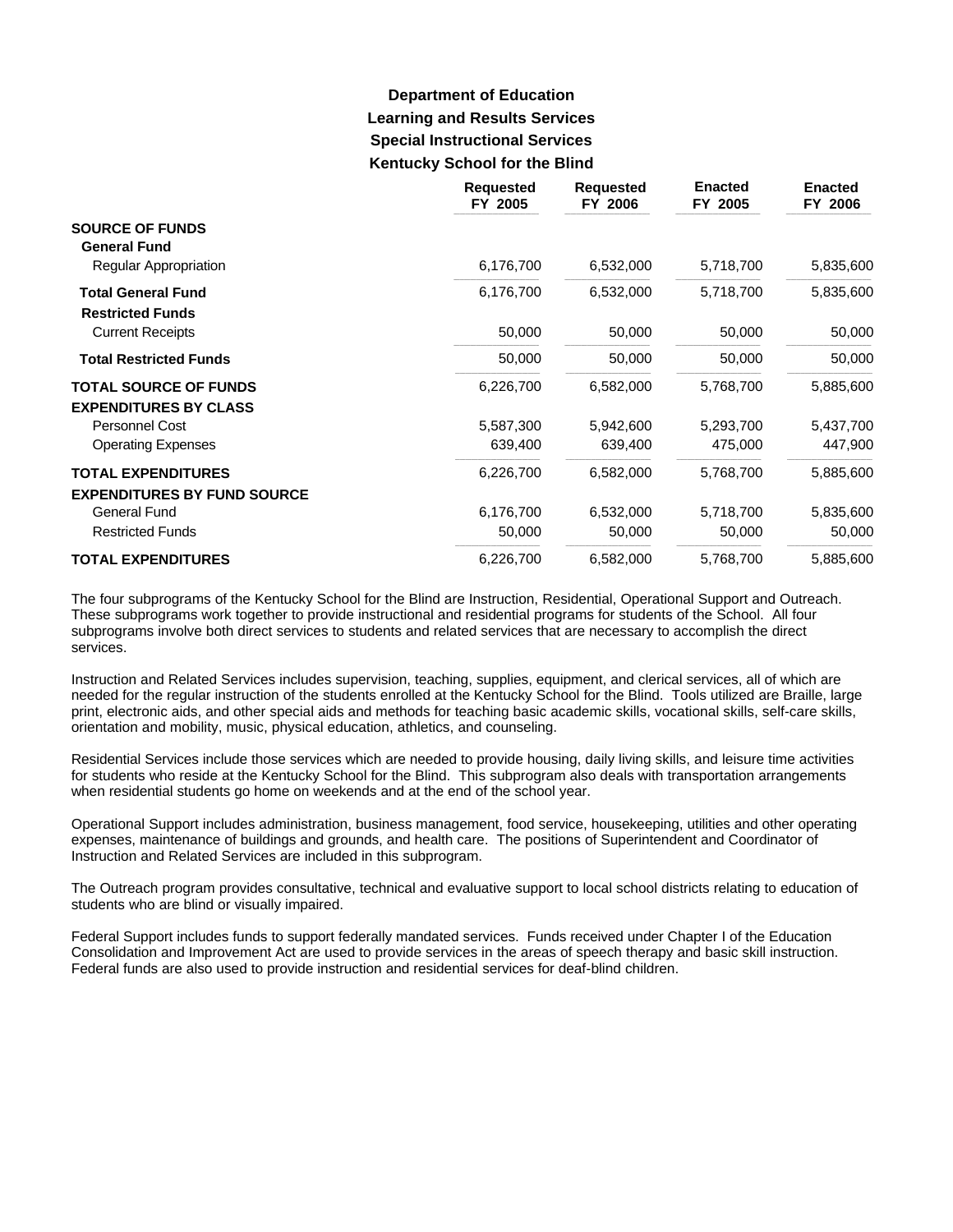# **Learning and Results Services Special Instructional Services Kentucky School for the Deaf Department of Education**

|                                                              | <b>Requested</b><br>FY 2005 | <b>Requested</b><br>FY 2006 | <b>Enacted</b><br>FY 2005 | <b>Enacted</b><br>FY 2006 |
|--------------------------------------------------------------|-----------------------------|-----------------------------|---------------------------|---------------------------|
| <b>SOURCE OF FUNDS</b><br><b>General Fund</b>                |                             |                             |                           |                           |
| <b>Regular Appropriation</b>                                 | 8,917,700                   | 9,437,100                   | 8,261,500                 | 8,430,300                 |
| <b>Total General Fund</b><br><b>Restricted Funds</b>         | 8,917,700                   | 9,437,100                   | 8,261,500                 | 8,430,300                 |
| <b>Balance Forward</b>                                       | 95,200                      |                             | 95,200                    |                           |
| Non-Revenue Receipts                                         | 150,000                     | 150,000                     | 150,000                   | 150,000                   |
| <b>Total Restricted Funds</b>                                | 245,200                     | 150,000                     | 245,200                   | 150,000                   |
| <b>TOTAL SOURCE OF FUNDS</b><br><b>EXPENDITURES BY CLASS</b> | 9,162,900                   | 9,587,100                   | 8,506,700                 | 8,580,300                 |
| Personnel Cost                                               | 8,095,900                   | 8,615,300                   | 7,775,400                 | 8,073,000                 |
| <b>Operating Expenses</b>                                    | 1,067,000                   | 971,800                     | 731,300                   | 507,300                   |
| <b>TOTAL EXPENDITURES</b>                                    | 9,162,900                   | 9,587,100                   | 8,506,700                 | 8,580,300                 |
| <b>EXPENDITURES BY FUND SOURCE</b><br><b>General Fund</b>    | 8,917,700                   | 9,437,100                   | 8,261,500                 | 8,430,300                 |
| <b>Restricted Funds</b>                                      | 245,200                     | 150,000                     | 245,200                   | 150,000                   |
| <b>TOTAL EXPENDITURES</b>                                    | 9,162,900                   | 9,587,100                   | 8,506,700                 | 8,580,300                 |

The Kentucky School for the Deaf (KSD) provides educational services to deaf children who cannot be served by local school districts. The School's educational program consists of appropriate classroom instruction, life skills, physical education, and vocational training. Students receive instruction in accordance with their Individual Education Plan that emphasizes language and communication skills development.

Students at the Kentucky School for the Deaf are housed in campus dormitories supervised by houseparents. The students receive practical living skill instruction in personal safety, hygiene, and independent living skills.

The Kentucky School for the Deaf also supports an outreach program which provides consultative, technical, and evaluative support to local school districts on how to provide effective educational services to deaf children attending school in a local district. The KSD is designated the Statewide Educational Resource Center on Deafness.

#### **Policy**

The Budget of the Commonwealth includes General Fund debt service support for major renovation of selected facilities at the Kentucky School for the Deaf, including renovation of space to accommodate new programs and to incorporate new assistive technology. Also planned is work on parking, deaf friendly annunciation and communication systems and ADA (Americans with Disabilities Act) accessibility.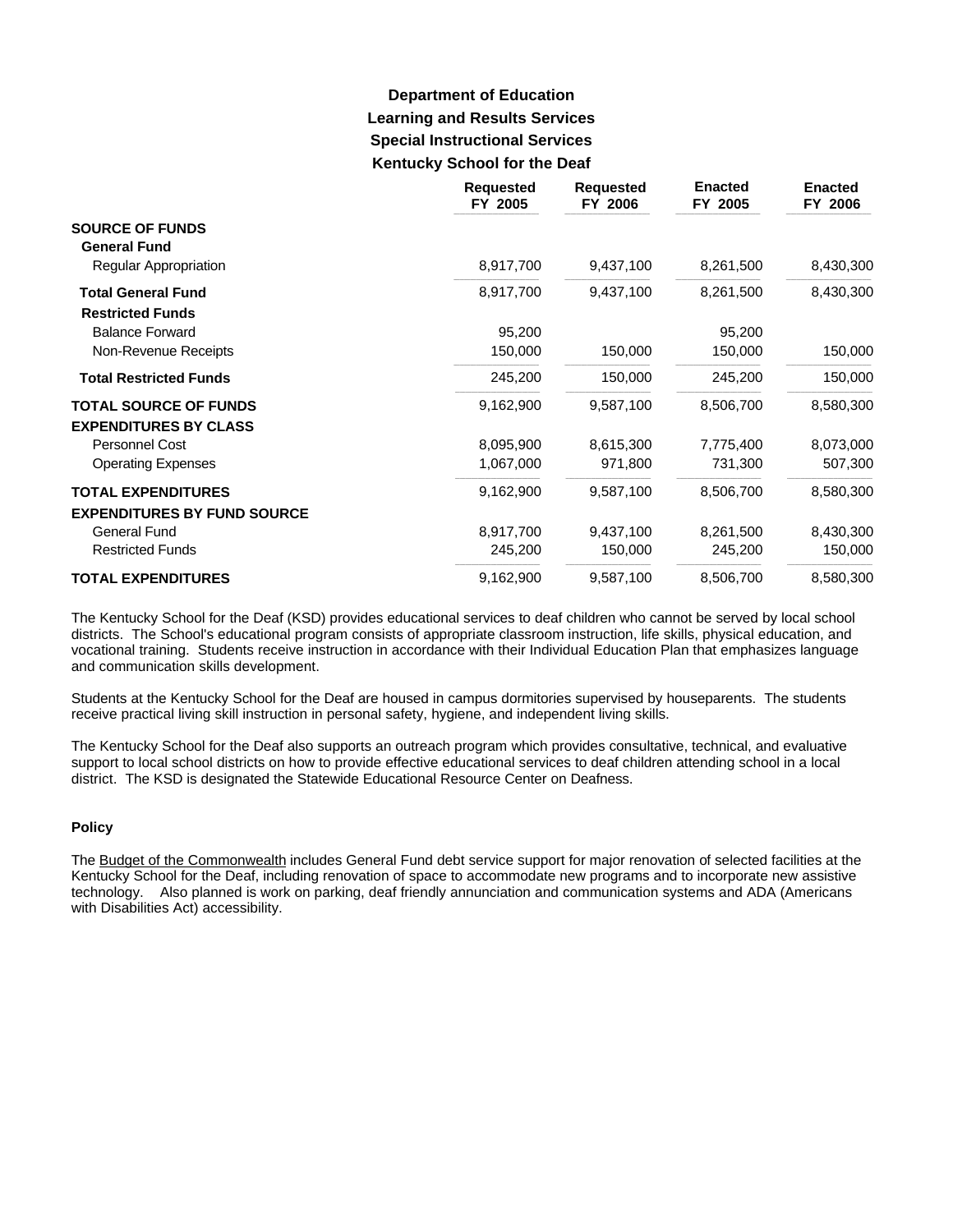# **Learning and Results Services Leadership and School Improvement Department of Education**

|                                                                 | <b>Requested</b><br>FY 2005 | <b>Requested</b><br>FY 2006 | <b>Enacted</b><br>FY 2005 | <b>Enacted</b><br>FY 2006 |
|-----------------------------------------------------------------|-----------------------------|-----------------------------|---------------------------|---------------------------|
| <b>SOURCE OF FUNDS</b><br><b>General Fund</b>                   |                             |                             |                           |                           |
| <b>Regular Appropriation</b>                                    | 10,444,200                  | 10,559,200                  | 8,837,700                 | 8,841,000                 |
| <b>Total General Fund</b><br><b>Restricted Funds</b>            | 10,444,200                  | 10,559,200                  | 8,837,700                 | 8,841,000                 |
| <b>Current Receipts</b>                                         | 15,000                      | 15,000                      | 15,000                    | 15,000                    |
| <b>Total Restricted Funds</b><br><b>Federal Funds</b>           | 15,000                      | 15,000                      | 15,000                    | 15,000                    |
| <b>Current Receipts</b>                                         | 44,500                      | 44,500                      | 44,500                    | 44,500                    |
| <b>Total Federal Funds</b>                                      | 44,500                      | 44,500                      | 44,500                    | 44,500                    |
| <b>TOTAL SOURCE OF FUNDS</b><br><b>EXPENDITURES BY CLASS</b>    | 10,503,700                  | 10,618,700                  | 8,897,200                 | 8,900,500                 |
| Personnel Cost                                                  | 7,012,500                   | 7,127,500                   | 6,201,400                 | 6,227,800                 |
| <b>Operating Expenses</b>                                       | 985,000                     | 985,000                     | 834,300                   | 811,200                   |
| Grants, Loans or Benefits                                       | 2,506,200                   | 2,506,200                   | 1,861,500                 | 1,861,500                 |
| <b>TOTAL EXPENDITURES</b><br><b>EXPENDITURES BY FUND SOURCE</b> | 10,503,700                  | 10,618,700                  | 8,897,200                 | 8,900,500                 |
| <b>General Fund</b>                                             | 10,444,200                  | 10,559,200                  | 8,837,700                 | 8,841,000                 |
| <b>Restricted Funds</b>                                         | 15,000                      | 15,000                      | 15,000                    | 15,000                    |
| <b>Federal Funds</b>                                            | 44,500                      | 44,500                      | 44,500                    | 44,500                    |
| <b>TOTAL EXPENDITURES</b><br><b>EXPENDITURES BY UNIT</b>        | 10,503,700                  | 10,618,700                  | 8,897,200                 | 8,900,500                 |
| Associate Commissioner                                          | 324,000                     | 341,400                     | 296,900                   | 296,900                   |
| Instructional Leadership Development                            | 702,100                     | 739,500                     | 643,800                   | 644,000                   |
| School Improvement                                              | 9,477,600                   | 9,537,800                   | 7,956,500                 | 7,959,600                 |
| <b>TOTAL EXPENDITURES</b>                                       | 10,503,700                  | 10,618,700                  | 8,897,200                 | 8,900,500                 |

An Associate Commissioner who reports to the Learning and Results Services Deputy Commissioner heads the Office of Leadership and School Improvement. The Office consists of the following program units: Division of Instructional Leadership; Division of School Improvement; and Commonwealth Institute for Teachers.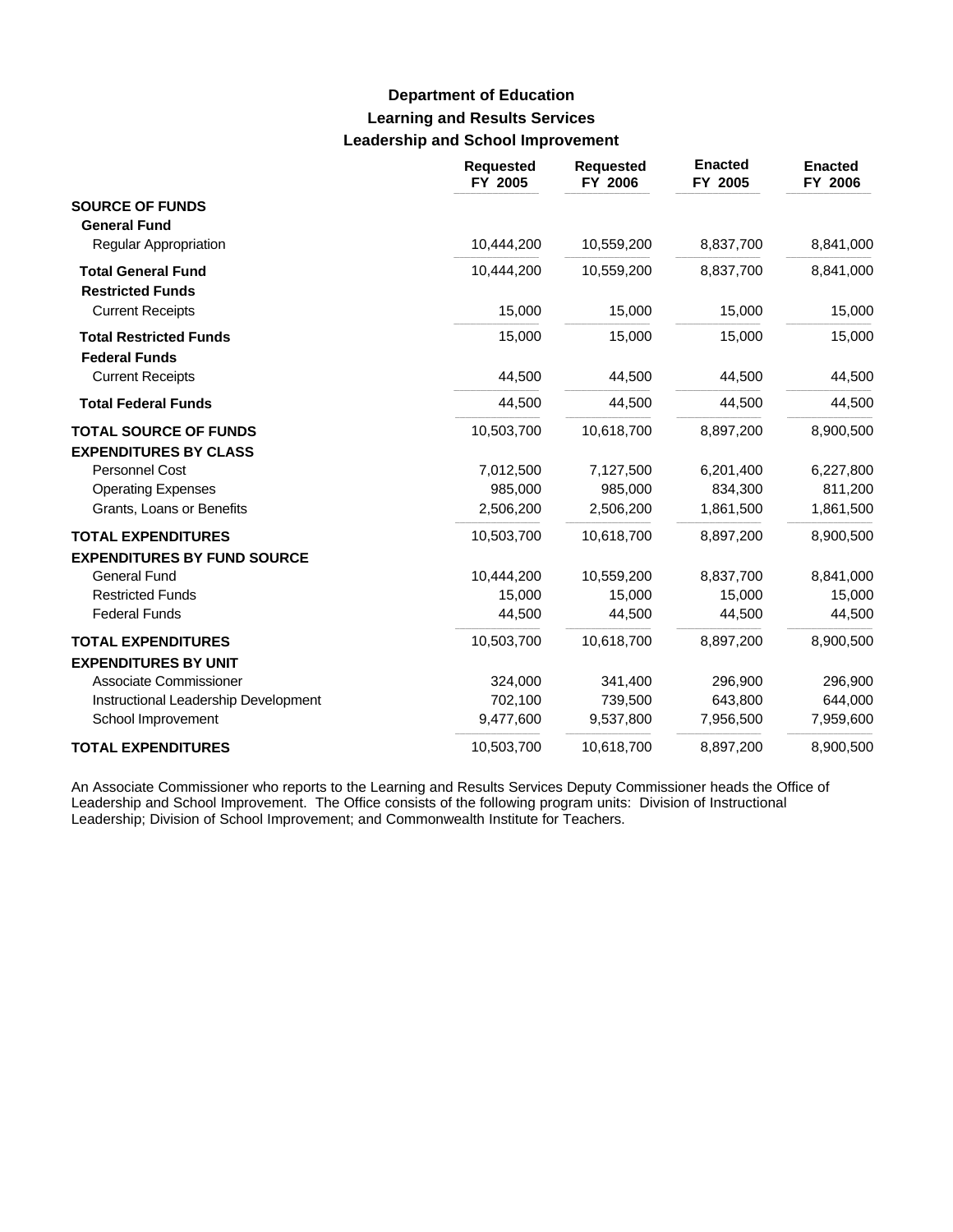# **Learning and Results Services Leadership and School Improvement Associate Commissioner Department of Education**

|                                    | <b>Requested</b><br>FY 2005 | <b>Requested</b><br>FY 2006 | <b>Enacted</b><br>FY 2005 | <b>Enacted</b><br>FY 2006 |
|------------------------------------|-----------------------------|-----------------------------|---------------------------|---------------------------|
| <b>SOURCE OF FUNDS</b>             |                             |                             |                           |                           |
| <b>General Fund</b>                |                             |                             |                           |                           |
| Regular Appropriation              | 324,000                     | 341,400                     | 296,900                   | 296,900                   |
| <b>Total General Fund</b>          | 324.000                     | 341.400                     | 296,900                   | 296,900                   |
| <b>TOTAL SOURCE OF FUNDS</b>       | 324.000                     | 341.400                     | 296.900                   | 296,900                   |
| <b>EXPENDITURES BY CLASS</b>       |                             |                             |                           |                           |
| Personnel Cost                     | 298.300                     | 315,700                     | 272.100                   | 277,600                   |
| <b>Operating Expenses</b>          | 25,700                      | 25,700                      | 24,800                    | 19,300                    |
| <b>TOTAL EXPENDITURES</b>          | 324.000                     | 341.400                     | 296,900                   | 296,900                   |
| <b>EXPENDITURES BY FUND SOURCE</b> |                             |                             |                           |                           |
| <b>General Fund</b>                | 324,000                     | 341,400                     | 296,900                   | 296,900                   |
| <b>TOTAL EXPENDITURES</b>          | 324.000                     | 341.400                     | 296,900                   | 296.900                   |

The Associate Commissioner for the Office of Leadership and School Improvement reports to the Learning Support Services Deputy Commissioner. The Office is responsible for administering and overseeing the following programs and units: Division of Instructional Leadership; Division of School Improvement; and Commonwealth Teacher Institute.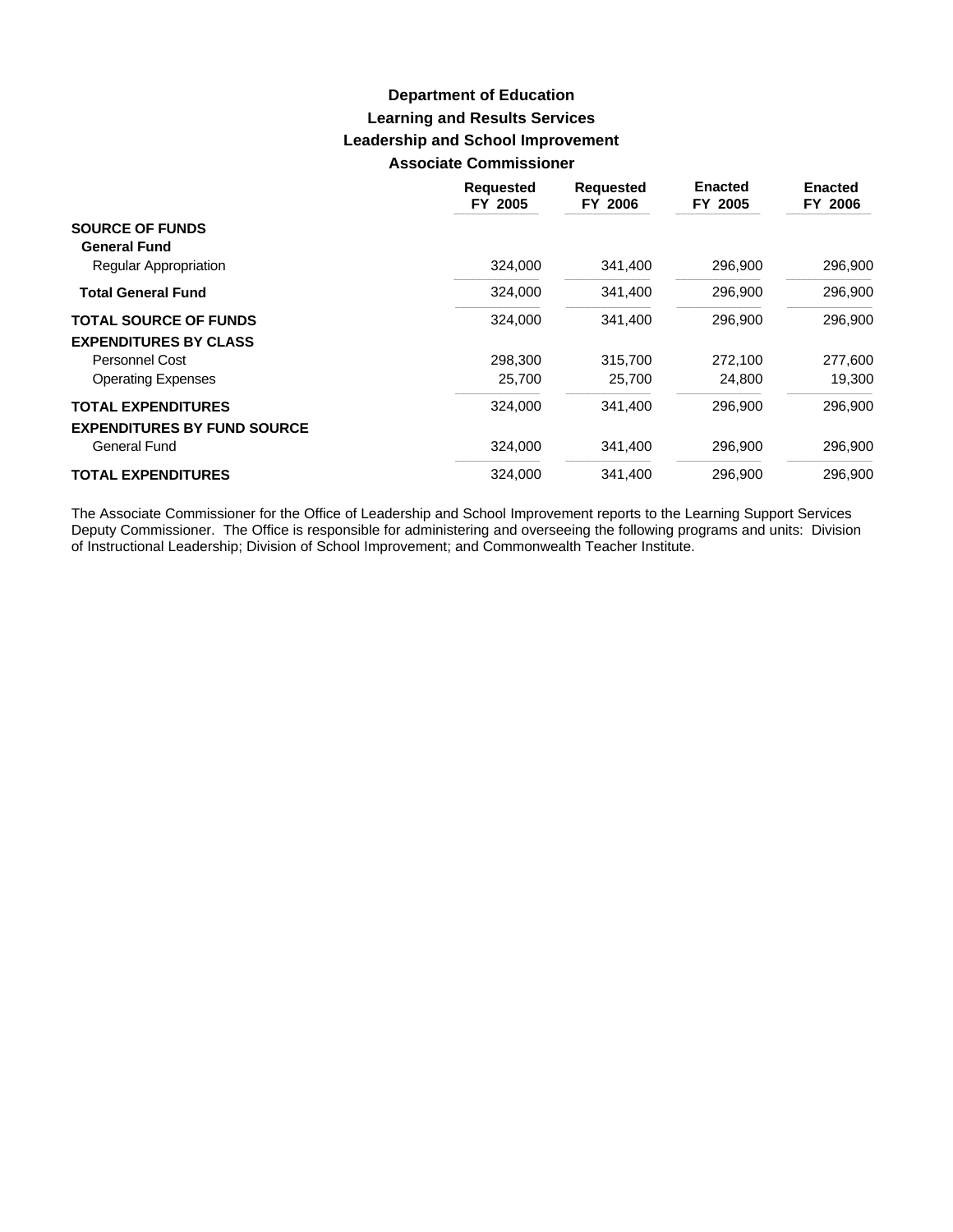# **Learning and Results Services Leadership and School Improvement Instructional Leadership Development Department of Education**

|                                                      | <b>Requested</b><br>FY 2005 | <b>Requested</b><br>FY 2006 | <b>Enacted</b><br>FY 2005 | <b>Enacted</b><br>FY 2006 |
|------------------------------------------------------|-----------------------------|-----------------------------|---------------------------|---------------------------|
| <b>SOURCE OF FUNDS</b><br><b>General Fund</b>        |                             |                             |                           |                           |
| Regular Appropriation                                | 687,100                     | 724,500                     | 628,800                   | 629,000                   |
| <b>Total General Fund</b><br><b>Restricted Funds</b> | 687,100                     | 724,500                     | 628,800                   | 629,000                   |
| <b>Current Receipts</b>                              | 15,000                      | 15,000                      | 15,000                    | 15,000                    |
| <b>Total Restricted Funds</b>                        | 15,000                      | 15,000                      | 15,000                    | 15,000                    |
| <b>TOTAL SOURCE OF FUNDS</b>                         | 702,100                     | 739,500                     | 643,800                   | 644,000                   |
| <b>EXPENDITURES BY CLASS</b>                         |                             |                             |                           |                           |
| Personnel Cost                                       | 566,900                     | 604,300                     | 508,600                   | 518,100                   |
| <b>Operating Expenses</b>                            | 37,700                      | 37,700                      | 37,700                    | 28,400                    |
| Grants, Loans or Benefits                            | 97,500                      | 97,500                      | 97,500                    | 97,500                    |
| <b>TOTAL EXPENDITURES</b>                            | 702,100                     | 739,500                     | 643,800                   | 644,000                   |
| <b>EXPENDITURES BY FUND SOURCE</b>                   |                             |                             |                           |                           |
| <b>General Fund</b>                                  | 687,100                     | 724,500                     | 628,800                   | 629,000                   |
| <b>Restricted Funds</b>                              | 15,000                      | 15,000                      | 15,000                    | 15,000                    |
| <b>TOTAL EXPENDITURES</b>                            | 702,100                     | 739,500                     | 643,800                   | 644,000                   |

The Division of Instructional Leadership Development organizes and monitors an endorsed trainer program to prepare individuals who will provide training and assistance on Site Based Decision Making (SBDM) issues. The Division advises school councils and local districts on SBDM implementation issues, and collects data about implementation of SBDM. It educates councils about best practices and assists schools and districts with SBDM legal roles and responsibilities.

The Division provides and monitors required training opportunities for superintendents working in their first year of service; administers and reports results of required testing; provides technical assistance for approval of the certified personnel evaluation plans for each local school district; provides required opportunities for school administrators and others to be trained in the process of effective evaluation of certified personnel; collects and approves all proposals of training opportunities to provide required leadership training for school administrators; develops and implements training programs for principals; and collects and analyzes data relative to each of the above initiatives.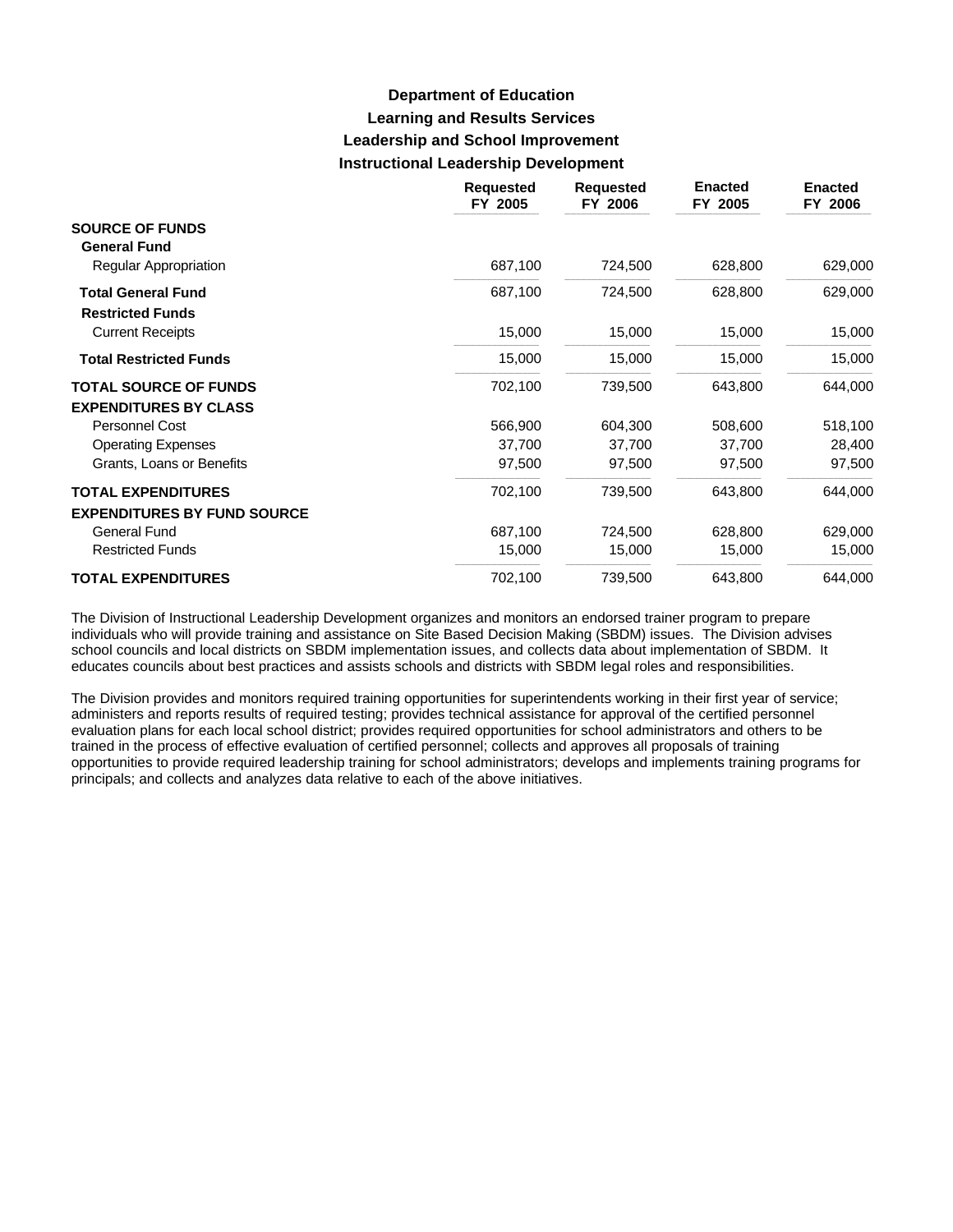# **Learning and Results Services Leadership and School Improvement School Improvement Department of Education**

|                                                                 | <b>Requested</b><br>FY 2005 | <b>Requested</b><br>FY 2006 | <b>Enacted</b><br>FY 2005 | <b>Enacted</b><br>FY 2006 |
|-----------------------------------------------------------------|-----------------------------|-----------------------------|---------------------------|---------------------------|
| <b>SOURCE OF FUNDS</b><br><b>General Fund</b>                   |                             |                             |                           |                           |
| <b>Regular Appropriation</b>                                    | 9,433,100                   | 9,493,300                   | 7,912,000                 | 7,915,100                 |
| <b>Total General Fund</b><br><b>Federal Funds</b>               | 9,433,100                   | 9,493,300                   | 7,912,000                 | 7,915,100                 |
| <b>Current Receipts</b>                                         | 44,500                      | 44,500                      | 44,500                    | 44,500                    |
| <b>Total Federal Funds</b>                                      | 44,500                      | 44,500                      | 44,500                    | 44,500                    |
| <b>TOTAL SOURCE OF FUNDS</b><br><b>EXPENDITURES BY CLASS</b>    | 9,477,600                   | 9,537,800                   | 7,956,500                 | 7,959,600                 |
| Personnel Cost                                                  | 6,147,300                   | 6,207,500                   | 5,420,700                 | 5,432,100                 |
| <b>Operating Expenses</b>                                       | 921,600                     | 921,600                     | 771,800                   | 763,500                   |
| Grants, Loans or Benefits                                       | 2,408,700                   | 2,408,700                   | 1,764,000                 | 1,764,000                 |
| <b>TOTAL EXPENDITURES</b><br><b>EXPENDITURES BY FUND SOURCE</b> | 9,477,600                   | 9,537,800                   | 7,956,500                 | 7,959,600                 |
| <b>General Fund</b>                                             | 9,433,100                   | 9,493,300                   | 7,912,000                 | 7,915,100                 |
| <b>Federal Funds</b>                                            | 44,500                      | 44,500                      | 44,500                    | 44,500                    |
| <b>TOTAL EXPENDITURES</b><br><b>EXPENDITURES BY UNIT</b>        | 9,477,600                   | 9,537,800                   | 7,956,500                 | 7,959,600                 |
| School Improvement                                              | 974,300                     | 1,001,900                   | 429,700                   | 432,800                   |
| Commonwealth School Improvement                                 | 2,077,900                   | 2,081,400                   | 1,926,800                 | 1,926,800                 |
| <b>Highly Skilled Educators</b>                                 | 6,425,400                   | 6,454,500                   | 5,600,000                 | 5,600,000                 |
| <b>TOTAL EXPENDITURES</b>                                       | 9,477,600                   | 9,537,800                   | 7,956,500                 | 7,959,600                 |

The Division of School Improvement administers the Kentucky Highly Skilled Educators program and assists those schools identified by the CATS assessment and the Kentucky Board of Education as low-performing schools. Part of such assistance is provided via the Commonwealth School Improvement Fund; funds are provided schools to assist in developing and implementing strategies to raise a school's performance level.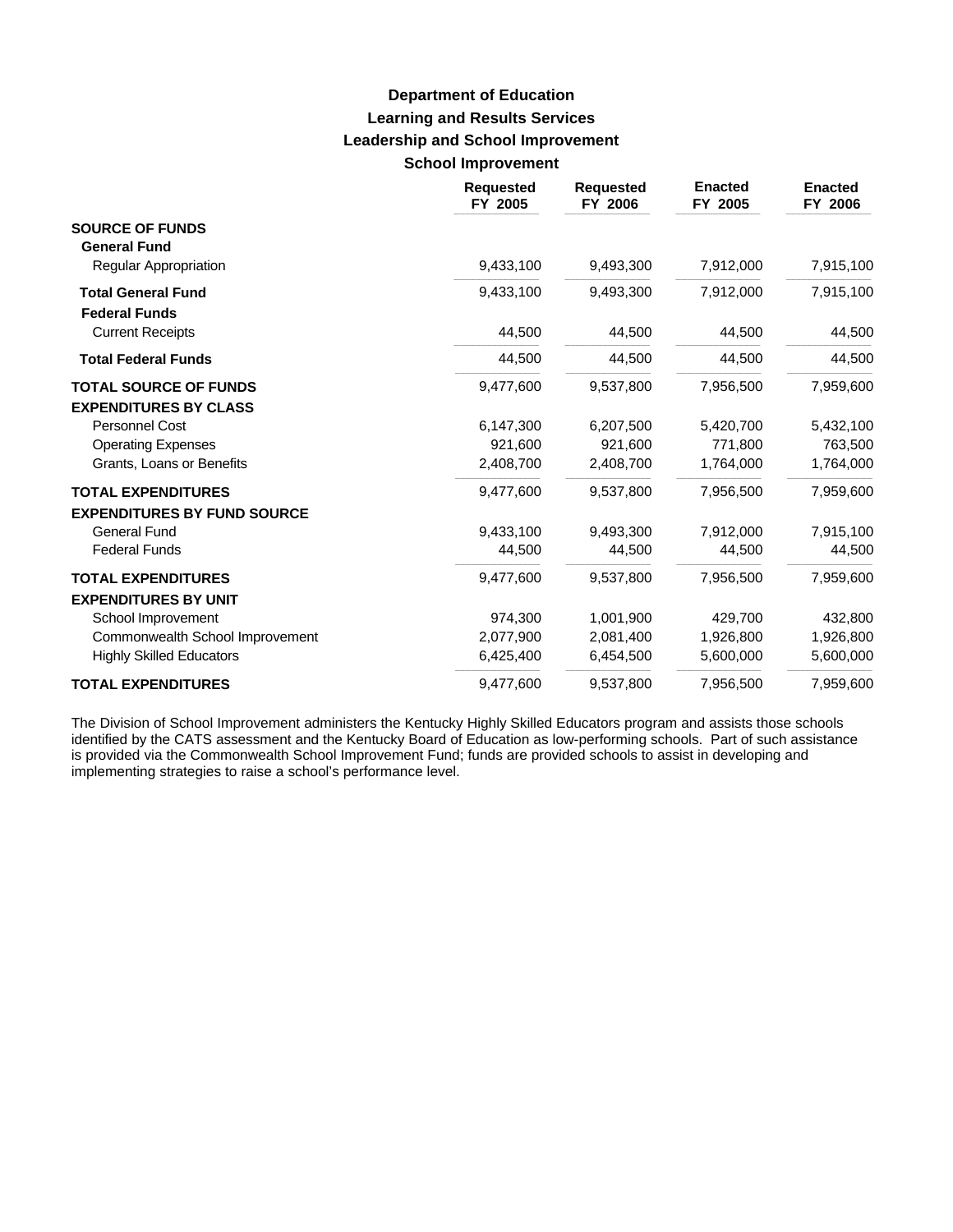# **Learning and Results Services Supportive Learning Environments Department of Education**

|                                                          | <b>Requested</b><br>FY 2005 | <b>Requested</b><br>FY 2006 | <b>Enacted</b><br>FY 2005 | <b>Enacted</b><br>FY 2006 |
|----------------------------------------------------------|-----------------------------|-----------------------------|---------------------------|---------------------------|
| <b>SOURCE OF FUNDS</b>                                   |                             |                             |                           |                           |
| <b>General Fund</b>                                      |                             |                             |                           |                           |
| <b>Regular Appropriation</b>                             | 58,360,800                  | 58,510,500                  | 55,623,200                | 57,931,500                |
| <b>Total General Fund</b>                                | 58,360,800                  | 58,510,500                  | 55,623,200                | 57,931,500                |
| <b>Restricted Funds</b>                                  |                             |                             |                           |                           |
| <b>Current Receipts</b>                                  | 375,000                     | 375,000                     | 375,000                   | 375,000                   |
| <b>Fund Transfers</b>                                    |                             |                             | $-102,200$                |                           |
| <b>Total Restricted Funds</b>                            | 375,000                     | 375,000                     | 272,800                   | 375,000                   |
| <b>Federal Funds</b>                                     |                             |                             |                           |                           |
| <b>Current Receipts</b>                                  | 10,304,400                  | 10,309,700                  | 10,304,400                | 10,309,700                |
| <b>Total Federal Funds</b>                               | 10,304,400                  | 10,309,700                  | 10,304,400                | 10,309,700                |
| <b>TOTAL SOURCE OF FUNDS</b>                             | 69,040,200                  | 69,195,200                  | 66,200,400                | 68,616,200                |
| <b>EXPENDITURES BY CLASS</b>                             |                             |                             |                           |                           |
| Personnel Cost                                           | 1,880,100                   | 2,035,100                   | 1,759,600                 | 1,593,700                 |
| <b>Operating Expenses</b>                                | 643,400                     | 643,400                     | 496,200                   | 460,100                   |
| Grants, Loans or Benefits                                | 66,516,700                  | 66,516,700                  | 63,944,600                | 66,562,400                |
| <b>TOTAL EXPENDITURES</b>                                | 69,040,200                  | 69,195,200                  | 66,200,400                | 68,616,200                |
| <b>EXPENDITURES BY FUND SOURCE</b>                       |                             |                             |                           |                           |
| <b>General Fund</b>                                      | 58,360,800                  | 58,510,500                  | 55,623,200                | 57,931,500                |
| <b>Restricted Funds</b>                                  | 375,000                     | 375,000                     | 272,800                   | 375,000                   |
| <b>Federal Funds</b>                                     | 10,304,400                  | 10,309,700                  | 10,304,400                | 10,309,700                |
| <b>TOTAL EXPENDITURES</b>                                | 69,040,200                  | 69,195,200                  | 66,200,400                | 68,616,200                |
| <b>EXPENDITURES BY UNIT</b>                              |                             |                             |                           |                           |
| Associate Commissioner                                   | 30,600                      | 30,600                      | 30,600                    | 280,600                   |
| <b>Educator Recruitment and Retention</b>                | 1,969,700                   | 2,009,800                   | 1,574,800                 | 2,273,900                 |
| Equity                                                   | 466,600                     | 488,100                     | 361,800                   | 368,400                   |
| Student, Family and Community Support<br><b>Services</b> | 66,573,300                  | 66,666,700                  | 64,233,200                | 65,693,300                |
| <b>TOTAL EXPENDITURES</b>                                | 69,040,200                  | 69,195,200                  | 66,200,400                | 68,616,200                |

The Office of Supportive Learning Environments consists of the Division of Educator Recruitment and Retention, the Division of Equity, and the Division of Student, Family and Community Support Services.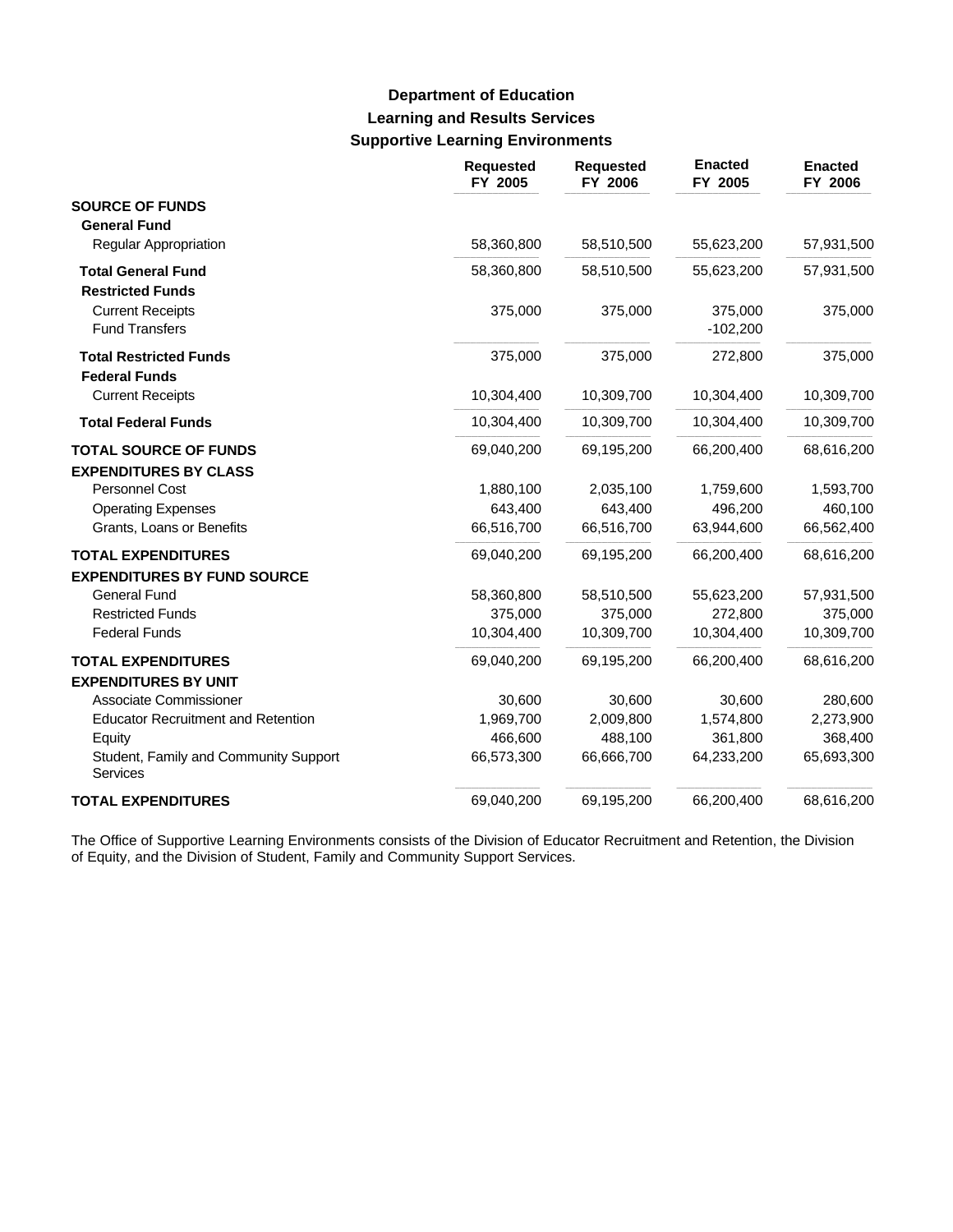### **Learning and Results Services Supportive Learning Environments Associate Commissioner Department of Education**

|                                               | <b>Requested</b><br>FY 2005 | <b>Requested</b><br>FY 2006 | <b>Enacted</b><br>FY 2005 | <b>Enacted</b><br>FY 2006 |
|-----------------------------------------------|-----------------------------|-----------------------------|---------------------------|---------------------------|
| <b>SOURCE OF FUNDS</b><br><b>General Fund</b> |                             |                             |                           |                           |
| <b>Regular Appropriation</b>                  | 30,600                      | 30,600                      | 30,600                    | 280,600                   |
| <b>Total General Fund</b>                     | 30,600                      | 30,600                      | 30,600                    | 280,600                   |
| <b>TOTAL SOURCE OF FUNDS</b>                  | 30,600                      | 30,600                      | 30,600                    | 280,600                   |
| <b>EXPENDITURES BY CLASS</b>                  |                             |                             |                           |                           |
| Personnel Cost                                | 21,600                      | 21,600                      | 21,600                    | 21,600                    |
| <b>Operating Expenses</b>                     | 9,000                       | 9,000                       | 9,000                     | 9,000                     |
| Grants, Loans or Benefits                     |                             |                             |                           | 250,000                   |
| <b>TOTAL EXPENDITURES</b>                     | 30,600                      | 30,600                      | 30,600                    | 280,600                   |
| <b>EXPENDITURES BY FUND SOURCE</b>            |                             |                             |                           |                           |
| <b>General Fund</b>                           | 30,600                      | 30,600                      | 30,600                    | 280,600                   |
| <b>TOTAL EXPENDITURES</b>                     | 30,600                      | 30,600                      | 30,600                    | 280,600                   |

The Associate Commissioner of the Office of Supportive Learning Environments reports to the Deputy Commissioner of Learning and Results Services and provides support and leadership to the following divisions: Educator Recruitment and Retention; Equity; and Student, Family and Community Support Services.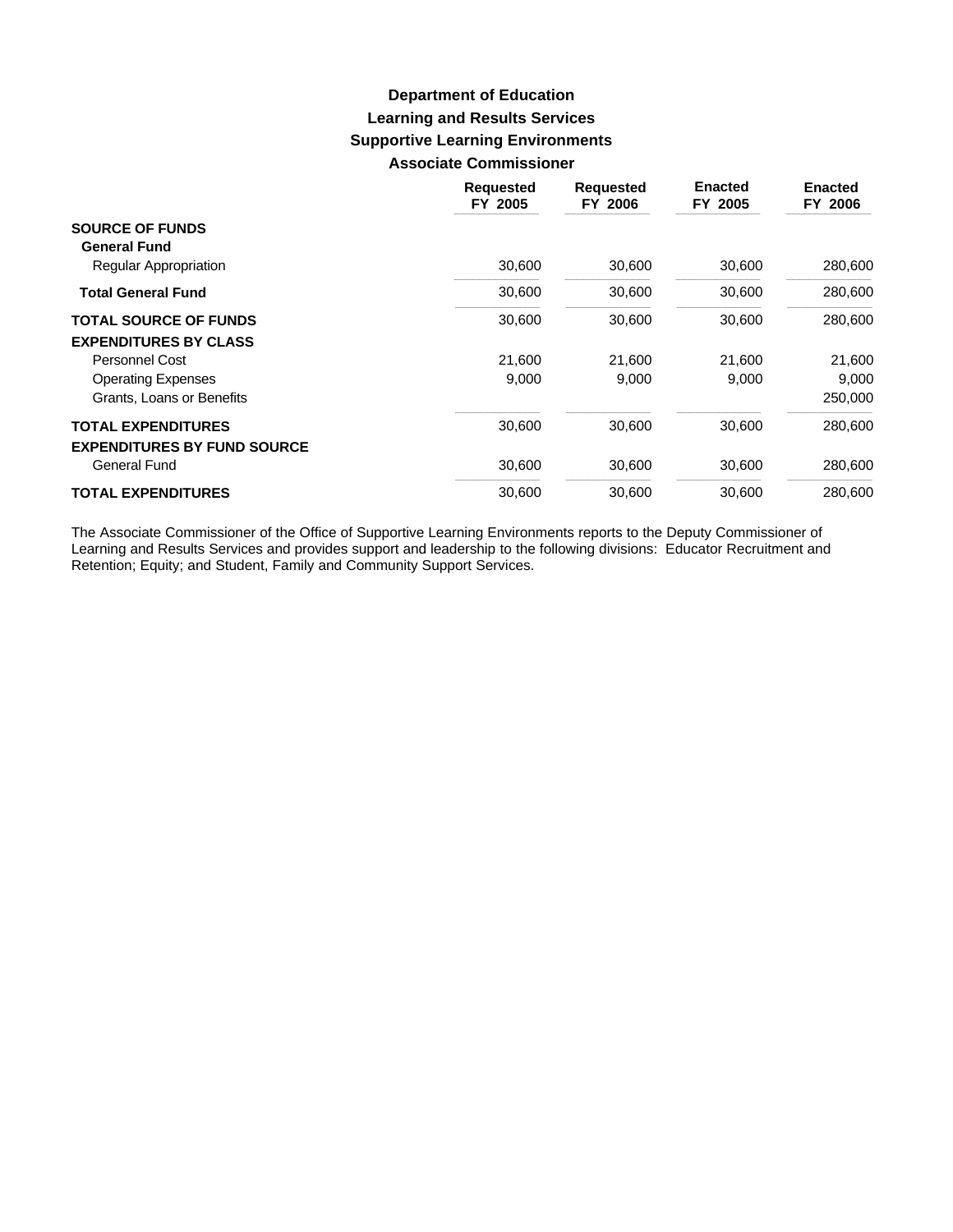# **Learning and Results Services Supportive Learning Environments Educator Recruitment and Retention Department of Education**

|                                    | <b>Requested</b><br>FY 2005 | <b>Requested</b><br>FY 2006 | <b>Enacted</b><br>FY 2005 | <b>Enacted</b><br>FY 2006 |
|------------------------------------|-----------------------------|-----------------------------|---------------------------|---------------------------|
| <b>SOURCE OF FUNDS</b>             |                             |                             |                           |                           |
| <b>General Fund</b>                |                             |                             |                           |                           |
| <b>Regular Appropriation</b>       | 1,969,700                   | 2,009,800                   | 1,574,800                 | 2,273,900                 |
| <b>Total General Fund</b>          | 1,969,700                   | 2,009,800                   | 1,574,800                 | 2,273,900                 |
| <b>TOTAL SOURCE OF FUNDS</b>       | 1,969,700                   | 2,009,800                   | 1,574,800                 | 2,273,900                 |
| <b>EXPENDITURES BY CLASS</b>       |                             |                             |                           |                           |
| <b>Personnel Cost</b>              | 587,900                     | 628,000                     | 528,700                   | 541,100                   |
| <b>Operating Expenses</b>          | 46,100                      | 46,100                      | 46,100                    | 46,100                    |
| Grants, Loans or Benefits          | 1,335,700                   | 1,335,700                   | 1,000,000                 | 1,686,700                 |
| <b>TOTAL EXPENDITURES</b>          | 1,969,700                   | 2,009,800                   | 1.574.800                 | 2,273,900                 |
| <b>EXPENDITURES BY FUND SOURCE</b> |                             |                             |                           |                           |
| General Fund                       | 1,969,700                   | 2,009,800                   | 1,574,800                 | 2,273,900                 |
| <b>TOTAL EXPENDITURES</b>          | 1,969,700                   | 2,009,800                   | 1,574,800                 | 2,273,900                 |

The Division of Educator Recruitment and Retention administers and funds programs to increase the percentage of minority educators in the Commonwealth as well as to help retain existing minority educators. One component of this effort is the Minority Educator Recruitment and Retention Scholarship program. The Division also works to identify and recruit qualified candidates for the Administrative Leadership Institute, which trains minority administrators.

#### **Policy**

The Division of Educator Recruitment and Retention is absorbing functions of the Statewide Teacher Recruitment program formerly located within the Learning and Results Services Deputy Commissioner's Office. This program currently targets middle and high school students, school paraprofessionals, and skilled professionals interested in teaching as a second career.

The Budget of the Commonwealth provides increased General Fund support of approximately \$100,000 for the Statewide Teacher Recruitment program in fiscal year 2006 compared to both fiscal year 2004 and fiscal year 2005.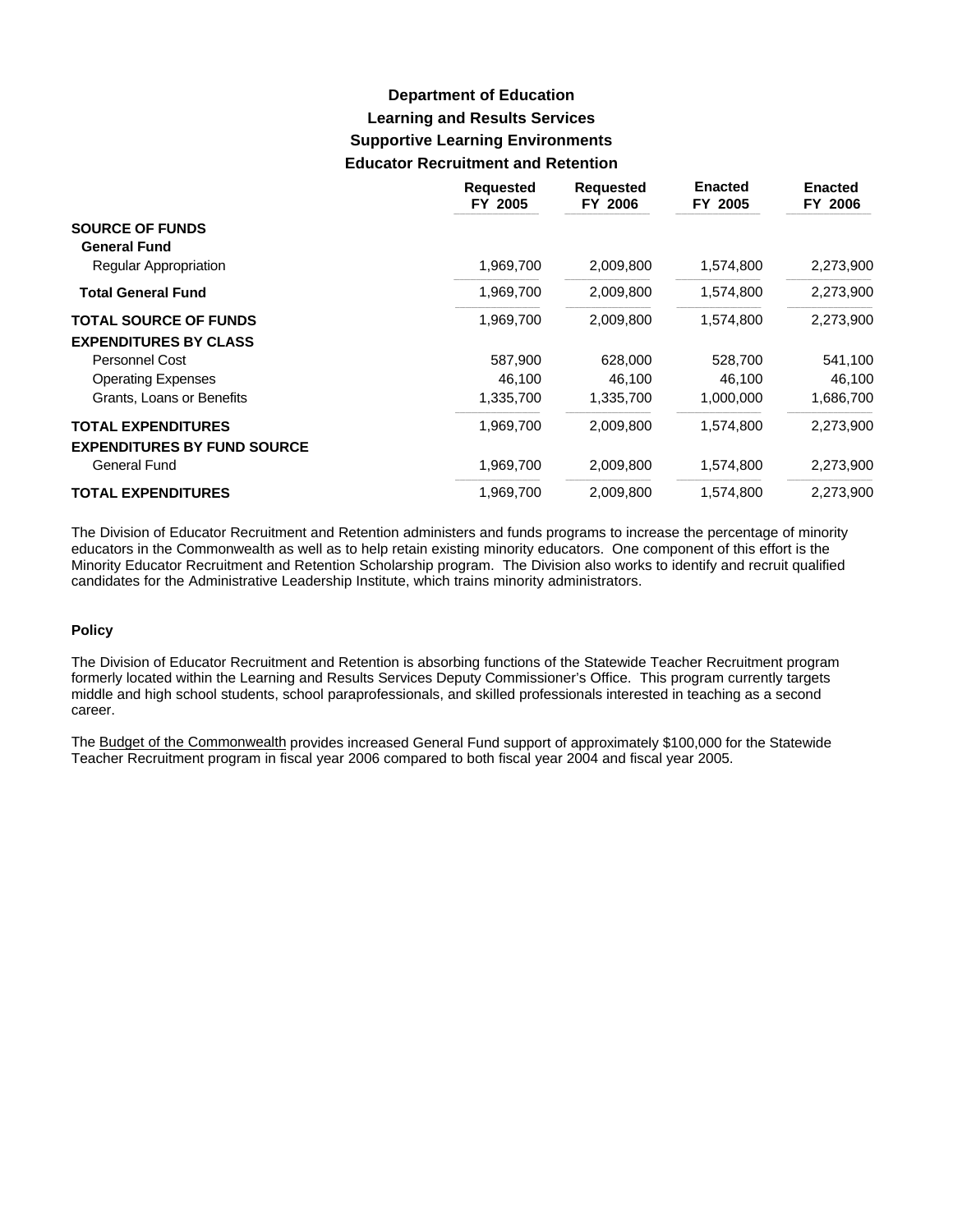#### **Learning and Results Services Supportive Learning Environments Equity Department of Education**

| <b>Requested</b><br>FY 2005 | <b>Requested</b><br>FY 2006 | <b>Enacted</b><br>FY 2005 | <b>Enacted</b><br>FY 2006 |
|-----------------------------|-----------------------------|---------------------------|---------------------------|
|                             |                             |                           |                           |
| 461,600                     | 483,100                     | 356,800                   | 363,400                   |
| 461,600                     | 483,100                     | 356,800                   | 363,400                   |
| 5,000                       | 5,000                       | 5,000                     | 5,000                     |
| 5,000                       | 5,000                       | 5,000                     | 5,000                     |
| 466,600                     | 488,100                     | 361,800                   | 368,400                   |
|                             |                             |                           |                           |
| 350,300                     | 371,800                     | 316,300                   | 322,900                   |
| 45,500                      | 45,500                      | 45,500                    | 45,500                    |
| 70,800                      | 70,800                      |                           |                           |
| 466,600                     | 488,100                     | 361,800                   | 368,400                   |
|                             |                             |                           |                           |
| 461,600                     | 483,100                     | 356,800                   | 363,400                   |
| 5,000                       | 5,000                       | 5,000                     | 5,000                     |
| 466,600                     | 488,100                     | 361,800                   | 368,400                   |
|                             | -1----                      |                           |                           |

The mission of the Division of Equity is to provide technical assistance, leadership, advocacy, professional development, and multicultural education to meet the diverse needs of Kentucky schools and communities. The Division of Equity is responsible for the implementation of the Education Equity Plan which affects eight distinct areas of learning and communities; maintaining the Equitable Schools Institute; the Martin Luther King Project; the technical assistance for Title IX and gender fair instruction; maintenance of a resource center as well as a virtual museum and web site. The Division also assists schools and districts in use of the Equity Analysis Performance Standards, a tool designed to assess equity based on such indicators as dropout rates, attendance, achievement gaps between subgroups of students, and discipline incidents.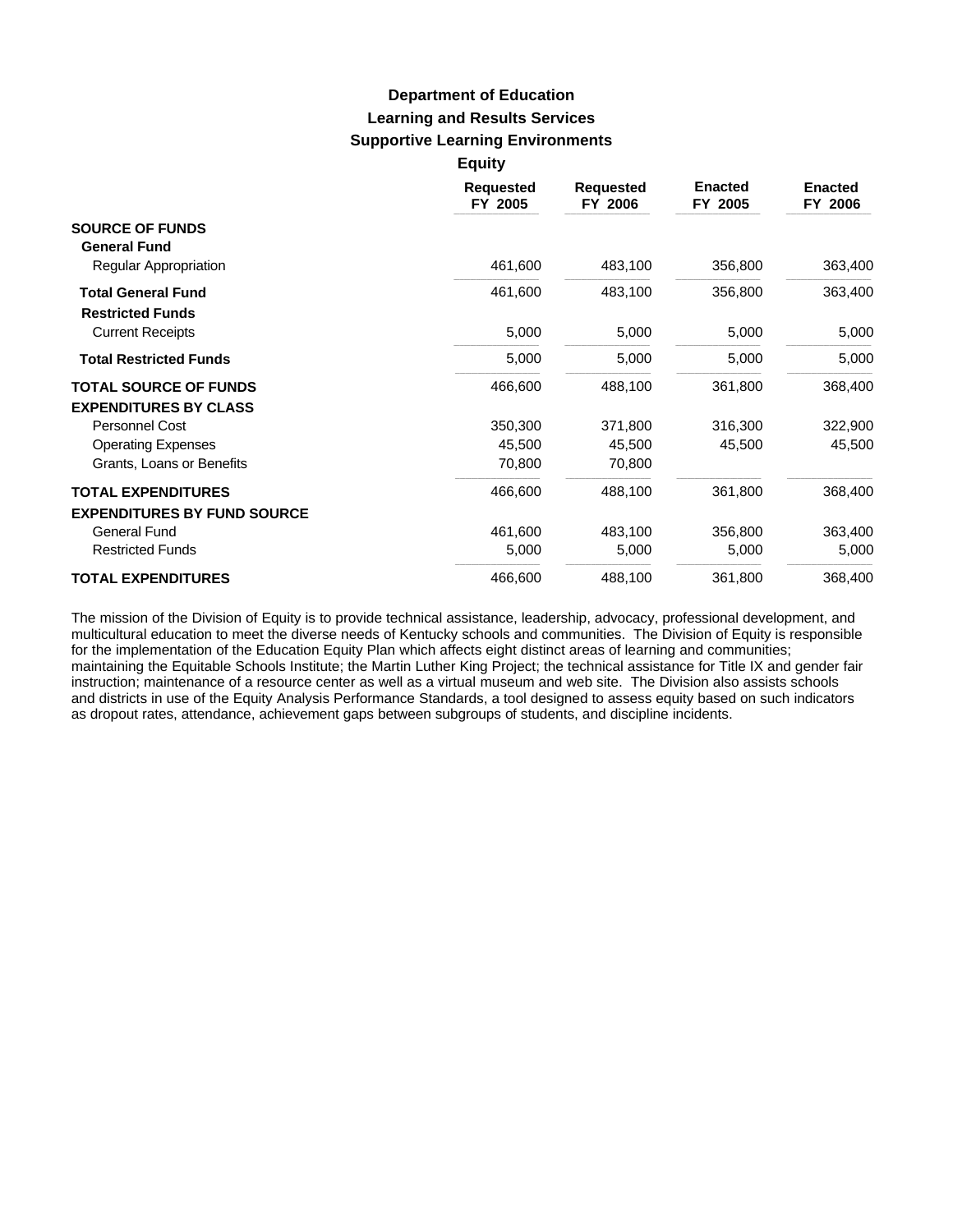# **Learning and Results Services Supportive Learning Environments Student, Family and Community Support Services Department of Education**

|                                               | <b>Requested</b><br>FY 2005 | <b>Requested</b><br>FY 2006 | <b>Enacted</b><br>FY 2005 | <b>Enacted</b><br>FY 2006 |
|-----------------------------------------------|-----------------------------|-----------------------------|---------------------------|---------------------------|
| <b>SOURCE OF FUNDS</b>                        |                             |                             |                           |                           |
| <b>General Fund</b>                           |                             |                             |                           |                           |
| <b>Regular Appropriation</b>                  | 55,898,900                  | 55,987,000                  | 53,661,000                | 55,013,600                |
| <b>Total General Fund</b>                     | 55,898,900                  | 55,987,000                  | 53,661,000                | 55,013,600                |
| <b>Restricted Funds</b>                       |                             |                             |                           |                           |
| <b>Current Receipts</b>                       | 370,000                     | 370,000                     | 370,000                   | 370,000                   |
| <b>Fund Transfers</b>                         |                             |                             | $-102,200$                |                           |
| <b>Total Restricted Funds</b>                 | 370,000                     | 370,000                     | 267,800                   | 370,000                   |
| <b>Federal Funds</b>                          |                             |                             |                           |                           |
| <b>Current Receipts</b>                       | 10,304,400                  | 10,309,700                  | 10,304,400                | 10,309,700                |
| <b>Total Federal Funds</b>                    | 10,304,400                  | 10,309,700                  | 10,304,400                | 10,309,700                |
| <b>TOTAL SOURCE OF FUNDS</b>                  | 66,573,300                  | 66,666,700                  | 64,233,200                | 65,693,300                |
| <b>EXPENDITURES BY CLASS</b>                  |                             |                             |                           |                           |
| <b>Personnel Cost</b>                         | 920,300                     | 1,013,700                   | 893,000                   | 708,100                   |
| <b>Operating Expenses</b>                     | 542,800                     | 542,800                     | 395,600                   | 359,500                   |
| Grants, Loans or Benefits                     | 65,110,200                  | 65,110,200                  | 62,944,600                | 64,625,700                |
| <b>TOTAL EXPENDITURES</b>                     | 66,573,300                  | 66,666,700                  | 64,233,200                | 65,693,300                |
| <b>EXPENDITURES BY FUND SOURCE</b>            |                             |                             |                           |                           |
| <b>General Fund</b>                           | 55,898,900                  | 55,987,000                  | 53,661,000                | 55,013,600                |
| <b>Restricted Funds</b>                       | 370,000                     | 370,000                     | 267,800                   | 370,000                   |
| <b>Federal Funds</b>                          | 10,304,400                  | 10,309,700                  | 10,304,400                | 10,309,700                |
| <b>TOTAL EXPENDITURES</b>                     | 66,573,300                  | 66,666,700                  | 64,233,200                | 65,693,300                |
| <b>EXPENDITURES BY UNIT</b>                   |                             |                             |                           |                           |
| Program Support                               | 925,500                     | 965,500                     | 844,400                   | 623,900                   |
| <b>Dropout Prevention</b>                     | 808,100                     | 808,100                     | 782,800                   | 782,800                   |
| Family Resource and Youth Services<br>Centers | 51,844,500                  | 51,847,300                  | 50,235,300                | 51,910,600                |
| <b>Community Education</b>                    | 10,750,000                  | 10,750,000                  | 10,800,000                | 10,800,000                |
| <b>Jobs for America's Graduates</b>           | 2,125,100                   | 2,135,700                   | 1,570,700                 | 1,576,000                 |
| <b>Child Assault Prevention</b>               | 94,000                      | 94,000                      |                           |                           |
| <b>TOTAL EXPENDITURES</b>                     | 66,547,200                  | 66,600,600                  | 64,233,200                | 65,693,300                |

The Division of Student, Family and Community Support Services administers state and federal programs that remove barriers to student learning. Programs within the Division include: Dropout Prevention; Family Resource and Youth Services Centers; and Jobs for Kentucky's Graduates. The Division also has responsibility for the federal Safe and Drug Free Schools and Communities (Title IV) program, the federal America Reads program, and other programs such as No Pass/No Drive.

#### **Policy**

The Budget of the Commonwealth increases funding for the Family Resource and Youth Services program by \$1,675,600 to \$51,850,700 in FY 2006.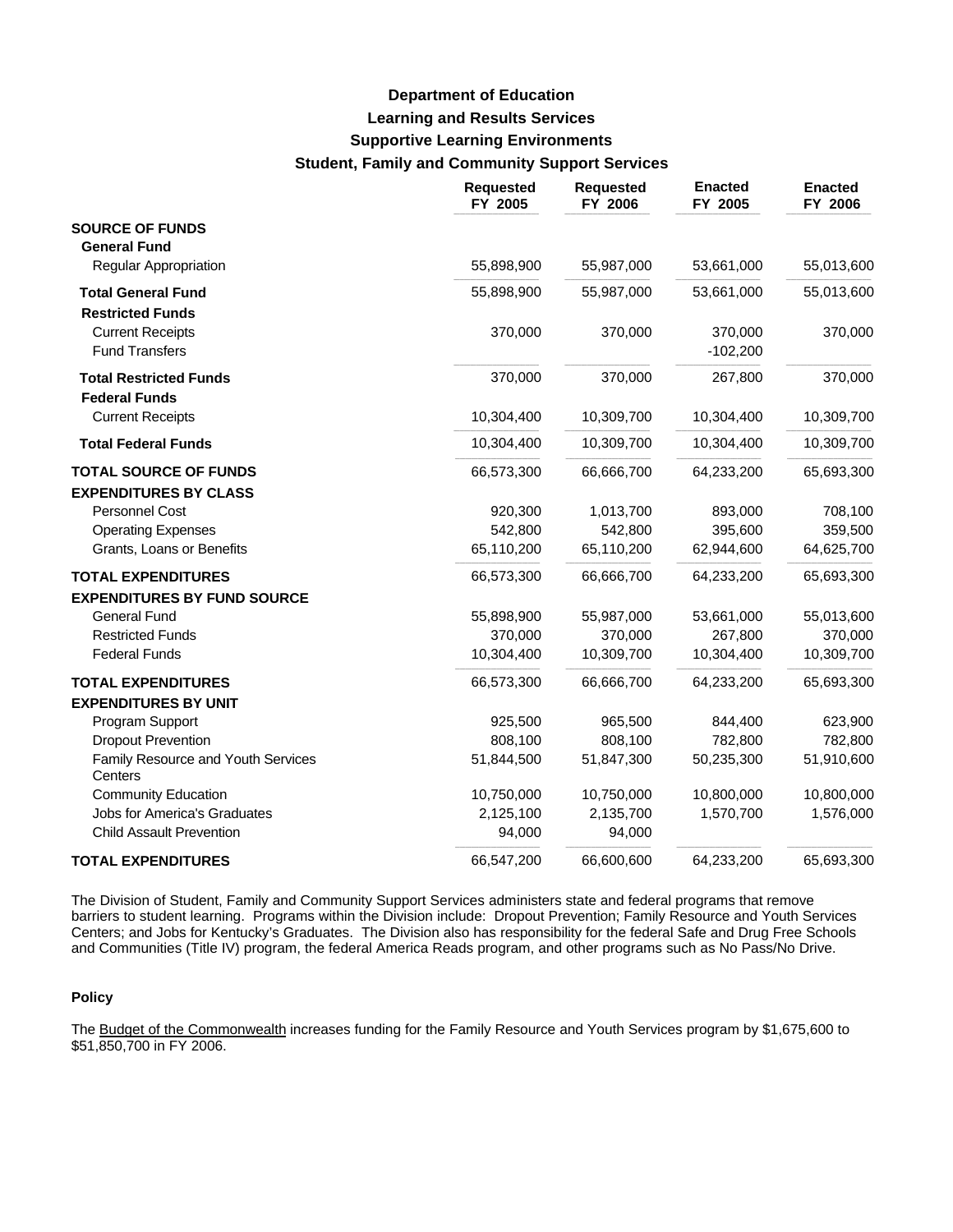# **Learning and Results Services Assessment and Accountability Department of Education**

|                                                              | <b>Requested</b><br>FY 2005 | <b>Requested</b><br>FY 2006 | <b>Enacted</b><br>FY 2005 | <b>Enacted</b><br>FY 2006 |
|--------------------------------------------------------------|-----------------------------|-----------------------------|---------------------------|---------------------------|
| <b>SOURCE OF FUNDS</b><br><b>General Fund</b>                |                             |                             |                           |                           |
| <b>Regular Appropriation</b>                                 | 19,616,200                  | 19,685,400                  | 9,497,800                 | 9,508,500                 |
| <b>Total General Fund</b><br><b>Federal Funds</b>            | 19,616,200                  | 19,685,400                  | 9,497,800                 | 9,508,500                 |
| <b>Current Receipts</b>                                      | 6,000,000                   | 6,000,000                   | 6,000,000                 | 6,000,000                 |
| <b>Total Federal Funds</b>                                   | 6,000,000                   | 6,000,000                   | 6,000,000                 | 6,000,000                 |
| <b>TOTAL SOURCE OF FUNDS</b><br><b>EXPENDITURES BY CLASS</b> | 25,616,200                  | 25,685,400                  | 15,497,800                | 15,508,500                |
| Personnel Cost                                               | 8,869,400                   | 8,938,600                   | 8,759,100                 | 8,781,300                 |
| <b>Operating Expenses</b>                                    | 489,300                     | 489,300                     | 489,300                   | 477,800                   |
| Grants, Loans or Benefits                                    | 16,257,500                  | 16,257,500                  | 6,249,400                 | 6,249,400                 |
| <b>TOTAL EXPENDITURES</b>                                    | 25,616,200                  | 25,685,400                  | 15,497,800                | 15,508,500                |
| <b>EXPENDITURES BY FUND SOURCE</b>                           |                             |                             |                           |                           |
| <b>General Fund</b>                                          | 19,616,200                  | 19,685,400                  | 9,497,800                 | 9,508,500                 |
| <b>Federal Funds</b>                                         | 6,000,000                   | 6,000,000                   | 6,000,000                 | 6,000,000                 |
| <b>TOTAL EXPENDITURES</b>                                    | 25,616,200                  | 25,685,400                  | 15,497,800                | 15,508,500                |
| <b>EXPENDITURES BY UNIT</b>                                  |                             |                             |                           |                           |
| Associate Commissioner                                       | 437,000                     | 463,700                     | 393,300                   | 398,400                   |
| Assessment Implementation                                    | 7,135,900                   | 7,168,800                   | 7,085,200                 | 7,090,800                 |
| Validation and Research                                      | 18,043,300                  | 18,052,900                  | 8,019,300                 | 8,019,300                 |
| <b>TOTAL EXPENDITURES</b>                                    | 25,616,200                  | 25,685,400                  | 15,497,800                | 15,508,500                |

The Office of Assessment and Accountability is responsible for developing and implementing the Commonwealth Accountability Testing System (CATS) established in KRS 158.645. The test is the primary means of gauging progress by schools and districts toward the goal of proficiency by 2014 based on standards established by the Kentucky Board of Education. The Office consists of the Division of Assessment Implementation and the Division of Validation and Research.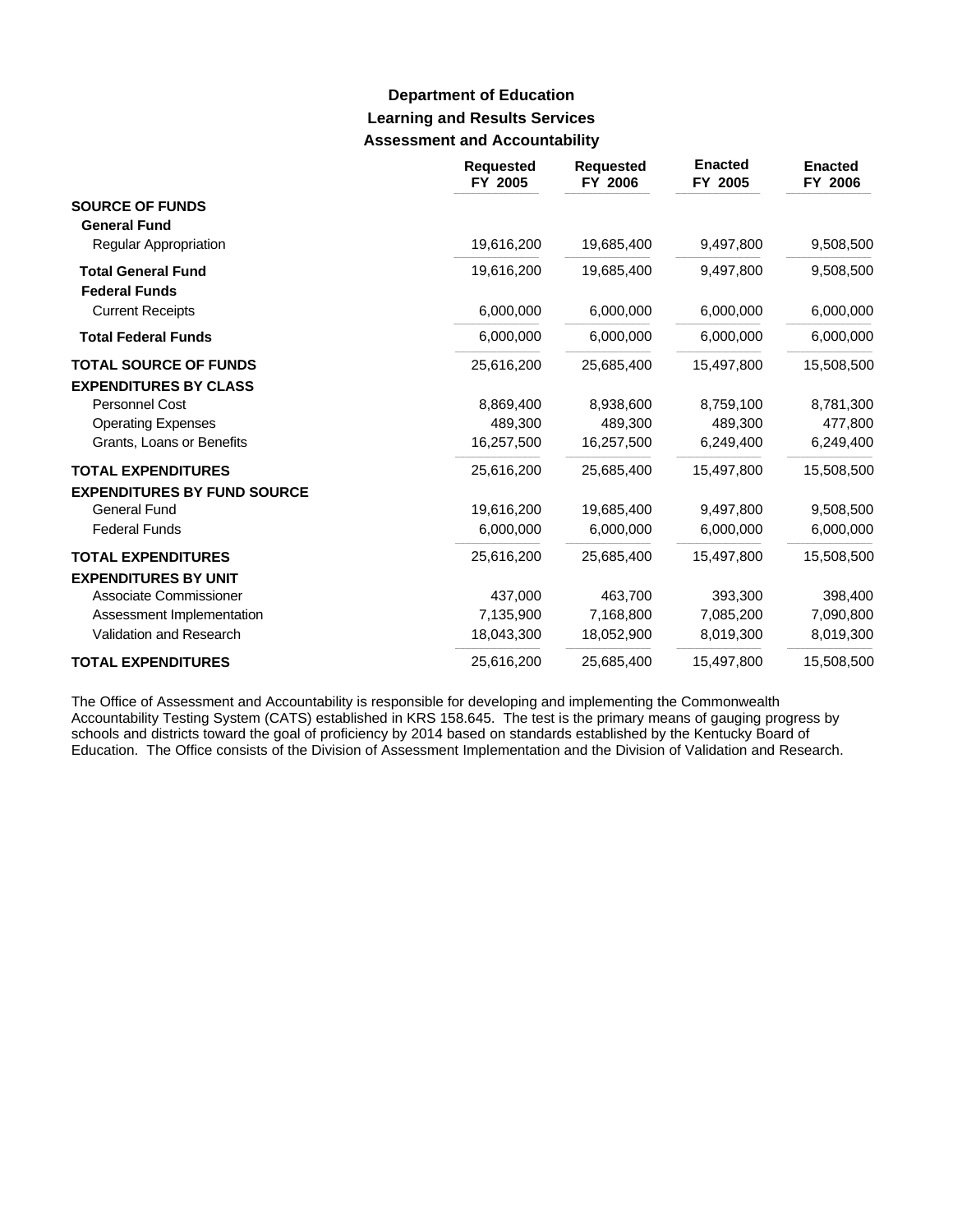# **Learning and Results Services Assessment and Accountability Associate Commissioner Department of Education**

|                                    | <b>Requested</b><br>FY 2005 | <b>Requested</b><br>FY 2006 | <b>Enacted</b><br>FY 2005 | <b>Enacted</b><br>FY 2006 |
|------------------------------------|-----------------------------|-----------------------------|---------------------------|---------------------------|
| <b>SOURCE OF FUNDS</b>             |                             |                             |                           |                           |
| <b>General Fund</b>                |                             |                             |                           |                           |
| Regular Appropriation              | 437,000                     | 463,700                     | 393,300                   | 398,400                   |
| <b>Total General Fund</b>          | 437,000                     | 463,700                     | 393,300                   | 398,400                   |
| <b>TOTAL SOURCE OF FUNDS</b>       | 437.000                     | 463.700                     | 393,300                   | 398,400                   |
| <b>EXPENDITURES BY CLASS</b>       |                             |                             |                           |                           |
| Personnel Cost                     | 415.100                     | 441.800                     | 371.400                   | 381,400                   |
| <b>Operating Expenses</b>          | 21.900                      | 21,900                      | 21,900                    | 17.000                    |
| <b>TOTAL EXPENDITURES</b>          | 437,000                     | 463,700                     | 393,300                   | 398,400                   |
| <b>EXPENDITURES BY FUND SOURCE</b> |                             |                             |                           |                           |
| General Fund                       | 437,000                     | 463,700                     | 393,300                   | 398,400                   |
| <b>TOTAL EXPENDITURES</b>          | 437.000                     | 463.700                     | 393.300                   | 398,400                   |

The Associate Commissioner is responsible for monitoring the work of the Division of Assessment Implementation and the Division of Validation and Research and reports to the Deputy Commissioner for Learning Support Services.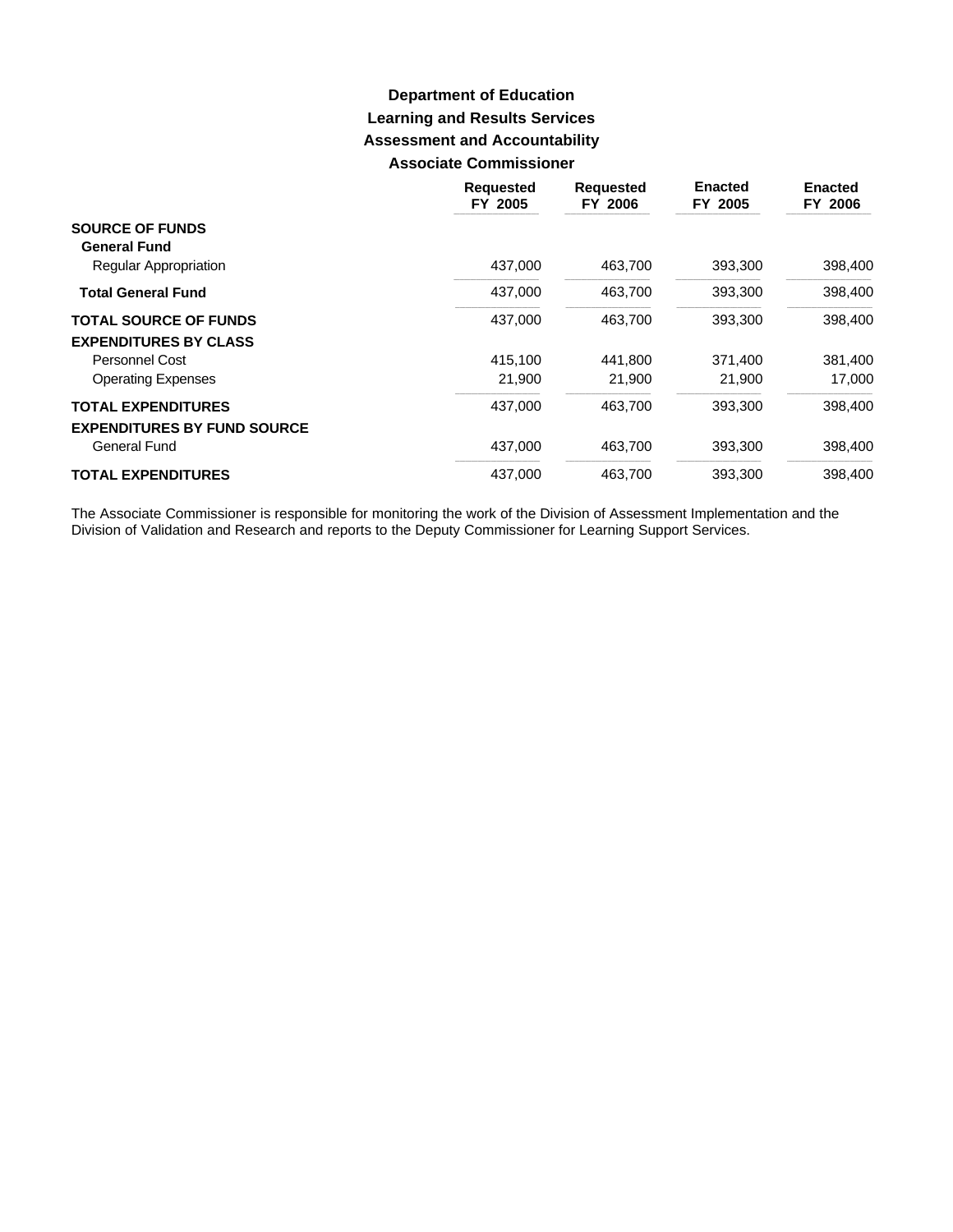# **Learning and Results Services Assessment and Accountability Assessment Implementation Department of Education**

|                                                                 | <b>Requested</b><br>FY 2005 | <b>Requested</b><br>FY 2006 | <b>Enacted</b><br>FY 2005 | <b>Enacted</b><br>FY 2006 |
|-----------------------------------------------------------------|-----------------------------|-----------------------------|---------------------------|---------------------------|
| <b>SOURCE OF FUNDS</b><br><b>General Fund</b>                   |                             |                             |                           |                           |
| <b>Regular Appropriation</b>                                    | 7,135,900                   | 7,168,800                   | 7,085,200                 | 7,090,800                 |
| <b>Total General Fund</b>                                       | 7,135,900                   | 7,168,800                   | 7,085,200                 | 7,090,800                 |
| <b>TOTAL SOURCE OF FUNDS</b>                                    | 7,135,900                   | 7,168,800                   | 7,085,200                 | 7,090,800                 |
| <b>EXPENDITURES BY CLASS</b>                                    |                             |                             |                           |                           |
| Personnel Cost                                                  | 7,100,900                   | 7,133,800                   | 7,050,200                 | 7,062,400                 |
| <b>Operating Expenses</b>                                       | 35,000                      | 35,000                      | 35,000                    | 28,400                    |
| <b>TOTAL EXPENDITURES</b><br><b>EXPENDITURES BY FUND SOURCE</b> | 7,135,900                   | 7,168,800                   | 7,085,200                 | 7,090,800                 |
| <b>General Fund</b>                                             | 7,135,900                   | 7,168,800                   | 7,085,200                 | 7,090,800                 |
| <b>TOTAL EXPENDITURES</b><br><b>EXPENDITURES BY UNIT</b>        | 7,135,900                   | 7,168,800                   | 7,085,200                 | 7,090,800                 |
| Assessment Implementation                                       | 567,200                     | 600,100                     | 516,500                   | 522,100                   |
| Commonwealth Accountability Testing<br>System(CATS)             | 6,568,700                   | 6,568,700                   | 6,568,700                 | 6,568,700                 |
| <b>TOTAL EXPENDITURES</b>                                       | 7,135,900                   | 7,168,800                   | 7,085,200                 | 7,090,800                 |

The Division of Assessment Implementation operates the Commonwealth Accountability Testing System (CATS) and coordinates the logistics of the assessment program at the district level. This involves managing and generating data necessary to report assessment results on which accountability performance judgments must be based. The Division determines procedures for administering the test. It distributes the test materials to local districts and collects them for grading. The Division also helps district administrators make effective use of the assessment results.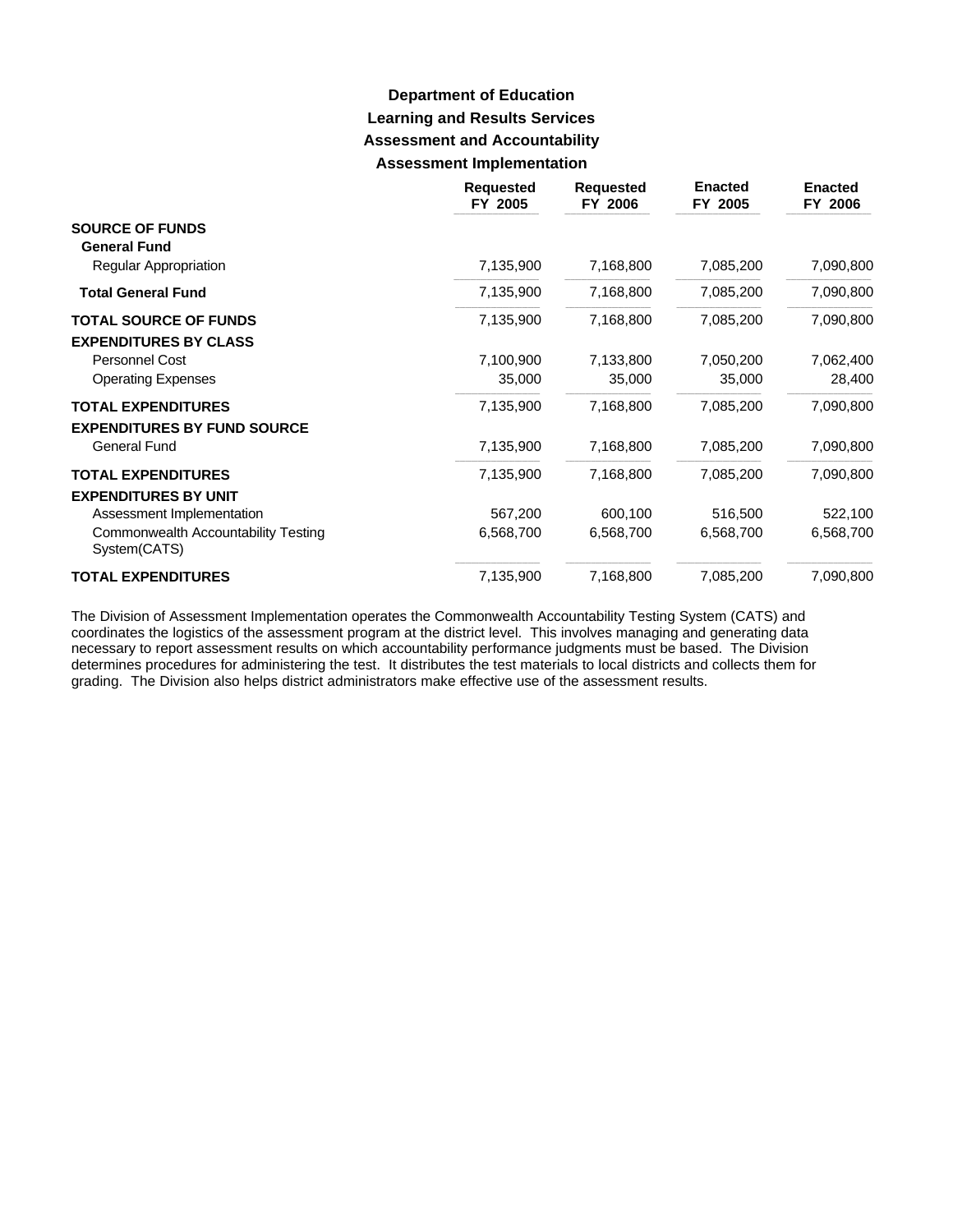# **Learning and Results Services Assessment and Accountability Validation and Research Department of Education**

|                                                   | <b>Requested</b><br>FY 2005 | <b>Requested</b><br>FY 2006 | <b>Enacted</b><br>FY 2005 | <b>Enacted</b><br>FY 2006 |
|---------------------------------------------------|-----------------------------|-----------------------------|---------------------------|---------------------------|
| <b>SOURCE OF FUNDS</b><br><b>General Fund</b>     |                             |                             |                           |                           |
| <b>Regular Appropriation</b>                      | 12,043,300                  | 12,052,900                  | 2,019,300                 | 2,019,300                 |
| <b>Total General Fund</b><br><b>Federal Funds</b> | 12,043,300                  | 12,052,900                  | 2,019,300                 | 2,019,300                 |
| <b>Current Receipts</b>                           | 6,000,000                   | 6,000,000                   | 6,000,000                 | 6,000,000                 |
| <b>Total Federal Funds</b>                        | 6,000,000                   | 6,000,000                   | 6,000,000                 | 6,000,000                 |
| <b>TOTAL SOURCE OF FUNDS</b>                      | 18,043,300                  | 18,052,900                  | 8,019,300                 | 8,019,300                 |
| <b>EXPENDITURES BY CLASS</b>                      |                             |                             |                           |                           |
| Personnel Cost                                    | 1,353,400                   | 1,363,000                   | 1,337,500                 | 1,337,500                 |
| <b>Operating Expenses</b>                         | 432,400                     | 432,400                     | 432,400                   | 432,400                   |
| Grants, Loans or Benefits                         | 16,257,500                  | 16,257,500                  | 6,249,400                 | 6,249,400                 |
| <b>TOTAL EXPENDITURES</b>                         | 18,043,300                  | 18,052,900                  | 8,019,300                 | 8,019,300                 |
| <b>EXPENDITURES BY FUND SOURCE</b>                |                             |                             |                           |                           |
| <b>General Fund</b>                               | 12,043,300                  | 12,052,900                  | 2,019,300                 | 2,019,300                 |
| <b>Federal Funds</b>                              | 6,000,000                   | 6,000,000                   | 6,000,000                 | 6,000,000                 |
| <b>TOTAL EXPENDITURES</b>                         | 18,043,300                  | 18,052,900                  | 8,019,300                 | 8,019,300                 |
| <b>EXPENDITURES BY UNIT</b>                       |                             |                             |                           |                           |
| Validation and Research                           | 242,800                     | 252,400                     | 226,900                   | 226,900                   |
| Longitudinal Assessment                           | 850,000                     | 850,000                     | 850,000                   | 850,000                   |
| <b>Assessment Documentation</b>                   | 300,000                     | 300,000                     | 300,000                   | 300,000                   |
| Alternate Portfilio                               | 257,500                     | 257,500                     | 249,400                   | 249,400                   |
| <b>Report Cards</b>                               | 393,000                     | 393,000                     | 393,000                   | 393,000                   |
| <b>School Rewards</b>                             | 10,000,000                  | 10,000,000                  |                           |                           |
| <b>State Assessment</b>                           | 6,000,000                   | 6,000,000                   | 6,000,000                 | 6,000,000                 |
| <b>TOTAL EXPENDITURES</b>                         | 18,043,300                  | 18,052,900                  | 8,019,300                 | 8,019,300                 |

The purpose of the Division of Validation and Research is to gather information to establish the validity of the Commonwealth Assessment and Testing Program (CATS). Validation studies include:

• The consistency of student results across multiple measures.

• The potential for all scores to yield fair, consistent, and accurate student performance level and school accountability decisions.

The Division also reviews the accuracy of scores assigned to students and schools as well as accuracy of the testing materials.

#### **Policy**

Funding for the School Rewards program was suspended by the 2003 Regular Session of the General Assembly effective as of fiscal year 2004. The Budget of the Commonwealth includes no funding for School Rewards during the 2004-06 biennium.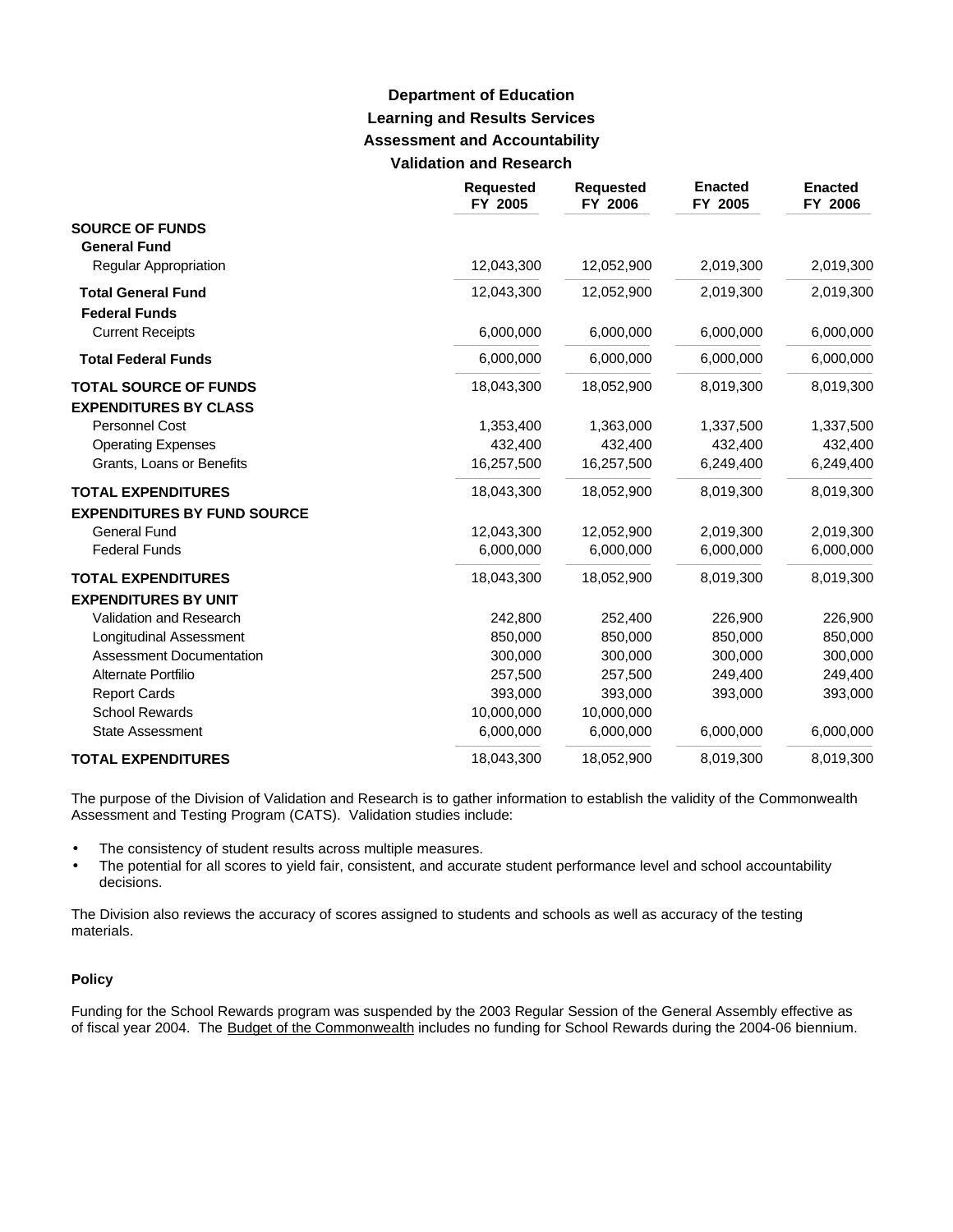# **Learning and Results Services Academic and Professional Development Department of Education**

|                                                                          | Requested<br>FY 2005 | <b>Requested</b><br>FY 2006 | <b>Enacted</b><br>FY 2005 | <b>Enacted</b><br>FY 2006 |
|--------------------------------------------------------------------------|----------------------|-----------------------------|---------------------------|---------------------------|
| <b>SOURCE OF FUNDS</b>                                                   |                      |                             |                           |                           |
| <b>General Fund</b><br>Regular Appropriation<br>Continuing Appropriation | 120,751,900          | 142,622,500                 | 89,946,200<br>717,700     | 116,888,100               |
| <b>Total General Fund</b><br><b>Tobacco Settlement-Phase I</b>           | 120,751,900          | 142,622,500                 | 90,663,900                | 116,888,100               |
| Tobacco Settlement - I                                                   | 2,095,600            | 2,108,400                   | 1,888,400                 | 1,888,400                 |
| <b>Total Tobacco Settlement-Phase I</b><br><b>Restricted Funds</b>       | 2,095,600            | 2,108,400                   | 1,888,400                 | 1,888,400                 |
| <b>Current Receipts</b>                                                  | 150,000              | 150,000                     | 150,000                   | 150,000                   |
| <b>Total Restricted Funds</b><br><b>Federal Funds</b>                    | 150,000              | 150,000                     | 150,000                   | 150,000                   |
| <b>Current Receipts</b>                                                  | 29,794,100           | 29,800,900                  | 29,794,100                | 29,800,900                |
| <b>Total Federal Funds</b>                                               | 29,794,100           | 29,800,900                  | 29,794,100                | 29,800,900                |
| <b>TOTAL SOURCE OF FUNDS</b><br><b>EXPENDITURES BY CLASS</b>             | 152,791,600          | 174,681,800                 | 122,496,400               | 148,727,400               |
| Personnel Cost                                                           | 4,720,100            | 4,910,300                   | 3,438,900                 | 3,489,300                 |
| <b>Operating Expenses</b>                                                | 1,734,600            | 1,734,600                   | 702,900                   | 679,400                   |
| Grants, Loans or Benefits                                                | 146,336,900          | 168,036,900                 | 118,354,600               | 144,558,700               |
| <b>TOTAL EXPENDITURES</b>                                                | 152,791,600          | 174,681,800                 | 122,496,400               | 148,727,400               |
| <b>EXPENDITURES BY FUND SOURCE</b>                                       |                      |                             |                           |                           |
| <b>General Fund</b>                                                      | 120,751,900          | 142,622,500                 | 90,663,900                | 116,888,100               |
| Tobacco Settlement-Phase I                                               | 2,095,600            | 2,108,400                   | 1,888,400                 | 1,888,400                 |
| <b>Restricted Funds</b>                                                  | 150,000              | 150,000                     | 150,000                   | 150,000                   |
| <b>Federal Funds</b>                                                     | 29,794,100           | 29,800,900                  | 29,794,100                | 29,800,900                |
| <b>TOTAL EXPENDITURES</b>                                                | 152,791,600          | 174,681,800                 | 122,496,400               | 148,727,400               |
| <b>EXPENDITURES BY UNIT</b><br>Associate Commissioner                    |                      |                             |                           |                           |
| Elementary Arts & Humanities                                             | 458,500<br>500,000   | 484,400<br>500,000          | 415,100                   | 424,000<br>484,400        |
| Leadership and Mentoring Fund                                            | 393,800              | 393,800                     |                           | 381,500                   |
| <b>Teacher Academies</b>                                                 | 1,653,800            | 1,653,800                   | 1,600,000                 | 1,600,000                 |
| <b>Reading First</b>                                                     | 13,700,000           | 13,700,000                  | 13,700,000                | 13,700,000                |
| Curriculum Development                                                   | 10,641,700           | 10,722,200                  | 9,329,600                 | 13,957,100                |
| Professional Growth Fund                                                 | 984,400              | 984,400                     | 717,700                   | 3,925,300                 |
| <b>Extended Learning Services</b>                                        | 121,919,300          | 143,677,100                 | 94,293,500                | 111,822,900               |
| Early Childhood Development                                              | 2,540,100            | 2,566,100                   | 2,440,500                 | 2,432,200                 |
| <b>TOTAL EXPENDITURES</b>                                                | 152,791,600          | 174,681,800                 | 122,496,400               | 148,727,400               |

The Office of Academic and Professional Development coordinates the programs, projects, and activities of the Division of Curriculum and the Division of Extended Learning. This office is also responsible for development of items for the Kentucky Core Content Test, and providing curriculum materials to local educators as they develop teaching plans and implement the Kentucky Core Content Test.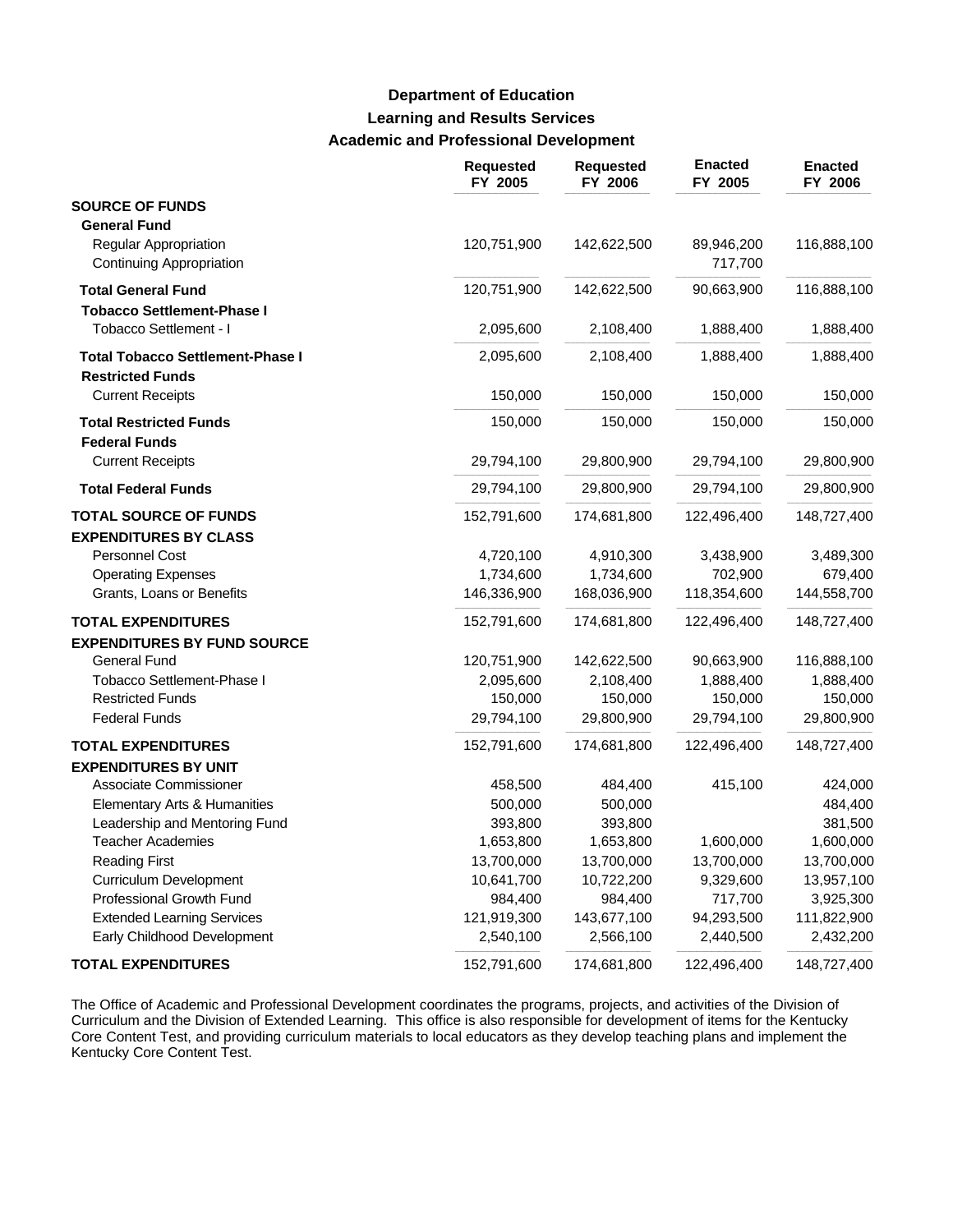# **Learning and Results Services Academic and Professional Development Associate Commissioner Department of Education**

|                                    | <b>Requested</b><br>FY 2005 | <b>Requested</b><br>FY 2006 | <b>Enacted</b><br>FY 2005 | <b>Enacted</b><br>FY 2006 |
|------------------------------------|-----------------------------|-----------------------------|---------------------------|---------------------------|
| <b>SOURCE OF FUNDS</b>             |                             |                             |                           |                           |
| <b>General Fund</b>                |                             |                             |                           |                           |
| Regular Appropriation              | 458,500                     | 484.400                     | 415.100                   | 424.000                   |
| <b>Total General Fund</b>          | 458.500                     | 484.400                     | 415,100                   | 424,000                   |
| <b>TOTAL SOURCE OF FUNDS</b>       | 458,500                     | 484.400                     | 415.100                   | 424.000                   |
| <b>EXPENDITURES BY CLASS</b>       |                             |                             |                           |                           |
| Personnel Cost                     | 442.300                     | 468.200                     | 398.900                   | 407,800                   |
| <b>Operating Expenses</b>          | 16,200                      | 16,200                      | 16,200                    | 16,200                    |
| <b>TOTAL EXPENDITURES</b>          | 458.500                     | 484.400                     | 415.100                   | 424.000                   |
| <b>EXPENDITURES BY FUND SOURCE</b> |                             |                             |                           |                           |
| <b>General Fund</b>                | 458.500                     | 484.400                     | 415.100                   | 424.000                   |
| <b>TOTAL EXPENDITURES</b>          | 458.500                     | 484.400                     | 415.100                   | 424.000                   |

The Office of Academic and Professional Development coordinates the programs, projects, and activities of the Division of Curriculum and the Division of Extended Learning. The Associate Commissioner oversees and provides leadership to many of the programs critical to schools' ability to reach proficiency by 2014.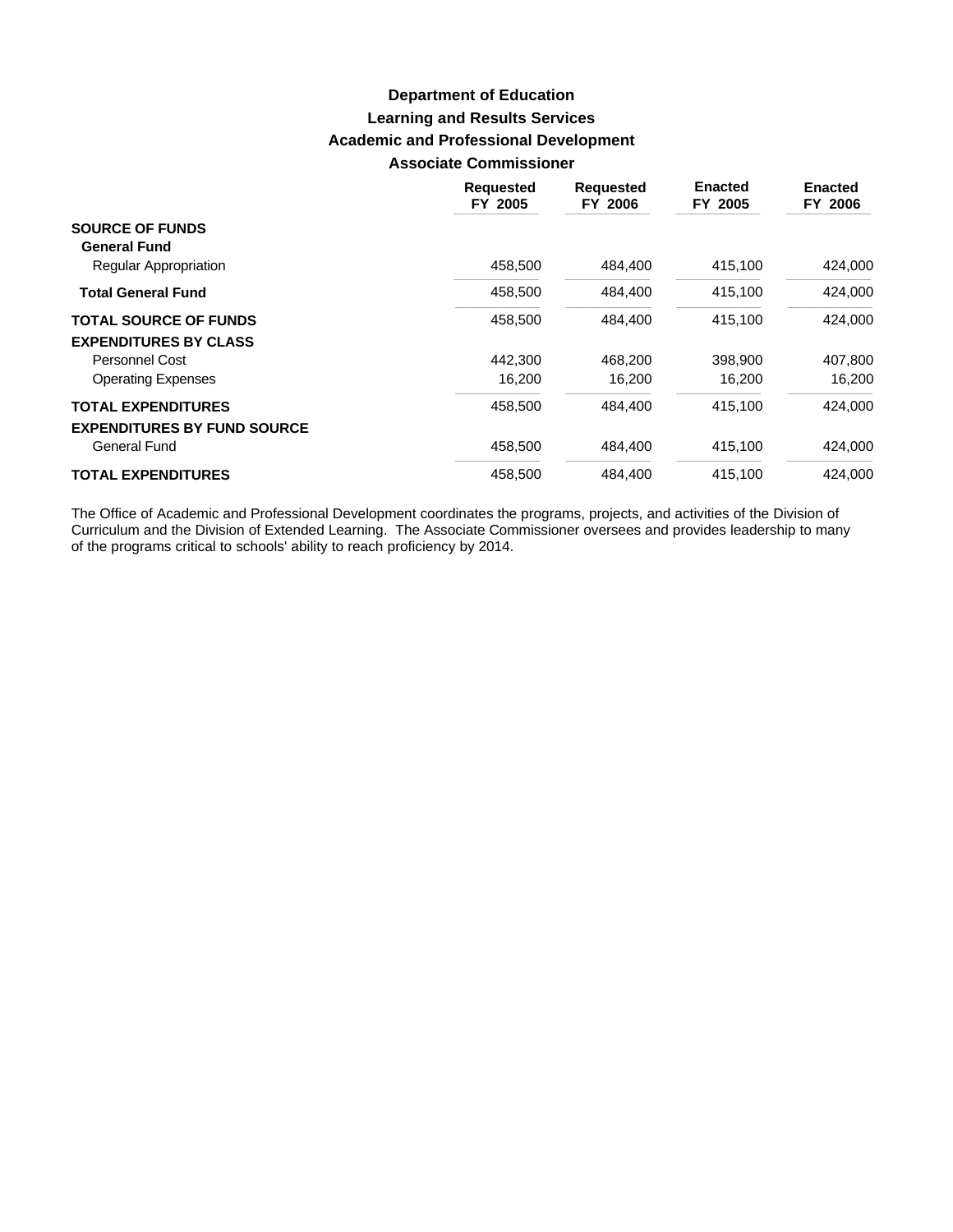# **Learning and Results Services Academic and Professional Development Elementary Arts & Humanities Department of Education**

|                                    | <b>Requested</b><br>FY 2005 | <b>Requested</b><br>FY 2006 | <b>Enacted</b><br>FY 2005 | <b>Enacted</b><br>FY 2006 |
|------------------------------------|-----------------------------|-----------------------------|---------------------------|---------------------------|
| <b>SOURCE OF FUNDS</b>             |                             |                             |                           |                           |
| <b>General Fund</b>                |                             |                             |                           |                           |
| <b>Regular Appropriation</b>       | 500.000                     | 500,000                     |                           | 484.400                   |
| <b>Total General Fund</b>          | 500,000                     | 500,000                     |                           | 484,400                   |
| <b>TOTAL SOURCE OF FUNDS</b>       | 500.000                     | 500.000                     |                           | 484.400                   |
| <b>EXPENDITURES BY CLASS</b>       |                             |                             |                           |                           |
| Grants, Loans or Benefits          | 500,000                     | 500,000                     |                           | 484,400                   |
| <b>TOTAL EXPENDITURES</b>          | 500.000                     | 500.000                     |                           | 484,400                   |
| <b>EXPENDITURES BY FUND SOURCE</b> |                             |                             |                           |                           |
| General Fund                       | 500.000                     | 500,000                     |                           | 484,400                   |
| <b>TOTAL EXPENDITURES</b>          | 500.000                     | 500.000                     |                           | 484.400                   |

The 2003 Regular Session of the General Assembly instituted a program promoting integration of the arts and foreign languages as a means of strengthening the overall learning environment in the elementary school program.

#### **Policy**

The Budget of the Commonwealth includes no funding for the Elementary Arts and Humanities program in fiscal year 2005; however, \$484,400 is appropriated for this program in fiscal year 2006.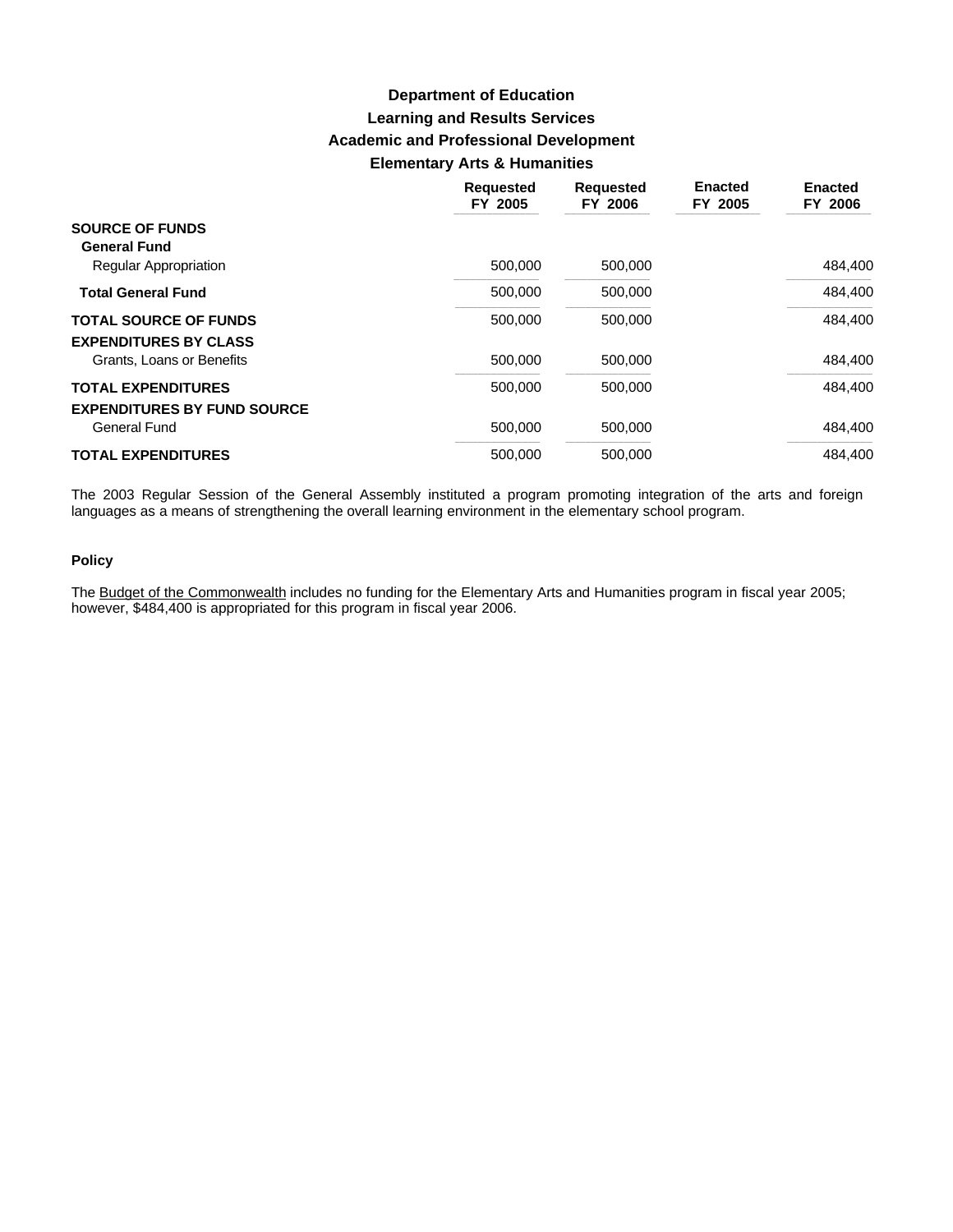# **Learning and Results Services Academic and Professional Development Leadership and Mentoring Fund Department of Education**

|                                    | <b>Requested</b><br>FY 2005 | <b>Requested</b><br>FY 2006 | <b>Enacted</b><br>FY 2005 | <b>Enacted</b><br>FY 2006 |
|------------------------------------|-----------------------------|-----------------------------|---------------------------|---------------------------|
| <b>SOURCE OF FUNDS</b>             |                             |                             |                           |                           |
| <b>General Fund</b>                |                             |                             |                           |                           |
| <b>Regular Appropriation</b>       | 393.800                     | 393,800                     |                           | 381,500                   |
| <b>Total General Fund</b>          | 393,800                     | 393,800                     |                           | 381,500                   |
| <b>TOTAL SOURCE OF FUNDS</b>       | 393.800                     | 393,800                     |                           | 381,500                   |
| <b>EXPENDITURES BY CLASS</b>       |                             |                             |                           |                           |
| Grants, Loans or Benefits          | 393,800                     | 393,800                     |                           | 381,500                   |
| <b>TOTAL EXPENDITURES</b>          | 393.800                     | 393,800                     |                           | 381,500                   |
| <b>EXPENDITURES BY FUND SOURCE</b> |                             |                             |                           |                           |
| General Fund                       | 393.800                     | 393,800                     |                           | 381,500                   |
| <b>TOTAL EXPENDITURES</b>          | 393,800                     | 393,800                     |                           | 381,500                   |

Under the provisions of KRS 157.390, the Professional Development Leadership and Mentor Fund provides competitive grants to pay teachers and administrators to develop and implement an action plan for improving the reading performance of students in the middle and high school grades.

#### **Policy**

The Budget of the Commonwealth provides no funding for the Professional Development Leadership and Mentor Fund in fiscal year 2005. Funding is restored to \$381,500 in fiscal year 2006.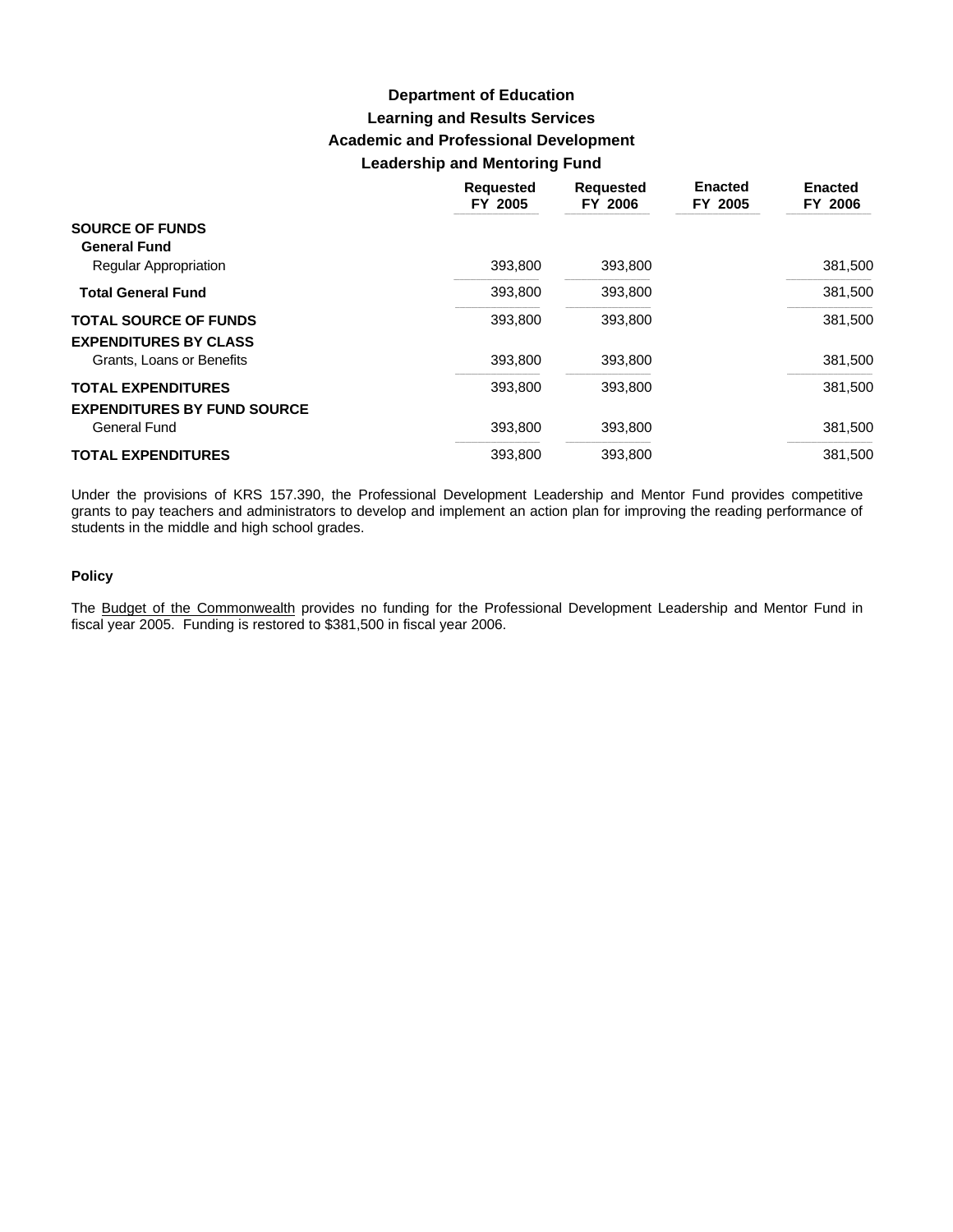### **Learning and Results Services Academic and Professional Development Teacher Academies Department of Education**

|                                    | <b>Requested</b><br>FY 2005 | <b>Requested</b><br>FY 2006 | <b>Enacted</b><br>FY 2005 | <b>Enacted</b><br>FY 2006 |
|------------------------------------|-----------------------------|-----------------------------|---------------------------|---------------------------|
| <b>SOURCE OF FUNDS</b>             |                             |                             |                           |                           |
| <b>General Fund</b>                |                             |                             |                           |                           |
| <b>Regular Appropriation</b>       | 1,653,800                   | 1,653,800                   | 1,600,000                 | 1,600,000                 |
| <b>Total General Fund</b>          | 1,653,800                   | 1,653,800                   | 1,600,000                 | 1,600,000                 |
| <b>TOTAL SOURCE OF FUNDS</b>       | 1,653,800                   | 1,653,800                   | 1,600,000                 | 1,600,000                 |
| <b>EXPENDITURES BY CLASS</b>       |                             |                             |                           |                           |
| <b>Personnel Cost</b>              | 551,300                     | 551,300                     | 65,000                    | 65,000                    |
| <b>Operating Expenses</b>          | 551,200                     | 551,200                     | 64,900                    | 64,900                    |
| Grants, Loans or Benefits          | 551,300                     | 551,300                     | 1,470,100                 | 1,470,100                 |
| <b>TOTAL EXPENDITURES</b>          | 1,653,800                   | 1,653,800                   | 1,600,000                 | 1,600,000                 |
| <b>EXPENDITURES BY FUND SOURCE</b> |                             |                             |                           |                           |
| <b>General Fund</b>                | 1,653,800                   | 1,653,800                   | 1,600,000                 | 1,600,000                 |
| <b>TOTAL EXPENDITURES</b>          | 1,653,800                   | 1,653,800                   | 1,600,000                 | 1,600,000                 |

Teacher Academies were established in 1999 to provide intensive, content-based professional development to teachers, particularly teachers who are teaching core discipline courses for which they do not have a college major or minor. Academies are operated in collaboration with postsecondary and community educational partners. The academy experience includes a pre-academy day in which teachers identify topics of study, the five-day academy, and two follow-up days during the school year. Participants are expected to commit to three years of participation. Middle grades academies for reading, science, social studies, and mathematics have been held in each region of the state. Practical living/vocational studies and arts and humanities academies have also been held.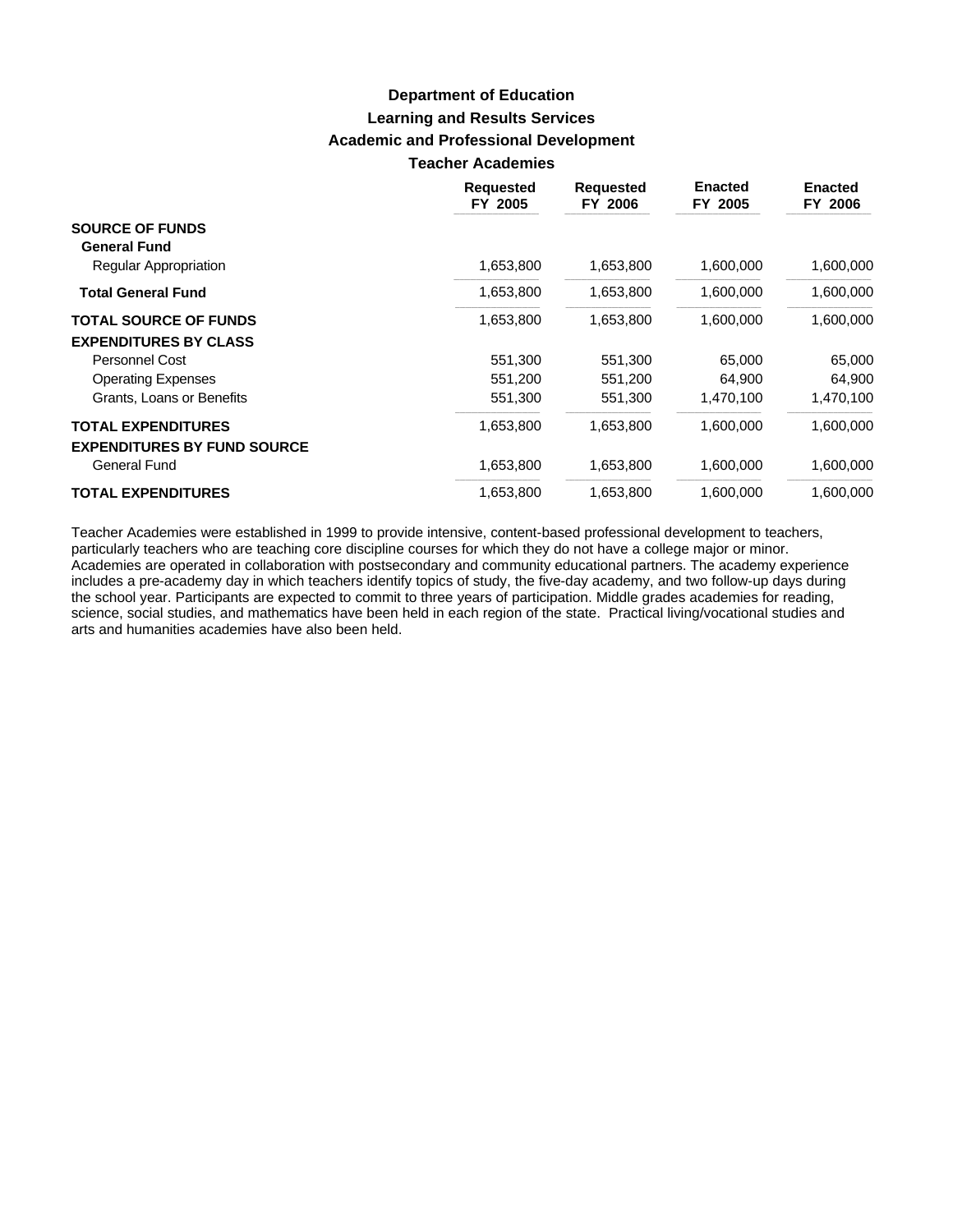### **Learning and Results Services Academic and Professional Development Reading First Department of Education**

| <b>Requested</b><br>FY 2005 | <b>Requested</b><br>FY 2006 | <b>Enacted</b><br>FY 2005 | <b>Enacted</b><br>FY 2006 |
|-----------------------------|-----------------------------|---------------------------|---------------------------|
|                             |                             |                           |                           |
|                             |                             |                           |                           |
| 13,700,000                  | 13,700,000                  | 13,700,000                | 13,700,000                |
| 13,700,000                  | 13,700,000                  | 13,700,000                | 13,700,000                |
| 13,700,000                  | 13.700.000                  | 13.700.000                | 13,700,000                |
|                             |                             |                           |                           |
| 13,700,000                  | 13.700.000                  | 13,700,000                | 13,700,000                |
| 13,700,000                  | 13,700,000                  | 13,700,000                | 13,700,000                |
|                             |                             |                           |                           |
| 13,700,000                  | 13,700,000                  | 13,700,000                | 13,700,000                |
| 13,700,000                  | 13.700.000                  | 13.700.000                | 13,700,000                |
|                             |                             |                           |                           |

Reading First is a federal initiative contained within the No Child Left Behind Act. The program's goal is to have every child reading at grade level by the time of entry to the fourth grade. In April 2003, Kentucky was awarded a six-year grant of approximately \$89 million.

The Department of Education is overseeing implementation of Kentucky's Reading First grant. Ten Reading First coaches have assisted the department through a partnership with Kentucky's public universities and the Collaborative Center for Literacy Development. Local schools and school districts have been provided technical assistance on the requirements of Reading First and information about research-based reading intervention programs, assessments to diagnose reading progress, and professional development. Districts have submitted proposals for funding to an expert review panel; it is anticipated that 70 schools will receive funding. Continued funding for the second through sixth years of the program are contingent upon demonstration of reading progress within the funded schools.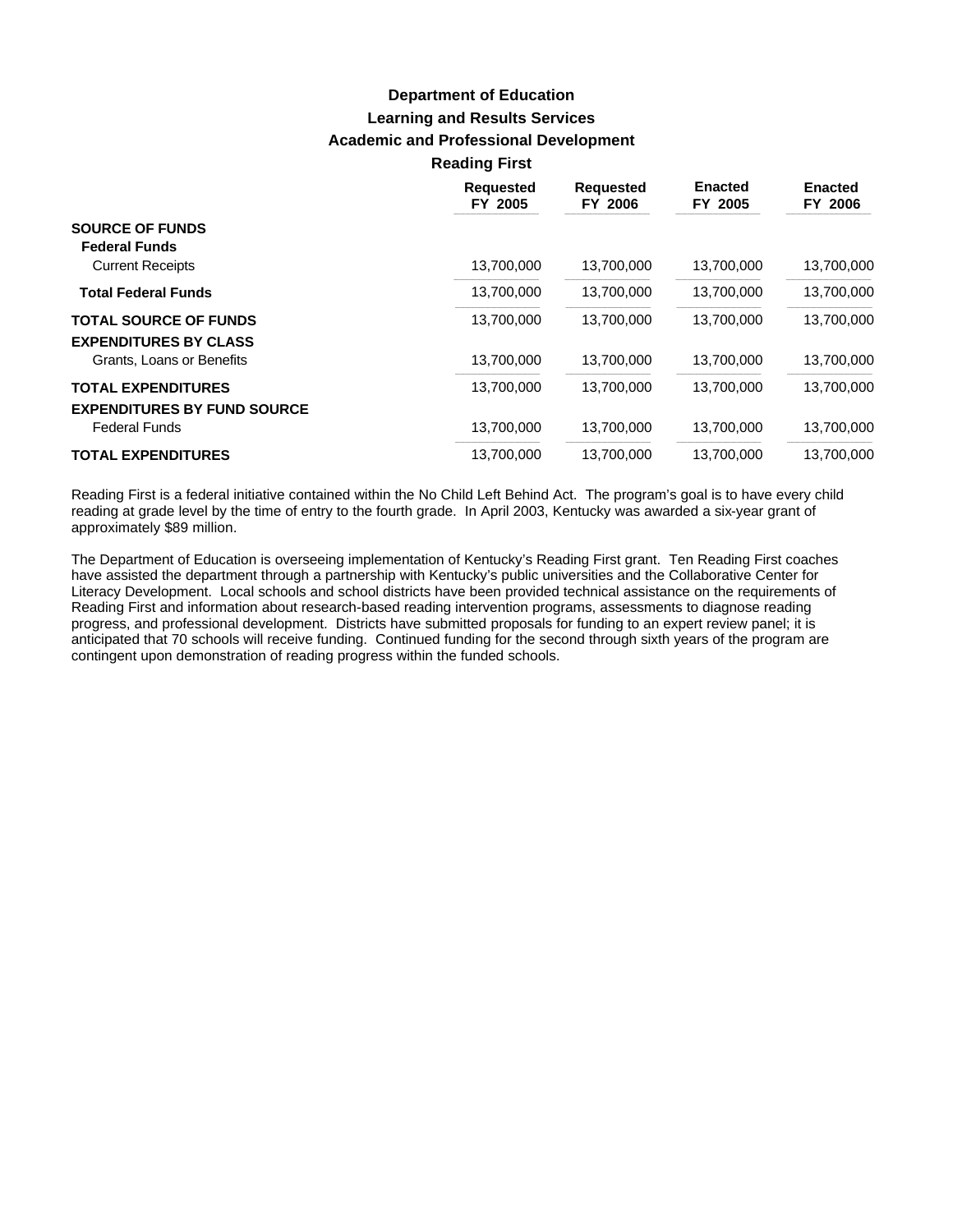## **Learning and Results Services Academic and Professional Development Curriculum Development Department of Education**

|                                                              | <b>Requested</b><br>FY 2005 | <b>Requested</b><br>FY 2006 | <b>Enacted</b><br>FY 2005 | <b>Enacted</b><br>FY 2006 |
|--------------------------------------------------------------|-----------------------------|-----------------------------|---------------------------|---------------------------|
| <b>SOURCE OF FUNDS</b><br><b>General Fund</b>                |                             |                             |                           |                           |
| Regular Appropriation                                        | 10,641,700                  | 10,722,200                  | 9,329,600                 | 13,957,100                |
| <b>Total General Fund</b>                                    | 10,641,700                  | 10,722,200                  | 9,329,600                 | 13,957,100                |
| <b>TOTAL SOURCE OF FUNDS</b><br><b>EXPENDITURES BY CLASS</b> | 10,641,700                  | 10,722,200                  | 9,329,600                 | 13,957,100                |
| <b>Personnel Cost</b>                                        | 1,692,400                   | 1,772,900                   | 1,623,200                 | 1,643,200                 |
| <b>Operating Expenses</b>                                    | 340,100                     | 340,100                     | 274,600                   | 274,600                   |
| Grants, Loans or Benefits                                    | 8,609,200                   | 8,609,200                   | 7,431,800                 | 12,039,300                |
| <b>TOTAL EXPENDITURES</b>                                    | 10,641,700                  | 10,722,200                  | 9,329,600                 | 13,957,100                |
| <b>EXPENDITURES BY FUND SOURCE</b>                           |                             |                             |                           |                           |
| <b>General Fund</b>                                          | 10,641,700                  | 10,722,200                  | 9,329,600                 | 13,957,100                |
| <b>TOTAL EXPENDITURES</b>                                    | 10,641,700                  | 10,722,200                  | 9,329,600                 | 13,957,100                |
| <b>EXPENDITURES BY UNIT</b>                                  |                             |                             |                           |                           |
| <b>Curriculum Development</b>                                | 1,849,900                   | 1,930,400                   | 1,784,000                 | 1,804,000                 |
| Gifted and Talented                                          | 7,351,500                   | 7,351,500                   | 7,109,400                 | 7,121,500                 |
| Gifted and Talented Advisory Council                         | 51,200                      | 51,200                      | 48,700                    | 48,700                    |
| Middle School Demonstration Network                          | 270,700                     | 270,700                     |                           |                           |
| Center for Middle School Academic<br>Achievment              | 400,000                     | 400,000                     |                           | 387,500                   |
| Commonwealth Institute for Teachers                          | 88,400                      | 88,400                      | 85,100                    | 85,100                    |
| <b>Writing Program</b>                                       | 630,000                     | 630,000                     | 302,400                   | 610,300                   |
| <b>TOTAL EXPENDITURES</b>                                    | 10,641,700                  | 10,722,200                  | 9,329,600                 | 10,057,100                |

The Kentucky Education Reform At of 1990 directed development of a curriculum framework by the Department of Education to assist educators in the moving toward the learning goals established by the act. Since that time, the Division of Curriculum Development has participated in developing all major documents used by teachers and schools in organizing their curricula. The division has recently shifted emphasis from document creation and refinement toward providing technical assistance resources and professional development to schools and districts to improve student achievement by utilization of researchbased instructional practices.

The Division of Curriculum Development consists of the Humanities, Sciences, and Learning Strategies branches. The latter branch includes consultants focusing on applied learning for exceptional children, gifted and talented student services, advanced placement, and services for limited English proficient students.

The Division of Curriculum Development has developed resources in support of the goals of the No Child Left Behind Act, particularly in the areas of reading and mathematics achievement in grades three through eight. The division also contains staff with responsibility for Reading First, the K-3 cornerstone of No Child Left Behind.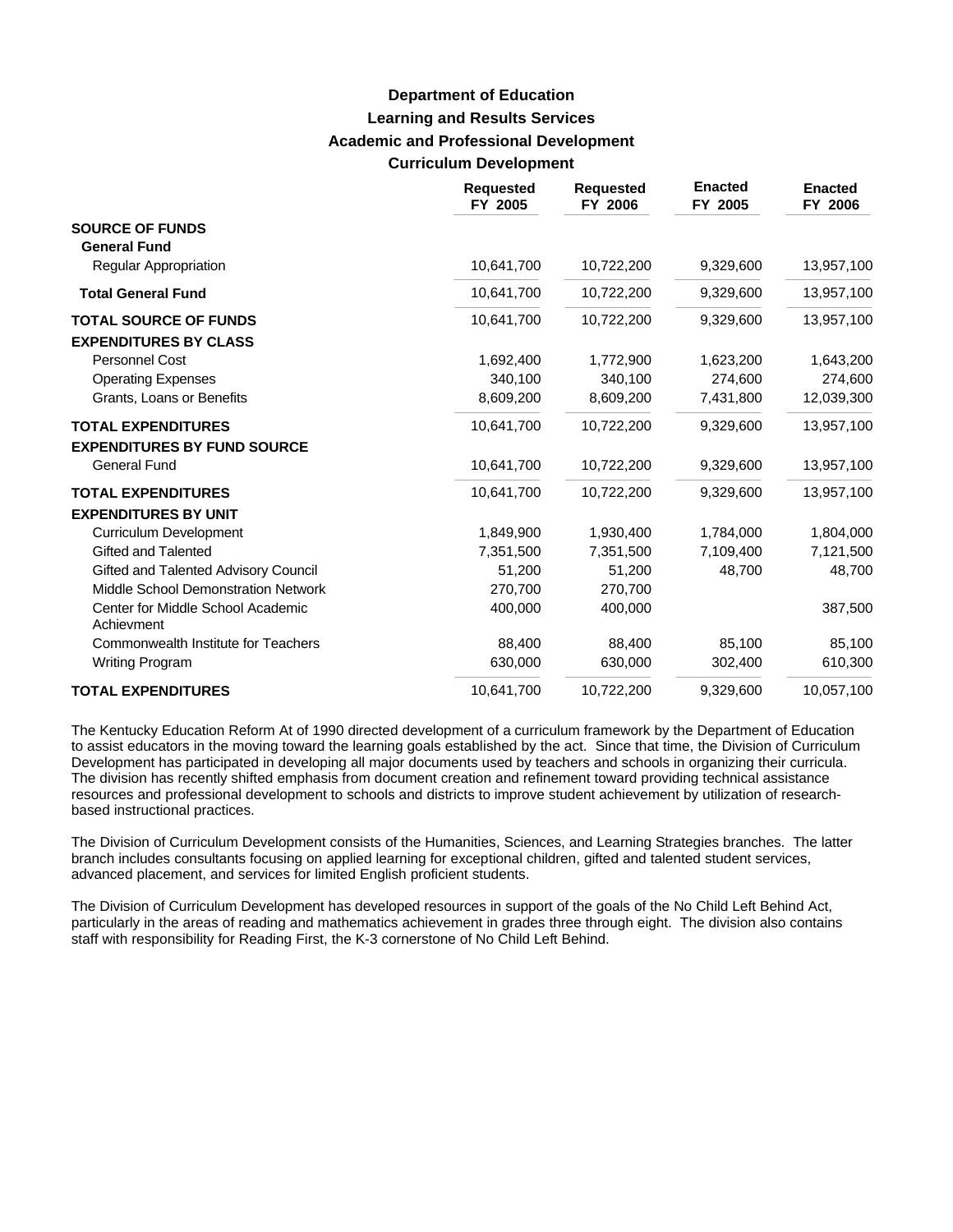## **Learning and Results Services Academic and Professional Development Professional Growth Fund Department of Education**

|                                    | <b>Requested</b><br>FY 2005 | <b>Requested</b><br>FY 2006 | <b>Enacted</b><br>FY 2005 | <b>Enacted</b><br>FY 2006 |
|------------------------------------|-----------------------------|-----------------------------|---------------------------|---------------------------|
| <b>SOURCE OF FUNDS</b>             |                             |                             |                           |                           |
| <b>General Fund</b>                |                             |                             |                           |                           |
| Regular Appropriation              | 984,400                     | 984,400                     |                           | 3,925,300                 |
| Continuing Appropriation           |                             |                             | 717,700                   |                           |
| <b>Total General Fund</b>          | 984,400                     | 984,400                     | 717,700                   | 3,925,300                 |
| <b>TOTAL SOURCE OF FUNDS</b>       | 984,400                     | 984,400                     | 717,700                   | 3,925,300                 |
| <b>EXPENDITURES BY CLASS</b>       |                             |                             |                           |                           |
| <b>Personnel Cost</b>              | 553,800                     | 553,800                     |                           |                           |
| <b>Operating Expenses</b>          | 430,600                     | 430,600                     |                           |                           |
| Grants, Loans or Benefits          |                             |                             | 717,700                   | 3,925,300                 |
| <b>TOTAL EXPENDITURES</b>          | 984,400                     | 984.400                     | 717,700                   | 3,925,300                 |
| <b>EXPENDITURES BY FUND SOURCE</b> |                             |                             |                           |                           |
| <b>General Fund</b>                | 984.400                     | 984,400                     | 717,700                   | 3,925,300                 |
| <b>TOTAL EXPENDITURES</b>          | 984,400                     | 984.400                     | 717.700                   | 3,925,300                 |

The Teachers' Professional Growth Fund provides teachers with high quality professional development in content knowledge and teaching methodologies in the core disciplines of mathematics, science, language arts and social studies.

#### **Policy**

The Budget of the Commonwealth provides no funding in fiscal year 2005 for the Professional Growth Fund. Funding is restored and increased by \$3 million to a total of \$3,925,000 in fiscal year 2006.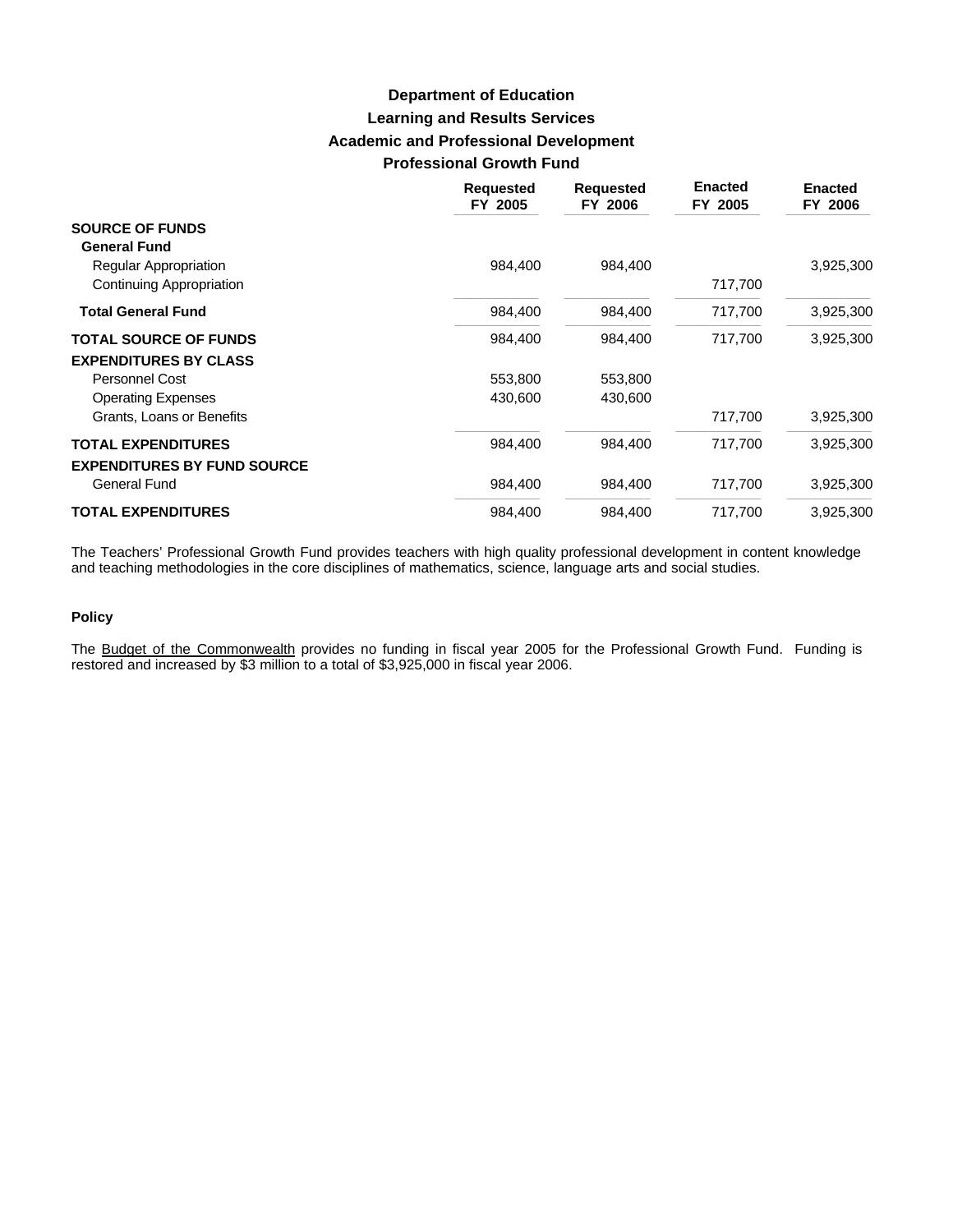## **Learning and Results Services Academic and Professional Development Extended Learning Services Department of Education**

|                                                                 | <b>Requested</b><br>FY 2005 | <b>Requested</b><br>FY 2006 | <b>Enacted</b><br>FY 2005 | <b>Enacted</b><br>FY 2006 |
|-----------------------------------------------------------------|-----------------------------|-----------------------------|---------------------------|---------------------------|
| <b>SOURCE OF FUNDS</b><br><b>General Fund</b>                   |                             |                             |                           |                           |
| Regular Appropriation                                           | 106,003,400                 | 127,761,200                 | 78,377,600                | 95,907,000                |
| <b>Total General Fund</b><br><b>Federal Funds</b>               | 106,003,400                 | 127,761,200                 | 78,377,600                | 95,907,000                |
| <b>Current Receipts</b>                                         | 15,915,900                  | 15,915,900                  | 15,915,900                | 15,915,900                |
| <b>Total Federal Funds</b>                                      | 15,915,900                  | 15,915,900                  | 15,915,900                | 15,915,900                |
| <b>TOTAL SOURCE OF FUNDS</b><br><b>EXPENDITURES BY CLASS</b>    | 121,919,300                 | 143,677,100                 | 94,293,500                | 111,822,900               |
| Personnel Cost                                                  | 992,200                     | 1,050,000                   | 882,200                   | 897,000                   |
| <b>Operating Expenses</b>                                       | 158,100                     | 158,100                     | 157,200                   | 148,700                   |
| Grants, Loans or Benefits                                       | 120,769,000                 | 142,469,000                 | 93,254,100                | 110,777,200               |
| <b>TOTAL EXPENDITURES</b><br><b>EXPENDITURES BY FUND SOURCE</b> | 121,919,300                 | 143,677,100                 | 94,293,500                | 111,822,900               |
| <b>General Fund</b>                                             | 106,003,400                 | 127,761,200                 | 78,377,600                | 95,907,000                |
| <b>Federal Funds</b>                                            | 15,915,900                  | 15,915,900                  | 15,915,900                | 15,915,900                |
| <b>TOTAL EXPENDITURES</b>                                       | 121,919,300                 | 143,677,100                 | 94,293,500                | 111,822,900               |
| <b>EXPENDITURES BY UNIT</b>                                     |                             |                             |                           |                           |
| <b>Extended Learning Services</b>                               | 33,340,000                  | 33,363,000                  | 18,745,500                | 32,268,600                |
| Early Childhood Education                                       | 79,539,100                  | 101,273,900                 | 63,107,800                | 63,114,100                |
| Evenstart                                                       | 3,340,200                   | 3,340,200                   | 3,340,200                 | 3,340,200                 |
| <b>Bilingual Education</b>                                      | 1,500,000                   | 1,500,000                   | 1,500,000                 | 1,500,000                 |
| Early Reading Incentive<br>Every 1 Reads                        | 4,200,000                   | 4,200,000                   | 7,100,000<br>500,000      | 11,100,000<br>500,000     |
| <b>TOTAL EXPENDITURES</b>                                       | 121,919,300                 | 143,677,100                 | 94,293,500                | 111,822,900               |

The Kentucky Education Reform Act of 1990, via KRS 158.070, established Extended School Services (ESS) for struggling learners who need additional instructional time and assistance to achieve their learning goals. The program offers instructional time outside regular school hours and takes many forms, including after-school and before-school instruction, evening sessions, Saturday learning activities, summer programs and intersessions in year-round schools. After-school programs and summer programs are the most popular schedules provided by the schools.

The ESS program serves K-12 students in all 176 school districts and approximately 1,300 public schools. Students are referred for a wide range of subjects including reading, mathematics (basic, algebra, calculus, and geometry), science, social studies, vocational/practical living, arts and humanities, writing and language arts. Many students receive ESS assistance in more than one subject area. The majority of students are referred to ESS for reading, mathematics, writing and science.

The Kentucky Education Reform Act also established a comprehensive preschool program for two groups of children: fouryear-old children whose families meet free lunch income guidelines and three and four year old children with developmental delays or other disabilities. School districts must assure that services are available for these children through a program operated by the district or by contract or collaborative agreement with another agency. Services include: a developmentally appropriate half-day preschool class; transportation; complementary parent education; nutrition; health and developmental screening; and coordination of health and social services.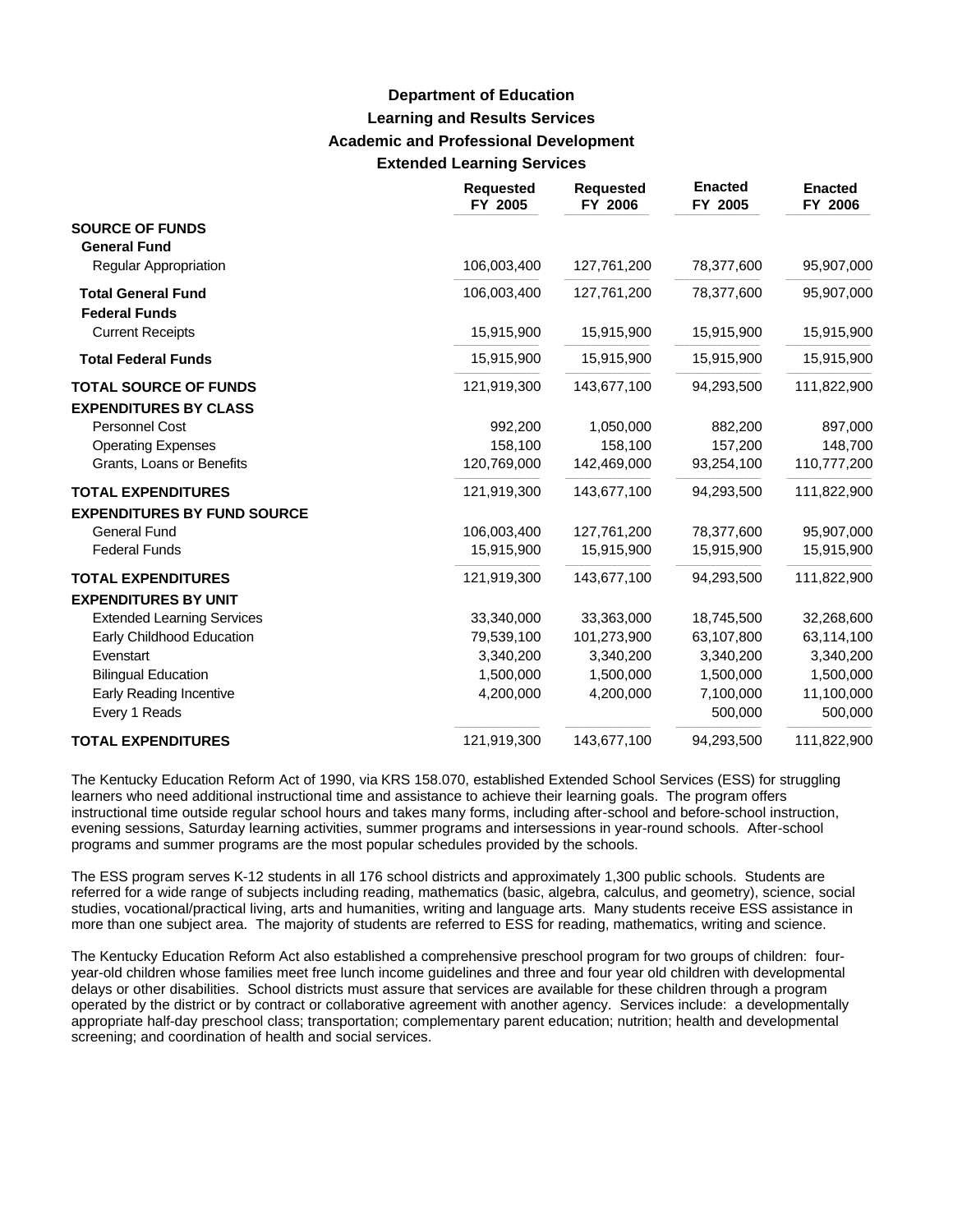### **Policy**

The Budget of the Commonwealth continues to include Extended School Services and the Early Childhood/Preschool program as two of five Flexible Focus Funds programs modified to permit local districts discretion in the distribution of program funds, while still addressing the governing statutes and serving the needs of the target population.

The Budget of the Commonwealth reduces funding for the Extended School Services program by \$13,523,100 to \$18,336,400 in fiscal year 2005. In fiscal year 2006, funding is restored to the previous \$31,859,500 level.

The enacted budget increases funding for the Preschool program by \$6,800,000 to \$51,625,400 in fiscal year 2005 and maintains that funding level in fiscal year 2006.

The Budget of the Commonwealth also includes new General Fund support in the amount of \$3,086,900 in fiscal year 2005 and \$7,086,900 in fiscal year 2006 for the Read to Achieve program. These Read to Achieve funds, in combination with existing Early Reading Incentive Grant General Fund monies as well as Reading First grants, will strengthen Kentucky's capacity to have all students reading at grade level or above by the time they enter fourth grade. The Read to Achieve approach will provide schools with flexibility in the choice of proven research-based reading programs. Early assessment of students' reading levels will be utilized along with early intervention for struggling readers. Teachers will receive training in research-based strategies to better teach each child to read.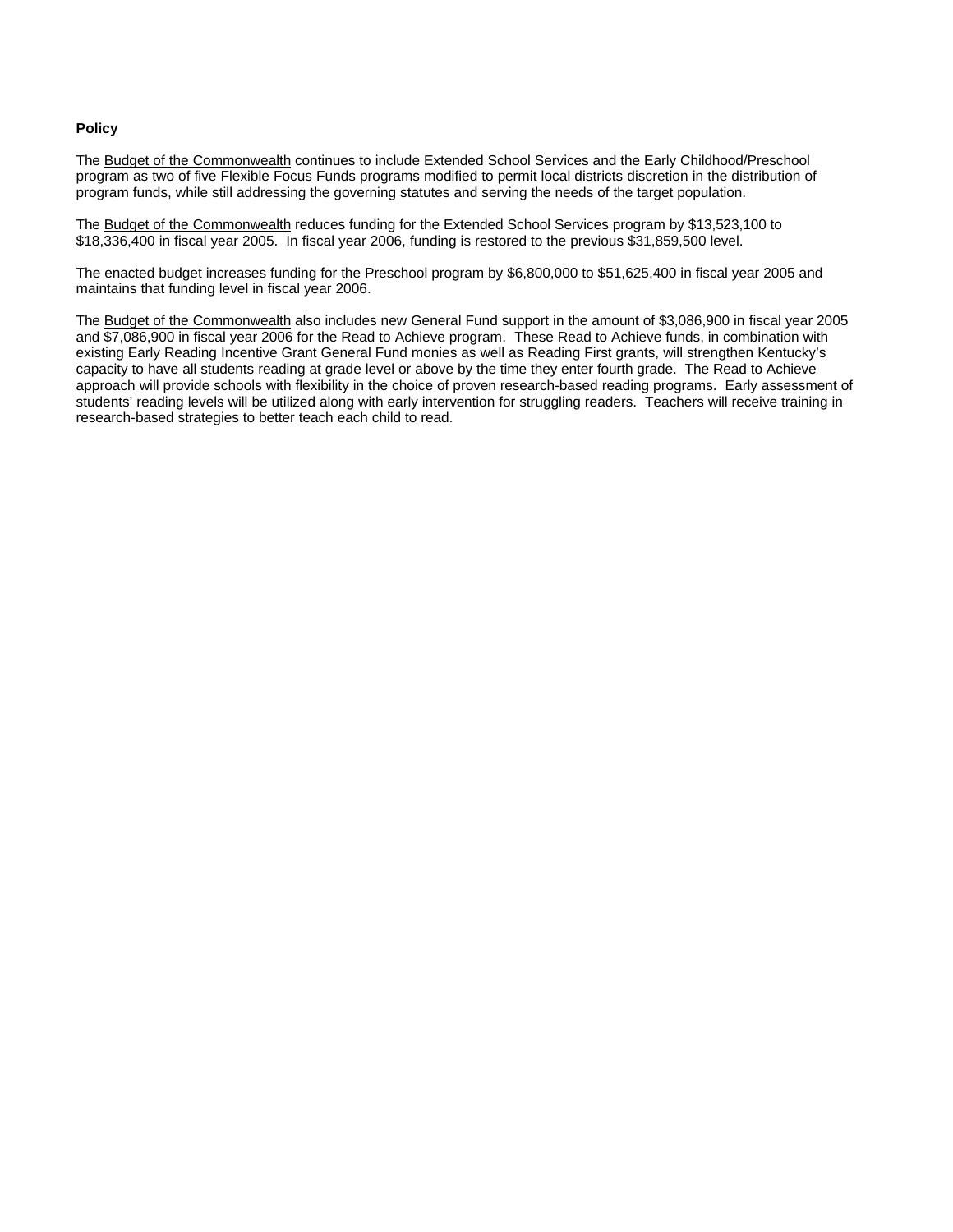## **Learning and Results Services Academic and Professional Development Early Childhood Development Department of Education**

|                                                                    | <b>Requested</b><br>FY 2005 | <b>Requested</b><br>FY 2006 | <b>Enacted</b><br>FY 2005 | <b>Enacted</b><br>FY 2006 |
|--------------------------------------------------------------------|-----------------------------|-----------------------------|---------------------------|---------------------------|
| <b>SOURCE OF FUNDS</b><br><b>General Fund</b>                      |                             |                             |                           |                           |
| Regular Appropriation                                              | 116,300                     | 122,700                     | 223,900                   | 208,800                   |
| <b>Total General Fund</b><br><b>Tobacco Settlement-Phase I</b>     | 116,300                     | 122,700                     | 223,900                   | 208,800                   |
| Tobacco Settlement - I                                             | 2,095,600                   | 2,108,400                   | 1,888,400                 | 1,888,400                 |
| <b>Total Tobacco Settlement-Phase I</b><br><b>Restricted Funds</b> | 2,095,600                   | 2,108,400                   | 1,888,400                 | 1,888,400                 |
| <b>Current Receipts</b>                                            | 150,000                     | 150,000                     | 150,000                   | 150,000                   |
| <b>Total Restricted Funds</b><br><b>Federal Funds</b>              | 150,000                     | 150,000                     | 150,000                   | 150,000                   |
| <b>Current Receipts</b>                                            | 178,200                     | 185,000                     | 178,200                   | 185,000                   |
| <b>Total Federal Funds</b>                                         | 178,200                     | 185,000                     | 178,200                   | 185,000                   |
| <b>TOTAL SOURCE OF FUNDS</b><br><b>EXPENDITURES BY CLASS</b>       | 2,540,100                   | 2,566,100                   | 2,440,500                 | 2,432,200                 |
| Personnel Cost                                                     | 488,100                     | 514,100                     | 469,600                   | 476,300                   |
| <b>Operating Expenses</b>                                          | 238,400                     | 238,400                     | 190,000                   | 175,000                   |
| Grants, Loans or Benefits                                          | 1,813,600                   | 1,813,600                   | 1,780,900                 | 1,780,900                 |
| <b>TOTAL EXPENDITURES</b>                                          | 2,540,100                   | 2,566,100                   | 2,440,500                 | 2,432,200                 |
| <b>EXPENDITURES BY FUND SOURCE</b>                                 |                             |                             |                           |                           |
| <b>General Fund</b>                                                | 116,300                     | 122,700                     | 223,900                   | 208,800                   |
| <b>Tobacco Settlement-Phase I</b>                                  | 2,095,600                   | 2,108,400                   | 1,888,400                 | 1,888,400                 |
| <b>Restricted Funds</b>                                            | 150,000                     | 150,000                     | 150,000                   | 150,000                   |
| <b>Federal Funds</b>                                               | 178,200                     | 185,000                     | 178,200                   | 185,000                   |
| <b>TOTAL EXPENDITURES</b>                                          | 2,540,100                   | 2,566,100                   | 2,440,500                 | 2,432,200                 |

The 2000 Regular Session of the General Assembly established the Office of Early Childhood Development within the Office of the Governor. In July 2003, Executive Order 03-712 reconstituted this entity as the Division of Early Childhood Education within the Department of Education.

The Division of Early Childhood Development coordinates development and continuing activities of Community Early Childhood Councils. The councils work toward implementation of the Kentucky's long-range strategic plan for early childhood development on the local level. The councils build upon existing resources, foster public-private partnerships and otherwise work within their communities toward such goals as the availability of high quality, accessible and affordable early childhood care and education options. The Early Childhood Division provides technical assistance, monitoring and evaluation of outcomes of the local partnerships and link funding to their effectiveness.

Working with other stakeholders, the Division of Early Childhood Development has assisted in implementing a number of programs within agencies across state government aimed at the needs of young children. Some of the results include more than 1,000 early childhood professionals attending college as well as more than 10,000 families participating in the HANDS voluntary home visiting program leading to the delivery of fewer low birth weight babies.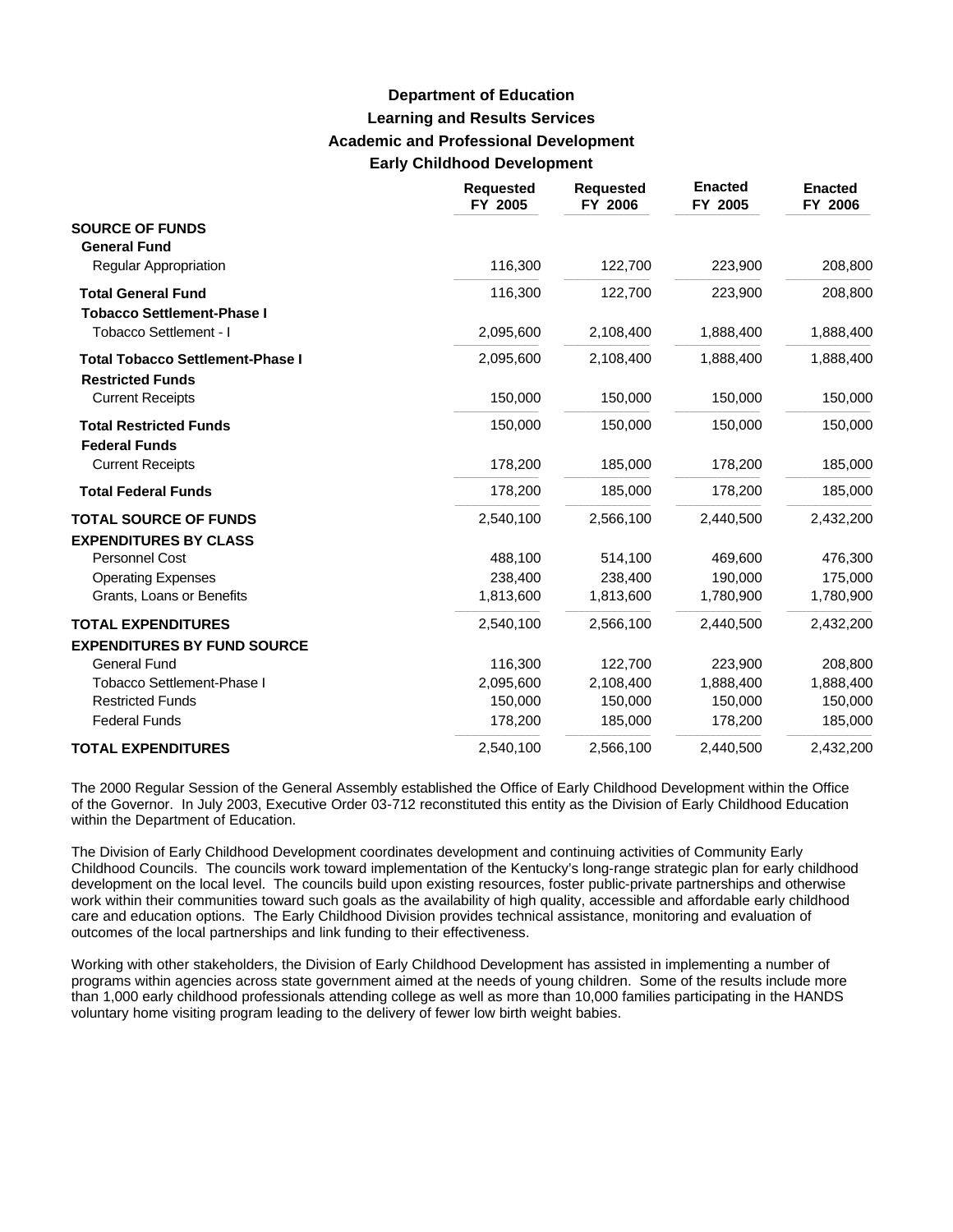## **Learning and Results Services District Support Services Department of Education**

|                                                                 | <b>Requested</b><br>FY 2005 | <b>Requested</b><br>FY 2006 | <b>Enacted</b><br>FY 2005 | <b>Enacted</b><br>FY 2006 |
|-----------------------------------------------------------------|-----------------------------|-----------------------------|---------------------------|---------------------------|
| <b>SOURCE OF FUNDS</b><br><b>General Fund</b>                   |                             |                             |                           |                           |
| Regular Appropriation                                           | 411,355,900                 | 480,030,100                 | 415,571,200               | 525,069,900               |
| <b>Total General Fund</b><br><b>Restricted Funds</b>            | 411,355,900                 | 480,030,100                 | 415,571,200               | 525,069,900               |
| <b>Current Receipts</b>                                         | 110,000                     | 110,000                     | 110,000                   | 110,000                   |
| <b>Total Restricted Funds</b><br><b>Federal Funds</b>           | 110,000                     | 110,000                     | 110,000                   | 110,000                   |
| <b>Current Receipts</b>                                         | 168,449,600                 | 168,522,900                 | 168,449,600               | 168,522,900               |
| <b>Total Federal Funds</b>                                      | 168,449,600                 | 168,522,900                 | 168,449,600               | 168,522,900               |
| <b>TOTAL SOURCE OF FUNDS</b><br><b>EXPENDITURES BY CLASS</b>    | 579,915,500                 | 648,663,000                 | 584,130,800               | 693,702,800               |
| <b>Personnel Cost</b>                                           | 4,039,400                   | 4,297,600                   | 25,416,400                | 25,471,400                |
| <b>Operating Expenses</b>                                       | 697,300                     | 697,300                     | 689,700                   | 652,800                   |
| Grants, Loans or Benefits                                       | 575,178,800                 | 643,668,100                 | 558,024,700               | 667,578,600               |
| <b>TOTAL EXPENDITURES</b><br><b>EXPENDITURES BY FUND SOURCE</b> | 579,915,500                 | 648,663,000                 | 584,130,800               | 693,702,800               |
| <b>General Fund</b>                                             | 411,355,900                 | 480,030,100                 | 415,571,200               | 525,069,900               |
| <b>Restricted Funds</b>                                         | 110,000                     | 110,000                     | 110,000                   | 110,000                   |
| <b>Federal Funds</b>                                            | 168,449,600                 | 168,522,900                 | 168,449,600               | 168,522,900               |
| <b>TOTAL EXPENDITURES</b>                                       | 579,915,500                 | 648,663,000                 | 584,130,800               | 693,702,800               |
| <b>EXPENDITURES BY UNIT</b>                                     |                             |                             |                           |                           |
| Associate Commissioner                                          | 538,900                     | 562,000                     | 380,800                   | 386,500                   |
| School Finance                                                  | 394,401,500                 | 462,977,000                 | 399,966,700               | 508,891,200               |
| <b>Facilities Management</b>                                    | 8,882,500                   | 8,910,900                   | 8,838,400                 | 8,842,800                 |
| <b>Pupil Transportation</b>                                     | 1,432,000                   | 1,458,800                   | 1,325,500                 | 1,325,500                 |
| Safe Schools                                                    | 10,455,400                  | 10,455,400                  | 9,564,200                 | 10,128,300                |
| Schools and Community Nutrition                                 | 164,205,200                 | 164,298,900                 | 164,055,200               | 164,128,500               |
| <b>TOTAL EXPENDITURES</b>                                       | 579,915,500                 | 648,663,000                 | 584,130,800               | 693,702,800               |

The Office of District Support Services provides administrative and technical assistance on behalf of local school districts throughout the state and consists of the following divisions and functions: Finance; Facilities Management; Pupil Transportation; Safe Schools; and School and Community Nutrition.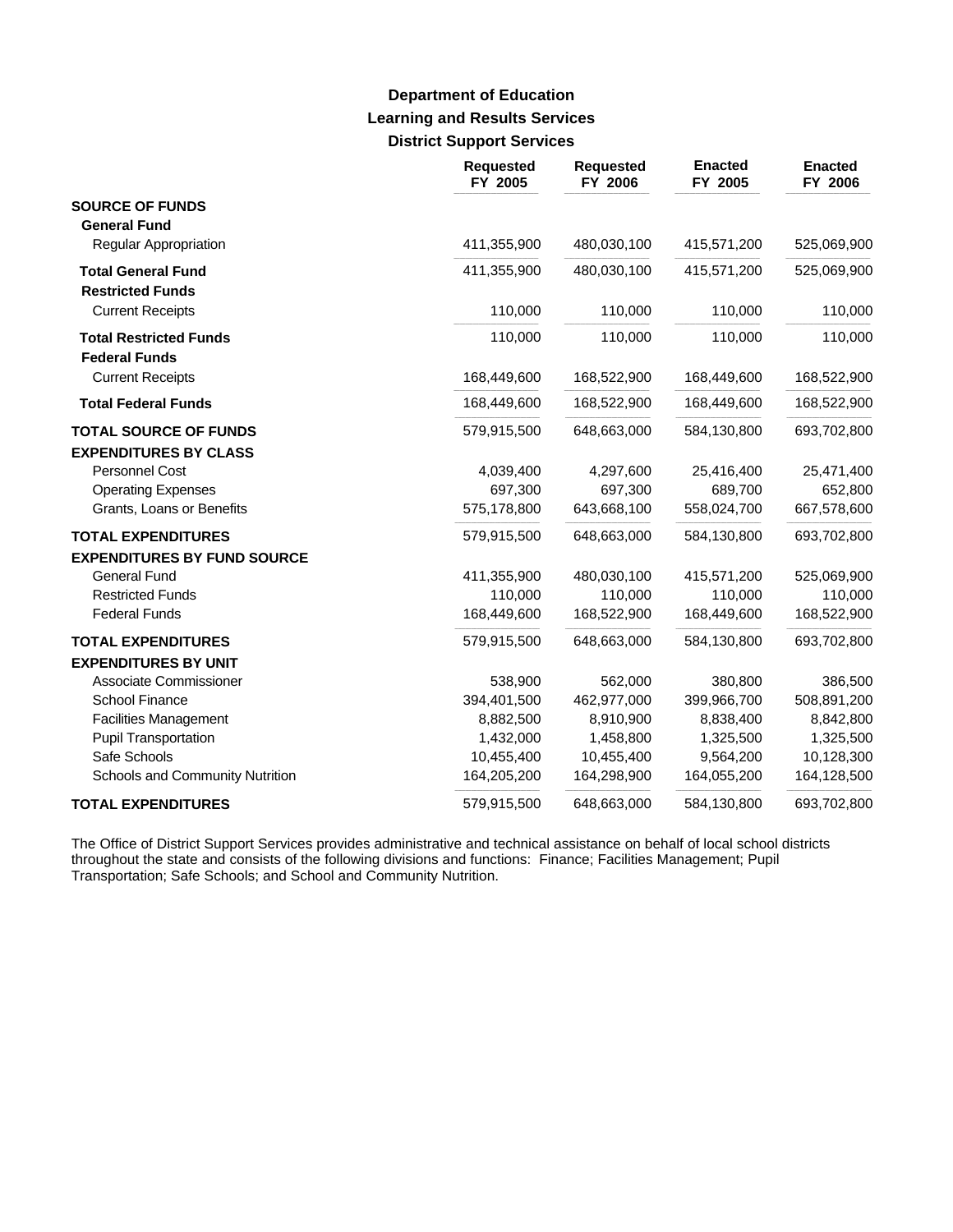# **Learning and Results Services District Support Services Associate Commissioner Department of Education**

|                                               | <b>Requested</b><br>FY 2005 | <b>Requested</b><br>FY 2006 | <b>Enacted</b><br>FY 2005 | <b>Enacted</b><br>FY 2006 |
|-----------------------------------------------|-----------------------------|-----------------------------|---------------------------|---------------------------|
| <b>SOURCE OF FUNDS</b><br><b>General Fund</b> |                             |                             |                           |                           |
| <b>Regular Appropriation</b>                  | 538,900                     | 562,000                     | 380,800                   | 386,500                   |
| <b>Total General Fund</b>                     | 538,900                     | 562,000                     | 380,800                   | 386,500                   |
| <b>TOTAL SOURCE OF FUNDS</b>                  | 538,900                     | 562,000                     | 380,800                   | 386,500                   |
| <b>EXPENDITURES BY CLASS</b>                  |                             |                             |                           |                           |
| Personnel Cost                                | 395,800                     | 418,900                     | 355,800                   | 361,500                   |
| <b>Operating Expenses</b>                     | 25,000                      | 25,000                      | 25,000                    | 25,000                    |
| Grants, Loans or Benefits                     | 118,100                     | 118,100                     |                           |                           |
| <b>TOTAL EXPENDITURES</b>                     | 538,900                     | 562,000                     | 380,800                   | 386,500                   |
| <b>EXPENDITURES BY FUND SOURCE</b>            |                             |                             |                           |                           |
| <b>General Fund</b>                           | 538,900                     | 562,000                     | 380,800                   | 386,500                   |
| <b>TOTAL EXPENDITURES</b>                     | 538,900                     | 562,000                     | 380,800                   | 386,500                   |
| <b>EXPENDITURES BY UNIT</b>                   |                             |                             |                           |                           |
| Associate Commissioner                        | 420,800                     | 443,900                     | 380,800                   | 386,500                   |
| Direct Instruction Literacy Project           | 118,100                     | 118,100                     |                           |                           |
| <b>TOTAL EXPENDITURES</b>                     | 538,900                     | 562,000                     | 380,800                   | 386,500                   |

The Associate Commissioner for District Support Services reports to the Commissioner of Education through the Deputy Commissioner for Learning Results Services. The Associate Commissioner is responsible for directing the work of the following divisions and functions: Finance; Facilities Management; Pupil Transportation; Safe Schools; and School and Community Nutrition.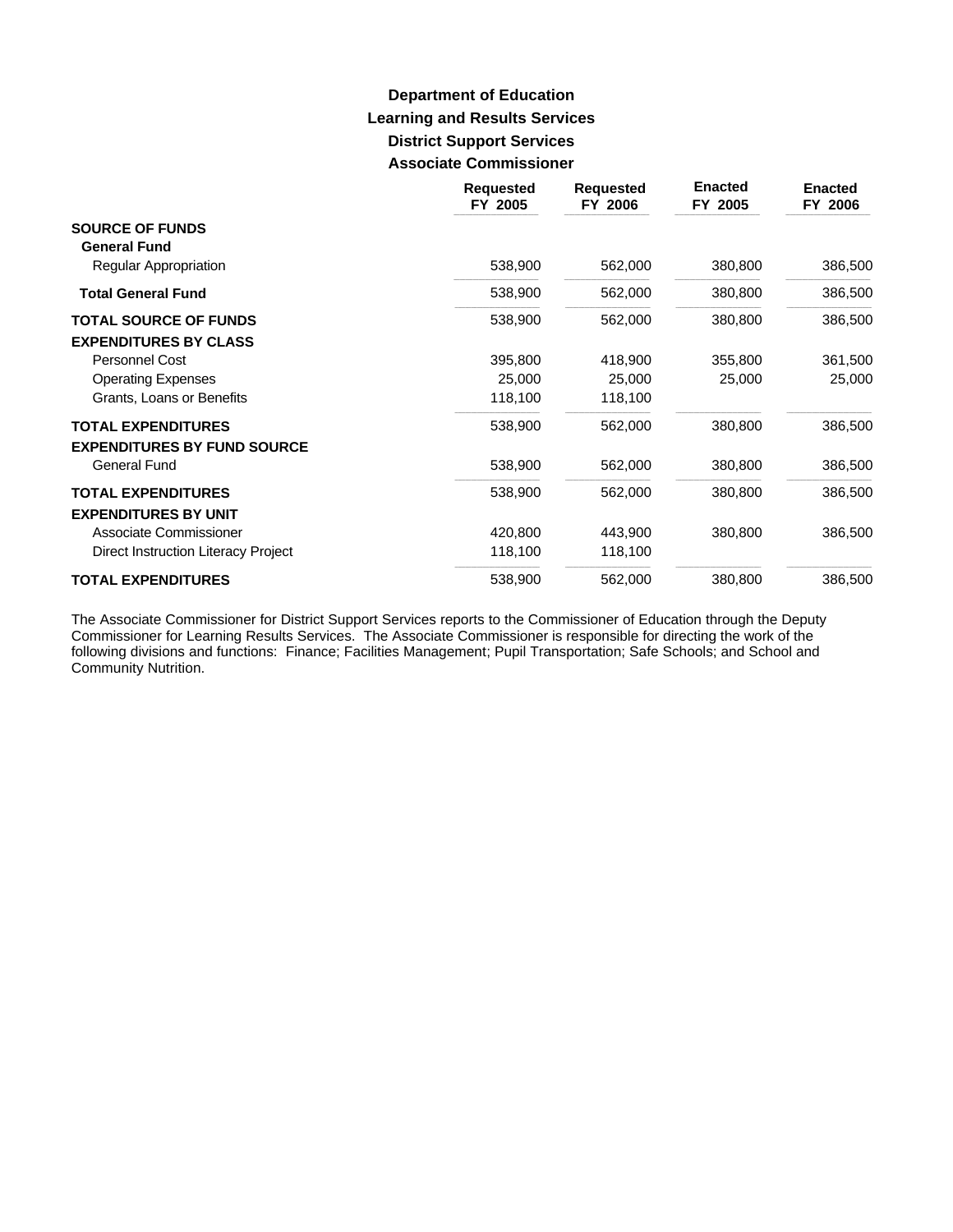## **Learning and Results Services District Support Services School Finance Department of Education**

|                                    | <b>Requested</b><br>FY 2005 | <b>Requested</b><br>FY 2006 | <b>Enacted</b><br>FY 2005 | <b>Enacted</b><br>FY 2006 |
|------------------------------------|-----------------------------|-----------------------------|---------------------------|---------------------------|
| <b>SOURCE OF FUNDS</b>             |                             |                             |                           |                           |
| <b>General Fund</b>                |                             |                             |                           |                           |
| Regular Appropriation              | 394,401,500                 | 462,977,000                 | 399,966,700               | 508,891,200               |
| <b>Total General Fund</b>          | 394,401,500                 | 462,977,000                 | 399,966,700               | 508,891,200               |
| <b>TOTAL SOURCE OF FUNDS</b>       | 394.401.500                 | 462.977.000                 | 399,966,700               | 508,891,200               |
| <b>EXPENDITURES BY CLASS</b>       |                             |                             |                           |                           |
| <b>Personnel Cost</b>              | 1,309,500                   | 1,395,700                   | 22,881,400                | 22,911,100                |
| <b>Operating Expenses</b>          | 84.900                      | 84.900                      | 84.900                    | 63,200                    |
| Grants, Loans or Benefits          | 393,007,100                 | 461,496,400                 | 377,000,400               | 485,916,900               |
| <b>TOTAL EXPENDITURES</b>          | 394,401,500                 | 462,977,000                 | 399,966,700               | 508,891,200               |
| <b>EXPENDITURES BY FUND SOURCE</b> |                             |                             |                           |                           |
| <b>General Fund</b>                | 394,401,500                 | 462,977,000                 | 399,966,700               | 508,891,200               |
| <b>TOTAL EXPENDITURES</b>          | 394,401,500                 | 462,977,000                 | 399,966,700               | 508,891,200               |
| <b>EXPENDITURES BY UNIT</b>        |                             |                             |                           |                           |
| School Finance                     | 1,394,400                   | 1,480,600                   | 1,266,200                 | 1,274,200                 |
| Education of State Agency Children | 11,340,000                  | 11,340,000                  | 9,415,800                 | 10,462,100                |
| <b>District Audits</b>             | 1,404,300                   | 1,446,400                   |                           |                           |
| <b>Textbooks</b>                   | 21,700,100                  | 21,700,100                  | 21,700,100                | 21,700,100                |
| Local District Life Insurance      | 3,914,000                   | 3,914,000                   | 3,914,000                 | 3,914,000                 |
| Local District Health Insurance    | 354,648,700                 | 423,095,900                 | 363,670,600               | 471,540,800               |
| <b>TOTAL EXPENDITURES</b>          | 394,401,500                 | 462,977,000                 | 399,966,700               | 508,891,200               |

The Division of Finance's objectives include: the provision of technical assistance to 176 local school districts on matters of budgeting, accounting, reporting and composing salary schedules; distribution of state SEEK funds to local districts; providing guidance in planning the financing of local school building construction and providing other financial management and accounting assistance.

The Division of Finance has responsibility for providing qualified and participating local school district employees with health and life insurance coverage.

### **Policy**

The Budget of the Commonwealth reduces General Fund support for the Education of State Agency Children program by \$1,046,300 to \$9,415,800 in fiscal year 2005. Funding is restored in fiscal year 2006 to its previous level of \$10,462,100. This program provides funds to defray the costs of educating students placed through the courts or appropriate state agencies in treatment programs outside the school district where their parents or guardians reside.

The enacted budget includes no funding for the state's participation in the cost of annual audits of local school districts.

The Budget of the Commonwealth includes \$21,700,100 in General Funds each year of the 2004-2006 biennium to resume the Textbook program. This program is one of five "Flexible Focus Funding" programs that provide local school districts flexibility in the distribution of program funds while still addressing the governing statutes and serving the needs of the target population.

The enacted budget includes General Funds in the amount of \$3,914,000 in both fiscal year 2005 and fiscal year 2006 to provide life insurance coverage for local school district employees.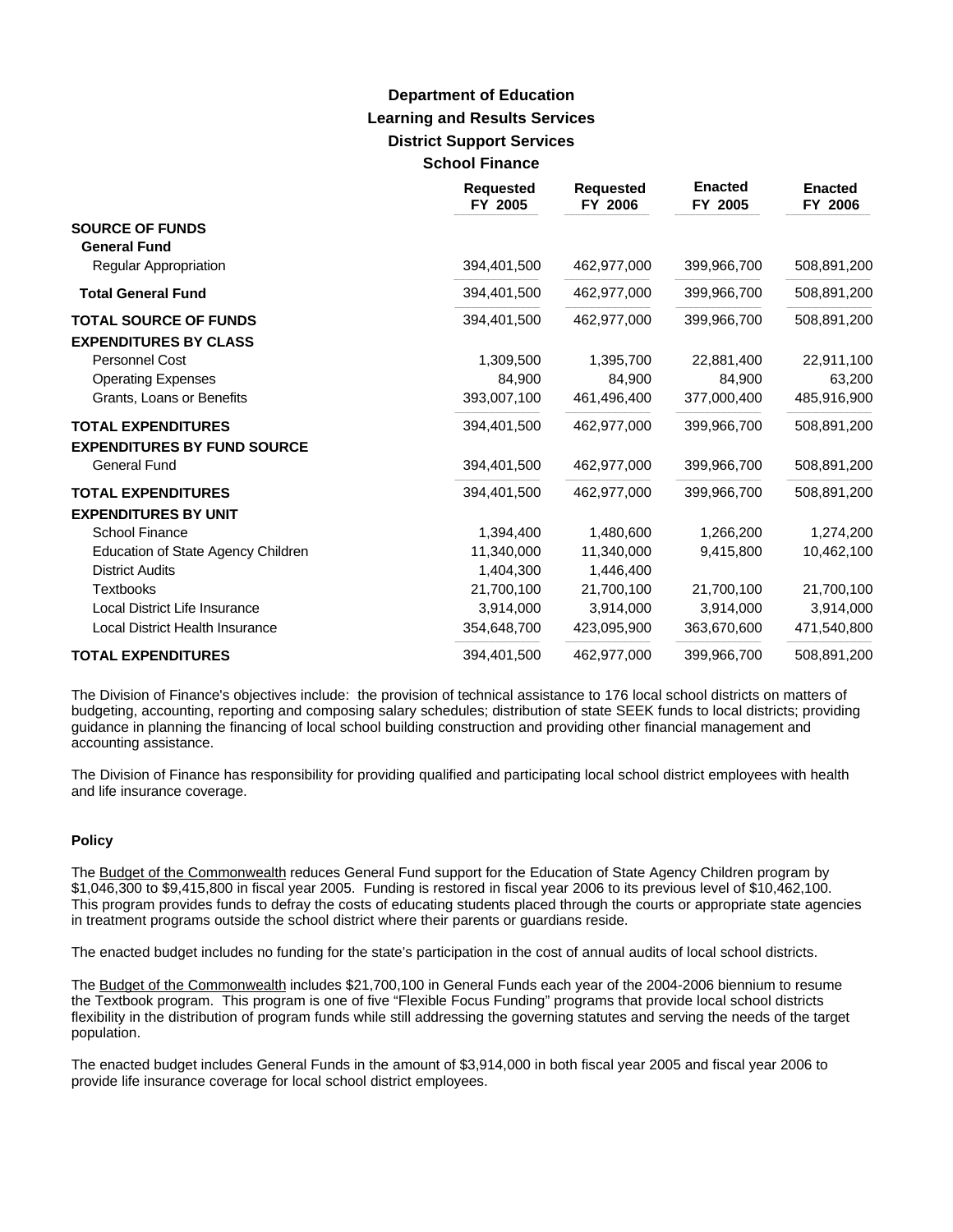The Budget of the Commonwealth includes General Fund support in the amounts of \$363,670,600 in fiscal year 2005 and \$471,540,800 in fiscal year 2006 to assist in providing health insurance coverage to local school district employees. These amounts include the additional monies approved by the October 2004 Extraordinary Session of the General Assembly to continue the health insurance program for local school district employees as well as state workers with the same level of coverage as has historically been provided.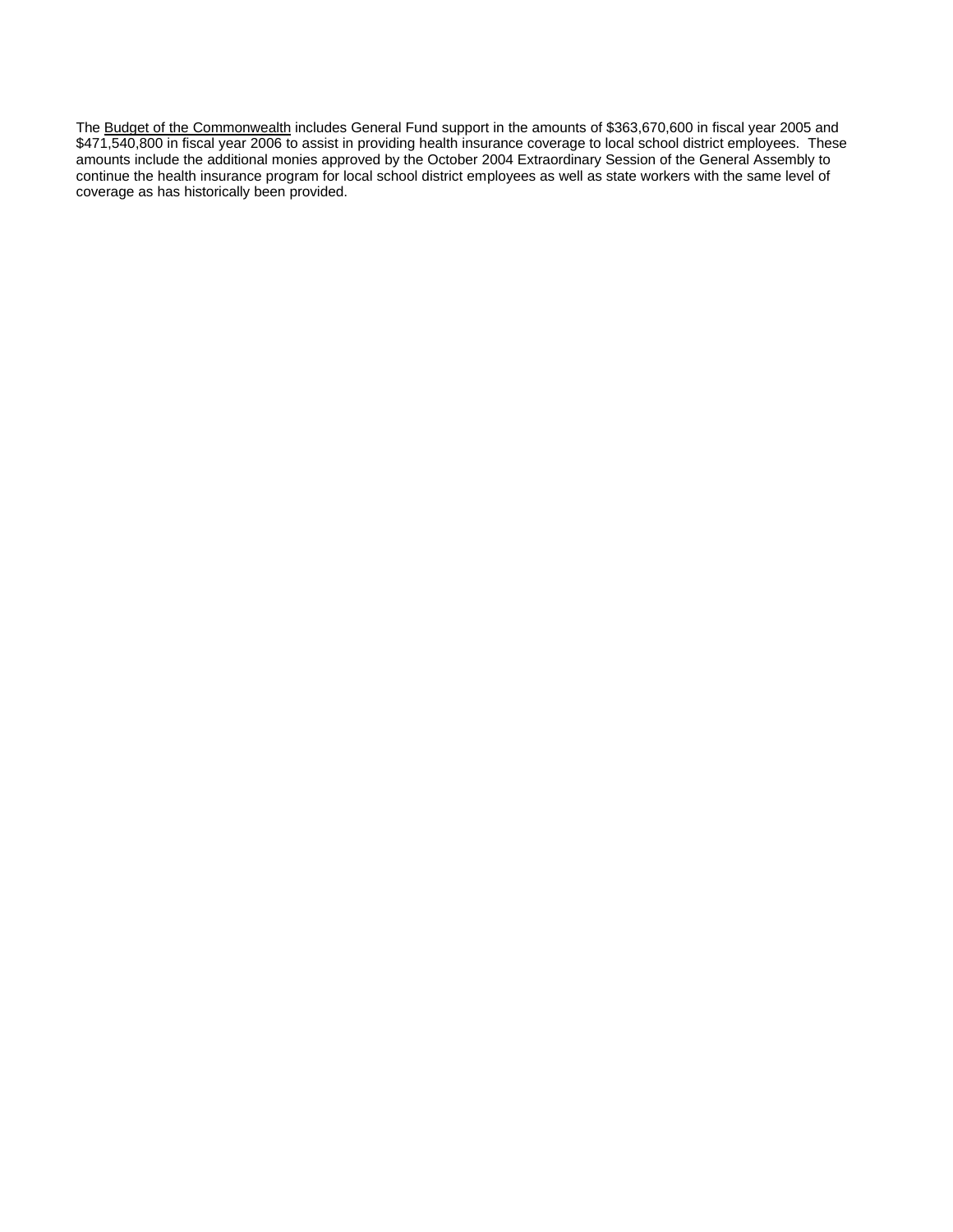# **Learning and Results Services District Support Services Facilities Management Department of Education**

|                                                   | <b>Requested</b><br>FY 2005 | <b>Requested</b><br>FY 2006 | <b>Enacted</b><br>FY 2005 | <b>Enacted</b><br>FY 2006 |
|---------------------------------------------------|-----------------------------|-----------------------------|---------------------------|---------------------------|
| <b>SOURCE OF FUNDS</b><br><b>General Fund</b>     |                             |                             |                           |                           |
| Regular Appropriation                             | 482,500                     | 510,900                     | 438,400                   | 442,800                   |
| <b>Total General Fund</b><br><b>Federal Funds</b> | 482,500                     | 510,900                     | 438,400                   | 442,800                   |
| <b>Current Receipts</b>                           | 8,400,000                   | 8,400,000                   | 8,400,000                 | 8,400,000                 |
| <b>Total Federal Funds</b>                        | 8,400,000                   | 8,400,000                   | 8,400,000                 | 8,400,000                 |
| <b>TOTAL SOURCE OF FUNDS</b>                      | 8,882,500                   | 8,910,900                   | 8,838,400                 | 8,842,800                 |
| <b>EXPENDITURES BY CLASS</b>                      |                             |                             |                           |                           |
| Personnel Cost                                    | 457,500                     | 485,900                     | 413,400                   | 424,500                   |
| <b>Operating Expenses</b>                         | 25,000                      | 25,000                      | 25,000                    | 18,300                    |
| Grants, Loans or Benefits                         | 8,400,000                   | 8,400,000                   | 8,400,000                 | 8,400,000                 |
| <b>TOTAL EXPENDITURES</b>                         | 8,882,500                   | 8,910,900                   | 8,838,400                 | 8,842,800                 |
| <b>EXPENDITURES BY FUND SOURCE</b>                |                             |                             |                           |                           |
| <b>General Fund</b>                               | 482,500                     | 510,900                     | 438,400                   | 442,800                   |
| <b>Federal Funds</b>                              | 8,400,000                   | 8,400,000                   | 8,400,000                 | 8,400,000                 |
| <b>TOTAL EXPENDITURES</b>                         | 8,882,500                   | 8,910,900                   | 8,838,400                 | 8,842,800                 |

The Division of Facilities Management reviews, oversees, and approves all new buildings and additions and alterations to existing public school buildings. This division also provides guidance in preparing each local district's facility plan and assists in updating and amending district plans. The Division of Facilities Management compiles information as to local school district construction needs each biennium for use by the School Facilities Construction Commission.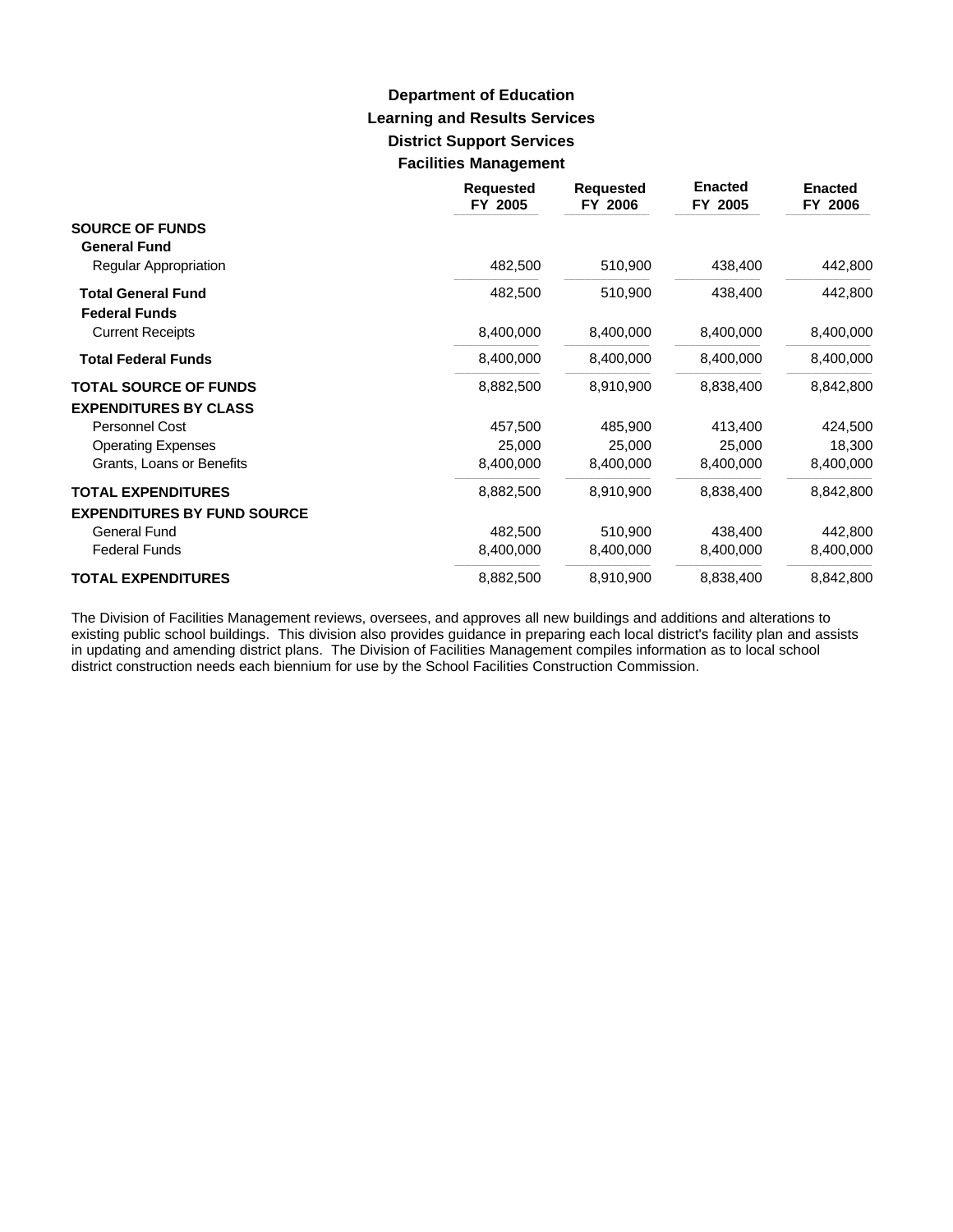# **Learning and Results Services District Support Services Pupil Transportation Department of Education**

|                                                          | <b>Requested</b><br>FY 2005 | <b>Requested</b><br>FY 2006 | <b>Enacted</b><br>FY 2005 | <b>Enacted</b><br>FY 2006 |
|----------------------------------------------------------|-----------------------------|-----------------------------|---------------------------|---------------------------|
| <b>SOURCE OF FUNDS</b><br><b>General Fund</b>            |                             |                             |                           |                           |
| <b>Regular Appropriation</b>                             | 1,322,000                   | 1,348,800                   | 1,215,500                 | 1,215,500                 |
| <b>Total General Fund</b><br><b>Restricted Funds</b>     | 1,322,000                   | 1,348,800                   | 1,215,500                 | 1,215,500                 |
| <b>Current Receipts</b>                                  | 110,000                     | 110,000                     | 110,000                   | 110,000                   |
| <b>Total Restricted Funds</b>                            | 110,000                     | 110,000                     | 110,000                   | 110,000                   |
| <b>TOTAL SOURCE OF FUNDS</b>                             | 1,432,000                   | 1,458,800                   | 1,325,500                 | 1,325,500                 |
| <b>EXPENDITURES BY CLASS</b>                             |                             |                             |                           |                           |
| <b>Personnel Cost</b>                                    | 419.600                     | 446,400                     | 374,200                   | 382,700                   |
| <b>Operating Expenses</b>                                | 142,400                     | 142,400                     | 134,800                   | 126,300                   |
| Grants, Loans or Benefits                                | 870,000                     | 870,000                     | 816,500                   | 816,500                   |
| <b>TOTAL EXPENDITURES</b>                                | 1,432,000                   | 1,458,800                   | 1,325,500                 | 1,325,500                 |
| <b>EXPENDITURES BY FUND SOURCE</b>                       |                             |                             |                           |                           |
| <b>General Fund</b>                                      | 1,322,000                   | 1,348,800                   | 1,215,500                 | 1,215,500                 |
| <b>Restricted Funds</b>                                  | 110,000                     | 110,000                     | 110,000                   | 110,000                   |
| <b>TOTAL EXPENDITURES</b><br><b>EXPENDITURES BY UNIT</b> | 1,432,000                   | 1,458,800                   | 1,325,500                 | 1,325,500                 |
| <b>Pupil Transportation</b>                              | 762,000                     | 788,800                     | 709,000                   | 709,000                   |
| Blind and Deaf Student Transportation                    | 670,000                     | 670,000                     | 616,500                   | 616,500                   |
| <b>TOTAL EXPENDITURES</b>                                | 1,432,000                   | 1,458,800                   | 1,325,500                 | 1,325,500                 |

The Division of Pupil Transportation provides technical assistance as well as regulatory and coordinating services to local school districts to facilitate the safe and efficient transporting of pupils to and from school. The Division sets forth the procedures for centralized purchasing of school buses through established price contract agreements. The Division trains instructors, bus inspectors, and drivers. Funding for trips home by students residing at the Kentucky School for the Blind and the Kentucky School for the Deaf is budgeted within this Division.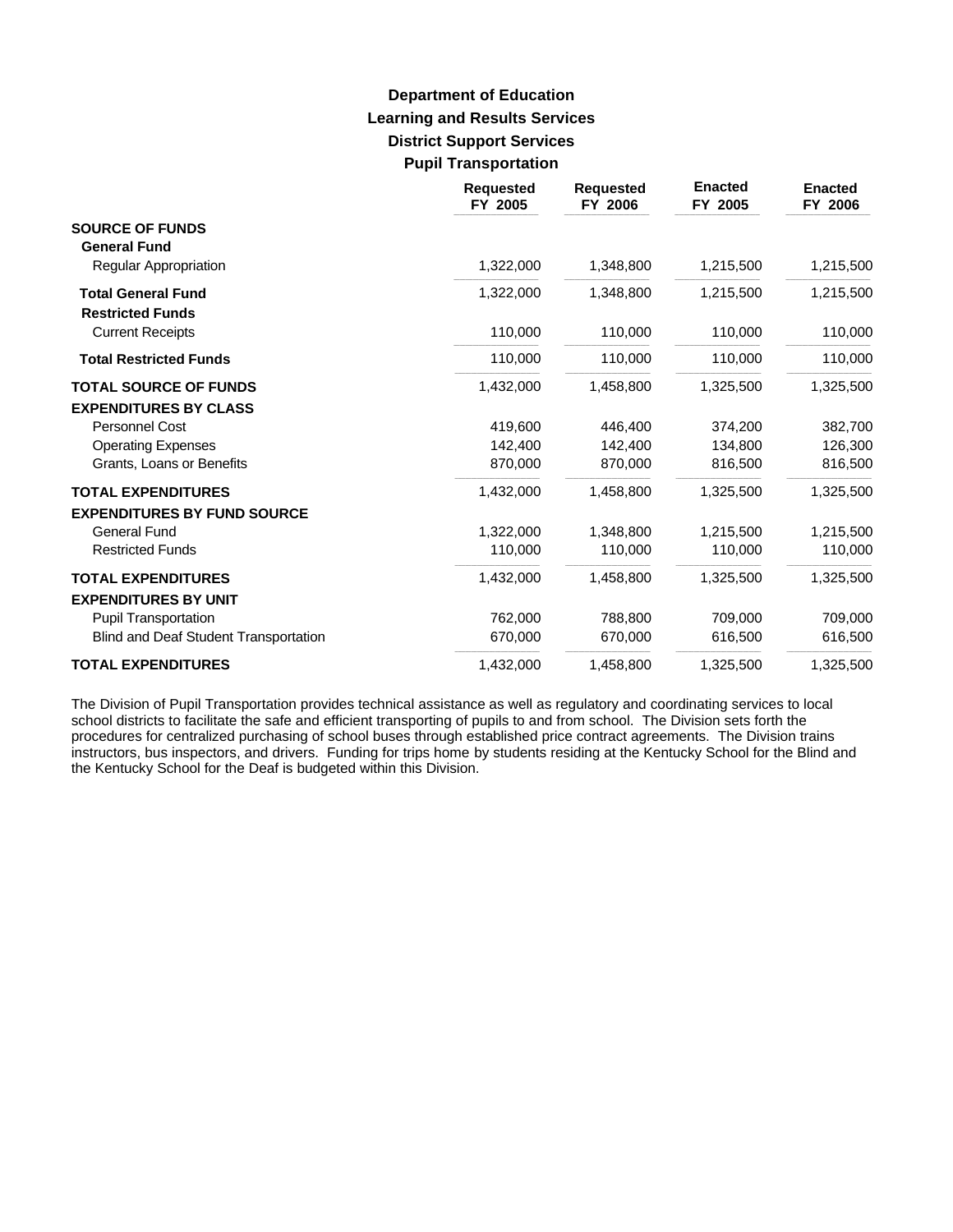### **Learning and Results Services District Support Services Safe Schools Department of Education**

|                                    | <b>Requested</b><br>FY 2005 | <b>Requested</b><br>FY 2006 | <b>Enacted</b><br>FY 2005 | <b>Enacted</b><br>FY 2006 |
|------------------------------------|-----------------------------|-----------------------------|---------------------------|---------------------------|
| <b>SOURCE OF FUNDS</b>             |                             |                             |                           |                           |
| <b>General Fund</b>                |                             |                             |                           |                           |
| Regular Appropriation              | 10,455,400                  | 10,455,400                  | 9,564,200                 | 10,128,300                |
| <b>Total General Fund</b>          | 10,455,400                  | 10,455,400                  | 9,564,200                 | 10,128,300                |
| <b>TOTAL SOURCE OF FUNDS</b>       | 10,455,400                  | 10,455,400                  | 9,564,200                 | 10,128,300                |
| <b>EXPENDITURES BY CLASS</b>       |                             |                             |                           |                           |
| <b>Operating Expenses</b>          | 20,000                      | 20,000                      | 20,000                    | 20,000                    |
| Grants, Loans or Benefits          | 10,435,400                  | 10,435,400                  | 9,544,200                 | 10,108,300                |
| <b>TOTAL EXPENDITURES</b>          | 10,455,400                  | 10,455,400                  | 9,564,200                 | 10,128,300                |
| <b>EXPENDITURES BY FUND SOURCE</b> |                             |                             |                           |                           |
| General Fund                       | 10,455,400                  | 10,455,400                  | 9,564,200                 | 10,128,300                |
| <b>TOTAL EXPENDITURES</b>          | 10,455,400                  | 10,455,400                  | 9,564,200                 | 10,128,300                |

In 1998, the General Assembly, in enacting KRS 158.440-158.446, recognized that state and local resources are needed to expand capacities for research, effective programming, and program evaluation directed toward safety and discipline in Kentucky's schools. The Safe Schools program provides funding to local school districts to support substance abuse and violence reduction programming. Like initiatives at the federal level, this program seeks to prevent violence in and around schools, and supports programs that prevent the illegal use of alcohol, tobacco and drugs through a school and communitybased effort.

The Center for School Safety, in collaboration with the Department of Education, distributes funds to local school districts, with an emphasis on community-based programs, intensive academic intervention programs, programs utilizing school resource officers, and training programs for certified and classified staff, students, parents, and community members.

### **Policy**

The Budget of the Commonwealth includes General Funds in the amount of \$9,564,200 for the Safe Schools program; this represents a \$564,100 reduction from the revised FY 2004 appropriation. The enacted budget restores funding for Safe Schools to \$10,128,300 in FY 2006. The Safe Schools program is one of five "Flexible Focus Funds" programs that permit local school districts discretion in the distribution of program funds, while still addressing the governing statutes and serving the needs of the target population.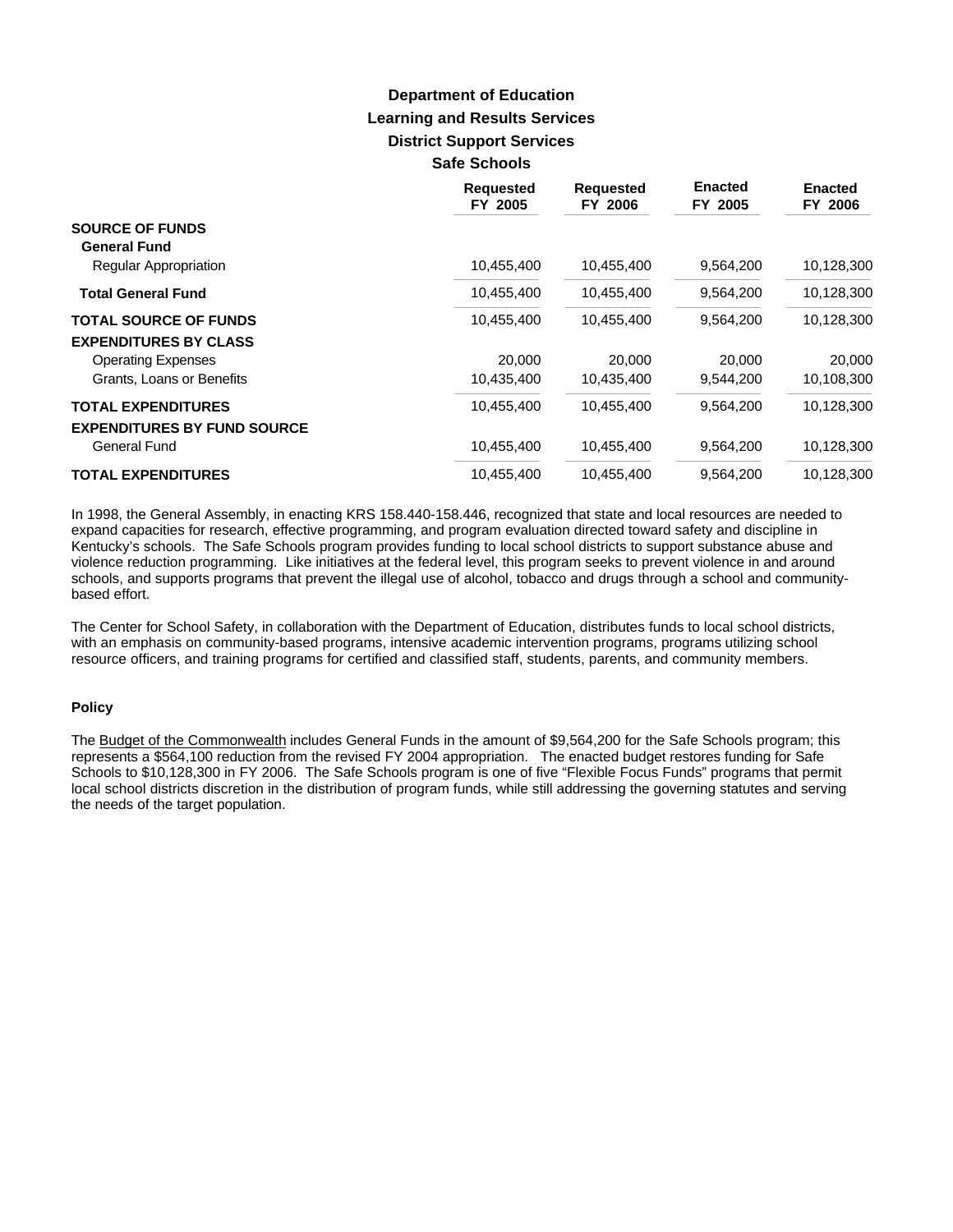# **Learning and Results Services District Support Services Schools and Community Nutrition Department of Education**

|                                                   | <b>Requested</b><br>FY 2005 | <b>Requested</b><br>FY 2006 | <b>Enacted</b><br>FY 2005 | <b>Enacted</b><br>FY 2006 |
|---------------------------------------------------|-----------------------------|-----------------------------|---------------------------|---------------------------|
| <b>SOURCE OF FUNDS</b><br><b>General Fund</b>     |                             |                             |                           |                           |
| Regular Appropriation                             | 4,155,600                   | 4,176,000                   | 4,005,600                 | 4,005,600                 |
| <b>Total General Fund</b><br><b>Federal Funds</b> | 4,155,600                   | 4,176,000                   | 4,005,600                 | 4,005,600                 |
| <b>Current Receipts</b>                           | 160,049,600                 | 160,122,900                 | 160,049,600               | 160,122,900               |
| <b>Total Federal Funds</b>                        | 160,049,600                 | 160,122,900                 | 160,049,600               | 160,122,900               |
| <b>TOTAL SOURCE OF FUNDS</b>                      | 164,205,200                 | 164,298,900                 | 164,055,200               | 164,128,500               |
| <b>EXPENDITURES BY CLASS</b>                      |                             |                             |                           |                           |
| Personnel Cost                                    | 1,457,000                   | 1,550,700                   | 1,391,600                 | 1,391,600                 |
| <b>Operating Expenses</b>                         | 400,000                     | 400,000                     | 400,000                   | 400,000                   |
| Grants, Loans or Benefits                         | 162,348,200                 | 162,348,200                 | 162,263,600               | 162,336,900               |
| <b>TOTAL EXPENDITURES</b>                         | 164,205,200                 | 164,298,900                 | 164,055,200               | 164,128,500               |
| <b>EXPENDITURES BY FUND SOURCE</b>                |                             |                             |                           |                           |
| <b>General Fund</b>                               | 4,155,600                   | 4,176,000                   | 4,005,600                 | 4,005,600                 |
| <b>Federal Funds</b>                              | 160,049,600                 | 160,122,900                 | 160,049,600               | 160,122,900               |
| <b>TOTAL EXPENDITURES</b>                         | 164,205,200                 | 164,298,900                 | 164,055,200               | 164,128,500               |

Child Nutrition Act programs in local school districts and other eligible agencies: National School Lunch Program; School Breakfast Program; Special Milk Program; Child Care Food Program; Summer Food Service Program; and the Nutrition Education and Training Program. Approximately 1,600 Kentucky schools (public and non-public) participate in one or more of these programs.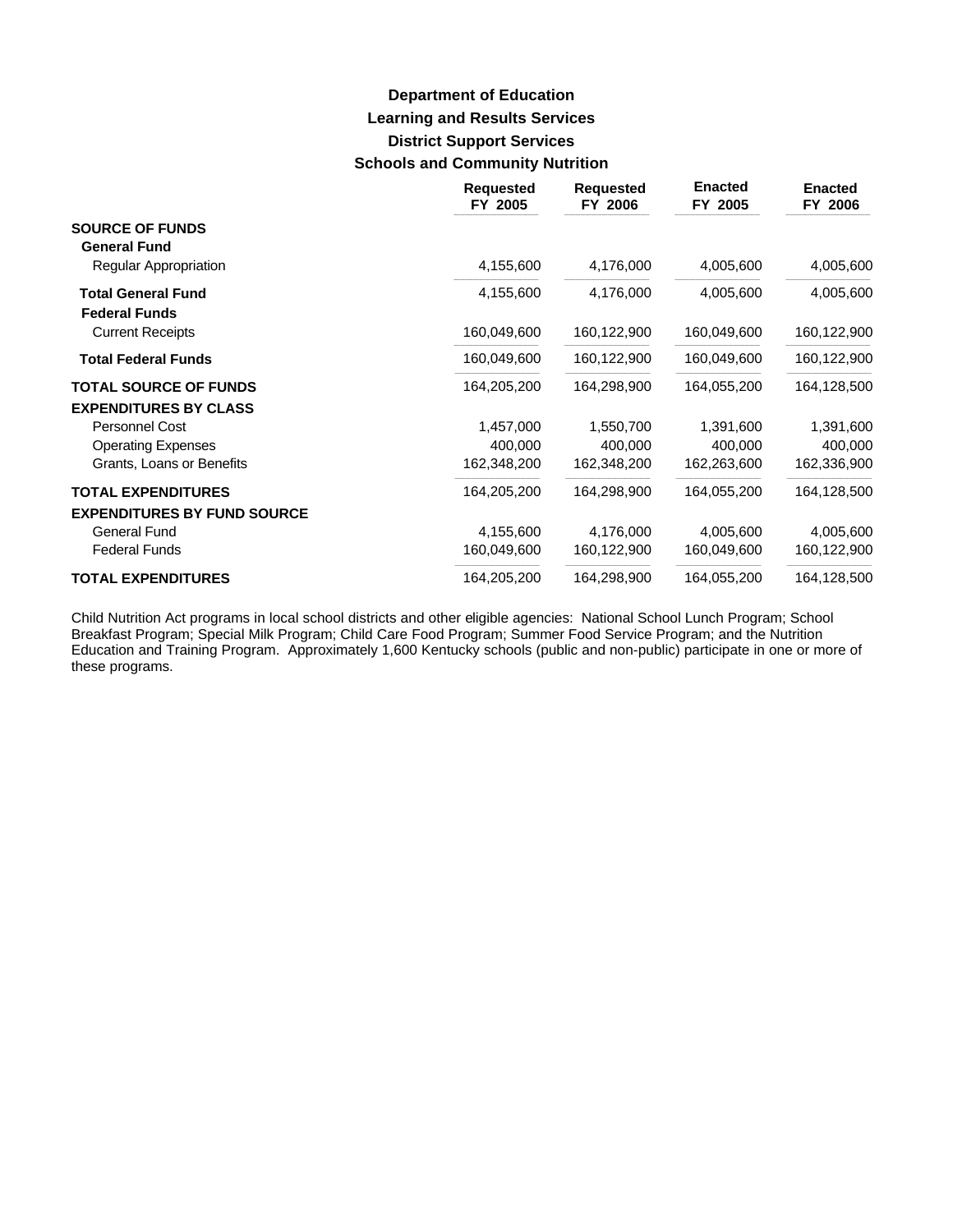### **Learning and Results Services Education Technology Department of Education**

|                                                              | <b>Requested</b><br>FY 2005 | <b>Requested</b><br>FY 2006 | <b>Enacted</b><br>FY 2005 | <b>Enacted</b><br>FY 2006 |
|--------------------------------------------------------------|-----------------------------|-----------------------------|---------------------------|---------------------------|
| <b>SOURCE OF FUNDS</b><br><b>General Fund</b>                |                             |                             |                           |                           |
| <b>Regular Appropriation</b>                                 | 22,567,800                  | 22,714,200                  | 22,337,200                | 21,845,800                |
| <b>Total General Fund</b><br><b>Restricted Funds</b>         | 22,567,800                  | 22,714,200                  | 22,337,200                | 21,845,800                |
| <b>Current Receipts</b>                                      | 75,000                      | 75,000                      | 75,000                    | 75,000                    |
| <b>Total Restricted Funds</b><br><b>Federal Funds</b>        | 75,000                      | 75,000                      | 75,000                    | 75,000                    |
| <b>Current Receipts</b>                                      | 8,500,000                   | 8,500,000                   | 8,500,000                 | 8,500,000                 |
| <b>Total Federal Funds</b>                                   | 8,500,000                   | 8,500,000                   | 8,500,000                 | 8,500,000                 |
| <b>TOTAL SOURCE OF FUNDS</b><br><b>EXPENDITURES BY CLASS</b> | 31,142,800                  | 31,289,200                  | 30,912,200                | 30,420,800                |
| Personnel Cost                                               | 2,156,400                   | 2,302,800                   | 1,927,400                 | 1,969,700                 |
| <b>Operating Expenses</b>                                    | 486,400                     | 486,400                     | 484,800                   | 451,100                   |
| Grants, Loans or Benefits                                    | 28,500,000                  | 28,500,000                  | 28,500,000                | 28,000,000                |
| <b>TOTAL EXPENDITURES</b>                                    | 31,142,800                  | 31,289,200                  | 30,912,200                | 30,420,800                |
| <b>EXPENDITURES BY FUND SOURCE</b>                           |                             |                             |                           |                           |
| <b>General Fund</b>                                          | 22,567,800                  | 22,714,200                  | 22,337,200                | 21,845,800                |
| <b>Restricted Funds</b><br><b>Federal Funds</b>              | 75,000<br>8,500,000         | 75,000<br>8,500,000         | 75,000<br>8,500,000       | 75,000<br>8,500,000       |
| <b>TOTAL EXPENDITURES</b>                                    | 31,142,800                  | 31,289,200                  | 30,912,200                | 30,420,800                |
| <b>EXPENDITURES BY UNIT</b>                                  |                             |                             |                           |                           |
| Associate Commissioner                                       | 8,813,500                   | 8,834,500                   | 8,777,900                 | 8,781,700                 |
| School Information Technology                                | 954,200                     | 1,002,800                   | 879,500                   | 883,200                   |
| <b>School Network Services</b>                               | 1,003,200                   | 1,060,700                   | 913,400                   | 913,400                   |
| School Instructional Technology                              | 371,900                     | 391,200                     | 341,400                   | 342,500                   |
| Kentucky Education Technology System<br>(KETS)               | 20,000,000                  | 20,000,000                  | 20,000,000                | 19,500,000                |
| <b>TOTAL EXPENDITURES</b>                                    | 31,142,800                  | 31,289,200                  | 30,912,200                | 30,420,800                |

The Office of Education Technology is responsible for policy and budget development as well as administration and quality assurance for the Kentucky Education Technology System (KETS). This Office also maintains the Department of Education's Information Resources Plan, oversees internal Department of Education computer services, assists educators in integrating instruction and administration using KETS technology, and assists local districts and schools with their technology plans.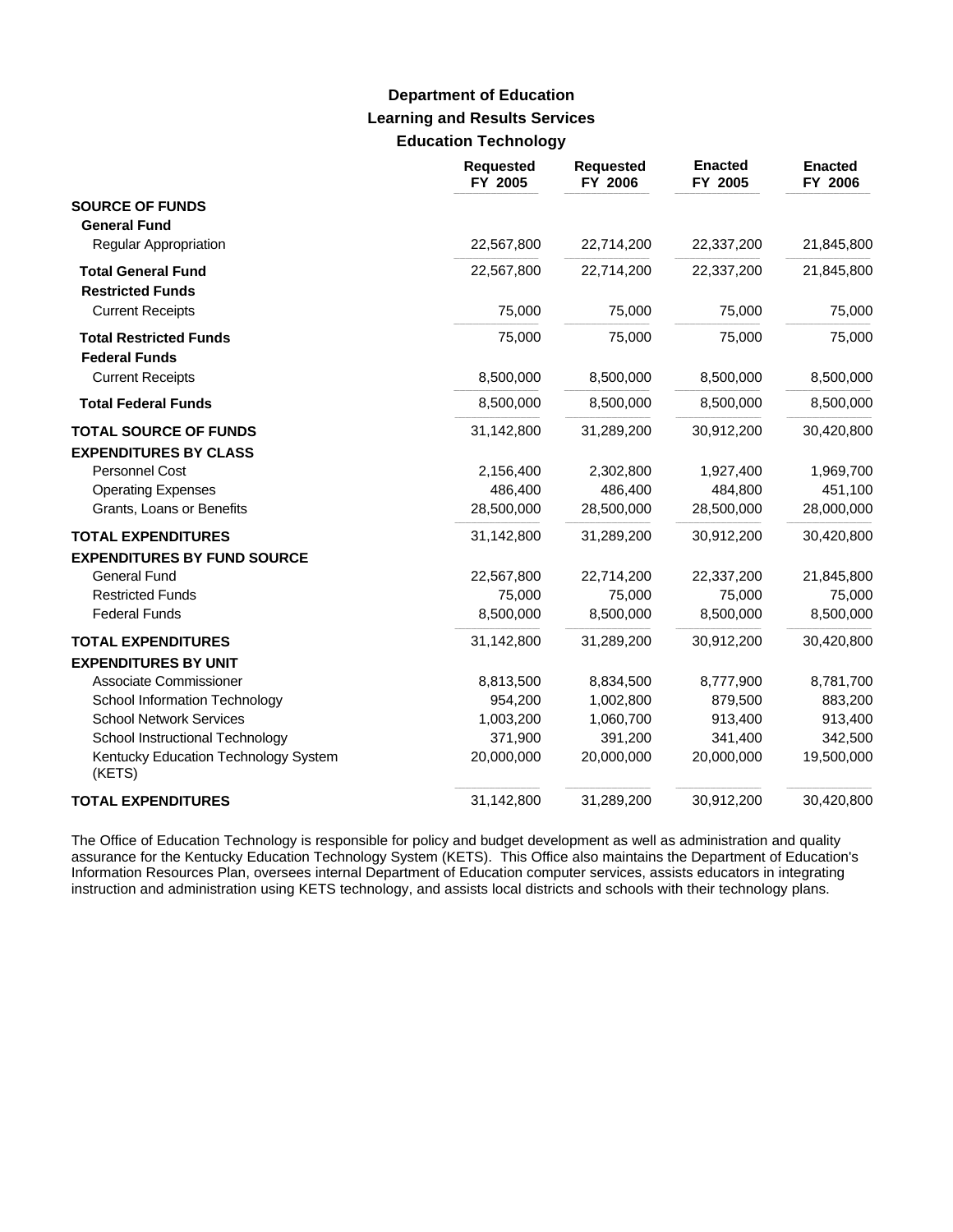# **Learning and Results Services Education Technology Associate Commissioner Department of Education**

|                                                   | <b>Requested</b><br>FY 2005 | <b>Requested</b><br>FY 2006 | <b>Enacted</b><br>FY 2005 | <b>Enacted</b><br>FY 2006 |
|---------------------------------------------------|-----------------------------|-----------------------------|---------------------------|---------------------------|
| <b>SOURCE OF FUNDS</b><br><b>General Fund</b>     |                             |                             |                           |                           |
| <b>Regular Appropriation</b>                      | 313,500                     | 334,500                     | 277,900                   | 281,700                   |
| <b>Total General Fund</b><br><b>Federal Funds</b> | 313,500                     | 334,500                     | 277,900                   | 281,700                   |
| <b>Current Receipts</b>                           | 8,500,000                   | 8,500,000                   | 8,500,000                 | 8,500,000                 |
| <b>Total Federal Funds</b>                        | 8,500,000                   | 8,500,000                   | 8,500,000                 | 8,500,000                 |
| <b>TOTAL SOURCE OF FUNDS</b>                      | 8,813,500                   | 8,834,500                   | 8,777,900                 | 8,781,700                 |
| <b>EXPENDITURES BY CLASS</b>                      |                             |                             |                           |                           |
| Personnel Cost                                    | 302,500                     | 323,500                     | 266,900                   | 273,100                   |
| <b>Operating Expenses</b>                         | 11,000                      | 11,000                      | 11,000                    | 8,600                     |
| Grants, Loans or Benefits                         | 8,500,000                   | 8,500,000                   | 8,500,000                 | 8,500,000                 |
| <b>TOTAL EXPENDITURES</b>                         | 8,813,500                   | 8,834,500                   | 8,777,900                 | 8,781,700                 |
| <b>EXPENDITURES BY FUND SOURCE</b>                |                             |                             |                           |                           |
| <b>General Fund</b>                               | 313,500                     | 334,500                     | 277,900                   | 281,700                   |
| <b>Federal Funds</b>                              | 8,500,000                   | 8,500,000                   | 8,500,000                 | 8,500,000                 |
| <b>TOTAL EXPENDITURES</b>                         | 8,813,500                   | 8,834,500                   | 8,777,900                 | 8,781,700                 |

The Associate Commissioner for Education Technology provides overall direction and coordination to the work of the School Information Technology, School Network Services and School Instructional Technology divisions. The Associate Commissioner also directs activities of the Department of Education relevant to the implementation of the Kentucky Education Technology System.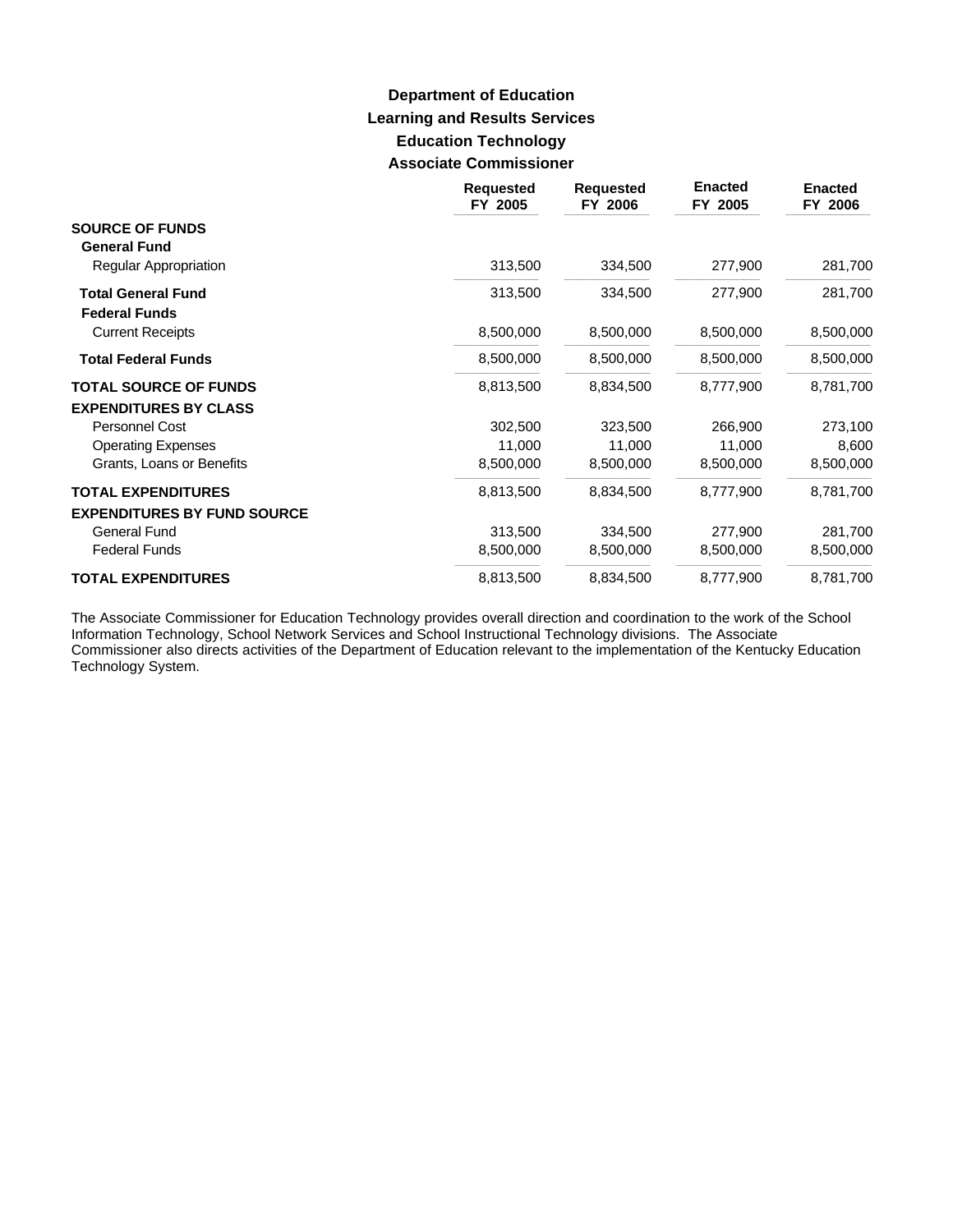# **Learning and Results Services Education Technology School Information Technology Department of Education**

|                                                                 | <b>Requested</b><br>FY 2005 | <b>Requested</b><br>FY 2006 | <b>Enacted</b><br>FY 2005 | <b>Enacted</b><br>FY 2006 |
|-----------------------------------------------------------------|-----------------------------|-----------------------------|---------------------------|---------------------------|
| <b>SOURCE OF FUNDS</b><br><b>General Fund</b>                   |                             |                             |                           |                           |
| Regular Appropriation                                           | 879,200                     | 927,800                     | 804,500                   | 808,200                   |
| <b>Total General Fund</b><br><b>Restricted Funds</b>            | 879,200                     | 927,800                     | 804,500                   | 808,200                   |
| <b>Current Receipts</b>                                         | 75,000                      | 75,000                      | 75,000                    | 75,000                    |
| <b>Total Restricted Funds</b>                                   | 75,000                      | 75,000                      | 75,000                    | 75,000                    |
| <b>TOTAL SOURCE OF FUNDS</b><br><b>EXPENDITURES BY CLASS</b>    | 954,200                     | 1,002,800                   | 879,500                   | 883,200                   |
| Personnel Cost                                                  | 727,500                     | 776,100                     | 652,800                   | 665,700                   |
| <b>Operating Expenses</b>                                       | 226,700                     | 226,700                     | 226,700                   | 217,500                   |
| <b>TOTAL EXPENDITURES</b><br><b>EXPENDITURES BY FUND SOURCE</b> | 954,200                     | 1,002,800                   | 879,500                   | 883,200                   |
| <b>General Fund</b>                                             | 879,200                     | 927,800                     | 804,500                   | 808,200                   |
| <b>Restricted Funds</b>                                         | 75,000                      | 75,000                      | 75,000                    | 75,000                    |
| <b>TOTAL EXPENDITURES</b>                                       | 954,200                     | 1,002,800                   | 879,500                   | 883,200                   |

By virtue of KRS 156.670, the Division of School Information Technology Services is responsible for systems design, implementation, analysis, maintenance and support for the Kentucky Education Technology System as well as for the Department of Education's information technology needs. The Division analyzes current practices and develops recommendations to reengineer the Kentucky Department of Education business processes to take advantage of information technology. This division also oversees a statewide system to facilitate evaluation of progress toward the goal of achieving proficiency (based on the CATS statewide student assessment) by 2014. The Division of School Information Technology maintains the Master Plan for Education Technology approved by the Kentucky Board of Education and oversees expenditures of Education Technology Trust Funds.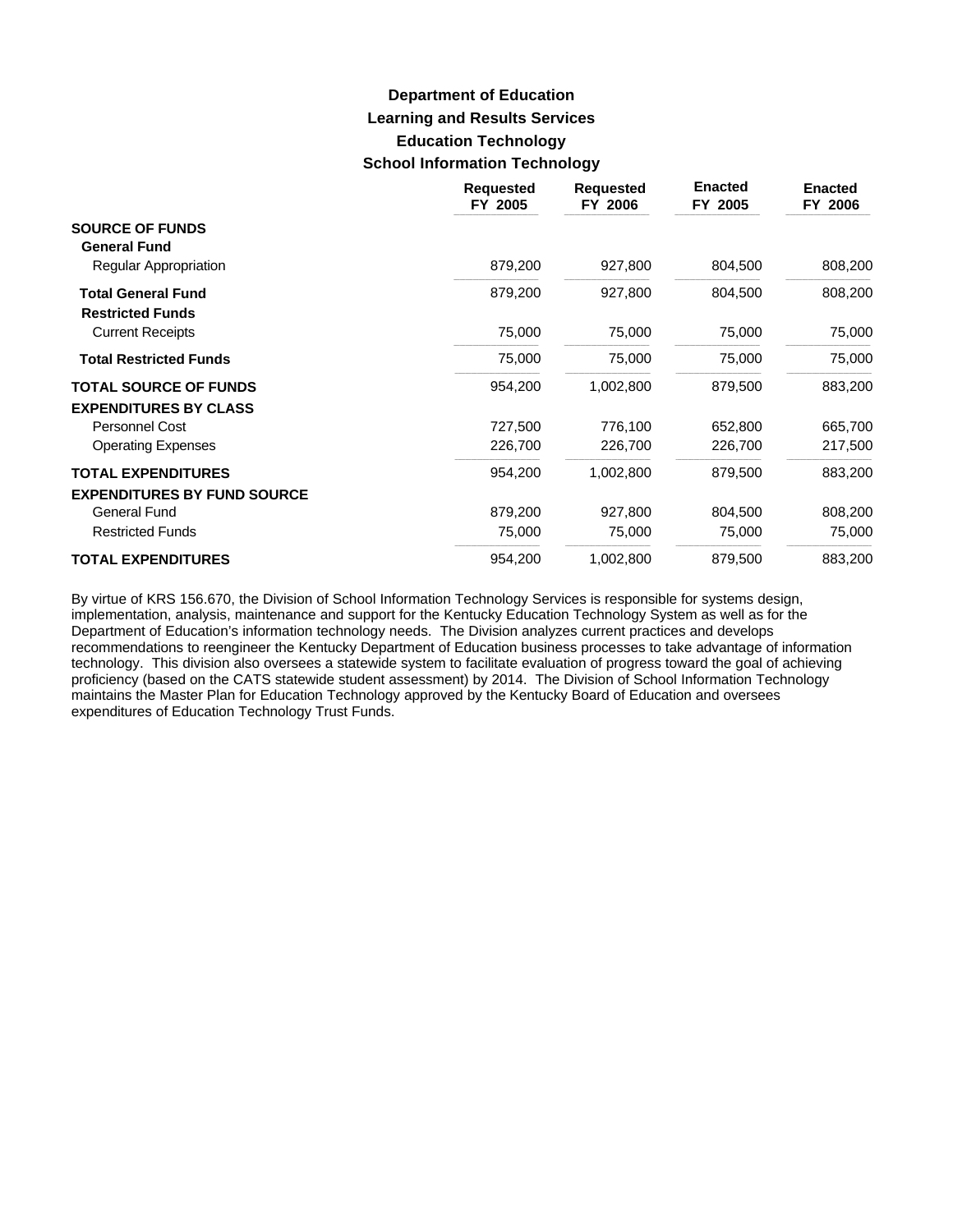# **Learning and Results Services Education Technology School Network Services Department of Education**

|                                    | <b>Requested</b><br>FY 2005 | <b>Requested</b><br>FY 2006 | <b>Enacted</b><br>FY 2005 | <b>Enacted</b><br>FY 2006 |
|------------------------------------|-----------------------------|-----------------------------|---------------------------|---------------------------|
| <b>SOURCE OF FUNDS</b>             |                             |                             |                           |                           |
| <b>General Fund</b>                |                             |                             |                           |                           |
| Regular Appropriation              | 1,003,200                   | 1,060,700                   | 913,400                   | 913,400                   |
| <b>Total General Fund</b>          | 1,003,200                   | 1,060,700                   | 913,400                   | 913,400                   |
| <b>TOTAL SOURCE OF FUNDS</b>       | 1,003,200                   | 1,060,700                   | 913.400                   | 913,400                   |
| <b>EXPENDITURES BY CLASS</b>       |                             |                             |                           |                           |
| Personnel Cost                     | 774.500                     | 832,000                     | 686.300                   | 704,300                   |
| <b>Operating Expenses</b>          | 228,700                     | 228,700                     | 227,100                   | 209,100                   |
| <b>TOTAL EXPENDITURES</b>          | 1,003,200                   | 1,060,700                   | 913,400                   | 913,400                   |
| <b>EXPENDITURES BY FUND SOURCE</b> |                             |                             |                           |                           |
| <b>General Fund</b>                | 1,003,200                   | 1,060,700                   | 913,400                   | 913,400                   |
| <b>TOTAL EXPENDITURES</b>          | 1,003,200                   | 1,060,700                   | 913,400                   | 913.400                   |

The Division of School Network Services, under provisions of KRS 156.670, is responsible for design, development and ongoing support of computing capabilities and communications systems to support the Kentucky Education Technology System (KETS) and internal Department of Education systems. The division is responsible for statewide KETS and local area network design; installation, upgrading and maintenance of KETS network components; network management for approximately 1,400 schools in 176 districts; testing and evaluation of all KETS hardware and network components; and operation of Department of Education information and office systems. The Division of School Network Services provides leadership for projects within the KETS implementation plan approved by the Legislative Research Commission and the Kentucky Board of Education including user access, network infrastructure, network applications and services, network security, and coordination of technical resources.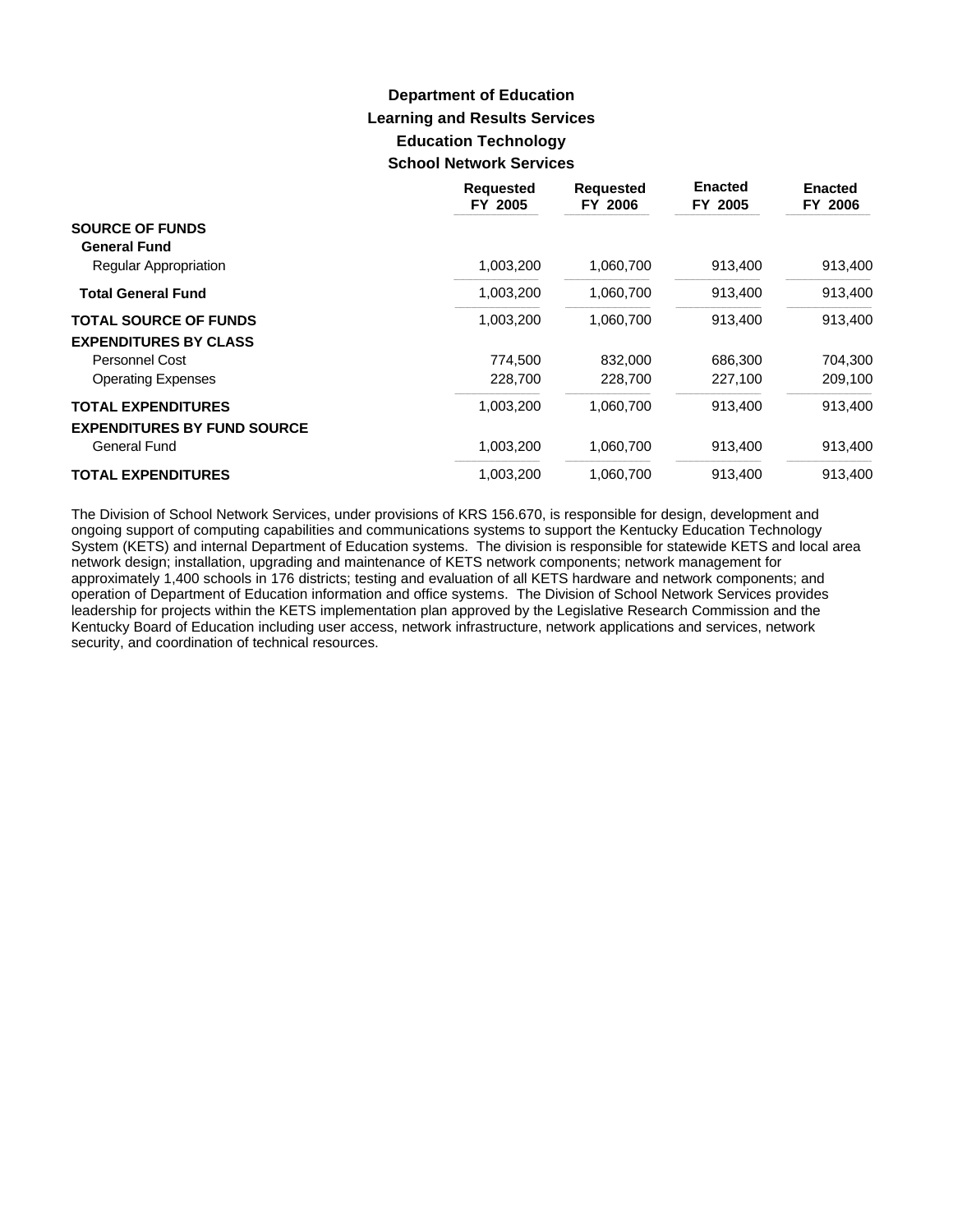# **Learning and Results Services Education Technology School Instructional Technology Department of Education**

|                                    | <b>Requested</b><br>FY 2005 | <b>Requested</b><br>FY 2006 | <b>Enacted</b><br>FY 2005 | <b>Enacted</b><br>FY 2006 |
|------------------------------------|-----------------------------|-----------------------------|---------------------------|---------------------------|
| <b>SOURCE OF FUNDS</b>             |                             |                             |                           |                           |
| <b>General Fund</b>                |                             |                             |                           |                           |
| Regular Appropriation              | 371,900                     | 391,200                     | 341,400                   | 342,500                   |
| <b>Total General Fund</b>          | 371,900                     | 391,200                     | 341,400                   | 342,500                   |
| <b>TOTAL SOURCE OF FUNDS</b>       | 371,900                     | 391,200                     | 341,400                   | 342,500                   |
| <b>EXPENDITURES BY CLASS</b>       |                             |                             |                           |                           |
| Personnel Cost                     | 351,900                     | 371,200                     | 321,400                   | 326,600                   |
| <b>Operating Expenses</b>          | 20,000                      | 20,000                      | 20,000                    | 15,900                    |
| <b>TOTAL EXPENDITURES</b>          | 371.900                     | 391.200                     | 341.400                   | 342,500                   |
| <b>EXPENDITURES BY FUND SOURCE</b> |                             |                             |                           |                           |
| General Fund                       | 371,900                     | 391,200                     | 341,400                   | 342,500                   |
| <b>TOTAL EXPENDITURES</b>          | 371,900                     | 391,200                     | 341,400                   | 342,500                   |

The Division of School Instructional Technology, under provisions of KRS 156.670, serves as primary facilitator of initiatives integrating technology into the teaching and learning process. Such initiatives include professional development, technical assistance, and development of technology standards. Technology standards for teachers and administrators have been largely integrated into the Kentucky public school system and the Division is pursuing standards for students in each academic content area.